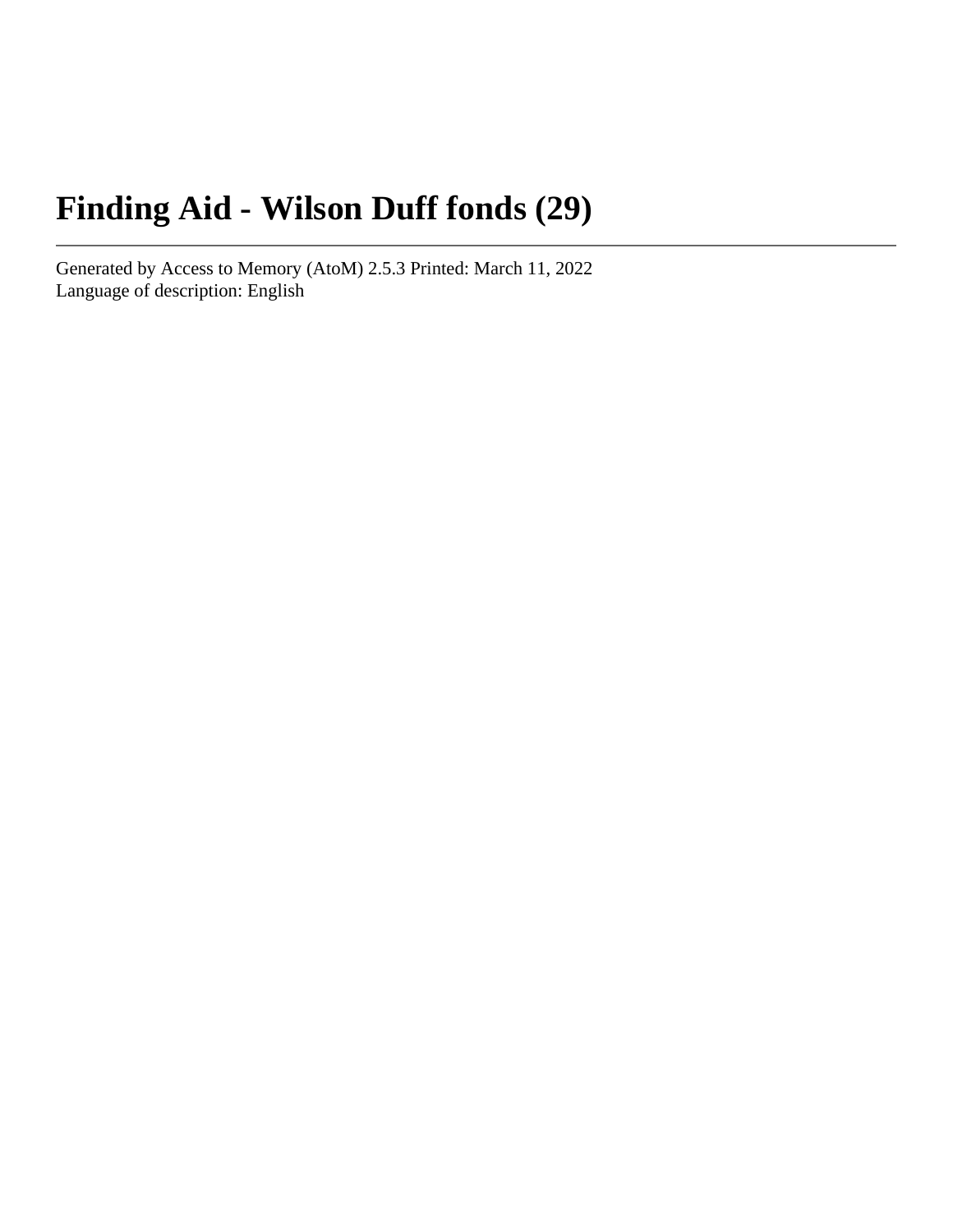# **Table of contents**

| A, Department of Anthropology and Sociology Archaeology and Museum Committee  172 |     |
|-----------------------------------------------------------------------------------|-----|
|                                                                                   |     |
|                                                                                   |     |
|                                                                                   |     |
|                                                                                   |     |
|                                                                                   |     |
|                                                                                   |     |
|                                                                                   | 176 |
|                                                                                   | 178 |
|                                                                                   | 180 |
|                                                                                   | 181 |
|                                                                                   |     |
|                                                                                   | 183 |
|                                                                                   | 184 |
|                                                                                   | 185 |
|                                                                                   | 186 |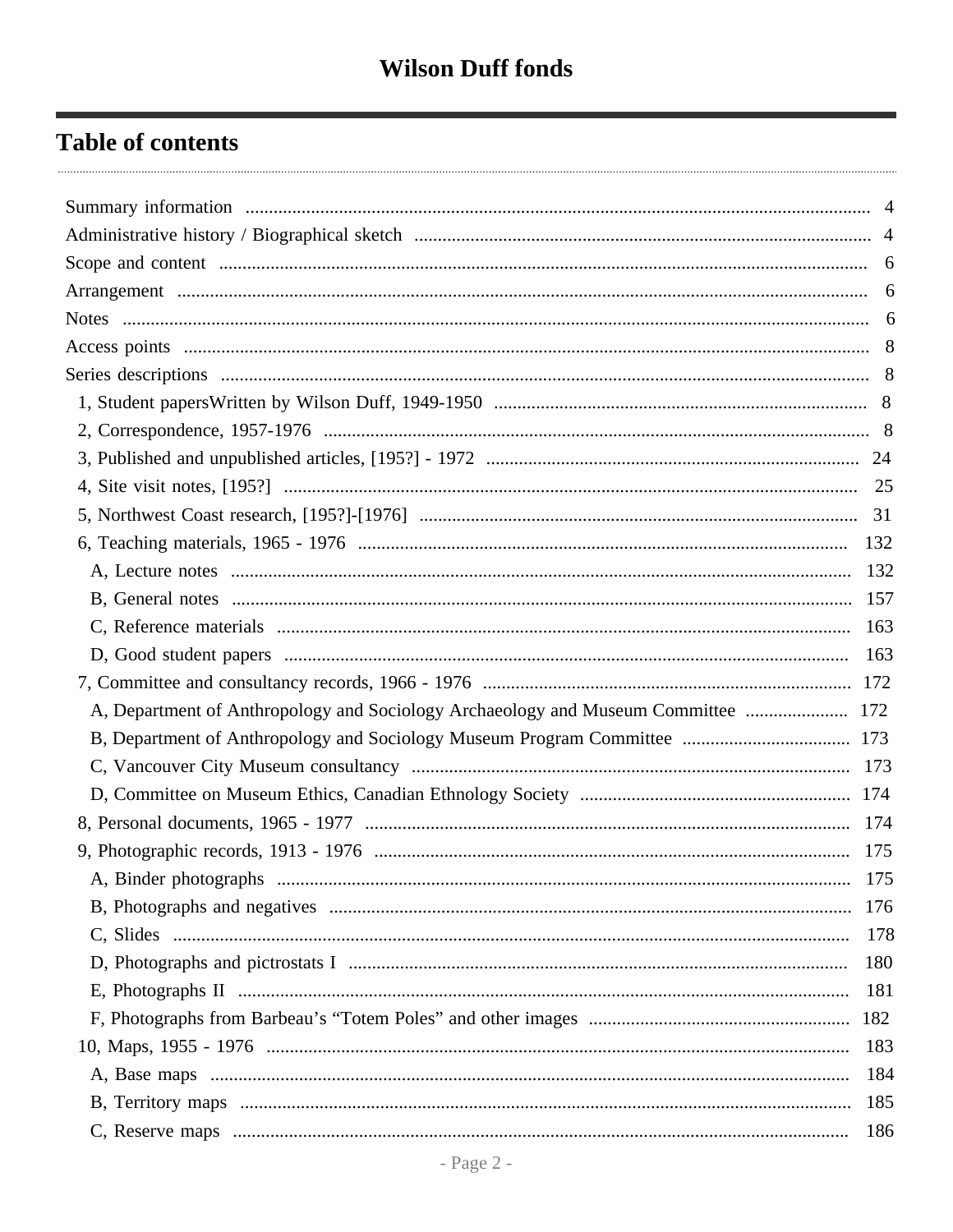# **Wilson Duff fonds**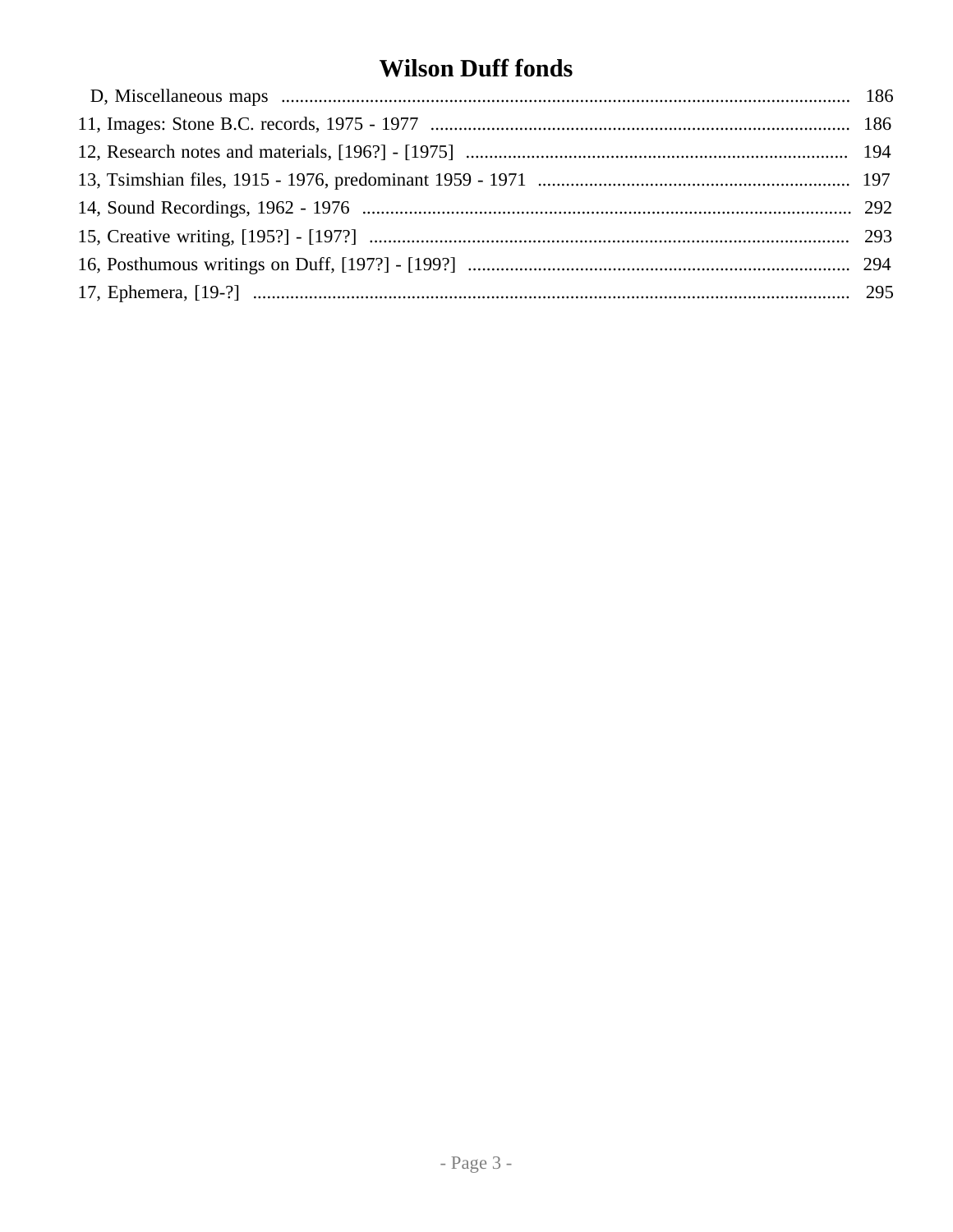## <span id="page-3-0"></span>**Summary information**

| <b>Repository:</b>                           |                                                                                                                                                                                                                    |
|----------------------------------------------|--------------------------------------------------------------------------------------------------------------------------------------------------------------------------------------------------------------------|
| <b>Title:</b>                                | Wilson Duff fonds                                                                                                                                                                                                  |
| ID:                                          | 29                                                                                                                                                                                                                 |
| Date:                                        | 1919-1977, predominantly 1948-1977 (date of creation)                                                                                                                                                              |
| <b>Physical description:</b>                 | 4.81 meters of textual records<br>ca. 9320 photographic records (photographs, negatives, slides)<br>70 maps<br>12 sound reels<br>7 cassette tapes<br>1 U-Matic video tape                                          |
| Dates of creation,<br>revision and deletion: | update by Lisa Beitel - July 2002updated by Jen Smith - March<br>2003updated by Lindsay Szymanski – September 2010Revised by Katie<br>Ferrante - December 2015 (added creator authority record and finding<br>aid) |

## <span id="page-3-1"></span>**Administrative history / Biographical sketch**

#### **Note**

Wilson Duff was born on March 23, 1925. After serving in the Royal Canadian Air Force as a navigator, Duff attended the University of British Columbia and graduated with a B.A. in 1949. Two years later, in 1951, he completed his M.A. in Anthropology from the University of Washington. Duff's professional research concentrated primarily on the native cultures of the Northwest Coast and he was instrumental in the development of scholarship in this area. His influence on the study and appreciation of Northwest Coast art was also very profound as he inspired artistic work and in some ways was an artist himself, as evidenced by his poetry and the poetic nature of some of his writing.

In 1950, (prior to being awarded his M.A.) Duff was appointed Curator of Anthropology for the British Columbia Provincial Museum, a position he would hold until 1965. From 1960-1965 he directed the British Columbia Government Anthropology Program. In 1965 Duff left the Museum to become a professor of Anthropology in the Department of Anthropology and Sociology at the University of British Columbia. Throughout his career, Duff maintained a close association with museums and galleries, helping to plan buildings and exhibits, and he was involved in the early stages of planning of the new Museum of Anthropology at the University of British Columbia. Two major exhibits by Duff include "Arts of the Raven" shown at the Vancouver Art Gallery (1967) and "Images Stone B.C." (1975) shown locally in Vancouver and Victoria before travelling to art galleries across Canada. Duff was active on a number of committees and he was a founding member of the British Columbia

Museums Association where he served as Vice-president from 1962-1963 and as President from 1963-1965. Duff also served on the joint British Columbia Provincial Museum and University of British Columbia Totem Pole Preservation Committee that purchased and salvaged some of the last remaining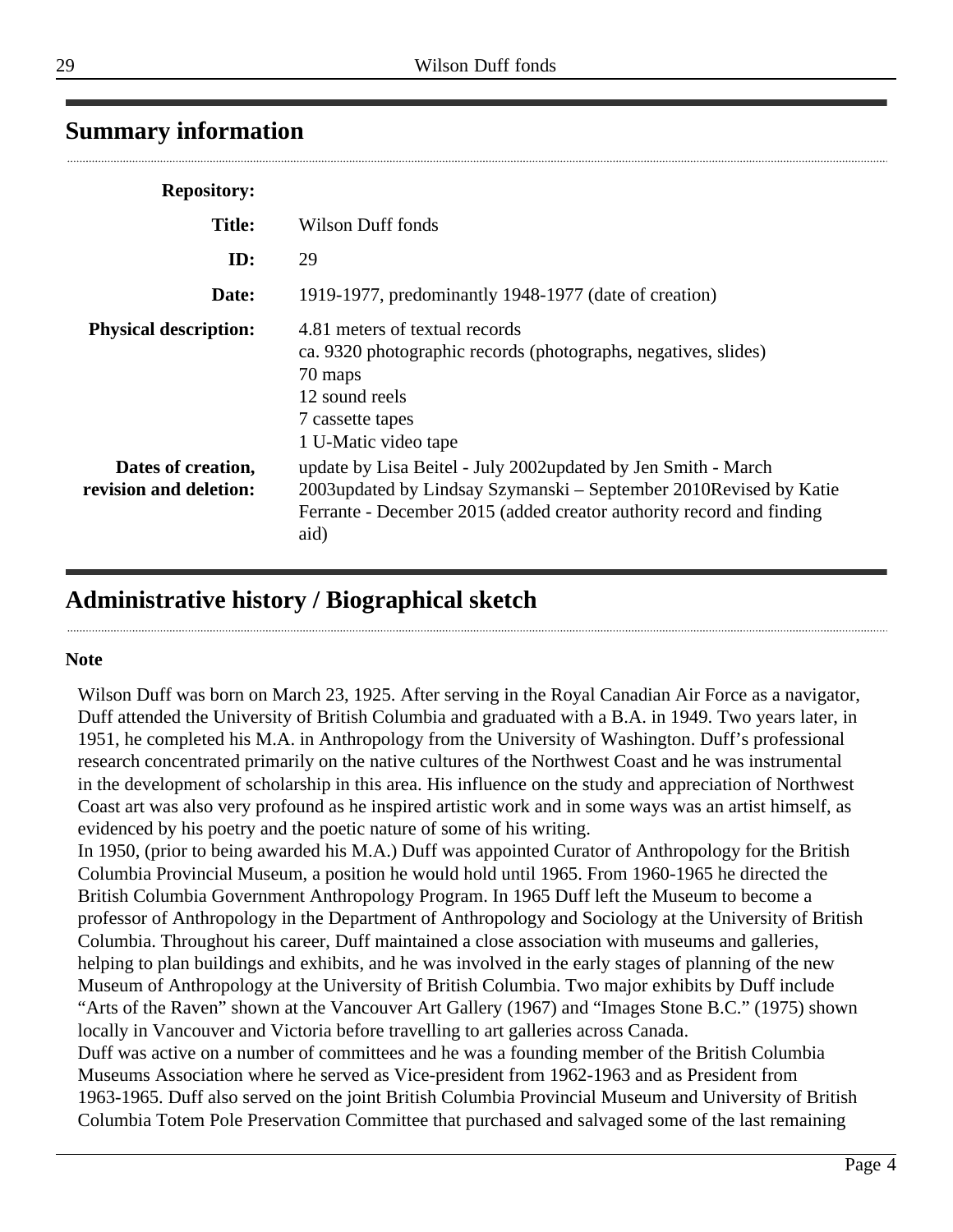poles in the Queen Charlotte Islands in the 1950's. In addition, he chaired the provincial government's Archaeological Sites Advisory Board from 1960-1966 and served on the provincial government's Indian Advisory Committee. During this time he led support for legislation to protect British Columbia's archaeological remains and worked on the draft of British Columbia's first "Archaeological and Historic Sites Protection Act" that was passed in 1960. In 1960 Duff acted as a consultant for the Kitwancool tribe and served as an expert witness in the Nishga land case before the B.C. Supreme Court in 1969. That same year, on behalf of the Alaska State Museum and the Smithsonian Institution, he surveyed the totem poles of southwest Alaska. Two years later, in 1971, Duff directed a project to record the history of southeast Alaska Indians for the Alaska State Museum.

Throughout his academic career, Wilson Duff wrote a number of articles, manuscripts and books. From 1950-1956 he was the editor of Anthropology in British Columbia and his first publication in 1953 was based on his Master's Thesis on the Upper Sto:lo Indians. Published articles and book reviews by Duff can be found in Anthropology in British Columbia no.1, 2, 3, 4, 5; The Crowsnest 9(3); Victoria Naturalist vols. 7, 8, 16(7); B.C. Historical Quarterly, July-October 1951; American Anthropologist vol.54, no.4; Canadian Art 11(2); Anthropology in British Columbia Memoir no.4; Western Museums Quarterly 1(3); Museum Round-up no.12, 16; Anthropologica vol. 6, no.1; B.C. Studies no.3, 19; and Northwest Anthropological Research Notes 3(2). Although many of Duff's manuscripts remain unpublished, a number of his books are considered to be foremost reference sources in their field. Such publications by Duff include: Thunderbird Park, Victoria B.C., (Government Travel Bureau, 1952), Selected List of Publications Pertaining to the Indians of British Columbia (with J.E.M. Kew, 1956); British Columbia Atlas of Resources (maps 12, 13a, 13b, 1956); Anthony Island, a Home of the Haidas (1957); Histories, territories and laws of the Kitwancool (1959); The Killer Whale Copper (A Chief's Memorial to His Son (1960); Preserving British Columbia's Prehistory. Archaeological Sites Advisory Board (1961); Indian History of British Columbia: The Impact of the White Man (1965); Thoughts on the Nootka Canoe (1965); Arts of the Raven: Masterworks by the Northwest Coast Indians (1967); Indians before the arrival of the white men, the Indians after the arrival of the white men (1967); Indians of British Columbia: Selected Bibliography (1968); Totem Pole Survey of Southeastern Alaska (1969); Bibliography of Anthropology of B.C. (1973); and Images Stone B.C. Thirty Centuries of Northwest Coast Indian sculpture (1975). In 1996, Bird of paradox: the unpublished writings of Wilson Duff was published.

Wilson Duff died August 8, 1976 leaving behind his wife, Marion and his two children, Marnie and Tom. In 1981, "The World is as Sharp as a Knife: An Anthology in Honor of Wilson Duff" was published by the British Columbia Provincial Museum and contained essays, reminisces, artwork, and poetry celebrating Duff's accomplishments, research and friendships.

## **Custodial history**

Wilson Duff's papers were donated to the Museum of Anthropology through a number of accessions. The first series of records came from his wife Marion Duff in 1977 while his son and daughter donated his remaining records between 1983 and 1985. In 2006, there was another donation made by Marnie Duff. This accrual was added to the fonds in 2010.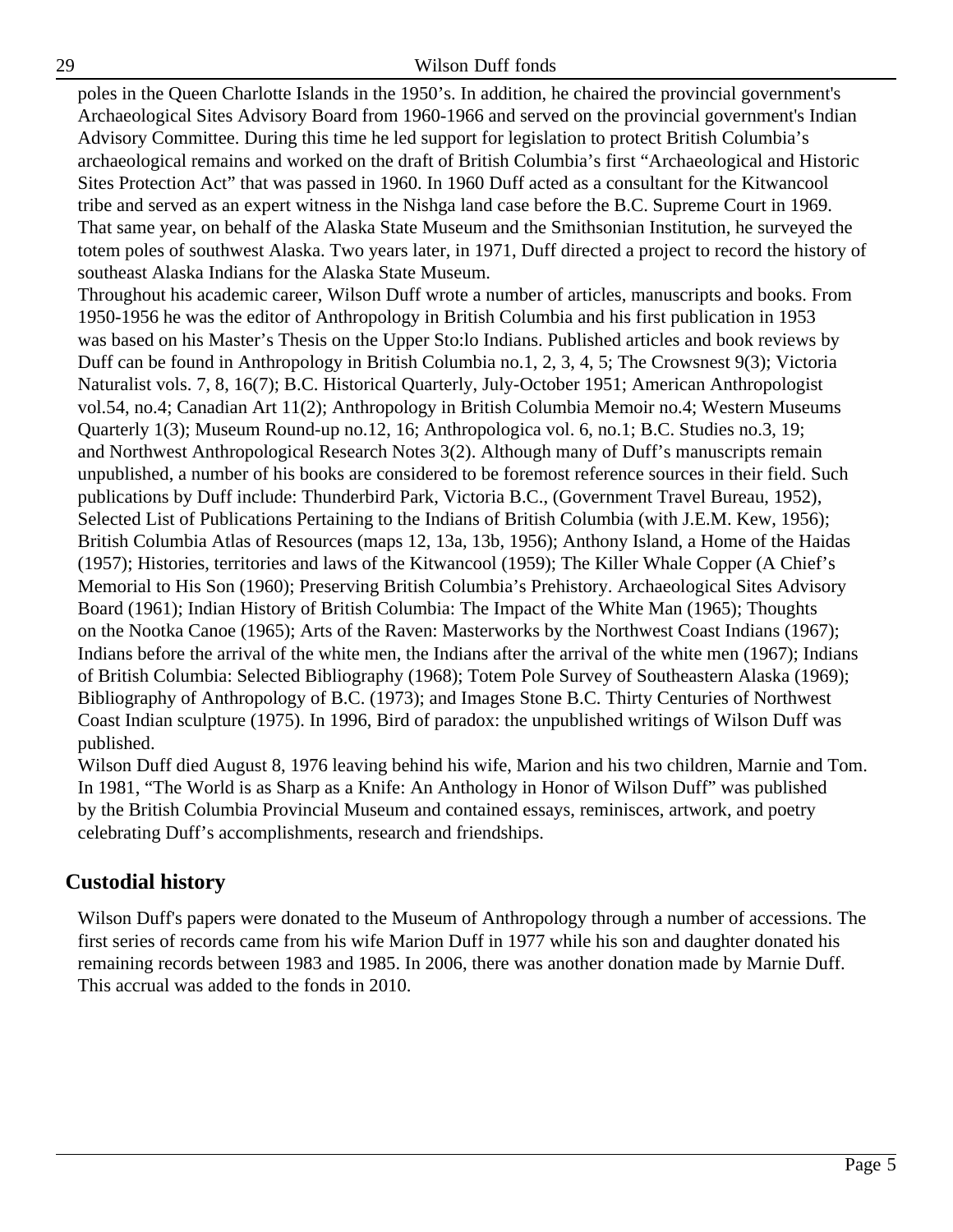## <span id="page-5-0"></span>**Scope and content**

The Wilson Duff papers consist of textual records, photographs, negatives, slides, maps, audio recordings, compact disks and one video tape that relate to Duff's activities, correspondences, and publications as one of the foremost researchers in Northwest coast Indian history, culture and traditions. Also included in the fonds are records relating to Duff's work as an Anthropology professor at the University of British Columbia, his advisory and curatorial consultancy work, committee membership and the exhibit Images: Stone: B.C. Records in the Wilson Duff fonds have been organized into the following seventeen series: Series 1: Wilson Duff's student papers (1949-1950) Series 2: Correspondence (195?-1975) Series 3: Published and unpublished articles (195?-1972) Series 4: Site visits (195-) Series 5: Northwest Coast research (195?-197?) Series 6: Teaching materials (1965-1976) Series 7: Committee and consultancy records (1966-1976) Series 8: Personal records (1965-1976) Series 9: Photographic records (195?-1976) Series 10: Maps (1955-1976) Series 11: Images: Stone: B.C. (1975-1977) Series 12: Research notes and materials (196?-1976) Series 13: Tsimshian files (1915-1976, predominant 1957-1971) Series 14: Recordings (1962-1976) Series 15: Creative writing (195? - 197?) Series 16: Posthumous writings on Duff (197? – 199?) Series 17: Ephemera (195? – 197?)

## <span id="page-5-2"></span>**Notes**

## **Title notes**

## <span id="page-5-1"></span>**Arrangement**

The arrangement of the fonds has followed, as much as possible, the order in which the records arrived at the archives. This order may have been imposed by Duff as the creator, although it is possible that family members or Museum staff altered it prior to its arrival at the archives. The 1983 accession arrived in a limited discernable order, so some of the order has been imposed by the archivist. With the 2006 accrual, there were contents that fell into the pre-existing categories of Northwest Coast native research, Teaching materials, Correspondence, Published and unpublished articles, Personal records, Photographic records, Images: Stone: B.C., and Research notes and materials. Due to the nature of the papers, new Series were created to accommodate the expanded scope and content, including: Creative writing, Posthumous writings on Duff, Ephemera and Architectural plans. Although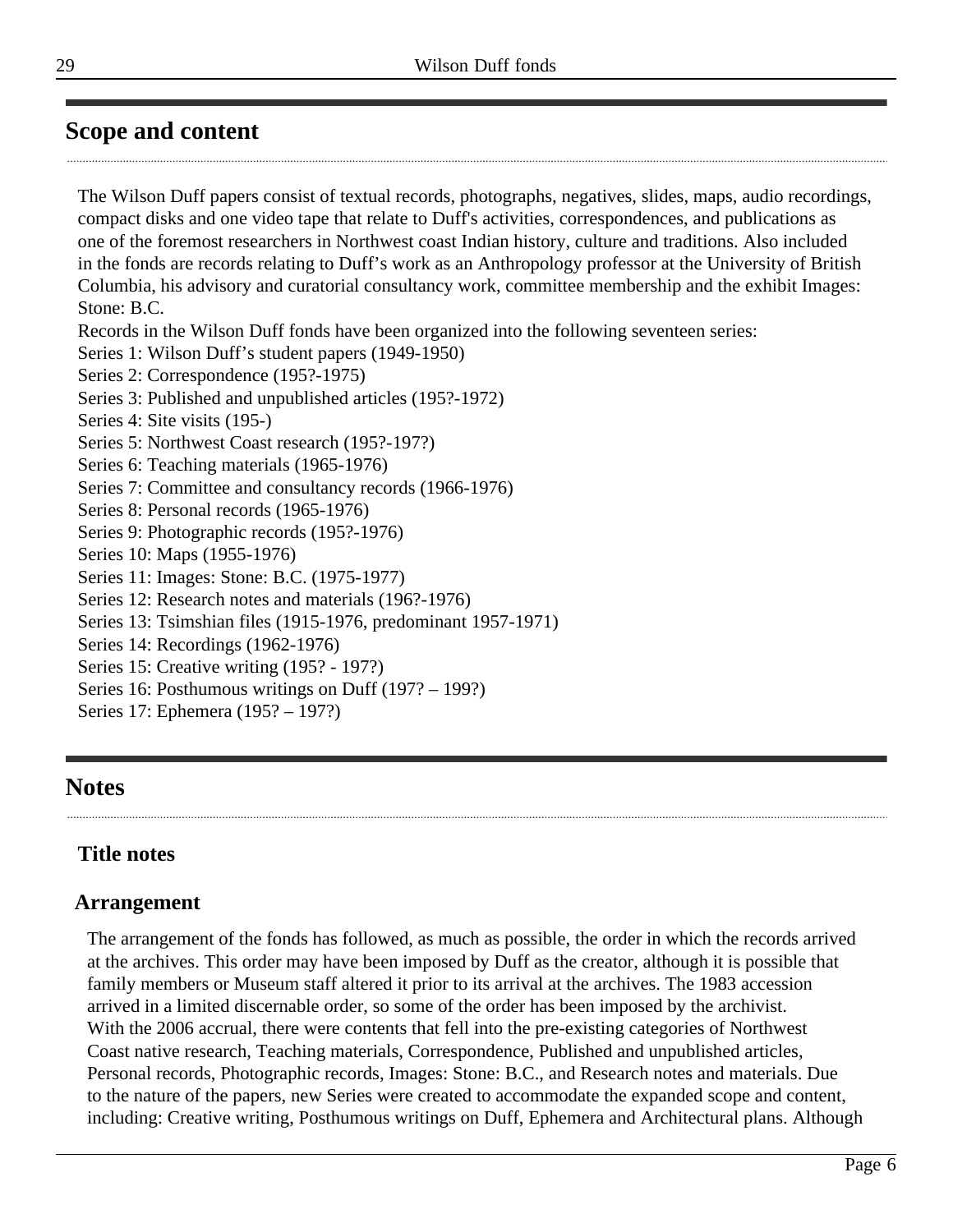physically arranged as an accrual, the contents have been intellectually ordered to fit into the existing schema.

## **Alternative form available**

A portion of the material in this fonds has been digitized and made available online here. Additionally, a virtual copy of Series 13 Tsimshian Files has been created by Professor Margaret Seguin Anderson, U.N.B.C. In May 2002, the archives received a draft copy of this work titled "Wilson Duff's Tsimshian File" which contains scanned copies of Duff's Tsimshian records on ten compact disks. The compact disks are accompanied by a file list and may be used by researchers in the archives.

## **Restrictions on access**

Restrictions apply to a number of records in this fonds due to the sensitive nature of the subject matter. Restricted records are noted in the appropriate series description and are also highlighted in the Wilson Duff Series-Box list. The archivist must be consulted before any of these records can be disclosed and made accessible to researchers.

## **Conditions governing use**

The Museum of Anthropology does not hold copyright for all of the records in the fonds, especially Duff's audio tapes and visual images. At the time of the original donation of the records, copyright did not need to be transferred, but changes to the Canadian copyright law have since set out more explicit requirements governing copyright ownership. Records with restricted use, i.e., undetermined copyright, have been noted in the Wilson Duff Series-Box list. Most of the original negatives for these are found at the Royal BC Museum; others have been found at the American Museum of Natural History. Please consult with these institutions to discuss copyright for use of these particular images.

## **Finding aids**

See attached pdf document for finding aid with item level description and file lists.

## **Related material**

Other public bodies with holdings of Duff records include the British Columbia Provincial Museum, UBC's Unisity Archives, and the Archaeology Laboratory, UBC. The British Columbia Archives and Records Service holds microfiche copies of the British Columbia Provincial Museum materials.

#### **Accruals**

Although no further accruals are expected, audio tapes, photographs and slides may be part of the archives backlog. A backlog inventory has been created and though no Duff records are apparent, they may still be inter-filed with other records.

#### **Other notes**

**Publication status:** published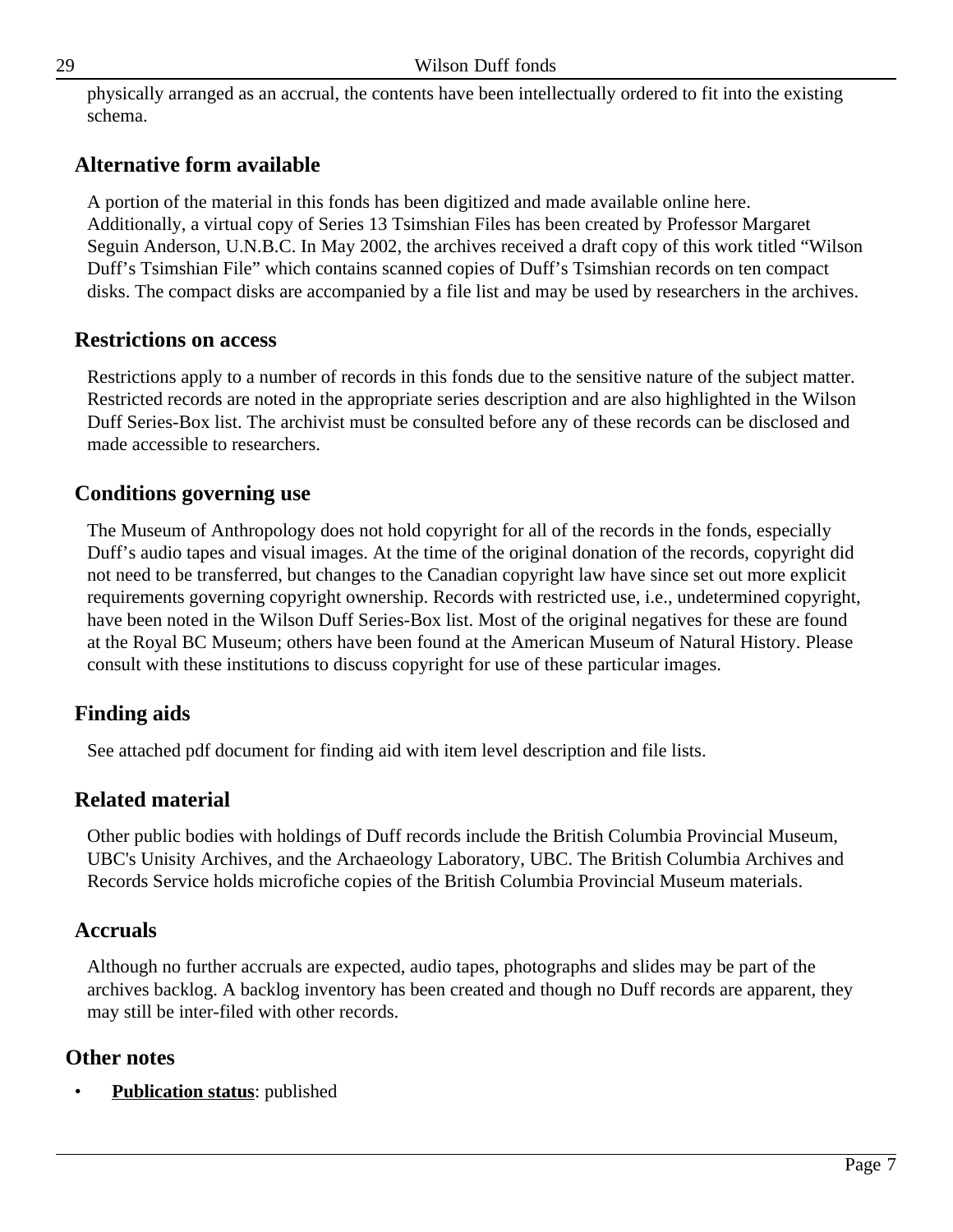• **Conservation**: Conservation procedures have been undertaken during the physical processing of the records.

## <span id="page-7-0"></span>**Access points**

- Wilson Duff
- University of British Columbia. Department of Anthopology

## <span id="page-7-1"></span>**Series descriptions**

## <span id="page-7-2"></span>**Series 1: Student papersWritten by Wilson Duff**

Date: 1949-1950 (date of creation)

Scope and content:

Series consists of notes and papers written by Duff when he was an anthropology student at UBC.

Physical description: 1 cm of textual records

Access points:

• Textual record (documentary form)

#### Publication status:

published

| File / item list |                                                                                        |       |               |           |
|------------------|----------------------------------------------------------------------------------------|-------|---------------|-----------|
| Ref code         | Title                                                                                  | Dates | Access status | Container |
| 01               | File - Notes                                                                           | 1949  |               |           |
| $\overline{02}$  | File - Report on archaeological<br>excavation at Marpole, B.C. for<br>Anthropology 401 | 1949  |               |           |
| 03               | File - Polynesian and Micronesian<br>navigation for Anthropology 112                   | 1950  |               |           |

#### <span id="page-7-3"></span>**Series 2: Correspondence**

Date: 1957-1976 (date of creation)

Scope and content:

Series consists of letters sent to Duff, occasionally accompanied by articles or manuscripts. There are a few copies of letters from Duff.

Physical description: 17.5 cm of textual records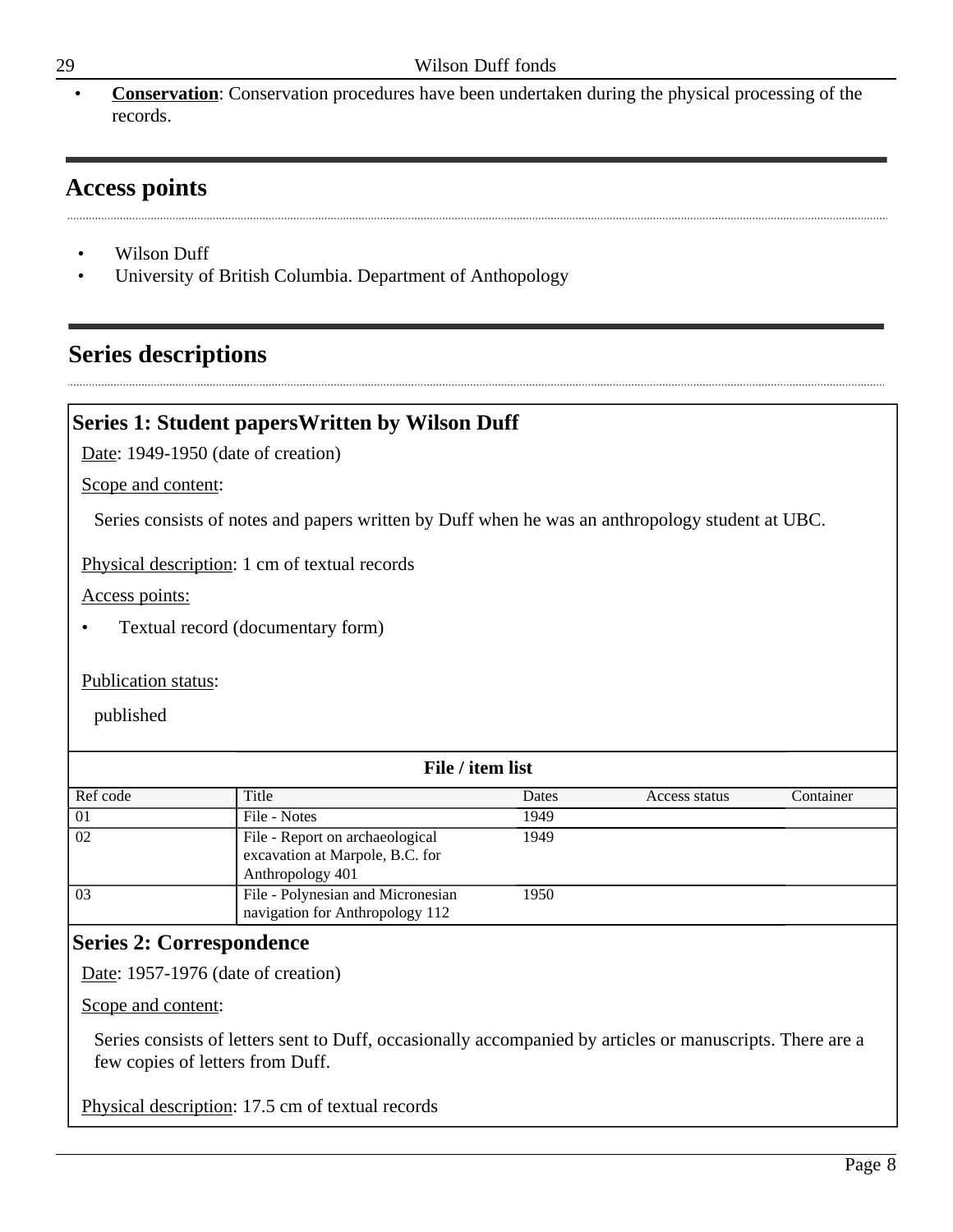#### Access points:

• Textual record (documentary form)

#### Arrangement:

A second accession is arranged in alphabetical order.

#### Restrictions on access:

Some records in this series are restricted. See box list for identification and consult archivist for access.

#### Publication status:

#### published

| File / item list |                                                                                                                                                                                                                                                                                                                                                                                                                |               |           |  |
|------------------|----------------------------------------------------------------------------------------------------------------------------------------------------------------------------------------------------------------------------------------------------------------------------------------------------------------------------------------------------------------------------------------------------------------|---------------|-----------|--|
|                  | Dates                                                                                                                                                                                                                                                                                                                                                                                                          | Access status | Container |  |
|                  | 1975                                                                                                                                                                                                                                                                                                                                                                                                           |               |           |  |
|                  | 1968                                                                                                                                                                                                                                                                                                                                                                                                           |               |           |  |
|                  | $[19-?]$                                                                                                                                                                                                                                                                                                                                                                                                       |               |           |  |
|                  | 1958                                                                                                                                                                                                                                                                                                                                                                                                           |               |           |  |
|                  | 1975                                                                                                                                                                                                                                                                                                                                                                                                           |               |           |  |
|                  | 1974-1976                                                                                                                                                                                                                                                                                                                                                                                                      |               |           |  |
|                  | 1966                                                                                                                                                                                                                                                                                                                                                                                                           |               |           |  |
|                  | 1975                                                                                                                                                                                                                                                                                                                                                                                                           |               |           |  |
|                  | 1972-1973                                                                                                                                                                                                                                                                                                                                                                                                      |               |           |  |
|                  |                                                                                                                                                                                                                                                                                                                                                                                                                |               |           |  |
|                  | 1973                                                                                                                                                                                                                                                                                                                                                                                                           |               |           |  |
|                  | 1965                                                                                                                                                                                                                                                                                                                                                                                                           |               |           |  |
|                  | 1966                                                                                                                                                                                                                                                                                                                                                                                                           |               |           |  |
|                  | 1960                                                                                                                                                                                                                                                                                                                                                                                                           |               |           |  |
|                  | 1968                                                                                                                                                                                                                                                                                                                                                                                                           |               |           |  |
|                  | 1970                                                                                                                                                                                                                                                                                                                                                                                                           |               |           |  |
|                  | 1957                                                                                                                                                                                                                                                                                                                                                                                                           |               |           |  |
|                  | 1956-1959                                                                                                                                                                                                                                                                                                                                                                                                      |               |           |  |
|                  | File - 1975<br>File - Carl<br>File - Jane<br>File - Marius Barbeau<br>File - Lucien Basch<br>File - Randy Bouchard<br>File - B. Robert Butler<br>File - John Clegg<br>File - Charles C. Cunningham and J.C.<br>File - Roy Danielles<br>File - Don Dumond<br>File - G.R. Elliott<br>File - Trisha [Gessler?]<br>File - Jack Fried<br>File - Laura Greenberg<br>File - Harry Hawthorn<br>File - James C. Heckler |               |           |  |

#### **Part a: Pages 1-5**

Publication status:

published

**File / item list**

## **Part b: Pages 6-13**

#### Publication status: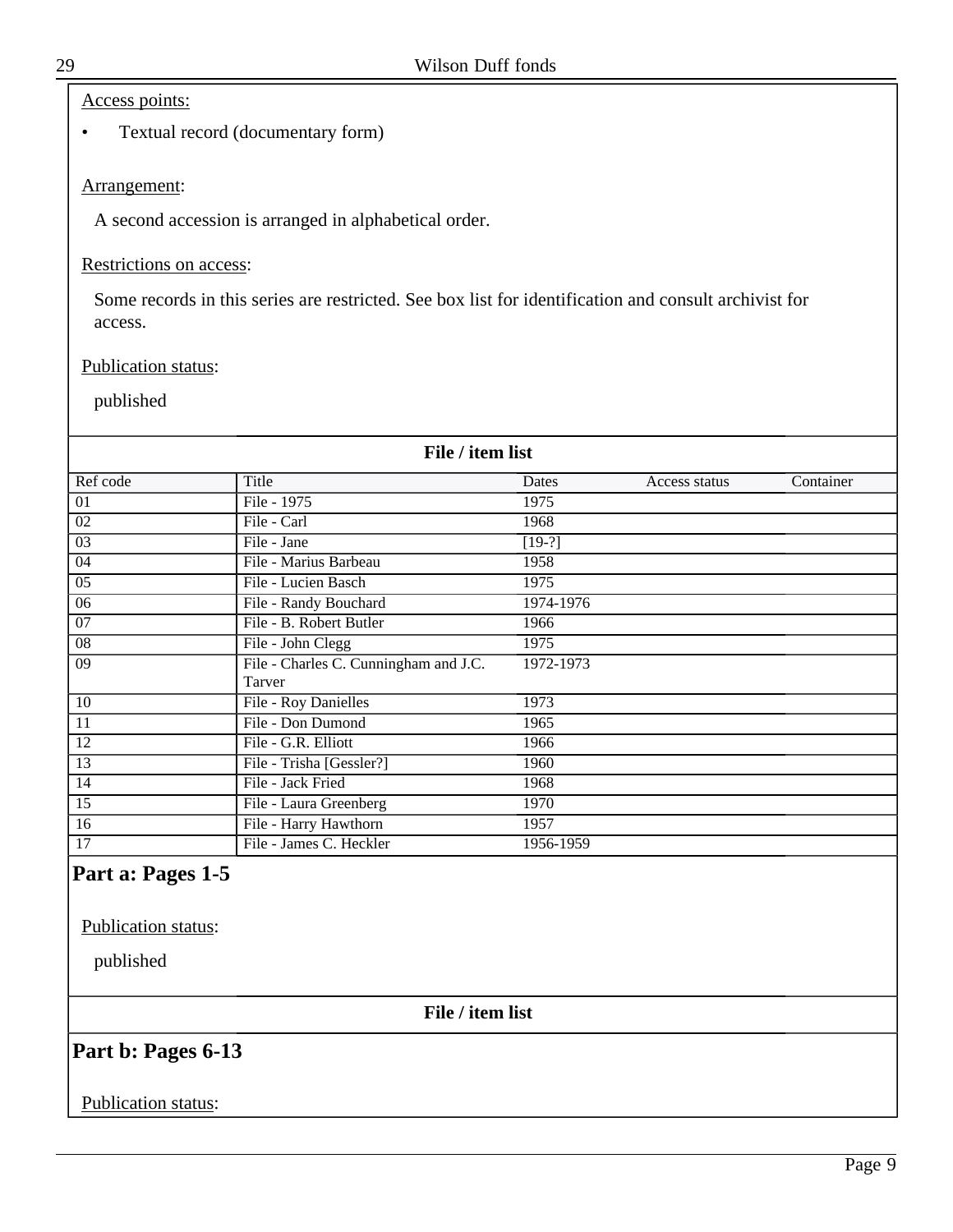| published           |                  |
|---------------------|------------------|
|                     | File / item list |
| Part c: Pages 14-23 |                  |
| Publication status: |                  |
| published           |                  |
|                     | File / item list |
| Part d: Page 24     |                  |
| Publication status: |                  |
| published           |                  |
|                     | File / item list |
| Part e: Pages 25-35 |                  |
| Publication status: |                  |
| published           |                  |
|                     | File / item list |
| Part f: Pages 36-41 |                  |
| Publication status: |                  |
| published           |                  |
|                     | File / item list |
| Part g: Pages 42-43 |                  |
| Publication status: |                  |
| published           |                  |
|                     | File / item list |
| Part h: Pages 44-47 |                  |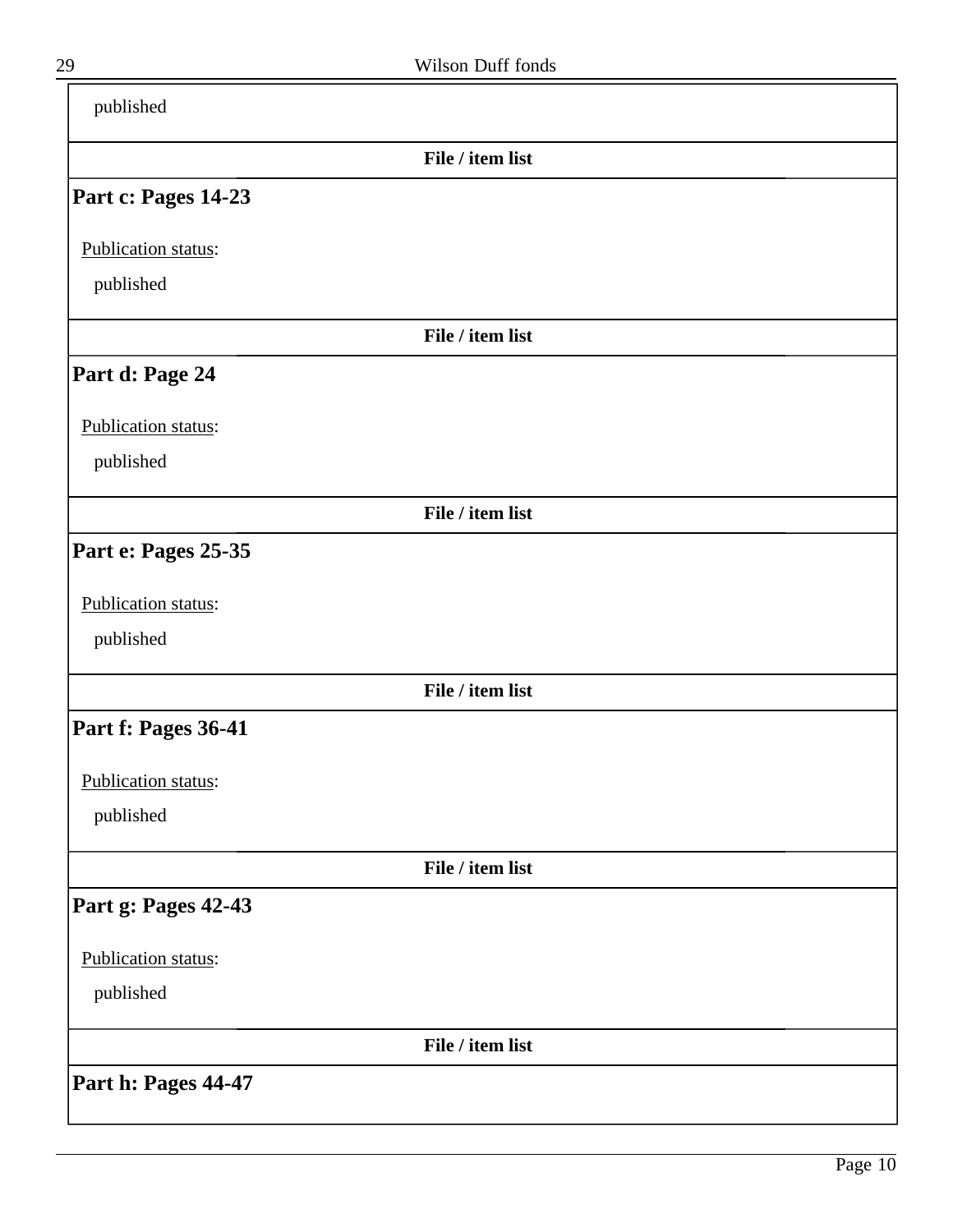Publication status:

published

#### **File / item list**

## **Part i: Pages 48-62**

Publication status:

published

| File / item list    |                           |           |                    |  |
|---------------------|---------------------------|-----------|--------------------|--|
| 18                  | File - Bill Holm          | 1975      |                    |  |
| 19                  | File - John Jacobson      | 1966-1967 |                    |  |
| 20                  | File - Gilles Jasmin      | 1972      |                    |  |
| 21                  | File - Carol F. Jopling   | 1975      |                    |  |
| $\overline{22}$     | File - M.P. Jordan        | 1965      |                    |  |
| $\overline{23}$     | File - Donald T. Laughton | 1961      |                    |  |
| 24                  | File - Bill C.Y. Li       | 1975      |                    |  |
| $\overline{25}$     | File - George MacDonald   | 1971      |                    |  |
| $\overline{26}$     | File - P. Maranda         | 1970      |                    |  |
| 27                  | File - E.L. Margetts      | 1967      |                    |  |
| 28                  | File - R.G. Matson        | 1970      |                    |  |
| 29                  | File - Dick Preston       | 1976      |                    |  |
| 30                  | File - Barrie Reynolds    | 1970      | Access restricted. |  |
|                     |                           |           | Consult archivist  |  |
|                     |                           |           | for details.       |  |
| $\overline{31}$     | File - Bruce Rigsby       | 1965-1970 |                    |  |
| Part a: Pages 1-6   |                           |           |                    |  |
| Publication status: |                           |           |                    |  |
| published           |                           |           |                    |  |

**File / item list**

## **Part b: Pages 7-14**

Publication status:

published

**File / item list**

**Part c: Pages 15-21**

Publication status: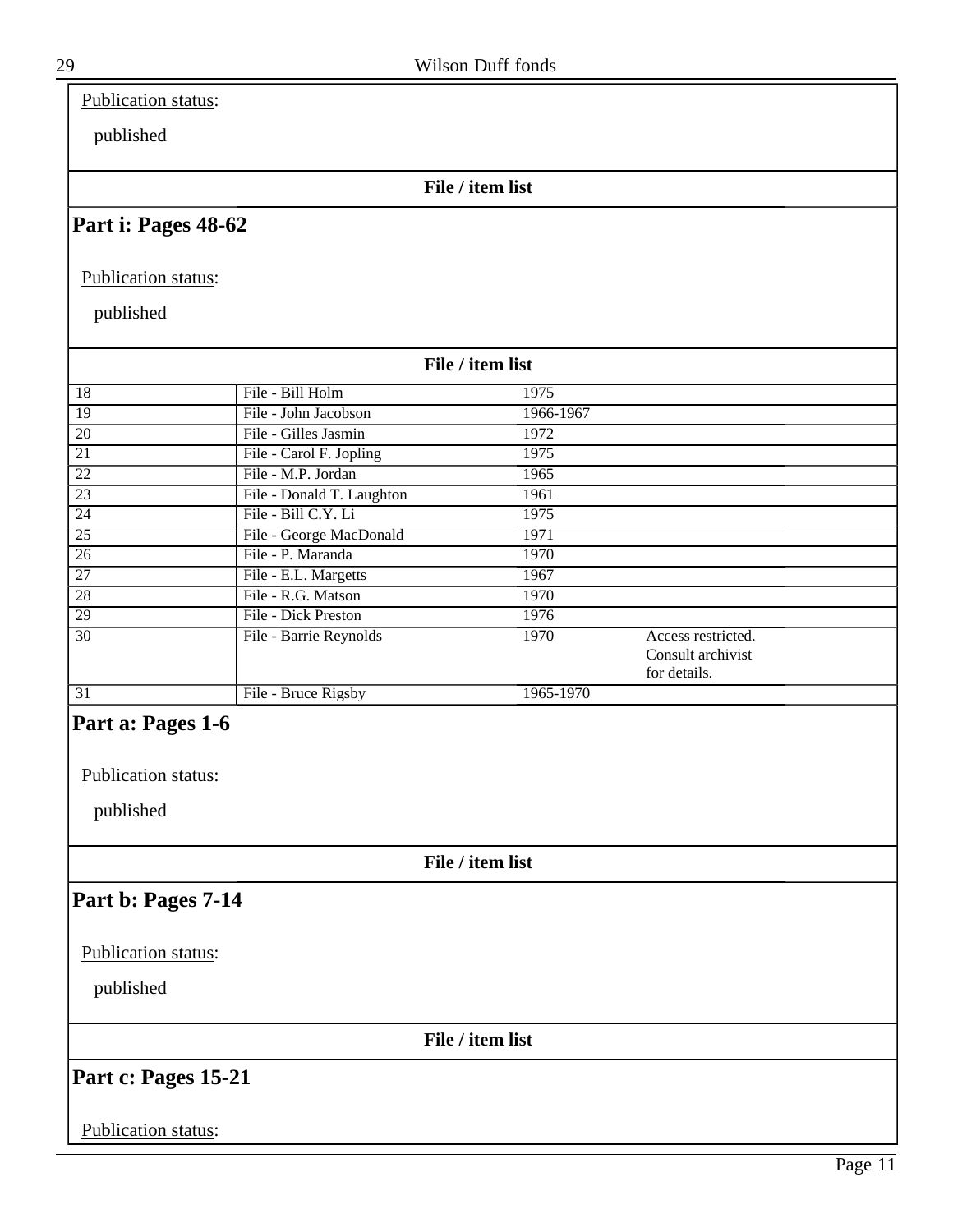| published                        |                                                   |           |                                                         |  |
|----------------------------------|---------------------------------------------------|-----------|---------------------------------------------------------|--|
|                                  | File / item list                                  |           |                                                         |  |
| 32                               | File - Liane Ruus                                 | 1972      |                                                         |  |
| $\overline{33}$                  | File - Doug Sanders                               | 1975      |                                                         |  |
| $\overline{34}$                  | File - Dan Savard                                 | 1975      |                                                         |  |
| $\overline{35}$                  | File - R.F. Scagel                                | 1975      |                                                         |  |
| $\overline{36}$                  | File - Chief James martin Smith                   | $[19-?]$  |                                                         |  |
| $\overline{37}$                  | File - Sam Stanley                                | 1970      |                                                         |  |
| $\overline{38}$                  | File - Mary Lee Stearns                           | 1963-1967 |                                                         |  |
| $\overline{39}$                  | File - Jane Wallen                                | 1969      |                                                         |  |
| $\overline{40}$                  | File - Gerald Waring                              | 1960      |                                                         |  |
| 41                               | File - James Watson                               | 1968      |                                                         |  |
| 42                               | File - Oliver N. Wells                            | 1966      |                                                         |  |
| $\overline{43}$                  | File - Joyce Wilke                                | 1958-1960 |                                                         |  |
| 44                               | File - Peter Williams, President of<br>Kitwancool | 1974-1975 | Access restricted.<br>Consult archivist<br>for details. |  |
| Publication status:<br>published |                                                   |           |                                                         |  |
|                                  | File / item list                                  |           |                                                         |  |
| Part b: Pages 6-8                |                                                   |           |                                                         |  |
| Publication status:              |                                                   |           |                                                         |  |
| published                        |                                                   |           |                                                         |  |
|                                  | File / item list                                  |           |                                                         |  |
| Part c: Page 9                   |                                                   |           |                                                         |  |
| Publication status:              |                                                   |           |                                                         |  |
| published                        |                                                   |           |                                                         |  |
|                                  | File / item list                                  |           |                                                         |  |
| Part d: Pages 10-11              |                                                   |           |                                                         |  |
| Publication status:              |                                                   |           |                                                         |  |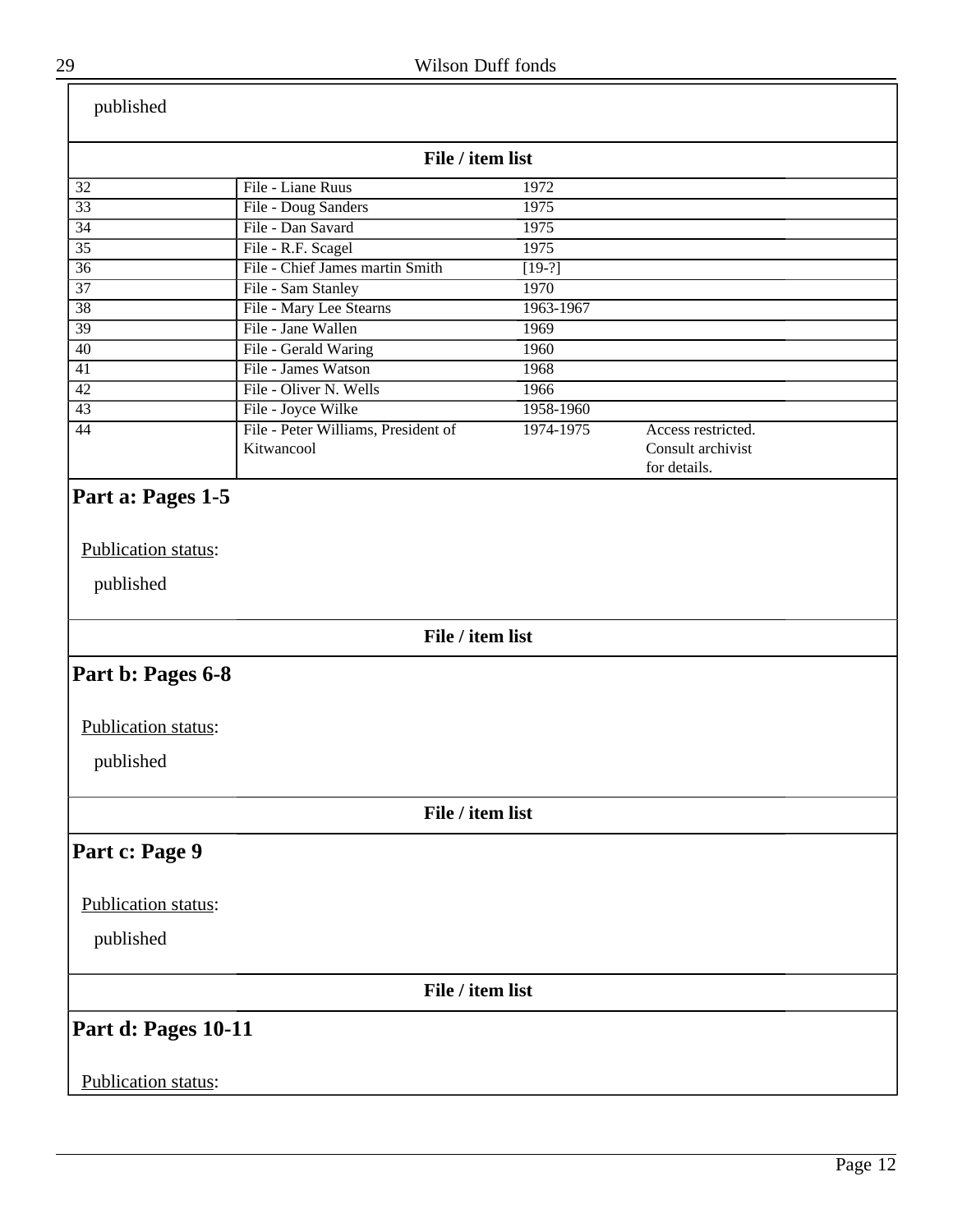| published                                          |                                                          |          |                                                         |
|----------------------------------------------------|----------------------------------------------------------|----------|---------------------------------------------------------|
|                                                    | File / item list                                         |          |                                                         |
| Part e: Page 12                                    |                                                          |          |                                                         |
| Publication status:                                |                                                          |          |                                                         |
| published                                          |                                                          |          |                                                         |
|                                                    | File / item list                                         |          |                                                         |
| Part f: Page 13                                    |                                                          |          |                                                         |
| Publication status:                                |                                                          |          |                                                         |
| published                                          |                                                          |          |                                                         |
|                                                    | File / item list                                         |          |                                                         |
| Part g: Page 14                                    |                                                          |          |                                                         |
| Publication status:<br>published                   |                                                          |          |                                                         |
|                                                    | File / item list                                         |          |                                                         |
| 45                                                 | File - Helen Chandra, Field Museum of<br>Natural History | 1976     |                                                         |
| 46                                                 | File - Cole Collection                                   | $[19-?]$ | Access restricted.<br>Consult archivist<br>for details. |
| 47                                                 | File - Peter Downes, MacMillan Bloedel<br>Ltd.           | 1974     | Access restricted.<br>Consult archivist<br>for details. |
| 48                                                 | File - Adelaide DeMenil                                  | 1967     |                                                         |
| Part a: Page 1<br>Publication status:<br>published |                                                          |          |                                                         |
|                                                    | File / item list                                         |          |                                                         |
| Part b: Pages 2-6                                  |                                                          |          |                                                         |
| Publication status:                                |                                                          |          |                                                         |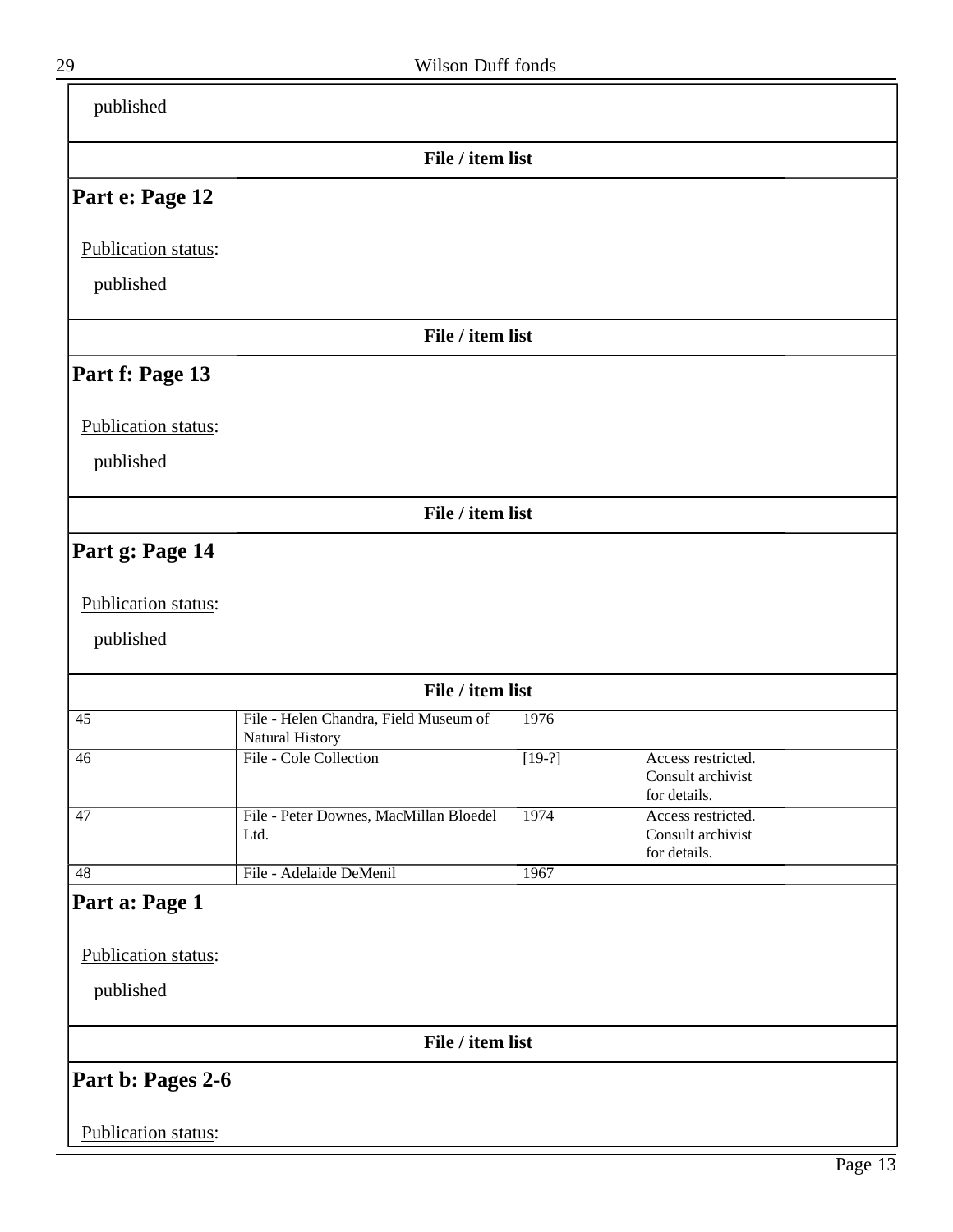| published           |                  |  |
|---------------------|------------------|--|
|                     | File / item list |  |
| Part c: Page 7      |                  |  |
| Publication status: |                  |  |
| published           |                  |  |
|                     | File / item list |  |
| Part d: Page 8      |                  |  |
| Publication status: |                  |  |
| published           |                  |  |
|                     | File / item list |  |
| Part e: Page 9      |                  |  |
| Publication status: |                  |  |
| published           |                  |  |
|                     | File / item list |  |
| Part f: Page 10     |                  |  |
| Publication status: |                  |  |
| published           |                  |  |
|                     | File / item list |  |
| Part g: Page 11     |                  |  |
| Publication status: |                  |  |
| published           |                  |  |
|                     | File / item list |  |
| Part h: Page 12     |                  |  |

 $\overline{\phantom{0}}$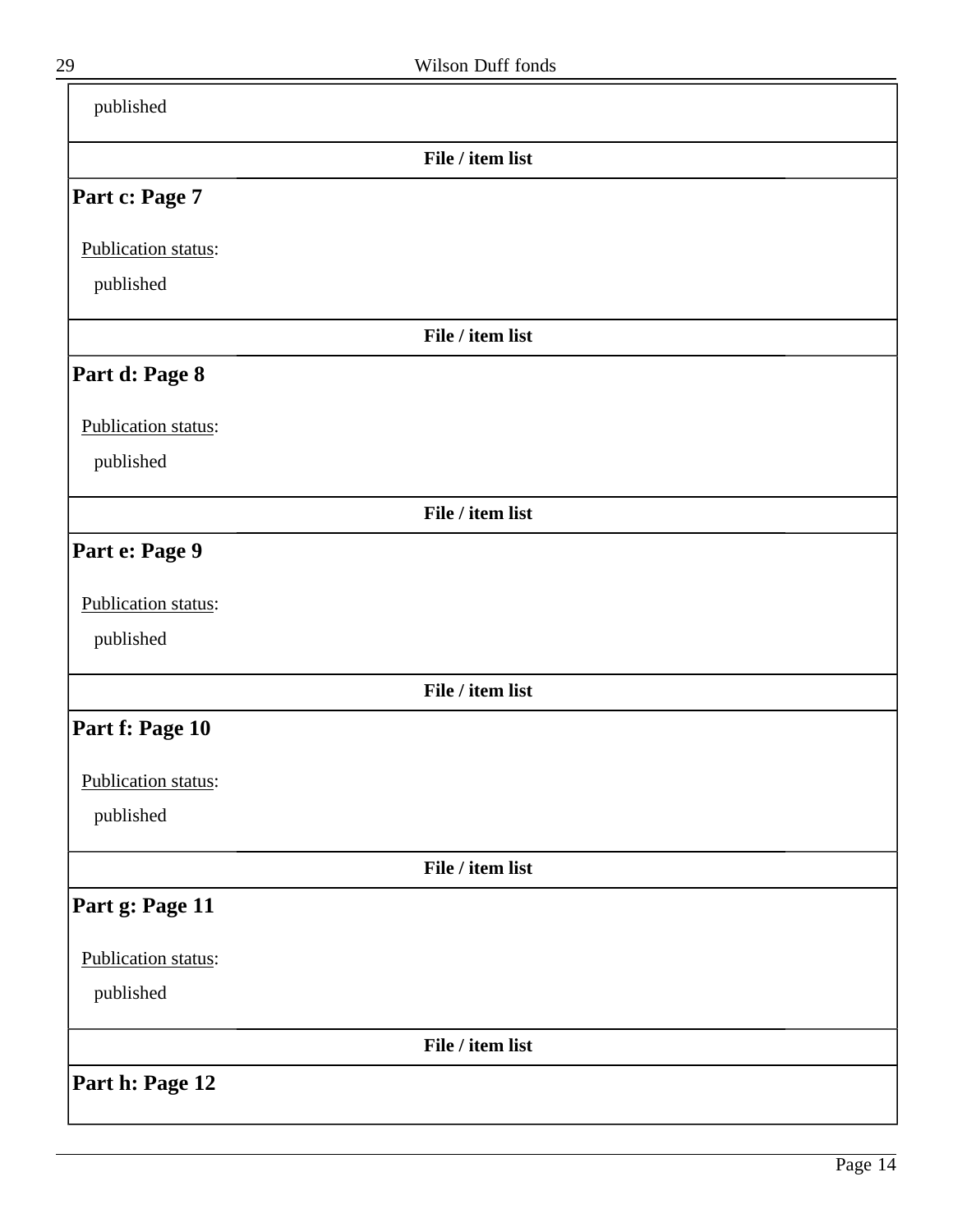| Publication status: |                                                                                 |
|---------------------|---------------------------------------------------------------------------------|
| published           |                                                                                 |
|                     | File / item list                                                                |
| 49                  | File - Miscellaneous Correspondence re:<br>$[196-?]-[197-?]$<br>Northwest Coast |
| Part a: Page 1      |                                                                                 |
| Publication status: |                                                                                 |
| published           |                                                                                 |
|                     | File / item list                                                                |
| Part b: Page 2      |                                                                                 |
| Publication status: |                                                                                 |
| published           |                                                                                 |
|                     | File / item list                                                                |
| Part c: Page 3      |                                                                                 |
| Publication status: |                                                                                 |
| published           |                                                                                 |
|                     | File / item list                                                                |
| Part d: Page 4      |                                                                                 |
| Publication status: |                                                                                 |
| published           |                                                                                 |
|                     | File / item list                                                                |
| Part e: Page 5      |                                                                                 |
| Publication status: |                                                                                 |
| published           |                                                                                 |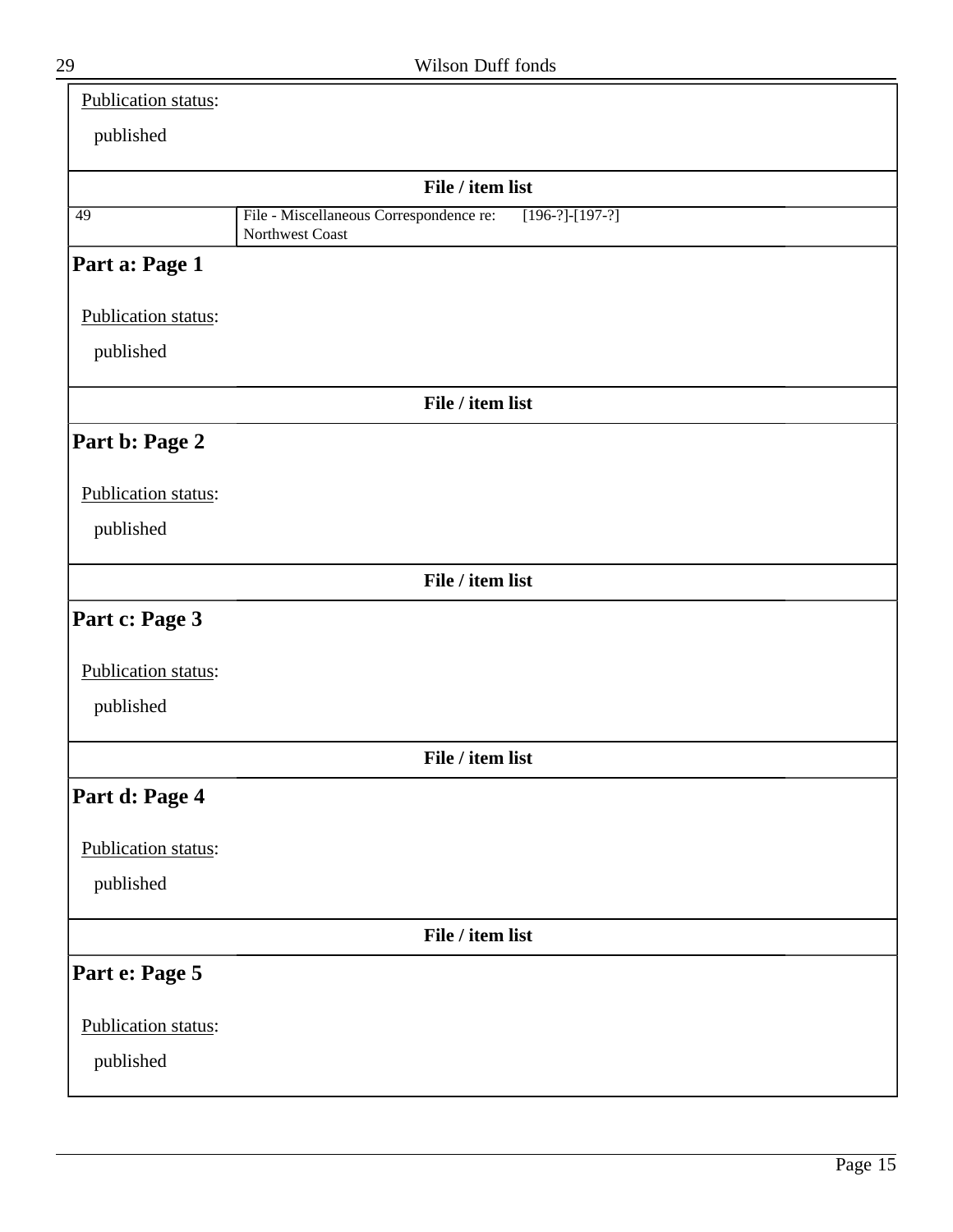| 29                  | Wilson Duff fonds |  |
|---------------------|-------------------|--|
|                     | File / item list  |  |
| Part f: Pages 6-23  |                   |  |
| Publication status: |                   |  |
| published           |                   |  |
|                     | File / item list  |  |
| Part g: Pages 24-25 |                   |  |
| Publication status: |                   |  |
| published           |                   |  |
|                     | File / item list  |  |
| Part h: Pages 26-27 |                   |  |
| Publication status: |                   |  |
| published           |                   |  |
|                     | File / item list  |  |
| Part i: Page 28     |                   |  |
| Publication status: |                   |  |
| published           |                   |  |
|                     | File / item list  |  |
| Part j: Page 29     |                   |  |
| Publication status: |                   |  |
| published           |                   |  |
|                     | File / item list  |  |
| Part k: Page 30     |                   |  |
| Publication status: |                   |  |
| published           |                   |  |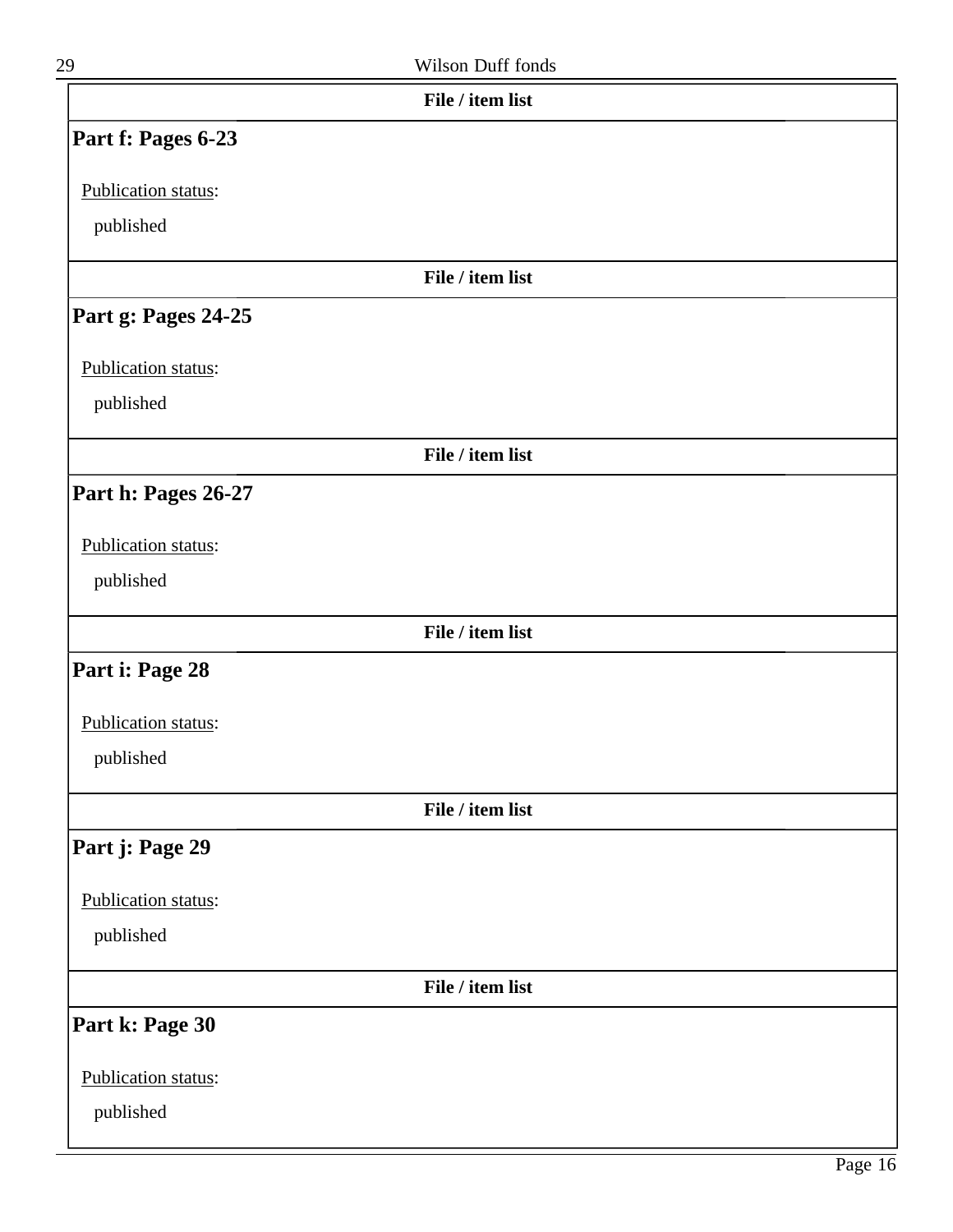| ٦ |
|---|

| 29                         | Wilson Duff fonds |  |
|----------------------------|-------------------|--|
|                            | File / item list  |  |
| <b>Part I: Pages 31-32</b> |                   |  |
| Publication status:        |                   |  |
| published                  |                   |  |
|                            | File / item list  |  |
| Part m: Pages 33-36        |                   |  |
| Publication status:        |                   |  |
| published                  |                   |  |
|                            | File / item list  |  |
| Part n: Page 37            |                   |  |
| Publication status:        |                   |  |
| published                  |                   |  |
|                            | File / item list  |  |
| Part o: Page 38            |                   |  |
| Publication status:        |                   |  |
| published                  |                   |  |
|                            | File / item list  |  |
| Part p: Page 39            |                   |  |
| Publication status:        |                   |  |
| published                  |                   |  |
|                            | File / item list  |  |
| Part q: Page 40            |                   |  |
| Publication status:        |                   |  |
| published                  |                   |  |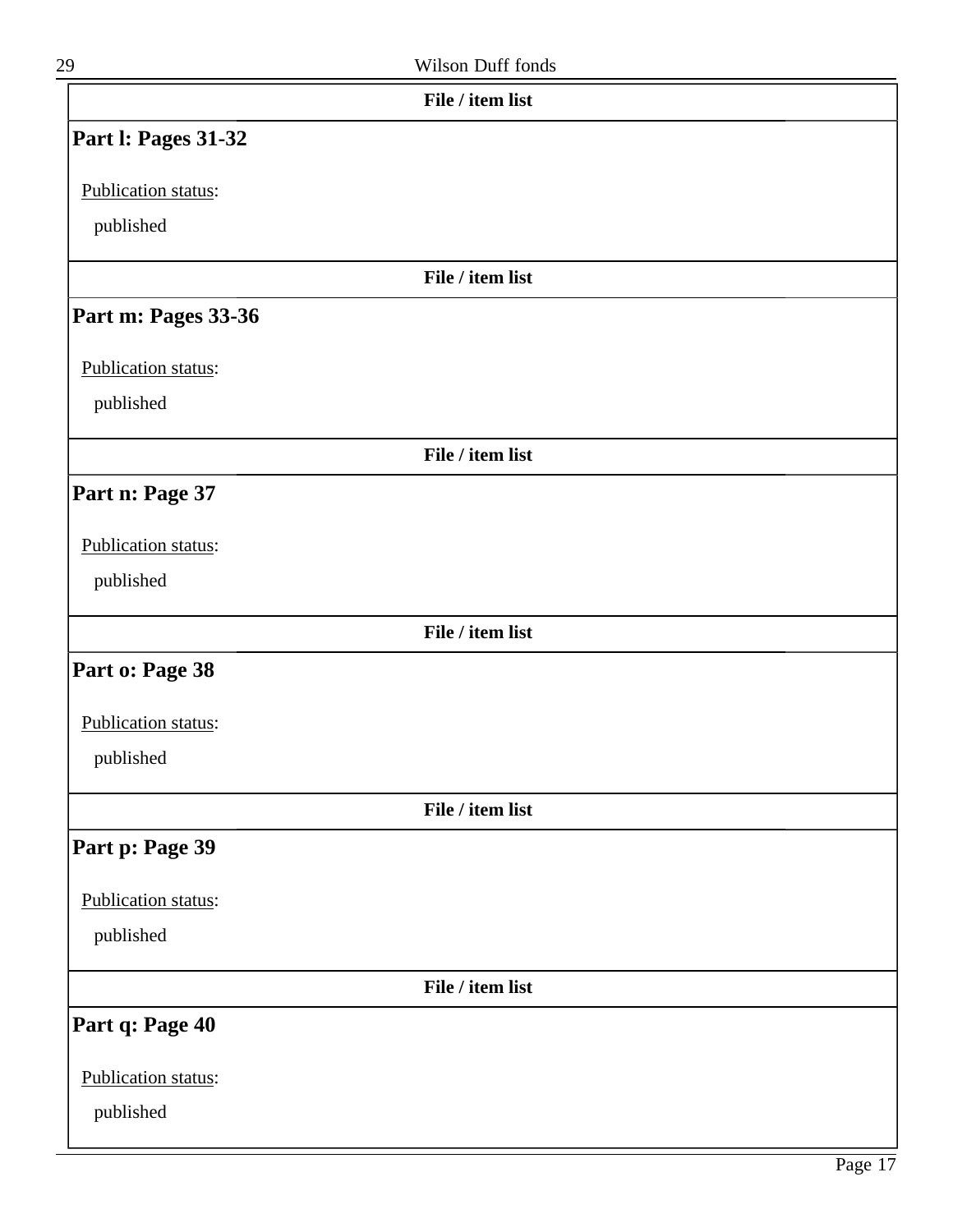| 29 |                            | Wilson Duff fonds |
|----|----------------------------|-------------------|
|    |                            | File / item list  |
|    | <b>Part r: Page 41</b>     |                   |
|    | <b>Publication status:</b> |                   |
|    | published                  |                   |

## **Part s: Page 42**

Publication status:

published

**File / item list**

**File / item list**

## **Part t: Page 43**

#### Publication status:

published

**File / item list**

## **Part u: Page 44**

#### Publication status:

published

**File / item list**

#### **Part v: Pages 45-46**

Publication status:

published

**File / item list**

### **Part w: Pages 47-48**

Publication status: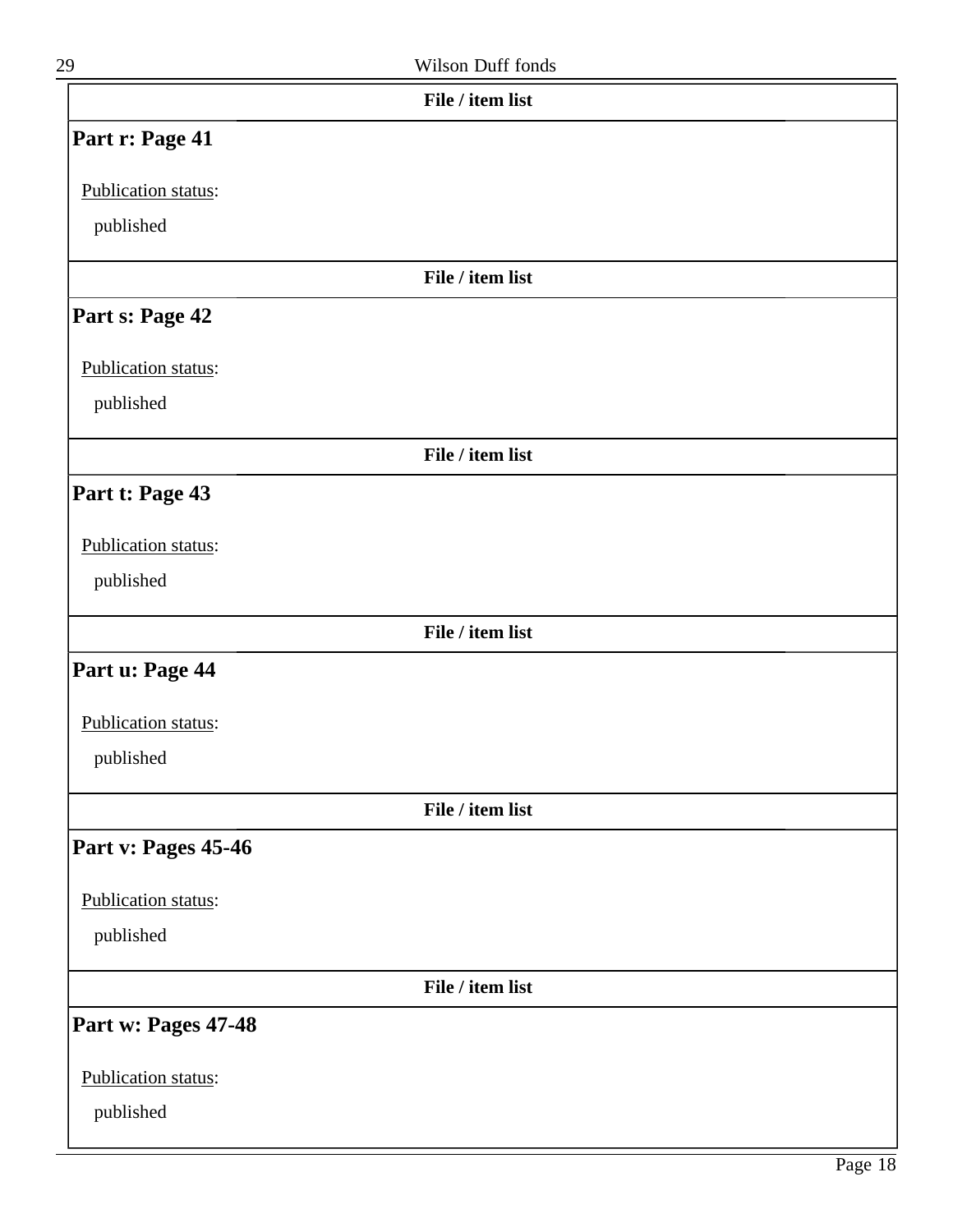| 29                     | <b>Wilson Duff fonds</b> |
|------------------------|--------------------------|
|                        | File / item list         |
| <b>Part x: Page 49</b> |                          |

Publication status:

published

#### **File / item list**

#### **Part y: Page 50**

Publication status:

published

**File / item list**

## **Part z: Pages 51-60**

#### Publication status:

published

**File / item list**

## **Part aa: Pages 61-62**

Publication status:

published

**File / item list**

## **Part bb: Page 63**

Publication status:

published

**File / item list**

## **Part cc: Page 64**

Publication status: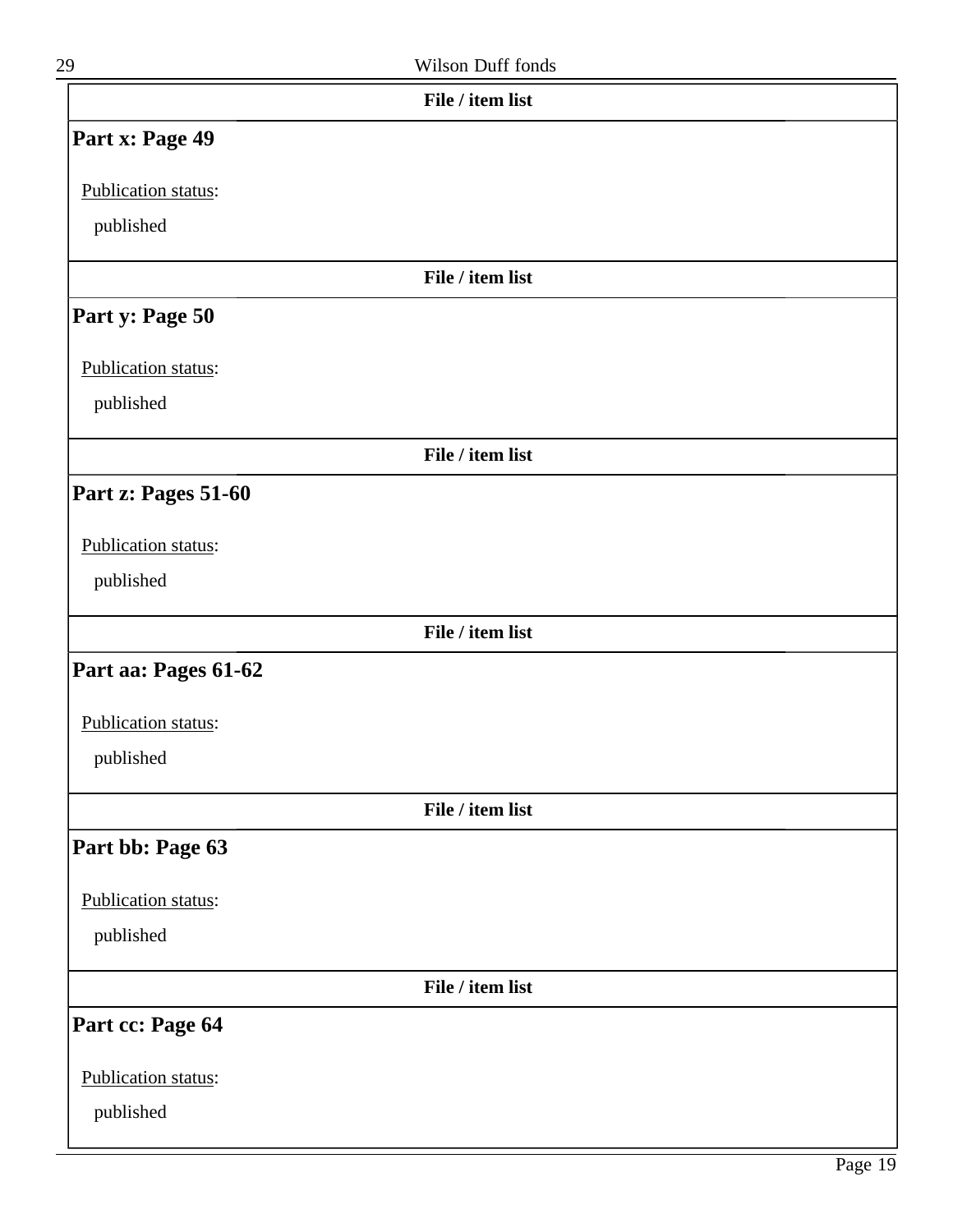| 29                   | Wilson Duff fonds |  |
|----------------------|-------------------|--|
|                      | File / item list  |  |
| Part dd: Pages 65-67 |                   |  |
| Publication status:  |                   |  |
| published            |                   |  |
|                      | File / item list  |  |
| Part ee: Page 68     |                   |  |
| Publication status:  |                   |  |
| published            |                   |  |
|                      | File / item list  |  |
| Part ff: Pages 69-70 |                   |  |
| Publication status:  |                   |  |
| published            |                   |  |
|                      | File / item list  |  |
| Part gg: Pages 71-73 |                   |  |
| Publication status:  |                   |  |
| published            |                   |  |
|                      | File / item list  |  |
| Part hh: Page 74     |                   |  |
| Publication status:  |                   |  |
| published            |                   |  |
|                      | File / item list  |  |
| Part ii: Pages 75-76 |                   |  |
| Publication status:  |                   |  |
| published            |                   |  |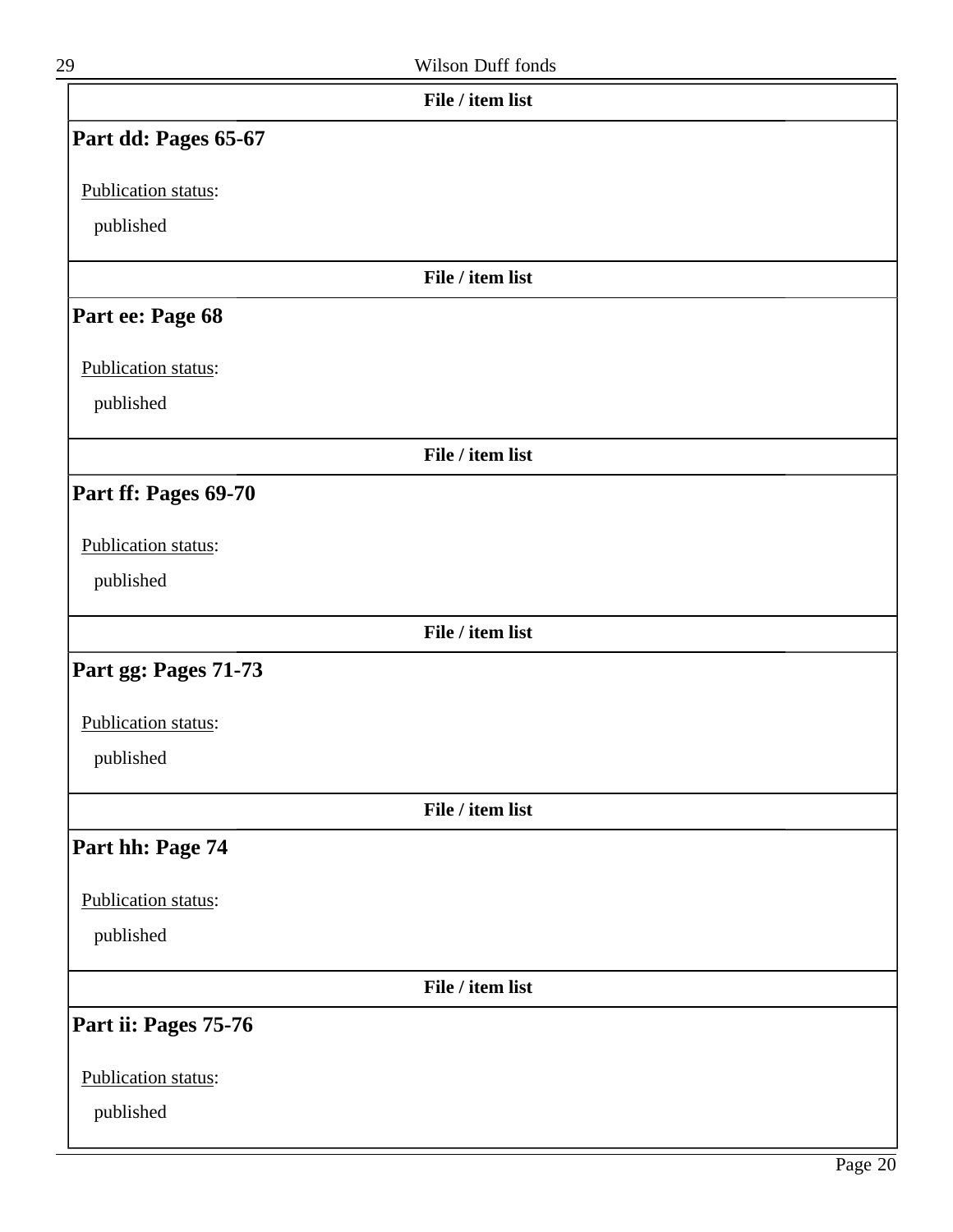| 29                            | Wilson Duff fonds                                          |           |
|-------------------------------|------------------------------------------------------------|-----------|
|                               | File / item list                                           |           |
| Part jj: Pages 77-85          |                                                            |           |
| Publication status:           |                                                            |           |
|                               |                                                            |           |
| published                     |                                                            |           |
|                               | File / item list                                           |           |
| Part kk: Pages 86-100         |                                                            |           |
| Publication status:           |                                                            |           |
| published                     |                                                            |           |
|                               | File / item list                                           |           |
|                               |                                                            |           |
| <b>Part II: Pages 101-105</b> |                                                            |           |
|                               |                                                            |           |
| Publication status:           |                                                            |           |
| published                     |                                                            |           |
|                               |                                                            |           |
|                               | File / item list                                           |           |
| 50                            | File - M.J. Patterson                                      | 1975      |
| $\overline{51}$               | File - Dan Savard, B.C. Provincial<br>Museumm              | 1976      |
| $\overline{52}$               | File - Johanna Smith, Rothmans Art<br>Gallery of Stratford | 1973      |
| $\overline{53}$               | File - Sally Robinson                                      | 1961      |
| $\overline{54}$               | File - Personal Correspondence                             | 1973-1975 |
| $\overline{55}$               | File - Images: Stone: BC -<br>Correspondence               | 1975      |
| $\overline{56}$               | File - Handbook of North American<br>Indians               | 1972      |
|                               |                                                            |           |
| Part a: Pages 1-2             |                                                            |           |
|                               |                                                            |           |
| Publication status:           |                                                            |           |
| published                     |                                                            |           |
|                               | File / item list                                           |           |
| Part b: Pages 3-5             |                                                            |           |
|                               |                                                            |           |
| Publication status:           |                                                            |           |
|                               |                                                            |           |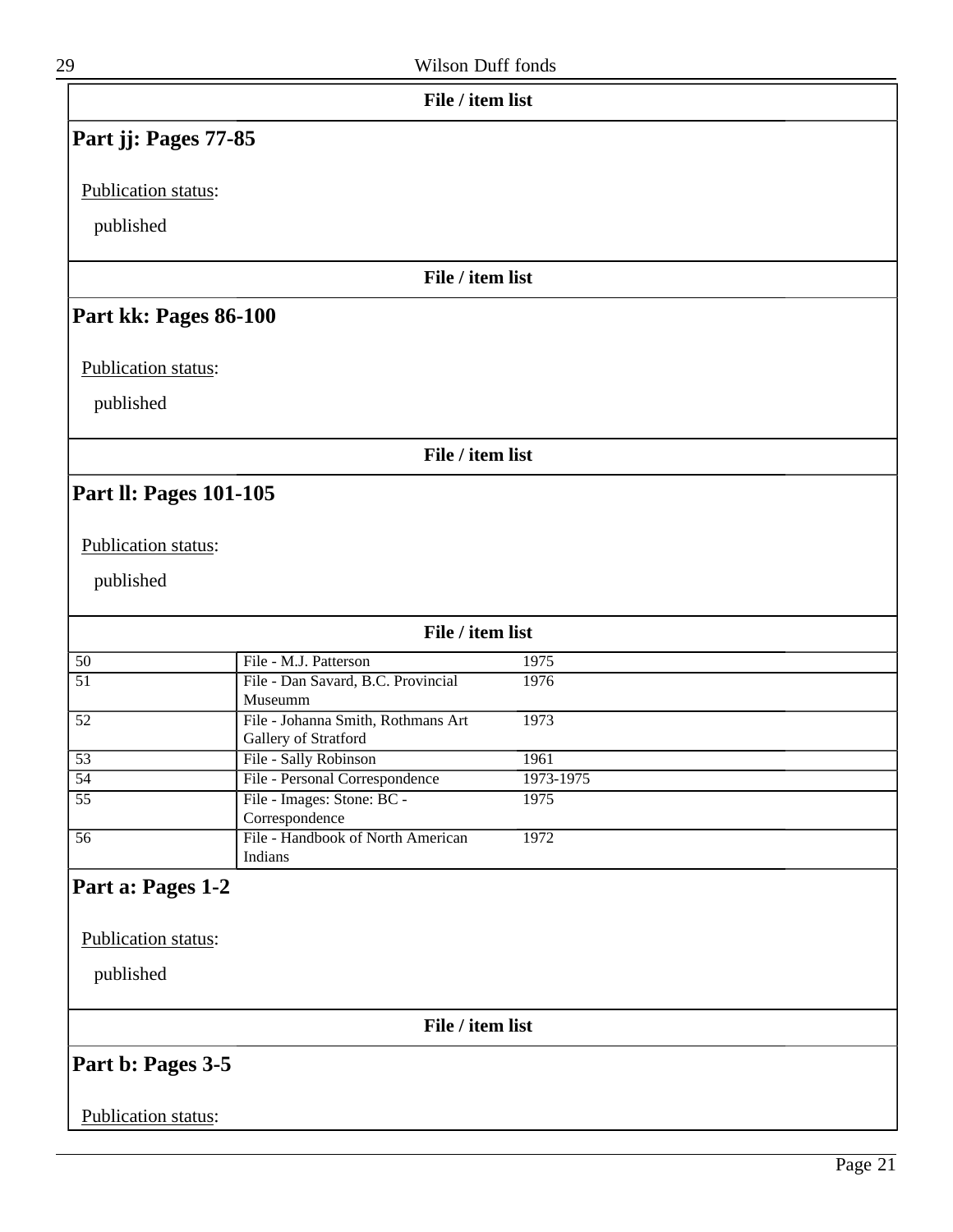|                     |                          | File / item list |                                                         |  |
|---------------------|--------------------------|------------------|---------------------------------------------------------|--|
| 57                  | File - Dr. Macdonald     | 1974             | Access restricted.<br>Consult archivist<br>for details. |  |
| Part a: Pages 1-6   |                          |                  |                                                         |  |
| Publication status: |                          |                  |                                                         |  |
| published           |                          |                  |                                                         |  |
|                     |                          | File / item list |                                                         |  |
| Part b: Pages 7-8   |                          |                  |                                                         |  |
| Publication status: |                          |                  |                                                         |  |
| published           |                          |                  |                                                         |  |
|                     |                          | File / item list |                                                         |  |
| Part c: Page 9      |                          |                  |                                                         |  |
| Publication status: |                          |                  |                                                         |  |
| published           |                          |                  |                                                         |  |
|                     |                          | File / item list |                                                         |  |
| Part d: Pages 10-11 |                          |                  |                                                         |  |
| Publication status: |                          |                  |                                                         |  |
| published           |                          |                  |                                                         |  |
|                     |                          | File / item list |                                                         |  |
| Part e: Pages 12-13 |                          |                  |                                                         |  |
| Publication status: |                          |                  |                                                         |  |
| published           |                          |                  |                                                         |  |
|                     |                          | File / item list |                                                         |  |
| 58                  | File - Reply to Wardwell | 1970-1971        |                                                         |  |

 $\equiv$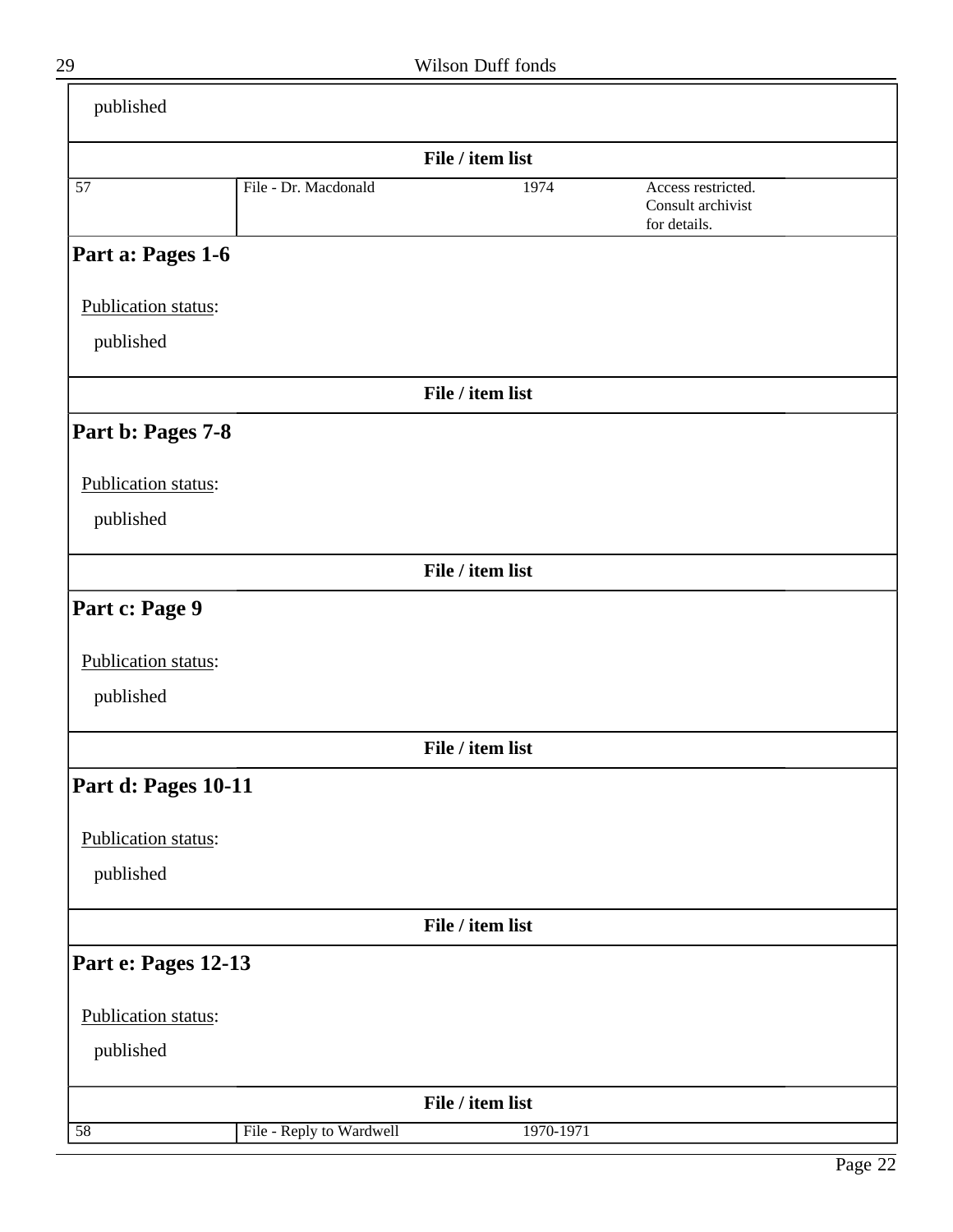| 59                  | File - Personal Correspondence |                  | 1956-1973 |  |
|---------------------|--------------------------------|------------------|-----------|--|
| Part a: Page 1      |                                |                  |           |  |
| Publication status: |                                |                  |           |  |
|                     |                                |                  |           |  |
| published           |                                |                  |           |  |
|                     |                                | File / item list |           |  |
| Part b: Page 2      |                                |                  |           |  |
| Publication status: |                                |                  |           |  |
| published           |                                |                  |           |  |
|                     |                                | File / item list |           |  |
| Part c: Page 3      |                                |                  |           |  |
| Publication status: |                                |                  |           |  |
| published           |                                |                  |           |  |
|                     |                                |                  |           |  |
|                     |                                | File / item list |           |  |
| Part d: Page 4      |                                |                  |           |  |
| Publication status: |                                |                  |           |  |
| published           |                                |                  |           |  |
|                     |                                | File / item list |           |  |
| 60                  | File - Wayne Suttles           |                  | 1959      |  |
| 61                  | File - Herb Taylor             |                  | 1955      |  |
| Part a: Pages 1-10  |                                |                  |           |  |
| Publication status: |                                |                  |           |  |
| published           |                                |                  |           |  |
|                     |                                | File / item list |           |  |
|                     |                                |                  |           |  |
| Part b: Pages 11-20 |                                |                  |           |  |
| Publication status: |                                |                  |           |  |

29 Wilson Duff fonds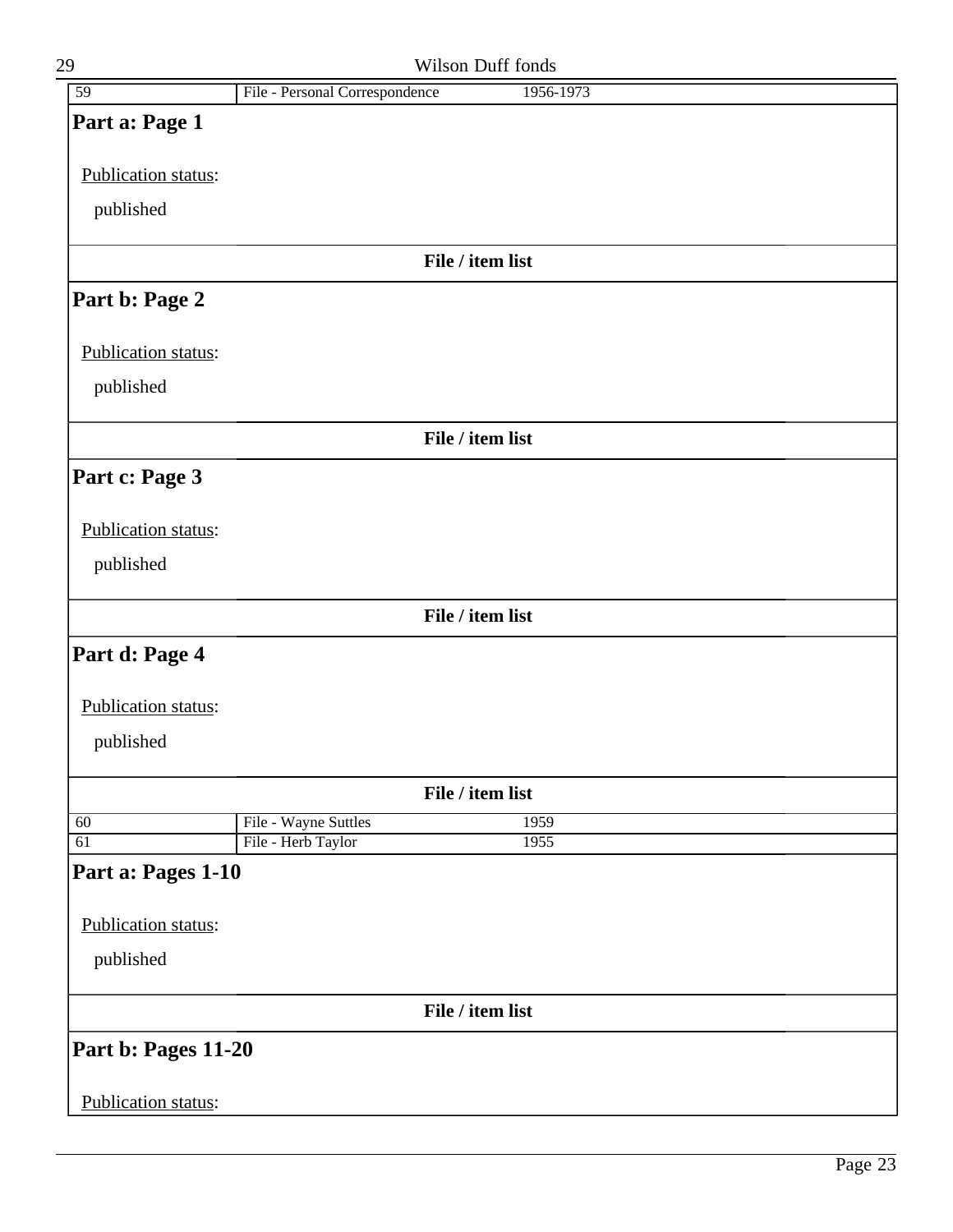<span id="page-23-0"></span>

| published                              |                                                                                                            |            |               |           |
|----------------------------------------|------------------------------------------------------------------------------------------------------------|------------|---------------|-----------|
|                                        | File / item list                                                                                           |            |               |           |
| 62                                     | File - Nancy Turner                                                                                        | 1970, 1973 |               |           |
| 63                                     | File - Beth Van Dyke                                                                                       | 1974       |               |           |
|                                        | Series 3: Published and unpublished articles                                                               |            |               |           |
| Date: [195?] - 1972 (date of creation) |                                                                                                            |            |               |           |
| Scope and content:                     |                                                                                                            |            |               |           |
|                                        | Series consists of original handwritten and typed text, reprints and journals containing articles by Duff. |            |               |           |
|                                        | Physical description: 14.5 cm of textual records                                                           |            |               |           |
| Access points:                         |                                                                                                            |            |               |           |
|                                        | Textual record (documentary form)                                                                          |            |               |           |
| Arrangement:                           |                                                                                                            |            |               |           |
|                                        | Records have been arranged in chronological order.                                                         |            |               |           |
| Restrictions on access:                |                                                                                                            |            |               |           |
| access.                                | Some records in this series are restricted. See box list for identification and consult archivist for      |            |               |           |
| Publication status:                    |                                                                                                            |            |               |           |
| published                              |                                                                                                            |            |               |           |
|                                        | File / item list                                                                                           |            |               |           |
| Ref code                               | Title                                                                                                      | Dates      | Access status | Container |
| $\overline{01}$                        | File - Nothing comes only in pieces                                                                        | $[197-]$   |               |           |
| $\overline{02}$                        | File - Histories, territorial laws of the<br>Kitwancool                                                    | 1959       |               |           |
| $\overline{03}$                        | File - Notes on the age of Port Hammend<br>Midden                                                          | [195?]     |               |           |
| $\overline{04}$                        | File - Preserving the talking poles                                                                        | 1954       |               |           |
| $\overline{05}$                        | File - A heritage in decay - the totem art                                                                 | 1954       |               |           |
|                                        | of the Haidas                                                                                              |            |               |           |
| $\overline{06}$                        | File - Totem poles recall vanished<br>seafarers                                                            | 1957       |               |           |
| $\overline{07}$                        | File - Mungo Martin, carver of the                                                                         | 1959       |               |           |
|                                        | century                                                                                                    |            |               |           |
| $\overline{08}$                        | File - Sea levels and archaeology in the<br>Northwest Coast                                                | 1963       |               |           |
| $\overline{09}$                        | File - Totem pole survey of southeastern                                                                   | 1969       |               |           |
|                                        | Alaska - a report on field survey and<br>follow-up activities                                              |            |               |           |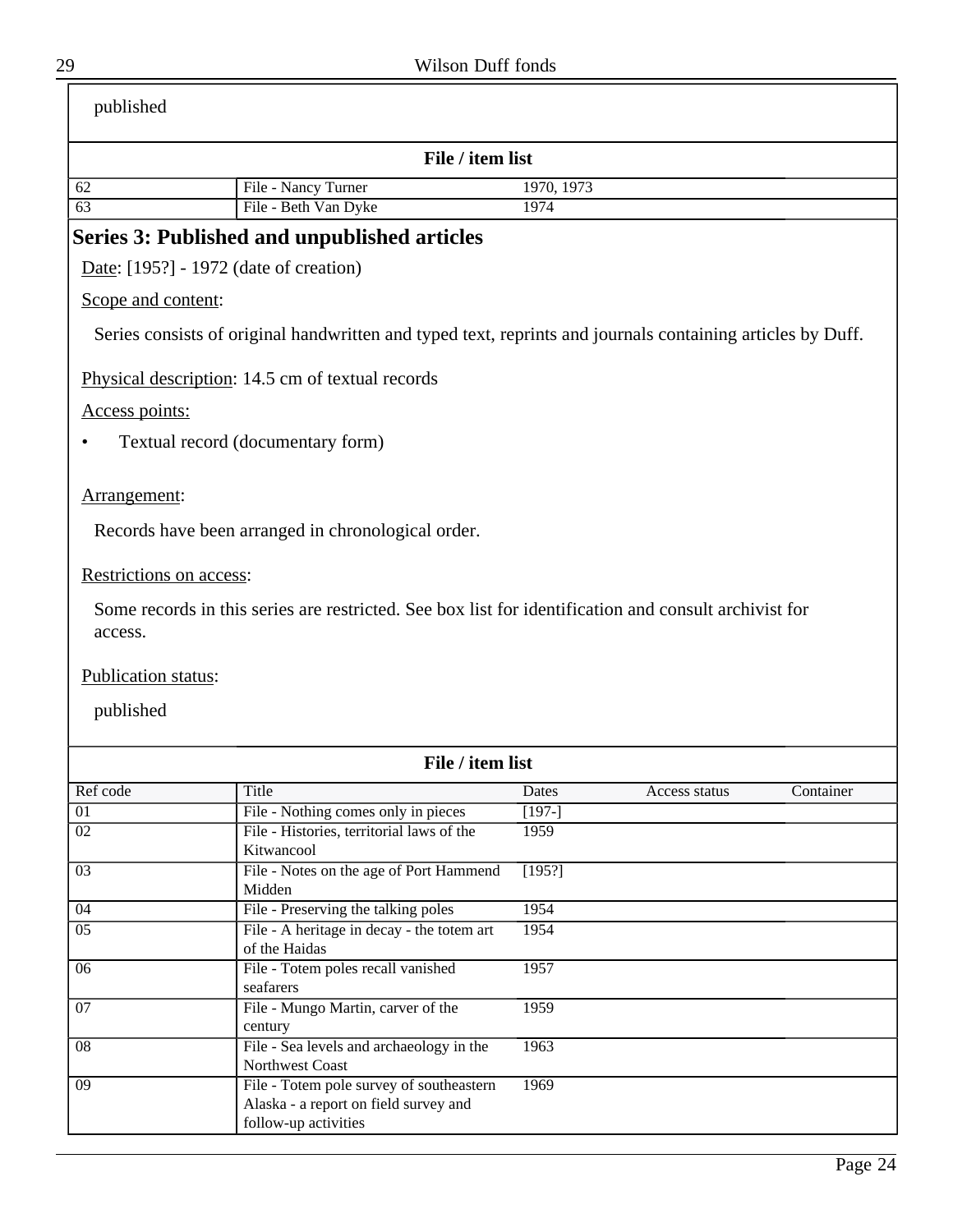| 29 | <b>Wilson Duff fonds</b>                                                                                     |           |
|----|--------------------------------------------------------------------------------------------------------------|-----------|
| 10 | File - Perspectives on the B.C. Indian<br>land question                                                      | 1971      |
| 11 | File - The west coast national park and<br>Indian land rights                                                | 1971      |
| 12 | File - Contributions of Marius Barbeau to<br><b>West Coast Ethnology</b>                                     | 1964      |
| 13 | File - The Northwest Coast: Draft<br>Manuscript by Wilson Duff                                               | 1969      |
| 14 | File - Report on Archaeological Survey<br>of Hope- Chilliwack Area, Wilson Duff<br>The Sasquatch [photocopy] | $[19-?]$  |
| 15 | File - Gallery 4                                                                                             | $[19-?]$  |
| 16 | File - Handbook - Tsimshian: Inglis                                                                          | 1972      |
| 17 | File - Handbook - Kwakiutl: Cordere                                                                          | 1973      |
| 18 | File - A Dynasty of Edenshaw's                                                                               | $[19-?]$  |
| 19 | File - [Northern Graphic Representation:<br>A Review]                                                        | $[19-?]$  |
| 20 | File - Handbook of North American<br>Indians $(1 \text{ of } 3)$                                             | 1971      |
| 21 | File - Handbook of North American<br>Indians $(2 \text{ of } 3)$                                             | 1972      |
| 22 | File - Handbook of North American<br>Indians $(3 \text{ of } 3)$                                             | $[197-?]$ |
| 23 | File - Totems of Red-Cod-Island                                                                              | 1975      |

## <span id="page-24-0"></span>**Series 4: Site visit notes**

Date: [195?] (date of creation)

#### Scope and content:

Series consists of notes Duff took while visiting First Nations communities. The materials consist of handwritten notes by Duff concerning totem poles, carvers, language and social organization of the communities. There are also some notes of conversations with community members or stories recounted by them.

Physical description: 2.0 cm of textual records

Access points:

• Textual record (documentary form)

#### Arrangement:

Records have been arranged in chronological order.

#### Publication status:

| File / item list |                                                 |       |               |           |
|------------------|-------------------------------------------------|-------|---------------|-----------|
| Ref code         | Title                                           | Dates | Access status | Container |
| $\overline{01}$  | File - List of Naxncq names of all<br>Tsimshian | 1952  |               |           |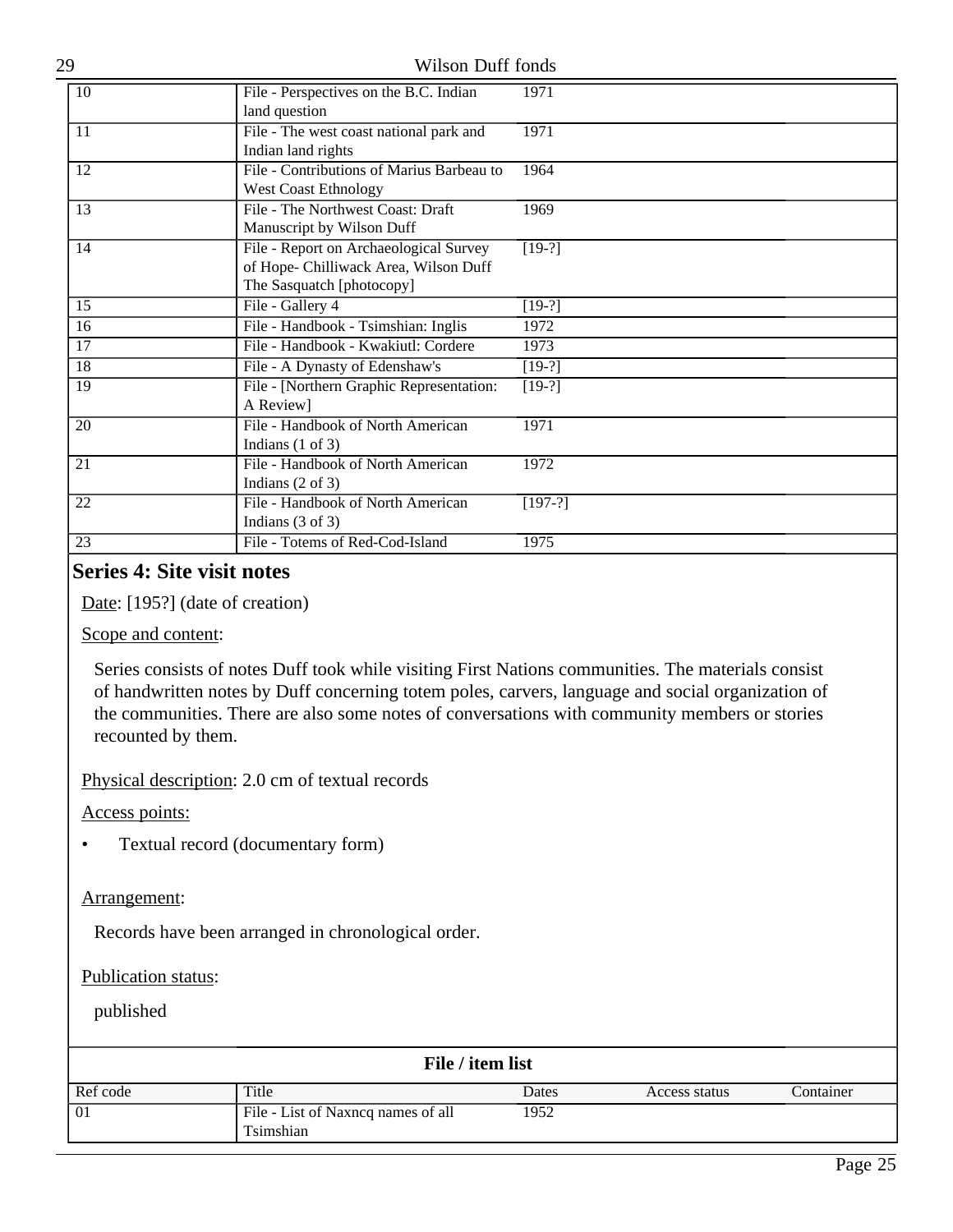| 29                  |                   | Wilson Duff fonds |  |
|---------------------|-------------------|-------------------|--|
| 02                  | File - Hagwilgate | 1953              |  |
| $\overline{03}$     | File - Hazelton   | 1954              |  |
| Part a: Pages 1-27  |                   |                   |  |
| Publication status: |                   |                   |  |
| published           |                   |                   |  |
|                     |                   | File / item list  |  |
| Part b: Pages 28-37 |                   |                   |  |
| Publication status: |                   |                   |  |
| published           |                   |                   |  |
|                     |                   | File / item list  |  |
| Part c: Pages 38-41 |                   |                   |  |
| Publication status: |                   |                   |  |
| published           |                   |                   |  |
|                     |                   | File / item list  |  |
| Part d: Pages 42-44 |                   |                   |  |
| Publication status: |                   |                   |  |
| published           |                   |                   |  |
|                     |                   | File / item list  |  |
| Part e: Pages 45-54 |                   |                   |  |
| Publication status: |                   |                   |  |
| published           |                   |                   |  |
|                     |                   | File / item list  |  |
| 04                  | File - Kispiox    | 1955              |  |
| Part a: Pages 1-3   |                   |                   |  |
| Publication status: |                   |                   |  |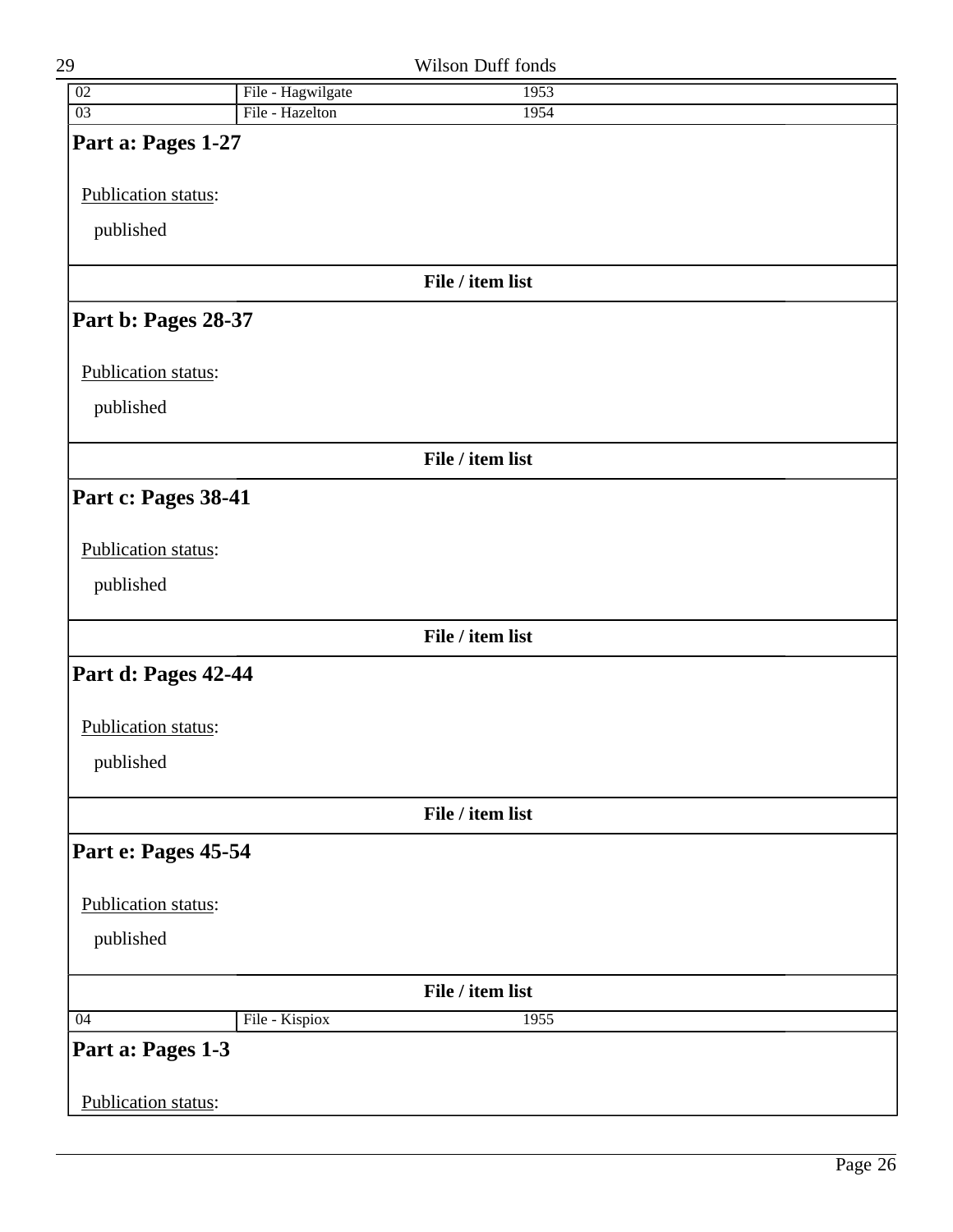| File / item list<br>Part b: Pages 4-6<br>Publication status:<br>published<br>File / item list<br>Part c: Pages 7-9<br>Publication status:<br>published<br>File / item list |  |
|----------------------------------------------------------------------------------------------------------------------------------------------------------------------------|--|
|                                                                                                                                                                            |  |
|                                                                                                                                                                            |  |
|                                                                                                                                                                            |  |
|                                                                                                                                                                            |  |
|                                                                                                                                                                            |  |
|                                                                                                                                                                            |  |
|                                                                                                                                                                            |  |
|                                                                                                                                                                            |  |
|                                                                                                                                                                            |  |
| Part d: Pages 10-12                                                                                                                                                        |  |
| Publication status:                                                                                                                                                        |  |
| published                                                                                                                                                                  |  |
| File / item list                                                                                                                                                           |  |
| Part e: Pages 13-17                                                                                                                                                        |  |
| Publication status:                                                                                                                                                        |  |
| published                                                                                                                                                                  |  |
| File / item list                                                                                                                                                           |  |
| Part f: Page 18                                                                                                                                                            |  |
| Publication status:                                                                                                                                                        |  |
| published                                                                                                                                                                  |  |
| File / item list                                                                                                                                                           |  |
| Part g: Page 19                                                                                                                                                            |  |

 $\overline{\phantom{0}}$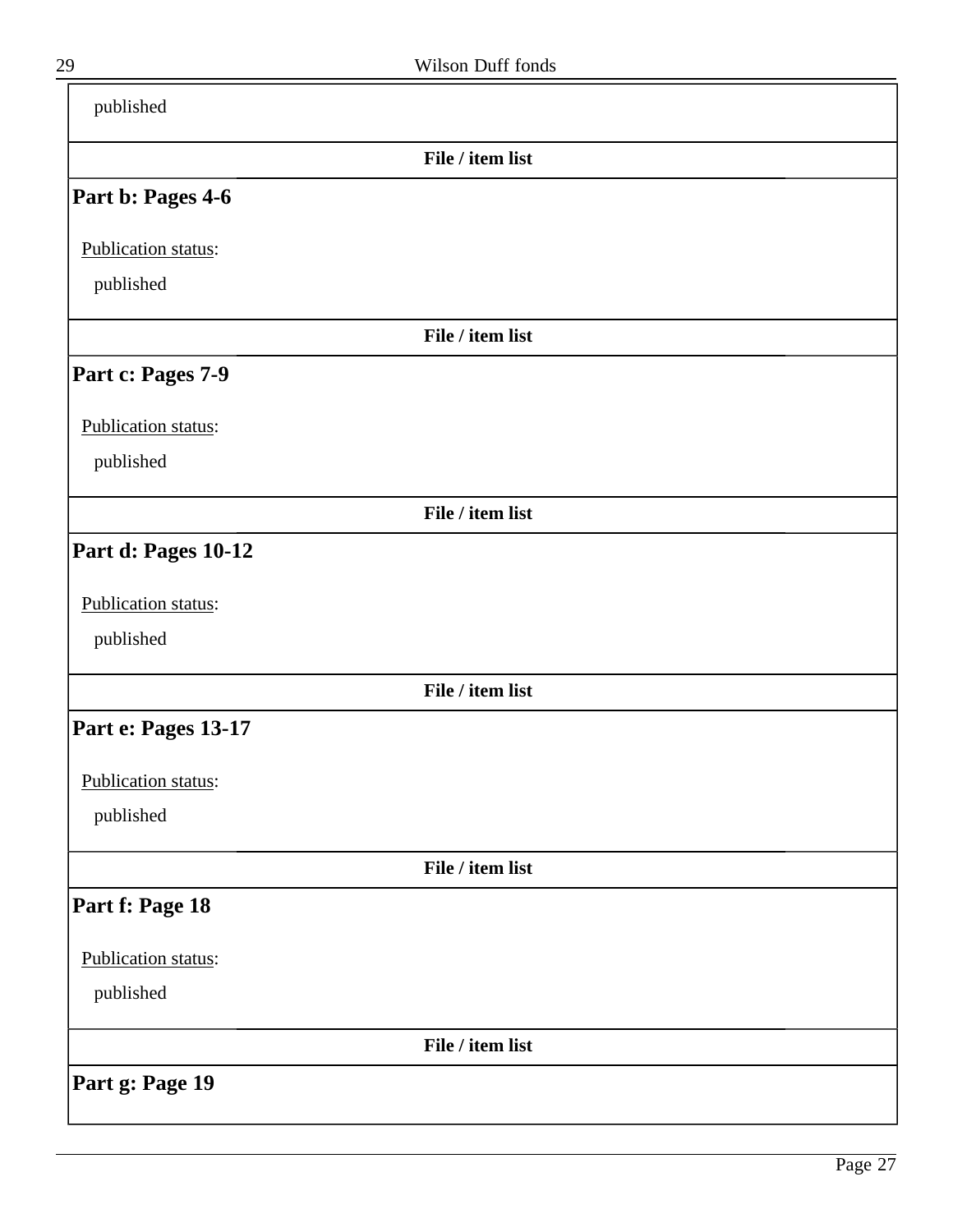| Publication status: |                   |                  |  |
|---------------------|-------------------|------------------|--|
| published           |                   |                  |  |
|                     |                   | File / item list |  |
| Part h: Pages 20-27 |                   |                  |  |
| Publication status: |                   |                  |  |
| published           |                   |                  |  |
|                     |                   | File / item list |  |
| $\overline{05}$     | File - Kitsegukla | 1956             |  |
| Part a: Pages 1-12  |                   |                  |  |
| Publication status: |                   |                  |  |
| published           |                   |                  |  |
|                     |                   | File / item list |  |
| Part b: Page 13     |                   |                  |  |
| Publication status: |                   |                  |  |
| published           |                   |                  |  |
|                     |                   | File / item list |  |
| Part c: Pages 14-17 |                   |                  |  |
| Publication status: |                   |                  |  |
| published           |                   |                  |  |
|                     |                   | File / item list |  |
| Part d: Pages 18-23 |                   |                  |  |
| Publication status: |                   |                  |  |
| published           |                   |                  |  |
|                     |                   | File / item list |  |
| Part e: Page 24     |                   |                  |  |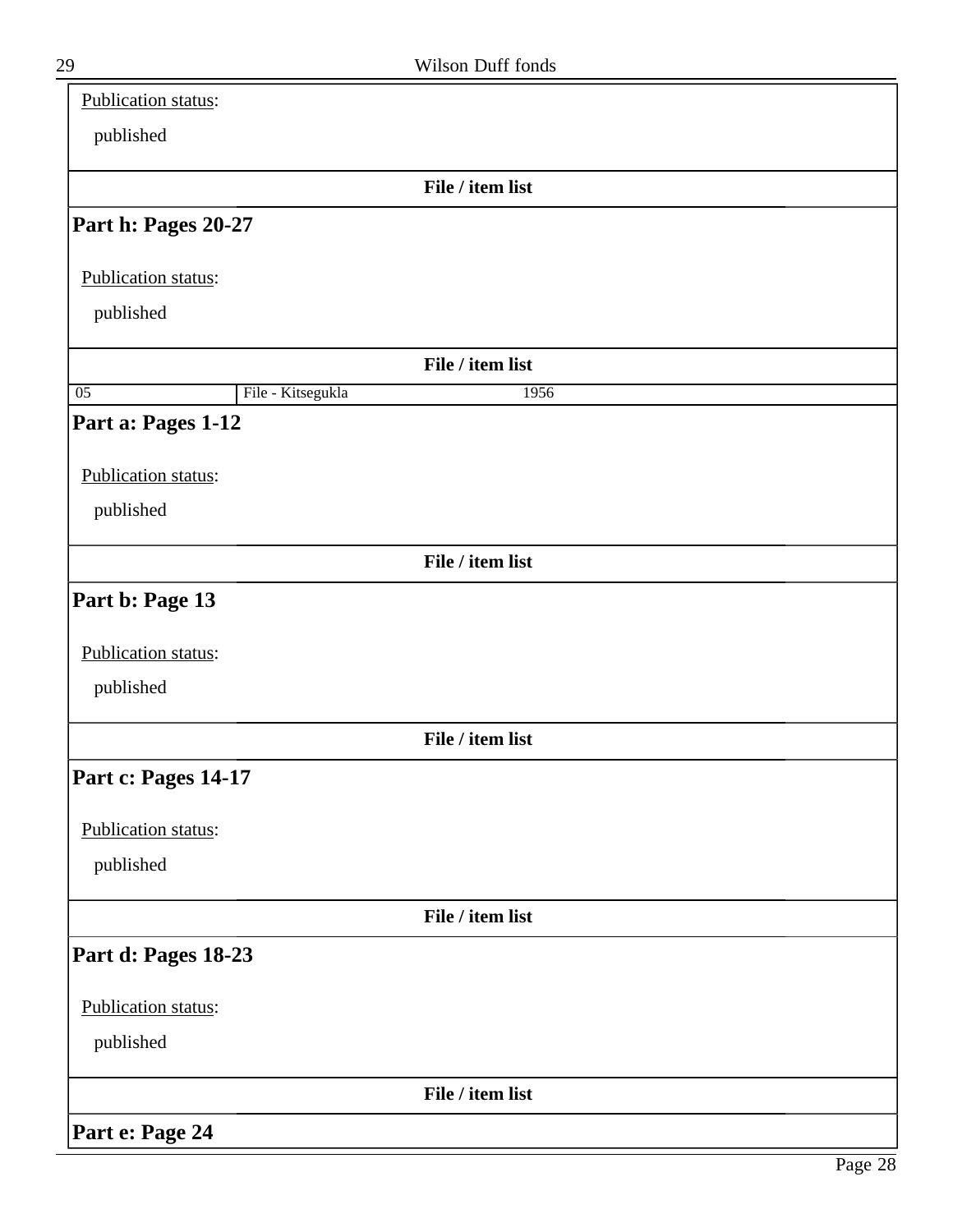| Publication status: |                   |                  |  |
|---------------------|-------------------|------------------|--|
|                     |                   |                  |  |
| published           |                   |                  |  |
|                     |                   | File / item list |  |
| 06                  | File - Kitwancool | 1957             |  |
| Part a: Pages 1-10  |                   |                  |  |
| Publication status: |                   |                  |  |
| published           |                   |                  |  |
|                     |                   | File / item list |  |
| Part b: Pages 11-26 |                   |                  |  |
| Publication status: |                   |                  |  |
| published           |                   |                  |  |
|                     |                   | File / item list |  |
|                     |                   |                  |  |
| $\overline{07}$     | File - Kitwanga   | 1958             |  |
| Part a: Pages 1-3   |                   |                  |  |
| Publication status: |                   |                  |  |
| published           |                   |                  |  |
|                     |                   | File / item list |  |
| Part b: Page 4      |                   |                  |  |
| Publication status: |                   |                  |  |
| published           |                   |                  |  |
|                     |                   | File / item list |  |
| Part c: Page 5      |                   |                  |  |
| Publication status: |                   |                  |  |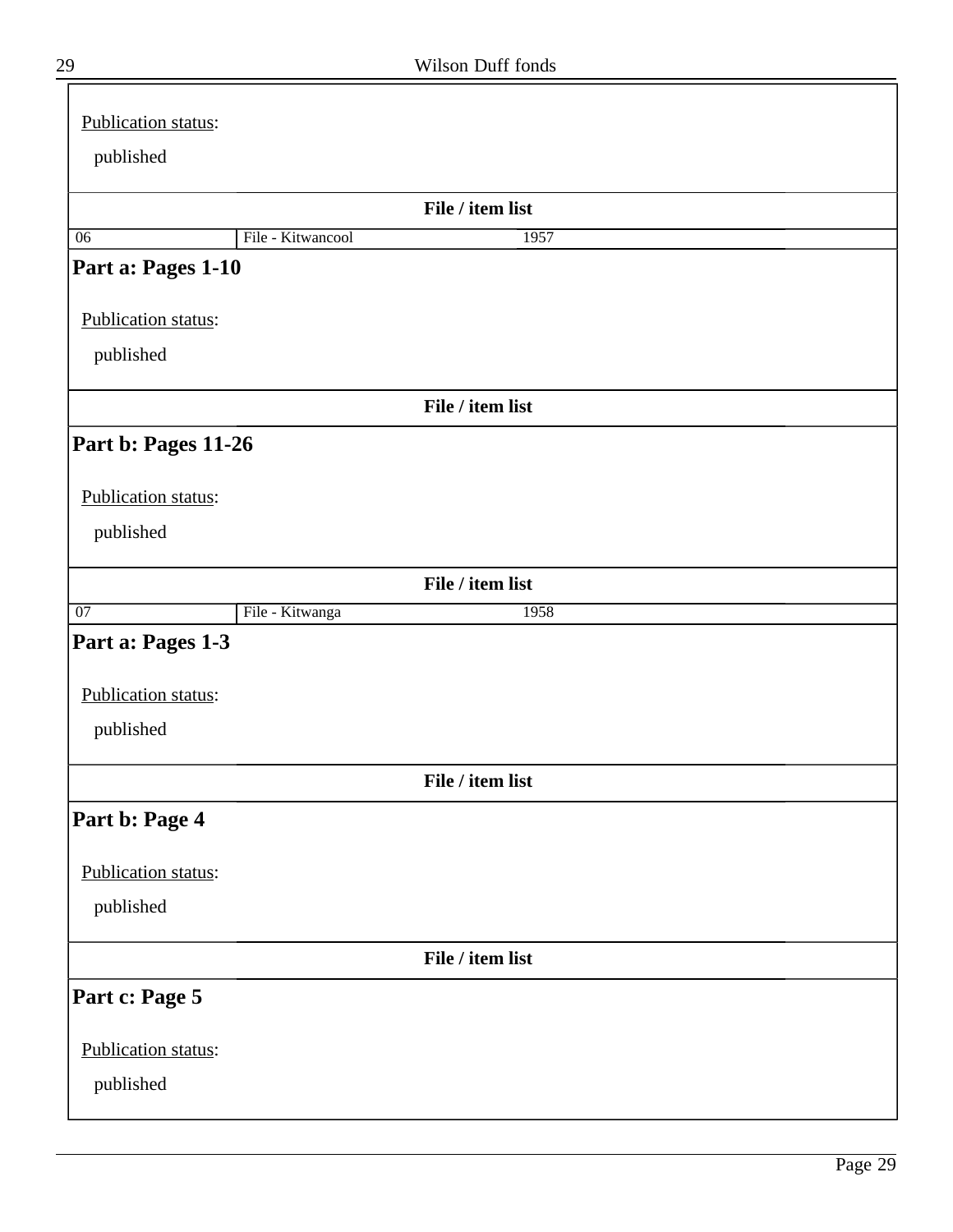| 29                  |                      | Wilson Duff fonds |  |
|---------------------|----------------------|-------------------|--|
|                     |                      | File / item list  |  |
| Part d: Page 6      |                      |                   |  |
| Publication status: |                      |                   |  |
| published           |                      |                   |  |
|                     |                      | File / item list  |  |
| Part e: Page 7      |                      |                   |  |
| Publication status: |                      |                   |  |
| published           |                      |                   |  |
|                     |                      | File / item list  |  |
| $\overline{08}$     | File - Prince Rupert | 1959              |  |
| Part a: Pages 1-2   |                      |                   |  |
| Publication status: |                      |                   |  |
| published           |                      |                   |  |
|                     |                      | File / item list  |  |
| Part b: Page 3      |                      |                   |  |
| Publication status: |                      |                   |  |
| published           |                      |                   |  |
|                     |                      | File / item list  |  |
| Part c: Page 4      |                      |                   |  |
| Publication status: |                      |                   |  |
| published           |                      |                   |  |
|                     |                      | File / item list  |  |
| Part d: Page 5      |                      |                   |  |
| Publication status: |                      |                   |  |

Page 30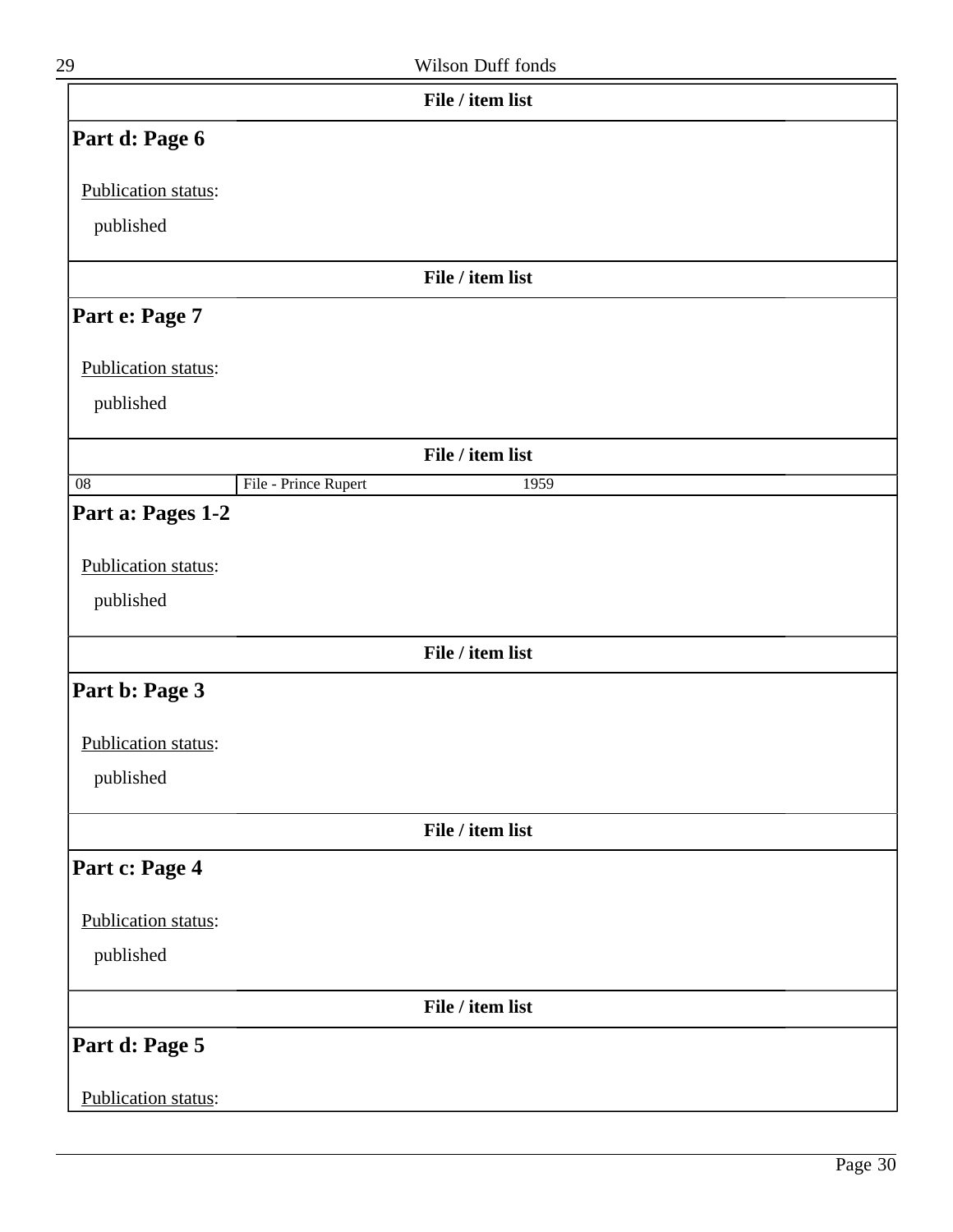<span id="page-30-0"></span>

| published                                                                                                                                                                                                                                                                                                                                      |
|------------------------------------------------------------------------------------------------------------------------------------------------------------------------------------------------------------------------------------------------------------------------------------------------------------------------------------------------|
| File / item list                                                                                                                                                                                                                                                                                                                               |
| Part e: Page 6                                                                                                                                                                                                                                                                                                                                 |
| Publication status:                                                                                                                                                                                                                                                                                                                            |
| published                                                                                                                                                                                                                                                                                                                                      |
| File / item list                                                                                                                                                                                                                                                                                                                               |
| Part f: Page 7                                                                                                                                                                                                                                                                                                                                 |
| Publication status:                                                                                                                                                                                                                                                                                                                            |
| published                                                                                                                                                                                                                                                                                                                                      |
| File / item list                                                                                                                                                                                                                                                                                                                               |
| Part g: Page 8                                                                                                                                                                                                                                                                                                                                 |
| Publication status:                                                                                                                                                                                                                                                                                                                            |
| published                                                                                                                                                                                                                                                                                                                                      |
| File / item list                                                                                                                                                                                                                                                                                                                               |
| Part h: Page 9                                                                                                                                                                                                                                                                                                                                 |
| Publication status:                                                                                                                                                                                                                                                                                                                            |
| published                                                                                                                                                                                                                                                                                                                                      |
| File / item list                                                                                                                                                                                                                                                                                                                               |
| <b>Series 5: Northwest Coast research</b>                                                                                                                                                                                                                                                                                                      |
| Date: [195?]-[1976] (date of creation)                                                                                                                                                                                                                                                                                                         |
| Scope and content:                                                                                                                                                                                                                                                                                                                             |
| Series consists of materials Duff created and gathered on various Northwest Coast tribes including<br>Haida, Tlingit, Tsimshian and Kwakiutl. The documents include handwritten notes, typed articles,<br>correspondence and reference materials such as photographs from other museums, Photostats and<br>reprints and originals of articles. |
| Physical description: 102 cm of textual records                                                                                                                                                                                                                                                                                                |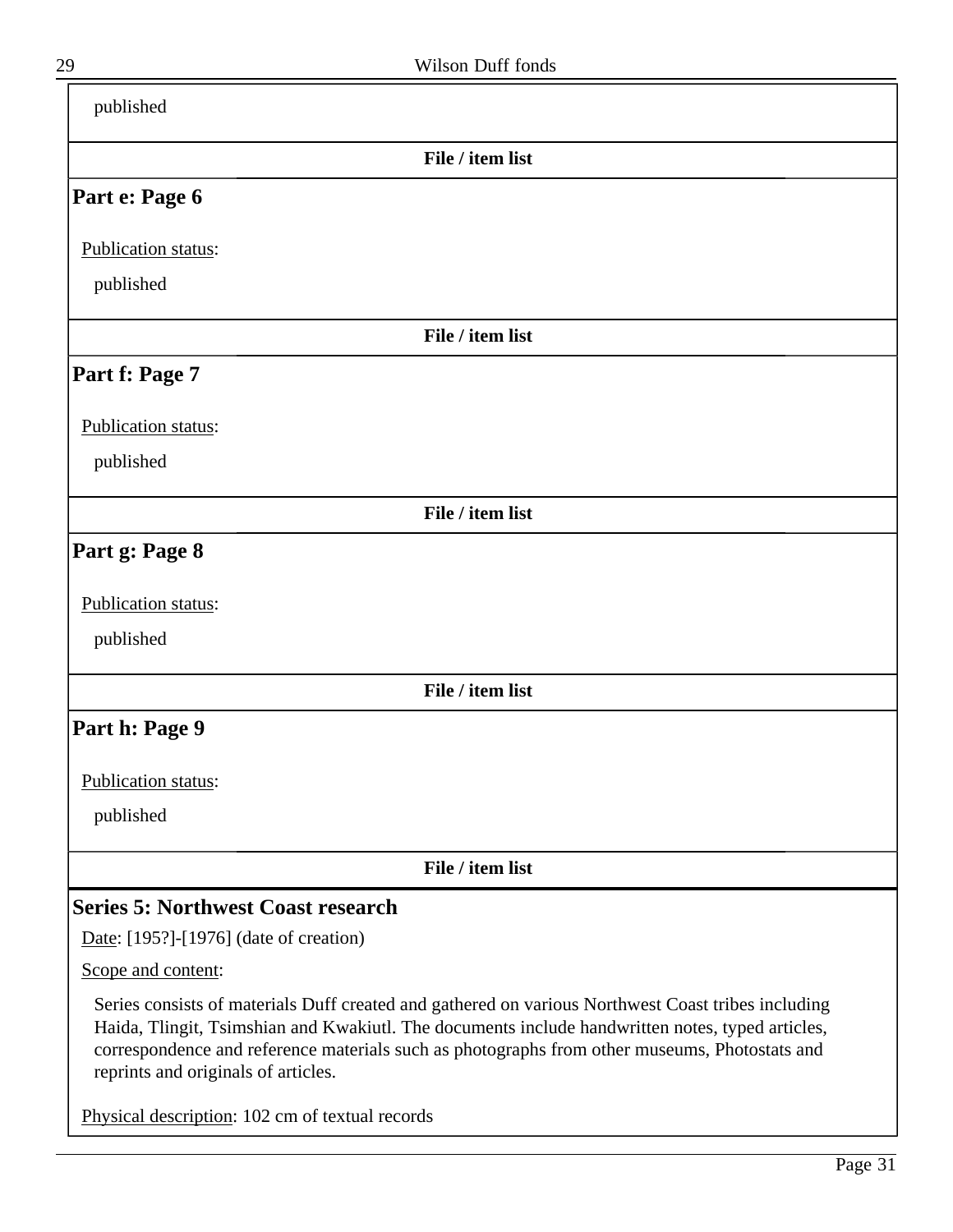#### Access points:

- Textual record (documentary form)
- Graphic material (documentary form)

#### Arrangement:

The files have been arranged in alphabetical order by name of region, person or museum with whom Duff corresponded, and then by subject. The title headings are those established by Duff except where there are square brackets [ ]. The latter are based on contents of the files. The archivist decided on this order as it was not possible to determine, and therefore reconstitute, Duff's original order. A second accession was added in 1983, with the titles based on the contents of the file.

#### Alternative form available:

A large portion of this series has been digitized.

#### Restrictions on access:

Some records in this series are restricted. See box list for identification and consult archivist for access.

#### Publication status:

| File / item list |                                              |           |               |           |
|------------------|----------------------------------------------|-----------|---------------|-----------|
| Ref code         | Title                                        | Dates     | Access status | Container |
|                  | File - Alaska [totems project]               | 1969      |               |           |
| $\overline{2}$   | File - Alaska [totems project]               | 1971      |               |           |
| $\overline{3}$   | File - Alaska [conference on Southeast       | 1967      |               |           |
|                  | Alaska native artifacts and monuments -      |           |               |           |
|                  | minutes                                      |           |               |           |
| 4                | File - Allen, Rosemary                       | 1954-1955 |               |           |
| 5                | File - American Natural History Museum       | 1970      |               |           |
| 6                | File - Blaker, Margaret                      | 1967      |               |           |
| 7                | File - Bullock, Reg                          | 1972      |               |           |
| 8                | File - Ellis, David - [Haida intertidal life | $[19-]$   |               |           |
|                  | worksheets]                                  |           |               |           |
| 9                | File - Ellis, David - [Haida invertebrates,  | $[19-]$   |               |           |
|                  | reptiles, amphibians worksheets]             |           |               |           |
| 10               | File - Field Museum, Chicago                 | 1970      |               |           |
| 11               | File - Gessler, Nick                         | $[19-]$   |               |           |
| 12               | File - Glenbow trip                          | 1970      |               |           |
| $\overline{13}$  | File - Laforet, A.                           | $[19-]$   |               |           |
| 14               | File - Laforet [cultural heritage project -  | 1971      |               |           |
|                  | report on Kasaan draft]                      |           |               |           |
| 15               | File - Laforet [cultural heritage project -  | 1971      |               |           |
|                  | report on Kasaan]                            |           |               |           |
| 16               | File - National Museum of Canada trip        | 1970      |               |           |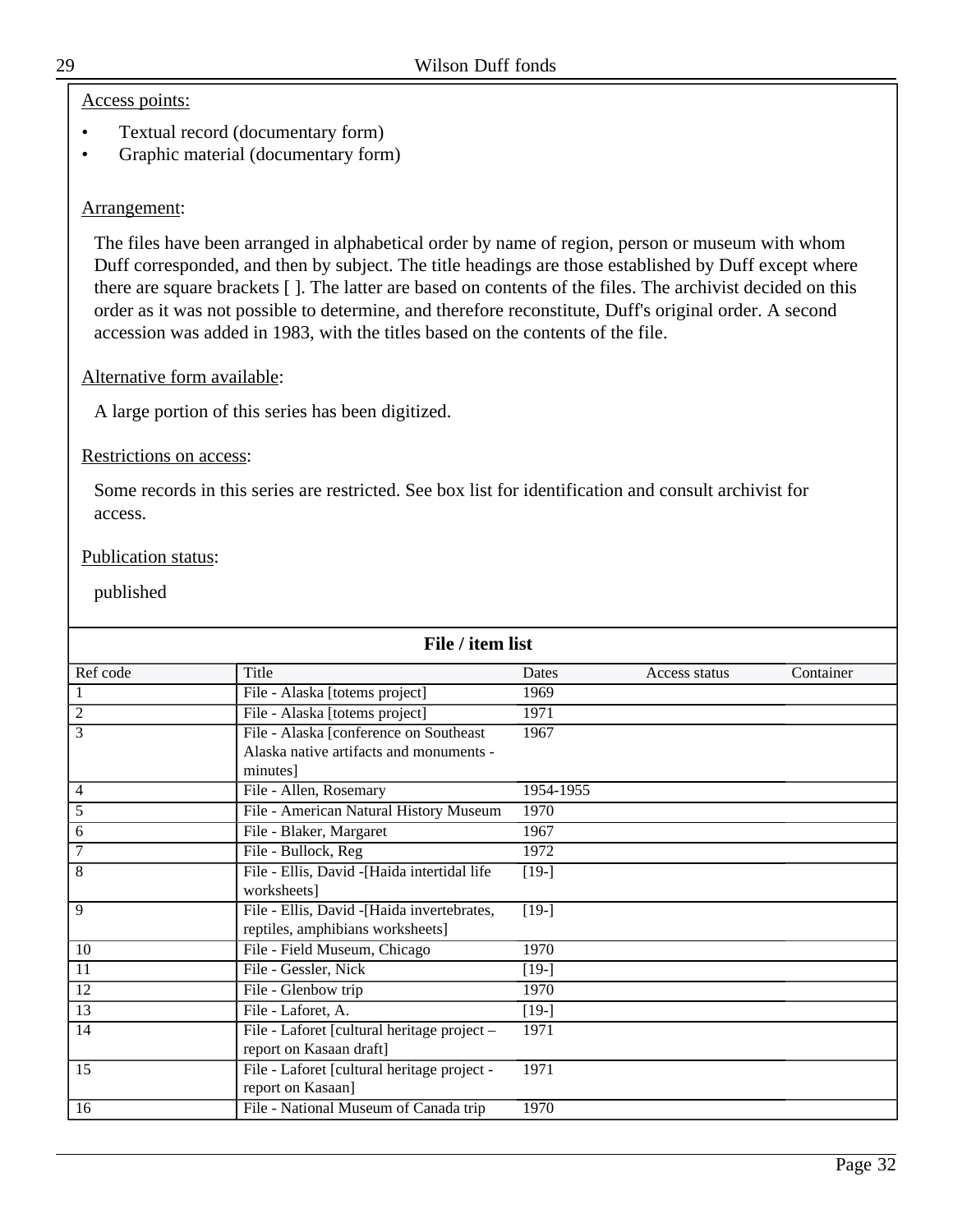| 29                  | Wilson Duff fonds                           |  |
|---------------------|---------------------------------------------|--|
| $\overline{17}$     | File - Oberg - [correspondence<br>1973-1974 |  |
|                     | concerning foreword to manuscript]          |  |
| 18                  | File - Peabody Museum, Salem<br>$[196-?]$   |  |
| $\overline{19}$     | File - Pitt Rivers Museum, Oxford<br>1960   |  |
| Part a: Page 1      |                                             |  |
|                     |                                             |  |
| Publication status: |                                             |  |
|                     |                                             |  |
| published           |                                             |  |
|                     |                                             |  |
|                     | File / item list                            |  |
|                     |                                             |  |
| Part b: Page 2      |                                             |  |
|                     |                                             |  |
| Publication status: |                                             |  |
|                     |                                             |  |
| published           |                                             |  |
|                     |                                             |  |
|                     | File / item list                            |  |
| Part c: Pages 3-6v  |                                             |  |
|                     |                                             |  |
|                     |                                             |  |
| Publication status: |                                             |  |
| published           |                                             |  |
|                     |                                             |  |
|                     | File / item list                            |  |
|                     |                                             |  |
| Part d: Pages 7-12v |                                             |  |
|                     |                                             |  |
| Publication status: |                                             |  |
|                     |                                             |  |
| published           |                                             |  |
|                     |                                             |  |
|                     | File / item list                            |  |
|                     |                                             |  |
| Part e: Page 13     |                                             |  |
|                     |                                             |  |
| Publication status: |                                             |  |
| published           |                                             |  |
|                     |                                             |  |
|                     | File / item list                            |  |
|                     |                                             |  |
| Part f: Pages 14-18 |                                             |  |
|                     |                                             |  |
| Publication status: |                                             |  |
|                     |                                             |  |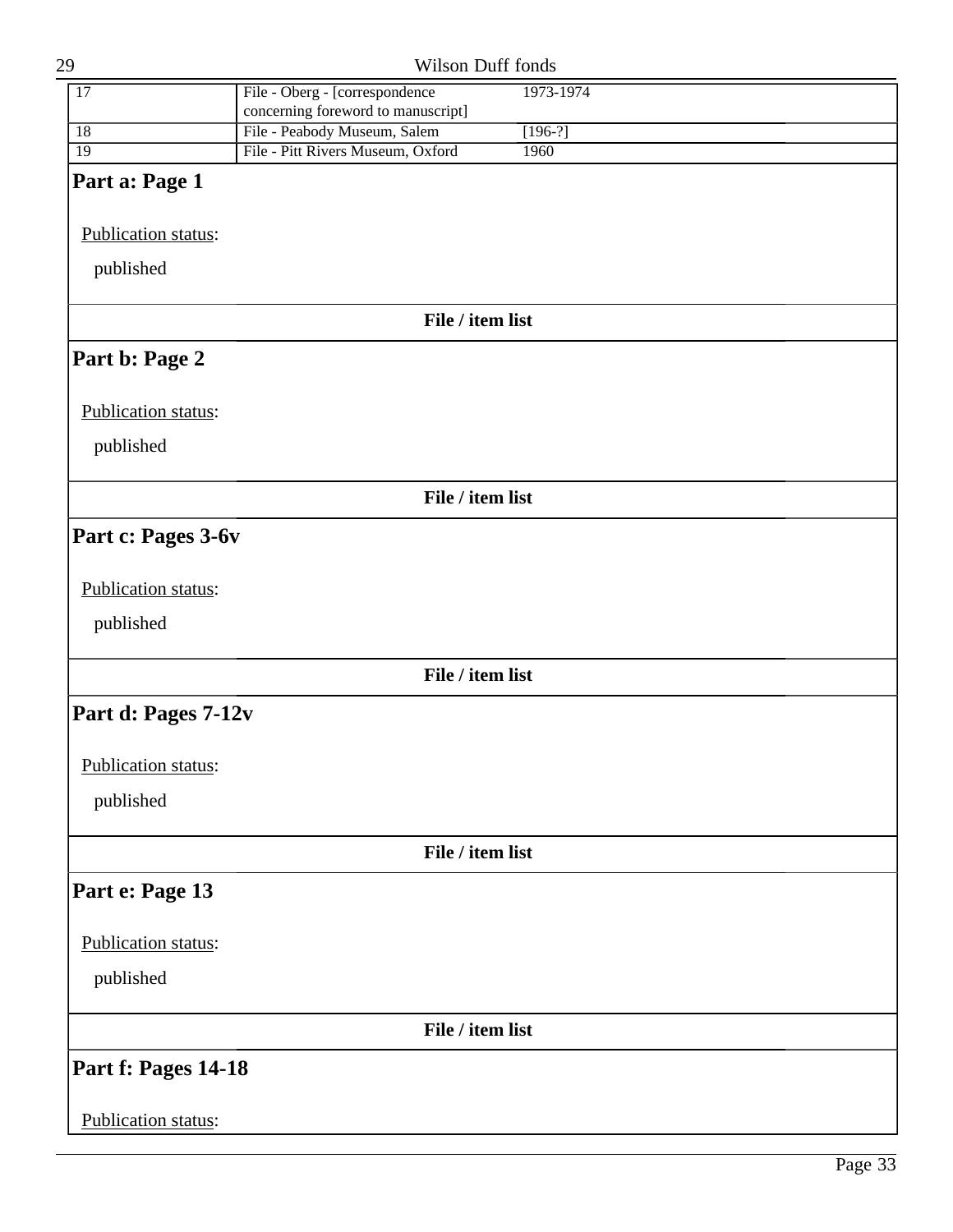| published           |                                         |
|---------------------|-----------------------------------------|
|                     | File / item list                        |
| 20                  | File - Provincial Museum [B.C.]<br>1966 |
| Part a: Page 1      |                                         |
| Publication status: |                                         |
| published           |                                         |
|                     | File / item list                        |
| Part b: Pages 2-7   |                                         |
| Publication status: |                                         |
| published           |                                         |
|                     | File / item list                        |
| Part c: Page 8      |                                         |
| Publication status: |                                         |
| published           |                                         |
|                     | File / item list                        |
| Part d: Pages 9-10  |                                         |
| Publication status: |                                         |
| published           |                                         |
|                     | File / item list                        |
| Part e: Page 11     |                                         |
| Publication status: |                                         |
| published           |                                         |
|                     | File / item list                        |
| 21                  | File - R.O.M. visit<br>1970             |
| Part a: Pages 1-1v  |                                         |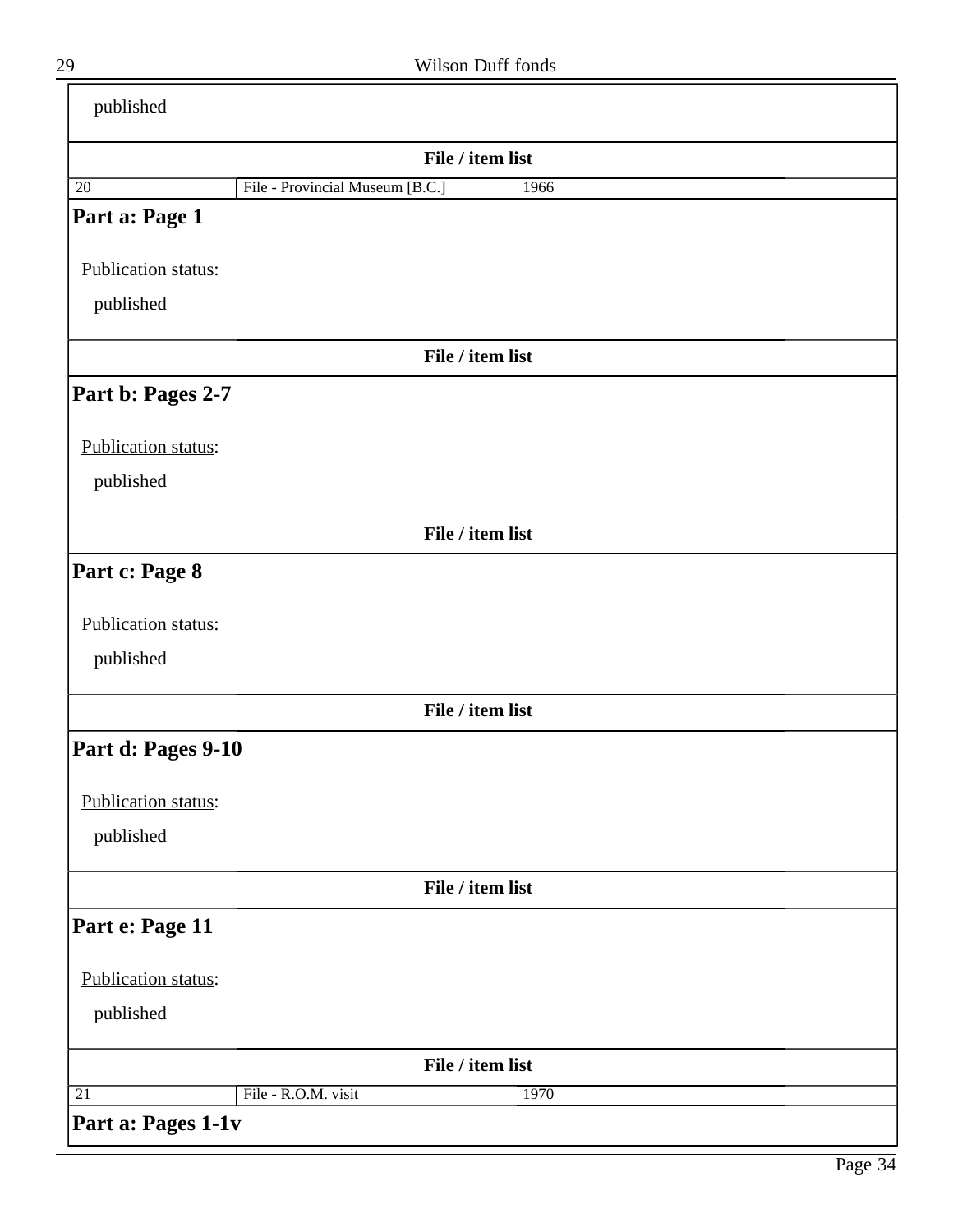| Publication status:                                                                 |  |
|-------------------------------------------------------------------------------------|--|
| published                                                                           |  |
| File / item list                                                                    |  |
| Part b: Pages 2-4                                                                   |  |
| Scope and content:                                                                  |  |
| File consists of correspondence and notes on artifacts at the Royal Ontario Museum. |  |
|                                                                                     |  |
| Publication status:                                                                 |  |
| published                                                                           |  |
| File / item list                                                                    |  |
| File - Smithsonian [Institution] trip<br>22<br>1969                                 |  |
| Part a: Pages 1-2                                                                   |  |
|                                                                                     |  |
| Publication status:                                                                 |  |
| published                                                                           |  |
| File / item list                                                                    |  |
| Part b: Pages 3-4                                                                   |  |
| Publication status:                                                                 |  |
|                                                                                     |  |
| published                                                                           |  |
| File / item list                                                                    |  |
| Part c: Pages 5-6                                                                   |  |
|                                                                                     |  |
| Publication status:                                                                 |  |
| published                                                                           |  |
| File / item list                                                                    |  |
| Part d: Page 7                                                                      |  |
|                                                                                     |  |
| Publication status:                                                                 |  |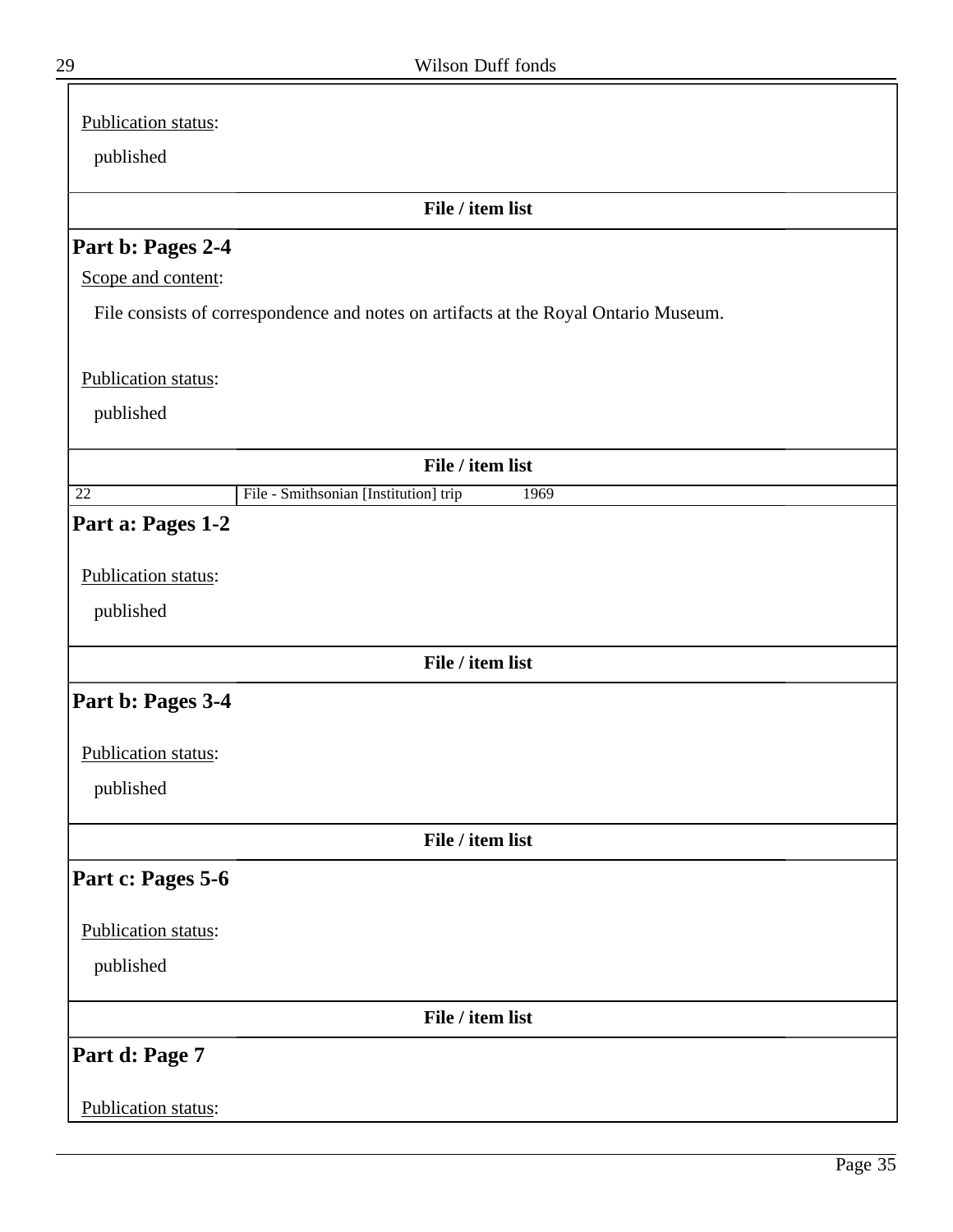| published           |                  |  |
|---------------------|------------------|--|
|                     | File / item list |  |
| Part e: Pages 8-8v  |                  |  |
| Publication status: |                  |  |
| published           |                  |  |
|                     | File / item list |  |
| Part f: Pages 9-10  |                  |  |
| Publication status: |                  |  |
| published           |                  |  |
|                     | File / item list |  |
| Part g: Page 11     |                  |  |
| Publication status: |                  |  |
| published           |                  |  |
|                     | File / item list |  |
| Part h: Page 12     |                  |  |
| Publication status: |                  |  |
| published           |                  |  |
|                     | File / item list |  |
| Part i: Page 12v    |                  |  |
| Publication status: |                  |  |
| published           |                  |  |
|                     | File / item list |  |
| Part j: Pages 13-14 |                  |  |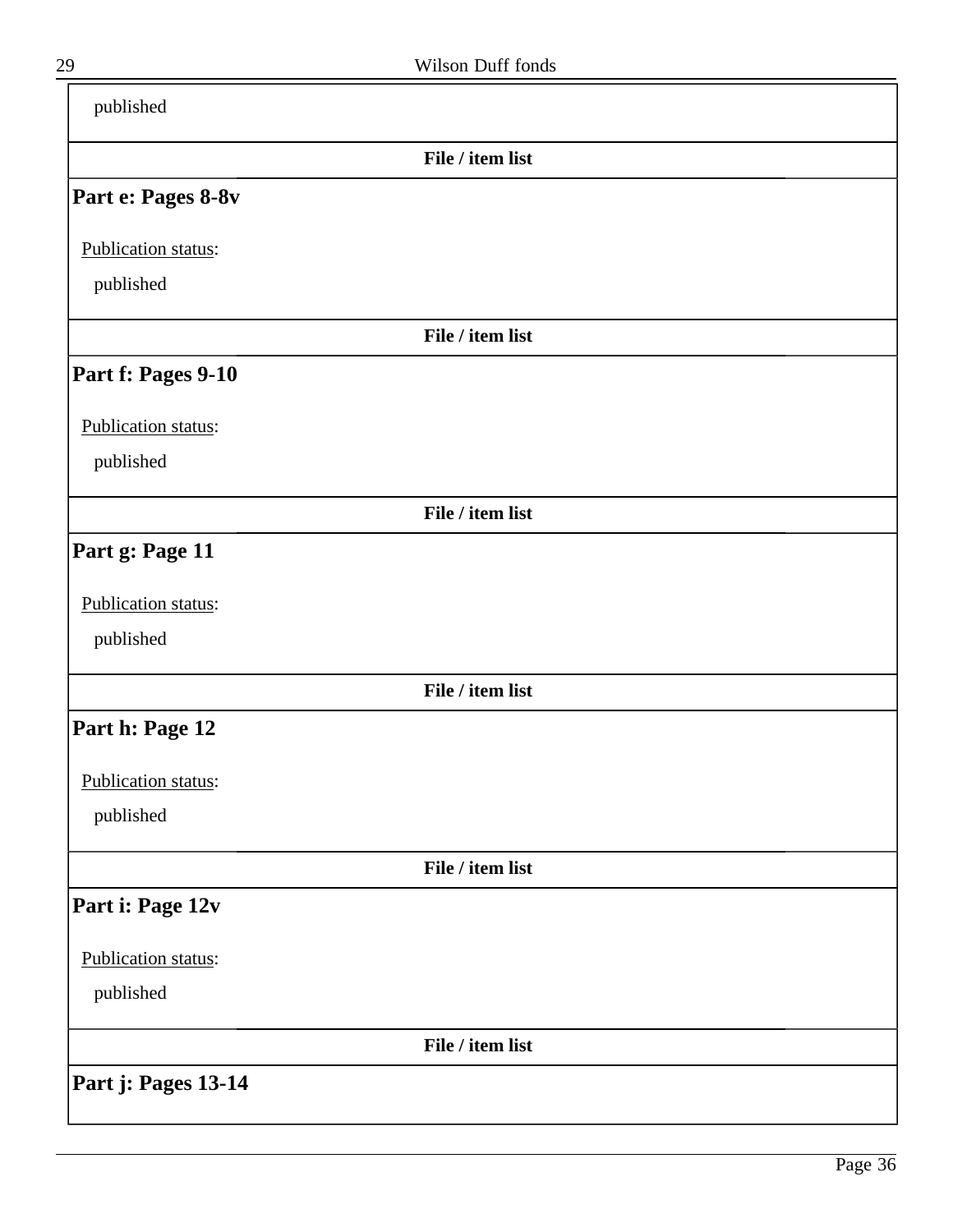| Publication status: |                  |  |
|---------------------|------------------|--|
| published           |                  |  |
|                     | File / item list |  |
| Part k: Pages 15-20 |                  |  |
| Publication status: |                  |  |
| published           |                  |  |
|                     | File / item list |  |
| Part I: Page 21     |                  |  |
| Publication status: |                  |  |
| published           |                  |  |
|                     | File / item list |  |
| Part m: Page 22     |                  |  |
| Publication status: |                  |  |
| published           |                  |  |
|                     | File / item list |  |
| Part n: Page 23     |                  |  |
| Publication status: |                  |  |
| published           |                  |  |
|                     | File / item list |  |
| Part o: Page 23v    |                  |  |
| Publication status: |                  |  |
| published           |                  |  |
|                     | File / item list |  |
| Part p: Pages 24-26 |                  |  |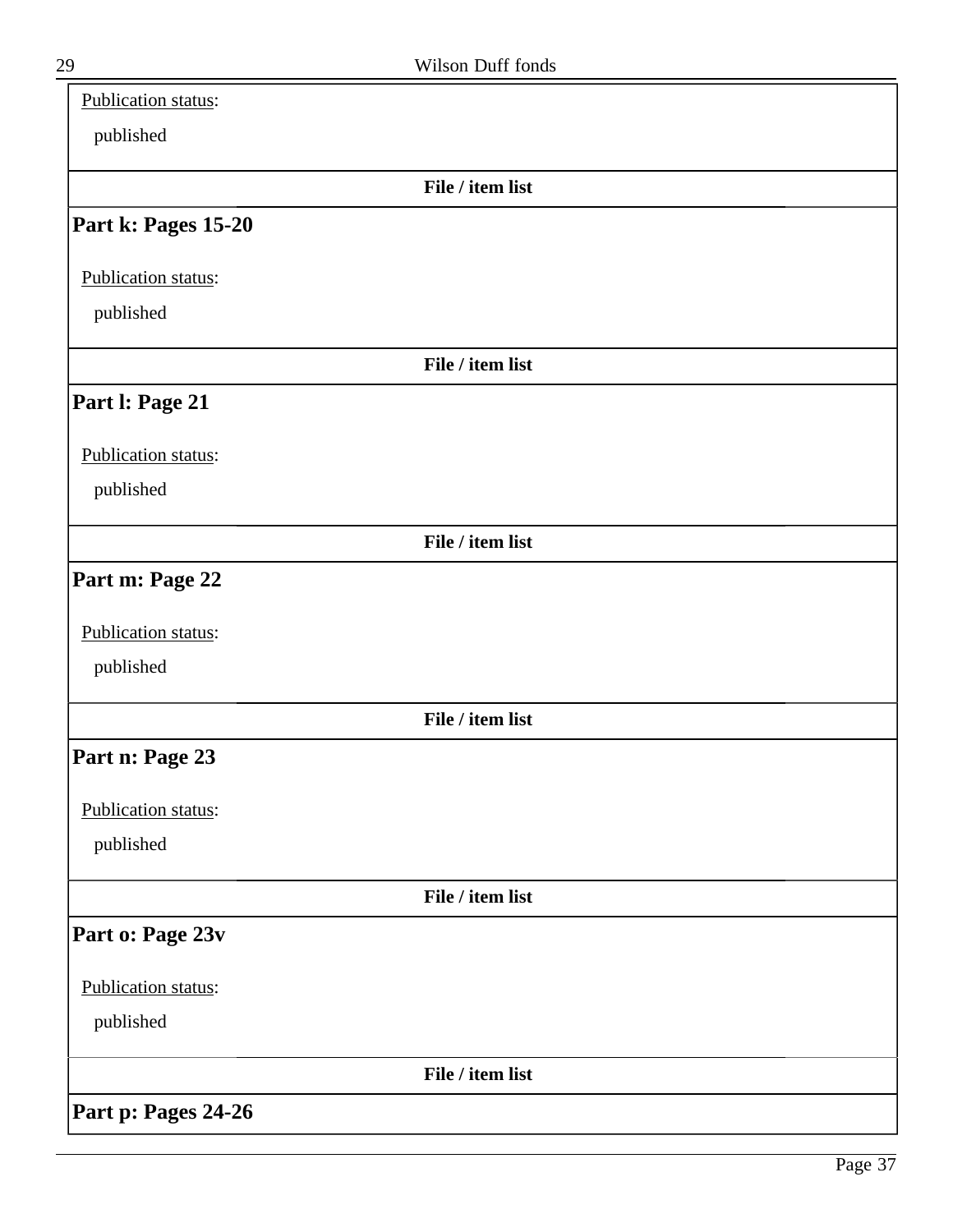| Publication status: |                                                                                                             |
|---------------------|-------------------------------------------------------------------------------------------------------------|
|                     |                                                                                                             |
| published           |                                                                                                             |
|                     | File / item list                                                                                            |
| Part q: Page 27     |                                                                                                             |
| Publication status: |                                                                                                             |
| published           |                                                                                                             |
|                     | File / item list                                                                                            |
| $\overline{23}$     | File - Stearns, M.L.<br>1960                                                                                |
| Part a: Pages 1-5   |                                                                                                             |
| Publication status: |                                                                                                             |
| published           |                                                                                                             |
|                     |                                                                                                             |
|                     | File / item list                                                                                            |
| Part b: Pages 6-14  |                                                                                                             |
| Publication status: |                                                                                                             |
| published           |                                                                                                             |
|                     |                                                                                                             |
|                     | File / item list                                                                                            |
| Part c: Pages 15-31 |                                                                                                             |
| Publication status: |                                                                                                             |
| published           |                                                                                                             |
|                     |                                                                                                             |
|                     | File / item list                                                                                            |
| 24                  | File - Stearns [draft of paper "A<br>1968<br>functional analysis of traditional Haida<br>social structure"] |
| Part a: Pages 1-36  |                                                                                                             |
| Publication status: |                                                                                                             |

ᆖ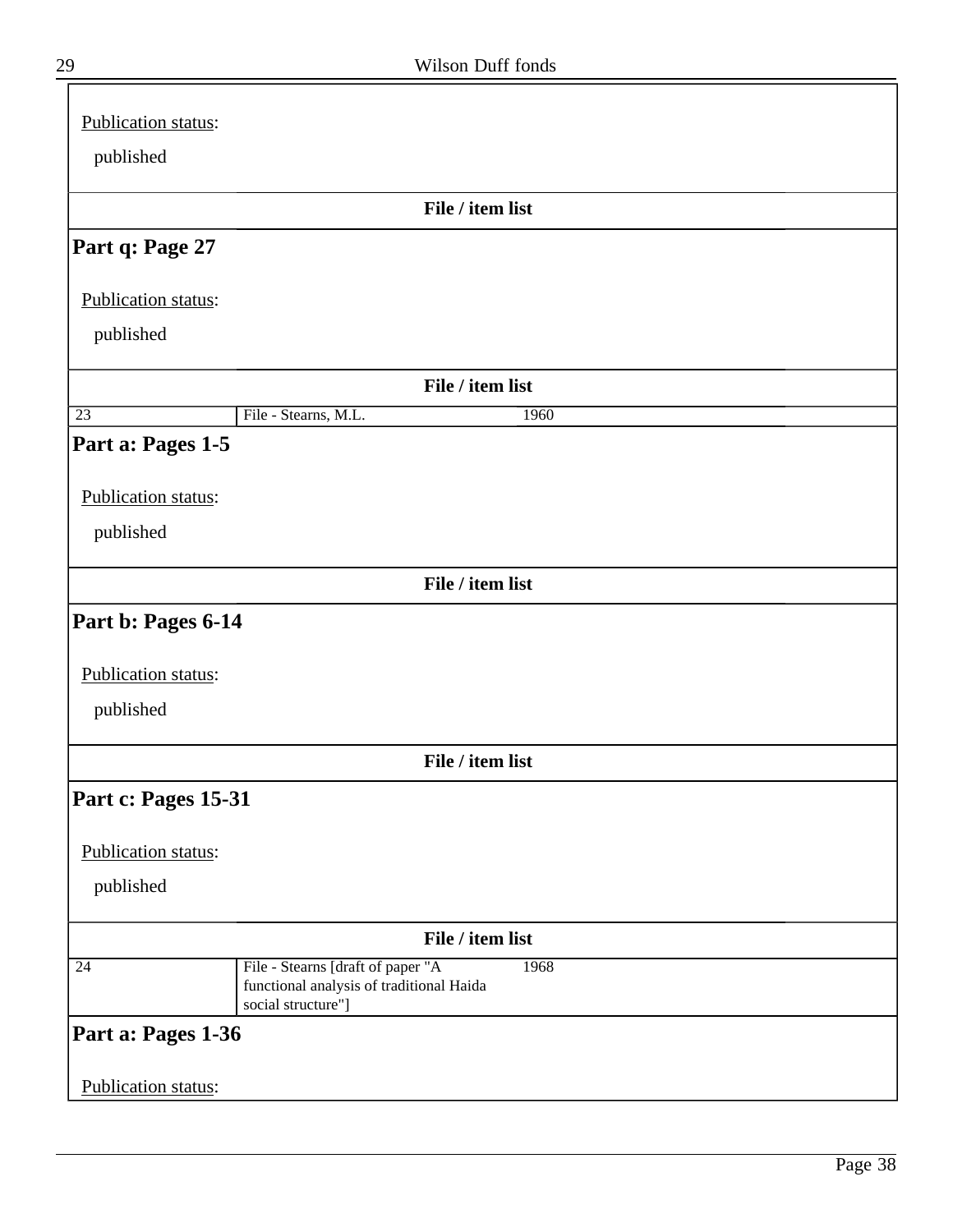| published           |                                                                 |
|---------------------|-----------------------------------------------------------------|
|                     | File / item list                                                |
| Part b: Pages 37-76 |                                                                 |
| Publication status: |                                                                 |
| published           |                                                                 |
|                     | File / item list                                                |
| $\overline{25}$     | File - University Museum, University of<br>1970<br>Pennsylvania |
| Part a: Page 1      |                                                                 |
| Publication status: |                                                                 |
| published           |                                                                 |
|                     | File / item list                                                |
| Part b: Pages 2-3   |                                                                 |
| Publication status: |                                                                 |
| published           |                                                                 |
|                     | File / item list                                                |
| Part c: Page 4      |                                                                 |
| Publication status: |                                                                 |
| published           |                                                                 |
|                     | File / item list                                                |
| Part d: Pages 5-15  |                                                                 |
| Publication status: |                                                                 |
| published           |                                                                 |
|                     | File / item list                                                |
| Part e: Pages 16-17 |                                                                 |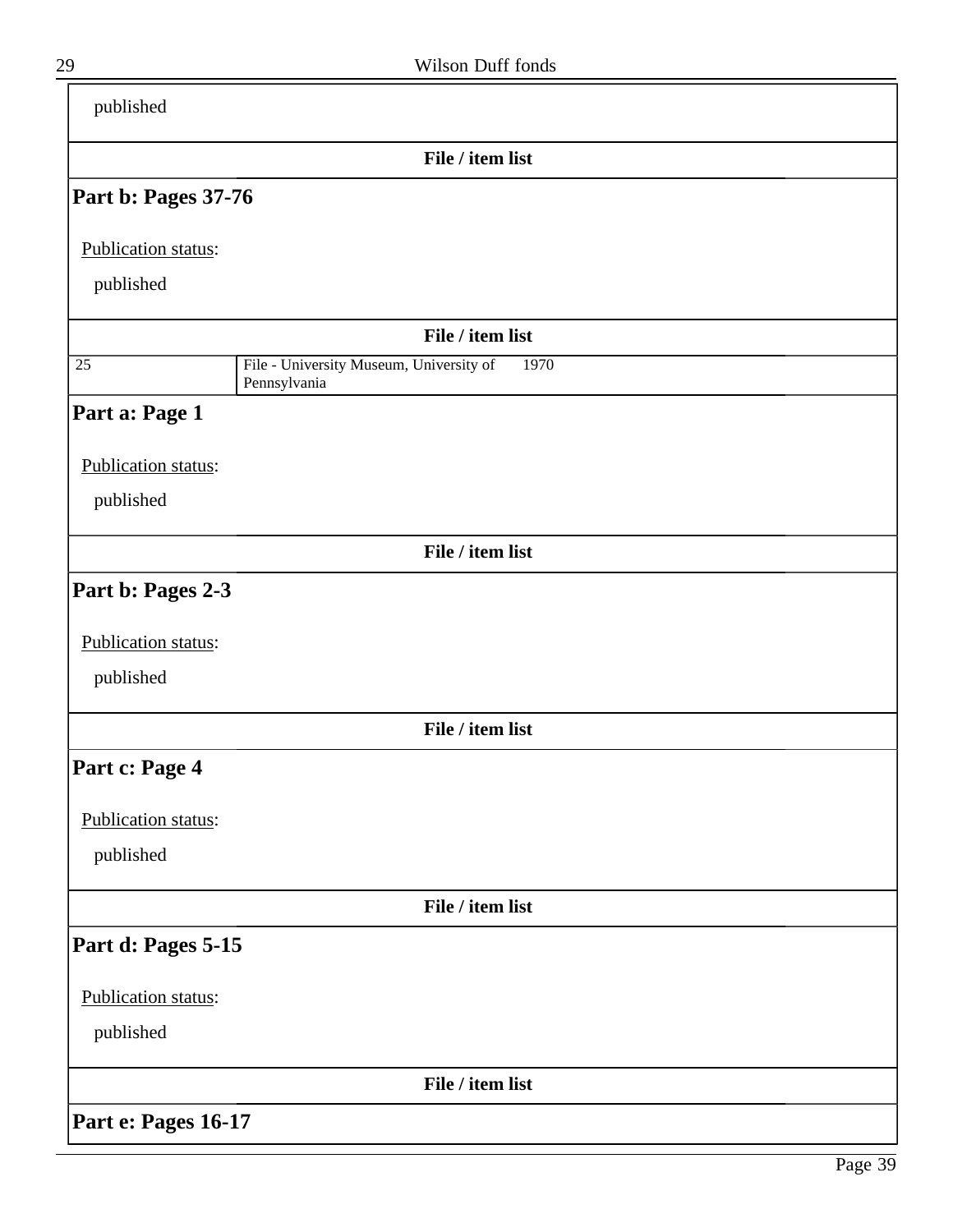| Publication status: |                       |                  |
|---------------------|-----------------------|------------------|
| published           |                       |                  |
|                     |                       |                  |
|                     |                       | File / item list |
| $\overline{26}$     | File - Edenshaw, A.E. | $[19-?]$         |
| Part a: Pages 1-10  |                       |                  |
| Publication status: |                       |                  |
| published           |                       |                  |
|                     |                       | File / item list |
| Part b: Pages 11-19 |                       |                  |
| Publication status: |                       |                  |
| published           |                       |                  |
|                     |                       | File / item list |
|                     |                       |                  |
| Part c: Pages 20-25 |                       |                  |
| Publication status: |                       |                  |
| published           |                       |                  |
|                     |                       | File / item list |
| Part d: Pages 26-29 |                       |                  |
|                     |                       |                  |
| Publication status: |                       |                  |
| published           |                       |                  |
|                     |                       | File / item list |
| Part e: Page 30     |                       |                  |
| Publication status: |                       |                  |
| published           |                       |                  |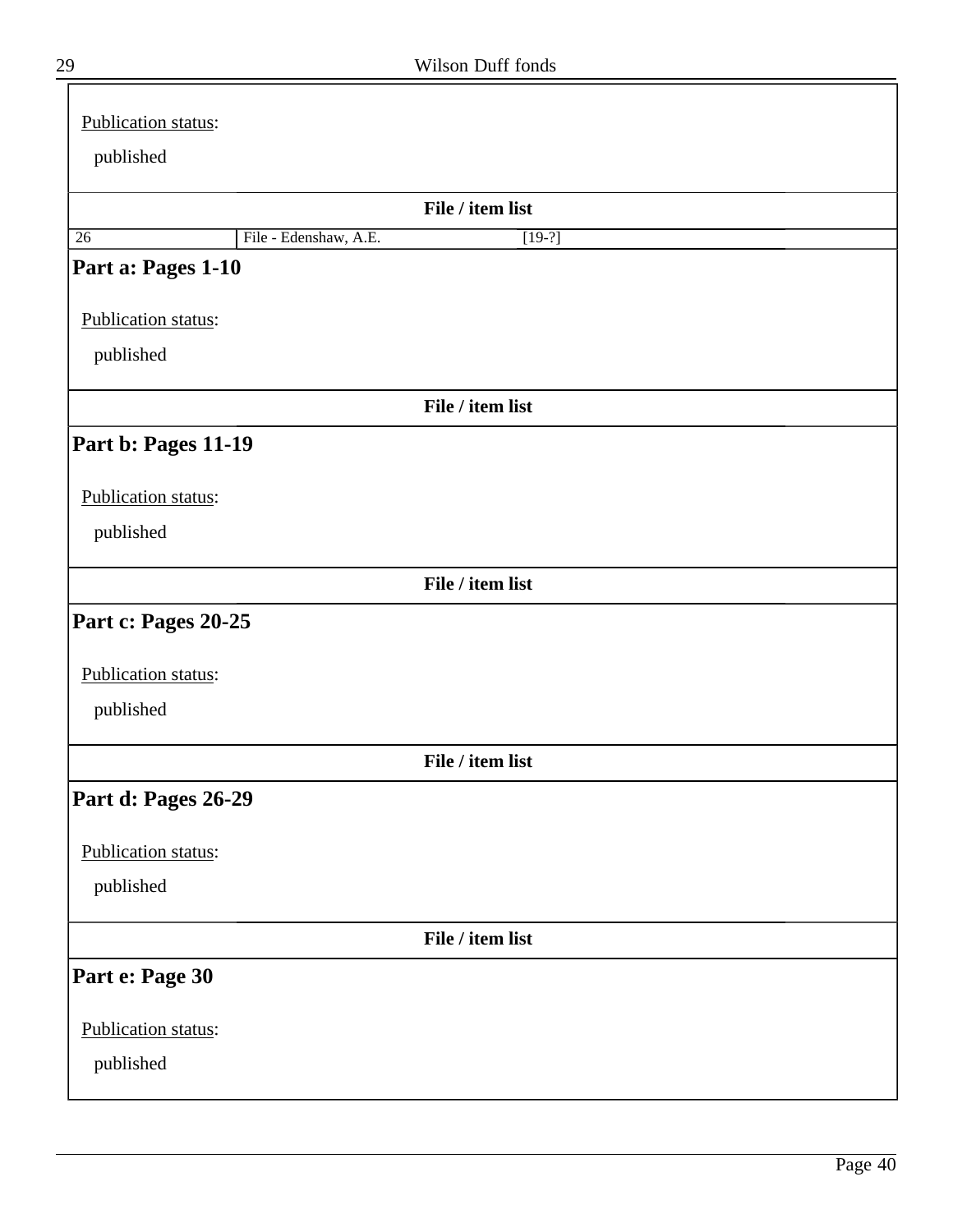| ٦ |
|---|

| 29                  | Wilson Duff fonds |  |
|---------------------|-------------------|--|
|                     | File / item list  |  |
| Part f: Pages 32-55 |                   |  |
| Publication status: |                   |  |
| published           |                   |  |
|                     | File / item list  |  |
| Part g: Pages 56-58 |                   |  |
| Publication status: |                   |  |
| published           |                   |  |
|                     | File / item list  |  |
| Part h: Page 59     |                   |  |
| Publication status: |                   |  |
| published           |                   |  |
|                     | File / item list  |  |
| Part i: Page 60     |                   |  |
| Publication status: |                   |  |
| published           |                   |  |
|                     | File / item list  |  |
| Part j: Pages 61-66 |                   |  |
| Publication status: |                   |  |
| published           |                   |  |
|                     | File / item list  |  |
| Part k: Page 67     |                   |  |
| Publication status: |                   |  |
| published           |                   |  |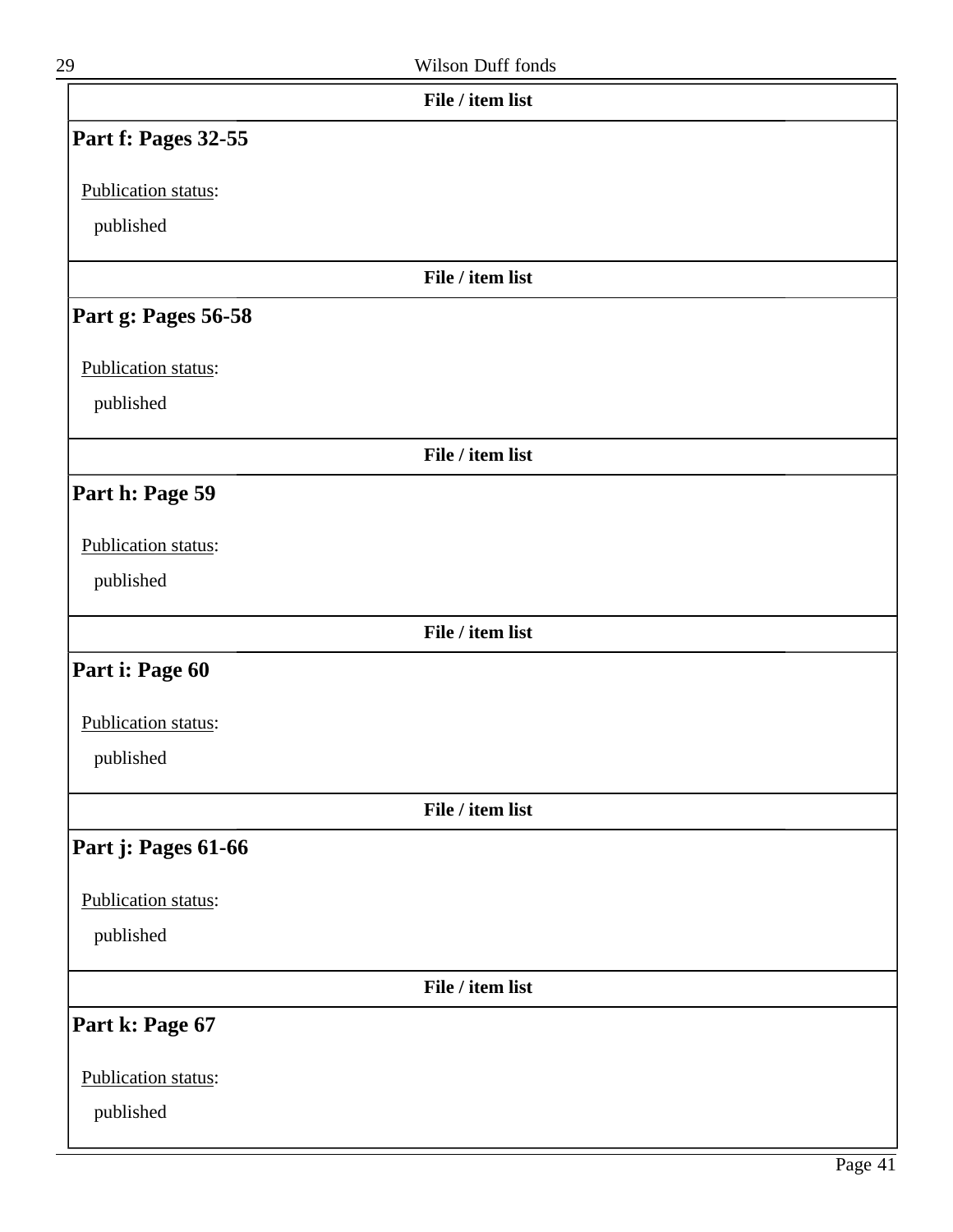| 29                  | Wilson Duff fonds |  |
|---------------------|-------------------|--|
|                     | File / item list  |  |
| Part I: Pages 68-69 |                   |  |
| Publication status: |                   |  |
| published           |                   |  |
|                     | File / item list  |  |
| Part m: Pages 70-72 |                   |  |
| Publication status: |                   |  |
| published           |                   |  |
|                     | File / item list  |  |
| Part n: Page 73     |                   |  |
| Publication status: |                   |  |
| published           |                   |  |
|                     | File / item list  |  |
| Part o: Page 74     |                   |  |
| Publication status: |                   |  |
| published           |                   |  |
|                     | File / item list  |  |
| Part p: Pages 75-83 |                   |  |
| Publication status: |                   |  |
| published           |                   |  |
|                     | File / item list  |  |
| Part q: Page 84     |                   |  |
| Publication status: |                   |  |
| published           |                   |  |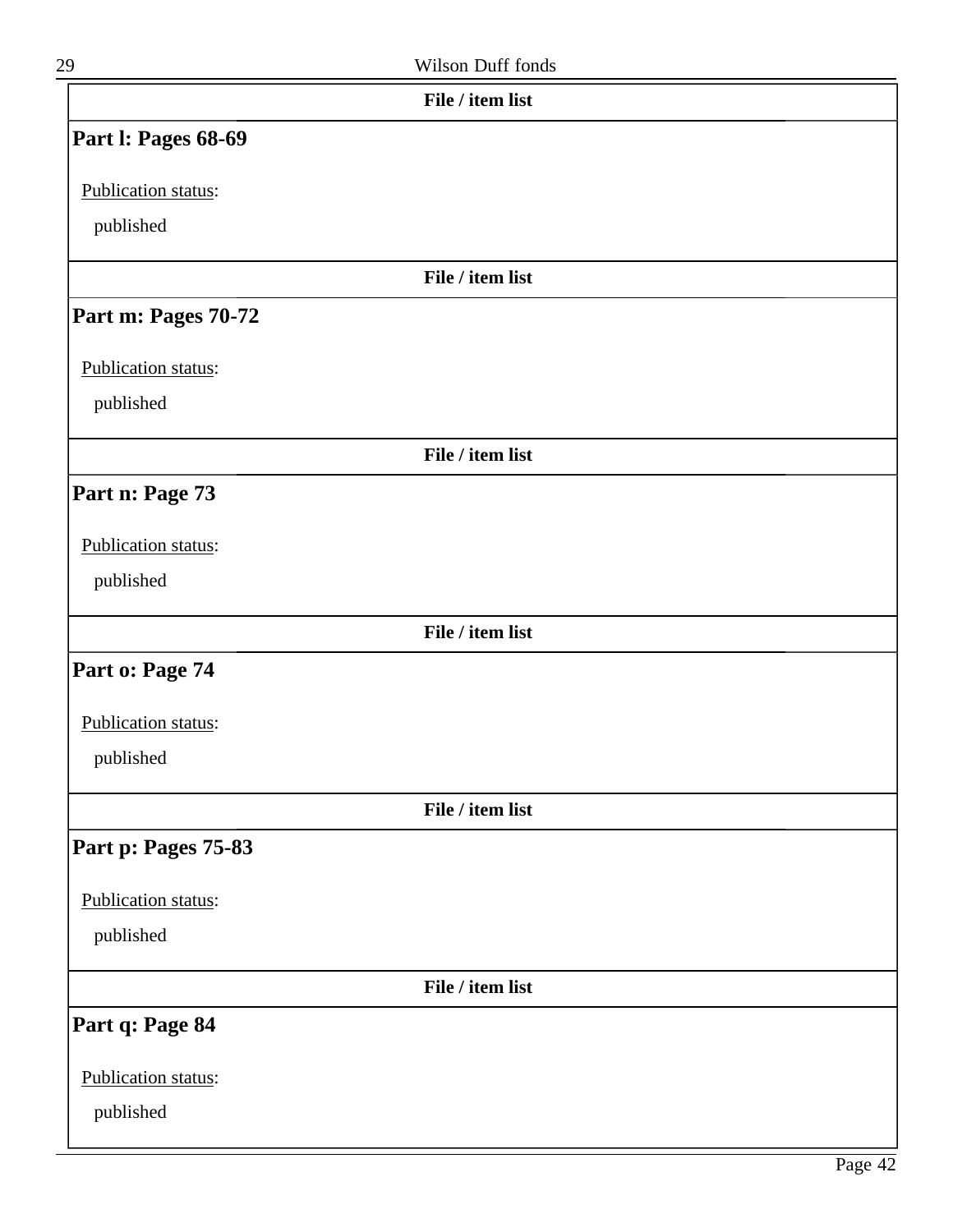| 29                         | Wilson Duff fonds                |  |
|----------------------------|----------------------------------|--|
|                            | File / item list                 |  |
| $\overline{27}$            | File - A.E. Edenshaw<br>$[19-?]$ |  |
| Part a: Pages 1-7          |                                  |  |
| Publication status:        |                                  |  |
| published                  |                                  |  |
|                            |                                  |  |
|                            | File / item list                 |  |
| Part b: Page 8             |                                  |  |
| <b>Publication status:</b> |                                  |  |
| published                  |                                  |  |
|                            | File / item list                 |  |
| Part c: Pages 9-11         |                                  |  |
|                            |                                  |  |
| Publication status:        |                                  |  |
| published                  |                                  |  |
|                            | File / item list                 |  |
| Part d: Page 12            |                                  |  |
| Publication status:        |                                  |  |
| published                  |                                  |  |
|                            | File / item list                 |  |
| Part e: Pages 13-14        |                                  |  |
| Publication status:        |                                  |  |
| published                  |                                  |  |
|                            |                                  |  |
|                            | File / item list                 |  |
| Part f: Pages 15-28        |                                  |  |
| Publication status:        |                                  |  |
|                            |                                  |  |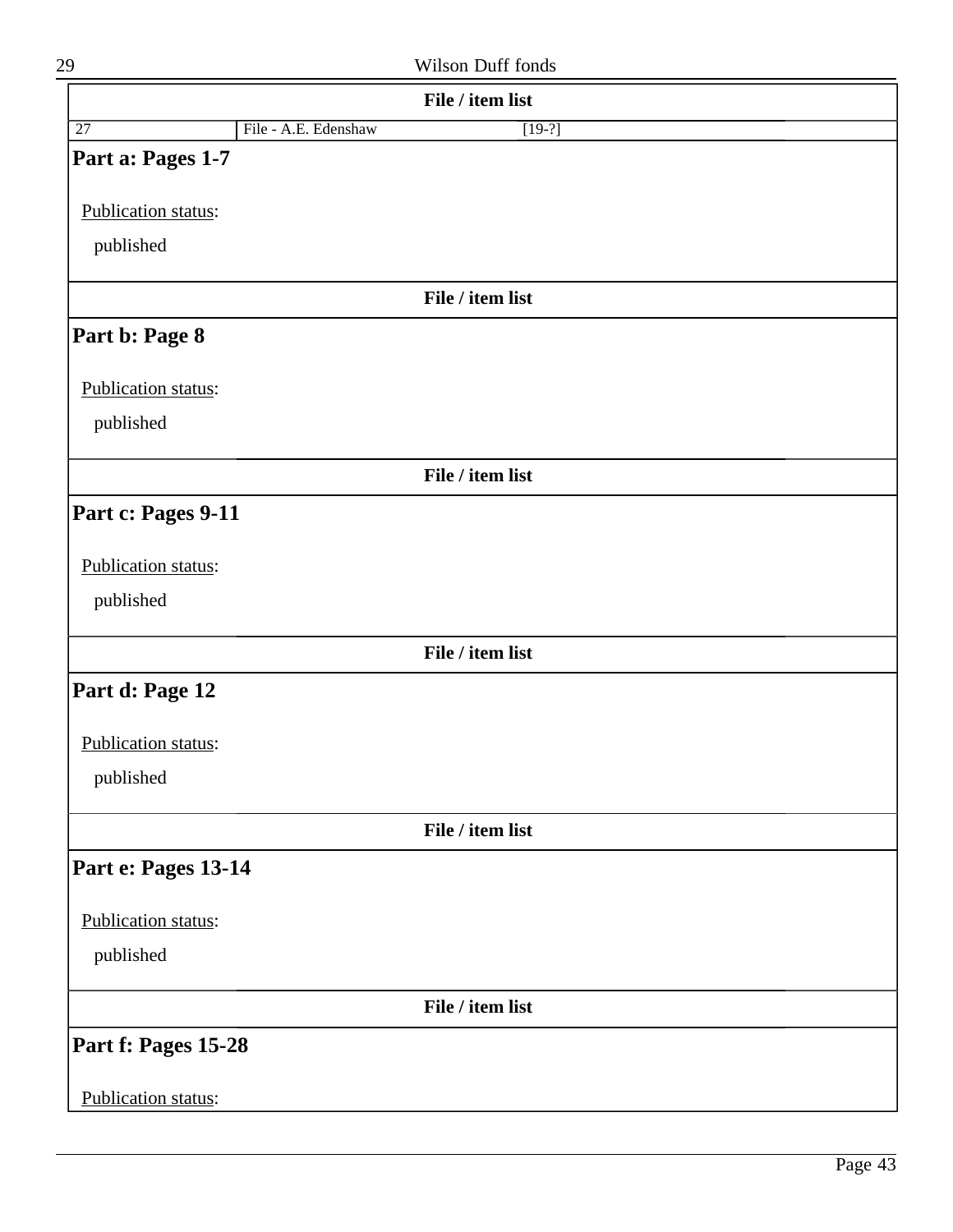| published                  |                  |  |
|----------------------------|------------------|--|
|                            | File / item list |  |
| Part g: Pages 29-29v       |                  |  |
| Publication status:        |                  |  |
| published                  |                  |  |
|                            | File / item list |  |
| Part h: Page 30            |                  |  |
| Publication status:        |                  |  |
| published                  |                  |  |
|                            | File / item list |  |
| Part i: Pages 31-34        |                  |  |
| Publication status:        |                  |  |
| published                  |                  |  |
|                            | File / item list |  |
| Part j: Page 35            |                  |  |
| Publication status:        |                  |  |
| published                  |                  |  |
|                            | File / item list |  |
| Part k: Page 36            |                  |  |
| Publication status:        |                  |  |
| published                  |                  |  |
|                            | File / item list |  |
| <b>Part I: Pages 37-43</b> |                  |  |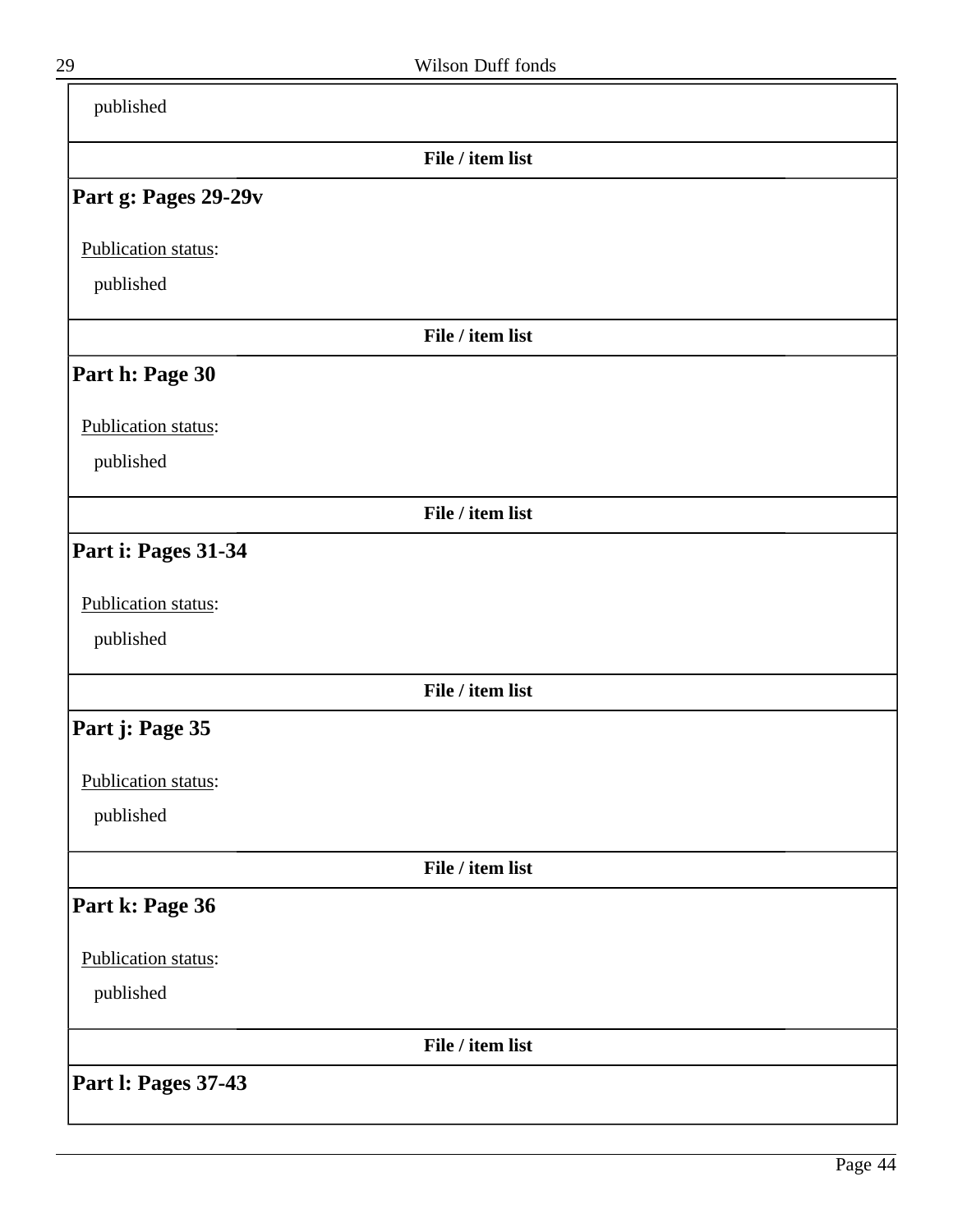| Publication status:  |                  |  |
|----------------------|------------------|--|
| published            |                  |  |
|                      | File / item list |  |
| Part m: Pages 44-45  |                  |  |
| Publication status:  |                  |  |
| published            |                  |  |
|                      | File / item list |  |
| Part n: Pages 46-48  |                  |  |
| Publication status:  |                  |  |
| published            |                  |  |
|                      | File / item list |  |
| Part o: Page 49      |                  |  |
| Publication status:  |                  |  |
| published            |                  |  |
|                      | File / item list |  |
| Part p: Pages 50-50v |                  |  |
| Publication status:  |                  |  |
| published            |                  |  |
|                      | File / item list |  |
| Part q: Page 51      |                  |  |
| Publication status:  |                  |  |
| published            |                  |  |
|                      | File / item list |  |
| Part r: Pages 52-53  |                  |  |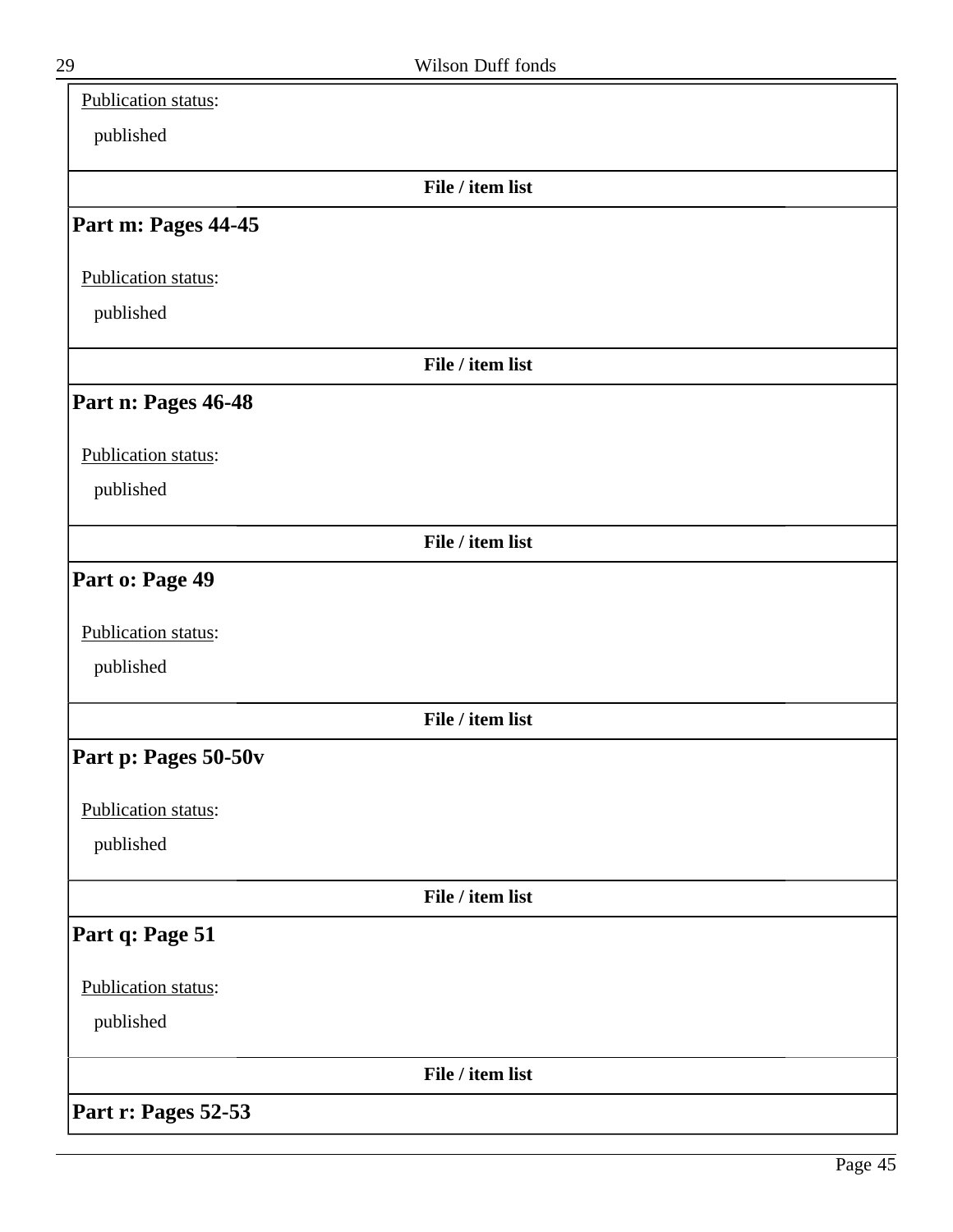| Publication status: |                  |
|---------------------|------------------|
| published           |                  |
|                     | File / item list |
| Part s: Pages 54-56 |                  |
| Publication status: |                  |
| published           |                  |
|                     | File / item list |
| Part t: Pages 57-58 |                  |
| Publication status: |                  |
| published           |                  |
|                     | File / item list |
| Part u: Pages 59-65 |                  |
| Publication status: |                  |
| published           |                  |
|                     | File / item list |
| Part v: Pages 66-69 |                  |
| Publication status: |                  |
| published           |                  |
|                     | File / item list |
| Part w: Pages 70-71 |                  |
| Publication status: |                  |
| published           |                  |

╕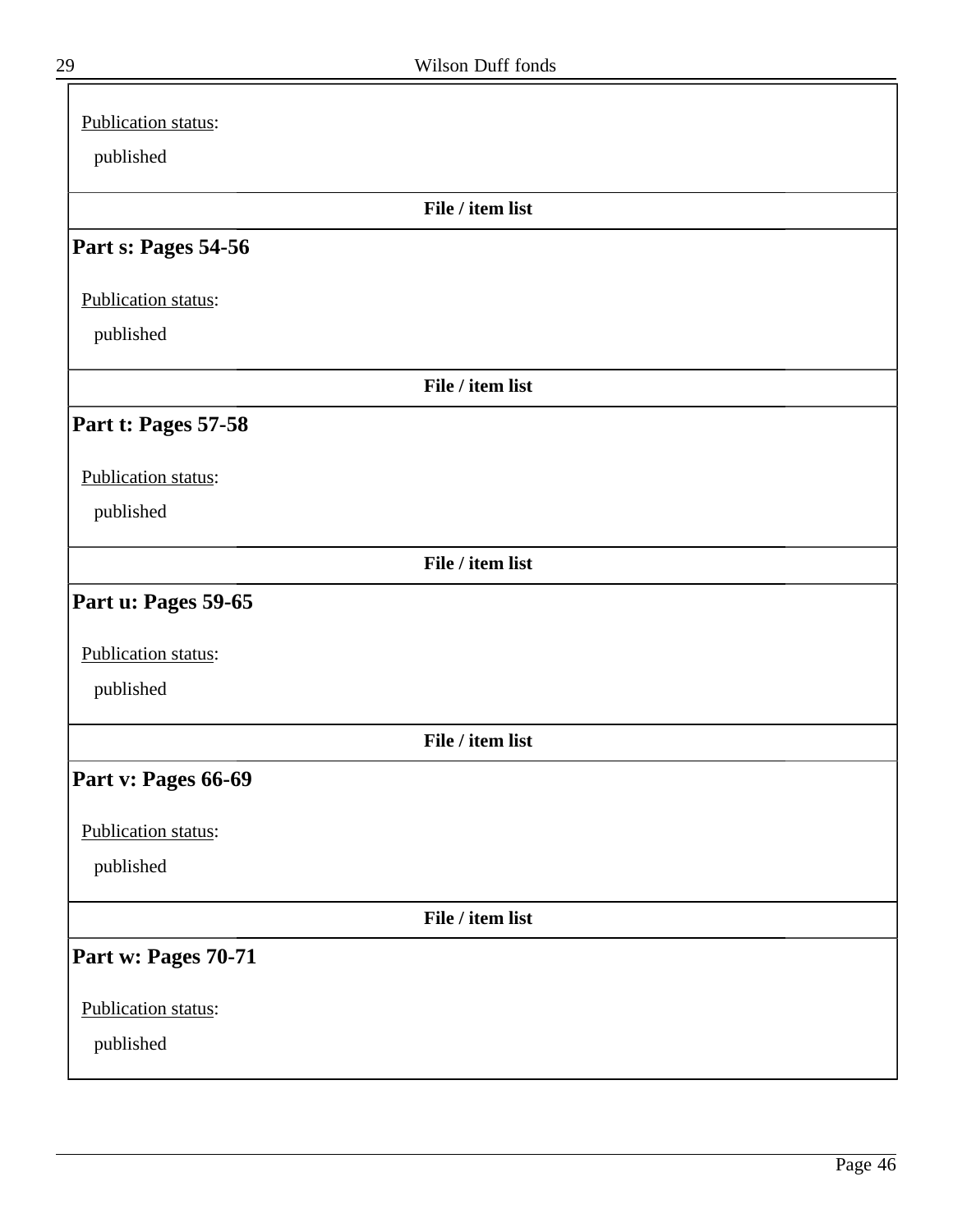| Wilson Duff fonds |
|-------------------|
|                   |
|                   |
|                   |

|                                  |                      | File / item list |  |
|----------------------------------|----------------------|------------------|--|
| Part x: Pages 72-77              |                      |                  |  |
| Publication status:              |                      |                  |  |
| published                        |                      |                  |  |
|                                  |                      | File / item list |  |
| Part y: Pages 78-81              |                      |                  |  |
| Publication status:              |                      |                  |  |
| published                        |                      |                  |  |
|                                  |                      | File / item list |  |
| 28                               | File - A.E. Edenshaw | $[19-?]$         |  |
| Publication status:<br>published |                      |                  |  |
|                                  |                      | File / item list |  |
| Part b: Pages 13-15              |                      |                  |  |
| Publication status:              |                      |                  |  |
| published                        |                      |                  |  |
|                                  |                      | File / item list |  |
| Part c: Page 16                  |                      |                  |  |
| Publication status:              |                      |                  |  |
| published                        |                      |                  |  |
|                                  |                      | File / item list |  |
| Part d: Page 17                  |                      |                  |  |
| Publication status:              |                      |                  |  |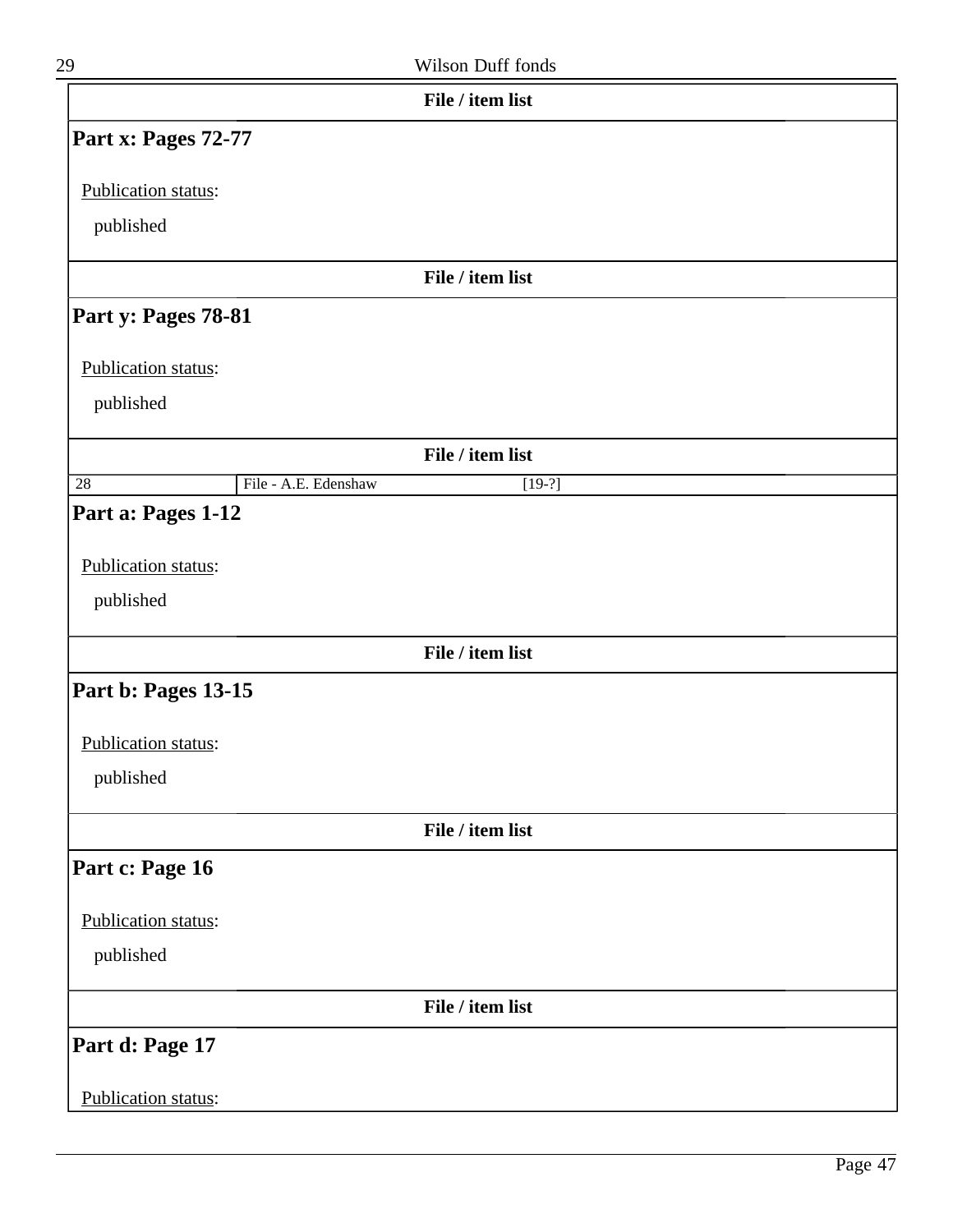| published           |                                   |          |               |           |
|---------------------|-----------------------------------|----------|---------------|-----------|
|                     | File / item list                  |          |               |           |
| Part e: Page 18     |                                   |          |               |           |
| Publication status: |                                   |          |               |           |
| published           |                                   |          |               |           |
|                     | File / item list                  |          |               |           |
| Part f: Pages 19-21 |                                   |          |               |           |
| Publication status: |                                   |          |               |           |
| published           |                                   |          |               |           |
|                     | File / item list                  |          |               |           |
| Part g: Page 22     |                                   |          |               |           |
| Publication status: |                                   |          |               |           |
| published           |                                   |          |               |           |
|                     | File / item list                  |          |               |           |
| $\overline{29}$     | File - C. Edenshaw - biographical | $[19-?]$ |               |           |
| Part a: Page 1      |                                   |          |               |           |
| Publication status: |                                   |          |               |           |
| published           |                                   |          |               |           |
|                     | File / item list                  |          |               |           |
| Ref code            | Title                             | Dates    | Access status | Container |
| Part b: Page 2      |                                   |          |               |           |
| Publication status: |                                   |          |               |           |
| published           |                                   |          |               |           |
|                     | File / item list                  |          |               |           |
| Part c: Pages 3-4   |                                   |          |               |           |

-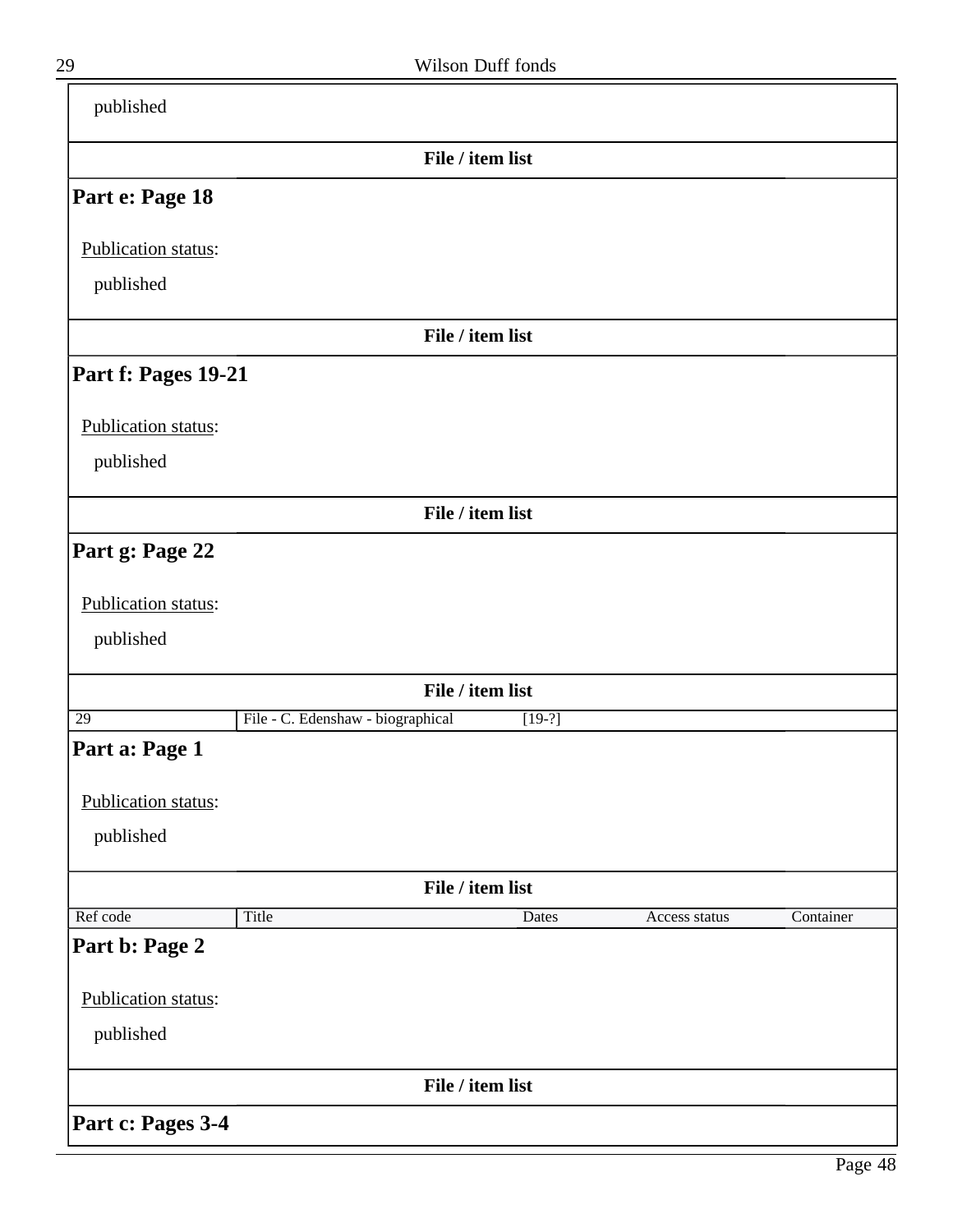| Publication status: |                  |  |
|---------------------|------------------|--|
| published           |                  |  |
|                     | File / item list |  |
| Part d: Pages 5-24  |                  |  |
| Publication status: |                  |  |
| published           |                  |  |
|                     | File / item list |  |
| Part e: Pages 25-31 |                  |  |
| Publication status: |                  |  |
| published           |                  |  |
|                     | File / item list |  |
| Part f: Pages 32-39 |                  |  |
| Publication status: |                  |  |
| published           |                  |  |
|                     | File / item list |  |
| Part g: Page 40     |                  |  |
| Publication status: |                  |  |
| published           |                  |  |
|                     | File / item list |  |
| Part h: Page 41     |                  |  |
| Publication status: |                  |  |
| published           |                  |  |
|                     |                  |  |

╕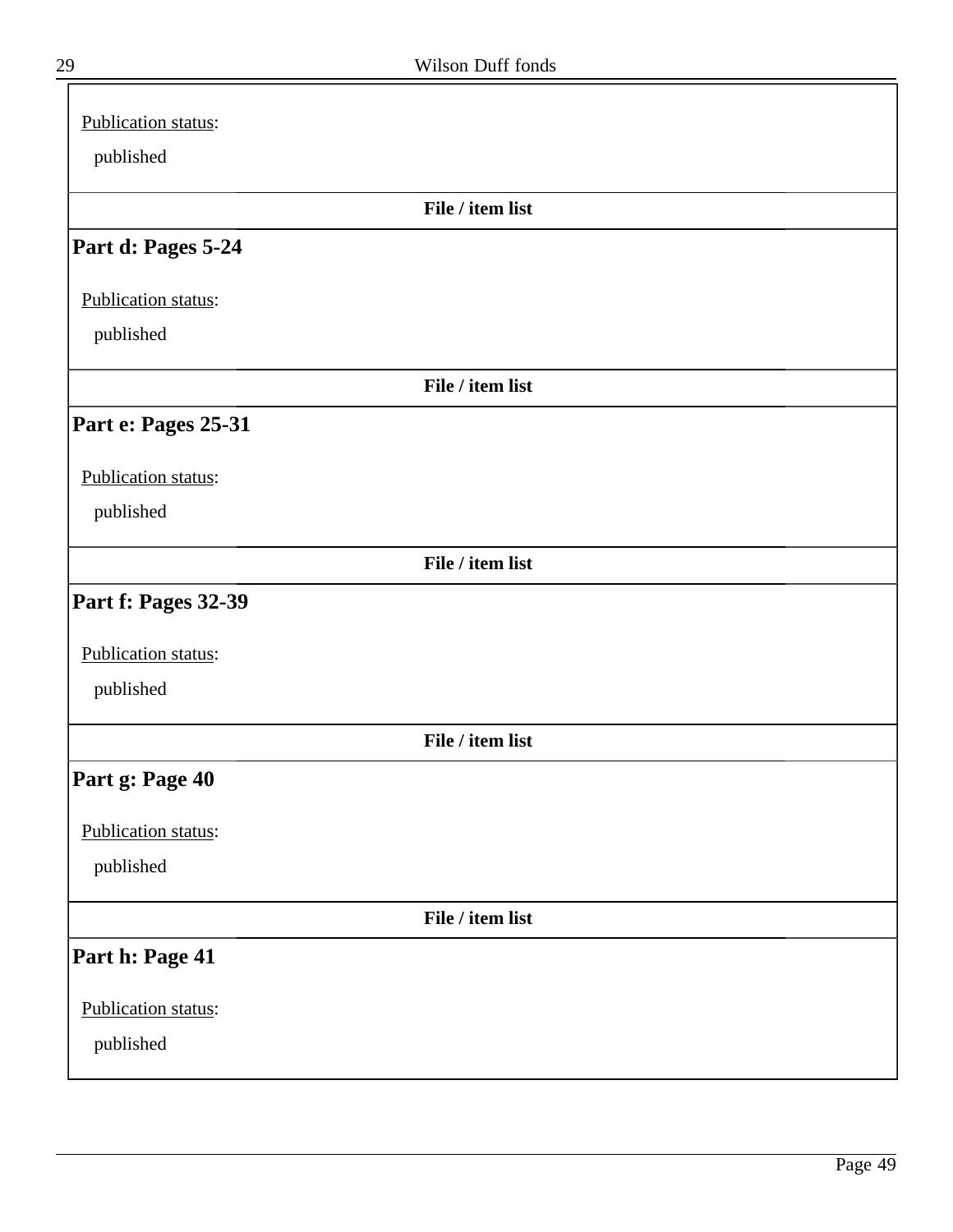| 29                   | Wilson Duff fonds                                                      |
|----------------------|------------------------------------------------------------------------|
|                      | File / item list                                                       |
| Part i: Pages 42-42v |                                                                        |
| Publication status:  |                                                                        |
| published            |                                                                        |
|                      | File / item list                                                       |
| Part j: Pages 43-53  |                                                                        |
| Publication status:  |                                                                        |
| published            |                                                                        |
|                      | File / item list                                                       |
| $\overline{30}$      | File - Charles Edenshaw - late<br>$[19-?]$<br>masterworks              |
| $\overline{31}$      | File - Latex mould of bracelet made by<br>$[19-?]$<br>Charles Edenshaw |
| $\overline{32}$      | File - Ethnog. and cultural history -<br>$[19-?]$<br>Haida handbook    |
| Part a: Pages 1-3    |                                                                        |
| Publication status:  |                                                                        |
| published            |                                                                        |
|                      | File / item list                                                       |
| Part b: Page 4       |                                                                        |
| Publication status:  |                                                                        |
| published            |                                                                        |
|                      | File / item list                                                       |
| Part c: Page 5       |                                                                        |
| Publication status:  |                                                                        |
| published            |                                                                        |
|                      |                                                                        |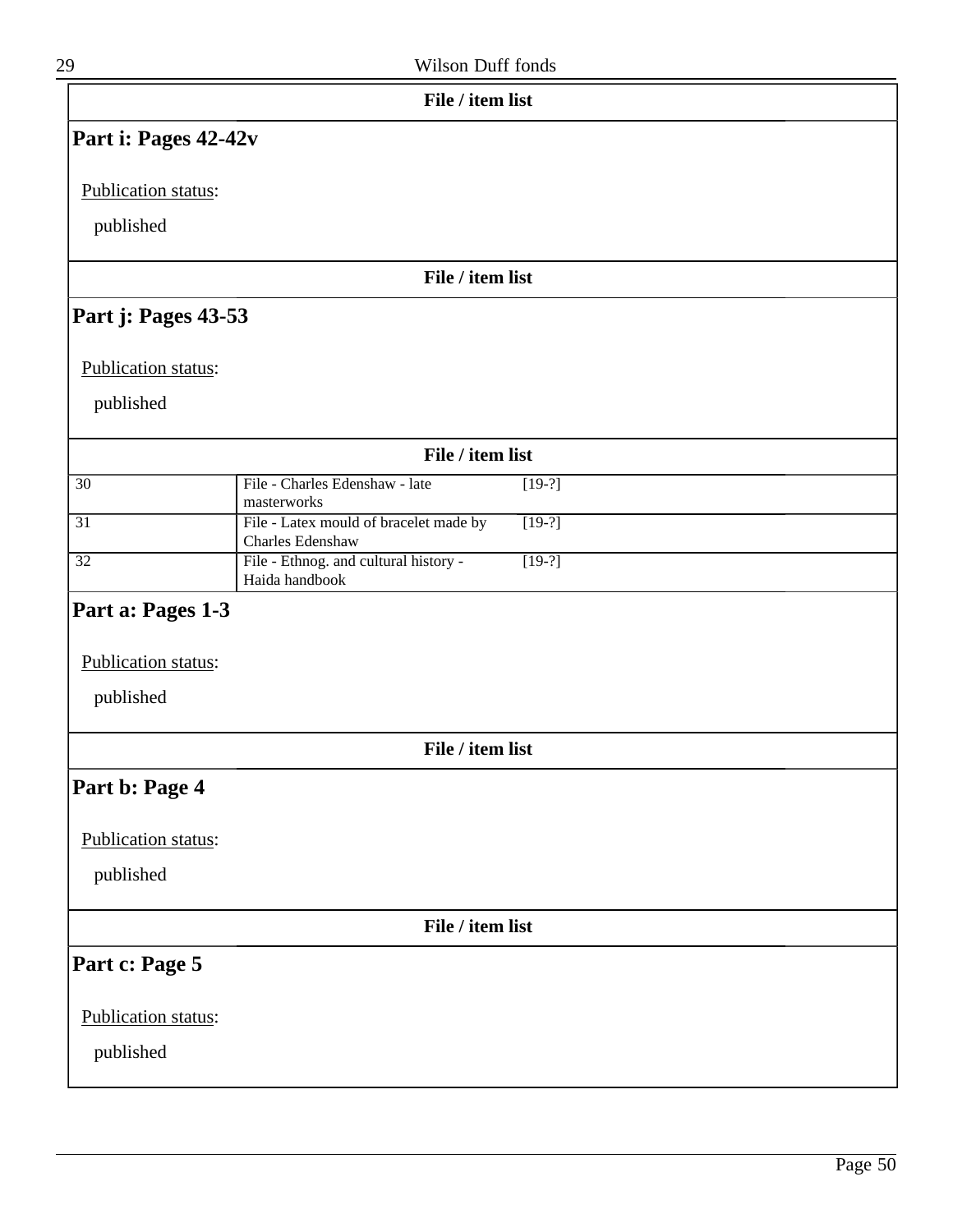| 29                  | <b>Wilson Duff fonds</b> |
|---------------------|--------------------------|
|                     | File / item list         |
| Part d: Page 6      |                          |
| Publication status: |                          |
| published           |                          |
|                     | File / item list         |
| Part e: Page 7      |                          |
| Publication status: |                          |
| published           |                          |
|                     | File / item list         |

# **Part f: Pages 8-10**

#### Publication status:

published

#### **File / item list**

# **Part g: Pages 11-12**

Publication status:

published

**File / item list**

## **Part h: Page 13**

Publication status:

published

**File / item list**

### **Part i: Page 14**

Publication status:

published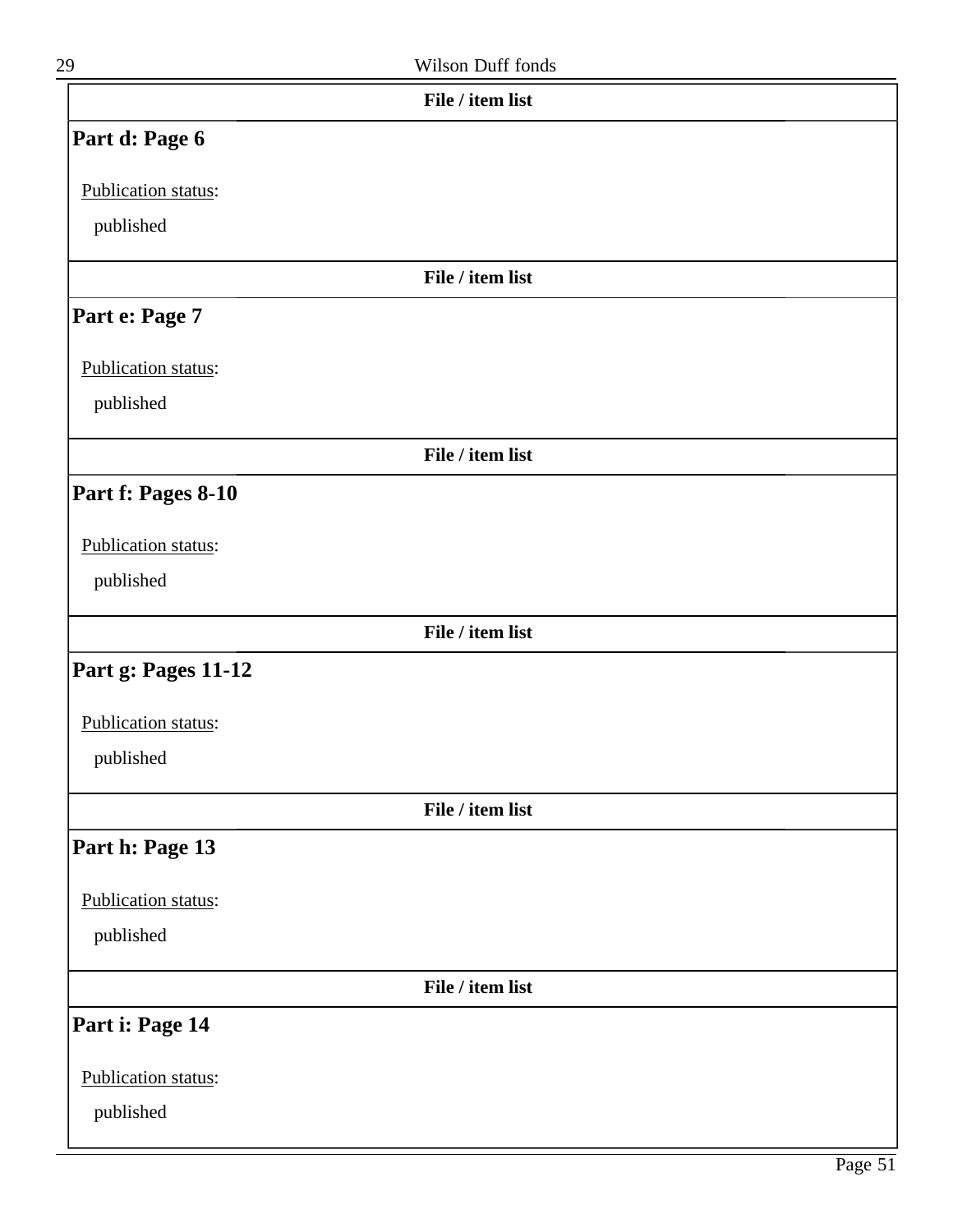|                     | File / item list |
|---------------------|------------------|
| Part j: Pages 15-16 |                  |
| Publication status: |                  |
| published           |                  |
|                     | File / item list |
|                     |                  |
| Part k: Pages 17-18 |                  |
| Publication status: |                  |
| published           |                  |
|                     | File / item list |
| Part I: Pages 19-20 |                  |
| Publication status: |                  |
| published           |                  |
|                     |                  |
|                     | File / item list |
| Part m: Pages 21-27 |                  |
| Publication status: |                  |
| published           |                  |
|                     | File / item list |
| Part n: Pages 28-38 |                  |
| Publication status: |                  |
| published           |                  |
|                     | File / item list |
| Part o: Page 39     |                  |
| Publication status: |                  |
| published           |                  |
|                     |                  |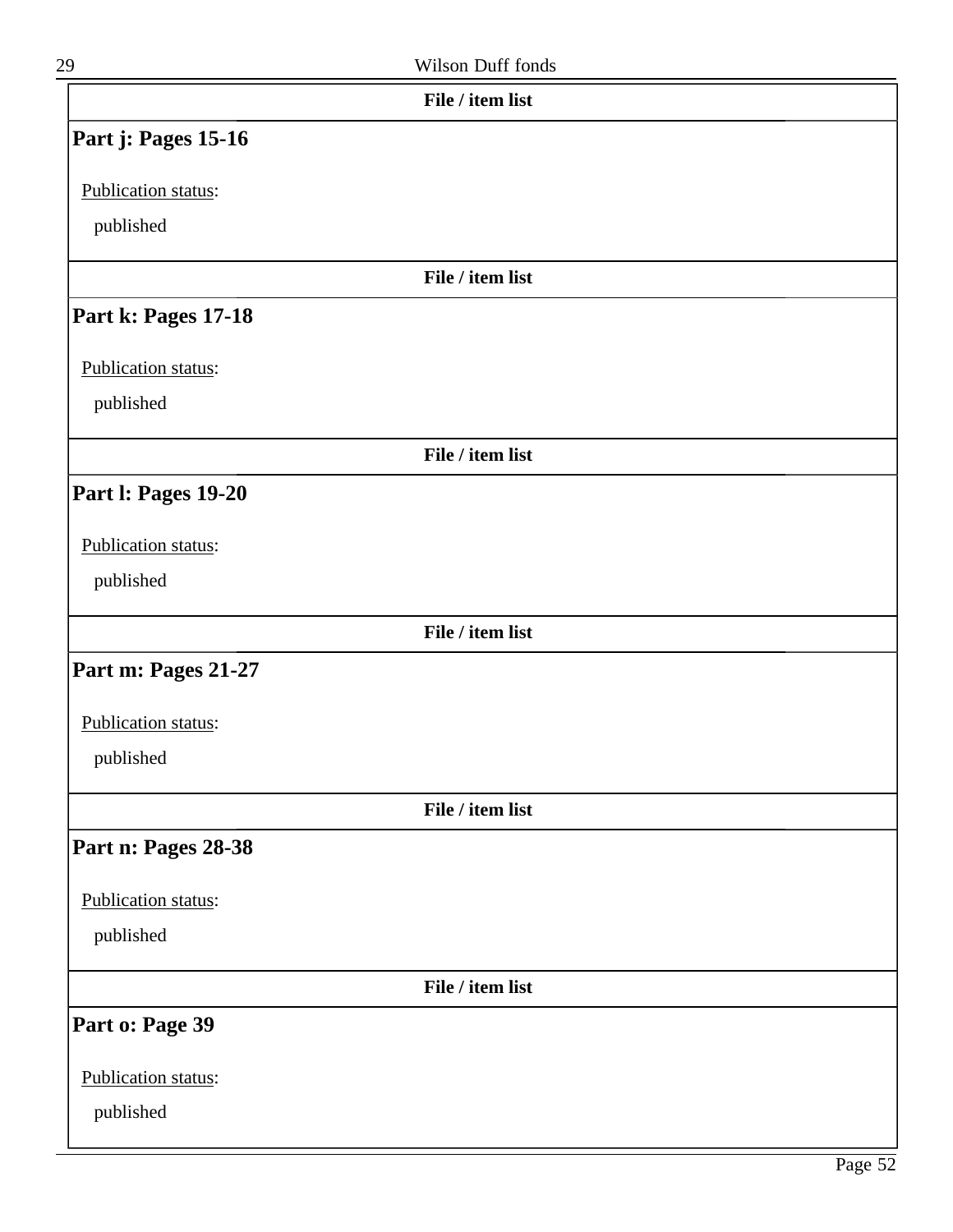| 29                  | Wilson Duff fonds |  |
|---------------------|-------------------|--|
|                     | File / item list  |  |
| Part p: Pages 40-41 |                   |  |
| Publication status: |                   |  |
| published           |                   |  |
|                     | File / item list  |  |
| Part q: Pages 42-43 |                   |  |
| Publication status: |                   |  |
| published           |                   |  |
|                     | File / item list  |  |
| Part r: Page 44     |                   |  |
| Publication status: |                   |  |
| published           |                   |  |
|                     | File / item list  |  |
| Part s: Pages 45-47 |                   |  |
| Publication status: |                   |  |
| published           |                   |  |
|                     | File / item list  |  |
| Part t: Page 48     |                   |  |
| Publication status: |                   |  |
| published           |                   |  |
|                     | File / item list  |  |
| Part u: Page 49     |                   |  |
| Publication status: |                   |  |
| published           |                   |  |
|                     |                   |  |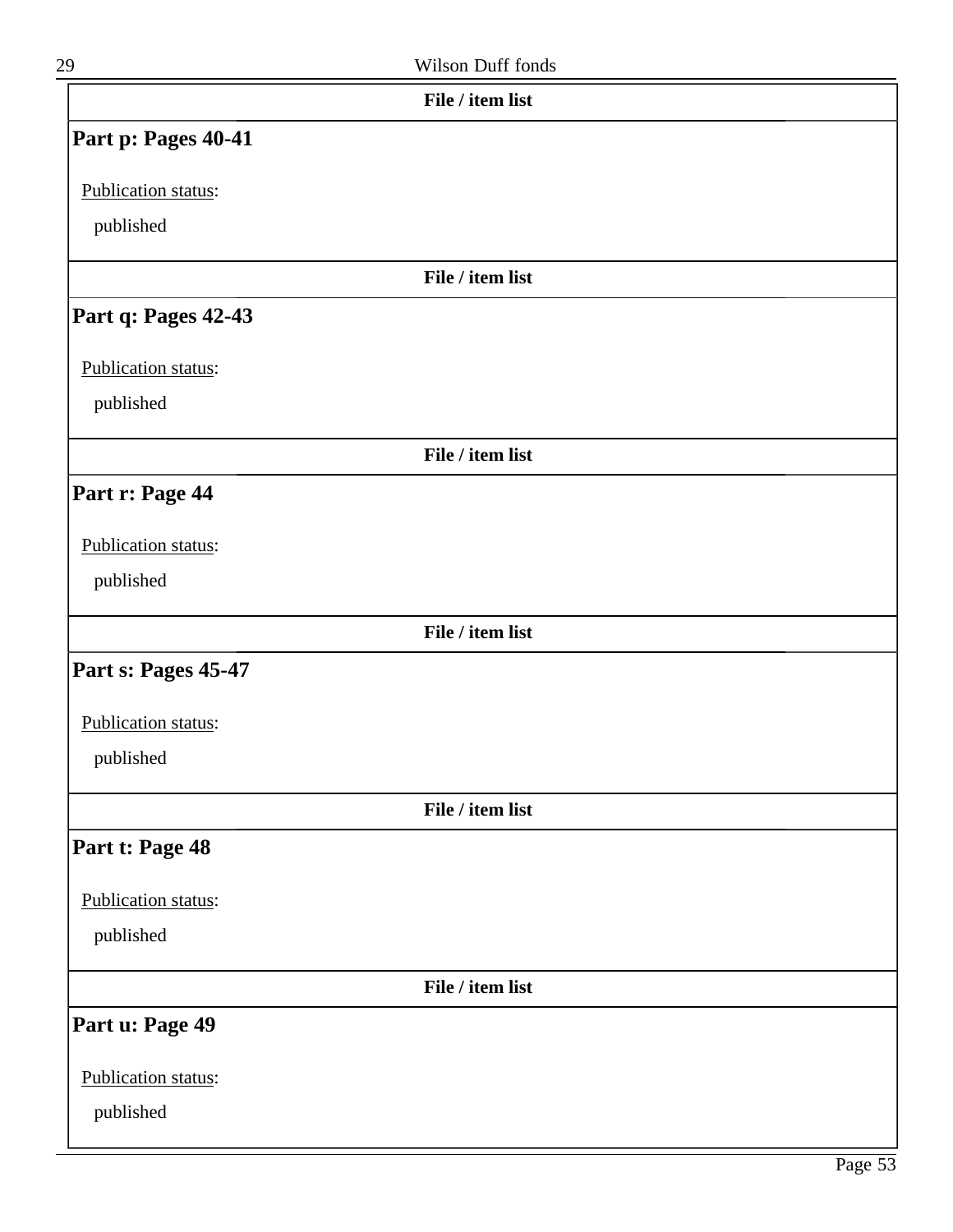|                     | File / item list                                              |
|---------------------|---------------------------------------------------------------|
| $\overline{33}$     | File - Evening prayers<br>$[19-?]$                            |
| $\overline{34}$     | File - Geographical and political<br>$[19-?]$<br>subdivisions |
| Part a: Pages 1-6   |                                                               |
| Publication status: |                                                               |
| published           |                                                               |
|                     | File / item list                                              |
| Part b: Pages 7-17  |                                                               |
| Publication status: |                                                               |
| published           |                                                               |
|                     | File / item list                                              |
| Part c: Page 18     |                                                               |
| Publication status: |                                                               |
| published           |                                                               |
|                     | File / item list                                              |
| Part d: Pages 19-24 |                                                               |
| Publication status: |                                                               |
| published           |                                                               |
|                     | File / item list                                              |
| Part e: Pages 25-28 |                                                               |
| Publication status: |                                                               |
| published           |                                                               |
|                     | File / item list                                              |
| Part f: Page 29     |                                                               |
|                     |                                                               |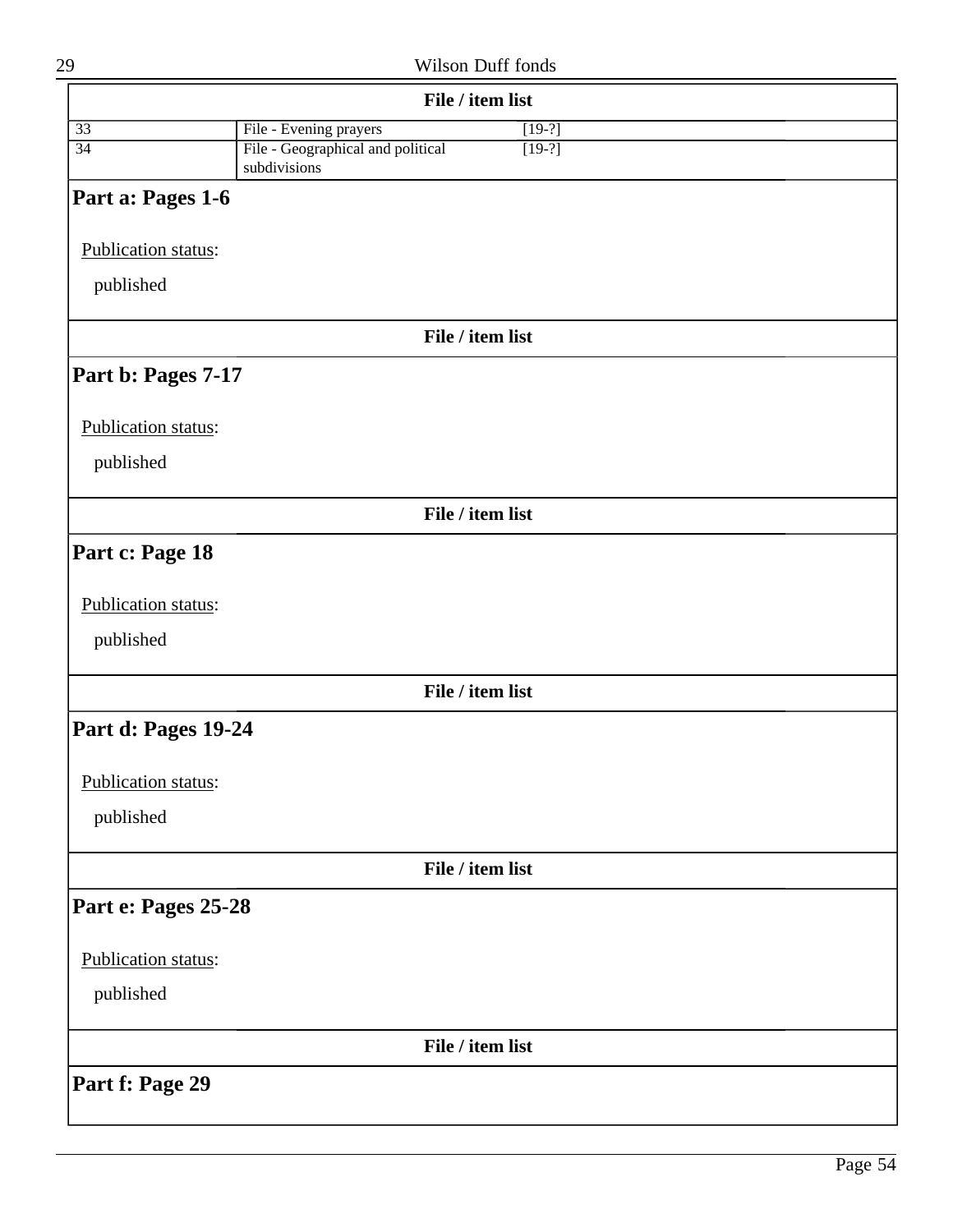| published<br>File / item list<br>Part g: Page 30<br>Publication status:<br>published<br>File / item list<br>Part h: Page 31<br>Publication status:<br>published<br>File / item list<br>Part i: Page 32 |
|--------------------------------------------------------------------------------------------------------------------------------------------------------------------------------------------------------|
|                                                                                                                                                                                                        |
|                                                                                                                                                                                                        |
|                                                                                                                                                                                                        |
|                                                                                                                                                                                                        |
|                                                                                                                                                                                                        |
|                                                                                                                                                                                                        |
|                                                                                                                                                                                                        |
|                                                                                                                                                                                                        |
|                                                                                                                                                                                                        |
|                                                                                                                                                                                                        |
|                                                                                                                                                                                                        |
|                                                                                                                                                                                                        |
|                                                                                                                                                                                                        |
|                                                                                                                                                                                                        |
| Publication status:                                                                                                                                                                                    |
| published                                                                                                                                                                                              |
|                                                                                                                                                                                                        |
| File / item list                                                                                                                                                                                       |
| Part j: Page 33                                                                                                                                                                                        |
| Scope and content:                                                                                                                                                                                     |
| File consists of notes documenting Haida subdivisions from 1770 to 1870, when the population started<br>to decline. Included are maps identifying population centres and of villages.                  |
| Publication status:                                                                                                                                                                                    |
| published                                                                                                                                                                                              |
| File / item list                                                                                                                                                                                       |
| File - Haida economic life<br>35<br>$[19-?]$                                                                                                                                                           |
| Part a: Page 1                                                                                                                                                                                         |
| Publication status:                                                                                                                                                                                    |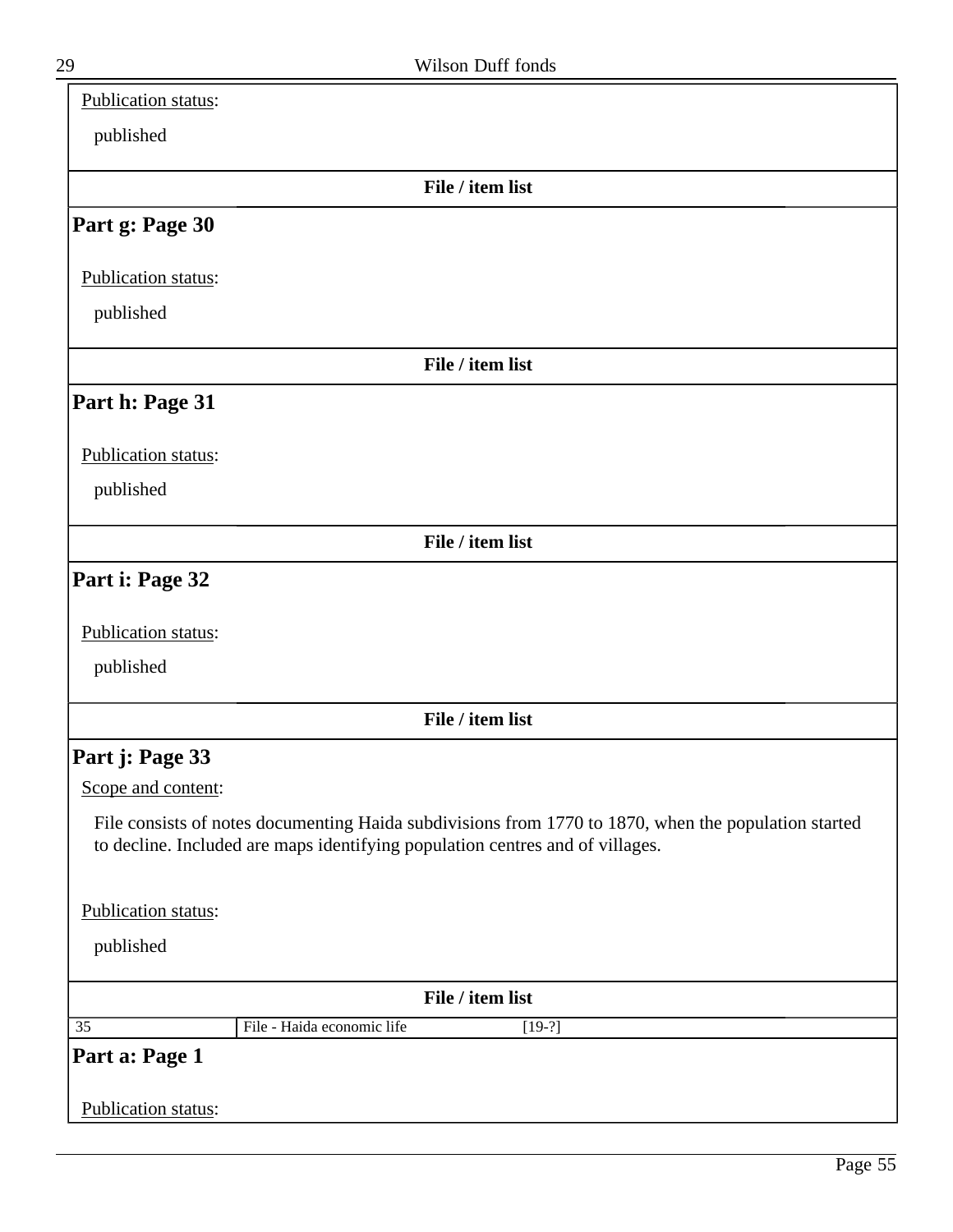| published                |                                          |
|--------------------------|------------------------------------------|
|                          | File / item list                         |
| Part b: Page 2           |                                          |
| Publication status:      |                                          |
| published                |                                          |
|                          |                                          |
|                          | File / item list                         |
| 36<br>Part a: Pages 1-12 | File - Haida - general<br>$[19-?]$       |
|                          |                                          |
| Publication status:      |                                          |
| published                |                                          |
|                          | File / item list                         |
| Part b: Pages 13-40      |                                          |
|                          |                                          |
| Publication status:      |                                          |
| published                |                                          |
|                          | File / item list                         |
| Part c: Pages 41-51      |                                          |
|                          |                                          |
| Publication status:      |                                          |
| published                |                                          |
|                          | File / item list                         |
| Part d: Pages 52-63      |                                          |
|                          |                                          |
| Publication status:      |                                          |
| published                |                                          |
|                          | File / item list                         |
| $\overline{37}$          | File - Haida gambling sticks<br>$[19-?]$ |
| Part a: Page 1           |                                          |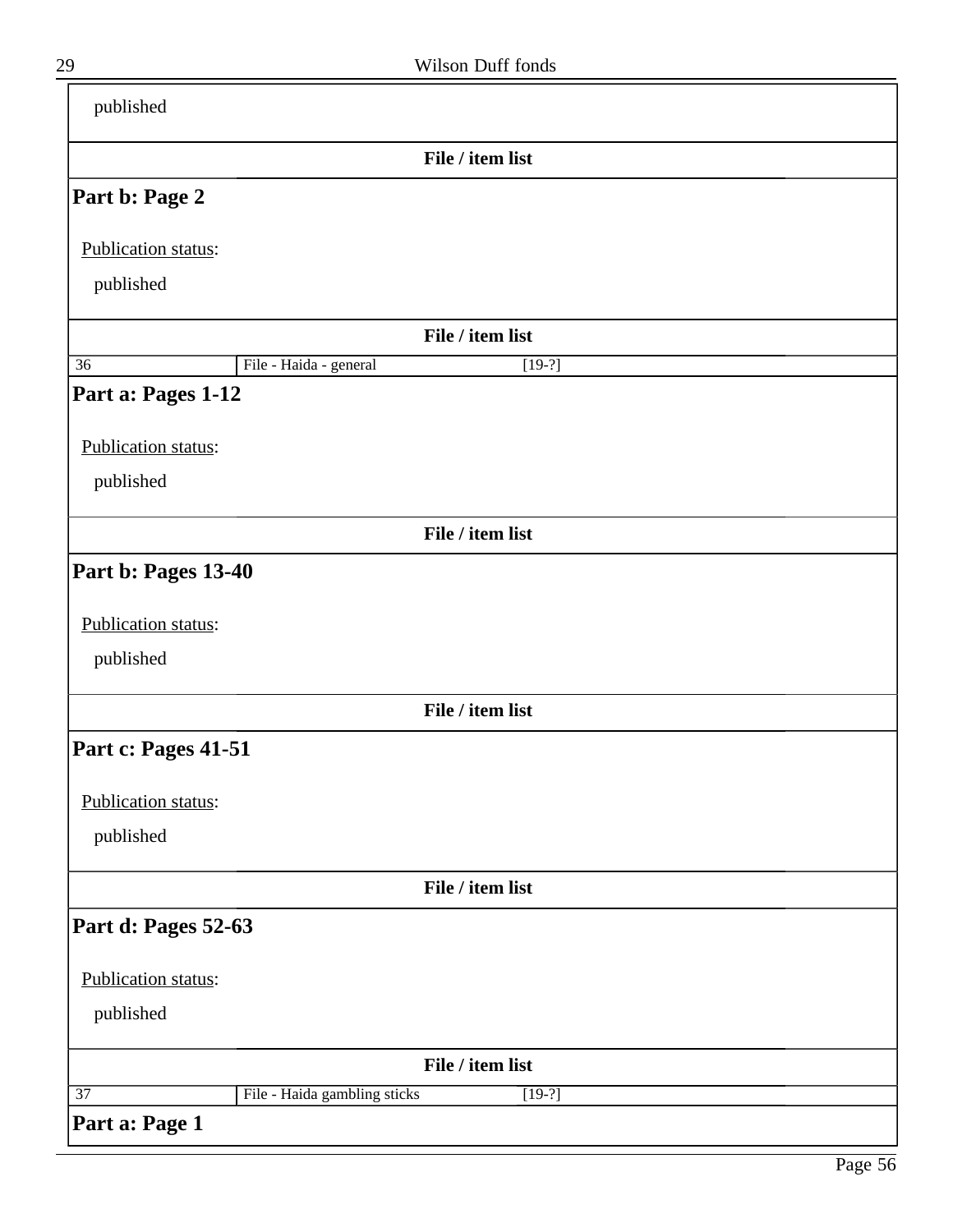| Publication status: |                      |                  |
|---------------------|----------------------|------------------|
| published           |                      |                  |
|                     |                      |                  |
|                     |                      | File / item list |
| Part b: Pages 2-22  |                      |                  |
| Publication status: |                      |                  |
| published           |                      |                  |
|                     |                      |                  |
|                     |                      | File / item list |
| Part c: Pages 23-42 |                      |                  |
| Publication status: |                      |                  |
| published           |                      |                  |
|                     |                      |                  |
|                     |                      | File / item list |
| $\overline{38}$     | File - Haida history | $[19-?]$         |
| Part a: Page 1      |                      |                  |
| Publication status: |                      |                  |
| published           |                      |                  |
|                     |                      |                  |
|                     |                      | File / item list |
| Part b: Pages 2-3   |                      |                  |
| Publication status: |                      |                  |
| published           |                      |                  |
|                     |                      |                  |
|                     |                      | File / item list |
| Part c: Pages 4-5   |                      |                  |
| Publication status: |                      |                  |
| published           |                      |                  |
|                     |                      |                  |

 $\equiv$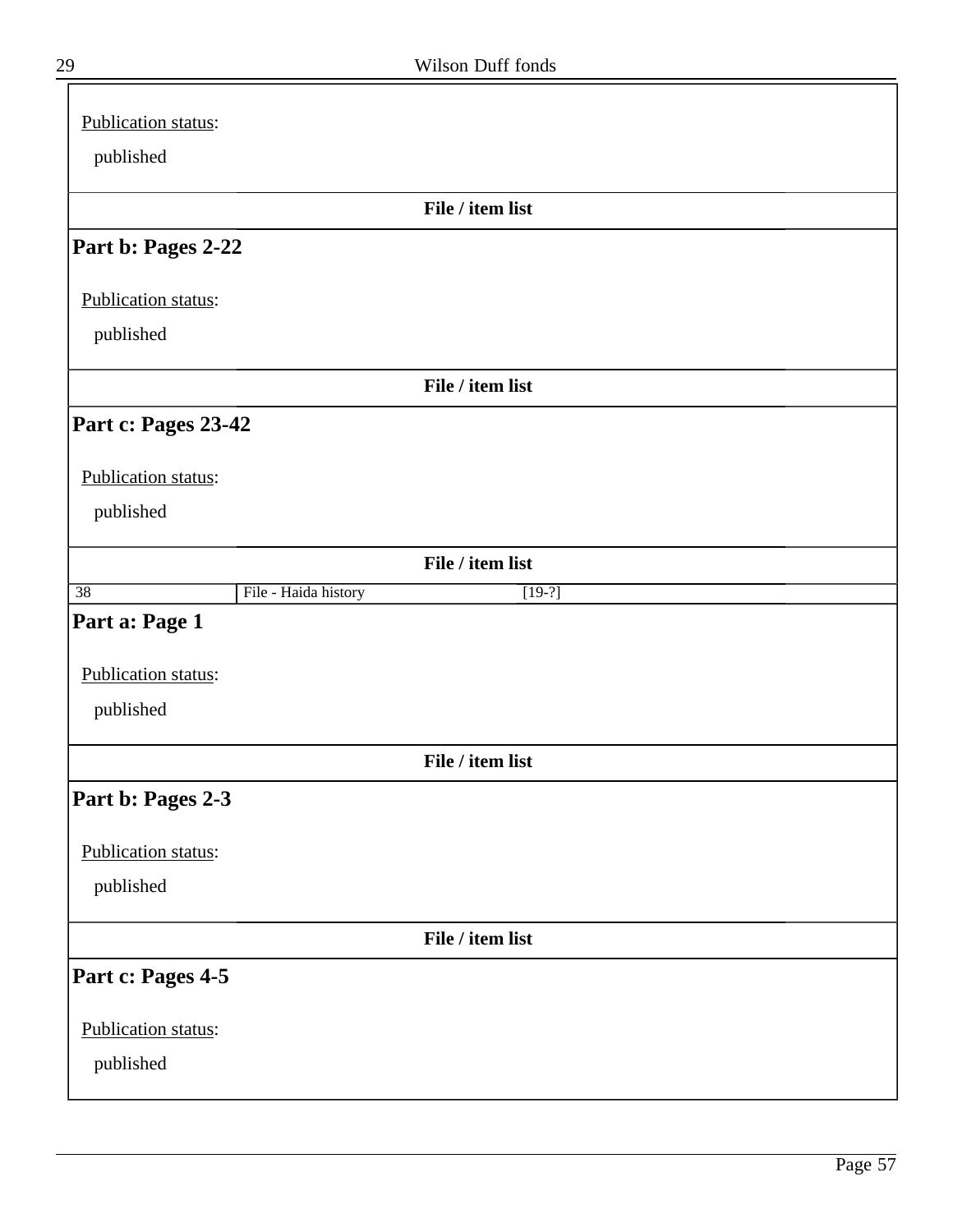| 29                  |                          | Wilson Duff fonds |  |
|---------------------|--------------------------|-------------------|--|
|                     |                          | File / item list  |  |
| 39                  | File - [Haida houses]    | $[19-?]$          |  |
| Part a: Pages 1-1v  |                          |                   |  |
|                     |                          |                   |  |
| Publication status: |                          |                   |  |
| published           |                          |                   |  |
|                     |                          | File / item list  |  |
| Part b: Page 2      |                          |                   |  |
| Publication status: |                          |                   |  |
| published           |                          |                   |  |
|                     |                          |                   |  |
|                     |                          | File / item list  |  |
| Part c: Pages 3-10  |                          |                   |  |
|                     |                          |                   |  |
| Publication status: |                          |                   |  |
| published           |                          |                   |  |
|                     |                          | File / item list  |  |
| 40                  | File - Haida plant names | $[19-?]$          |  |
| Part a: Pages 1-5   |                          |                   |  |
| Publication status: |                          |                   |  |
| published           |                          |                   |  |
|                     |                          |                   |  |
|                     |                          | File / item list  |  |
| Part b: Page 6      |                          |                   |  |
| Publication status: |                          |                   |  |
| published           |                          |                   |  |
|                     |                          |                   |  |
|                     |                          | File / item list  |  |
| Part c: Pages 7-9   |                          |                   |  |
| Publication status: |                          |                   |  |
|                     |                          |                   |  |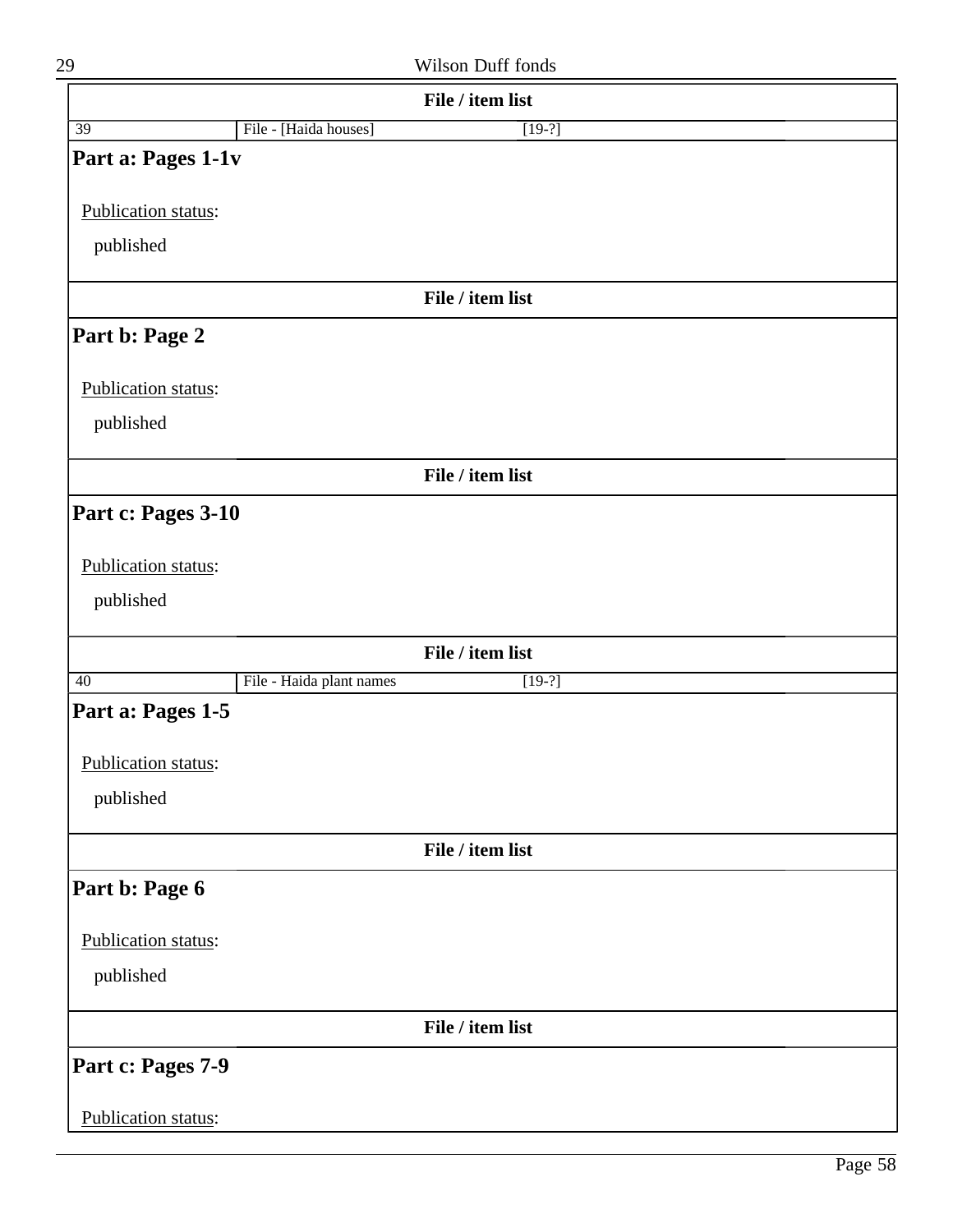| published           |                                           |
|---------------------|-------------------------------------------|
|                     | File / item list                          |
| Part d: Pages 10-13 |                                           |
| Publication status: |                                           |
| published           |                                           |
|                     | File / item list                          |
| 41                  | File - Kitsegukla potlatch series<br>1945 |
| Part a: Pages 1-5   |                                           |
| Publication status: |                                           |
| published           |                                           |
|                     | File / item list                          |
| Part b: Pages 6-9   |                                           |
| Publication status: |                                           |
| published           |                                           |
|                     | File / item list                          |
| Part c: Page 10     |                                           |
| Publication status: |                                           |
| published           |                                           |
|                     | File / item list                          |
| Part d: Pages 11-12 |                                           |
| Publication status: |                                           |
| published           |                                           |
|                     | File / item list                          |
| Part e: Page 13     |                                           |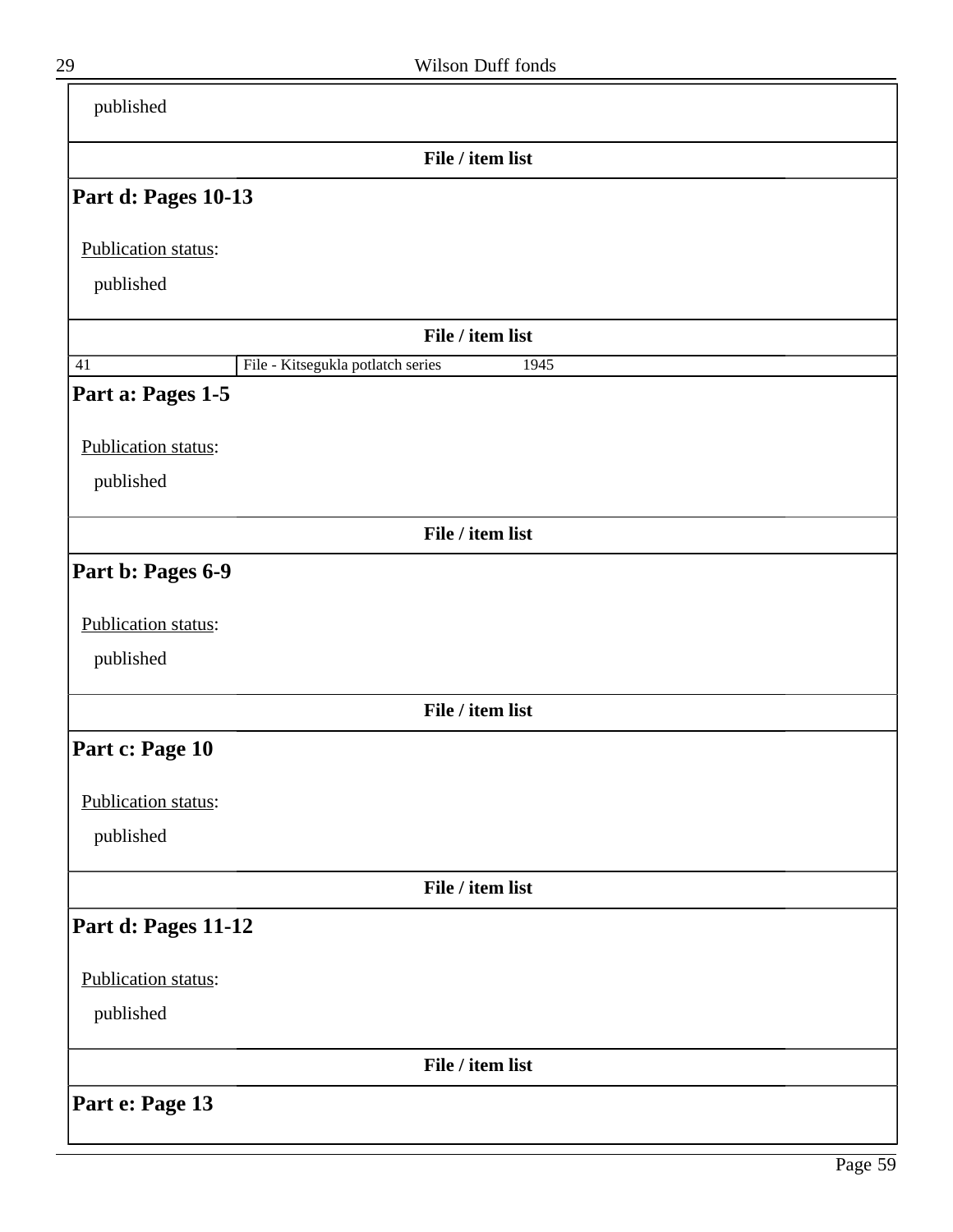| Publication status: |                  |  |
|---------------------|------------------|--|
| published           |                  |  |
|                     | File / item list |  |
| Part f: Pages 14-15 |                  |  |
| Publication status: |                  |  |
| published           |                  |  |
|                     | File / item list |  |
| Part g: Pages 16-18 |                  |  |
| Publication status: |                  |  |
| published           |                  |  |
|                     | File / item list |  |
| Part h: Pages 19-20 |                  |  |
| Publication status: |                  |  |
| published           |                  |  |
|                     | File / item list |  |
| Part i: Pages 21-22 |                  |  |
| Publication status: |                  |  |
| published           |                  |  |
|                     | File / item list |  |
| Part j: Pages 23-25 |                  |  |
| Publication status: |                  |  |
| published           |                  |  |
|                     | File / item list |  |
| Part k: Page 26     |                  |  |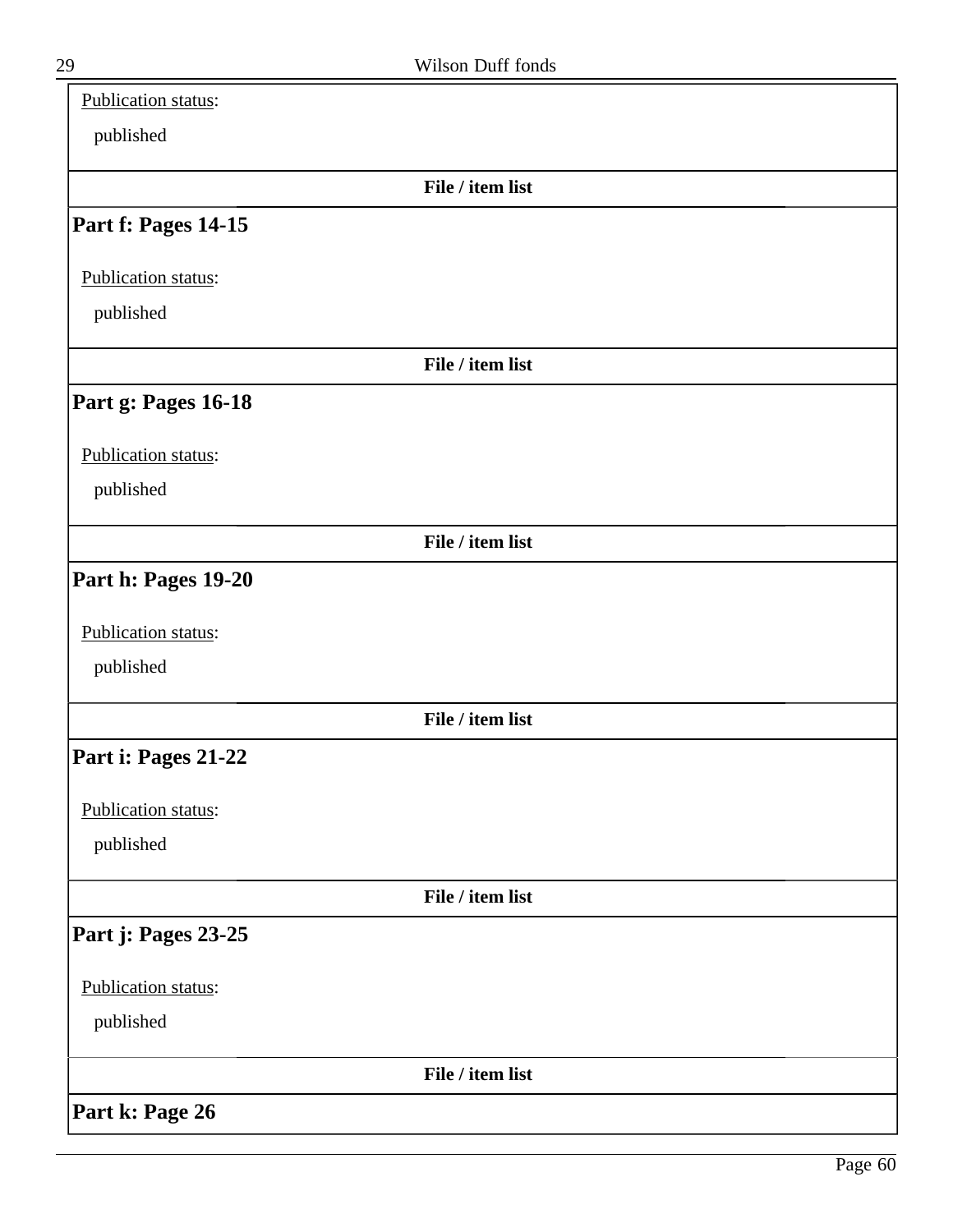| Publication status:                                         |
|-------------------------------------------------------------|
| published                                                   |
| File / item list                                            |
|                                                             |
| Part m: Pages 27-47                                         |
| Publication status:                                         |
| published                                                   |
|                                                             |
| File / item list                                            |
| File - Kisegukla potlatch series<br>$\overline{42}$<br>1945 |
| Part a: Pages 1-2                                           |
| Publication status:                                         |
|                                                             |
| published                                                   |
| File / item list                                            |
| Part b: Pages 3-10                                          |
|                                                             |
| Publication status:                                         |
| published                                                   |
|                                                             |
| File / item list                                            |
| Part c: Pages 11-16                                         |
| Publication status:                                         |
| published                                                   |
|                                                             |
| File / item list                                            |
| Part d: Pages 17-32                                         |
|                                                             |
| Publication status:                                         |
| published                                                   |
|                                                             |

 $\equiv$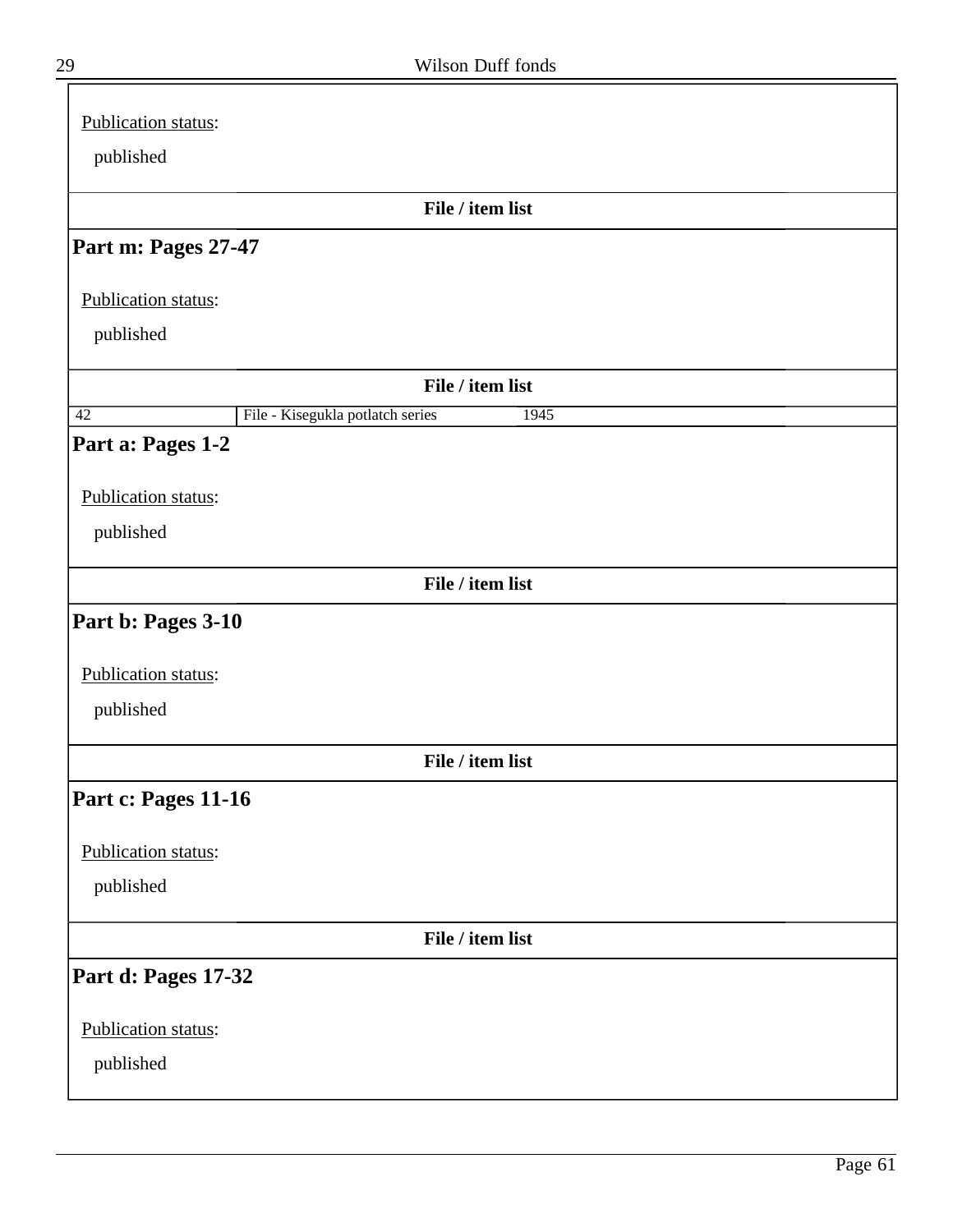| 29                         | Wilson Duff fonds                      |  |
|----------------------------|----------------------------------------|--|
|                            | File / item list                       |  |
| Part e: Pages 33-35        |                                        |  |
| Publication status:        |                                        |  |
| published                  |                                        |  |
|                            | File / item list                       |  |
| Part f: Pages 36-39        |                                        |  |
| Publication status:        |                                        |  |
| published                  |                                        |  |
|                            | File / item list                       |  |
| Part g: Pages 40-45        |                                        |  |
| Publication status:        |                                        |  |
| published                  |                                        |  |
|                            | File / item list                       |  |
| Part h: Pages 46-47        |                                        |  |
| Publication status:        |                                        |  |
| published                  |                                        |  |
|                            | File / item list                       |  |
| $\overline{43}$            | File - Land question: 1915<br>$[19-?]$ |  |
| Part a: Pages 1-4          |                                        |  |
| Publication status:        |                                        |  |
| published                  |                                        |  |
|                            | File / item list                       |  |
| Part b: Pages 5-8          |                                        |  |
| <b>Publication status:</b> |                                        |  |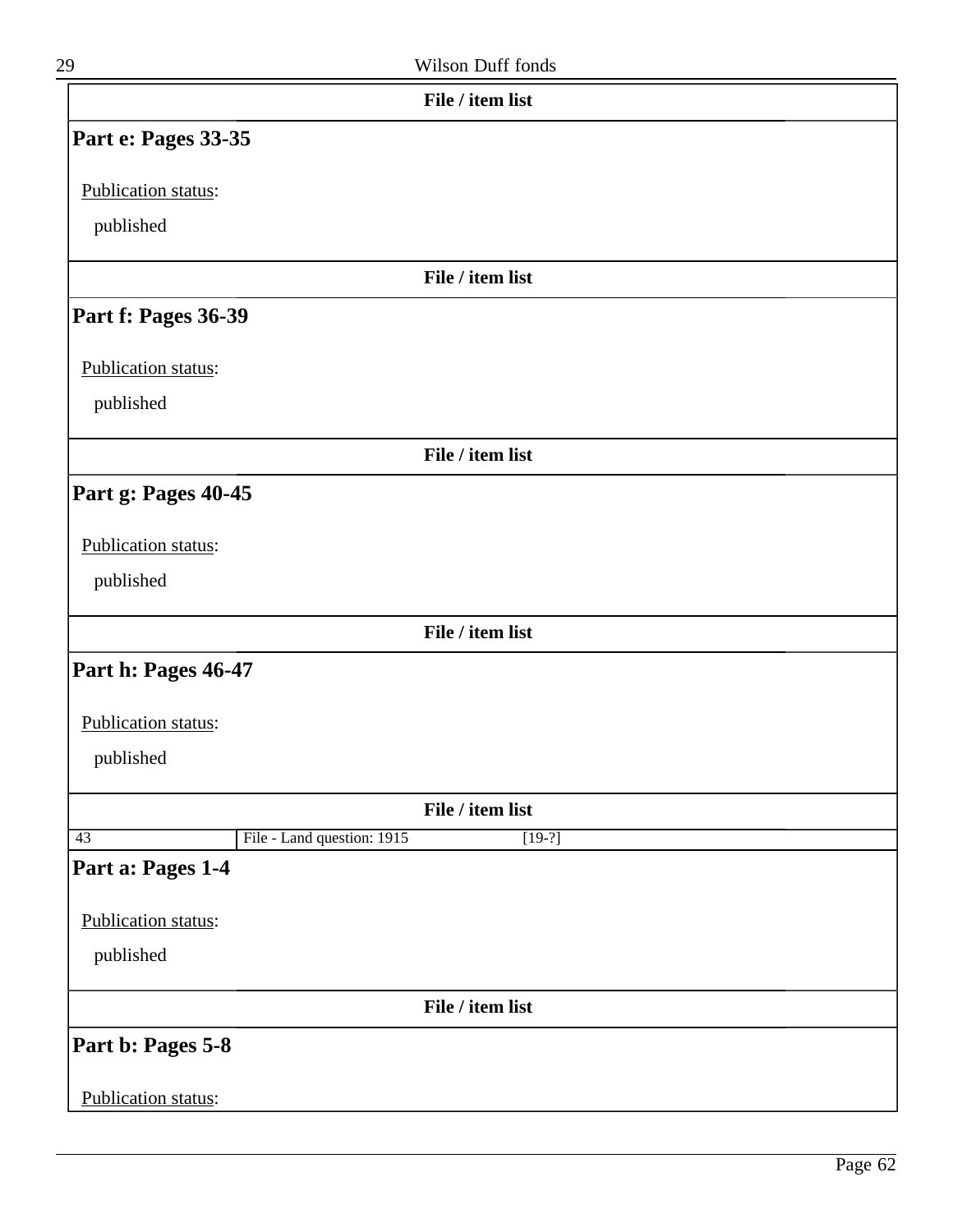| published             |                                                    |  |
|-----------------------|----------------------------------------------------|--|
|                       | File / item list                                   |  |
| Part c: Pages 9-16    |                                                    |  |
| Publication status:   |                                                    |  |
| published             |                                                    |  |
|                       | File / item list                                   |  |
| 44                    | File - Map of coast of B.C. and Alaska<br>$[19-?]$ |  |
| $\overline{45}$       | File - [Masks]<br>$[19-?]$                         |  |
| 46<br>$\overline{47}$ | File - Niskae carvers<br>$[19-?]$<br>File - Notes  |  |
|                       | $[19-?]$                                           |  |
| Part a: Page 1        |                                                    |  |
| Publication status:   |                                                    |  |
| published             |                                                    |  |
|                       | File / item list                                   |  |
|                       |                                                    |  |
| Part b: Pages 2-11    |                                                    |  |
|                       |                                                    |  |
| Publication status:   |                                                    |  |
|                       |                                                    |  |
| published             |                                                    |  |
|                       |                                                    |  |
|                       | File / item list                                   |  |
| Part c: Pages 12-19   |                                                    |  |
| Publication status:   |                                                    |  |
|                       |                                                    |  |
| published             |                                                    |  |
|                       | File / item list                                   |  |
| Part d: Pages 20-27   |                                                    |  |
| Publication status:   |                                                    |  |
|                       |                                                    |  |
| published             |                                                    |  |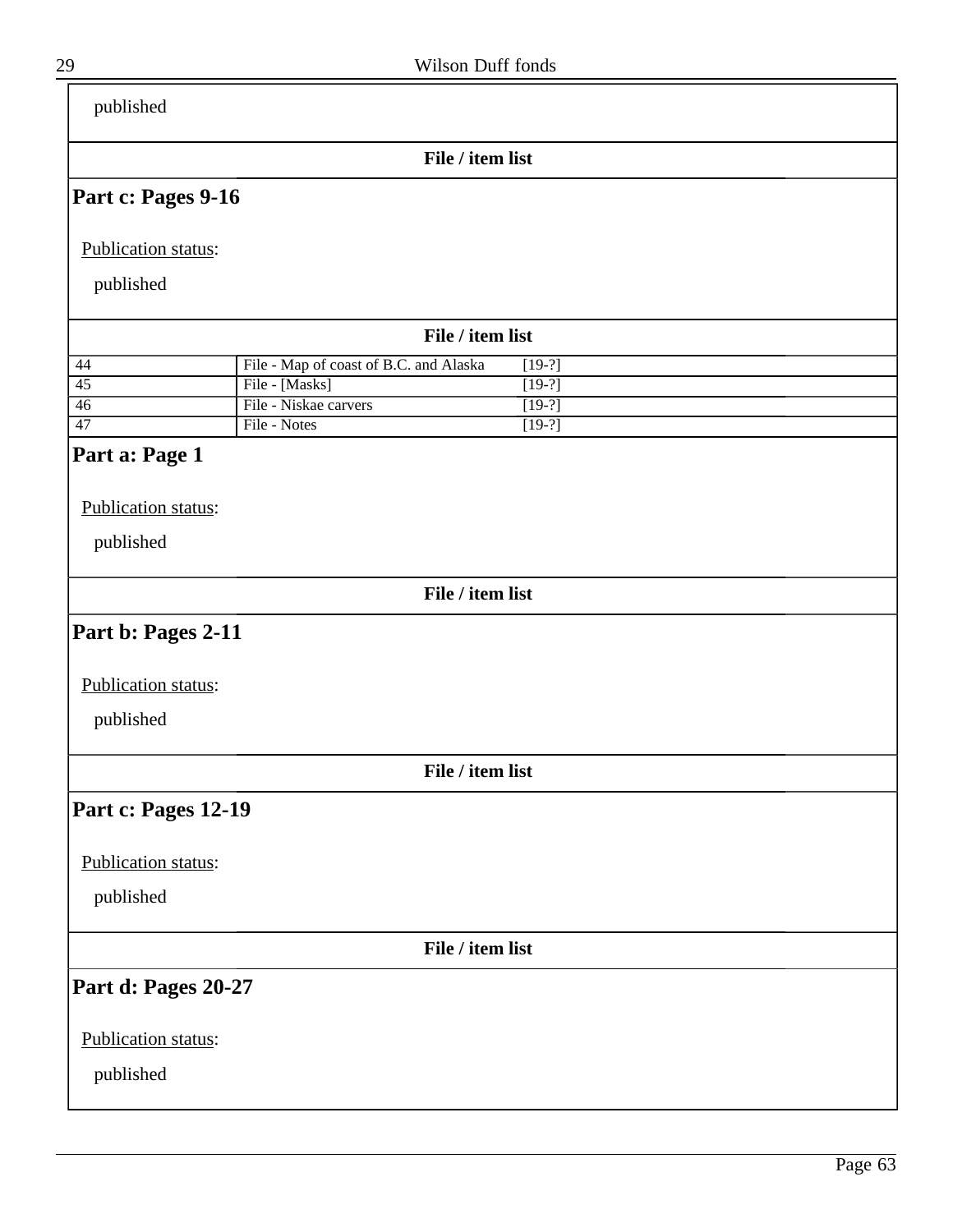| Wilson Duff fonds<br>29                                                                                                                                                                                                                                                                 |  |
|-----------------------------------------------------------------------------------------------------------------------------------------------------------------------------------------------------------------------------------------------------------------------------------------|--|
| File / item list                                                                                                                                                                                                                                                                        |  |
| Part e: Pages 28-32                                                                                                                                                                                                                                                                     |  |
| Publication status:                                                                                                                                                                                                                                                                     |  |
| published                                                                                                                                                                                                                                                                               |  |
| File / item list                                                                                                                                                                                                                                                                        |  |
| Part f: Pages 33-36                                                                                                                                                                                                                                                                     |  |
| Publication status:                                                                                                                                                                                                                                                                     |  |
| published                                                                                                                                                                                                                                                                               |  |
| File / item list                                                                                                                                                                                                                                                                        |  |
| Part g: Pages 37-38                                                                                                                                                                                                                                                                     |  |
| Publication status:                                                                                                                                                                                                                                                                     |  |
| published                                                                                                                                                                                                                                                                               |  |
| File / item list                                                                                                                                                                                                                                                                        |  |
| Part h: Pages 39-40                                                                                                                                                                                                                                                                     |  |
| Publication status:                                                                                                                                                                                                                                                                     |  |
| published                                                                                                                                                                                                                                                                               |  |
| File / item list                                                                                                                                                                                                                                                                        |  |
| Part i: Pages 41-42                                                                                                                                                                                                                                                                     |  |
| Scope and content:                                                                                                                                                                                                                                                                      |  |
| File consists of notes from sea captains' and traders' journals describing encounters with Haida from<br>1774 to 1867. Included is documentation of physical descriptions of people and villages, cultivation of<br>potatoes and tobacco, monumental poles, and the spread of smallpox. |  |
| Publication status:                                                                                                                                                                                                                                                                     |  |
| published                                                                                                                                                                                                                                                                               |  |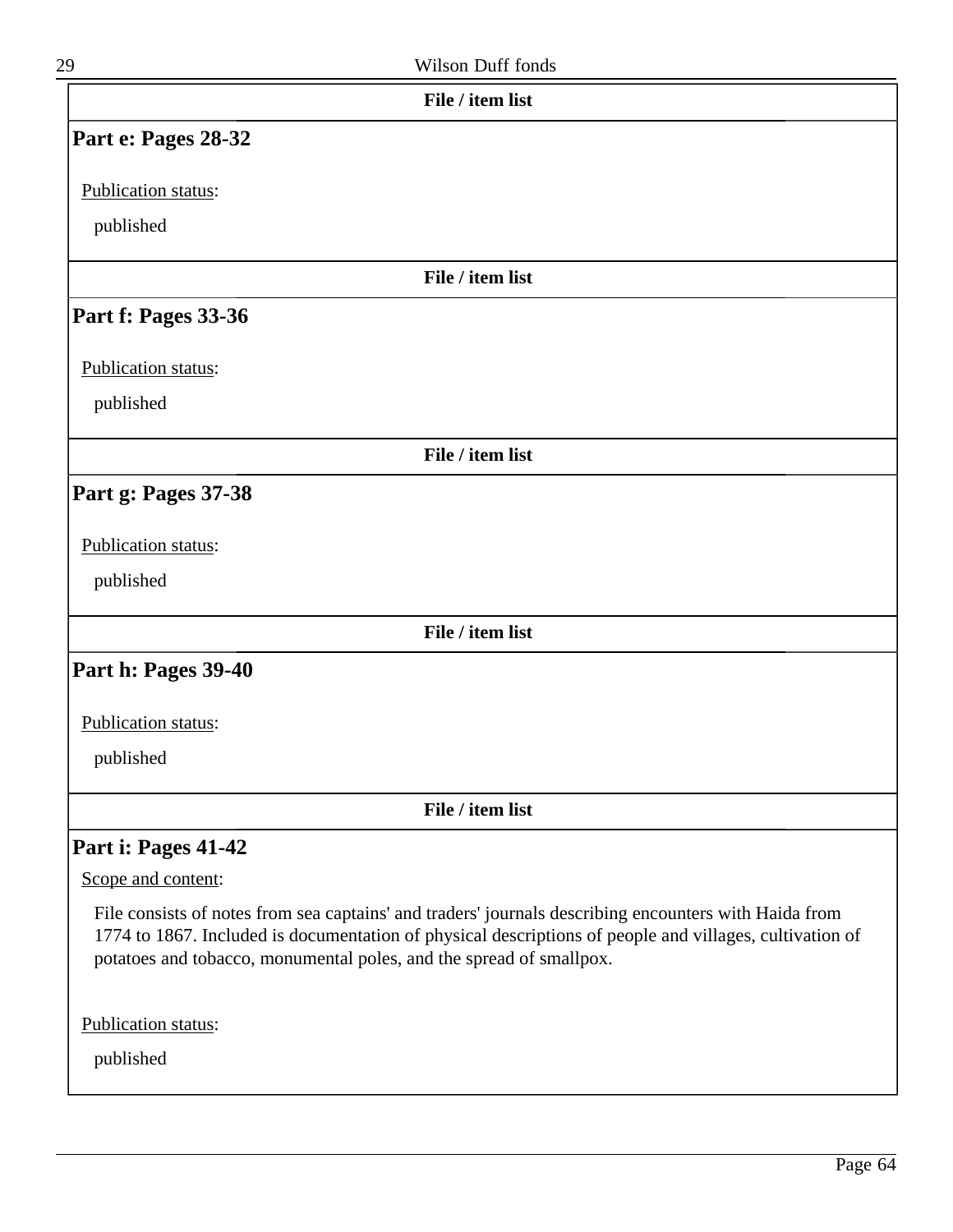|                     |              | File / item list |  |
|---------------------|--------------|------------------|--|
| $\overline{48}$     | File - Notes | $[19-?]$         |  |
| Part a: Page 1      |              |                  |  |
| Publication status: |              |                  |  |
|                     |              |                  |  |
| published           |              |                  |  |
|                     |              | File / item list |  |
| Part b: Pages 2-11  |              |                  |  |
| Publication status: |              |                  |  |
| published           |              |                  |  |
|                     |              | File / item list |  |
| Part c: Page 12     |              |                  |  |
| Publication status: |              |                  |  |
|                     |              |                  |  |
| published           |              |                  |  |
|                     |              | File / item list |  |
| Part d: Pages 13-20 |              |                  |  |
| Publication status: |              |                  |  |
| published           |              |                  |  |
|                     |              | File / item list |  |
| Part e: Pages 21-24 |              |                  |  |
|                     |              |                  |  |
| Publication status: |              |                  |  |
| published           |              |                  |  |
|                     |              | File / item list |  |
| Part f: Page 25     |              |                  |  |
| Publication status: |              |                  |  |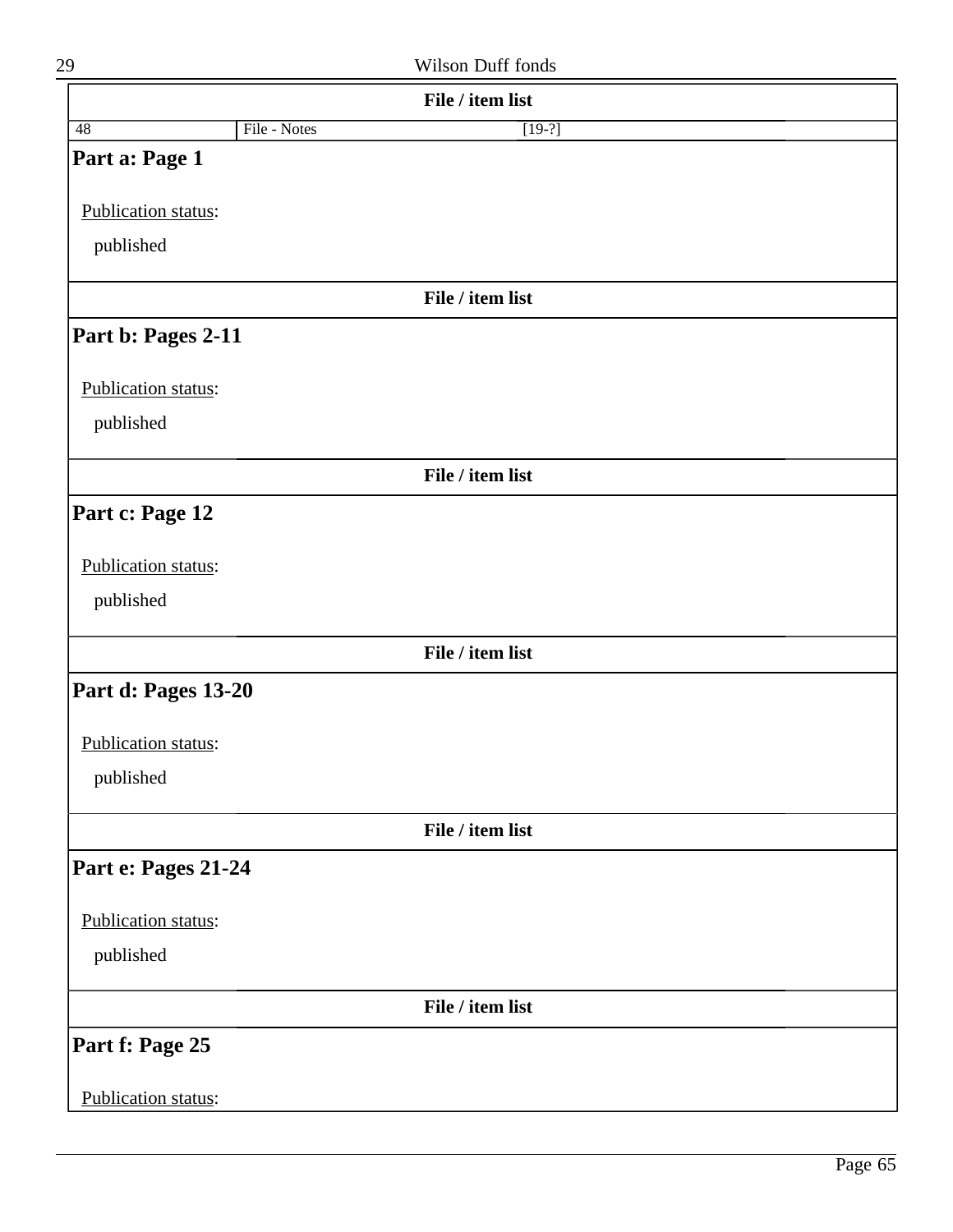| published                  |                  |  |
|----------------------------|------------------|--|
|                            | File / item list |  |
| Part g: Page 26            |                  |  |
| Publication status:        |                  |  |
| published                  |                  |  |
|                            | File / item list |  |
| Part h: Pages 27-28        |                  |  |
| Publication status:        |                  |  |
| published                  |                  |  |
|                            | File / item list |  |
| Part i: Pages 29-33        |                  |  |
| Publication status:        |                  |  |
| published                  |                  |  |
|                            | File / item list |  |
| Part j: Pages 24-35        |                  |  |
| Publication status:        |                  |  |
| published                  |                  |  |
|                            | File / item list |  |
| Part k: Page 36            |                  |  |
| Publication status:        |                  |  |
| published                  |                  |  |
|                            | File / item list |  |
| <b>Part I: Pages 37-40</b> |                  |  |

 $\overline{\phantom{0}}$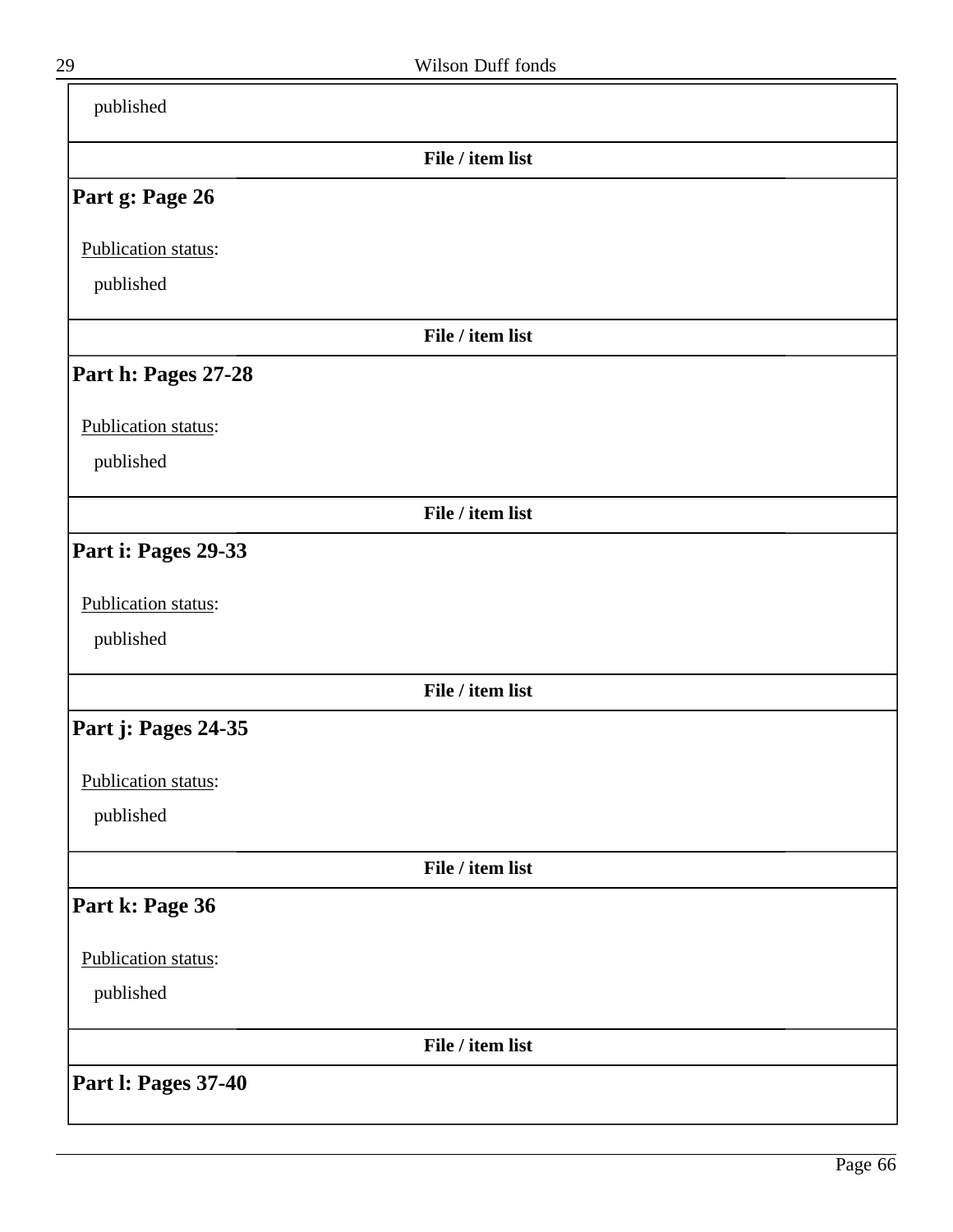| <b>Publication status:</b> |                                                                                              |  |
|----------------------------|----------------------------------------------------------------------------------------------|--|
| published                  |                                                                                              |  |
|                            |                                                                                              |  |
|                            | File / item list                                                                             |  |
| Part m: Pages 41-42        |                                                                                              |  |
| Publication status:        |                                                                                              |  |
| published                  |                                                                                              |  |
|                            |                                                                                              |  |
|                            | File / item list                                                                             |  |
| Part n: Pages 43-48        |                                                                                              |  |
| Scope and content:         |                                                                                              |  |
|                            | File consists of notes taken from sea captains' journals.                                    |  |
|                            |                                                                                              |  |
| Publication status:        |                                                                                              |  |
| published                  |                                                                                              |  |
|                            |                                                                                              |  |
|                            | File / item list                                                                             |  |
| 49                         | File - Notes<br>$[19-?]$                                                                     |  |
| Part a: Page 1             |                                                                                              |  |
| Publication status:        |                                                                                              |  |
| published                  |                                                                                              |  |
|                            |                                                                                              |  |
|                            | File / item list                                                                             |  |
| Part b: Pages 2-15         |                                                                                              |  |
| Scope and content:         |                                                                                              |  |
|                            | File consists of twenty pages of Marchand's journal in the French language from the Archives |  |
|                            | Nationales in Paris describing his encounters with Haida in his 1791 voyage.                 |  |
|                            |                                                                                              |  |
| Publication status:        |                                                                                              |  |
| published                  |                                                                                              |  |
| File / item list           |                                                                                              |  |
| 50                         | File - Notes<br>$[19-?]$                                                                     |  |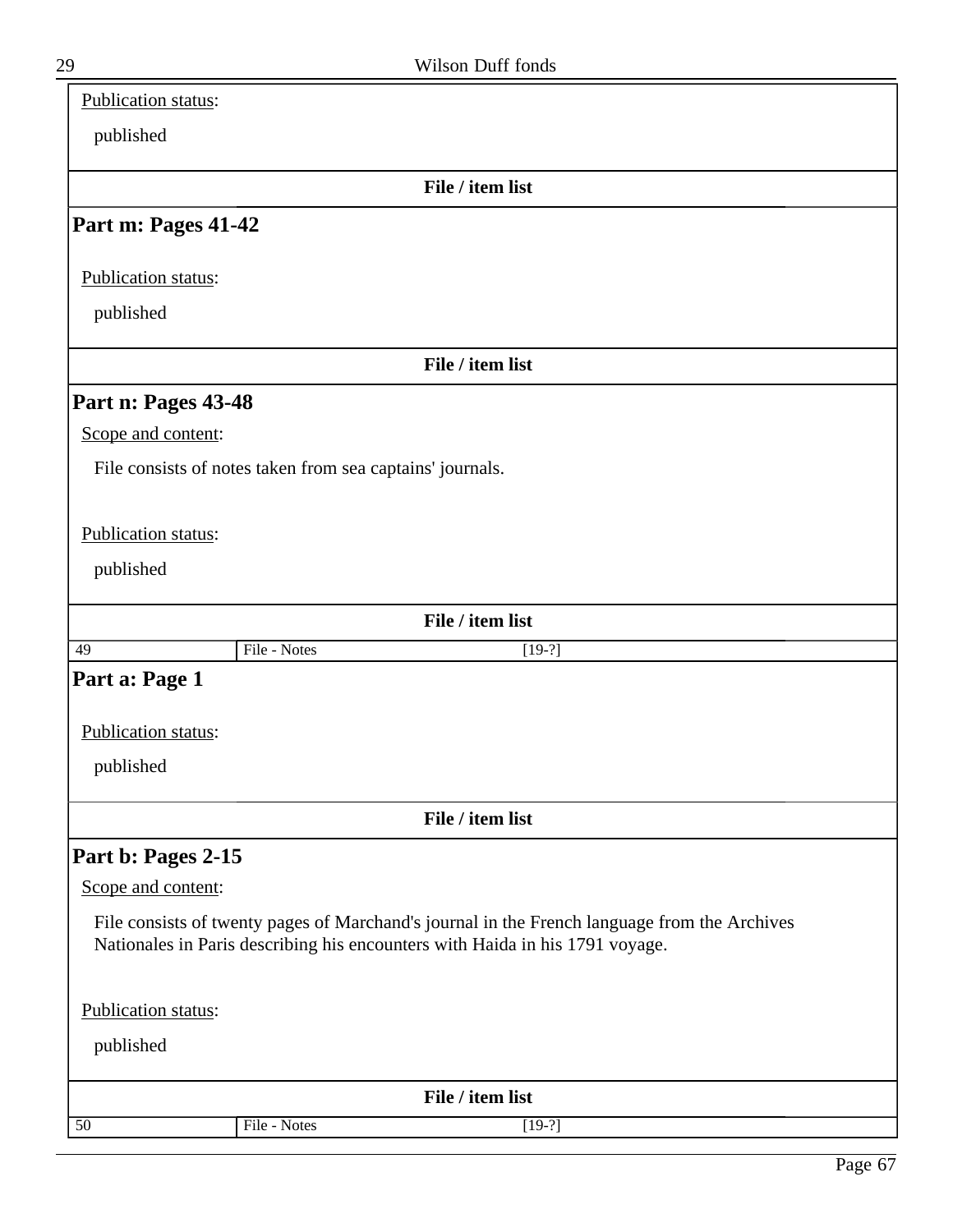| Part a: Pages 1-4   |
|---------------------|
| Publication status: |
| published           |
| File / item list    |
| Part b: Page 5      |
| Publication status: |
| published           |
| File / item list    |
| Part c: Pages 6-8   |
| Publication status: |
| published           |
| File / item list    |
| Part d: Page 9      |
| Publication status: |
| published           |
| File / item list    |
| Part e: Page 10     |
| Publication status: |
| published           |
| File / item list    |
| Part f: Pages 11-28 |
| Publication status: |
| published           |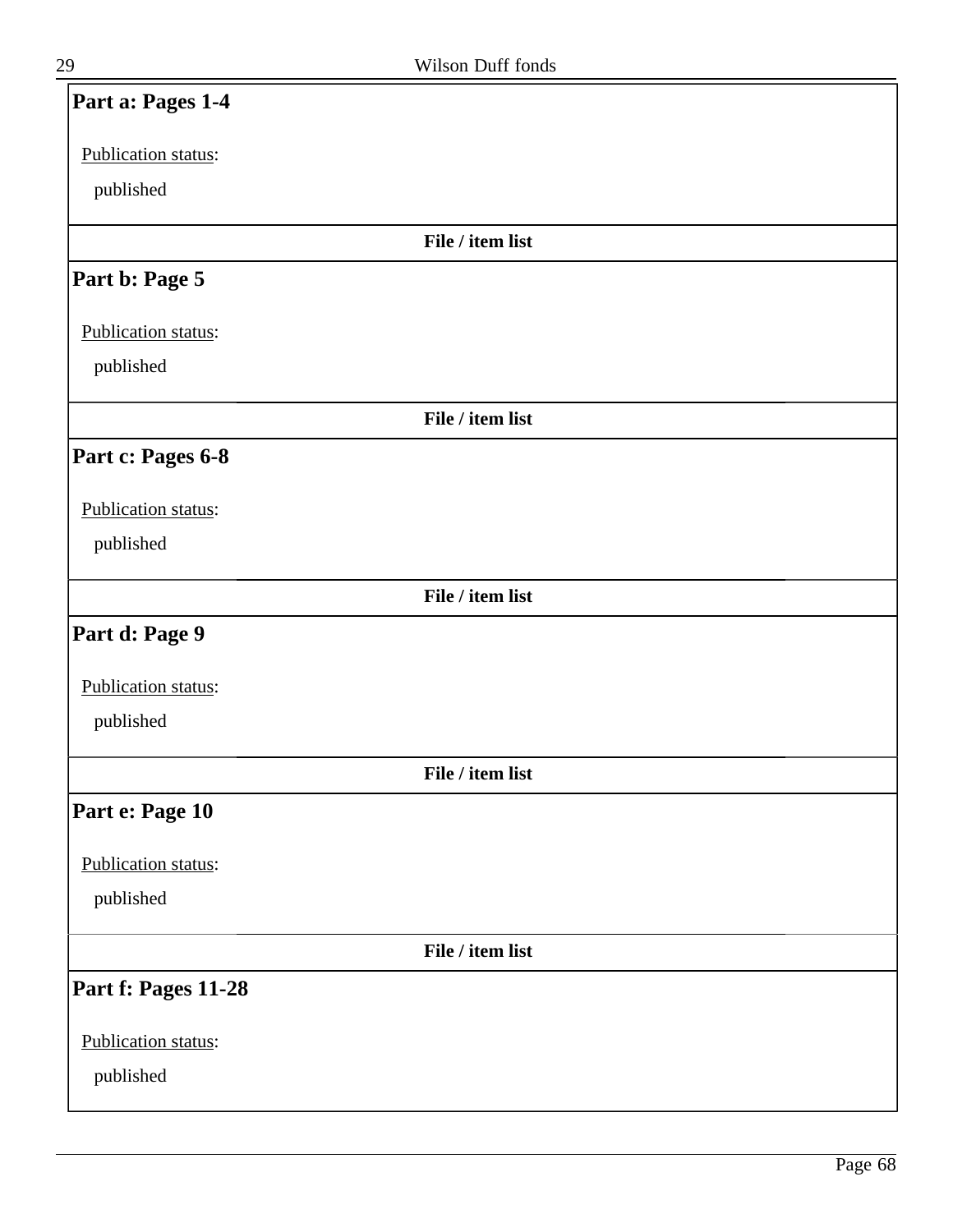| 29                         | Wilson Duff fonds |  |
|----------------------------|-------------------|--|
|                            | File / item list  |  |
| Part g: Pages 29-30        |                   |  |
| Publication status:        |                   |  |
| published                  |                   |  |
|                            | File / item list  |  |
| Part h: Pages 31-32        |                   |  |
| Publication status:        |                   |  |
| published                  |                   |  |
|                            | File / item list  |  |
| Part i: Pages 33-34        |                   |  |
| Publication status:        |                   |  |
| published                  |                   |  |
|                            | File / item list  |  |
| Part j: Pages 35-40        |                   |  |
| Publication status:        |                   |  |
| published                  |                   |  |
|                            | File / item list  |  |
| Part k: Page 41            |                   |  |
| Publication status:        |                   |  |
| published                  |                   |  |
|                            | File / item list  |  |
| <b>Part I: Pages 42-44</b> |                   |  |
| Publication status:        |                   |  |
| published                  |                   |  |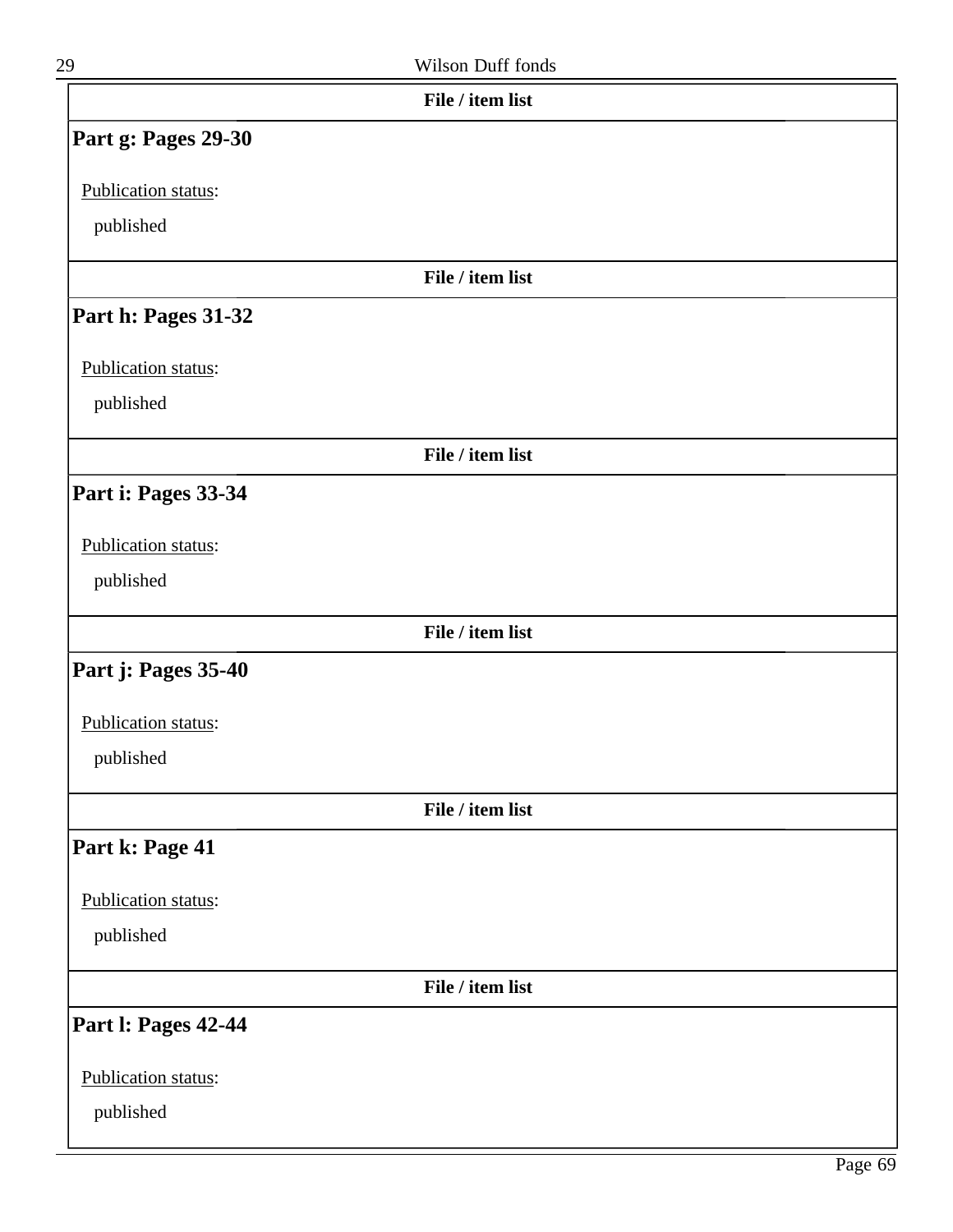| 29                              | Wilson Duff fonds                                                                                   |  |  |
|---------------------------------|-----------------------------------------------------------------------------------------------------|--|--|
|                                 | File / item list                                                                                    |  |  |
| Part m: Pages 45-48             |                                                                                                     |  |  |
| Publication status:             |                                                                                                     |  |  |
| published                       |                                                                                                     |  |  |
|                                 | File / item list                                                                                    |  |  |
| Part n: Page 49                 |                                                                                                     |  |  |
| Publication status:             |                                                                                                     |  |  |
| published                       |                                                                                                     |  |  |
|                                 | File / item list                                                                                    |  |  |
| Part o: Pages 50-54             |                                                                                                     |  |  |
| Publication status:             |                                                                                                     |  |  |
| published                       |                                                                                                     |  |  |
|                                 | File / item list                                                                                    |  |  |
| Part p: Pages 55-56             |                                                                                                     |  |  |
| Publication status:             |                                                                                                     |  |  |
| published                       |                                                                                                     |  |  |
|                                 | File / item list                                                                                    |  |  |
| Part q: Page 57                 |                                                                                                     |  |  |
| Scope and content:              |                                                                                                     |  |  |
|                                 | File consists of notes of sea captains' journals depicting encounters with Haida from 1789 to 1845. |  |  |
| Publication status:             |                                                                                                     |  |  |
| published                       |                                                                                                     |  |  |
| File / item list                |                                                                                                     |  |  |
| File - Notes<br>$\overline{51}$ | $[19-?]$                                                                                            |  |  |
| Part a: Pages 1-12              |                                                                                                     |  |  |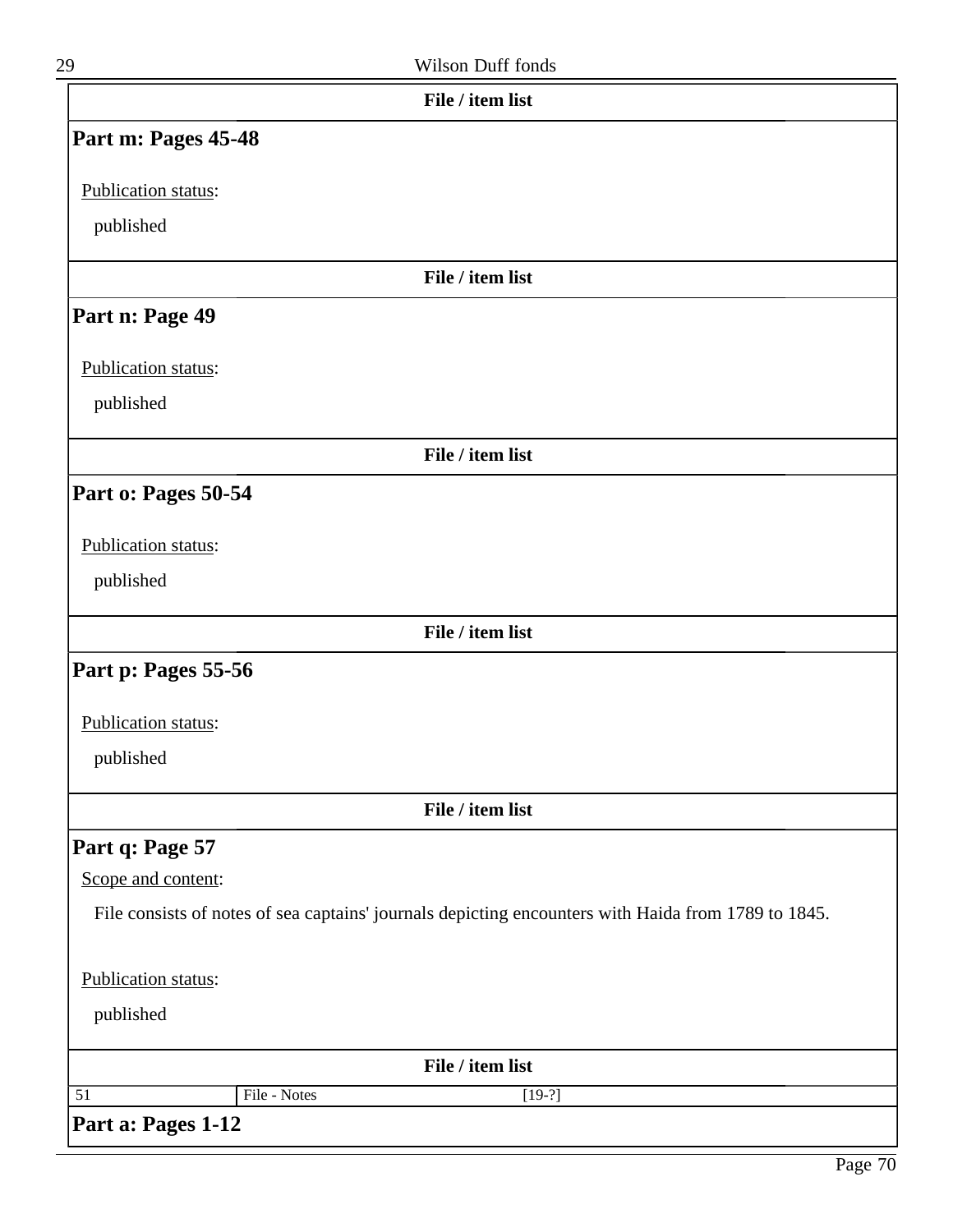| Publication status: |              |                  |  |
|---------------------|--------------|------------------|--|
| published           |              |                  |  |
|                     |              |                  |  |
|                     |              | File / item list |  |
| Part b: Pages 13-17 |              |                  |  |
| Publication status: |              |                  |  |
| published           |              |                  |  |
|                     |              | File / item list |  |
| Part c: Pages 18-24 |              |                  |  |
| Publication status: |              |                  |  |
| published           |              |                  |  |
|                     |              | File / item list |  |
| Part d: Page 25     |              |                  |  |
| Publication status: |              |                  |  |
| published           |              |                  |  |
|                     |              | File / item list |  |
| Part e: Pages 26-34 |              |                  |  |
| Publication status: |              |                  |  |
| published           |              |                  |  |
|                     |              | File / item list |  |
| Part f: Page 35     |              |                  |  |
| Publication status: |              |                  |  |
| published           |              |                  |  |
|                     |              | File / item list |  |
| $\overline{52}$     | File - Notes | $[19-?]$         |  |

╕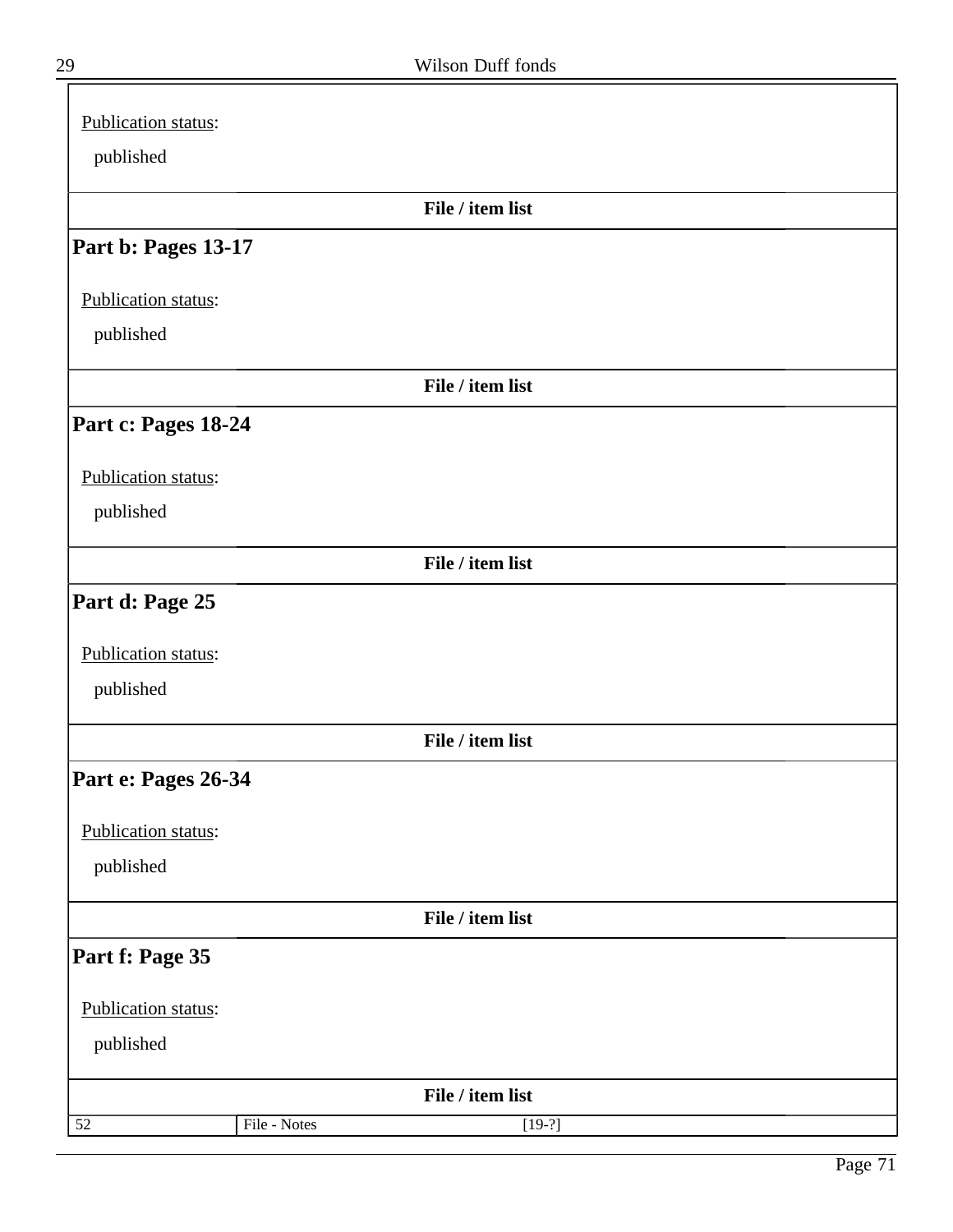| Part a: Pages 1-6   |                  |  |
|---------------------|------------------|--|
| Publication status: |                  |  |
| published           |                  |  |
|                     | File / item list |  |
| Part b: Pages 7-8   |                  |  |
| Publication status: |                  |  |
| published           |                  |  |
|                     | File / item list |  |
| Part c: Page 9      |                  |  |
| Publication status: |                  |  |
| published           |                  |  |
|                     | File / item list |  |
| Part d: Pages 10-11 |                  |  |
| Publication status: |                  |  |
| published           |                  |  |
|                     | File / item list |  |
| Part e: Pages 12-13 |                  |  |
| Publication status: |                  |  |
| published           |                  |  |
|                     | File / item list |  |
| Part f: Page 14     |                  |  |
| Publication status: |                  |  |
| published           |                  |  |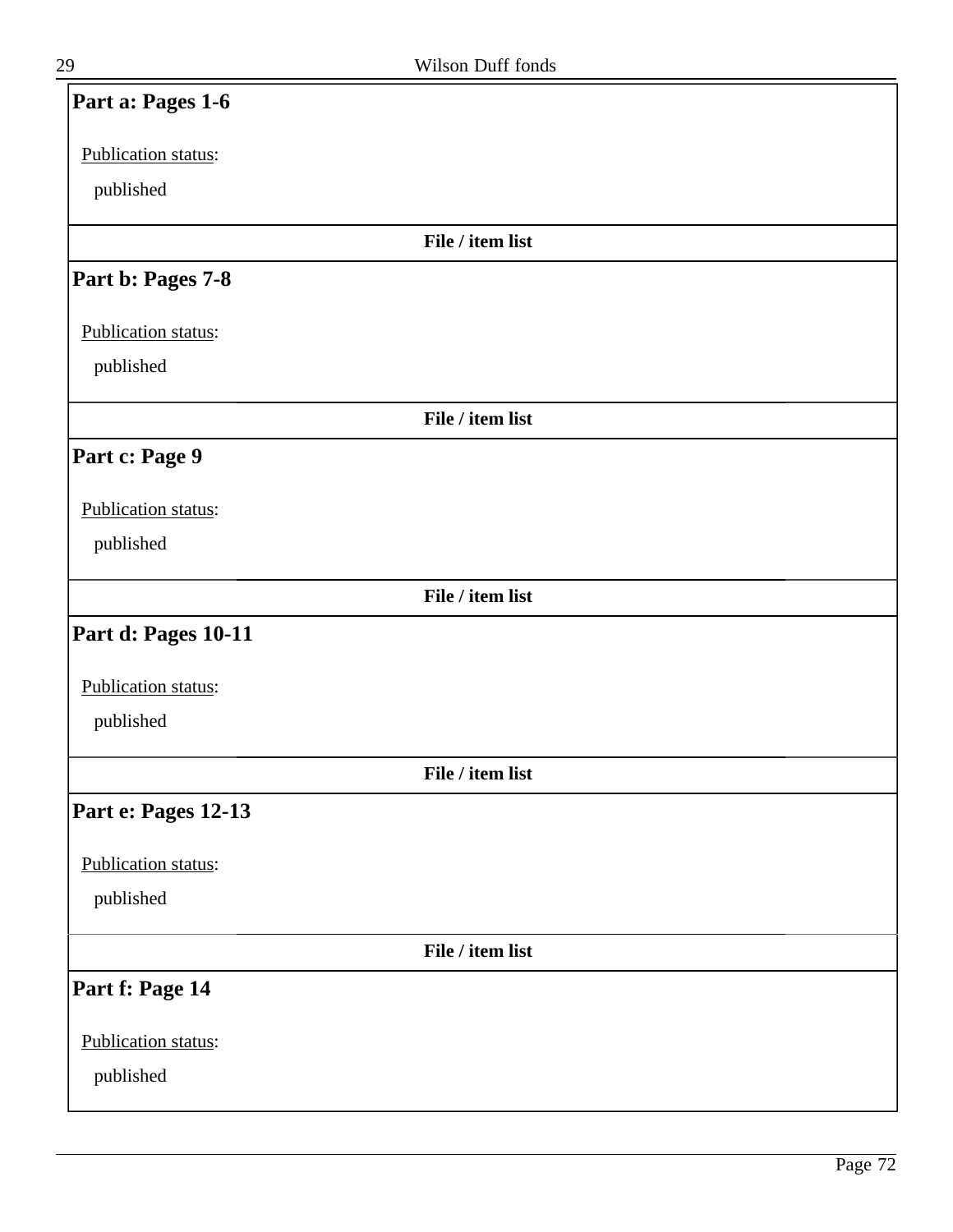| I |
|---|

| 29                  | Wilson Duff fonds |  |
|---------------------|-------------------|--|
|                     | File / item list  |  |
| Part g: Pages 15-17 |                   |  |
| Publication status: |                   |  |
| published           |                   |  |
|                     | File / item list  |  |
| Part h: Pages 18-32 |                   |  |
| Publication status: |                   |  |
| published           |                   |  |
|                     | File / item list  |  |
| Part i: Page 33     |                   |  |
| Publication status: |                   |  |
| published           |                   |  |
|                     | File / item list  |  |
| Part j: Page 34     |                   |  |
| Publication status: |                   |  |
| published           |                   |  |
|                     | File / item list  |  |
| Part k: Pages 35-37 |                   |  |
| Publication status: |                   |  |
| published           |                   |  |
|                     | File / item list  |  |
| Part I: Page 38     |                   |  |
| Publication status: |                   |  |
| published           |                   |  |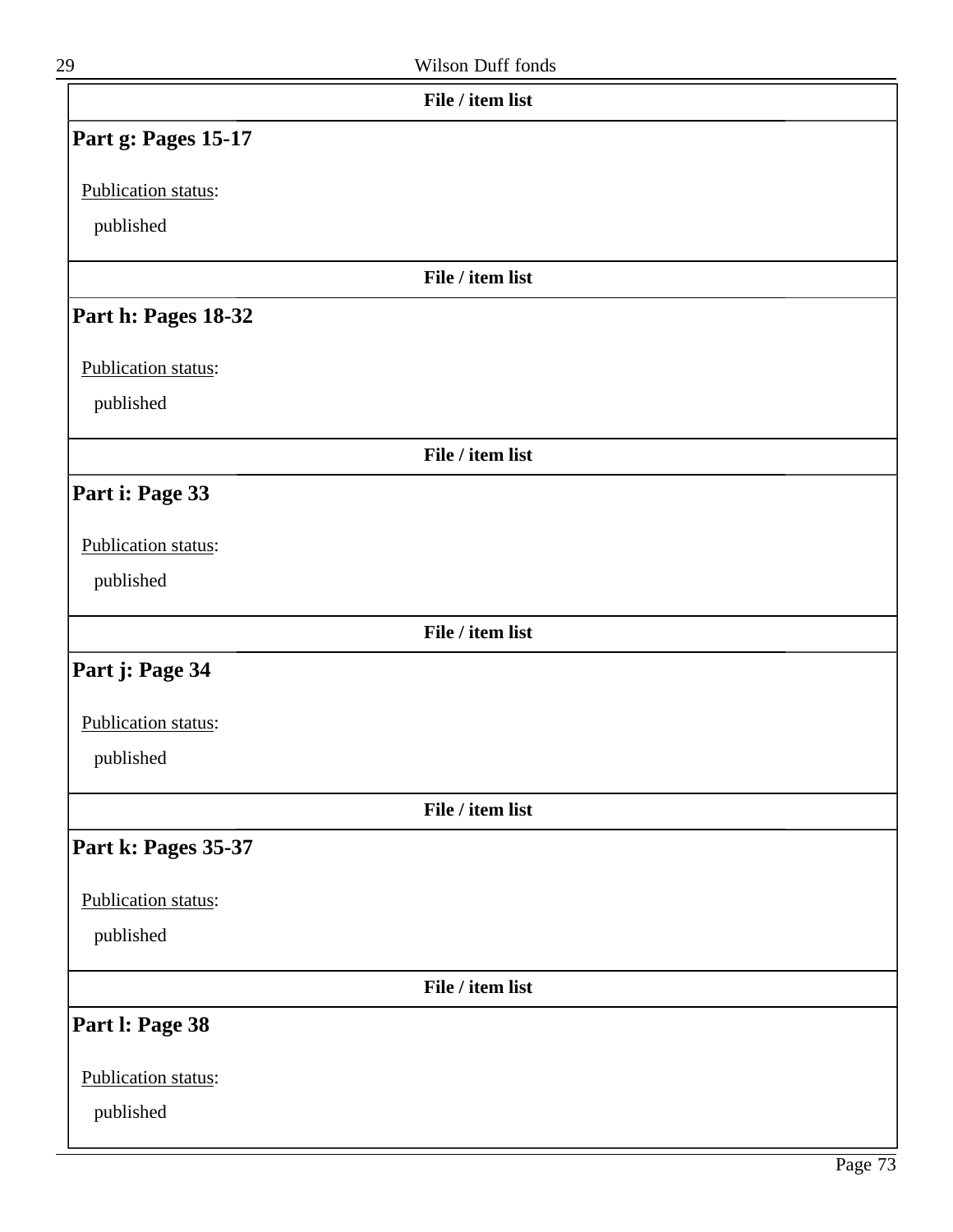| 29                  | Wilson Duff fonds |  |
|---------------------|-------------------|--|
|                     | File / item list  |  |
| Part m: Pages 39-46 |                   |  |
| Publication status: |                   |  |
| published           |                   |  |
|                     | File / item list  |  |
| Part n: Page 47     |                   |  |
| Publication status: |                   |  |
| published           |                   |  |
|                     | File / item list  |  |
| Part o: Pages 48-50 |                   |  |
| Publication status: |                   |  |
| published           |                   |  |
|                     | File / item list  |  |
| Part p: Pages 51-55 |                   |  |
| Publication status: |                   |  |
| published           |                   |  |
|                     | File / item list  |  |
| Part q: Page 56     |                   |  |
| Publication status: |                   |  |
| published           |                   |  |
|                     | File / item list  |  |
| Part r: Page 56v    |                   |  |
| Publication status: |                   |  |
| published           |                   |  |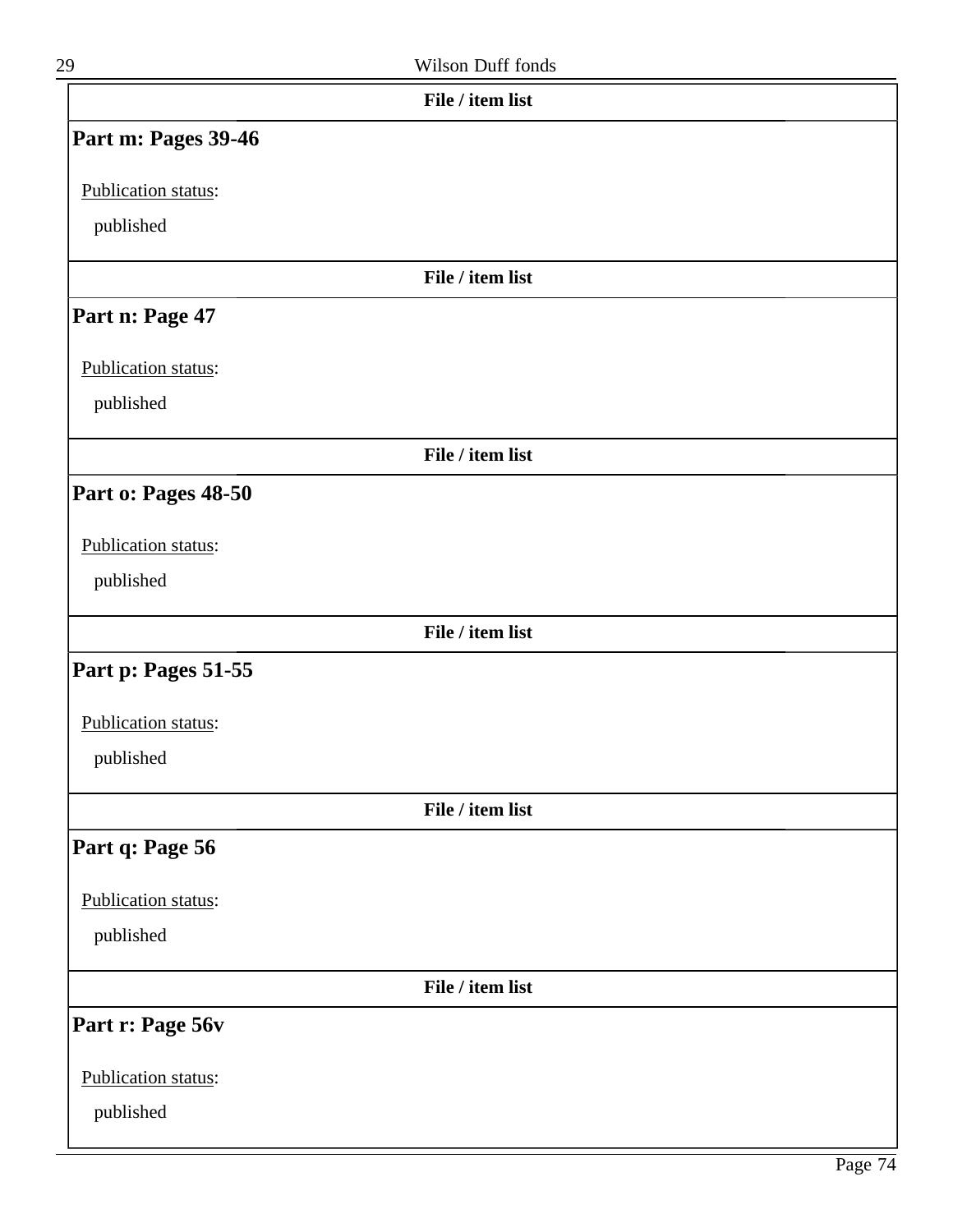|                     |              | File / item list |  |
|---------------------|--------------|------------------|--|
| $\overline{53}$     | File - Notes | $[19-?]$         |  |
| Part a: Pages 1-3   |              |                  |  |
| Publication status: |              |                  |  |
| published           |              |                  |  |
|                     |              |                  |  |
|                     |              | File / item list |  |
| Part b: Pages 4-7   |              |                  |  |
| Publication status: |              |                  |  |
| published           |              |                  |  |
|                     |              | File / item list |  |
| Part c: Pages 8-10  |              |                  |  |
| Publication status: |              |                  |  |
| published           |              |                  |  |
|                     |              |                  |  |
|                     |              | File / item list |  |
| Part d: Pages 11-12 |              |                  |  |
| Publication status: |              |                  |  |
| published           |              |                  |  |
|                     |              | File / item list |  |
| Part e: Pages 13-14 |              |                  |  |
| Publication status: |              |                  |  |
| published           |              |                  |  |
|                     |              | File / item list |  |
|                     |              |                  |  |
| Part f: Page 15     |              |                  |  |
| Publication status: |              |                  |  |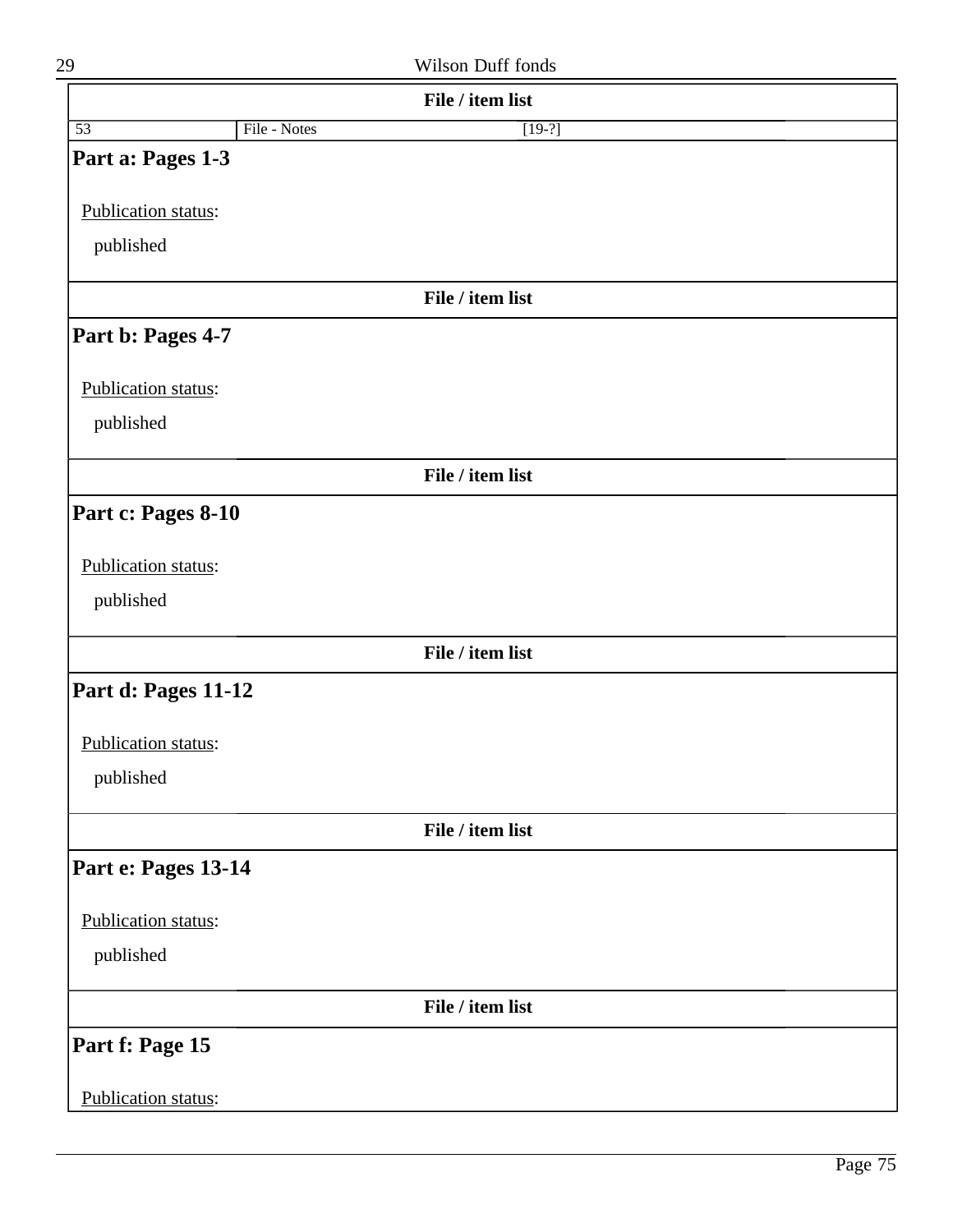| published           |                  |  |
|---------------------|------------------|--|
|                     | File / item list |  |
| Part g: Page 16     |                  |  |
| Publication status: |                  |  |
| published           |                  |  |
|                     | File / item list |  |
| Part h: Page 17     |                  |  |
| Publication status: |                  |  |
| published           |                  |  |
|                     | File / item list |  |
| Part i: Page 18     |                  |  |
| Publication status: |                  |  |
| published           |                  |  |
|                     | File / item list |  |
| Part j: Page 18v    |                  |  |
| Publication status: |                  |  |
| published           |                  |  |
|                     | File / item list |  |
| Part k: Page 19     |                  |  |
| Publication status: |                  |  |
| published           |                  |  |
|                     | File / item list |  |
| Part I: Page 20     |                  |  |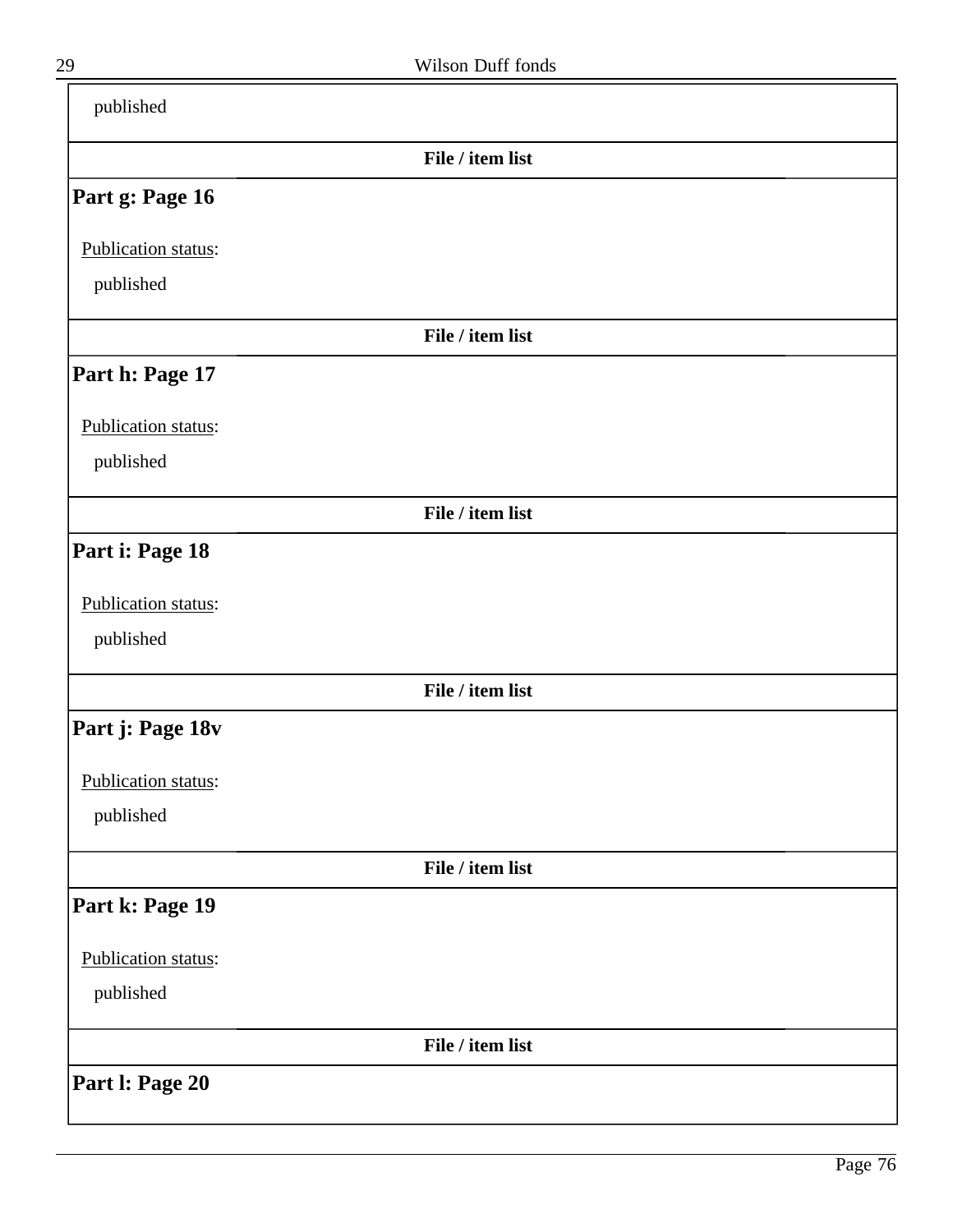| Publication status: |                  |  |
|---------------------|------------------|--|
| published           |                  |  |
|                     | File / item list |  |
| Part m: Page 21     |                  |  |
| Publication status: |                  |  |
| published           |                  |  |
|                     | File / item list |  |
| Part n: Page 22     |                  |  |
| Publication status: |                  |  |
| published           |                  |  |
|                     | File / item list |  |
| Part o: Pages 23-28 |                  |  |
| Publication status: |                  |  |
| published           |                  |  |
|                     | File / item list |  |
| Part p: Pages 29-32 |                  |  |
| Publication status: |                  |  |
| published           |                  |  |
|                     | File / item list |  |
| Part q: Page 33     |                  |  |
| Publication status: |                  |  |
| published           |                  |  |
|                     | File / item list |  |
| Part r: Page 34     |                  |  |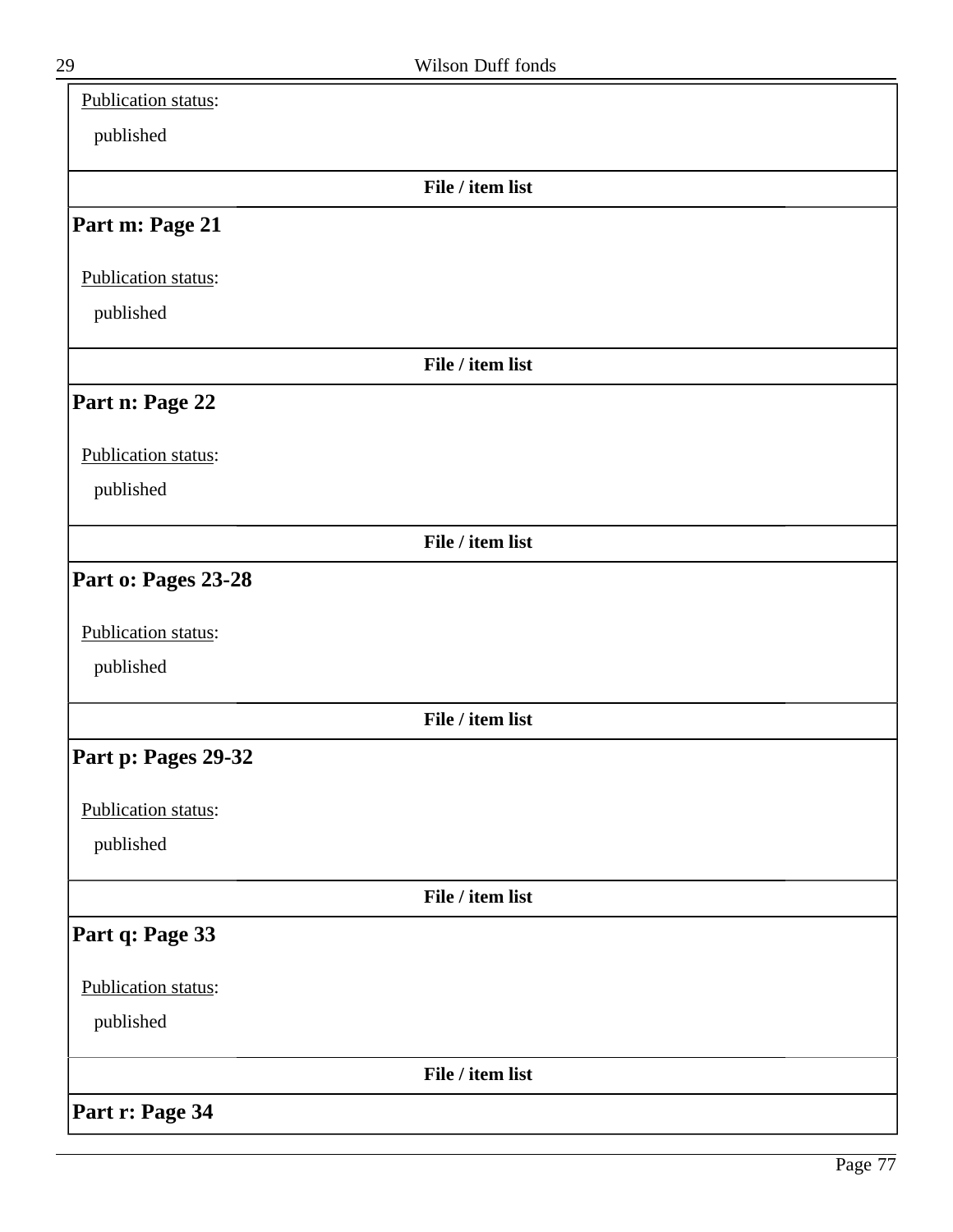| Publication status: |                  |  |
|---------------------|------------------|--|
| published           |                  |  |
|                     | File / item list |  |
| Part s: Page 35     |                  |  |
| Publication status: |                  |  |
| published           |                  |  |
|                     | File / item list |  |
| Part t: Page 36     |                  |  |
| Publication status: |                  |  |
| published           |                  |  |
|                     | File / item list |  |
| Part u: Page 37     |                  |  |
| Publication status: |                  |  |
| published           |                  |  |
|                     | File / item list |  |
| Part v: Page 38     |                  |  |
| Publication status: |                  |  |
| published           |                  |  |
|                     | File / item list |  |
| Part w: Page 39     |                  |  |
| Publication status: |                  |  |
| published           |                  |  |
|                     |                  |  |

╕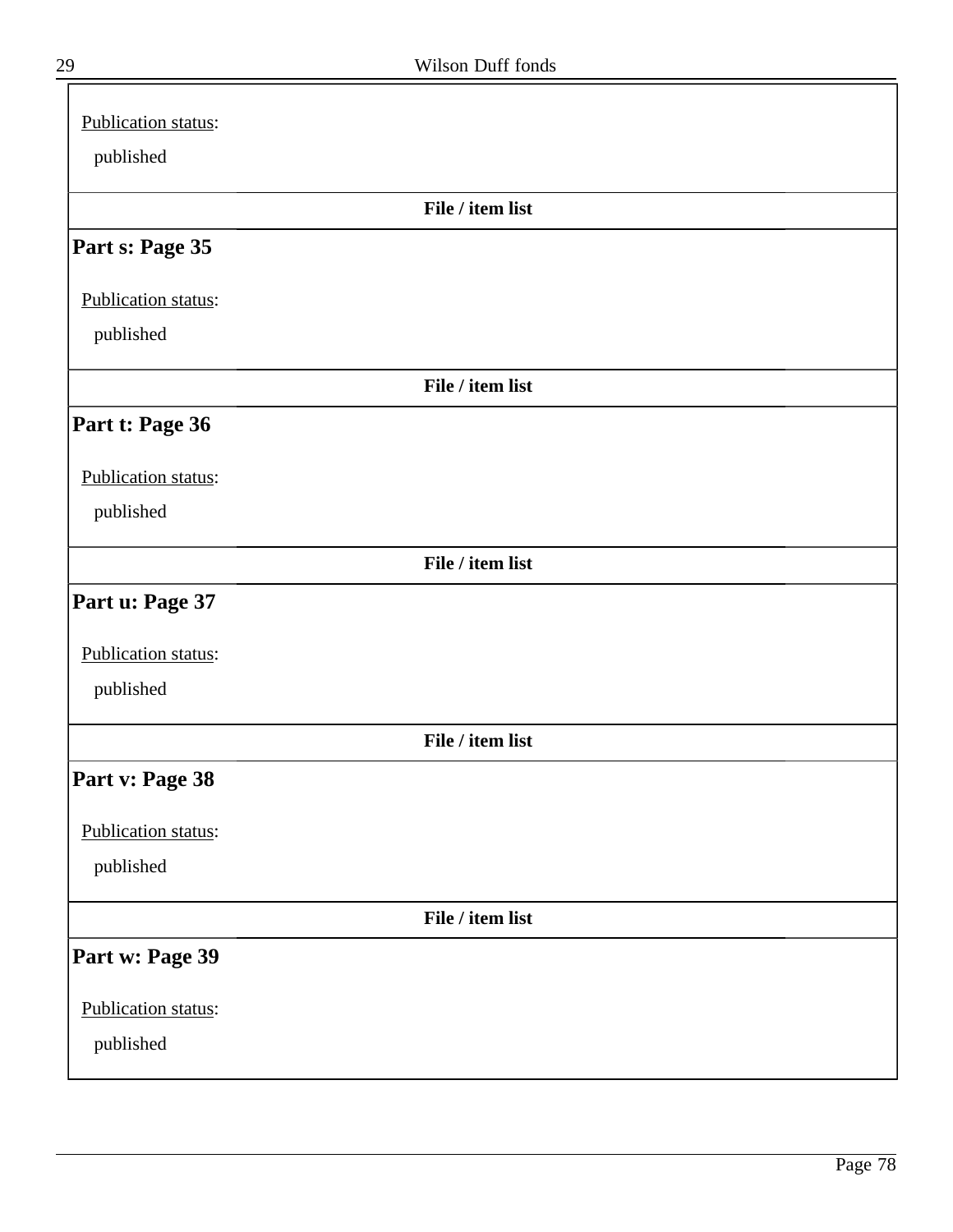| 29                              | Wilson Duff fonds |
|---------------------------------|-------------------|
|                                 | File / item list  |
| Part x: Pages 40-46             |                   |
| Publication status:             |                   |
| published                       |                   |
|                                 | File / item list  |
| Part y: Page 47                 |                   |
| Publication status:             |                   |
| published                       |                   |
|                                 | File / item list  |
| Part z: Page 47v                |                   |
| Publication status:             |                   |
| published                       |                   |
|                                 | File / item list  |
| Part aa: Page 48                |                   |
|                                 |                   |
| Publication status:             |                   |
| published                       |                   |
|                                 | File / item list  |
| Part bb: Pages 49-50            |                   |
| Publication status:             |                   |
| published                       |                   |
|                                 | File / item list  |
| $\overline{54}$<br>File - Notes | $[19-?]$          |
| Part a: Pages 1-45              |                   |
| <b>Publication status:</b>      |                   |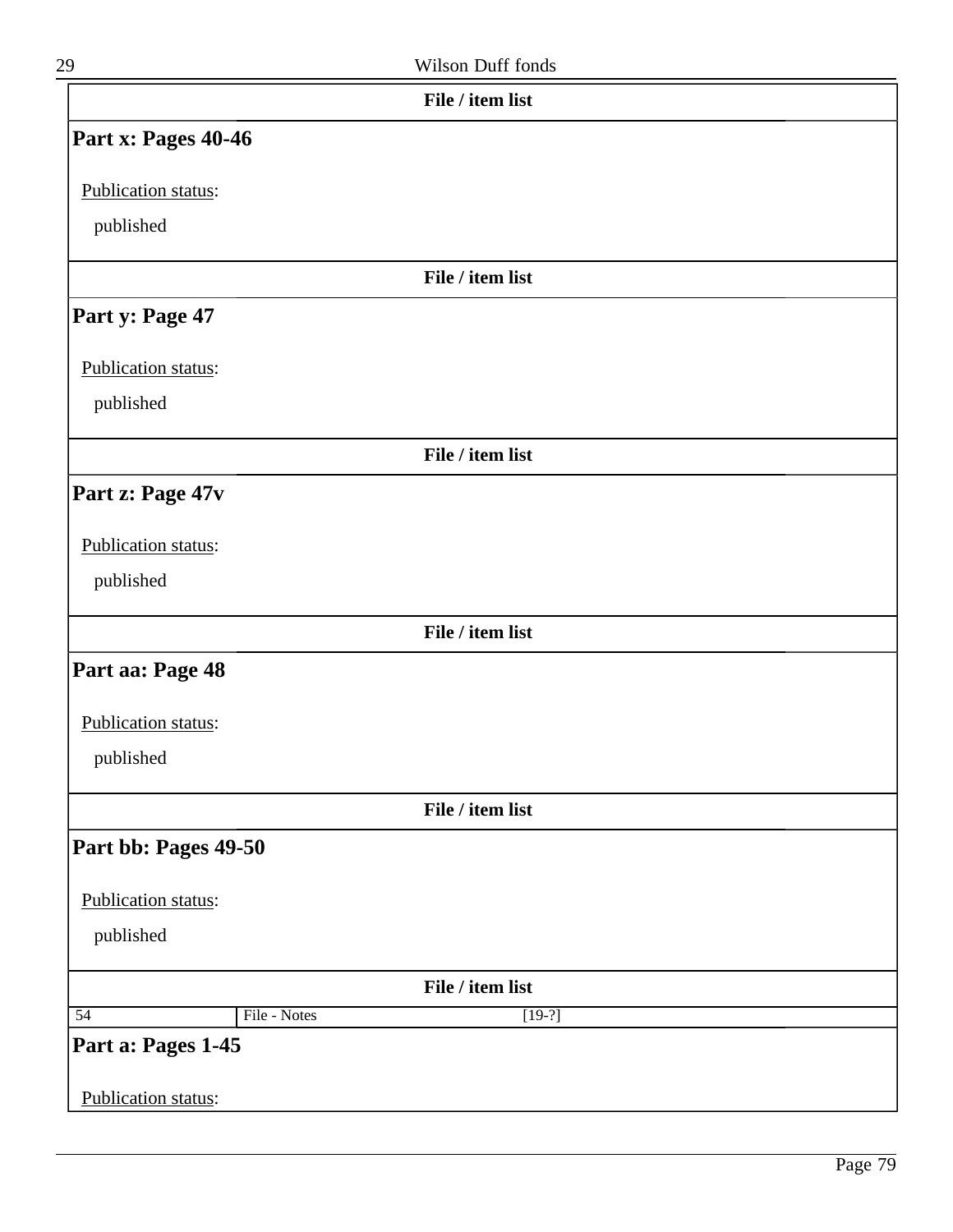| published            |              |                  |  |
|----------------------|--------------|------------------|--|
|                      |              | File / item list |  |
| Part b: Pages 46-52v |              |                  |  |
| Publication status:  |              |                  |  |
| published            |              |                  |  |
|                      |              | File / item list |  |
| Part c: Pages 53-79  |              |                  |  |
| Publication status:  |              |                  |  |
| published            |              |                  |  |
|                      |              | File / item list |  |
| $\overline{55}$      | File - Notes | $[19-?]$         |  |
| Part a: Page 1       |              |                  |  |
| Publication status:  |              |                  |  |
| published            |              |                  |  |
|                      |              | File / item list |  |
| Part b: Page 1v      |              |                  |  |
| Publication status:  |              |                  |  |
| published            |              |                  |  |
|                      |              | File / item list |  |
| Part c: Page 2       |              |                  |  |
| Publication status:  |              |                  |  |
| published            |              |                  |  |
|                      |              | File / item list |  |
| Part d: Page 2v      |              |                  |  |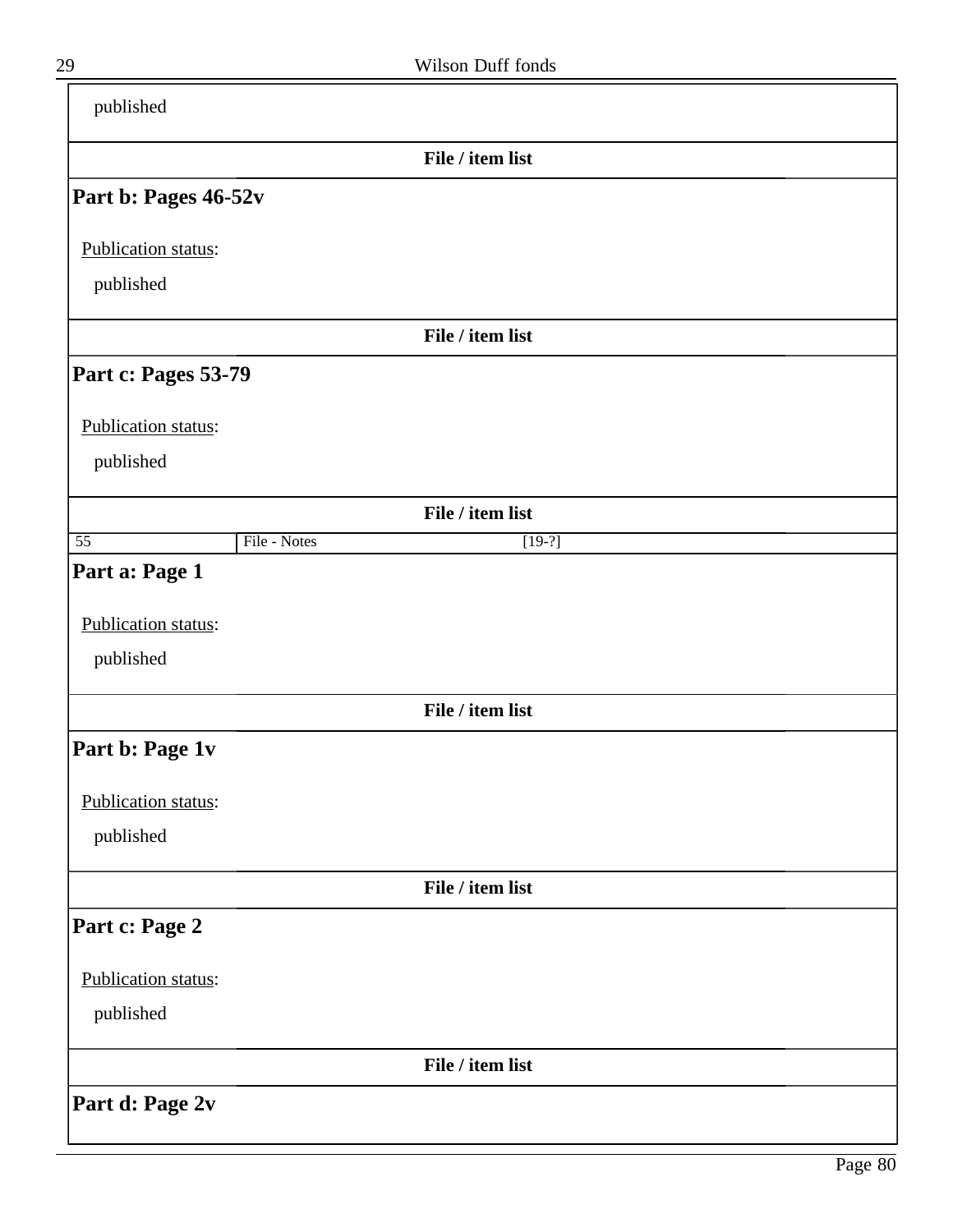| Publication status: |                  |  |
|---------------------|------------------|--|
| published           |                  |  |
|                     | File / item list |  |
| Part e: Pages 3-5   |                  |  |
| Publication status: |                  |  |
| published           |                  |  |
|                     | File / item list |  |
| Part f: Page 6      |                  |  |
| Publication status: |                  |  |
| published           |                  |  |
|                     | File / item list |  |
| Part g: Page 7      |                  |  |
| Publication status: |                  |  |
| published           |                  |  |
|                     | File / item list |  |
| Part h: Page 8      |                  |  |
| Publication status: |                  |  |
| published           |                  |  |
|                     | File / item list |  |
| Part i: Page 8v     |                  |  |
| Publication status: |                  |  |
| published           |                  |  |
|                     | File / item list |  |
| Part j: Page 9-19   |                  |  |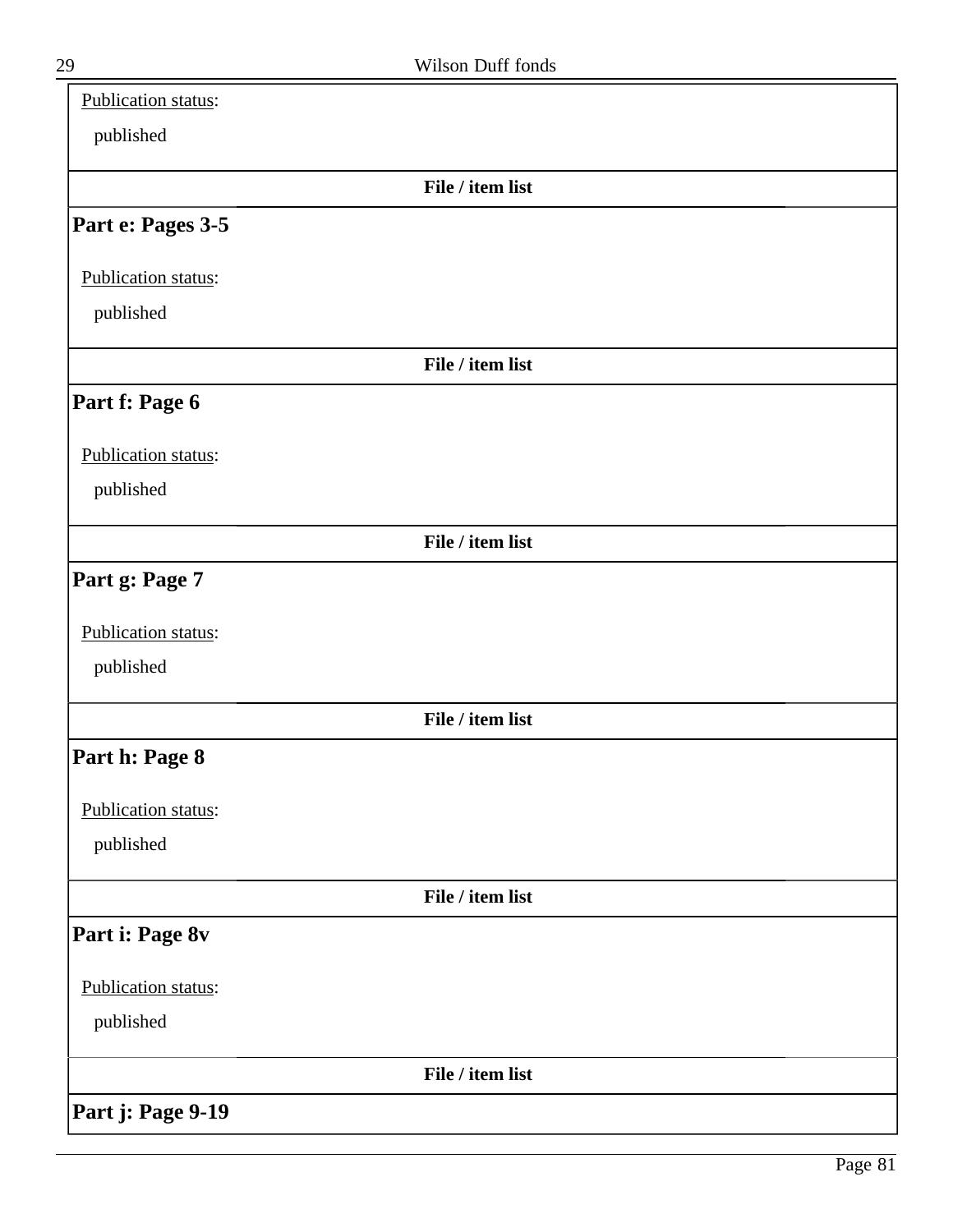| 29 | Wilson Duff fonds |  |
|----|-------------------|--|
|    |                   |  |

| Publication status: |              |                  |  |
|---------------------|--------------|------------------|--|
| published           |              |                  |  |
|                     |              |                  |  |
|                     |              | File / item list |  |
| $\overline{56}$     | File - Notes | $[19-?]$         |  |
| Part a: Pages 1-2v  |              |                  |  |
| Publication status: |              |                  |  |
| published           |              |                  |  |
|                     |              | File / item list |  |
| Part b: Pages 3-5   |              |                  |  |
| Publication status: |              |                  |  |
| published           |              |                  |  |
|                     |              | File / item list |  |
| Part c: Page 6      |              |                  |  |
| Publication status: |              |                  |  |
| published           |              |                  |  |
|                     |              | File / item list |  |
| Part d: Page 7      |              |                  |  |
| Publication status: |              |                  |  |
| published           |              |                  |  |
|                     |              | File / item list |  |
| Part e: Page 8      |              |                  |  |
| Publication status: |              |                  |  |
| published           |              |                  |  |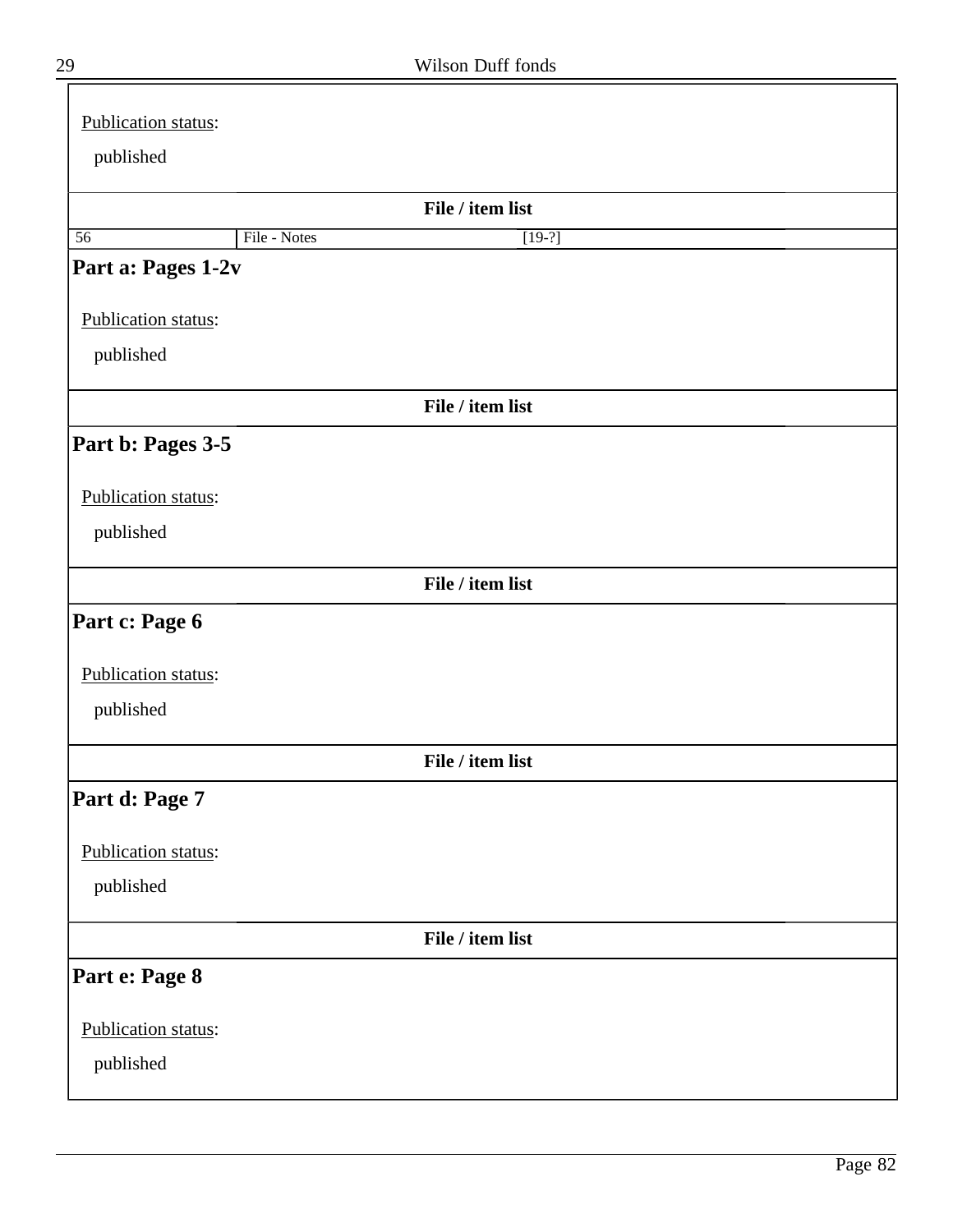| 29                  | Wilson Duff fonds                                                       |
|---------------------|-------------------------------------------------------------------------|
|                     | File / item list                                                        |
| Part f: Page 9      |                                                                         |
| Publication status: |                                                                         |
| published           |                                                                         |
|                     | File / item list                                                        |
| $\overline{57}$     | File - Notes<br>$[19-?]$                                                |
| Part a: Page 1      |                                                                         |
| Publication status: |                                                                         |
| published           |                                                                         |
|                     | File / item list                                                        |
| Part b: Pages 2-37  |                                                                         |
| Publication status: |                                                                         |
| published           |                                                                         |
|                     | File / item list                                                        |
| $\overline{58}$     | File - [Notes] - Boas - social organization<br>$[19-?]$<br>of the Haida |
| $\overline{59}$     | File - [Notes] - C.F. Newcombe<br>$[19-?]$                              |
| Part a: Pages 1-14  |                                                                         |
| Publication status: |                                                                         |
| published           |                                                                         |
|                     | File / item list                                                        |
| Part b: Pages 15-23 |                                                                         |
| Publication status: |                                                                         |
| published           |                                                                         |
|                     | File / item list                                                        |
| Part c: Pages 24-26 |                                                                         |
|                     |                                                                         |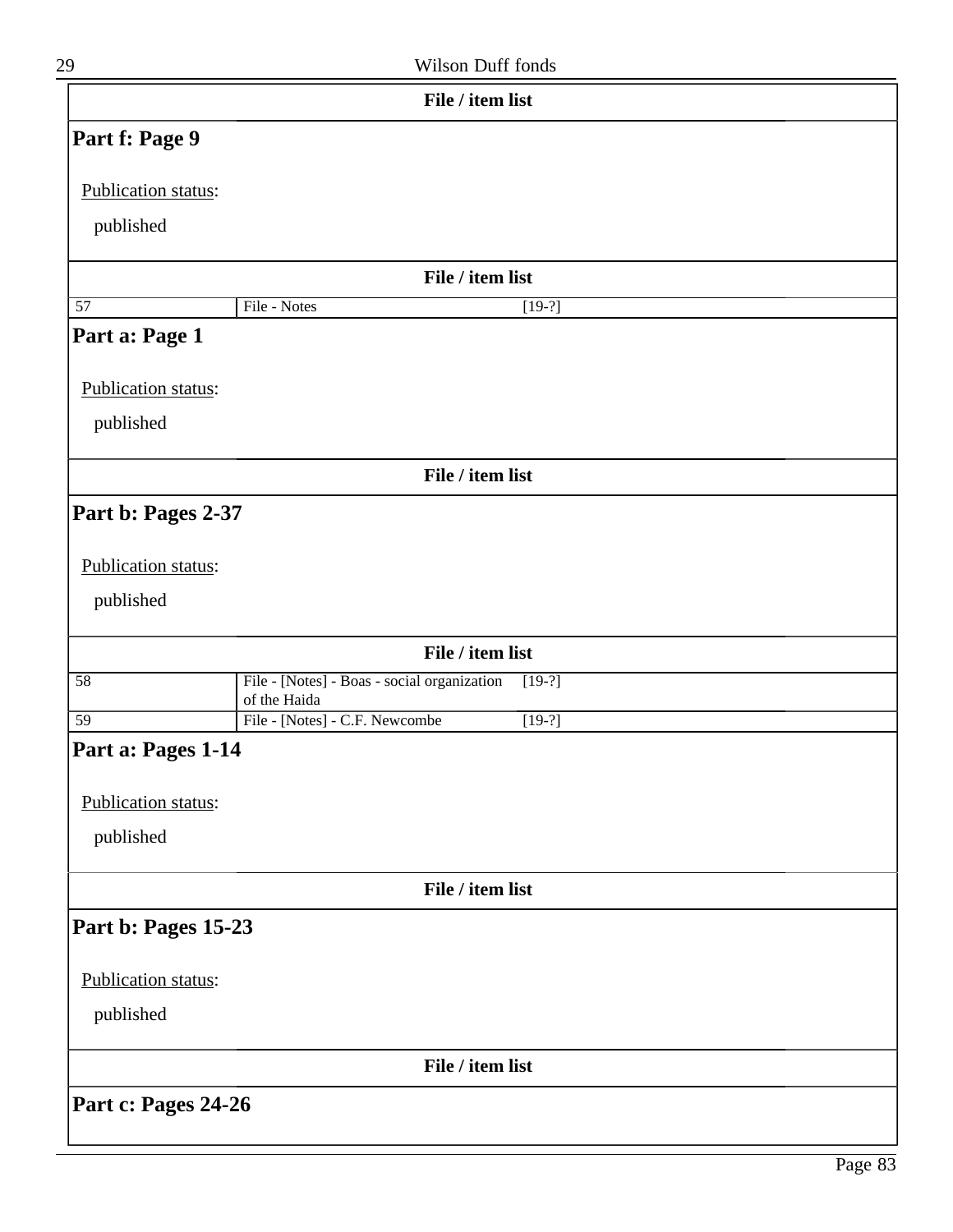| Publication status: |                  |  |
|---------------------|------------------|--|
| published           |                  |  |
|                     | File / item list |  |
| Part d: Pages 27-36 |                  |  |
| Publication status: |                  |  |
| published           |                  |  |
|                     | File / item list |  |
| Part e: Pages 37-40 |                  |  |
| Publication status: |                  |  |
| published           |                  |  |
|                     | File / item list |  |
| Part f: Pages 41-44 |                  |  |
| Publication status: |                  |  |
| published           |                  |  |
|                     | File / item list |  |
| Part g: Pages 45-51 |                  |  |
| Publication status: |                  |  |
| published           |                  |  |
|                     | File / item list |  |
| Part h: Pages 52-53 |                  |  |
| Publication status: |                  |  |
| published           |                  |  |
|                     | File / item list |  |
| Part i: Pages 54-57 |                  |  |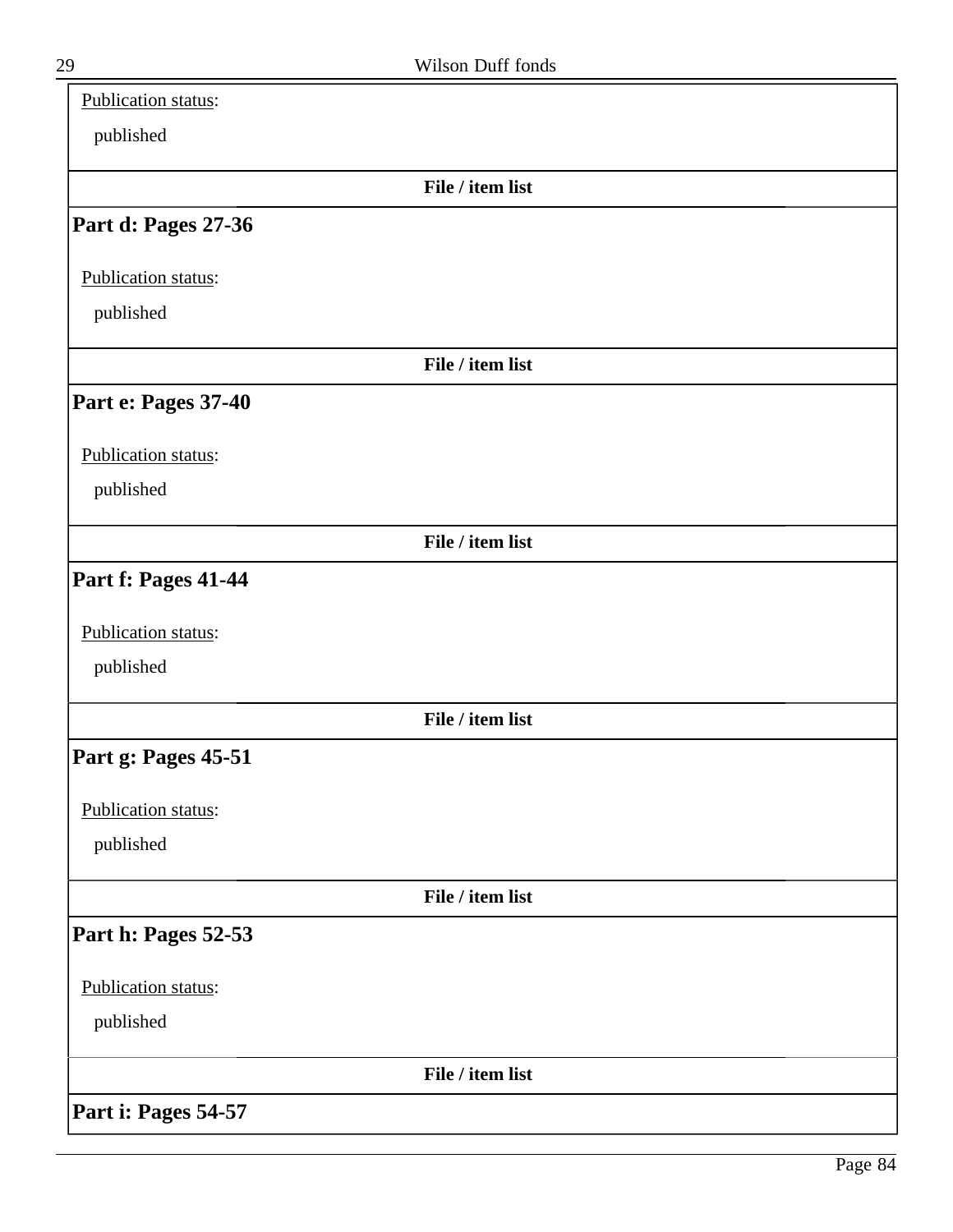| Publication status:                                           |
|---------------------------------------------------------------|
| published                                                     |
|                                                               |
| File / item list                                              |
| Part j: Pages 58-63                                           |
| Publication status:                                           |
| published                                                     |
| File / item list                                              |
| Part k: Pages 64-71                                           |
| Publication status:                                           |
| published                                                     |
| File / item list                                              |
| File - [Notes] - C.F. Newcombe<br>$\overline{60}$<br>$[19-?]$ |
| Part a: Pages 1-9                                             |
| Publication status:                                           |
| published                                                     |
| File / item list                                              |
| Part b: Pages 10-16                                           |
| Publication status:                                           |
| published                                                     |
| File / item list                                              |
| Part c: Pages 17-22v                                          |
| Publication status:                                           |
| published                                                     |

 $\equiv$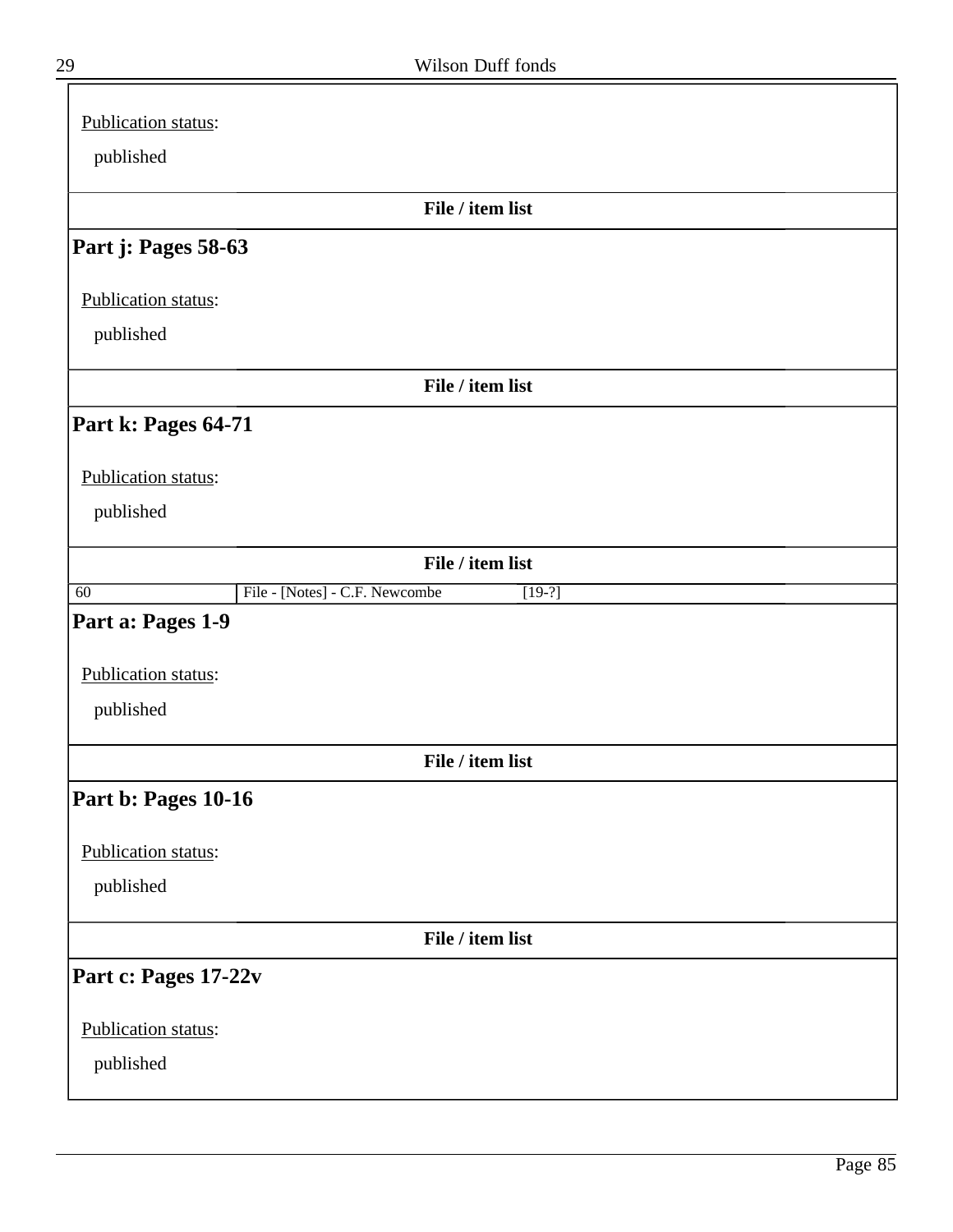| File / item list<br>File / item list<br>File / item list |
|----------------------------------------------------------|
|                                                          |
|                                                          |
|                                                          |
|                                                          |
|                                                          |
|                                                          |
|                                                          |
|                                                          |
|                                                          |
|                                                          |
|                                                          |
|                                                          |
| File / item list                                         |
|                                                          |
|                                                          |
|                                                          |
| File / item list                                         |
| $[19-?]$                                                 |
| $[19-?]$                                                 |
| $[19-?]$                                                 |
|                                                          |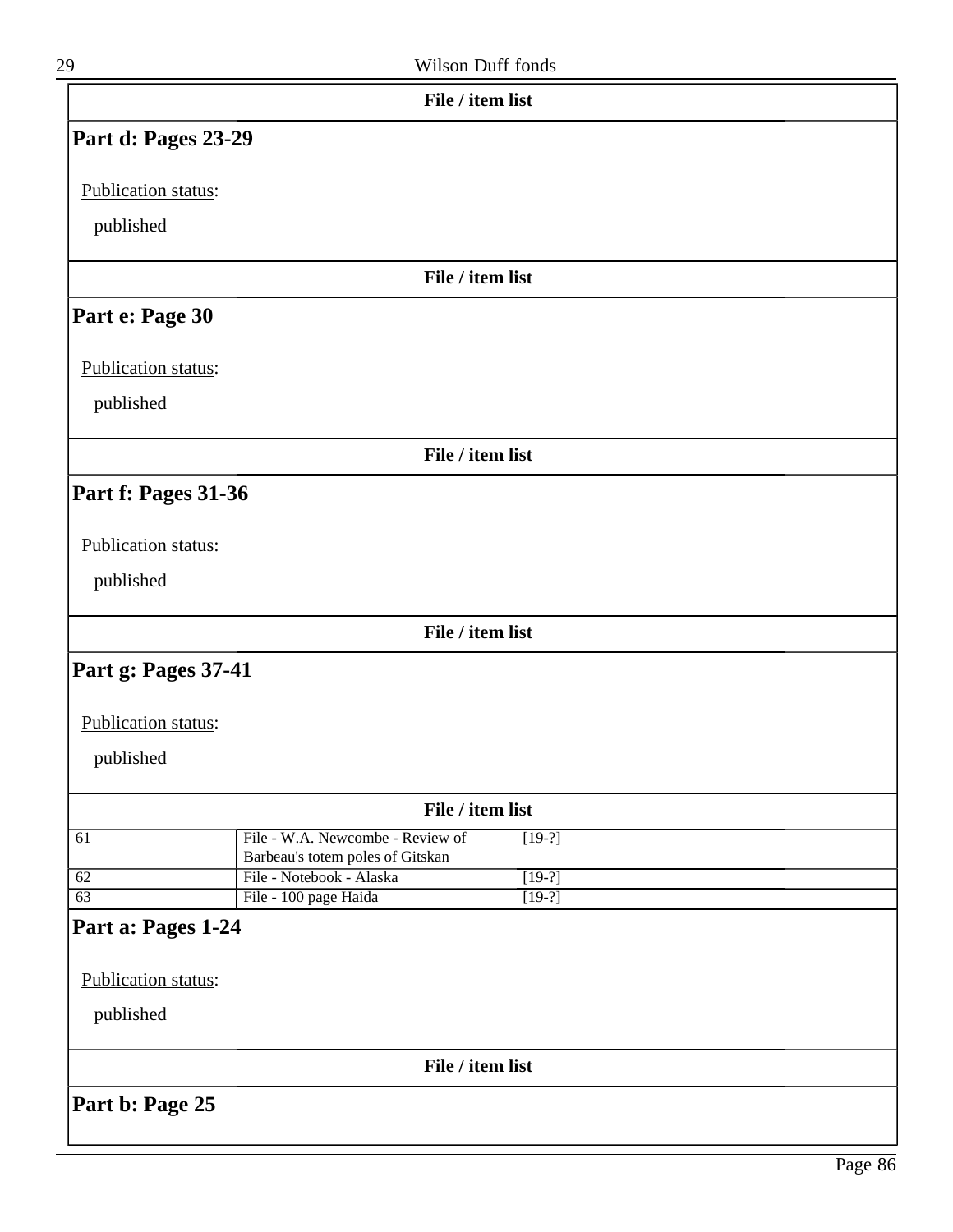| Publication status:  |                                                                   |
|----------------------|-------------------------------------------------------------------|
| published            |                                                                   |
|                      | File / item list                                                  |
| Part c: Page 26      |                                                                   |
| Publication status:  |                                                                   |
| published            |                                                                   |
|                      | File / item list                                                  |
| Part d: Pages 27-28  |                                                                   |
| Publication status:  |                                                                   |
| published            |                                                                   |
|                      | File / item list                                                  |
| Part e: Pages 29-31  |                                                                   |
| Publication status:  |                                                                   |
| published            |                                                                   |
|                      | File / item list                                                  |
| Part f: Page 32      |                                                                   |
| Publication status:  |                                                                   |
| published            |                                                                   |
|                      | File / item list                                                  |
| Part g: Pages 33-37v |                                                                   |
| Publication status:  |                                                                   |
| published            |                                                                   |
|                      | File / item list                                                  |
| 64                   | File - Queen Charlotte Islands field notes<br>1953<br>$-$ book 13 |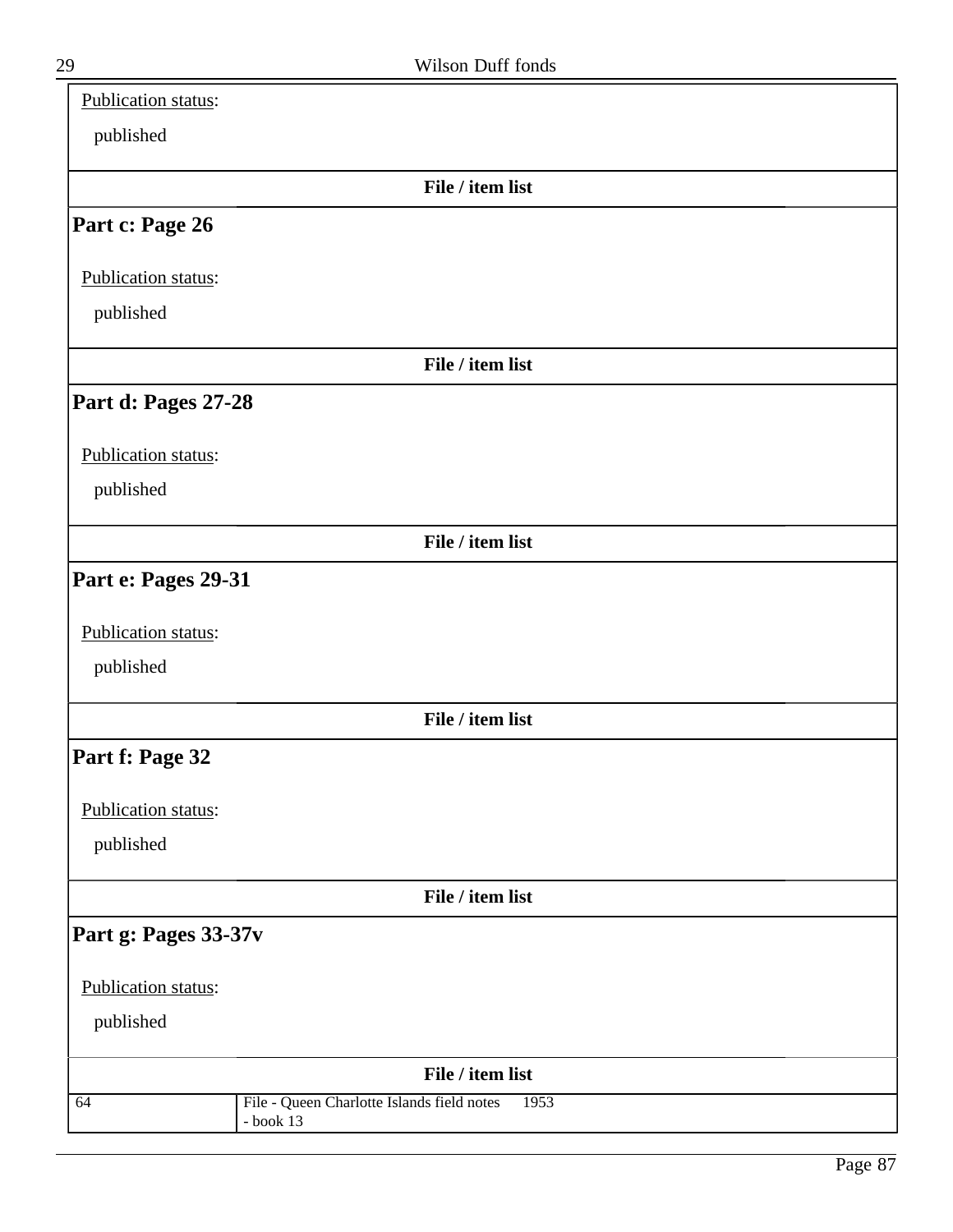| Part a: Pages 1-23  |                 |                  |  |
|---------------------|-----------------|------------------|--|
| Publication status: |                 |                  |  |
| published           |                 |                  |  |
|                     |                 | File / item list |  |
| Part b: Pages 24-45 |                 |                  |  |
|                     |                 |                  |  |
| Publication status: |                 |                  |  |
| published           |                 |                  |  |
|                     |                 | File / item list |  |
| $\overline{65}$     | File - Reserves | $[19-?]$         |  |
| Part a: Pages 1-3   |                 |                  |  |
| Publication status: |                 |                  |  |
| published           |                 |                  |  |
|                     |                 |                  |  |
|                     |                 | File / item list |  |
| Part b: Page 4      |                 |                  |  |
| Publication status: |                 |                  |  |
| published           |                 |                  |  |
|                     |                 |                  |  |
|                     |                 | File / item list |  |
| Part c: Page 5      |                 |                  |  |
| Publication status: |                 |                  |  |
| published           |                 |                  |  |
|                     |                 | File / item list |  |
| Part d: Page 6      |                 |                  |  |
|                     |                 |                  |  |
| Publication status: |                 |                  |  |
| published           |                 |                  |  |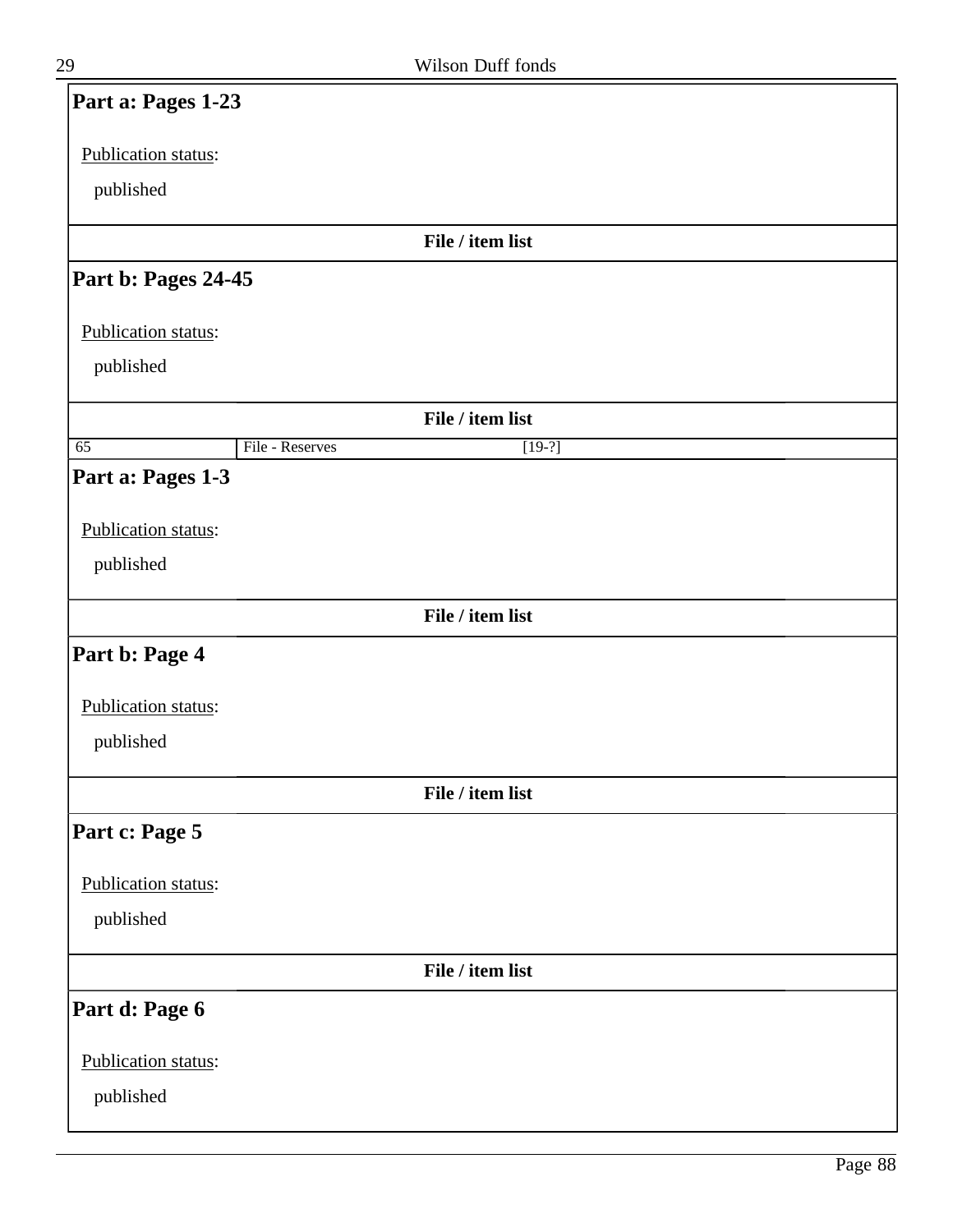| 29                               | <b>Wilson Duff fonds</b> |  |
|----------------------------------|--------------------------|--|
|                                  | File / item list         |  |
| Part e: Page 7                   |                          |  |
| Publication status:<br>published |                          |  |
|                                  | File / item list         |  |
| Part f: Page 8                   |                          |  |
| Publication status:<br>published |                          |  |
|                                  | File / item list         |  |

## **Part g: Page 9**

### Publication status:

published

#### **File / item list**

# **Part h: Page 10**

#### Publication status:

published

### **File / item list**

## **Part i: Pages 11-15**

#### Publication status:

published

**File / item list**

### **Part j: Page 16**

Publication status:

published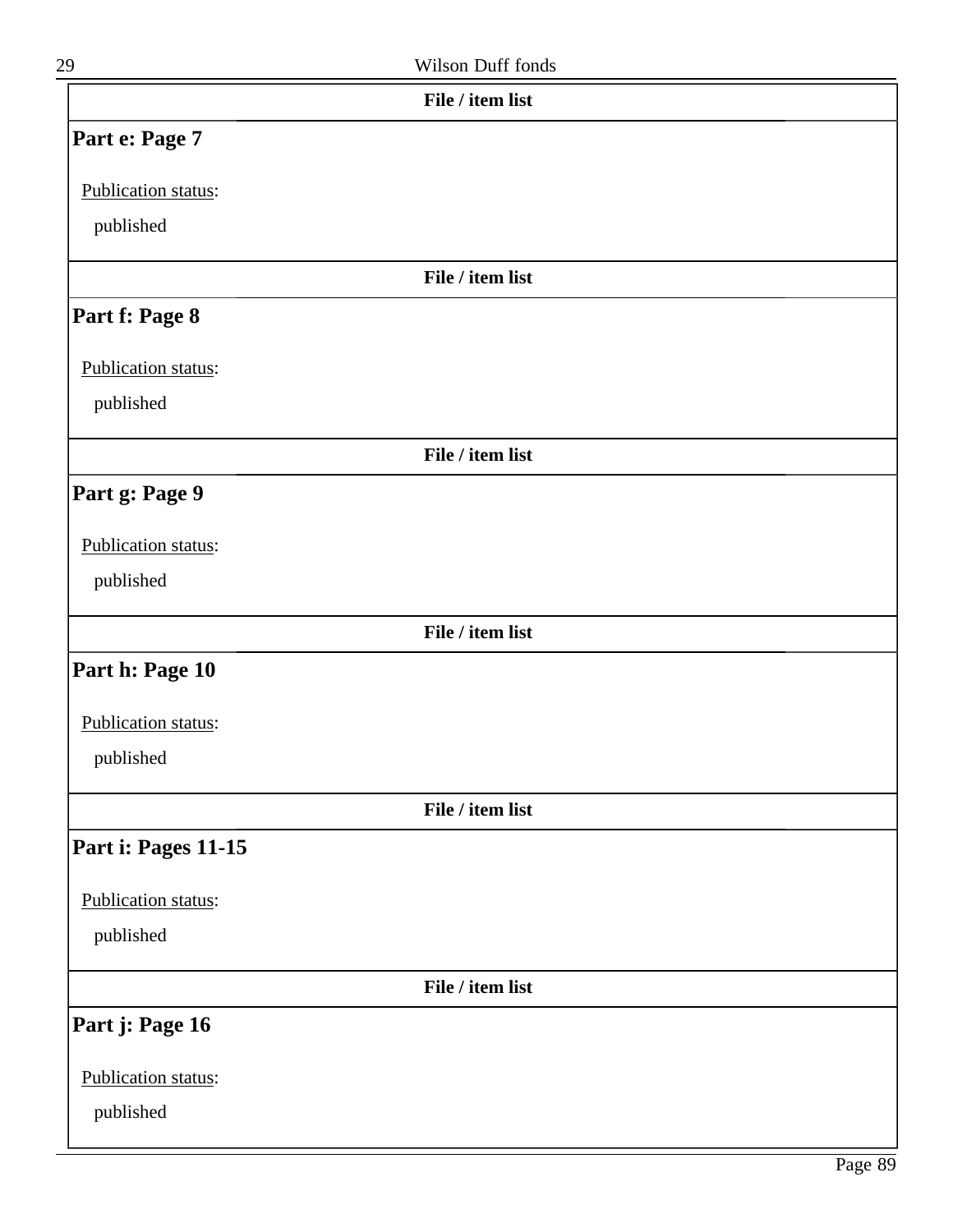| 29                         | Wilson Duff fonds                                                    |  |
|----------------------------|----------------------------------------------------------------------|--|
|                            | File / item list                                                     |  |
| Part k: Page 17            |                                                                      |  |
| Publication status:        |                                                                      |  |
| published                  |                                                                      |  |
|                            | File / item list                                                     |  |
| Part I: Page 17v           |                                                                      |  |
| Publication status:        |                                                                      |  |
| published                  |                                                                      |  |
|                            | File / item list                                                     |  |
| Part m: Pages 18-20        |                                                                      |  |
| Publication status:        |                                                                      |  |
| published                  |                                                                      |  |
|                            | File / item list                                                     |  |
| Part n: Pages 21-23        |                                                                      |  |
| Publication status:        |                                                                      |  |
| published                  |                                                                      |  |
|                            | File / item list                                                     |  |
| Part o: Page 24            |                                                                      |  |
| Publication status:        |                                                                      |  |
| published                  |                                                                      |  |
|                            | File / item list                                                     |  |
| 66                         | File - Student's paper - Haida - property<br>$[19-?]$<br>of lineages |  |
| Part a: Page 1             |                                                                      |  |
| <b>Publication status:</b> |                                                                      |  |
|                            |                                                                      |  |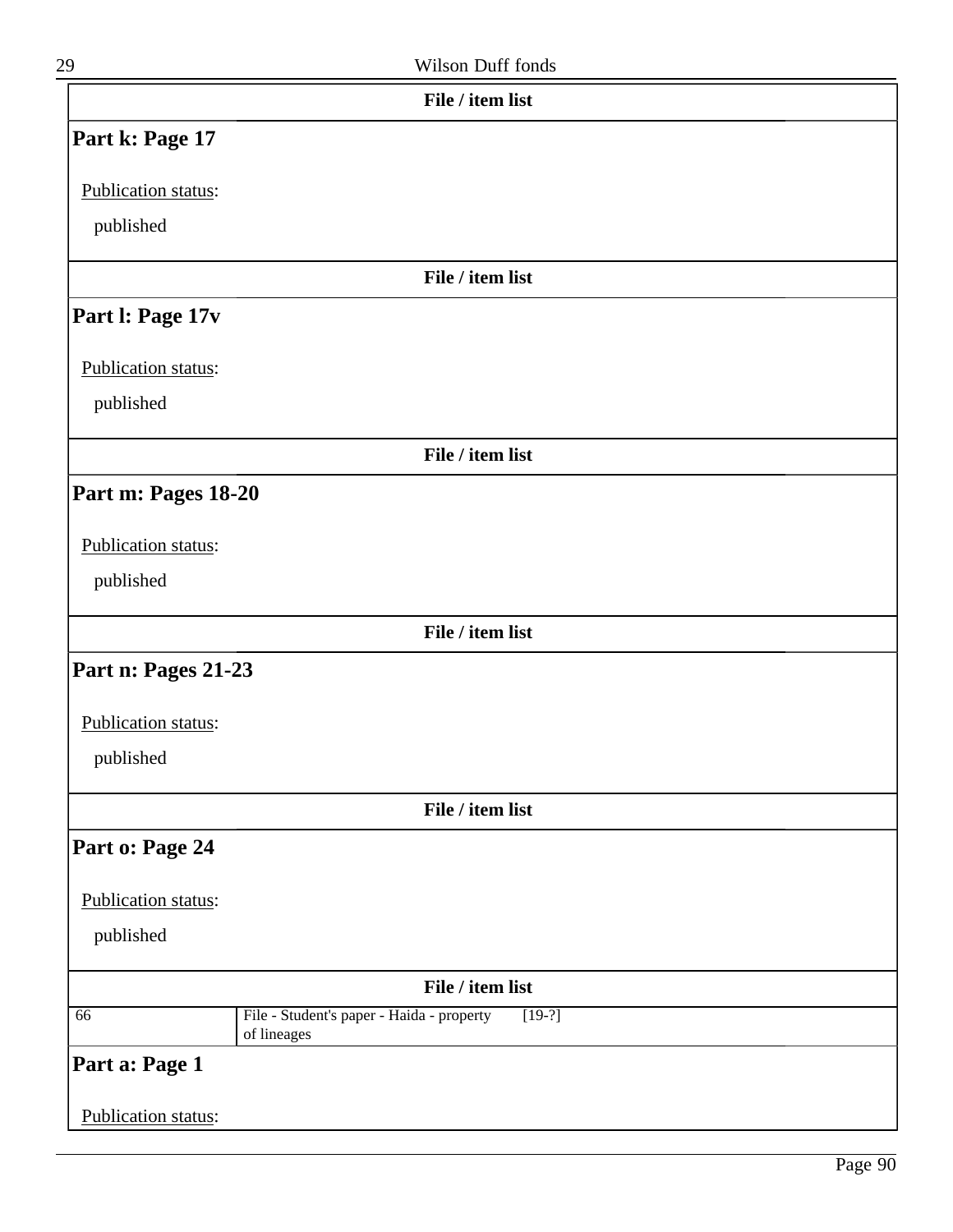| published           |                                                                                                                                  |
|---------------------|----------------------------------------------------------------------------------------------------------------------------------|
|                     | File / item list                                                                                                                 |
| Part b: Page 2      |                                                                                                                                  |
| Publication status: |                                                                                                                                  |
| published           |                                                                                                                                  |
|                     | File / item list                                                                                                                 |
| Part c: Pages 3-40  |                                                                                                                                  |
| Publication status: |                                                                                                                                  |
| published           |                                                                                                                                  |
|                     | File / item list                                                                                                                 |
| 67                  | File - Student's paper - Property of the<br>$[19-?]$<br>Masset Inlet Eagles and of the StA stas<br>Eagles and their sub lineages |
| 68                  | File - Totem pole recovery<br>1969                                                                                               |
| $\overline{69}$     | File - [Villages] - Cumshewa<br>$[19-?]$                                                                                         |
| Part a: Pages 1-5   |                                                                                                                                  |
| Publication status: |                                                                                                                                  |
| published           |                                                                                                                                  |
|                     | File / item list                                                                                                                 |
| Part b: Page 6      |                                                                                                                                  |
| Publication status: |                                                                                                                                  |
| published           |                                                                                                                                  |
|                     | File / item list                                                                                                                 |
| 70                  | File - [Villages] - Dadens Kiusta Yaku<br>$[19-?]$                                                                               |
| Part a: Page 1      |                                                                                                                                  |
| Publication status: |                                                                                                                                  |
| published           |                                                                                                                                  |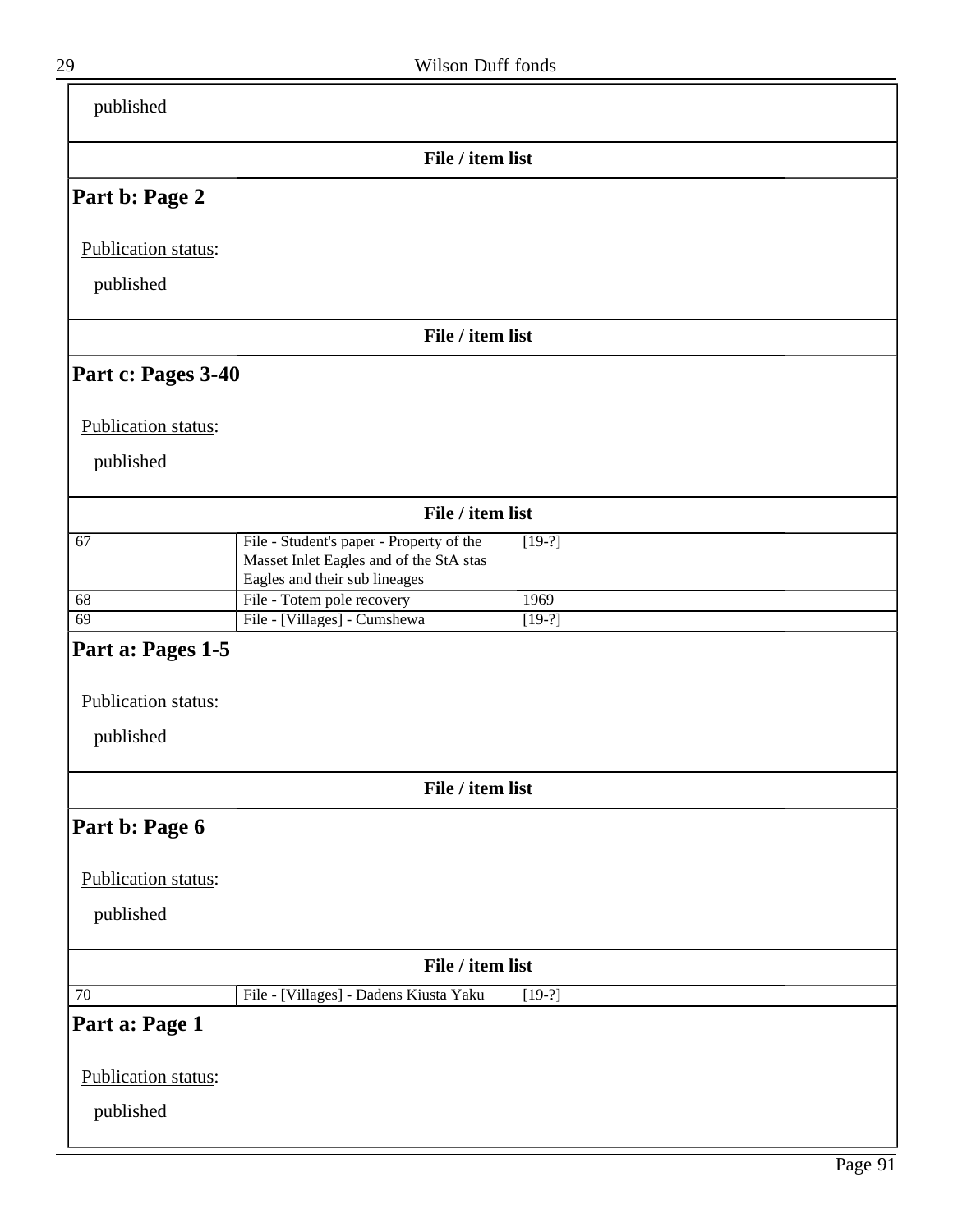| I |
|---|

| 29                  | Wilson Duff fonds |  |
|---------------------|-------------------|--|
|                     | File / item list  |  |
| Part b: Pages 2-5v  |                   |  |
| Publication status: |                   |  |
| published           |                   |  |
|                     | File / item list  |  |
| Part c: Page 6      |                   |  |
| Publication status: |                   |  |
| published           |                   |  |
|                     | File / item list  |  |
| Part d: Page 7      |                   |  |
| Publication status: |                   |  |
| published           |                   |  |
|                     | File / item list  |  |
| Part e: Pages 8-9   |                   |  |
| Publication status: |                   |  |
| published           |                   |  |
|                     | File / item list  |  |
| Part f: Page 10     |                   |  |
| Publication status: |                   |  |
| published           |                   |  |
|                     | File / item list  |  |
| Part g: Pages 11-17 |                   |  |
| Publication status: |                   |  |
| published           |                   |  |
|                     |                   |  |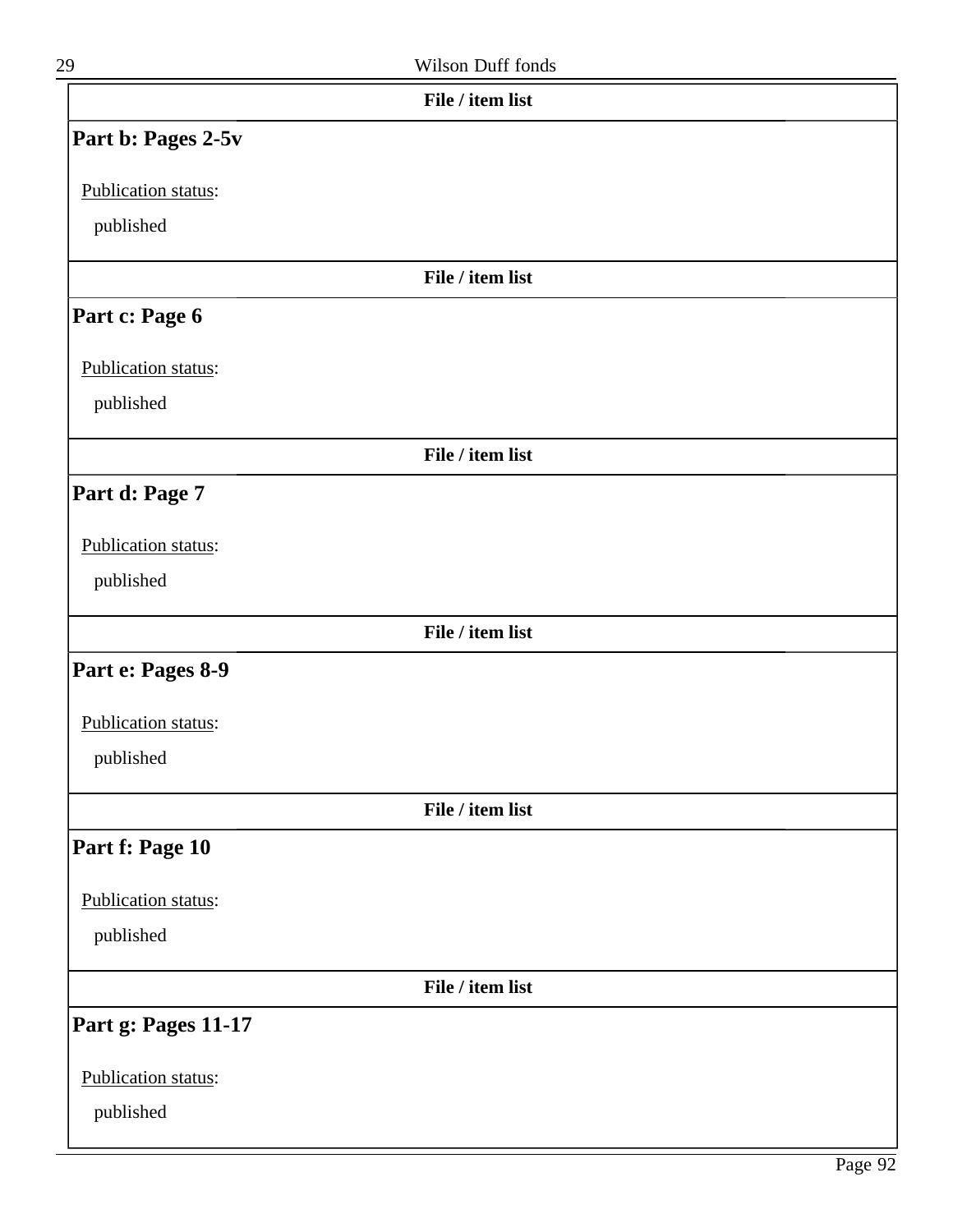| 29                         | Wilson Duff fonds                                   |
|----------------------------|-----------------------------------------------------|
|                            | File / item list                                    |
| 71                         | File - [Villages] - Haina Chaatl Kaisun<br>$[19-?]$ |
| Part a: Page 1             |                                                     |
| Publication status:        |                                                     |
| published                  |                                                     |
|                            | File / item list                                    |
| Part b: Page 2             |                                                     |
| Publication status:        |                                                     |
| published                  |                                                     |
|                            | File / item list                                    |
| Part c: Pages 3-4          |                                                     |
| Publication status:        |                                                     |
| published                  |                                                     |
|                            | File / item list                                    |
| Part d: Page 5             |                                                     |
| Publication status:        |                                                     |
| published                  |                                                     |
|                            | File / item list                                    |
| Part e: Page 6             |                                                     |
| Publication status:        |                                                     |
| published                  |                                                     |
|                            | File / item list                                    |
| Part f: Page 7             |                                                     |
| <b>Publication status:</b> |                                                     |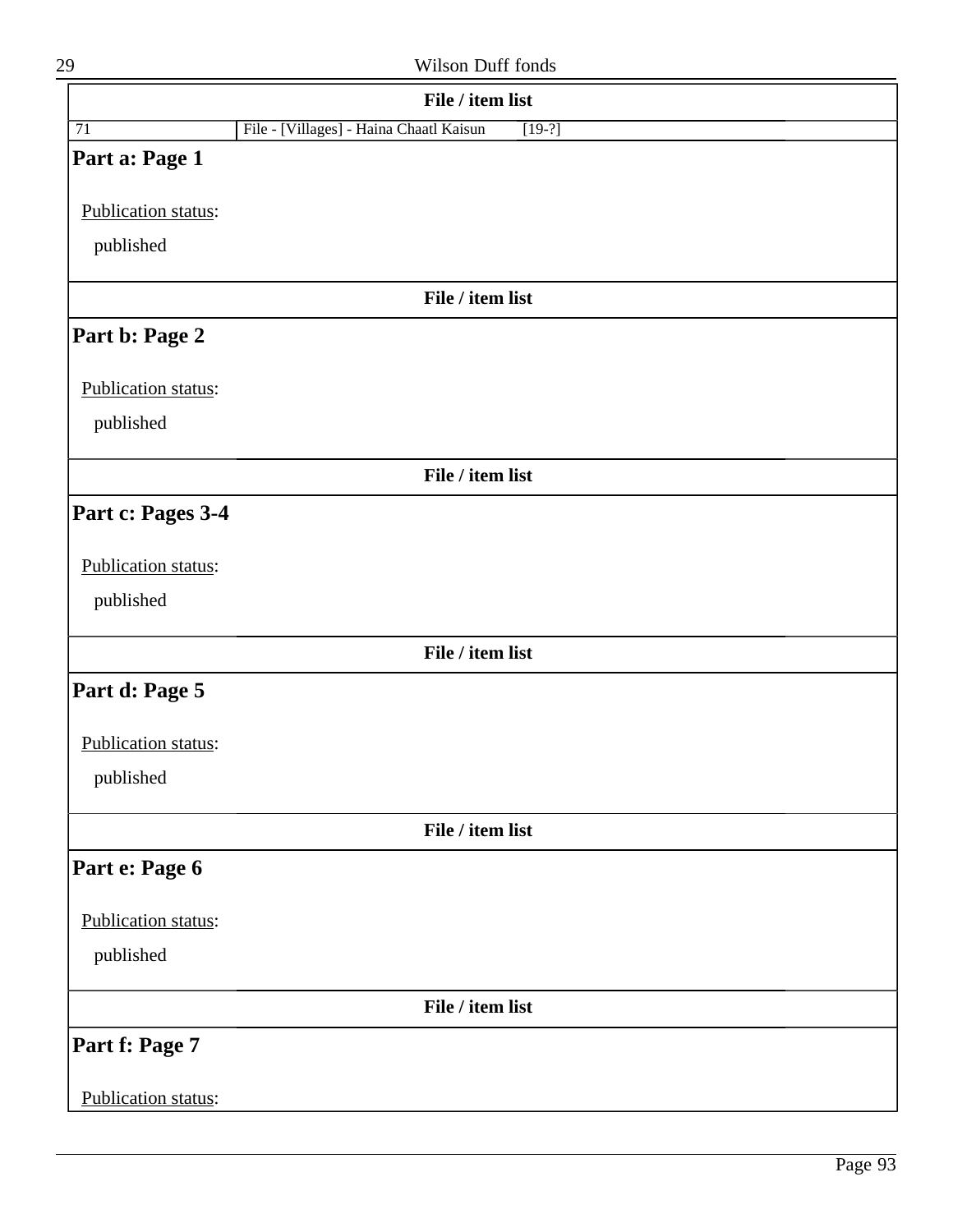| published           |                                                                 |
|---------------------|-----------------------------------------------------------------|
|                     | File / item list                                                |
| $\overline{72}$     | File - [Villages] - Hlielung Naikun<br>$[19-?]$<br>Gathlingskun |
| Part a: Page 1      |                                                                 |
| Publication status: |                                                                 |
| published           |                                                                 |
|                     | File / item list                                                |
| Part b: Page 2      |                                                                 |
| Publication status: |                                                                 |
| published           |                                                                 |
|                     | File / item list                                                |
| Part c: Page 3      |                                                                 |
| Publication status: |                                                                 |
| published           |                                                                 |
|                     | File / item list                                                |
| Part d: Pages 4-6   |                                                                 |
| Publication status: |                                                                 |
| published           |                                                                 |
|                     | File / item list                                                |
| Part e: Pages 7-8   |                                                                 |
| Publication status: |                                                                 |
| published           |                                                                 |
|                     | File / item list                                                |
| Part f: Pages 9-10  |                                                                 |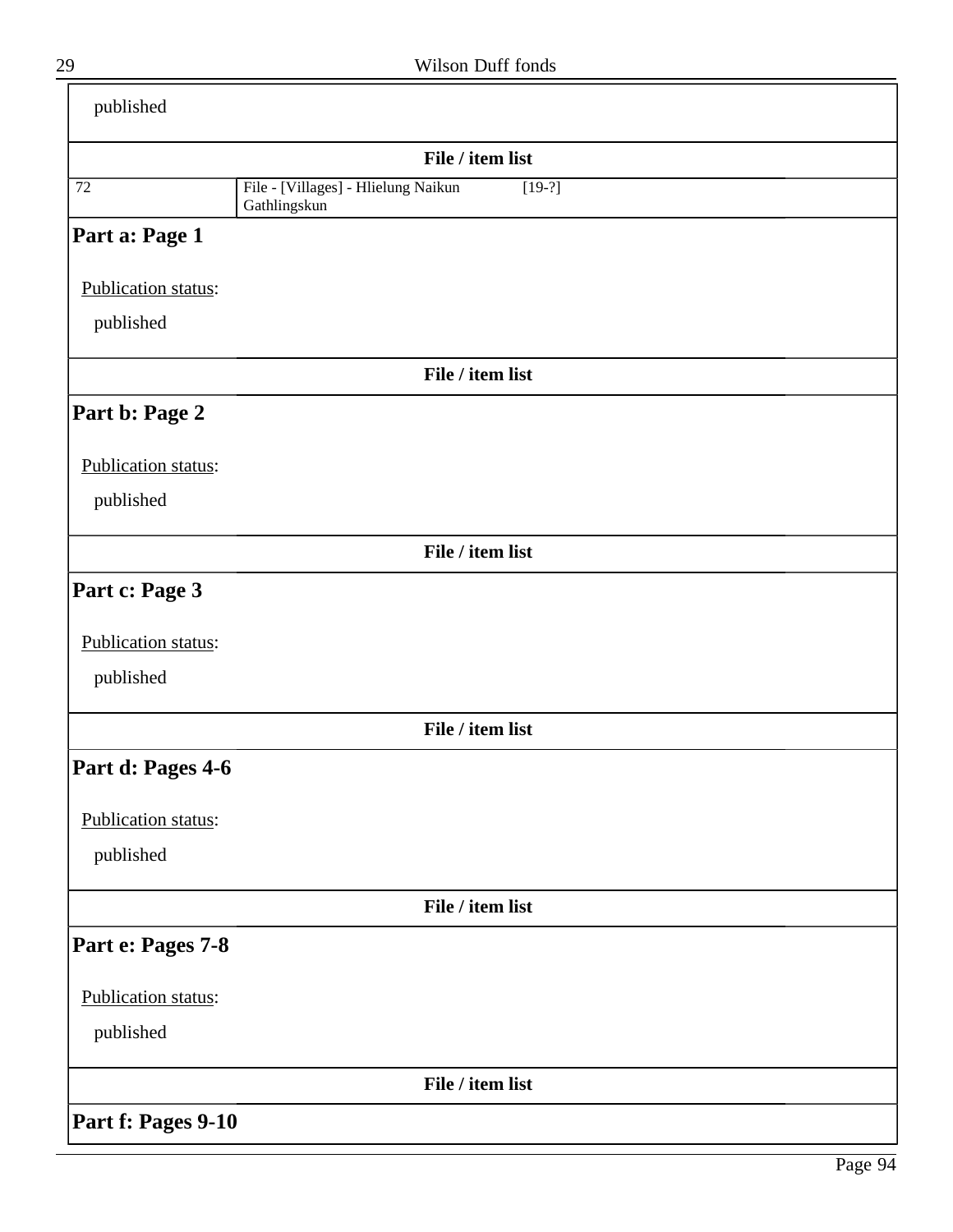| Publication status: |                             |                  |  |
|---------------------|-----------------------------|------------------|--|
| published           |                             |                  |  |
|                     |                             | File / item list |  |
| 73                  | File - [Villages] - Kaigani | $[19-?]$         |  |
| Part a: Page 1      |                             |                  |  |
| Publication status: |                             |                  |  |
| published           |                             |                  |  |
|                     |                             | File / item list |  |
| Part b: Page 2      |                             |                  |  |
| Publication status: |                             |                  |  |
| published           |                             |                  |  |
|                     |                             | File / item list |  |
| Part c: Page 2v     |                             |                  |  |
| Publication status: |                             |                  |  |
| published           |                             |                  |  |
|                     |                             | File / item list |  |
| Part d: Page 3      |                             |                  |  |
| Publication status: |                             |                  |  |
| published           |                             |                  |  |
|                     |                             | File / item list |  |
| Part e: Pages 4-5   |                             |                  |  |
| Publication status: |                             |                  |  |
| published           |                             |                  |  |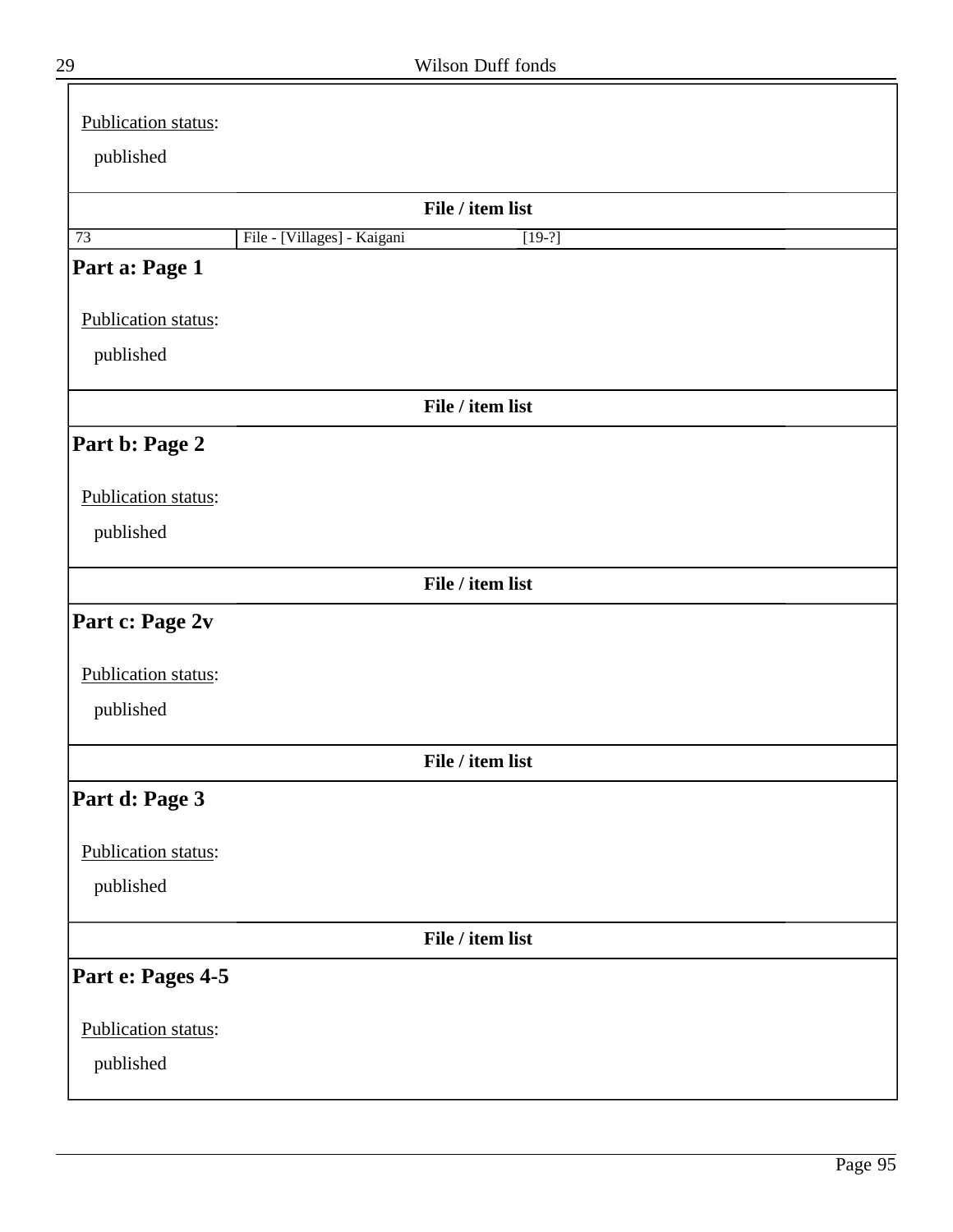| 29                  | Wilson Duff fonds |  |
|---------------------|-------------------|--|
|                     | File / item list  |  |
| Part f: Pages 6-16  |                   |  |
| Publication status: |                   |  |
| published           |                   |  |
|                     | File / item list  |  |
| Part g: Pages 17-19 |                   |  |
| Publication status: |                   |  |
| published           |                   |  |
|                     | File / item list  |  |
| Part h: Page 20     |                   |  |
| Publication status: |                   |  |
| published           |                   |  |
|                     | File / item list  |  |
| Part i: Page 20v    |                   |  |
| Publication status: |                   |  |
| published           |                   |  |
|                     | File / item list  |  |
| Part j: Page 21     |                   |  |
| Publication status: |                   |  |
| published           |                   |  |
|                     | File / item list  |  |
| Part k: Pages 22-23 |                   |  |
| Publication status: |                   |  |
| published           |                   |  |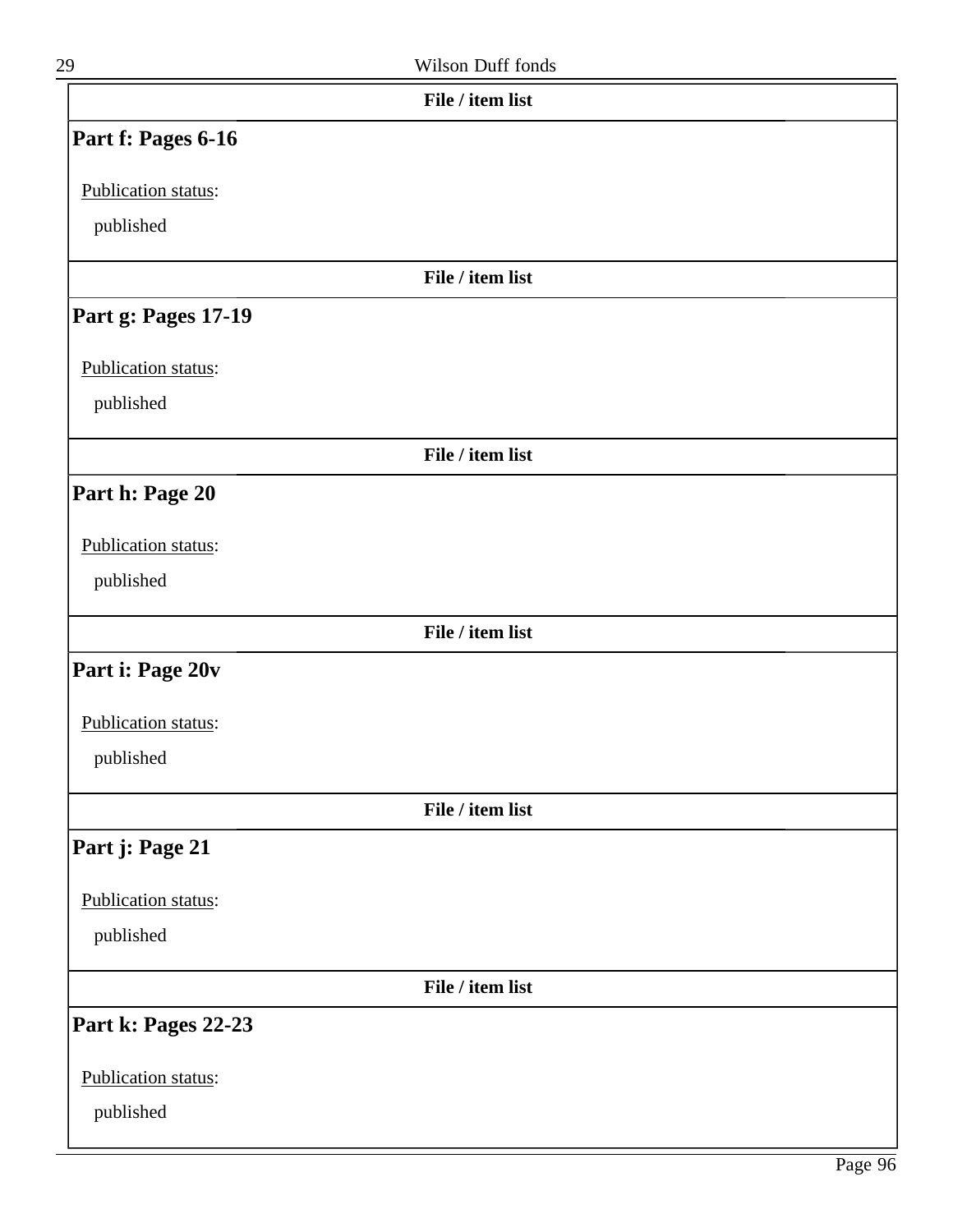| Part I: Pages 24-28<br>Publication status:<br>published<br>Part m: Pages 29-35<br>Publication status:<br>published<br>Part n: Pages 36-78<br>Publication status:<br>published<br>$\overline{74}$<br>Part a: Pages 1-2<br>Publication status:<br>published | File / item list<br>File / item list<br>File / item list |          |  |
|-----------------------------------------------------------------------------------------------------------------------------------------------------------------------------------------------------------------------------------------------------------|----------------------------------------------------------|----------|--|
|                                                                                                                                                                                                                                                           |                                                          |          |  |
|                                                                                                                                                                                                                                                           |                                                          |          |  |
|                                                                                                                                                                                                                                                           |                                                          |          |  |
|                                                                                                                                                                                                                                                           |                                                          |          |  |
|                                                                                                                                                                                                                                                           |                                                          |          |  |
|                                                                                                                                                                                                                                                           |                                                          |          |  |
|                                                                                                                                                                                                                                                           |                                                          |          |  |
|                                                                                                                                                                                                                                                           |                                                          |          |  |
|                                                                                                                                                                                                                                                           |                                                          |          |  |
|                                                                                                                                                                                                                                                           |                                                          |          |  |
|                                                                                                                                                                                                                                                           |                                                          |          |  |
|                                                                                                                                                                                                                                                           |                                                          |          |  |
|                                                                                                                                                                                                                                                           |                                                          |          |  |
|                                                                                                                                                                                                                                                           |                                                          |          |  |
|                                                                                                                                                                                                                                                           | File / item list                                         |          |  |
|                                                                                                                                                                                                                                                           | File - [Villages] - Kung Yatza                           | $[19-?]$ |  |
|                                                                                                                                                                                                                                                           |                                                          |          |  |
|                                                                                                                                                                                                                                                           |                                                          |          |  |
|                                                                                                                                                                                                                                                           |                                                          |          |  |
|                                                                                                                                                                                                                                                           | File / item list                                         |          |  |
| Part b: Page 3                                                                                                                                                                                                                                            |                                                          |          |  |
| Publication status:                                                                                                                                                                                                                                       |                                                          |          |  |
| published                                                                                                                                                                                                                                                 |                                                          |          |  |
|                                                                                                                                                                                                                                                           |                                                          |          |  |
|                                                                                                                                                                                                                                                           | File / item list                                         |          |  |
| $\overline{75}$<br>Ninstints                                                                                                                                                                                                                              | File - [Villages] - Kunghit Haida                        | $[19-?]$ |  |
| Part a: Page 1                                                                                                                                                                                                                                            |                                                          |          |  |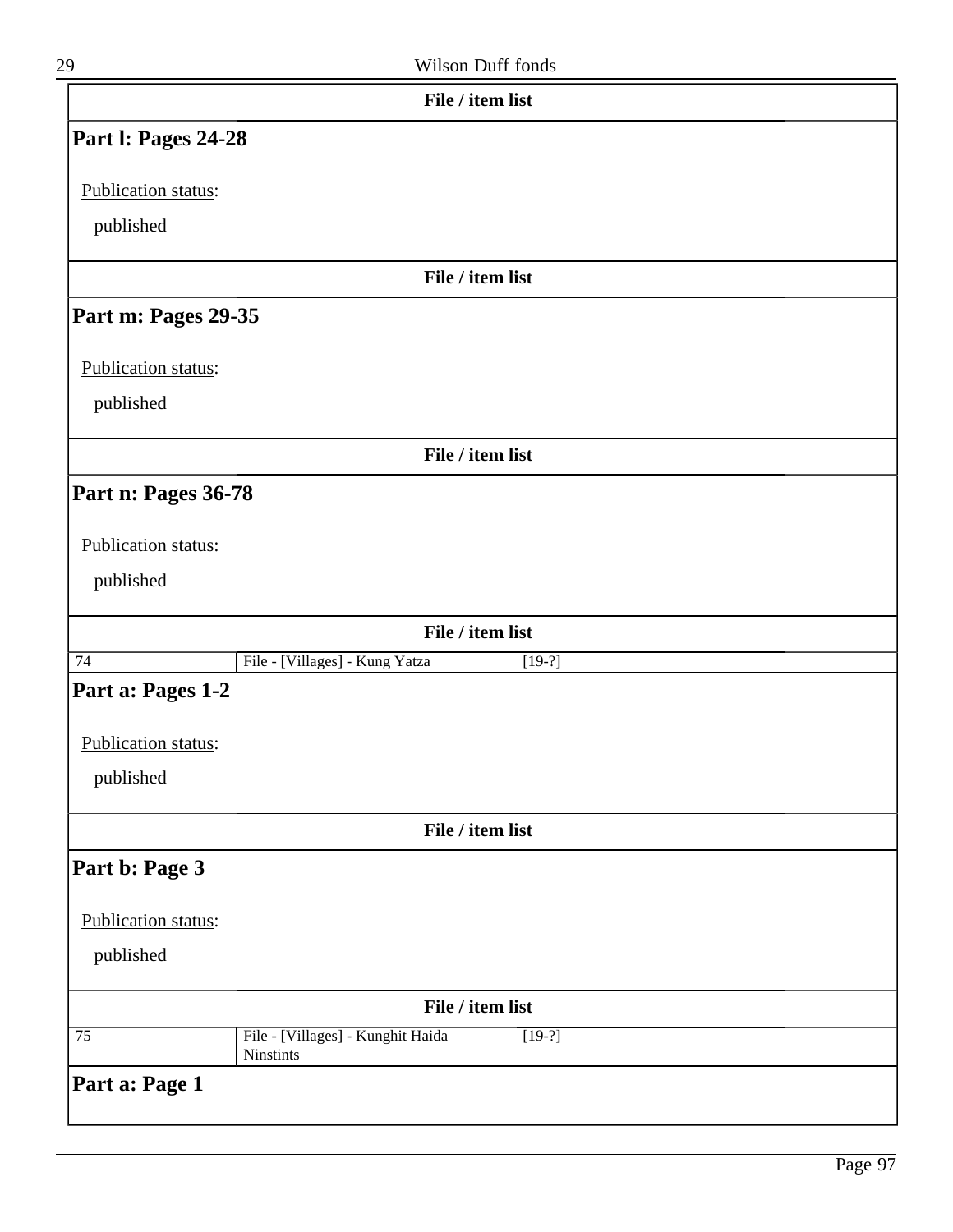| Publication status: |                  |  |
|---------------------|------------------|--|
| published           |                  |  |
|                     | File / item list |  |
| Part b: Page 2      |                  |  |
| Publication status: |                  |  |
| published           |                  |  |
|                     | File / item list |  |
| Part c: Page 3      |                  |  |
| Publication status: |                  |  |
| published           |                  |  |
|                     | File / item list |  |
| Part d: Page 4      |                  |  |
| Publication status: |                  |  |
| published           |                  |  |
|                     | File / item list |  |
| Part e: Pages 5-9v  |                  |  |
| Publication status: |                  |  |
| published           |                  |  |
|                     | File / item list |  |
| Part f: Pages 10-11 |                  |  |
| Publication status: |                  |  |
| published           |                  |  |
|                     | File / item list |  |
| Part g: Page 12     |                  |  |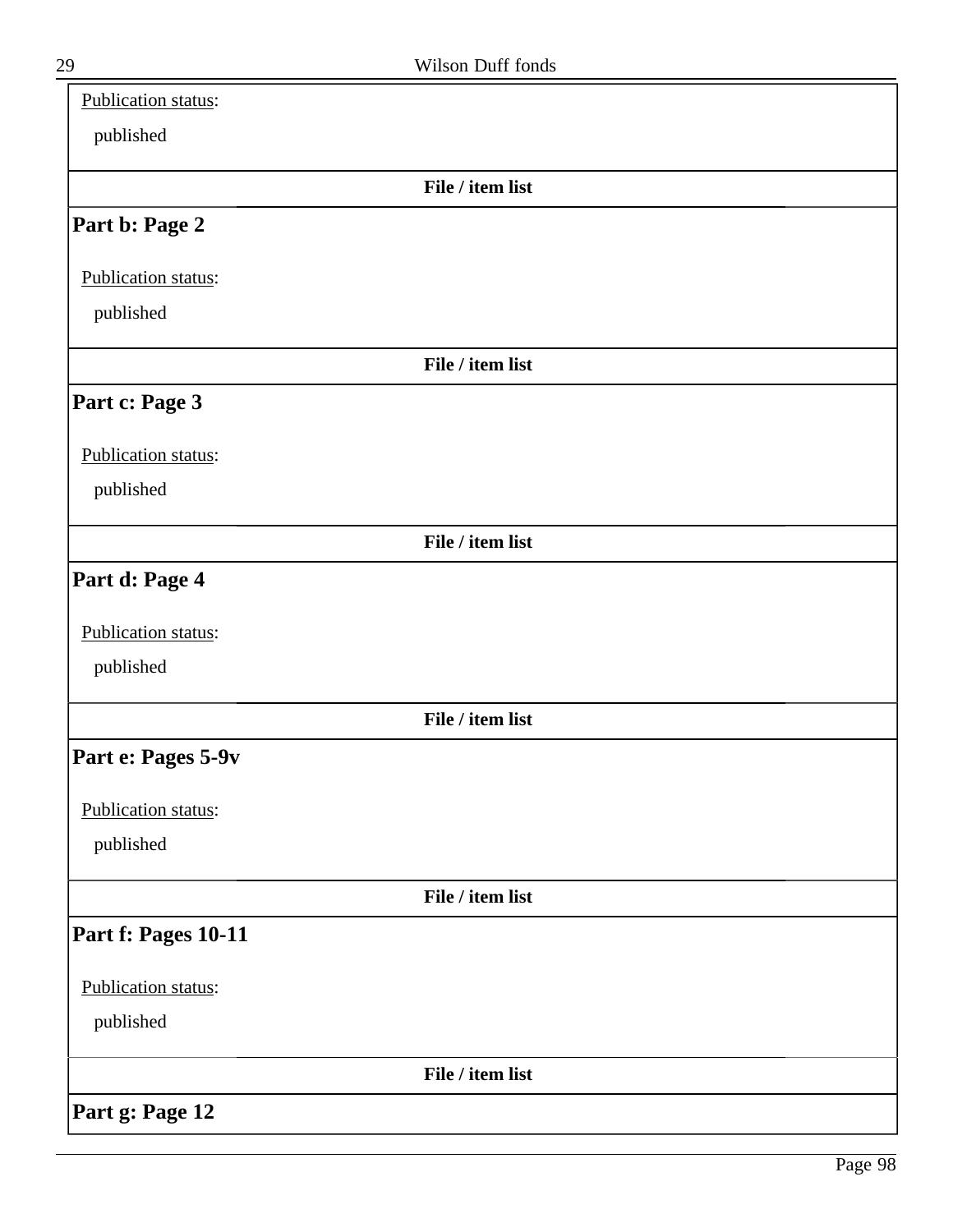| Publication status: |                                        |  |
|---------------------|----------------------------------------|--|
| published           |                                        |  |
|                     | File / item list                       |  |
| Part h: Pages 13-15 |                                        |  |
| Publication status: |                                        |  |
| published           |                                        |  |
|                     | File / item list                       |  |
| Part i: Page 16     |                                        |  |
| Publication status: |                                        |  |
| published           |                                        |  |
|                     | File / item list                       |  |
| Part j: Pages 17-18 |                                        |  |
| Publication status: |                                        |  |
| published           |                                        |  |
|                     | File / item list                       |  |
| Part k: Page 19     |                                        |  |
| Publication status: |                                        |  |
| published           |                                        |  |
|                     | File / item list                       |  |
| Part I: Pages 20-21 |                                        |  |
| Publication status: |                                        |  |
| published           |                                        |  |
|                     | File / item list                       |  |
| 76                  | File - [Villages] - Masset<br>$[19-?]$ |  |

╕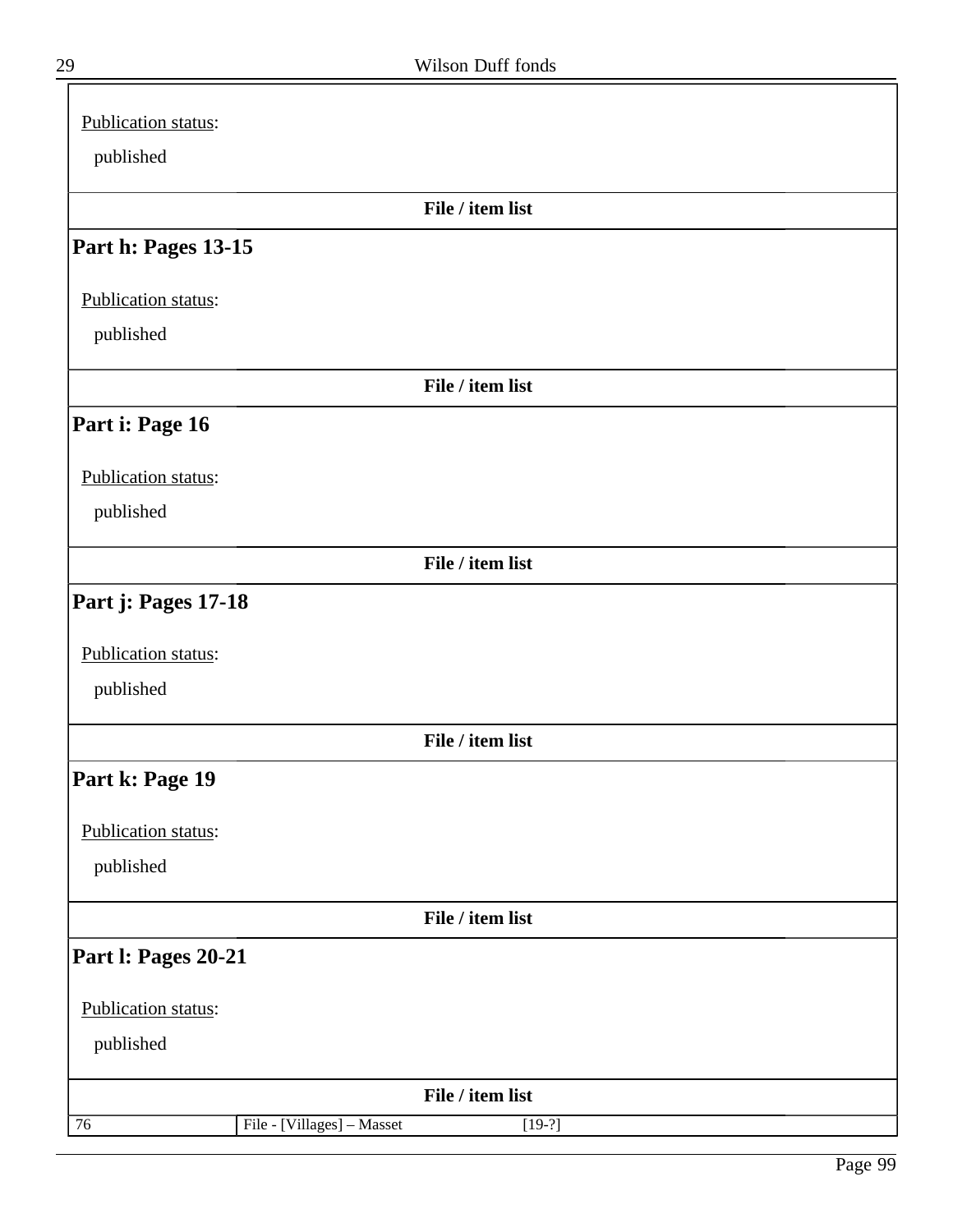| Part a: Page 1      |                  |
|---------------------|------------------|
| Publication status: |                  |
| published           |                  |
|                     | File / item list |
| Part b: Page 2      |                  |
| Publication status: |                  |
| published           |                  |
|                     | File / item list |
| Part c: Page 3      |                  |
| Publication status: |                  |
| published           |                  |
|                     | File / item list |
| Part d: Page 4      |                  |
| Publication status: |                  |
| published           |                  |
|                     | File / item list |
| Part e: Pages 5-13  |                  |
| Publication status: |                  |
| published           |                  |
|                     | File / item list |
| Part f: Pages 14-15 |                  |
| Publication status: |                  |
| published           |                  |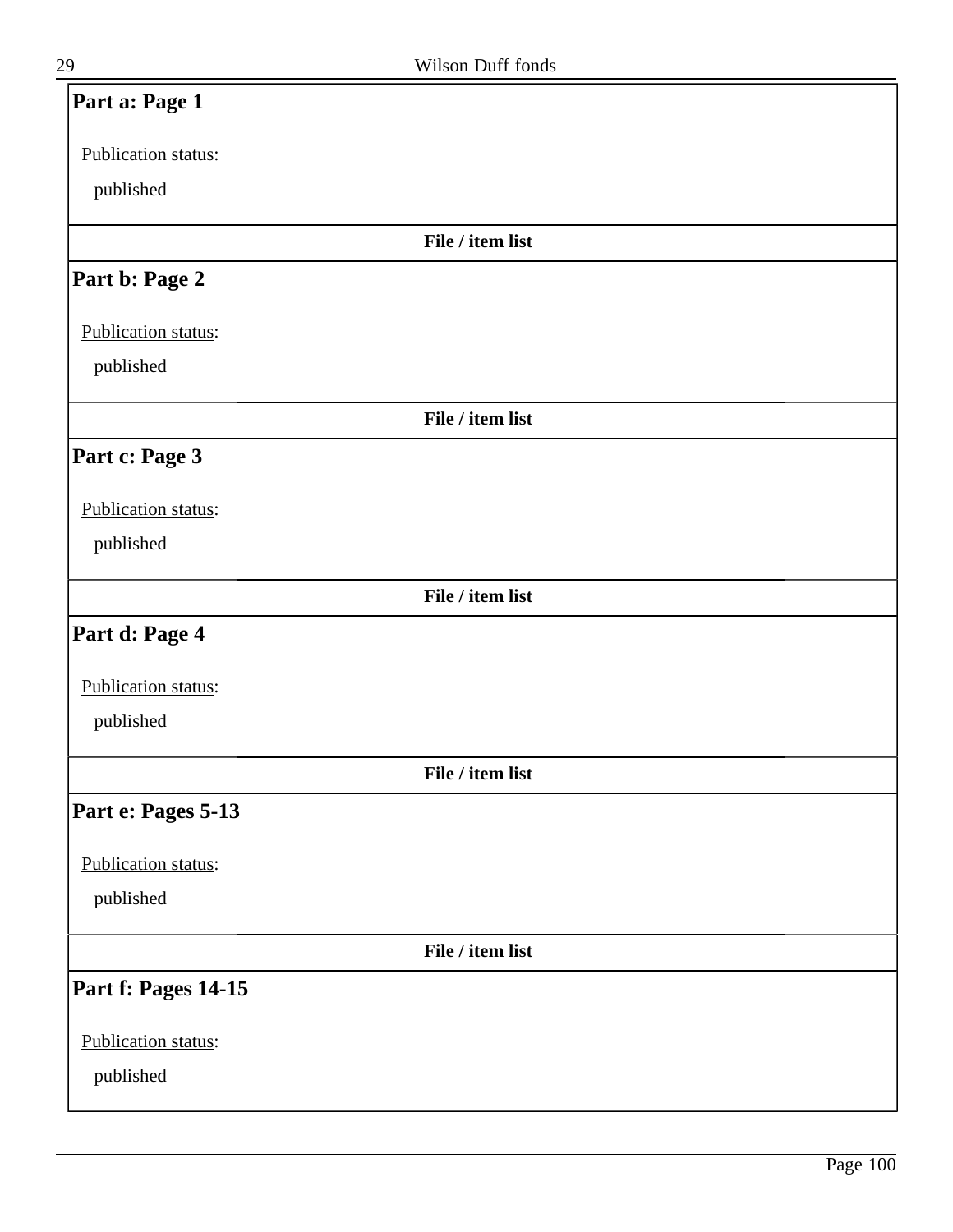| 29                  | Wilson Duff fonds                         |
|---------------------|-------------------------------------------|
|                     | File / item list                          |
| 77                  | File - [Villages] - Skedans<br>$[19-?]$   |
| Part a: Page 1      |                                           |
| Publication status: |                                           |
| published           |                                           |
|                     | File / item list                          |
| Part b: Page 2      |                                           |
| Publication status: |                                           |
| published           |                                           |
|                     | File / item list                          |
| Part c: Page 3      |                                           |
| Publication status: |                                           |
| published           |                                           |
|                     | File / item list                          |
| Part d: Page 4      |                                           |
| Publication status: |                                           |
| published           |                                           |
|                     | File / item list                          |
| $\overline{78}$     | File - [Villages] - Skidegate<br>$[19-?]$ |
| Part a: Pages 1-5   |                                           |
| Publication status: |                                           |
| published           |                                           |
|                     | File / item list                          |
| Part b: Page 6      |                                           |
| Publication status: |                                           |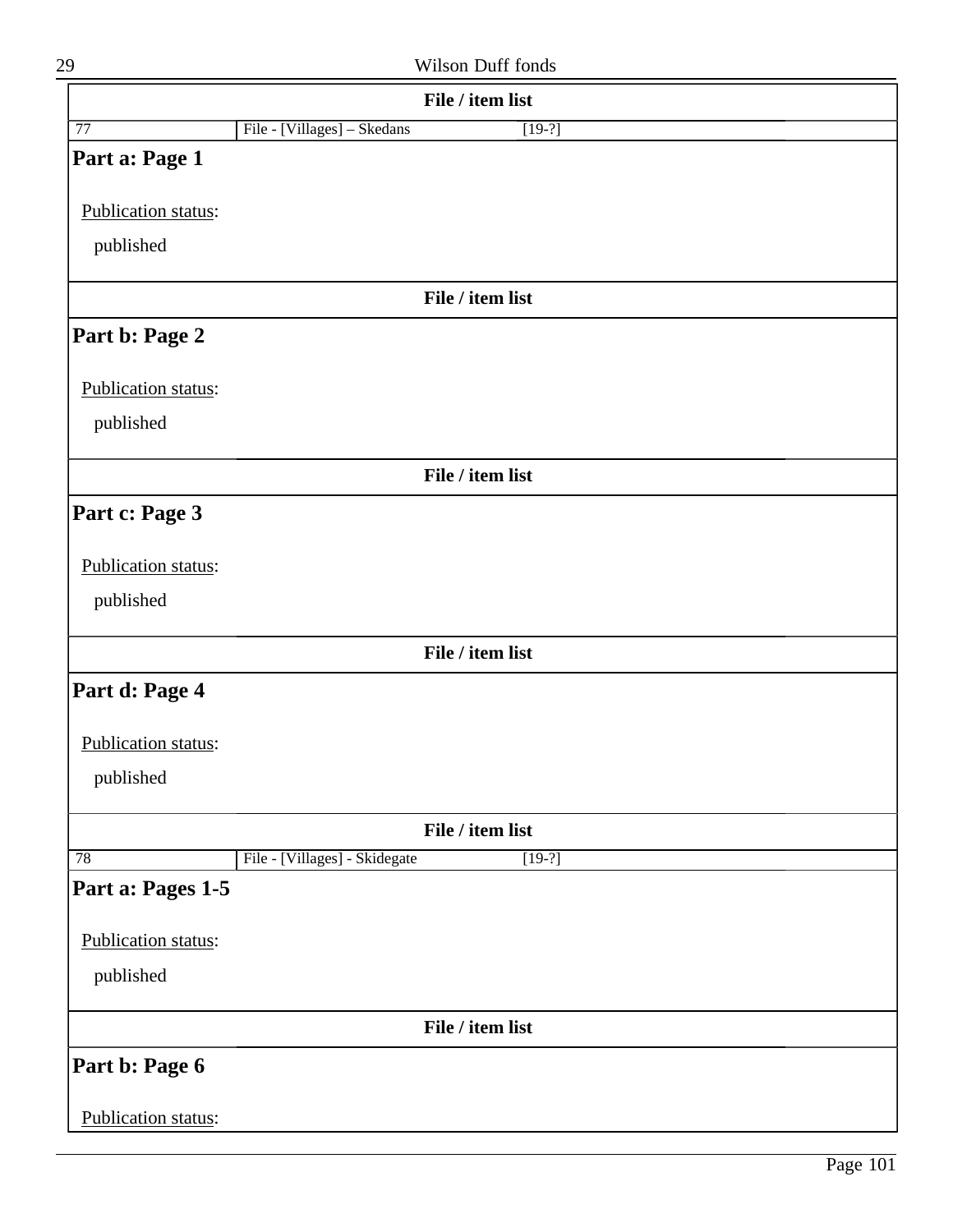| published           |                                                |
|---------------------|------------------------------------------------|
|                     | File / item list                               |
| Part c: Page 7      |                                                |
| Publication status: |                                                |
| published           |                                                |
|                     | File / item list                               |
| 79                  | File - [Villages] - Tanoo New Clew<br>$[19-2]$ |
| Part a: Page 1      |                                                |
| Publication status: |                                                |
| published           |                                                |
|                     | File / item list                               |
| Part b: Page 2      |                                                |
| Publication status: |                                                |
| published           |                                                |
|                     | File / item list                               |
| Part c: Page 3      |                                                |
| Publication status: |                                                |
| published           |                                                |
|                     | File / item list                               |
| Part d: Pages 4-8   |                                                |
| Publication status: |                                                |
|                     |                                                |
| published           |                                                |
|                     | File / item list                               |
| Part e: Pages 9-10  |                                                |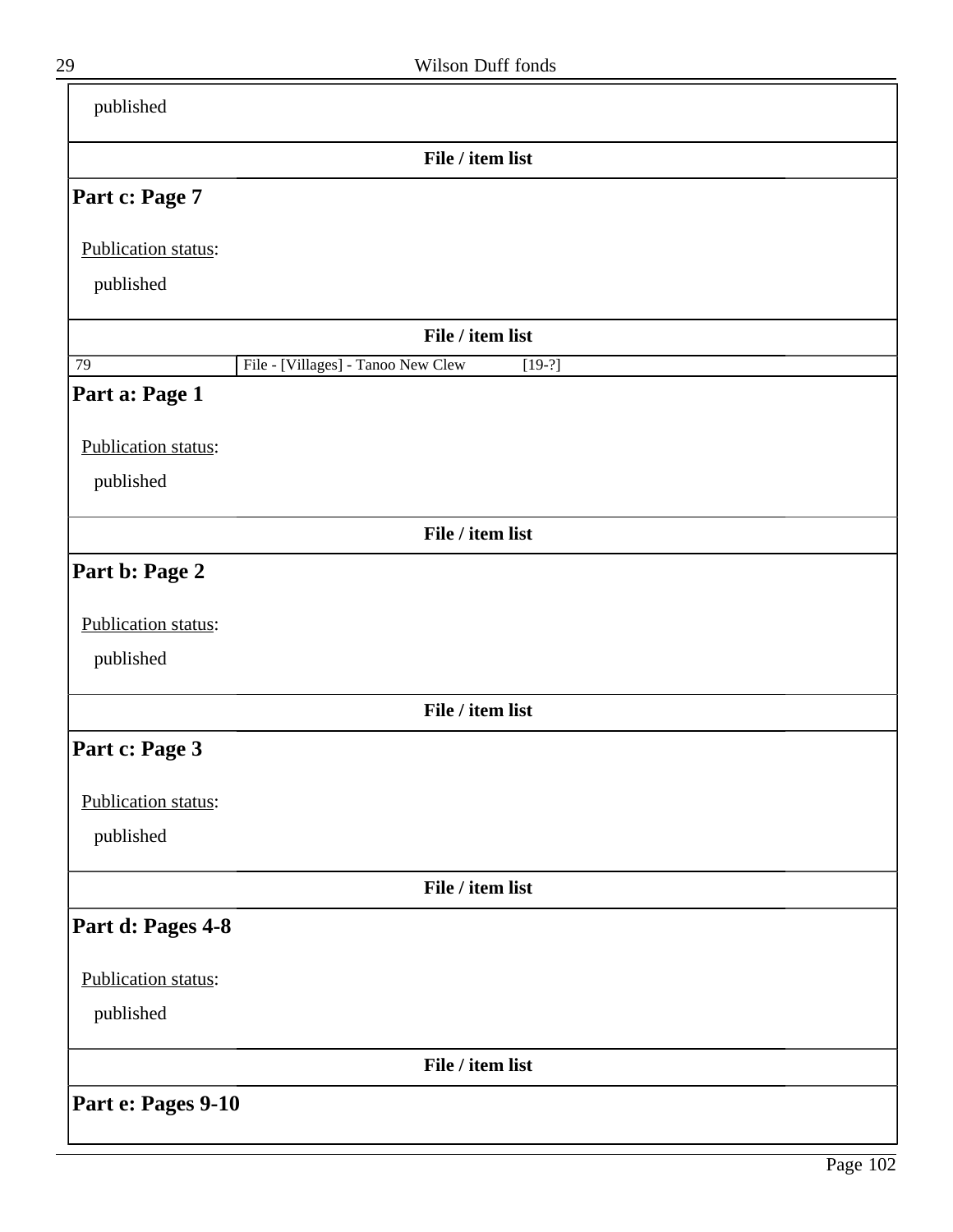| Publication status:   |                                                        |
|-----------------------|--------------------------------------------------------|
| published             |                                                        |
|                       | File / item list                                       |
| 80                    | File - [Villages] - Tian Nesto Sisk Tleedo<br>$[19-?]$ |
| Part a: Page 1        |                                                        |
| Publication status:   |                                                        |
| published             |                                                        |
|                       | File / item list                                       |
| Part b: Page 2        |                                                        |
| Publication status:   |                                                        |
| published             |                                                        |
|                       | File / item list                                       |
| Part c: Page 3        |                                                        |
| Publication status:   |                                                        |
| published             |                                                        |
|                       | File / item list                                       |
| <b>Part d: Page 4</b> |                                                        |
| Publication status:   |                                                        |
| published             |                                                        |
|                       | File / item list                                       |
| Part e: Pages 5-7     |                                                        |
| Publication status:   |                                                        |
| published             |                                                        |
|                       | File / item list                                       |
| Part f: Page 8        |                                                        |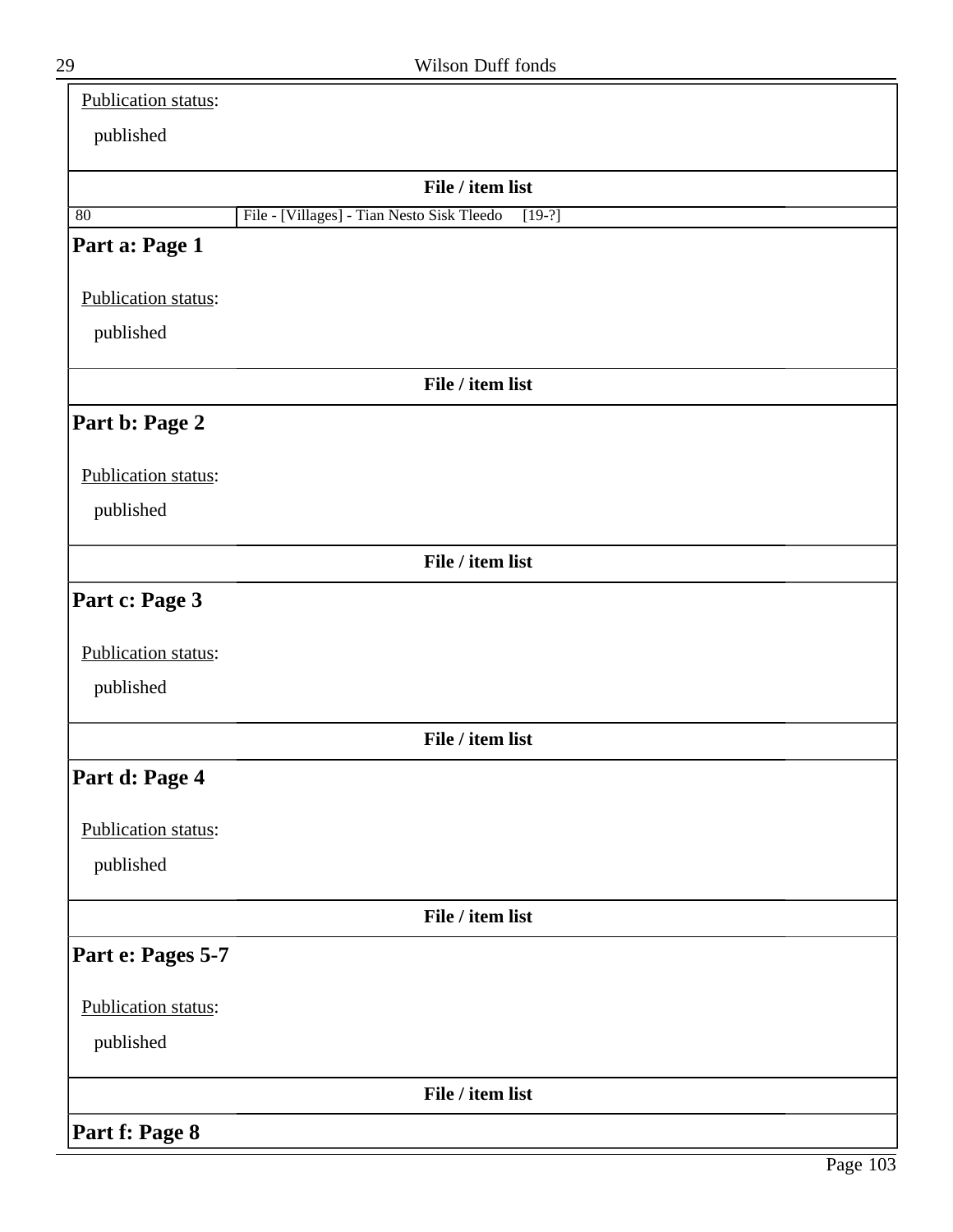Publication status:

published

#### **File / item list**

## **Part g: Page 9**

Publication status:

published

|    | File / item list                                        |              |  |  |
|----|---------------------------------------------------------|--------------|--|--|
| 81 | File - Photographs                                      | $[19-?]$     |  |  |
| 82 | File - Photostats and article reprints                  | $[19-?]$     |  |  |
| 83 | File - Photostats and article reprints                  | $[19-?]$     |  |  |
| 84 | File - Photostats and article reprints                  | $[19-?]$     |  |  |
| 85 | File - Photostats and article reprints                  | $[19-?]$     |  |  |
| 86 | File - File cards [from thesis on Charles]<br>Edenshaw] | 1967         |  |  |
| 87 | File - Thesis [re: Charles Edenshaw]                    | 1967         |  |  |
| 88 | File - Haida indian chests                              | $[19-?]$     |  |  |
| 89 | File - Haida argillite                                  | 1972-[197-?] |  |  |
| 90 | File - [Drawings - Haida Pen and Ink]                   | $[19-?]$     |  |  |
| 91 | File - Carole Kaufmann                                  | 1969-1972    |  |  |

# **Part a: Pages 1-9**

Publication status:

published

**File / item list**

### **Part b: Pages 10-39**

Publication status:

published

**File / item list**

### **Part c: Pages 40-42**

Publication status:

published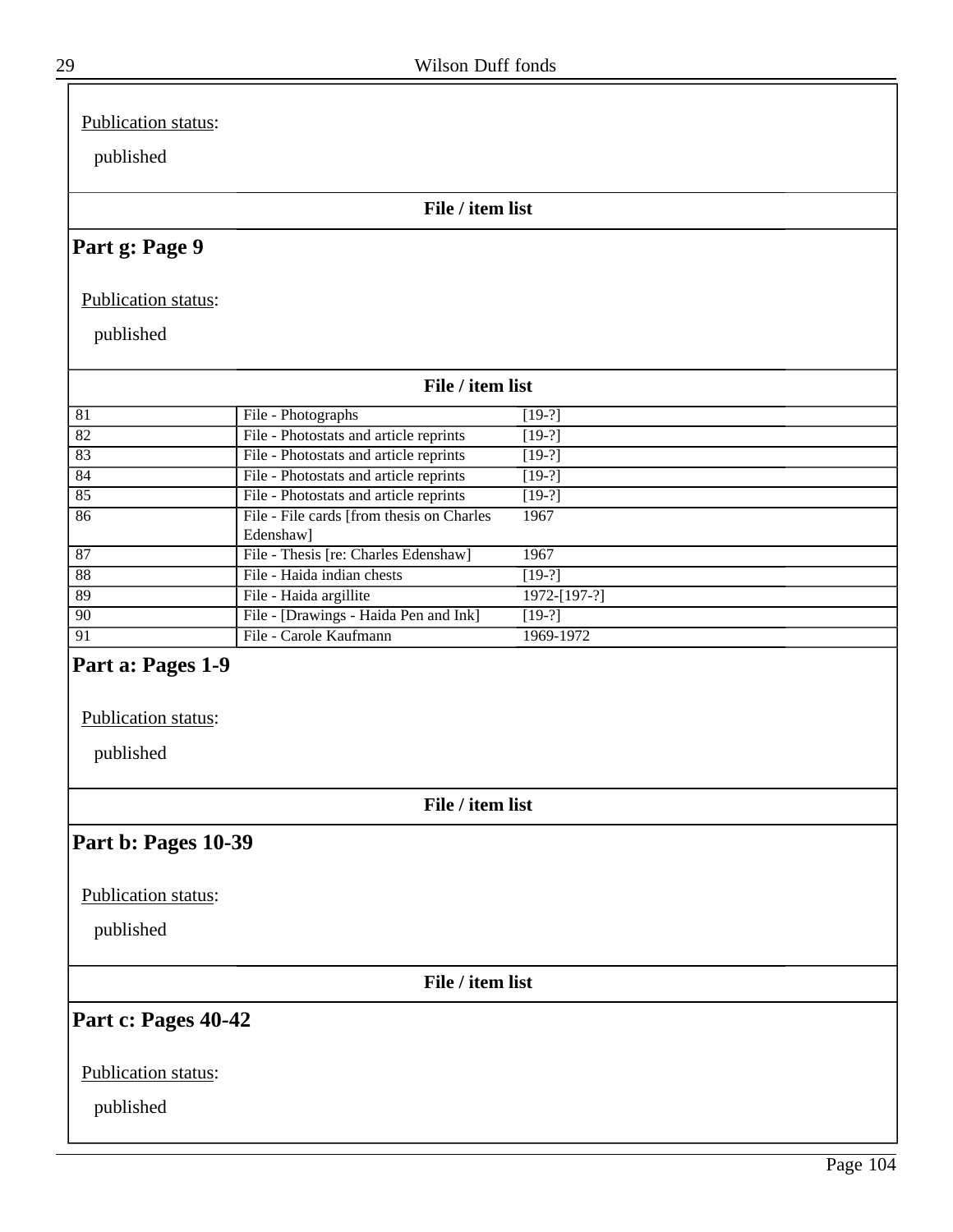| 29                  | Wilson Duff fonds |  |
|---------------------|-------------------|--|
|                     | File / item list  |  |
| Part d: Page 43     |                   |  |
| Publication status: |                   |  |
| published           |                   |  |
|                     | File / item list  |  |
| Part e: Page 44     |                   |  |
| Publication status: |                   |  |
| published           |                   |  |
|                     | File / item list  |  |
| Part f: Page 45     |                   |  |
| Publication status: |                   |  |
| published           |                   |  |
|                     | File / item list  |  |
| Part g: Pages 46-53 |                   |  |
| Publication status: |                   |  |
| published           |                   |  |
|                     | File / item list  |  |
| Part h: Page 54     |                   |  |
| Publication status: |                   |  |
| published           |                   |  |
|                     | File / item list  |  |
| Part i: Pages 55-56 |                   |  |
| Publication status: |                   |  |
| published           |                   |  |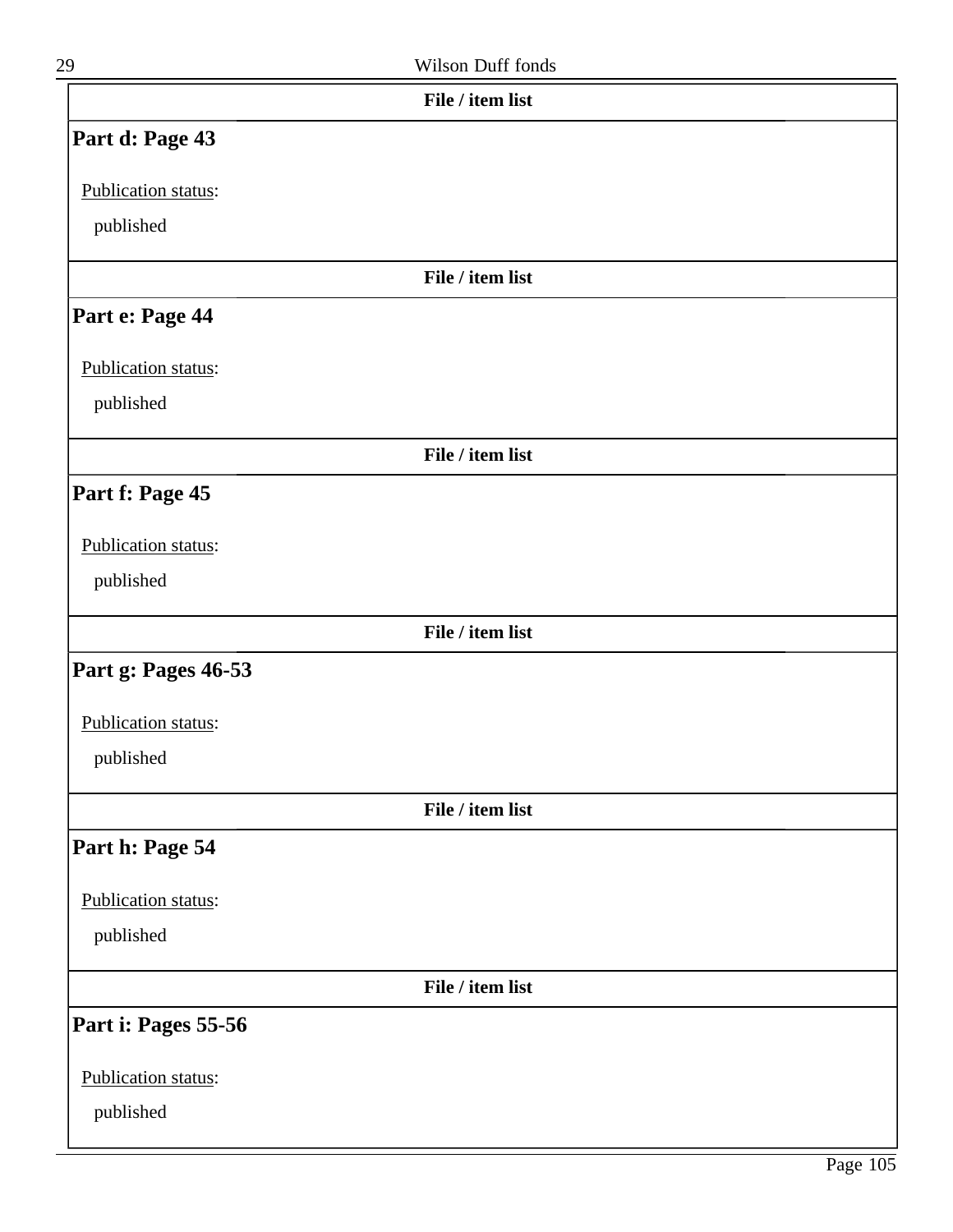| 29                  | Wilson Duff fonds                                |           |  |  |  |
|---------------------|--------------------------------------------------|-----------|--|--|--|
| File / item list    |                                                  |           |  |  |  |
| Part j: Page 57     |                                                  |           |  |  |  |
| Publication status: |                                                  |           |  |  |  |
| published           |                                                  |           |  |  |  |
|                     |                                                  |           |  |  |  |
|                     | File / item list                                 |           |  |  |  |
| Part k: Pages 58-59 |                                                  |           |  |  |  |
| Publication status: |                                                  |           |  |  |  |
| published           |                                                  |           |  |  |  |
|                     |                                                  |           |  |  |  |
|                     | File / item list                                 |           |  |  |  |
| Part I: Pages 60-63 |                                                  |           |  |  |  |
|                     |                                                  |           |  |  |  |
| Publication status: |                                                  |           |  |  |  |
| published           |                                                  |           |  |  |  |
|                     |                                                  |           |  |  |  |
|                     | File / item list                                 |           |  |  |  |
| 92                  | File - Meaning of Haida Art                      | 1972      |  |  |  |
| $\overline{93}$     | File - Structural Symbolism of<br>Edenshaw's Art | $[19-?]$  |  |  |  |
| 94                  | File - The Art of Edenshaw                       | 1971-1972 |  |  |  |
| $\overline{95}$     | File - Charles Edenshaw                          | 1976      |  |  |  |
| 96                  | File - Sexual Symbolism in Northwest             | $[19-?]$  |  |  |  |
|                     | Coast Art                                        |           |  |  |  |
| 97                  | File - [Haida Culture]                           | $[19-?]$  |  |  |  |
| Part a: Page 1      |                                                  |           |  |  |  |
| Publication status: |                                                  |           |  |  |  |
| published           |                                                  |           |  |  |  |
|                     |                                                  |           |  |  |  |
|                     | File / item list                                 |           |  |  |  |
|                     |                                                  |           |  |  |  |
| Part b: Page 2      |                                                  |           |  |  |  |
| Publication status: |                                                  |           |  |  |  |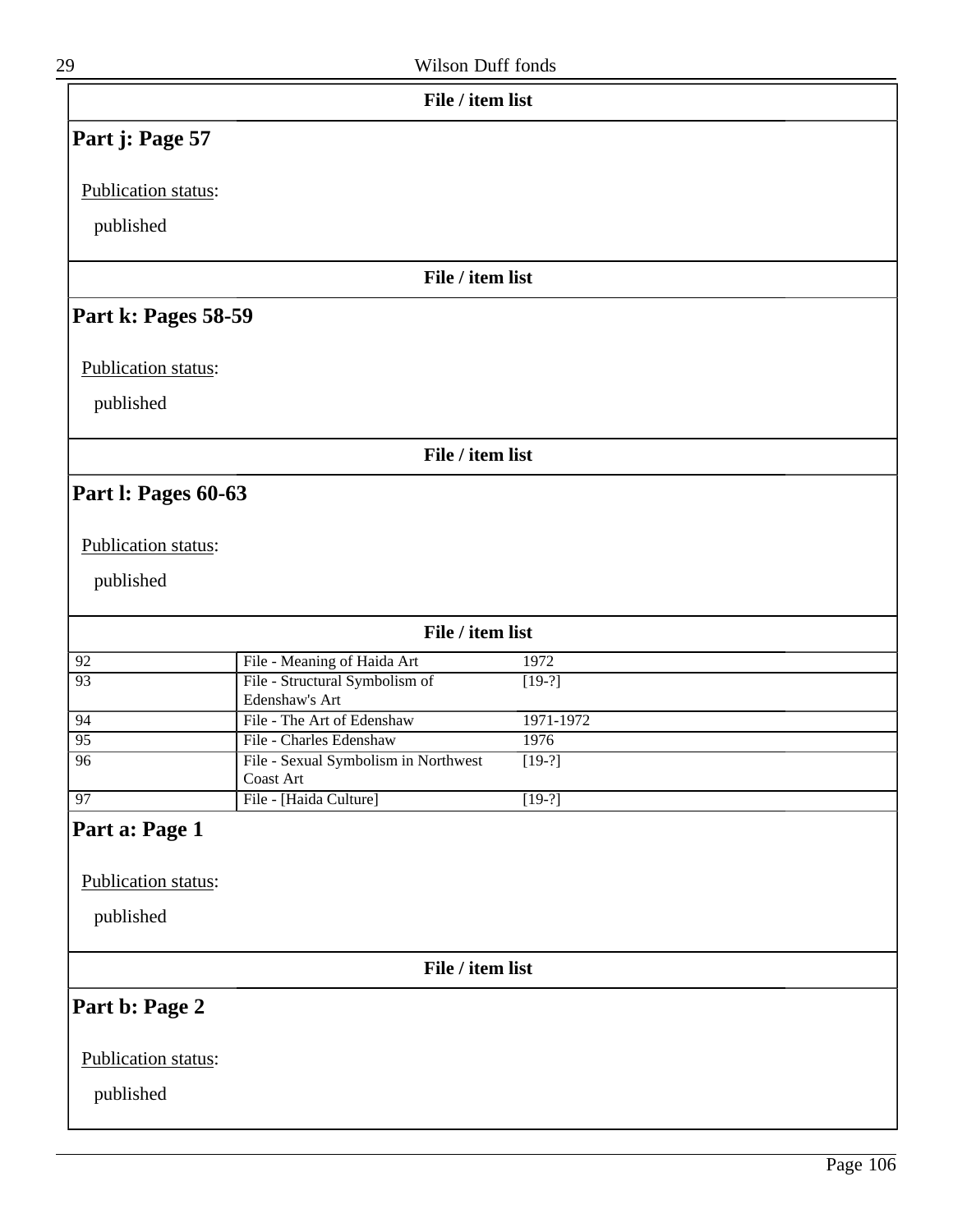| File / item list    |                                                                 |           |  |  |  |  |
|---------------------|-----------------------------------------------------------------|-----------|--|--|--|--|
| Part c: Page 3      |                                                                 |           |  |  |  |  |
| Publication status: |                                                                 |           |  |  |  |  |
|                     |                                                                 |           |  |  |  |  |
| published           |                                                                 |           |  |  |  |  |
|                     | File / item list                                                |           |  |  |  |  |
| Part d: Page 4      |                                                                 |           |  |  |  |  |
| Publication status: |                                                                 |           |  |  |  |  |
|                     |                                                                 |           |  |  |  |  |
| published           |                                                                 |           |  |  |  |  |
|                     | File / item list                                                |           |  |  |  |  |
| Part e: Page 5      |                                                                 |           |  |  |  |  |
|                     |                                                                 |           |  |  |  |  |
| Publication status: |                                                                 |           |  |  |  |  |
| published           |                                                                 |           |  |  |  |  |
| File / item list    |                                                                 |           |  |  |  |  |
| 98                  | File - Contemporary Nishga                                      | $[19-?]$  |  |  |  |  |
| 99                  | File - (May-June 1972)[Pipemaker's<br>Research and Notes]       | 1972      |  |  |  |  |
| 100                 | File - Stone Sculpture - Misc. Notes                            | 1956      |  |  |  |  |
| 101                 | File - [Northwest Coast native research]<br>$(1 \text{ of } 8)$ | 1974-1975 |  |  |  |  |
| Part a: Pages 1-82v |                                                                 |           |  |  |  |  |
|                     |                                                                 |           |  |  |  |  |
| Publication status: |                                                                 |           |  |  |  |  |
| published           |                                                                 |           |  |  |  |  |
| File / item list    |                                                                 |           |  |  |  |  |
| Part b: Page 83     |                                                                 |           |  |  |  |  |
| Publication status: |                                                                 |           |  |  |  |  |
|                     |                                                                 |           |  |  |  |  |
| published           |                                                                 |           |  |  |  |  |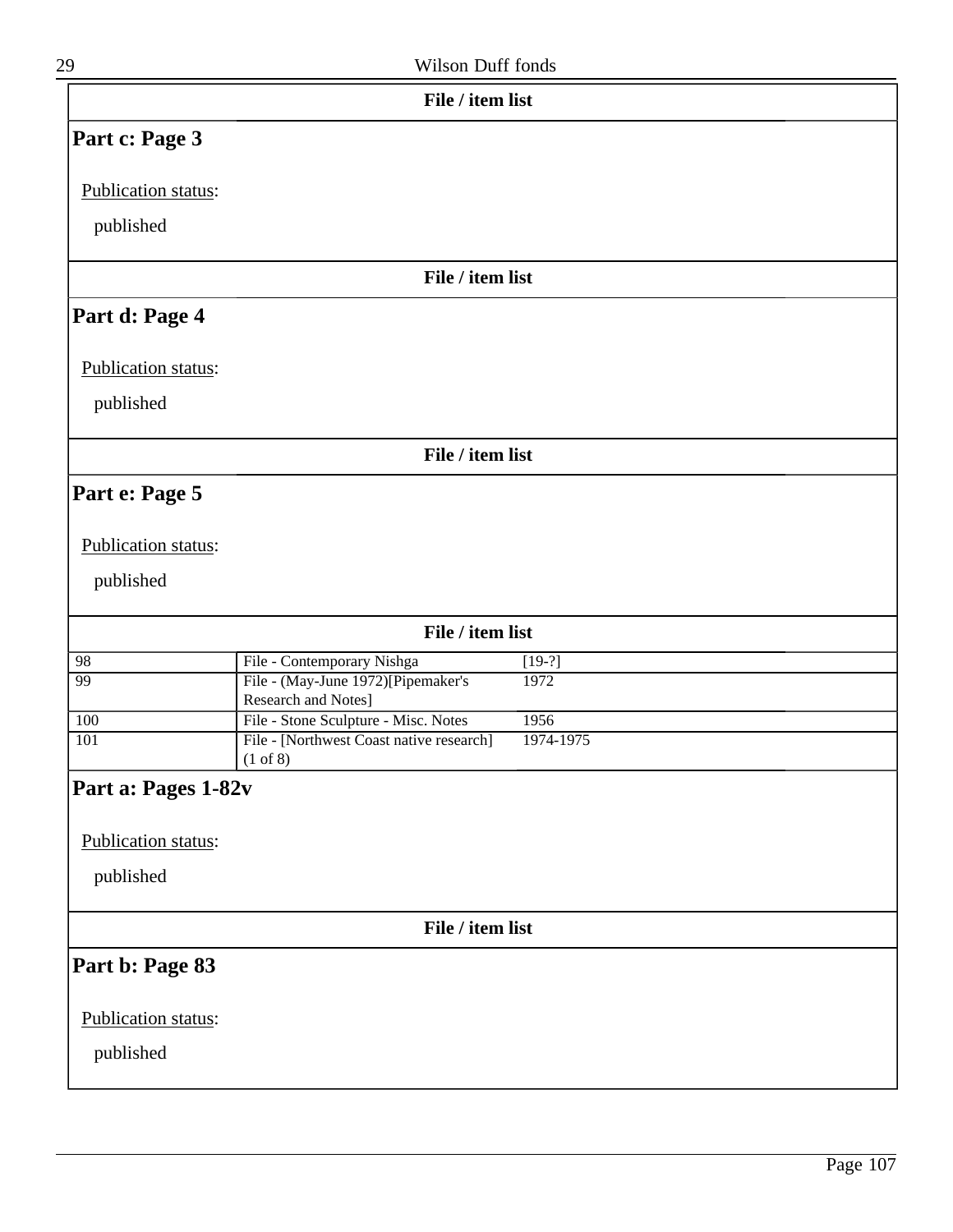| 29                         | Wilson Duff fonds                                     |  |
|----------------------------|-------------------------------------------------------|--|
|                            | File / item list                                      |  |
| Part c: Pages 84-134v      |                                                       |  |
| Publication status:        |                                                       |  |
|                            |                                                       |  |
| published                  |                                                       |  |
|                            | File / item list                                      |  |
| Part d: Pages 135-176      |                                                       |  |
| Publication status:        |                                                       |  |
| published                  |                                                       |  |
|                            | File / item list                                      |  |
| 102                        | File - [Northwest Coast native research]<br>1974-1975 |  |
|                            | $(2 \text{ of } 8)$                                   |  |
| Part a: Pages 1-20         |                                                       |  |
| Publication status:        |                                                       |  |
| published                  |                                                       |  |
|                            | File / item list                                      |  |
| Part b: Page 21            |                                                       |  |
|                            |                                                       |  |
| Publication status:        |                                                       |  |
| published                  |                                                       |  |
|                            | File / item list                                      |  |
| Part c: Page 22            |                                                       |  |
| Publication status:        |                                                       |  |
| published                  |                                                       |  |
|                            |                                                       |  |
|                            | File / item list                                      |  |
| Part d: Page 23            |                                                       |  |
| <b>Publication status:</b> |                                                       |  |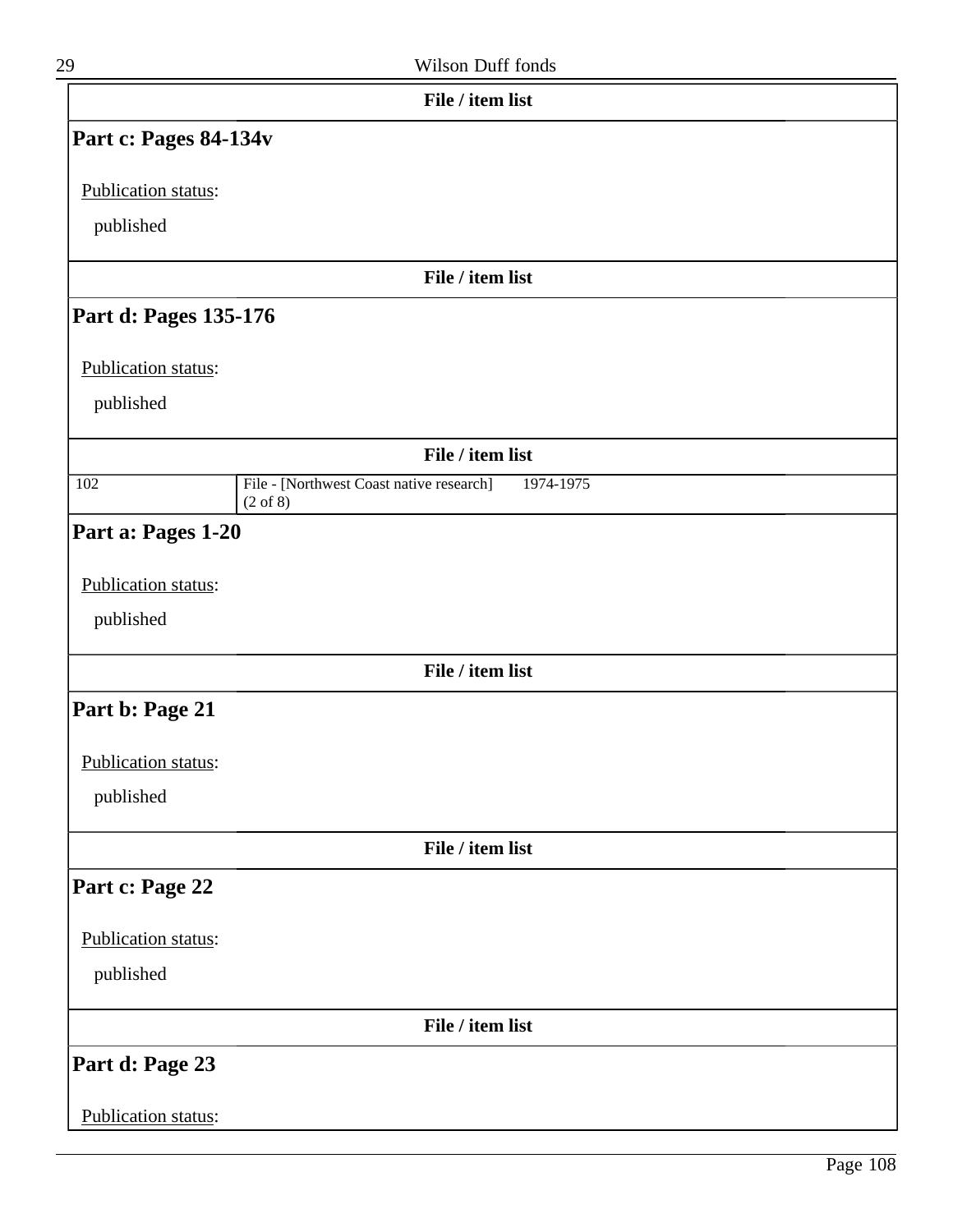|                     | File / item list |  |
|---------------------|------------------|--|
| Part e: Page 23v    |                  |  |
| Publication status: |                  |  |
| published           |                  |  |
|                     | File / item list |  |
| Part f: Page 24     |                  |  |
| Publication status: |                  |  |
| published           |                  |  |
|                     | File / item list |  |
| Part g: Page 25     |                  |  |
| Publication status: |                  |  |
| published           |                  |  |
|                     | File / item list |  |
| Part h: Page 26     |                  |  |
| Publication status: |                  |  |
| published           |                  |  |
|                     | File / item list |  |
| Part i: Pages 27-82 |                  |  |
| Publication status: |                  |  |
| published           |                  |  |
|                     | File / item list |  |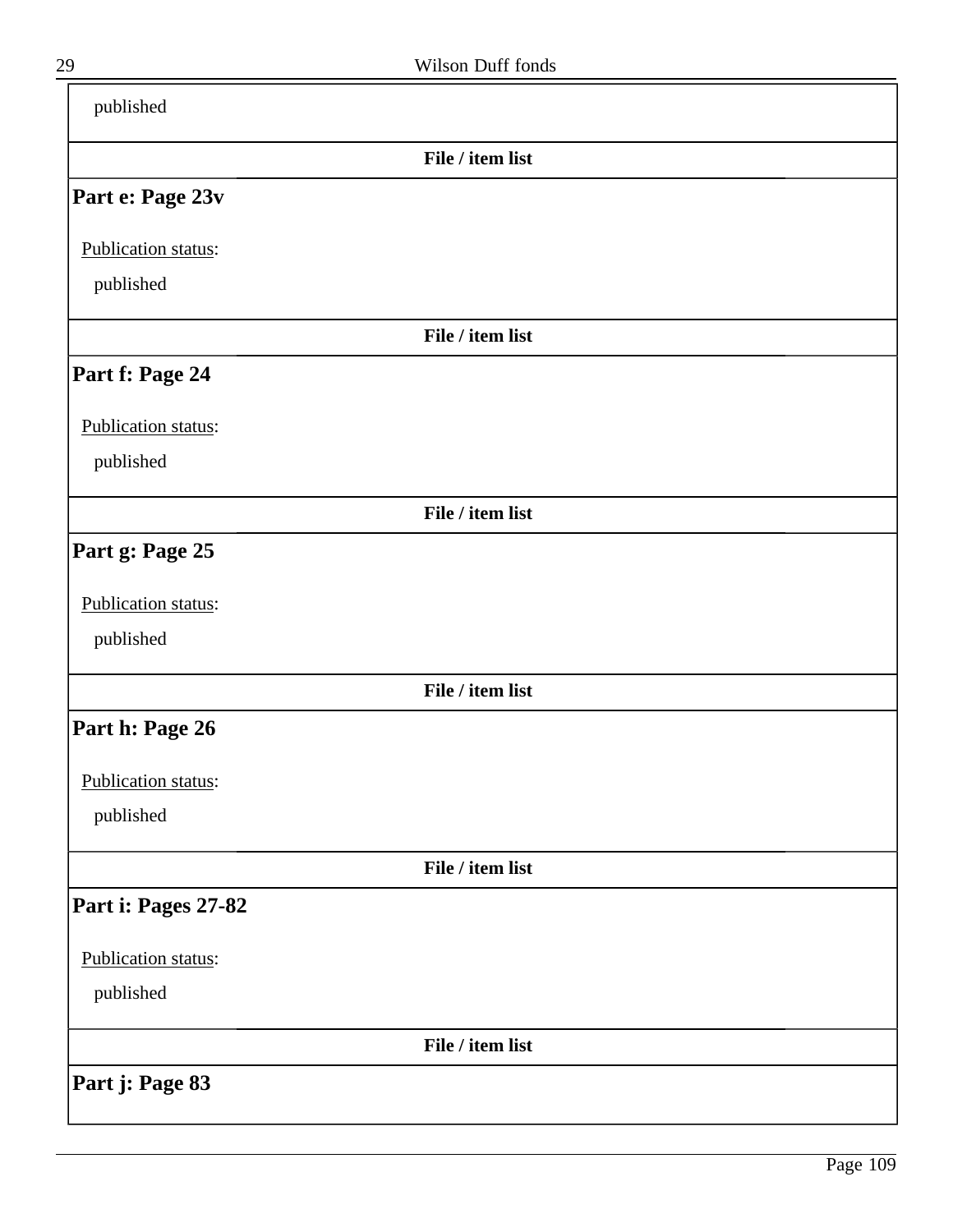| Publication status:  |                                                              |  |
|----------------------|--------------------------------------------------------------|--|
| published            |                                                              |  |
|                      | File / item list                                             |  |
| Part k: Pages 84-161 |                                                              |  |
| Publication status:  |                                                              |  |
| published            |                                                              |  |
|                      |                                                              |  |
|                      | File / item list                                             |  |
| 103                  | File - [Northwest Coast native research]<br>1974<br>(3 of 8) |  |
| Part a: Page 1       |                                                              |  |
| Publication status:  |                                                              |  |
| published            |                                                              |  |
|                      |                                                              |  |
|                      | File / item list                                             |  |
| Part b: Page 2       |                                                              |  |
| Publication status:  |                                                              |  |
| published            |                                                              |  |
|                      |                                                              |  |
|                      | File / item list                                             |  |
| Part c: Pages 3-14   |                                                              |  |
| Publication status:  |                                                              |  |
| published            |                                                              |  |
|                      |                                                              |  |
|                      | File / item list                                             |  |
| Part d: Pages 15-46v |                                                              |  |
| Publication status:  |                                                              |  |
| published            |                                                              |  |
|                      |                                                              |  |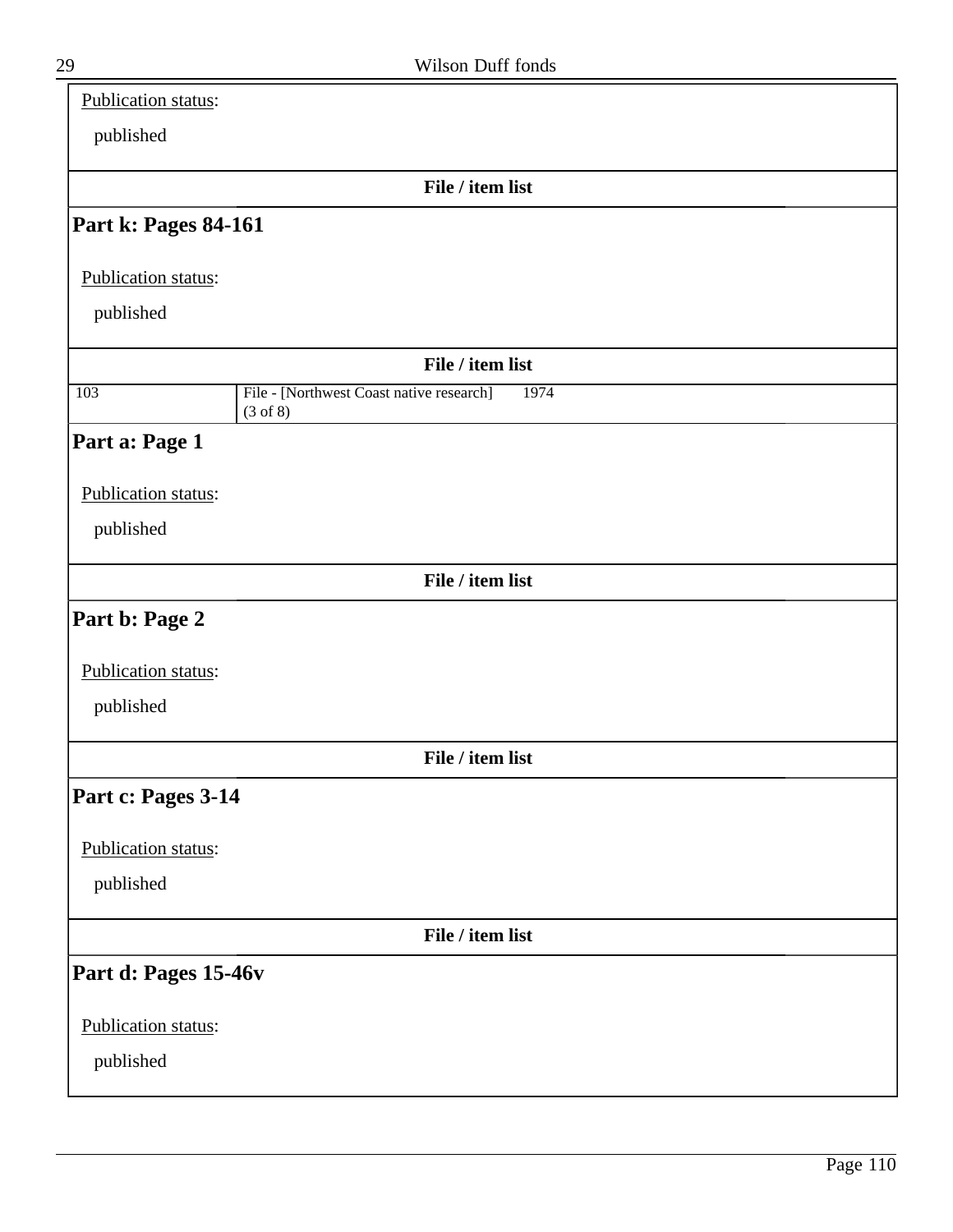| 29                   | Wilson Duff fonds |  |
|----------------------|-------------------|--|
|                      | File / item list  |  |
| Part e: Pages 47-76v |                   |  |
| Publication status:  |                   |  |
| published            |                   |  |
|                      | File / item list  |  |
| Part f: Page 77      |                   |  |
| Publication status:  |                   |  |
| published            |                   |  |
|                      | File / item list  |  |
| Part g: Pages 78-79  |                   |  |
| Publication status:  |                   |  |
| published            |                   |  |
|                      | File / item list  |  |
| Part h: Page 80      |                   |  |
| Publication status:  |                   |  |
| published            |                   |  |
|                      | File / item list  |  |
| Part i: Page 81      |                   |  |
| Publication status:  |                   |  |
| published            |                   |  |
|                      | File / item list  |  |
| Part j: Page 82      |                   |  |
| Publication status:  |                   |  |
| published            |                   |  |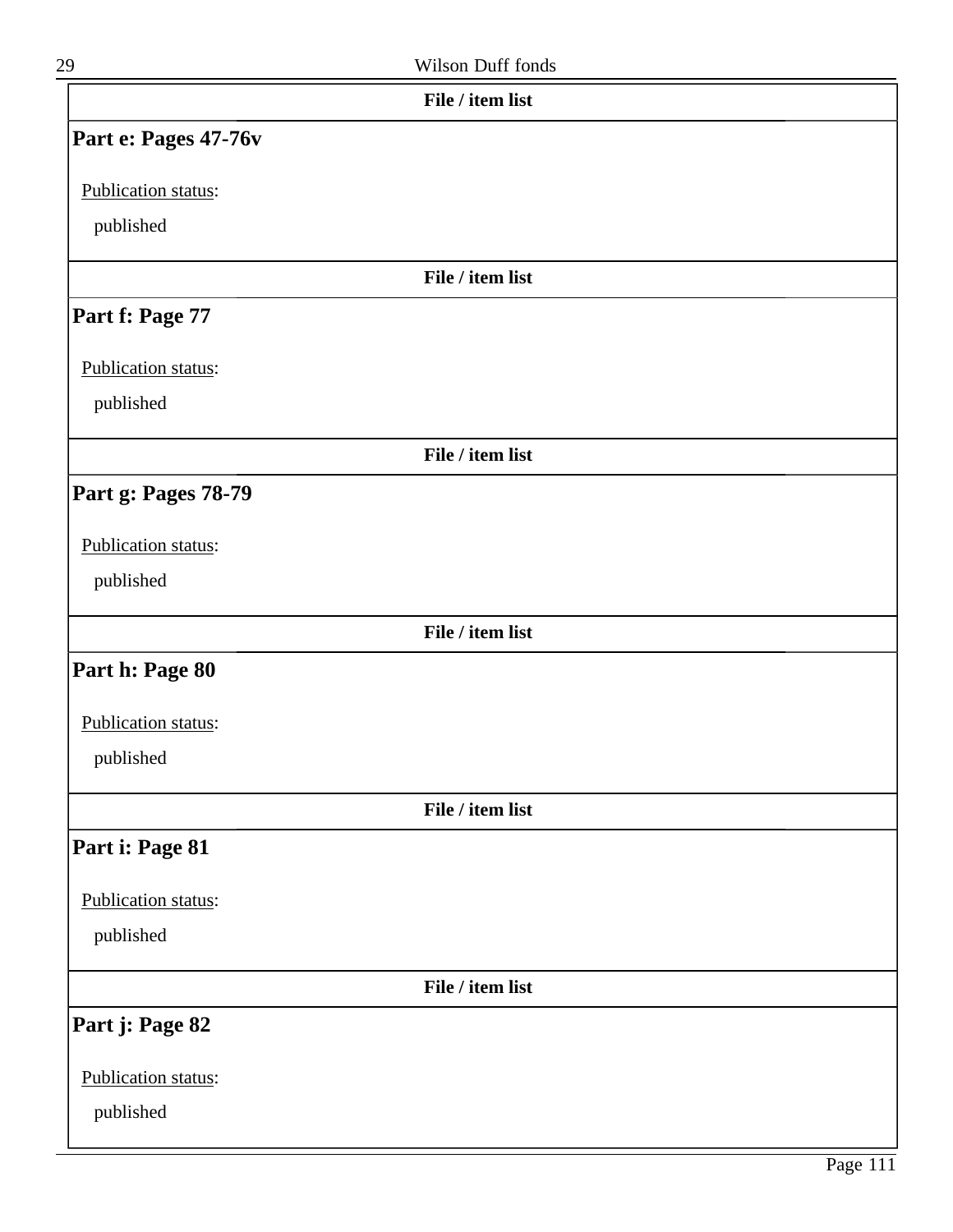| 29                   | Wilson Duff fonds                                            |  |
|----------------------|--------------------------------------------------------------|--|
|                      | File / item list                                             |  |
| Part k: Page 83      |                                                              |  |
| Publication status:  |                                                              |  |
| published            |                                                              |  |
|                      | File / item list                                             |  |
| Part I: Page 84      |                                                              |  |
| Publication status:  |                                                              |  |
| published            |                                                              |  |
|                      | File / item list                                             |  |
| Part m: Page 85      |                                                              |  |
| Publication status:  |                                                              |  |
| published            |                                                              |  |
|                      | File / item list                                             |  |
| Part n: Pages 86-115 |                                                              |  |
| Publication status:  |                                                              |  |
| published            |                                                              |  |
|                      | File / item list                                             |  |
| 104                  | File - [Northwest Coast native research]<br>1974<br>(4 of 8) |  |
| Part a: Pages 1-24   |                                                              |  |
| Publication status:  |                                                              |  |

published

**File / item list**

**Part b: Pages 25-65**

Publication status: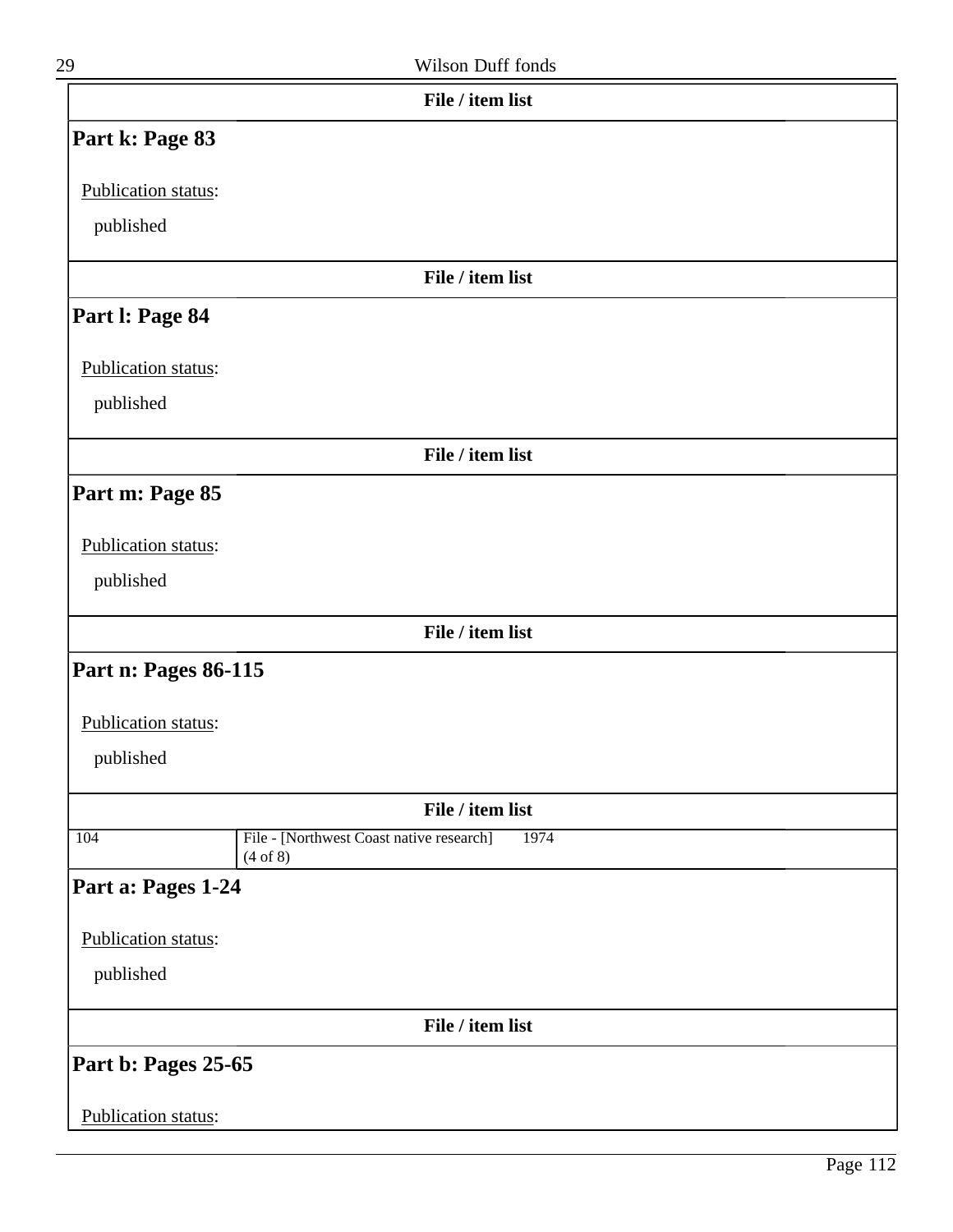| published             |                  |  |
|-----------------------|------------------|--|
|                       | File / item list |  |
| Part c: Pages 66-111v |                  |  |
| Publication status:   |                  |  |
| published             |                  |  |
|                       | File / item list |  |
| Part d: Page 112      |                  |  |
| Publication status:   |                  |  |
| published             |                  |  |
|                       | File / item list |  |
| Part e: Page 112v     |                  |  |
| Publication status:   |                  |  |
| published             |                  |  |
|                       | File / item list |  |
| Part f: Page 113      |                  |  |
| Publication status:   |                  |  |
| published             |                  |  |
|                       | File / item list |  |
| Part g: Page 113v     |                  |  |
| Publication status:   |                  |  |
| published             |                  |  |
|                       | File / item list |  |
| Part h: Pages 114-128 |                  |  |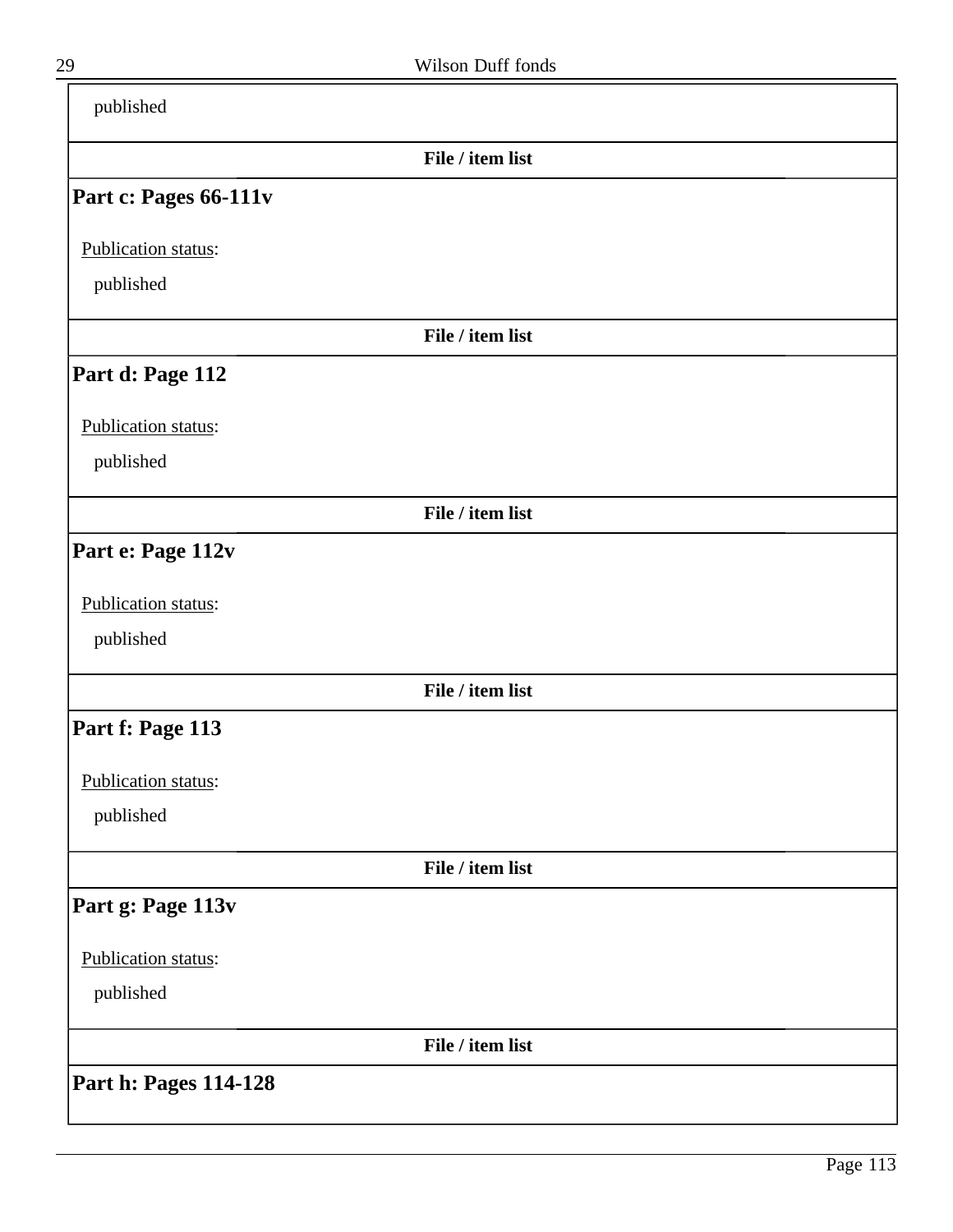| Publication status:         |                                                                              |
|-----------------------------|------------------------------------------------------------------------------|
| published                   |                                                                              |
|                             | File / item list                                                             |
| Part i: Pages 129-139       |                                                                              |
| Publication status:         |                                                                              |
| published                   |                                                                              |
|                             | File / item list                                                             |
| 105                         | 1973-1974<br>File - [Northwest Coast native research]<br>$(5 \text{ of } 8)$ |
| Part a: Pages 1-81          |                                                                              |
| Publication status:         |                                                                              |
| published                   |                                                                              |
|                             | File / item list                                                             |
| <b>Part b: Pages 82-164</b> |                                                                              |
|                             |                                                                              |
| Publication status:         |                                                                              |
| published                   |                                                                              |
|                             | File / item list                                                             |
| 106                         | File - [Northwest Coast native research]<br>1973-1974<br>$(6 \text{ of } 8)$ |
| Part a: Pages 1-47v         |                                                                              |
| Publication status:         |                                                                              |
| published                   |                                                                              |
|                             | File / item list                                                             |
| Part b: Page 48             |                                                                              |
| Publication status:         |                                                                              |
| published                   |                                                                              |
|                             |                                                                              |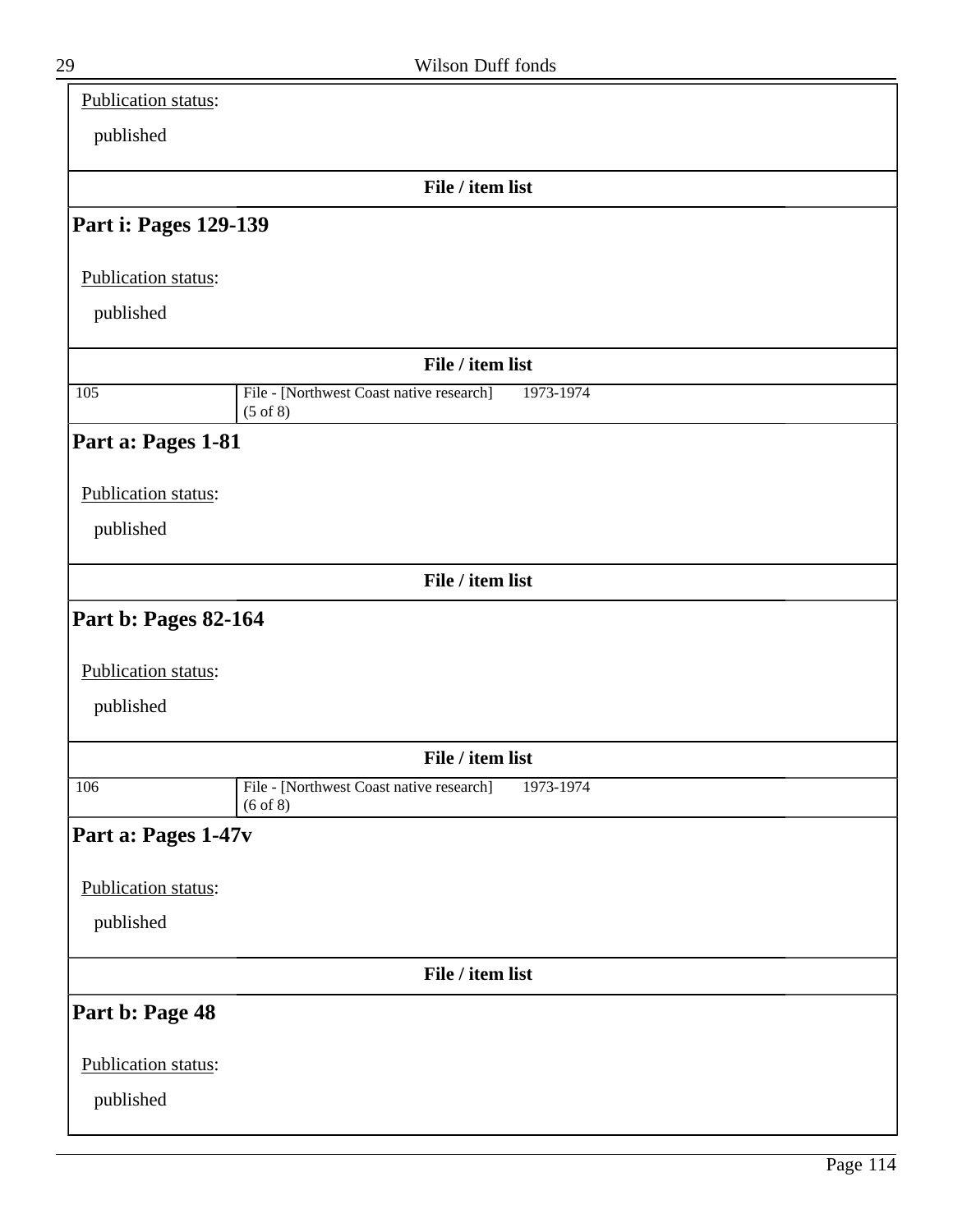| 29                         | Wilson Duff fonds                                     |
|----------------------------|-------------------------------------------------------|
|                            | File / item list                                      |
| Part c: Page 49            |                                                       |
| Publication status:        |                                                       |
| published                  |                                                       |
|                            | File / item list                                      |
| Part d: Pages 50-52v       |                                                       |
| Publication status:        |                                                       |
| published                  |                                                       |
|                            | File / item list                                      |
| Part e: Pages 53-59        |                                                       |
| Publication status:        |                                                       |
| published                  |                                                       |
|                            | File / item list                                      |
| Part f: Pages 60-85        |                                                       |
| Publication status:        |                                                       |
| published                  |                                                       |
|                            | File / item list                                      |
| Part g: Pages 86-157       |                                                       |
| <b>Publication status:</b> |                                                       |
| published                  |                                                       |
|                            | File / item list                                      |
| 107                        | File - [Northwest Coast native research]<br>1972-1974 |
|                            | (7 <sub>of</sub> 8)                                   |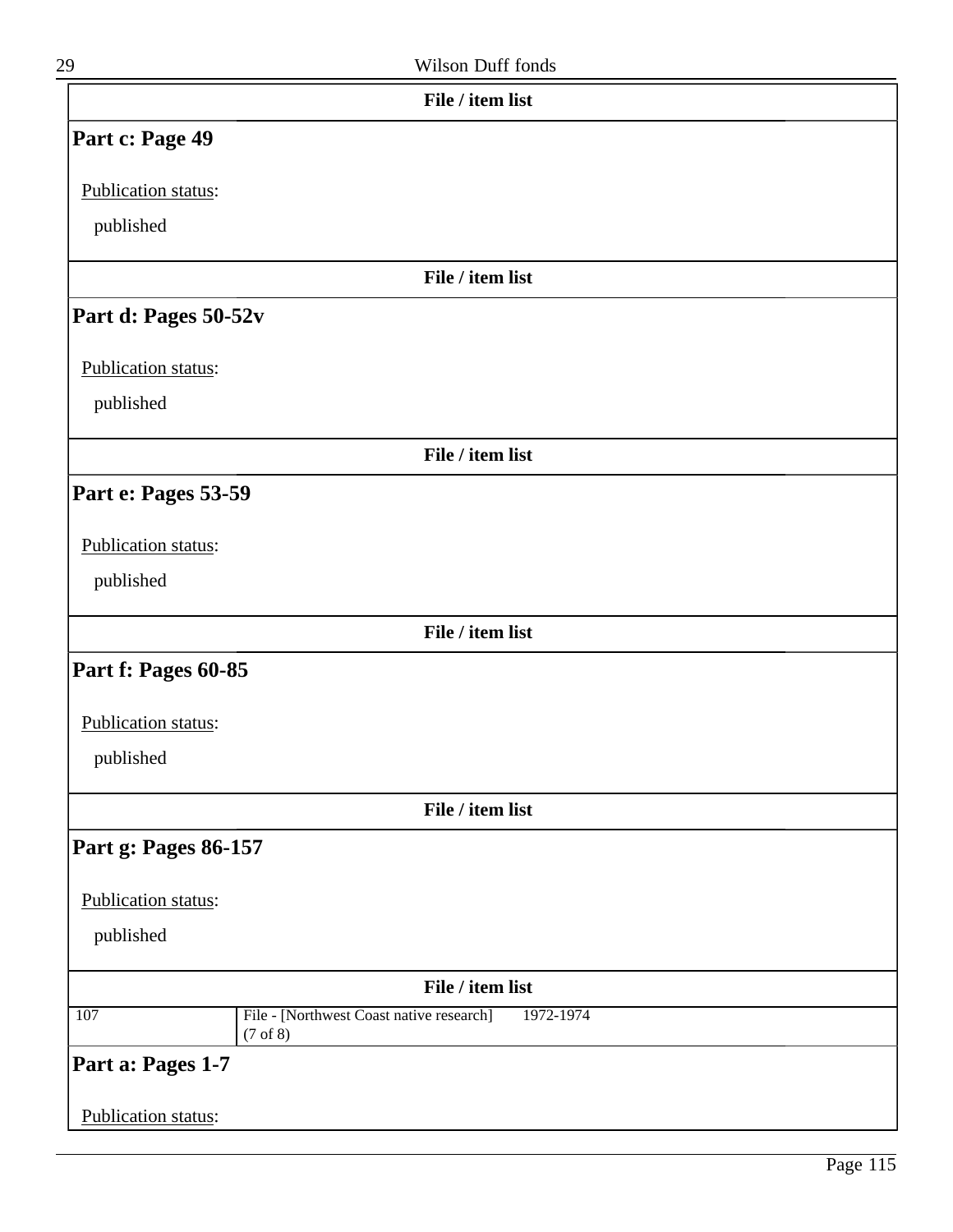| published           |                  |  |
|---------------------|------------------|--|
|                     | File / item list |  |
| Part b: Pages 8-97  |                  |  |
| Publication status: |                  |  |
| published           |                  |  |
|                     | File / item list |  |
| Part c: Page 98     |                  |  |
| Publication status: |                  |  |
| published           |                  |  |
|                     | File / item list |  |
| Part d: Page 99     |                  |  |
| Publication status: |                  |  |
| published           |                  |  |
|                     | File / item list |  |
| Part e: Page 100    |                  |  |
| Publication status: |                  |  |
| published           |                  |  |
|                     | File / item list |  |
| Part f: Page 101    |                  |  |
| Publication status: |                  |  |
| published           |                  |  |
|                     | File / item list |  |
| Part g: Page 102    |                  |  |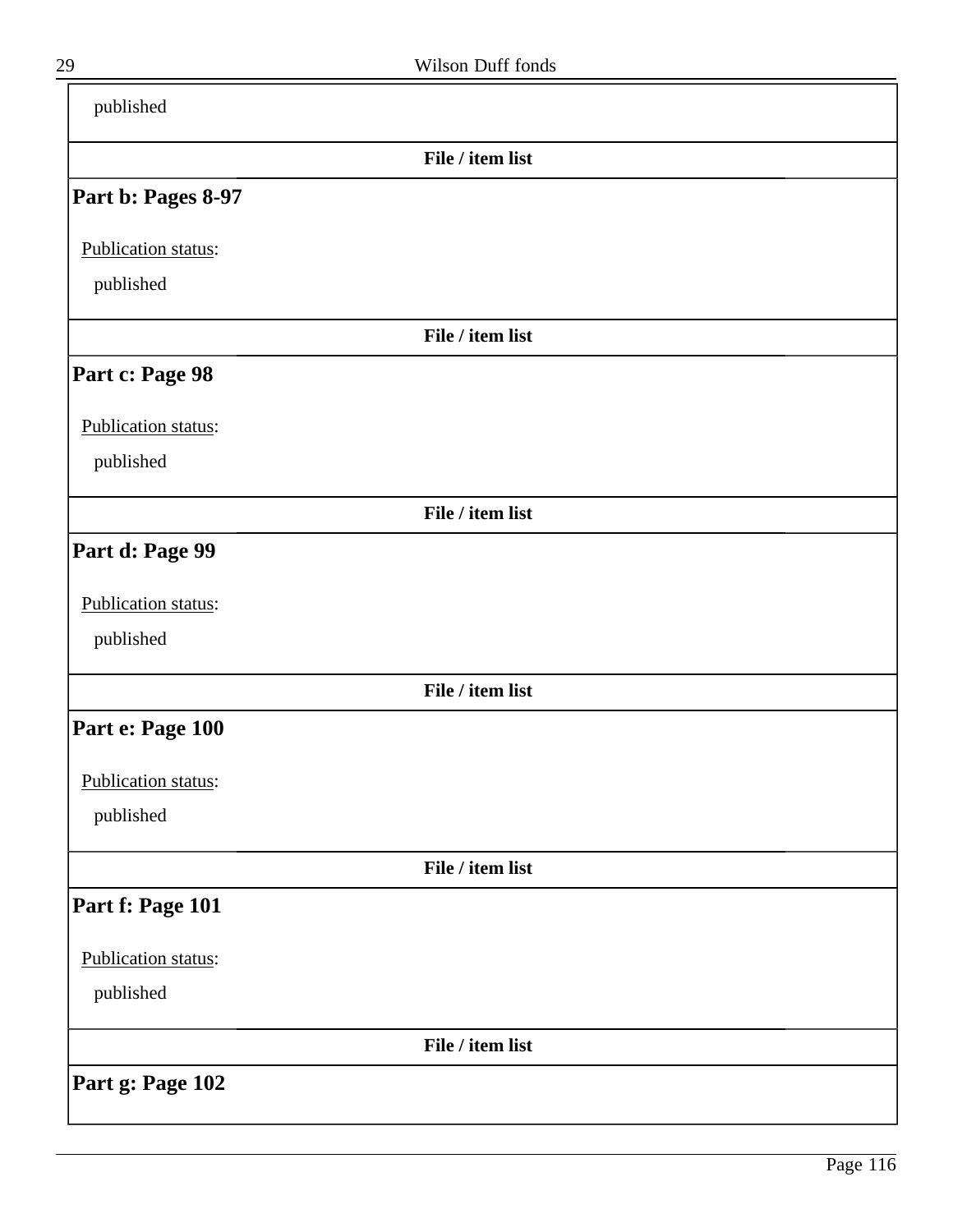| Publication status: |                  |  |
|---------------------|------------------|--|
| published           |                  |  |
|                     | File / item list |  |
| Part h: Page 102v   |                  |  |
| Publication status: |                  |  |
| published           |                  |  |
|                     | File / item list |  |
| Part i: Page 103    |                  |  |
| Publication status: |                  |  |
| published           |                  |  |
|                     | File / item list |  |
| Part j: Page 104    |                  |  |
| Publication status: |                  |  |
| published           |                  |  |
|                     | File / item list |  |
| Part k: Page 105    |                  |  |
| Publication status: |                  |  |
| published           |                  |  |
|                     | File / item list |  |
| Part I: Page 106    |                  |  |
| Publication status: |                  |  |
| published           |                  |  |
|                     | File / item list |  |
| Part m: Page 106v   |                  |  |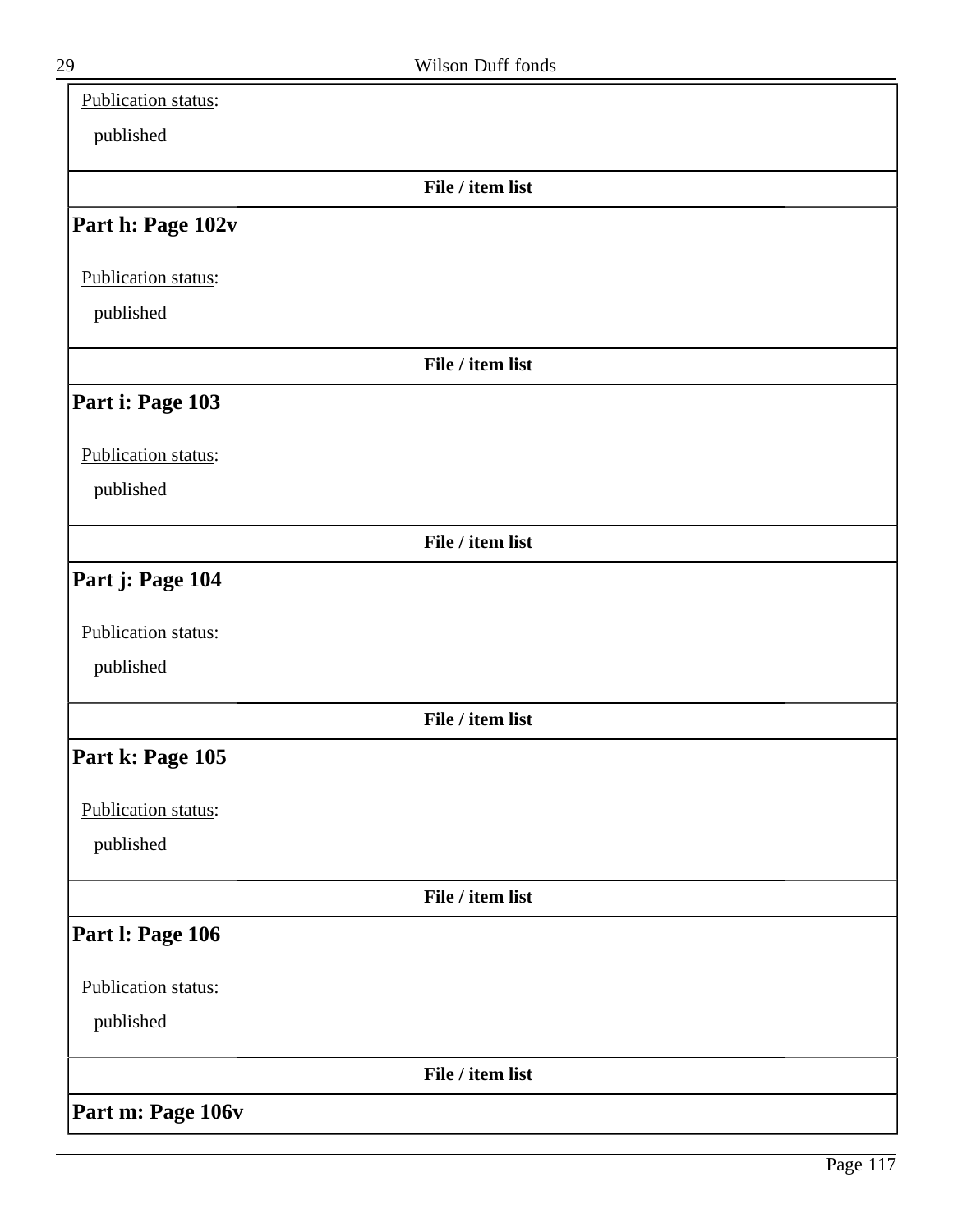| Publication status:  |                                                                       |  |
|----------------------|-----------------------------------------------------------------------|--|
| published            |                                                                       |  |
|                      |                                                                       |  |
|                      | File / item list                                                      |  |
| Part n: Page 107-117 |                                                                       |  |
| Publication status:  |                                                                       |  |
| published            |                                                                       |  |
|                      | File / item list                                                      |  |
| 108                  | File - [Northwest Coast native research]<br>1972-1974<br>$(8$ of $8)$ |  |
| Part a: Pages 1-22   |                                                                       |  |
|                      |                                                                       |  |
| Publication status:  |                                                                       |  |
| published            |                                                                       |  |
|                      | File / item list                                                      |  |
| Part b: Pages 23-58  |                                                                       |  |
| Publication status:  |                                                                       |  |
|                      |                                                                       |  |
| published            |                                                                       |  |
|                      | File / item list                                                      |  |
| Part c: Pages 59-140 |                                                                       |  |
| Publication status:  |                                                                       |  |
| published            |                                                                       |  |
|                      |                                                                       |  |
|                      | File / item list                                                      |  |
| Part d: Page 141     |                                                                       |  |
| Publication status:  |                                                                       |  |
| published            |                                                                       |  |
|                      |                                                                       |  |

≒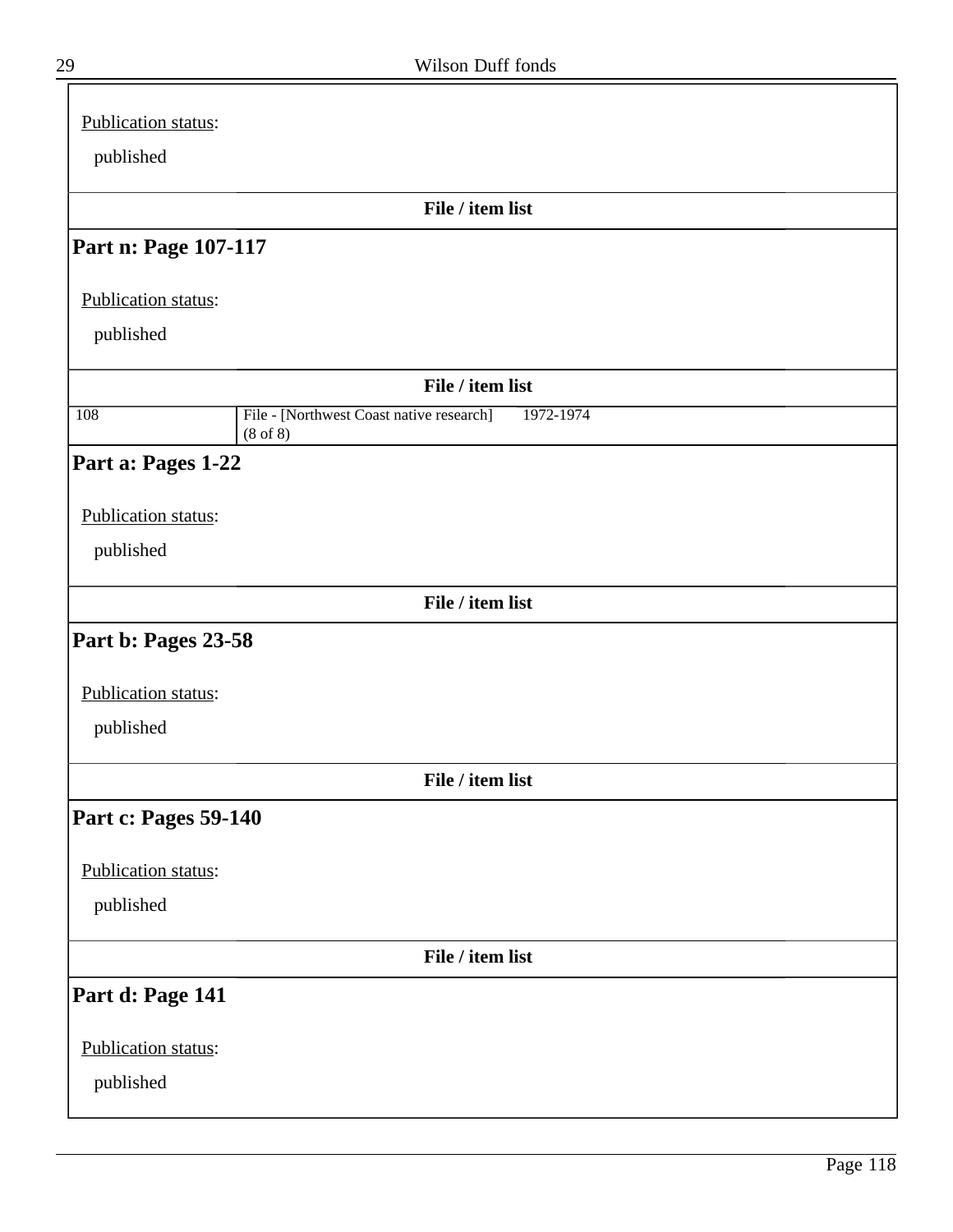| 29                               | Wilson Duff fonds                                  |                    |  |
|----------------------------------|----------------------------------------------------|--------------------|--|
|                                  | File / item list                                   |                    |  |
| Part e: Pages 142-158            |                                                    |                    |  |
| Publication status:              |                                                    |                    |  |
|                                  |                                                    |                    |  |
| published                        |                                                    |                    |  |
|                                  | File / item list                                   |                    |  |
| Part f: Pages 159-184            |                                                    |                    |  |
| Publication status:              |                                                    |                    |  |
| published                        |                                                    |                    |  |
|                                  | File / item list                                   |                    |  |
| 109                              | File - Conaqadet                                   | $[19-?]$           |  |
| 110                              | File - (Art)[Art - Flat Design]                    | 1968-1969          |  |
| 111                              | File - (Art)[Art - Northwest Coast<br>Iconography] | 1968-1969          |  |
| $\overline{112}$                 | File - Swanton Ch X                                | $\overline{[19-]}$ |  |
| Publication status:<br>published |                                                    |                    |  |
|                                  | File / item list                                   |                    |  |
| Part b: Pages 3-4                |                                                    |                    |  |
| <b>Publication status:</b>       |                                                    |                    |  |
| published                        |                                                    |                    |  |
|                                  | File / item list                                   |                    |  |
| Part c: Page 5                   |                                                    |                    |  |
| Publication status:              |                                                    |                    |  |
| published                        |                                                    |                    |  |
|                                  | File / item list                                   |                    |  |
| Part d: Pages 6-7                |                                                    |                    |  |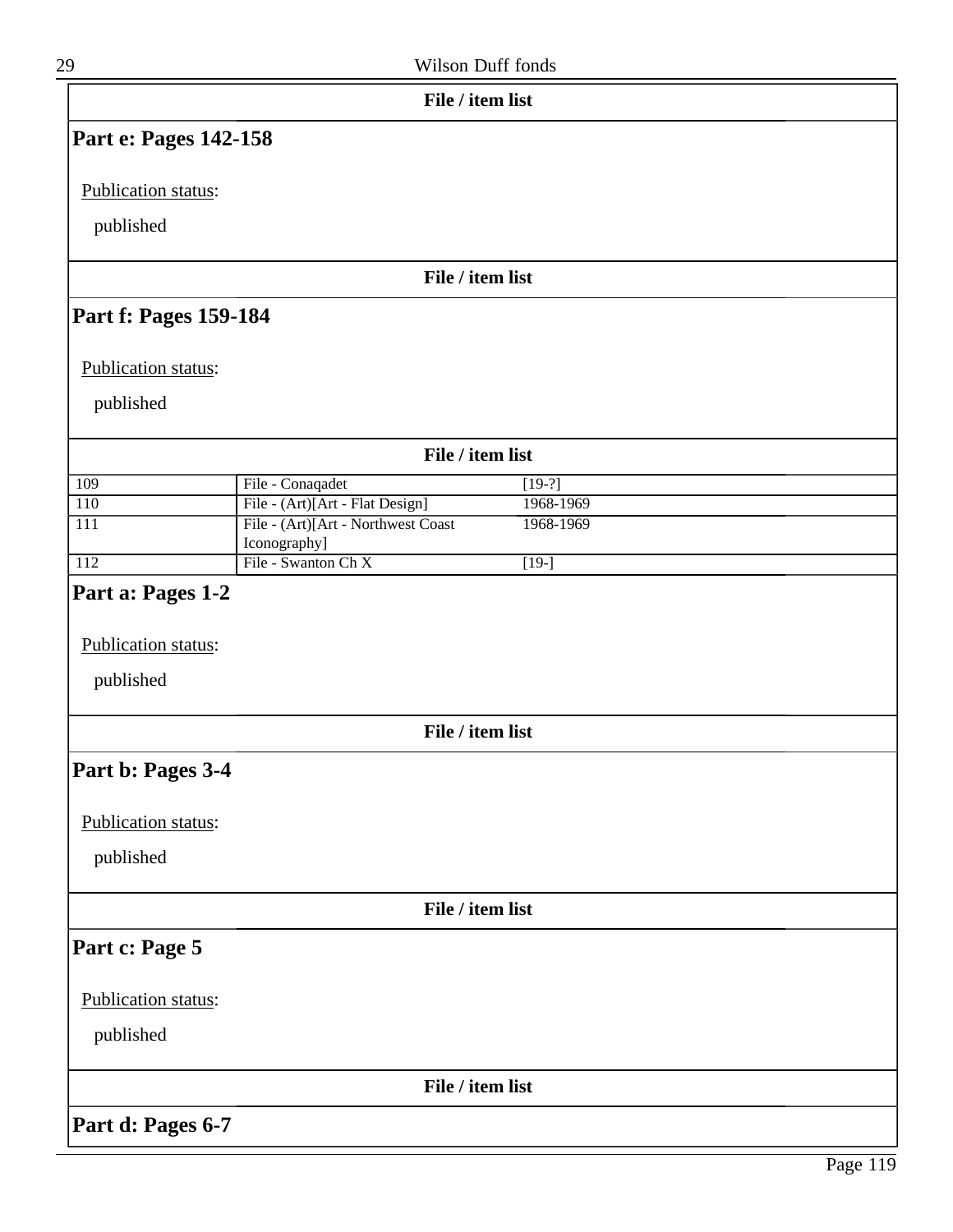| Publication status: |                                                             |
|---------------------|-------------------------------------------------------------|
| published           |                                                             |
|                     |                                                             |
|                     | File / item list                                            |
|                     |                                                             |
| Part e: Pages 8-11  |                                                             |
|                     |                                                             |
| Publication status: |                                                             |
|                     |                                                             |
| published           |                                                             |
|                     |                                                             |
|                     | File / item list                                            |
| Part f: Pages 12-14 |                                                             |
|                     |                                                             |
| Publication status: |                                                             |
|                     |                                                             |
| published           |                                                             |
|                     |                                                             |
|                     | File / item list                                            |
|                     |                                                             |
| Part g: Pages 15-16 |                                                             |
|                     |                                                             |
| Publication status: |                                                             |
| published           |                                                             |
|                     |                                                             |
|                     | File / item list                                            |
|                     |                                                             |
| Part h: Pages 17-18 |                                                             |
|                     |                                                             |
| Publication status: |                                                             |
|                     |                                                             |
| published           |                                                             |
|                     |                                                             |
|                     | File / item list                                            |
| 113                 | File - Haida Totem Poles<br>1970                            |
| 114                 | File - Sense and Nonsense on Haida<br>$[197-?]$             |
| 115                 | Pipes<br>File - [Histories, Territories and Laws of<br>1958 |
|                     | the Kitwancool]                                             |
| 116                 | File - Haida: Population Figures, Local<br>1964-1967        |
|                     | Tribes, Territories                                         |
| Part a: Pages 1-3   |                                                             |
|                     |                                                             |
|                     |                                                             |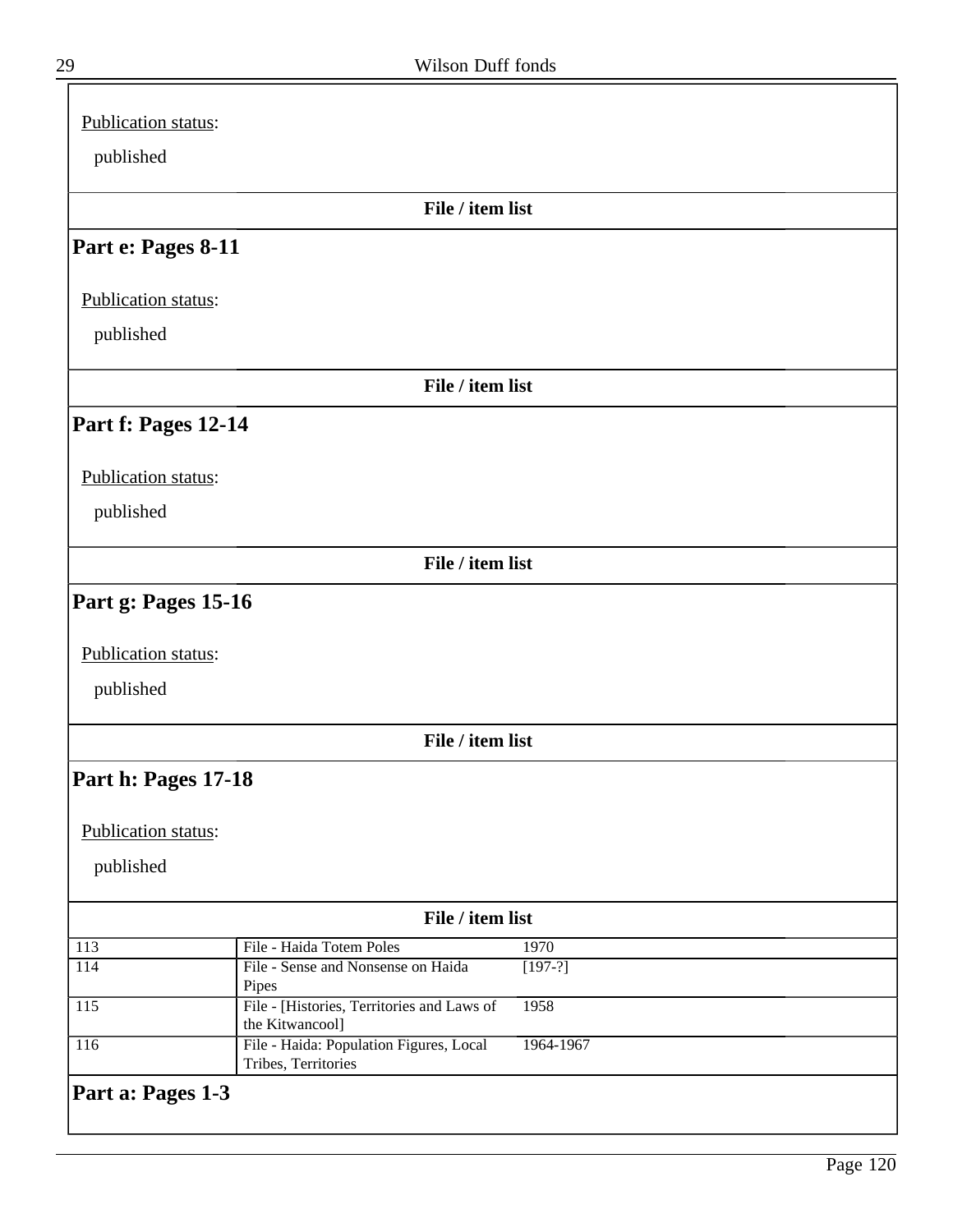| Publication status: |                  |  |
|---------------------|------------------|--|
| published           |                  |  |
|                     | File / item list |  |
| Part b: Pages 4-5   |                  |  |
| Publication status: |                  |  |
| published           |                  |  |
|                     | File / item list |  |
| Part c: Pages 6-22  |                  |  |
| Publication status: |                  |  |
| published           |                  |  |
|                     | File / item list |  |
| Part d: Page 23     |                  |  |
| Publication status: |                  |  |
| published           |                  |  |
|                     | File / item list |  |
| Part e: Pages 24-29 |                  |  |
| Publication status: |                  |  |
| published           |                  |  |
|                     | File / item list |  |
| Part f: Pages 30-42 |                  |  |
| Publication status: |                  |  |
| published           |                  |  |
|                     | File / item list |  |
| Part g: Page 43     |                  |  |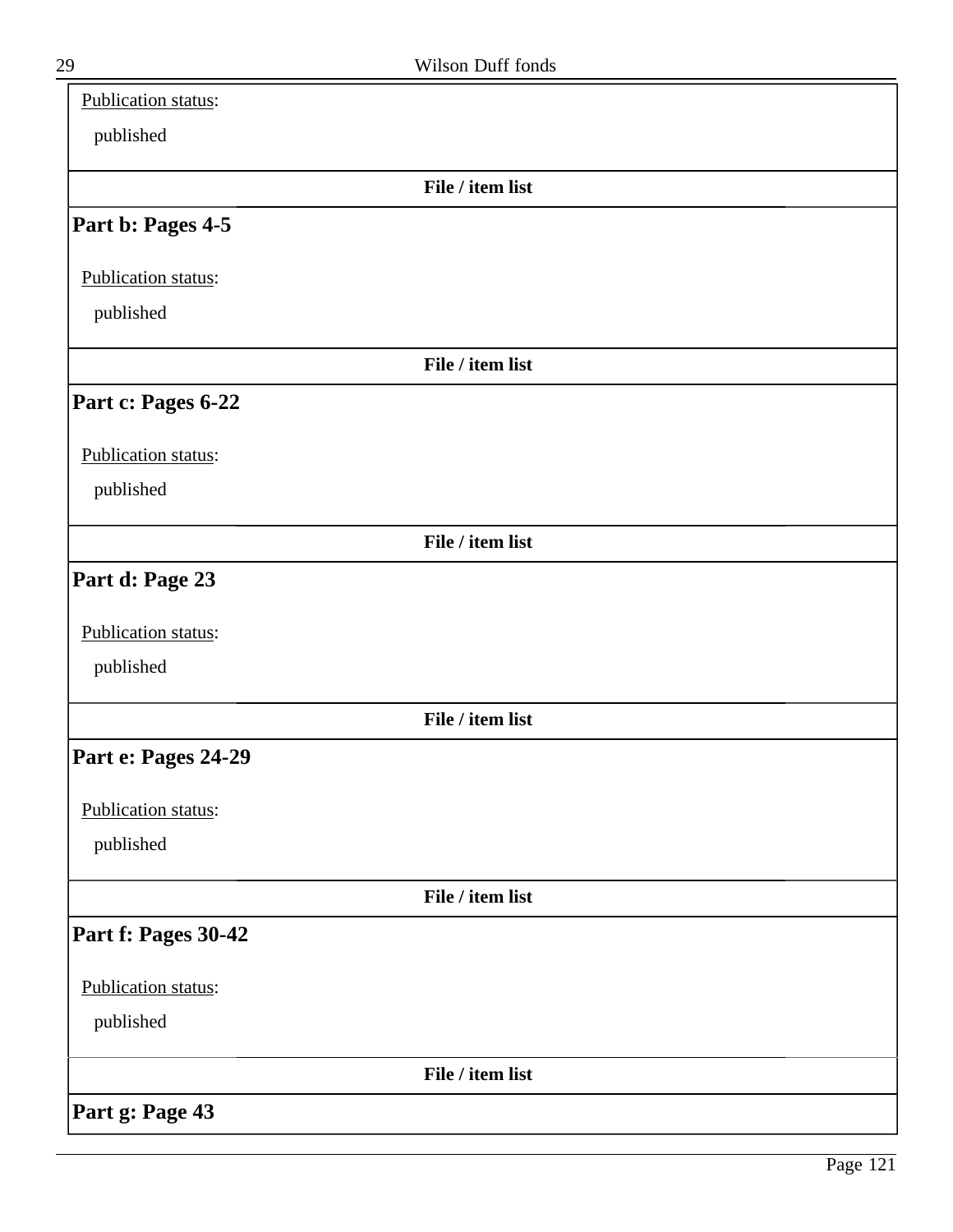| Publication status: |                  |
|---------------------|------------------|
| published           |                  |
|                     | File / item list |
| Part h: Page 44     |                  |
| Publication status: |                  |
| published           |                  |
|                     | File / item list |
| Part i: Page 45     |                  |
| Publication status: |                  |
| published           |                  |
|                     | File / item list |
| Part j: Page 46     |                  |
| Publication status: |                  |
| published           |                  |
|                     | File / item list |
| Part k: Page 47     |                  |
| Publication status: |                  |
| published           |                  |
|                     | File / item list |
| Part I: Page 48     |                  |
| Publication status: |                  |
| published           |                  |

╕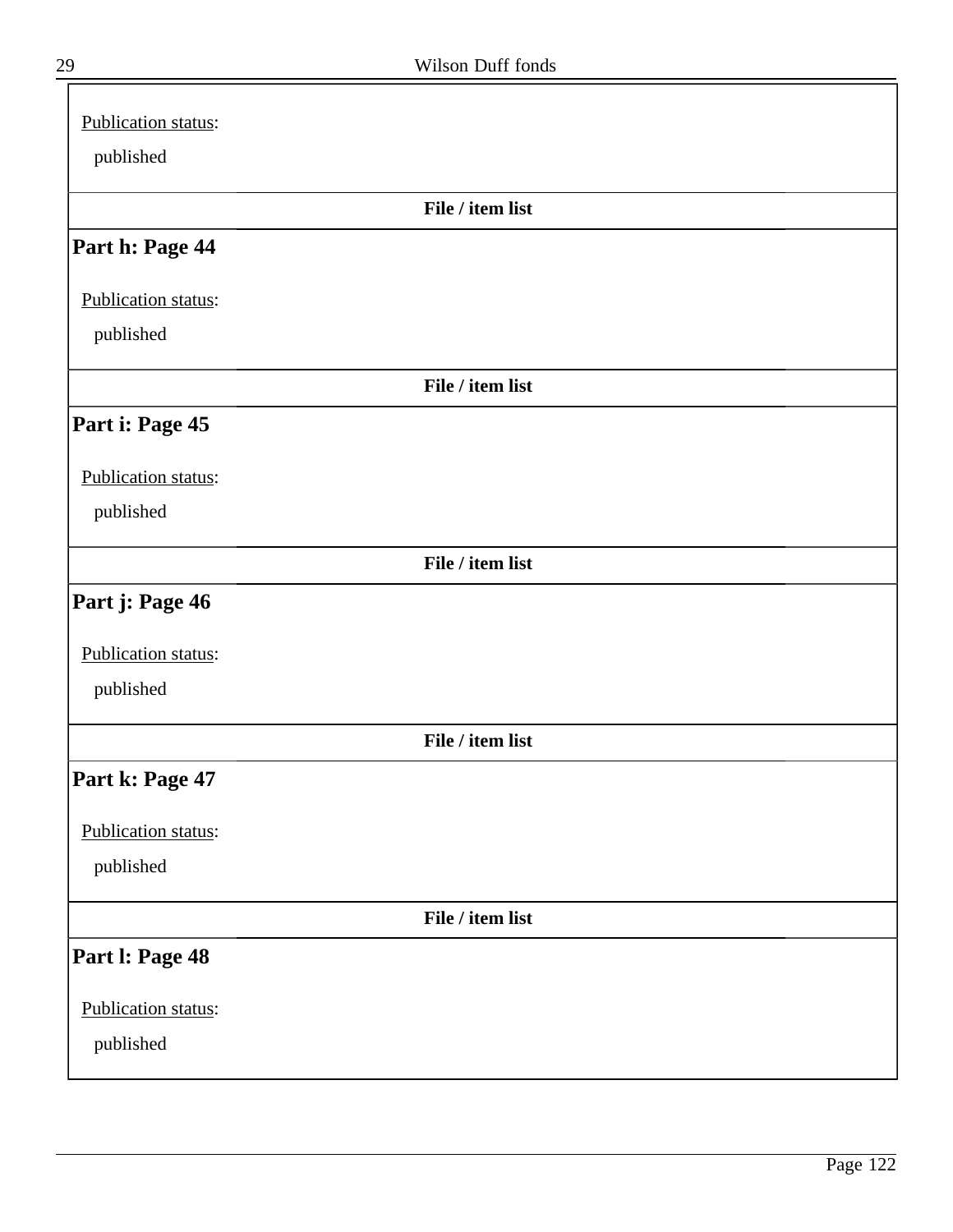| 29                  | Wilson Duff fonds |  |
|---------------------|-------------------|--|
|                     | File / item list  |  |
| Part m: Pages 49-50 |                   |  |
| Publication status: |                   |  |
| published           |                   |  |
|                     | File / item list  |  |
| Part n: Pages 51-54 |                   |  |
| Publication status: |                   |  |
| published           |                   |  |
|                     | File / item list  |  |
| Part o: Page 55     |                   |  |
| Publication status: |                   |  |
| published           |                   |  |
|                     | File / item list  |  |
| Part p: Page 56     |                   |  |
| Publication status: |                   |  |
| published           |                   |  |
|                     | File / item list  |  |
| Part q: Page 57     |                   |  |
| Publication status: |                   |  |
| published           |                   |  |
|                     | File / item list  |  |
| Part r: Page 58     |                   |  |
| Publication status: |                   |  |
| published           |                   |  |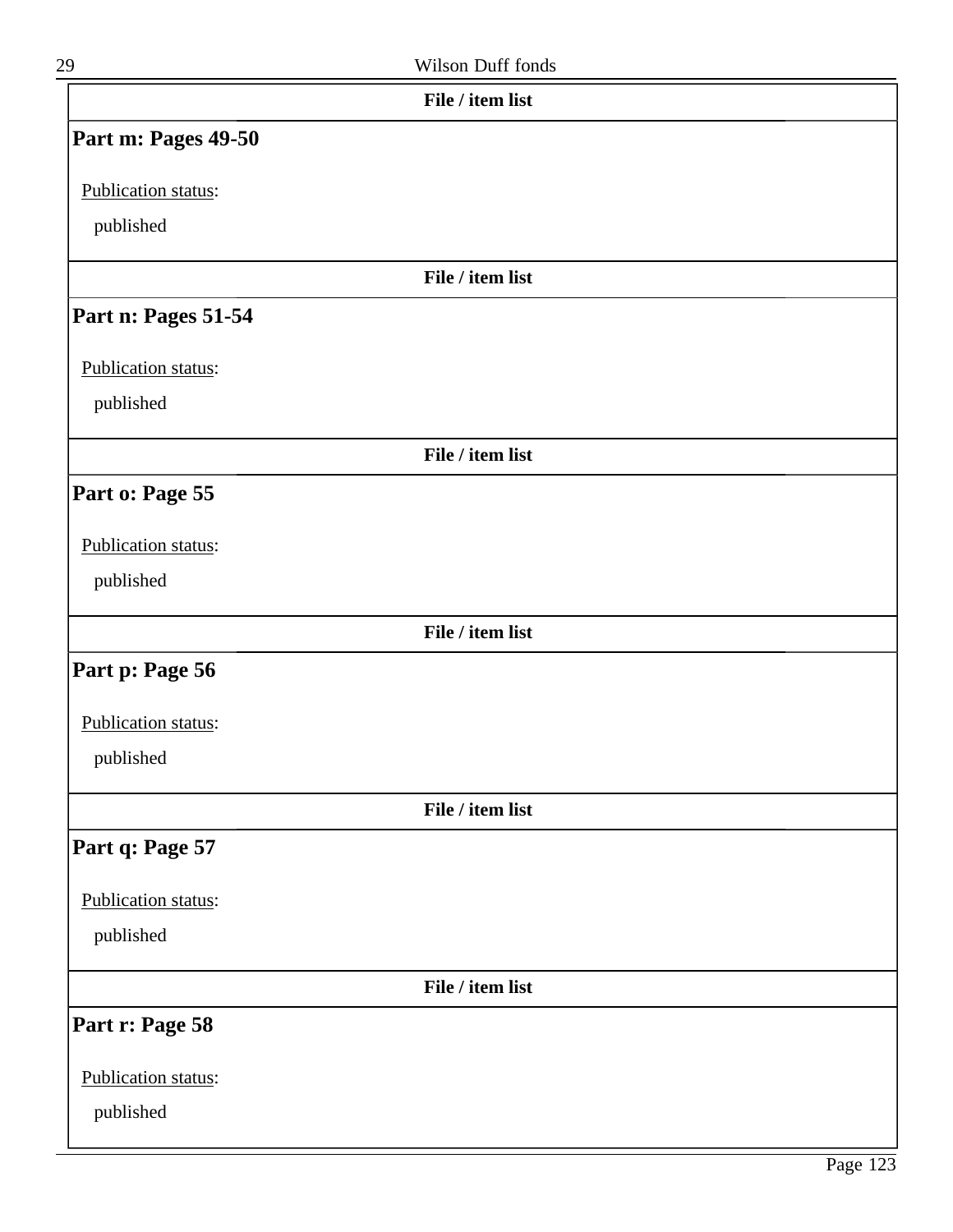|  | File / item list |  |
|--|------------------|--|
|--|------------------|--|

# **Part s: Page 59**

#### Publication status:

### published

|                      | File / item list                      |           |
|----------------------|---------------------------------------|-----------|
| 117                  | File - The Alternative to Schooling   | 1971      |
| 118                  | File - [Haida Art]                    | $[19-?]$  |
| 119                  | File - Haida Art                      | $[19-?]$  |
| 120                  | File - Noses, Beaks, Mouths           | $[197-?]$ |
| 121                  | File - [Totem Poles Research]         | 1976      |
| 122                  | File - Tom Price: Haida Artist        | $[19-?]$  |
| $\overline{123}$     | File - Laws of Northwest Coast Art    | 1975-1979 |
| 124                  | File - Tom Price: Individual Style    | 1970      |
| $\overline{125}$     | File - Levels of Meaning in Haida Art | 1972      |
| $\blacksquare$<br>T. |                                       |           |

### **Part a: Page 1**

Publication status:

published

#### **File / item list**

### **Part b: Page 1v**

Publication status:

published

**File / item list**

### **Part c: Page 2**

Publication status:

published

**File / item list**

# **Part d: Page 3**

### Publication status: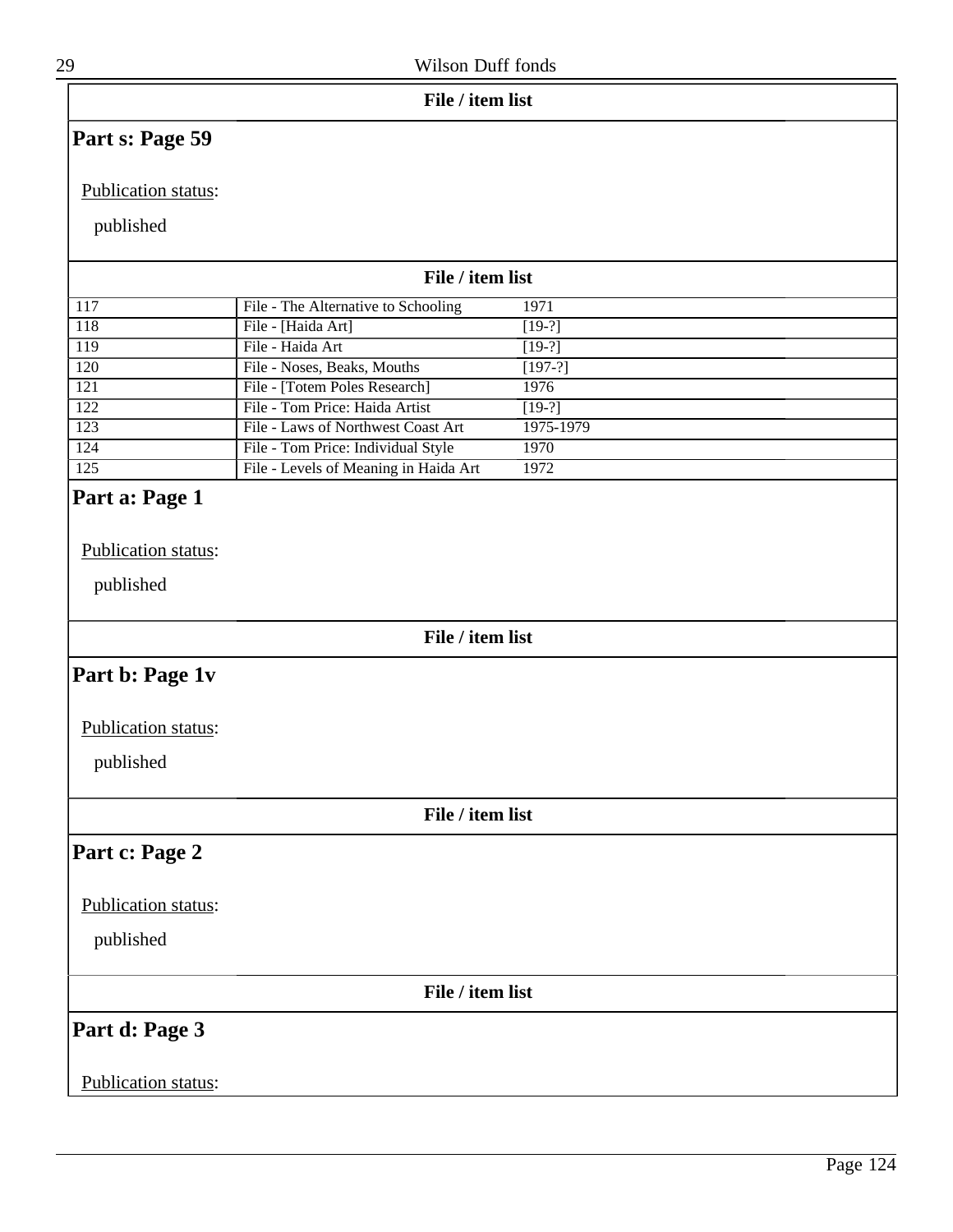| published           |                  |  |
|---------------------|------------------|--|
|                     | File / item list |  |
| Part e: Page 4      |                  |  |
| Publication status: |                  |  |
| published           |                  |  |
|                     | File / item list |  |
| Part f: Pages 5-17  |                  |  |
| Publication status: |                  |  |
| published           |                  |  |
|                     | File / item list |  |
| Part g: Pages 18-28 |                  |  |
| Publication status: |                  |  |
| published           |                  |  |
|                     | File / item list |  |
| Part h: Pages 29-40 |                  |  |
| Publication status: |                  |  |
| published           |                  |  |
|                     | File / item list |  |
| Part i: Page 41     |                  |  |
| Publication status: |                  |  |
| published           |                  |  |
|                     | File / item list |  |
| Part j: Pages 42-48 |                  |  |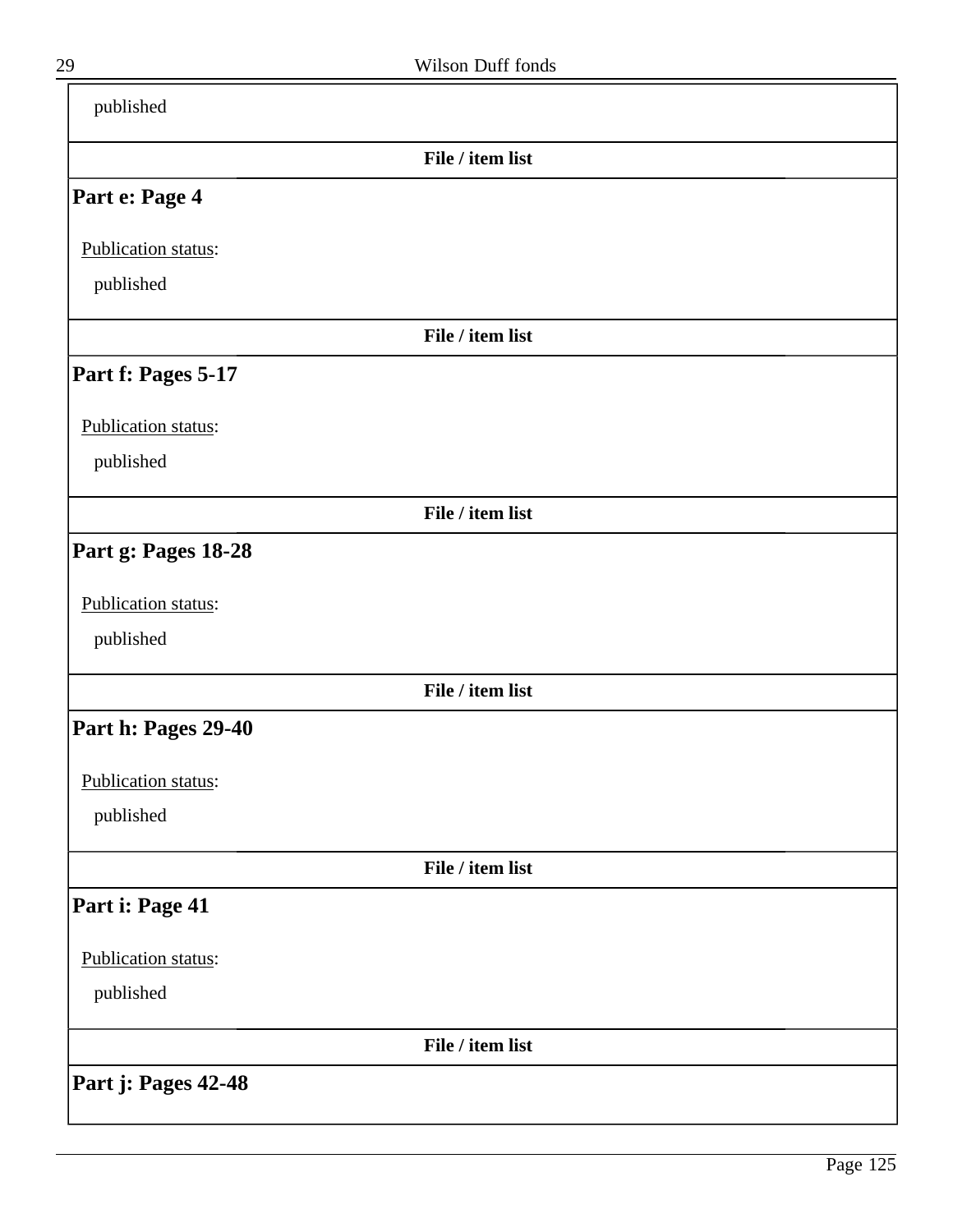Publication status:

published

**File / item list**

### **Part k: Pages 49-57**

Publication status:

published

| File / item list |                                                                 |           |  |
|------------------|-----------------------------------------------------------------|-----------|--|
| 126              | File - Art of Northwest Coast                                   | $[19-?]$  |  |
| $\overline{127}$ | File - Individual Styles in Northwest<br>Coast Art              | $[197-?]$ |  |
| 128              | File - [Northwest Coast native research]<br>$(1 \text{ of } 6)$ | 1975      |  |

# **Part a: Pages 1-15**

Publication status:

published

**File / item list**

### **Part b: Pages 16-92**

Publication status:

published

**File / item list**

# **Part c: Page 93**

Publication status:

published

**File / item list**

### **Part d: Pages 94-251**

### Publication status: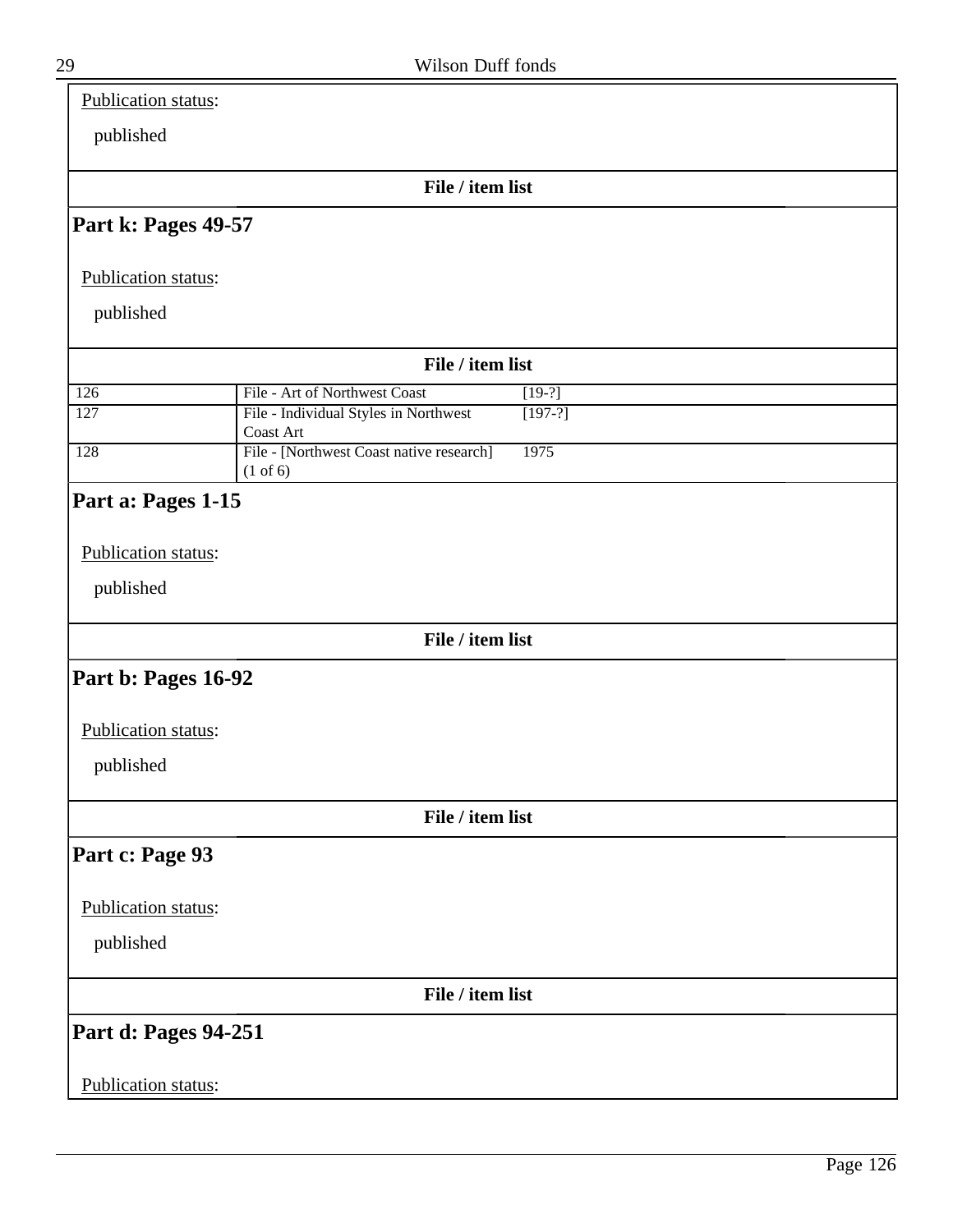| published             |                                                                         |  |
|-----------------------|-------------------------------------------------------------------------|--|
|                       | File / item list                                                        |  |
| Part e: Pages 252-253 |                                                                         |  |
| Publication status:   |                                                                         |  |
| published             |                                                                         |  |
|                       | File / item list                                                        |  |
| Part f: Pages 254-403 |                                                                         |  |
| Publication status:   |                                                                         |  |
| published             |                                                                         |  |
|                       | File / item list                                                        |  |
| Part g: Pages 404-557 |                                                                         |  |
| Publication status:   |                                                                         |  |
| published             |                                                                         |  |
|                       | File / item list                                                        |  |
| 129                   | File - [Northwest Coast native research]<br>1974<br>$(2 \text{ of } 6)$ |  |
| Part a: Pages 1-136   |                                                                         |  |
| Publication status:   |                                                                         |  |
| published             |                                                                         |  |
|                       | File / item list                                                        |  |
| Part b: Pages 137-287 |                                                                         |  |
| Publication status:   |                                                                         |  |
| published             |                                                                         |  |
|                       | File / item list                                                        |  |
| Part c: Pages 288-312 |                                                                         |  |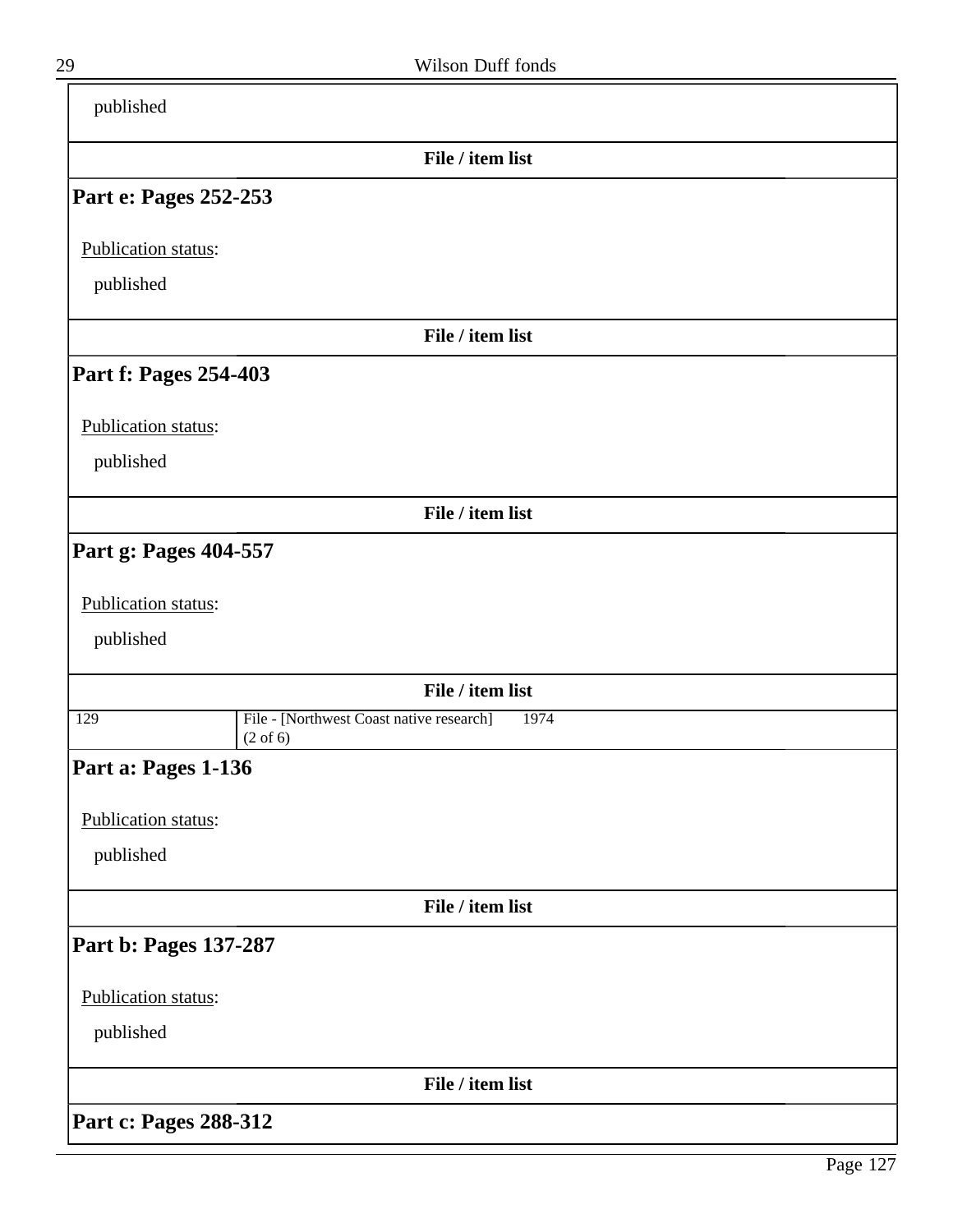| Publication status:        |                                                  |
|----------------------------|--------------------------------------------------|
| published                  |                                                  |
|                            |                                                  |
|                            | File / item list                                 |
| Part d: Pages 313-317      |                                                  |
| Publication status:        |                                                  |
| published                  |                                                  |
|                            | File / item list                                 |
| Part e: Pages 318-337      |                                                  |
|                            |                                                  |
| Publication status:        |                                                  |
| published                  |                                                  |
|                            | File / item list                                 |
| Part f: Pages 338-434      |                                                  |
| Publication status:        |                                                  |
|                            |                                                  |
| published                  |                                                  |
|                            | File / item list                                 |
| 130<br>$(3 \text{ of } 6)$ | File - [Northwest Coast native research]<br>1972 |
| Part a: Pages 1-68         |                                                  |
| Publication status:        |                                                  |
| published                  |                                                  |
|                            |                                                  |
|                            | File / item list                                 |
| Part b: Pages 69-81        |                                                  |
| Publication status:        |                                                  |
| published                  |                                                  |
|                            |                                                  |

╕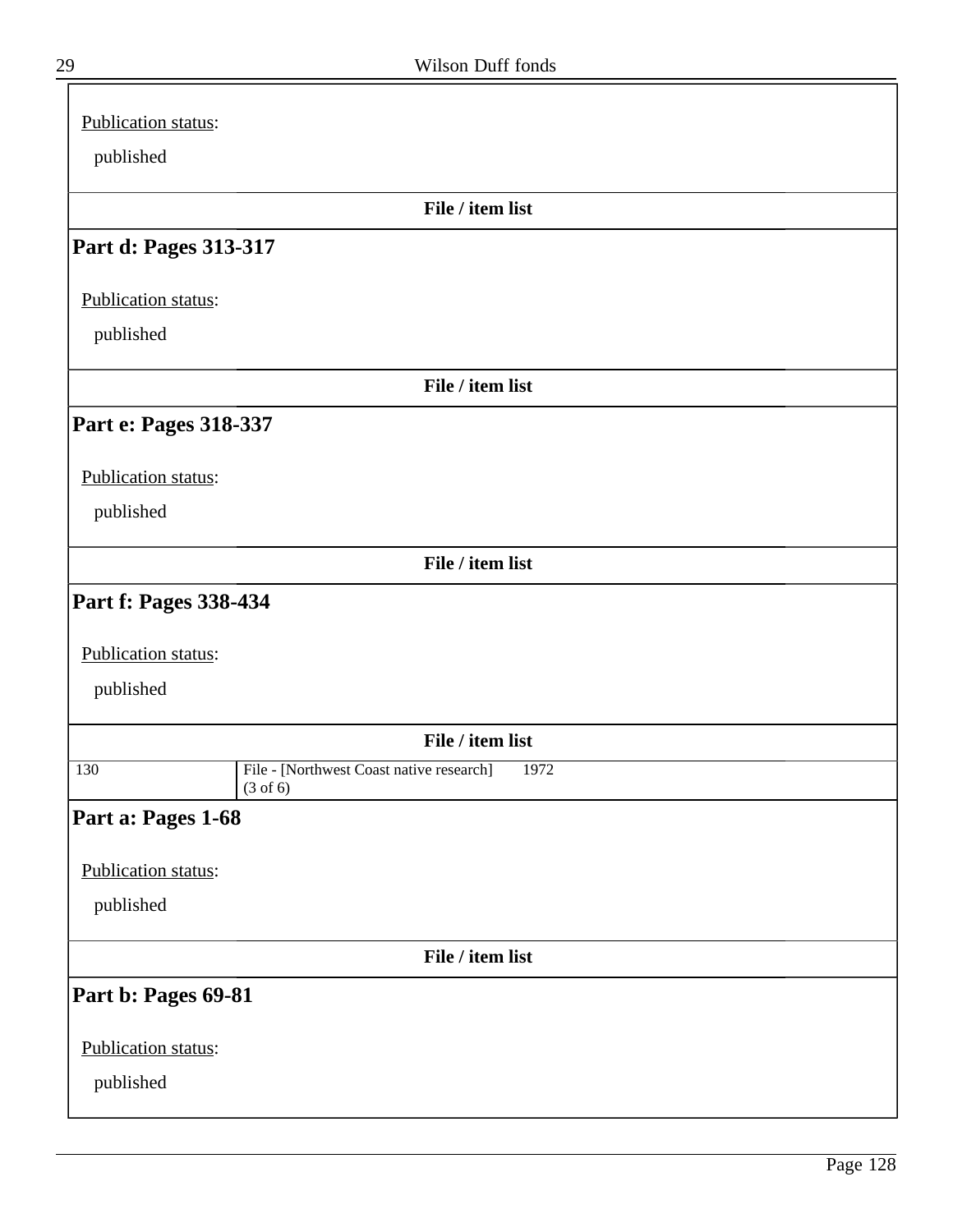L

| 29                    | Wilson Duff fonds                                                       |
|-----------------------|-------------------------------------------------------------------------|
|                       | File / item list                                                        |
| 131                   | File - [Northwest Coast native research]<br>1973<br>(4 of 6)            |
| Part a: Pages 1-59    |                                                                         |
| Publication status:   |                                                                         |
| published             |                                                                         |
|                       | File / item list                                                        |
| Part b: Pages 60-91   |                                                                         |
| Publication status:   |                                                                         |
| published             |                                                                         |
|                       | File / item list                                                        |
| Part c: Pages 92-94   |                                                                         |
| Publication status:   |                                                                         |
| published             |                                                                         |
|                       | File / item list                                                        |
| 132                   | File - [Northwest Coast native research]<br>1974<br>$(5 \text{ of } 6)$ |
| Part a: Pages 1-68    |                                                                         |
| Publication status:   |                                                                         |
| published             |                                                                         |
|                       | File / item list                                                        |
| Part b: Pages 69-182  |                                                                         |
| Publication status:   |                                                                         |
| published             |                                                                         |
|                       | File / item list                                                        |
| Part c: Pages 183-282 |                                                                         |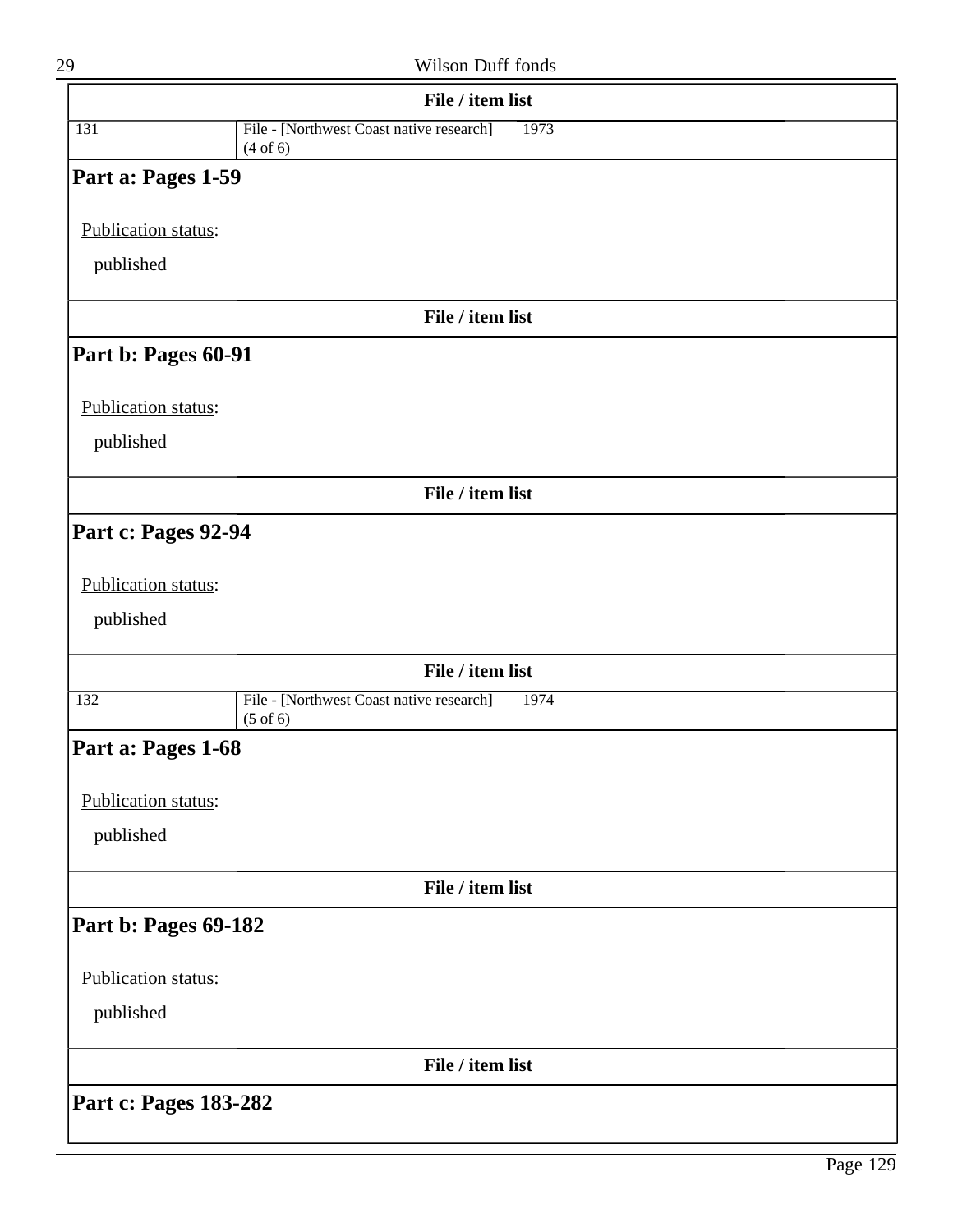| Publication status:   |                                                                         |
|-----------------------|-------------------------------------------------------------------------|
| published             |                                                                         |
|                       | File / item list                                                        |
| Part d: Page 283      |                                                                         |
| Publication status:   |                                                                         |
| published             |                                                                         |
|                       | File / item list                                                        |
| Part e: Page 284      |                                                                         |
| Publication status:   |                                                                         |
| published             |                                                                         |
|                       | File / item list                                                        |
| Part f: Pages 285-380 |                                                                         |
| Publication status:   |                                                                         |
| published             |                                                                         |
|                       | File / item list                                                        |
| 133                   | File - [Northwest Coast native research]<br>1975<br>$(6 \text{ of } 6)$ |
| Part a: Pages 1-6     |                                                                         |
| Publication status:   |                                                                         |
| published             |                                                                         |
|                       | File / item list                                                        |
| Part b: Pages 7-18    |                                                                         |
| Publication status:   |                                                                         |
| published             |                                                                         |
|                       |                                                                         |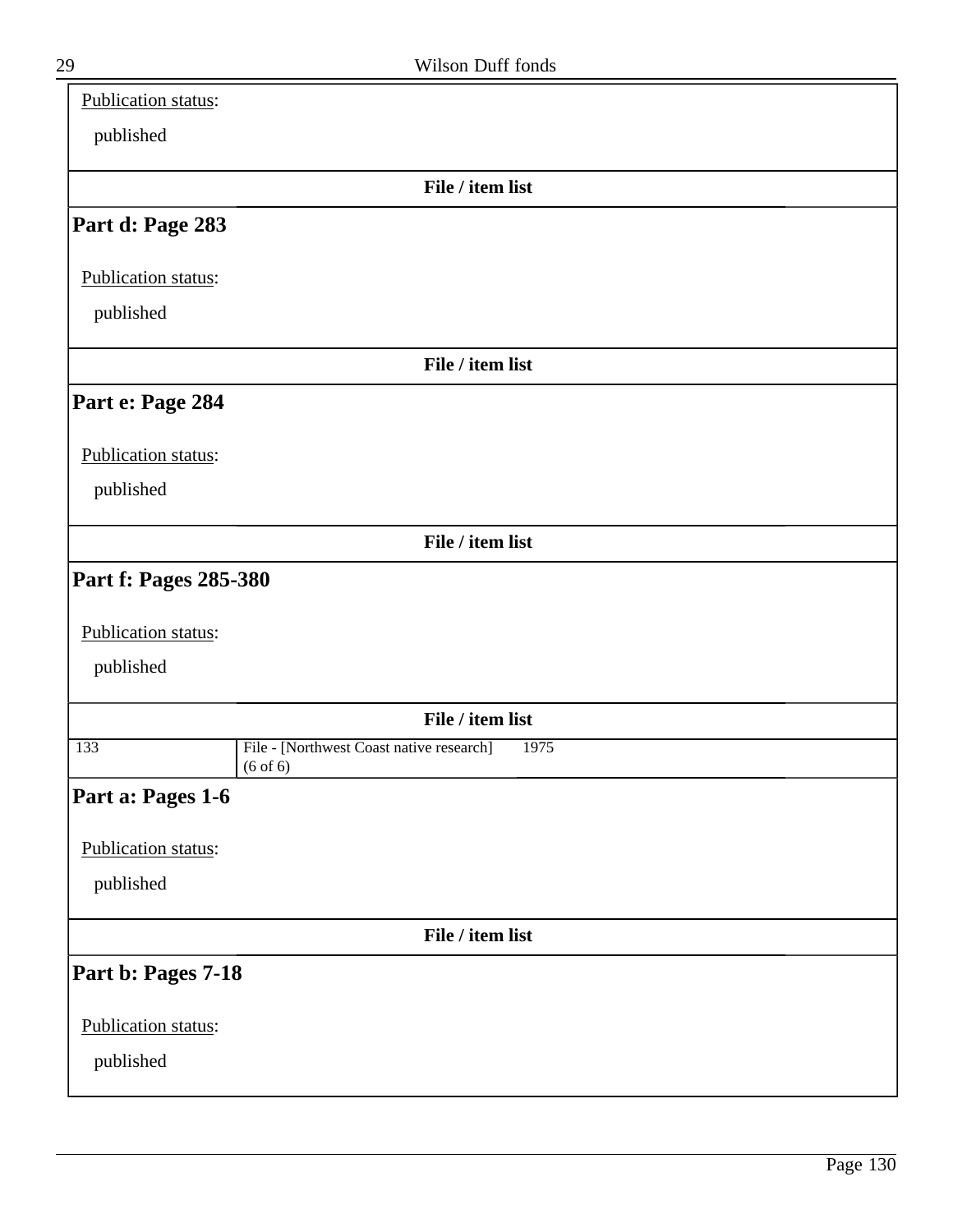| 29                          | Wilson Duff fonds                                                                         |  |
|-----------------------------|-------------------------------------------------------------------------------------------|--|
|                             | File / item list                                                                          |  |
| Part c: Page 19             |                                                                                           |  |
| Publication status:         |                                                                                           |  |
| published                   |                                                                                           |  |
|                             | File / item list                                                                          |  |
| Part d: Page 20             |                                                                                           |  |
| Publication status:         |                                                                                           |  |
| published                   |                                                                                           |  |
|                             | File / item list                                                                          |  |
| <b>Part e: Pages 21-127</b> |                                                                                           |  |
| Publication status:         |                                                                                           |  |
| published                   |                                                                                           |  |
|                             | File / item list                                                                          |  |
| 134                         | File - Museum and Art Notes<br>1931 and 1950                                              |  |
| 135                         | File - Totem Poles of the Kitskan, Upper<br>1929 and 1960<br>Skeena River, Marius Barbeau |  |
| Part a: Pages 1-2           |                                                                                           |  |
| Publication status:         |                                                                                           |  |
| published                   |                                                                                           |  |
|                             | File / item list                                                                          |  |
| Part b: Pages 3-4           |                                                                                           |  |
| Publication status:         |                                                                                           |  |
| published                   |                                                                                           |  |
|                             | File / item list                                                                          |  |

**Part c: Page 5**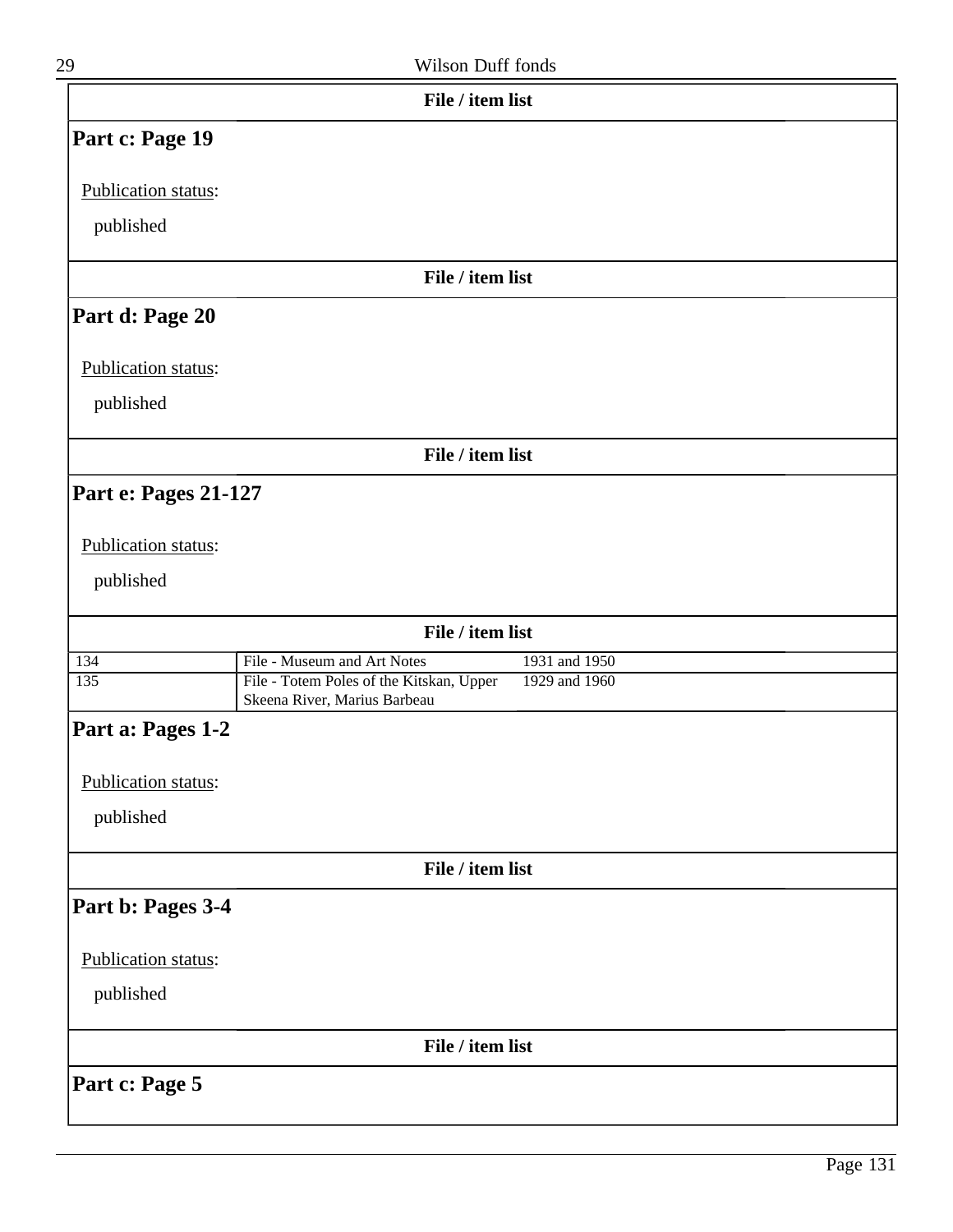Publication status:

published

| File / item list |
|------------------|
|------------------|

| 136 | File - Art of the Lower Columbia Valley,<br>B. Robert Butler |
|-----|--------------------------------------------------------------|
|     |                                                              |

# **Series 6: Teaching materials**

Date: 1965 - 1976 (date of creation)

Scope and content:

Series consists of records created and collected by Duff relating to his work as professor in the Department of Anthropology and Sociology at the University of British Columbia.

Physical description: 2.04 m of textual records

Access points:

- Textual record (documentary form)
- Cartographic material (documentary form)
- Graphic material (documentary form)

### Arrangement:

The files are arranged by course number and then chronologically. All file titles except those contained in square brackets [ ] are the original titles created by Duff. Those in square brackets are based on the contents of the files. The dates of the files appear to be generally those of the first lecture on the topic. Often notes for later lectures on the same subject are also included in the files.

Restrictions on access:

Some records in this series are restricted. See box list for identification and consult archivist for access.

Publication status:

published

**File / item list**

# **Subseries A: Lecture notes**

Date: 1965 - 1976 (date of creation)

Scope and content:

Sub-series consists of papers relating to anthropology lectures given by Duff at the University of British Columbia. The records include handwritten and typed lecture notes, course outlines, course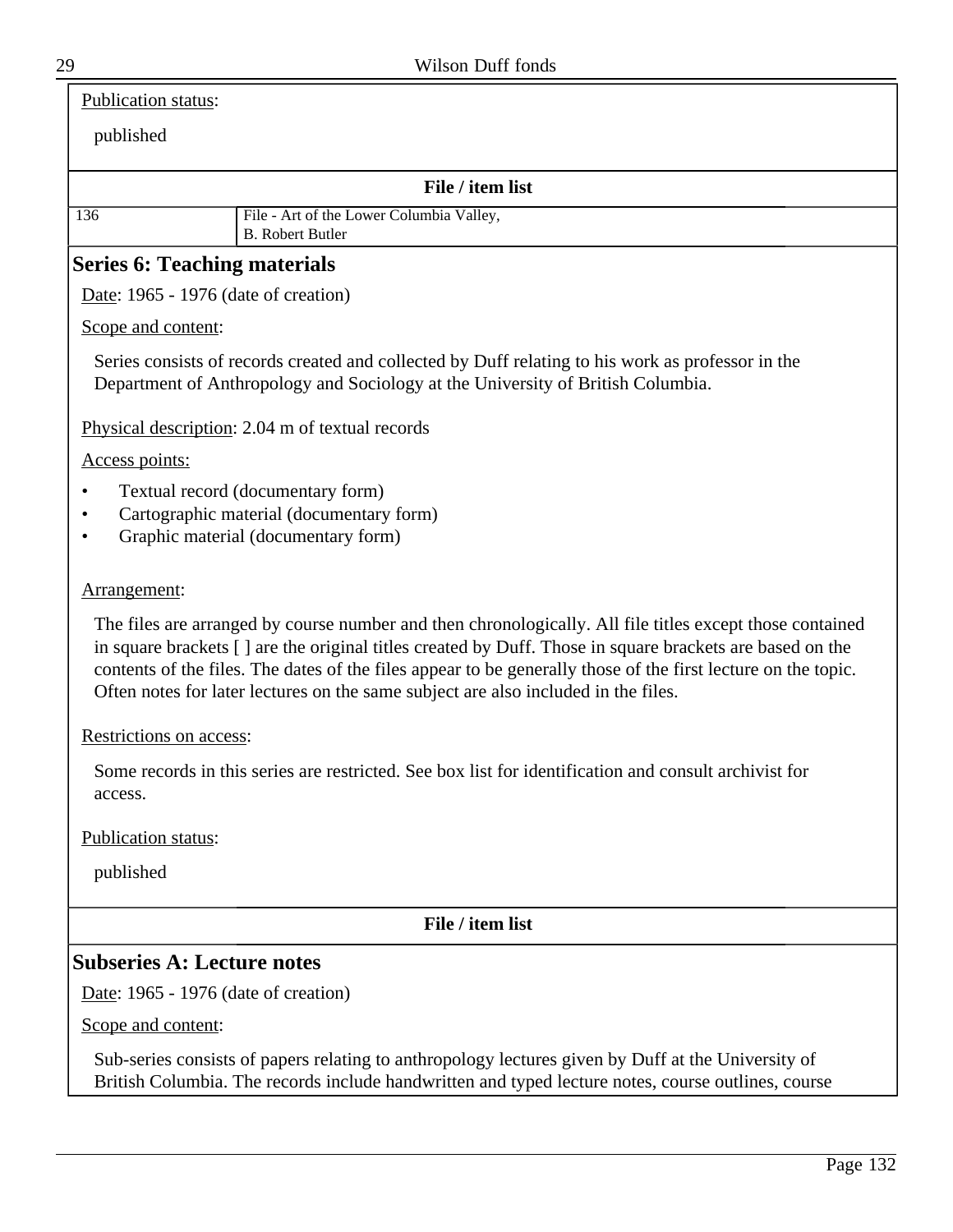|                     | plans, examination questions, maps and drawings, and correspondence. There are also a few student<br>essays relating to the subject matter of the lectures. |                  |               |           |
|---------------------|-------------------------------------------------------------------------------------------------------------------------------------------------------------|------------------|---------------|-----------|
| Access points:      |                                                                                                                                                             |                  |               |           |
| $\bullet$           | Textual record (documentary form)<br>Cartographic material (documentary form)<br>Graphic material (documentary form)                                        |                  |               |           |
| Publication status: |                                                                                                                                                             |                  |               |           |
| published           |                                                                                                                                                             |                  |               |           |
|                     | File / item list                                                                                                                                            |                  |               |           |
| Ref code            | Title                                                                                                                                                       | Dates            | Access status | Container |
| 001                 | File - Anthropology 200 Bibliography                                                                                                                        | 1966-1967        |               |           |
| 002                 | File - Anthropology 301 Bibliography #3                                                                                                                     | 1966-1967        |               |           |
| 003                 | File - Anthropology 301 Maps/Photos                                                                                                                         | 1966-1967        |               |           |
| 004                 | File - Anthropology 301 General                                                                                                                             | $[1966 - 1967?]$ |               |           |
| 005                 | File - Anthropology 301 Population, fur<br>trade                                                                                                            | $[1966-1967?]$   |               |           |
| 006                 | File - Anthropology 301 Indian<br>reservations and title                                                                                                    | $[1966-1967?]$   |               |           |
| 007                 | File - Anthropology 301 Present day<br>Indians (comm. dev.)                                                                                                 | $[1966-1967?]$   |               |           |
| $\overline{008}$    | File - Anthropology 301 Present Indian<br>life                                                                                                              | $[1966-1967?]$   |               |           |
| $\overline{009}$    | File - Anthropology 301 Population                                                                                                                          | $[1966 - 1967?]$ |               |           |
| 010                 | File - Anthropology 301 Reading List                                                                                                                        | $[1966 - 1967?]$ |               |           |
| $\overline{011}$    | File - Anthropology 301 General                                                                                                                             | $[1966 - 1967?]$ |               |           |
| $\overline{012}$    | File - Anthropology 301 Phonetics<br>general (301-2, 3)                                                                                                     | $[1966 - 1967]$  |               |           |
| 013                 | File - Anthropology 301 Indian religion<br>$(301-2-9)$                                                                                                      | $[1966-1967?]$   |               |           |
| $\overline{014}$    | File - Anthropology 301 (301-20)                                                                                                                            | $[1966 - 1967]$  |               |           |
| $\overline{015}$    | File - Anthropology 301 Administration,<br>education (301-25, 26)                                                                                           | $[1966-1967?]$   |               |           |
| 016                 | File - Anthropology 301 General                                                                                                                             | $[1966 - 1967?]$ |               |           |
| 017                 | File - Anthropology 301 Linguistic<br>prehistory, Penntian - Nadene (301-2-5)                                                                               | $[1966-1967?]$   |               |           |
| $\overline{018}$    | File - Anthropology 301 Athapaskans<br>$(301-day)$                                                                                                          | $[1966 - 1967]$  |               |           |
| 019                 | File - Anthropology 301 Culture -<br>material culture (301-2-2 day)                                                                                         | $[1966 - 1967?]$ |               |           |
| 020                 | File - Anthropology 301 Material culture<br>$(301 - 1 - 20)$                                                                                                | 1966-1967        |               |           |
| 021                 | File - Anthropology 301 Fur trade<br>$(301 - 2 - 24)$                                                                                                       | $[1966 - 1967?]$ |               |           |
| 022                 | File - Anthropology 301 Athapaskans<br>$(301 - 1 - 12)$                                                                                                     | $[1966 - 1967?]$ |               |           |
| $\overline{023}$    | File - Anthropology 301 Coast Salish<br>$(301-1-13, 14)$                                                                                                    | $[1966 - 1967?]$ |               |           |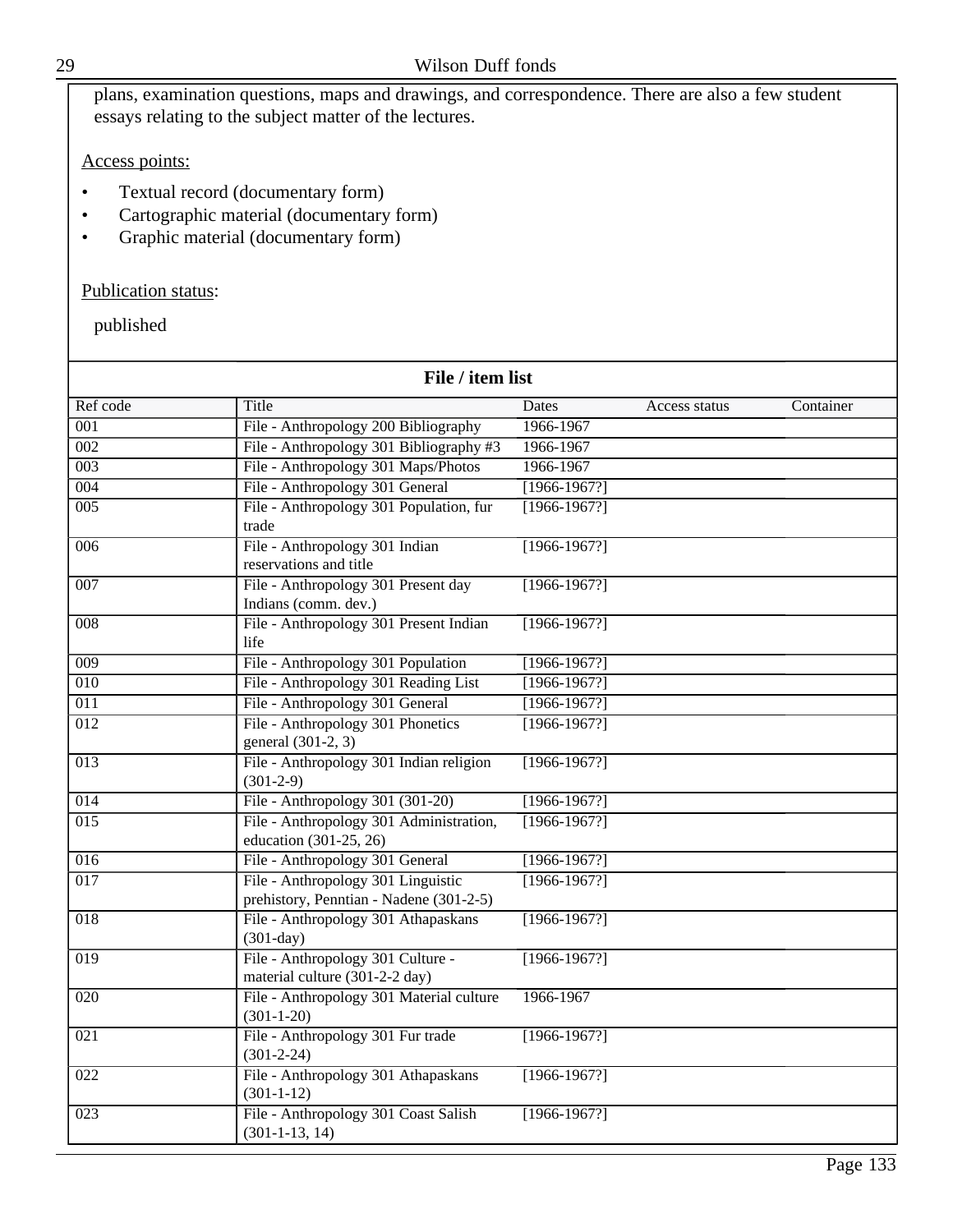| 29                  | Wilson Duff fonds                                            |                  |  |
|---------------------|--------------------------------------------------------------|------------------|--|
| 024                 | File - Anthropology 301 Material Culture<br>$(301-1-13, 14)$ | $[1966 - 1967]$  |  |
| 025                 | File - Anthropology 301 Interior Salish<br>$(301 - 1 - 15)$  | $[1966 - 1967]$  |  |
| $\overline{026}$    | File - Anthropology 301 Athapaskans<br>$(301 - 1 - 16)$      | $[1966 - 1967?]$ |  |
| Part a: Page 1      |                                                              |                  |  |
| Publication status: |                                                              |                  |  |
| published           |                                                              |                  |  |
|                     | File / item list                                             |                  |  |
| Part b: Page 2      |                                                              |                  |  |
| Publication status: |                                                              |                  |  |
| published           |                                                              |                  |  |
|                     | File / item list                                             |                  |  |
| Part c: Pages 3-8   |                                                              |                  |  |
| Publication status: |                                                              |                  |  |
| published           |                                                              |                  |  |
|                     | File / item list                                             |                  |  |
| Part d: Pages 9-12  |                                                              |                  |  |
| Publication status: |                                                              |                  |  |
| published           |                                                              |                  |  |
|                     | File / item list                                             |                  |  |
| Part e: Pages 13-14 |                                                              |                  |  |
| Publication status: |                                                              |                  |  |
| published           |                                                              |                  |  |
|                     | File / item list                                             |                  |  |
| Part f: Pages 15-20 |                                                              |                  |  |
|                     |                                                              |                  |  |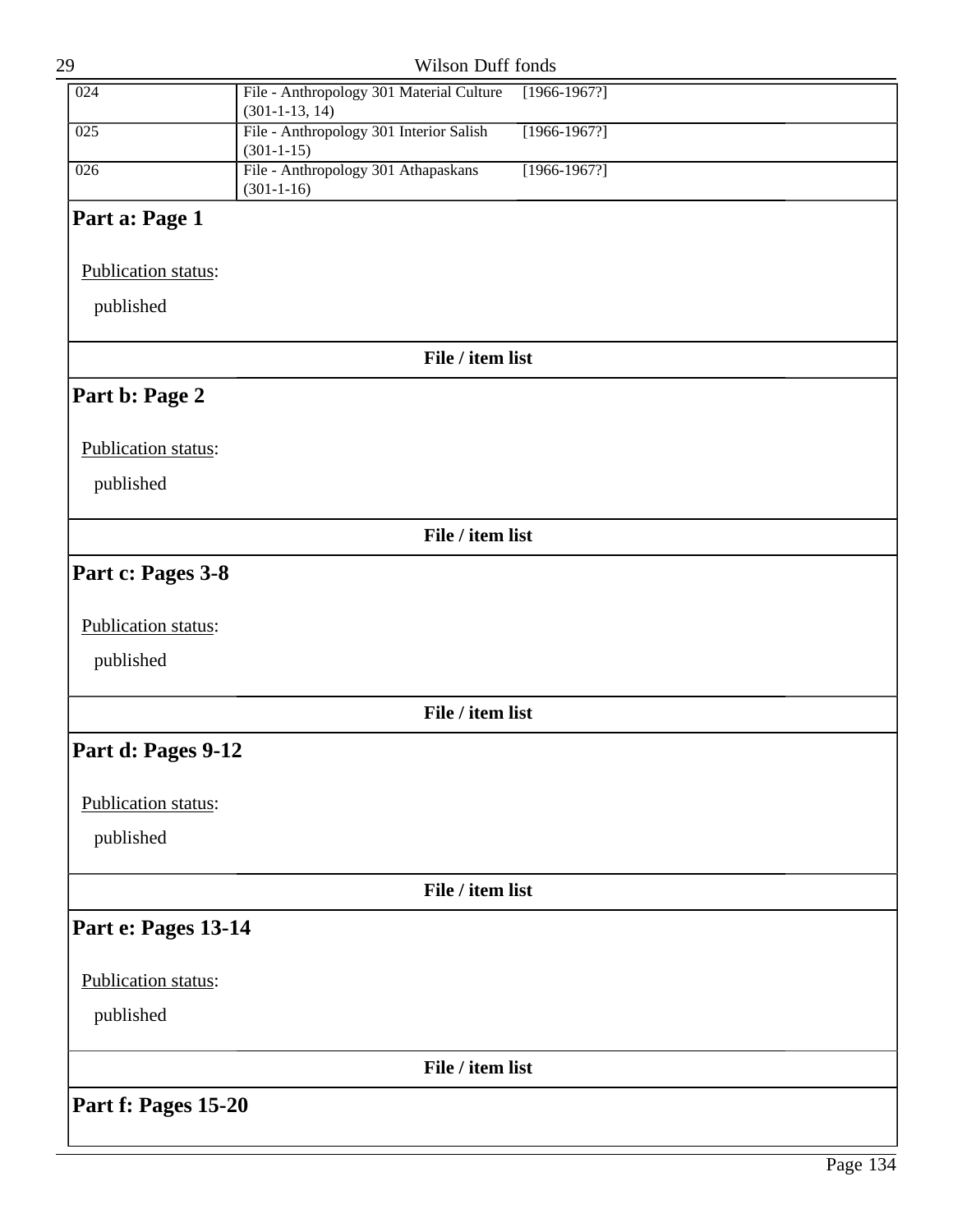# Publication status:

published

|                  | File / item list                                                                                                       |                  |  |
|------------------|------------------------------------------------------------------------------------------------------------------------|------------------|--|
| 027              | File - Anthropology 301 Approaches to<br>prehistory (ethnohistory) (301-2-2)                                           | $[1966-1967?]$   |  |
| $\overline{028}$ | File - Anthropology 301                                                                                                | 1966-1967        |  |
| $\overline{029}$ | File - Anthropology 301 Linguistic<br>approach Salishan Masan (301-2-4)                                                | 1966-1968        |  |
| 030              | File - Anthropology 301 Culture history<br>$(301-2-6-7)$                                                               | 1966-1969        |  |
| $\overline{031}$ | File - Anthropology 301 Prehistory -<br>culture areas (301-2-8)                                                        | 1966-1970        |  |
| 032              | File - Anthropology 301 [NWC culture<br>history] (301-2-9-10)                                                          | 1966-1971        |  |
| 033              | File - Archaeology (301-2-12)                                                                                          | 1966-1972        |  |
| 034              | File - Archaeology (301-2-13)                                                                                          | 1966-1973        |  |
| 035              | File - Archaeology $(301-2-14)$                                                                                        | 1966-1974        |  |
| 036              | File - Anthropology 301 Community<br>development Robin Ford                                                            | 1966-1975        |  |
| $\overline{037}$ | File - Anthropology 301 Community<br>development Robin Ford                                                            | 1966-1976        |  |
| $\overline{038}$ | File - Anthropology 301 Indian<br>education, Indian leadership education<br>program, Smith Brown (301-2-23, 24,<br>25) | 1966-1977        |  |
| 039              | File - Anthropology 301 (301-1 night)                                                                                  | 1967-1968        |  |
| 040              | File - Anthropology 301 Night                                                                                          | 1967             |  |
| $\overline{041}$ | File - Anthropology 301 Tsimshian<br>$(301-6)$                                                                         | $[1967-1968?]$   |  |
| 042              | File - Anthropology 301 Tsimshian                                                                                      | $[1967 - 1968?]$ |  |
| 043              | File - Anthropology 301 Niska (301-7)                                                                                  | $[1967 - 1968]$  |  |
| $\overline{044}$ | File - Anthropology 301 Gitksan -<br>Kitwancool (301-8)                                                                | $[1967-1968?]$   |  |
| 045              | File - Anthropology 301 Population<br>$(301-2-10, 11 \text{ day})$                                                     | $[1967-1968?]$   |  |
| 046              | File - Anthropology 301 Duncan Clark &<br>Robin Ford                                                                   | 1967-1968        |  |
| 047              | File - Anthropology 301 Education                                                                                      | 1968-1969        |  |
| $\overline{048}$ | File - Anthropology 301 Literature<br>$(301-1-2)$                                                                      | 1968-1969        |  |
| $\overline{049}$ | File - Anthropology 301 Lecture on<br>Haida (301-4, 5)                                                                 | 1968             |  |
| $\overline{050}$ | File - Anthropology 301 Tsimshian<br>$(301-1-6)$                                                                       | 1968-1969        |  |
| $\overline{051}$ | File - Anthropology 301 Tsimshian<br>(Week 7)                                                                          | 1968-1969        |  |
| $\overline{052}$ | File - Anthropology 301 Kitwancool<br>$(301-1-9)$                                                                      | 1968-1969        |  |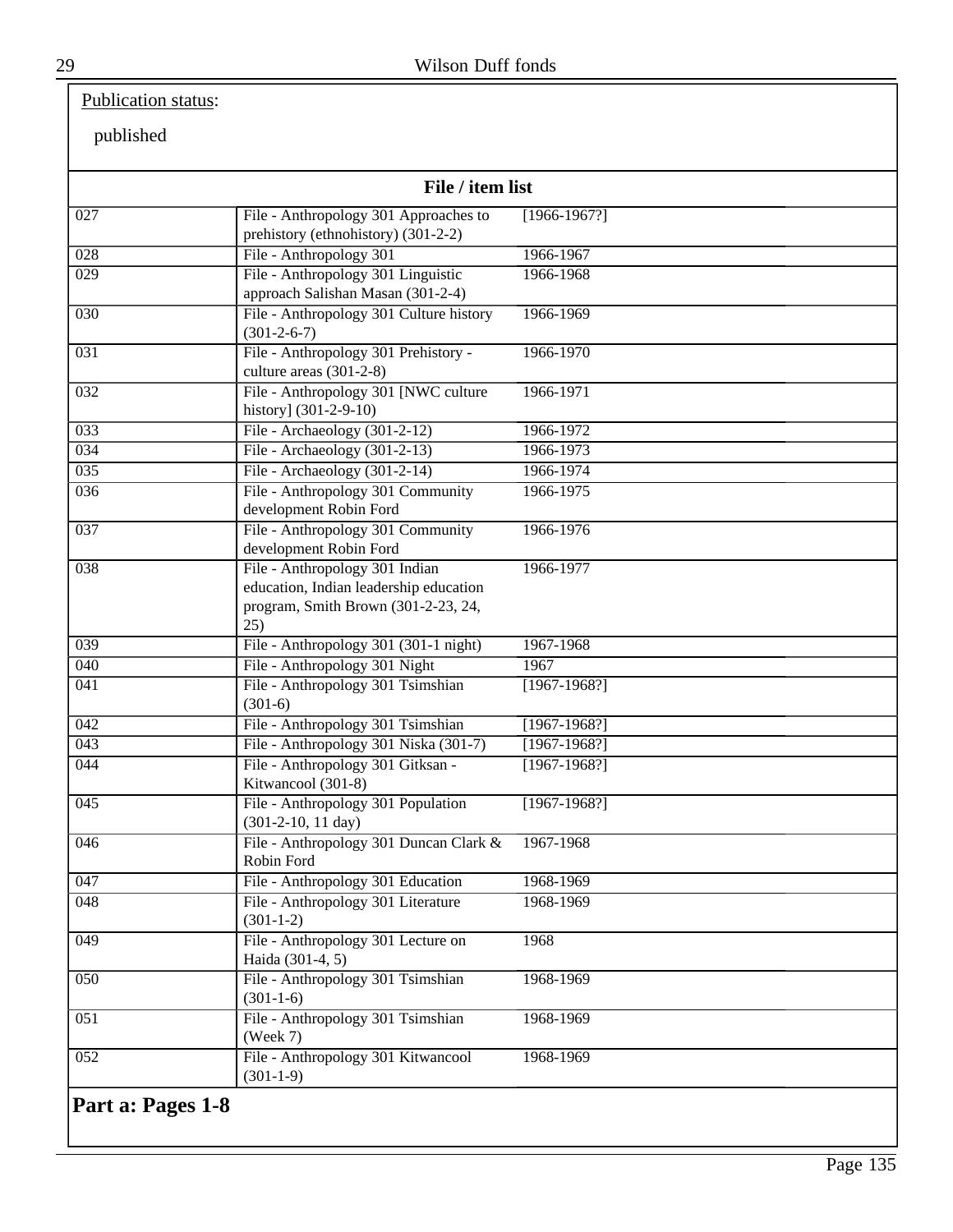| Publication status: |                                                                                    |                  |  |
|---------------------|------------------------------------------------------------------------------------|------------------|--|
| published           |                                                                                    |                  |  |
|                     | File / item list                                                                   |                  |  |
| Part b: Pages 9-17  |                                                                                    |                  |  |
| Publication status: |                                                                                    |                  |  |
| published           |                                                                                    |                  |  |
|                     | File / item list                                                                   |                  |  |
| Part c: Pages 18-24 |                                                                                    |                  |  |
| Publication status: |                                                                                    |                  |  |
| published           |                                                                                    |                  |  |
|                     | File / item list                                                                   |                  |  |
| Part d: Pages 25-27 |                                                                                    |                  |  |
| Publication status: |                                                                                    |                  |  |
| published           |                                                                                    |                  |  |
|                     |                                                                                    |                  |  |
|                     | File / item list                                                                   |                  |  |
| 053                 | File - Anthropology 301 Kwakiutl<br>$(301-1-10, 11)$                               | $[1967-1968?]$   |  |
| 054                 | File - Anthropology 301 Nootka culture<br>$(301 - 1 - 12)$                         | $[1967 - 1968?]$ |  |
| 055                 | File - Anthropology 301 Also slide<br>preview of age of Edenshaw (301-1-13,<br>14) | 1968-1969        |  |
| 056                 | File - Anthropology 301 Nishga<br>$(301 - 1 - 15)$                                 | 1968-1969        |  |
| Part a: Pages 1-6   |                                                                                    |                  |  |
| Publication status: |                                                                                    |                  |  |
| published           |                                                                                    |                  |  |
|                     |                                                                                    |                  |  |
|                     | File / item list                                                                   |                  |  |
| Part b: Page 7      |                                                                                    |                  |  |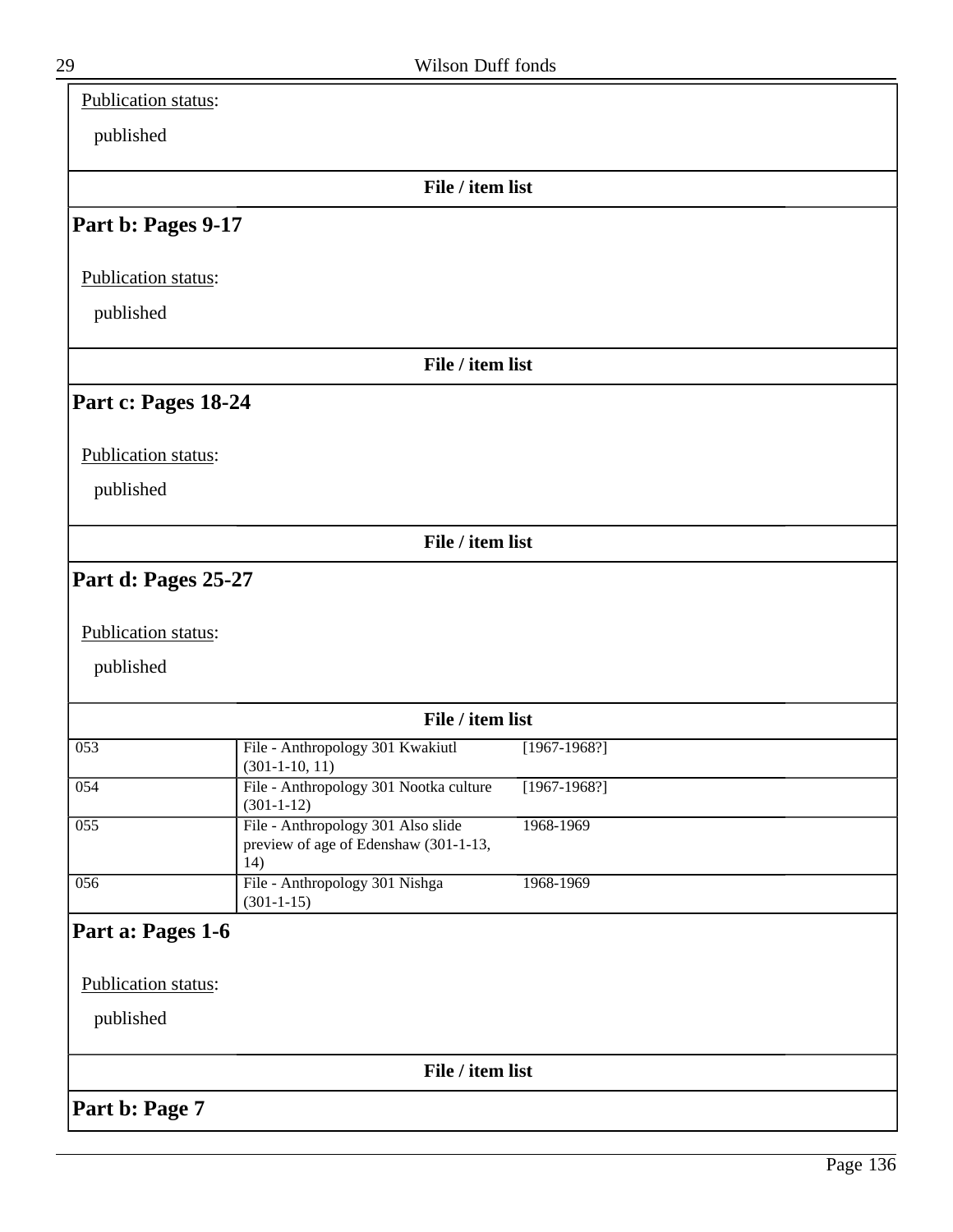| 29 | Wilson Duff fonds |  |
|----|-------------------|--|
|    |                   |  |

| Publication status: |                                                                         |  |
|---------------------|-------------------------------------------------------------------------|--|
| published           |                                                                         |  |
|                     | File / item list                                                        |  |
| $\overline{057}$    | File - Anthropology 301 Nishga land<br>1968-1969<br>question (301-1-16) |  |
| Part a: Page 1      |                                                                         |  |
| Publication status: |                                                                         |  |
| published           |                                                                         |  |
|                     | File / item list                                                        |  |
| Part b: Page 2      |                                                                         |  |
| Publication status: |                                                                         |  |
| published           |                                                                         |  |
|                     | File / item list                                                        |  |
| Part c: Page 3      |                                                                         |  |
| Publication status: |                                                                         |  |
| published           |                                                                         |  |
|                     | File / item list                                                        |  |
| Part d: Page 4      |                                                                         |  |
| Publication status: |                                                                         |  |
| published           |                                                                         |  |
|                     | File / item list                                                        |  |
| Part e: Page 5      |                                                                         |  |
| Publication status: |                                                                         |  |
| published           |                                                                         |  |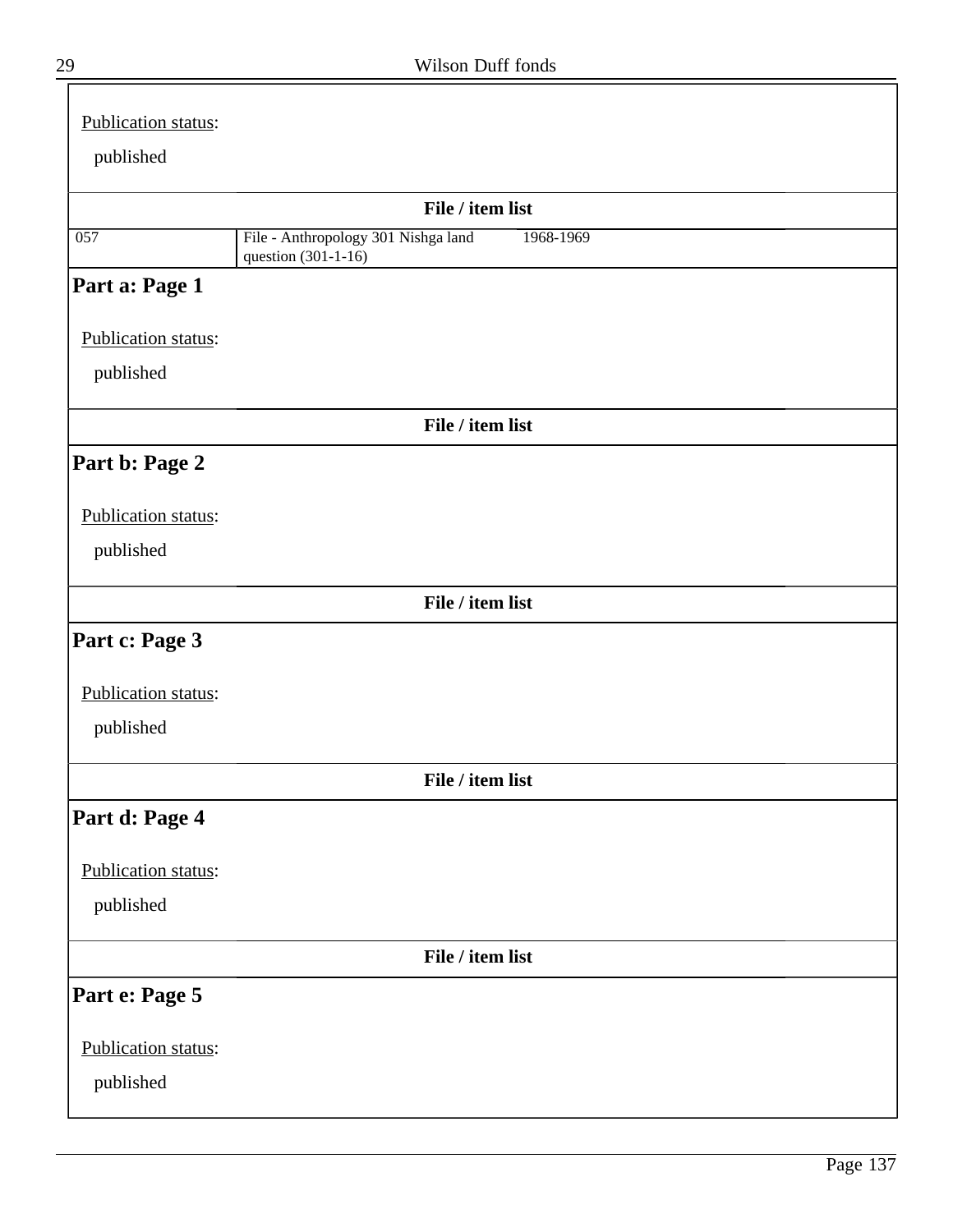| 29                  | Wilson Duff fonds |  |
|---------------------|-------------------|--|
|                     | File / item list  |  |
| Part f: Pages 6-8   |                   |  |
| Publication status: |                   |  |
| published           |                   |  |
|                     | File / item list  |  |
| Part g: Pages 9-10  |                   |  |
| Publication status: |                   |  |
| published           |                   |  |
|                     | File / item list  |  |
| Part h: Page 11     |                   |  |
| Publication status: |                   |  |
| published           |                   |  |
|                     | File / item list  |  |
| Part i: Page 12     |                   |  |
| Publication status: |                   |  |
| published           |                   |  |
|                     | File / item list  |  |
| Part j: Page 13     |                   |  |
| Publication status: |                   |  |
| published           |                   |  |
|                     | File / item list  |  |
| Part k: Page 14     |                   |  |
| Publication status: |                   |  |
| published           |                   |  |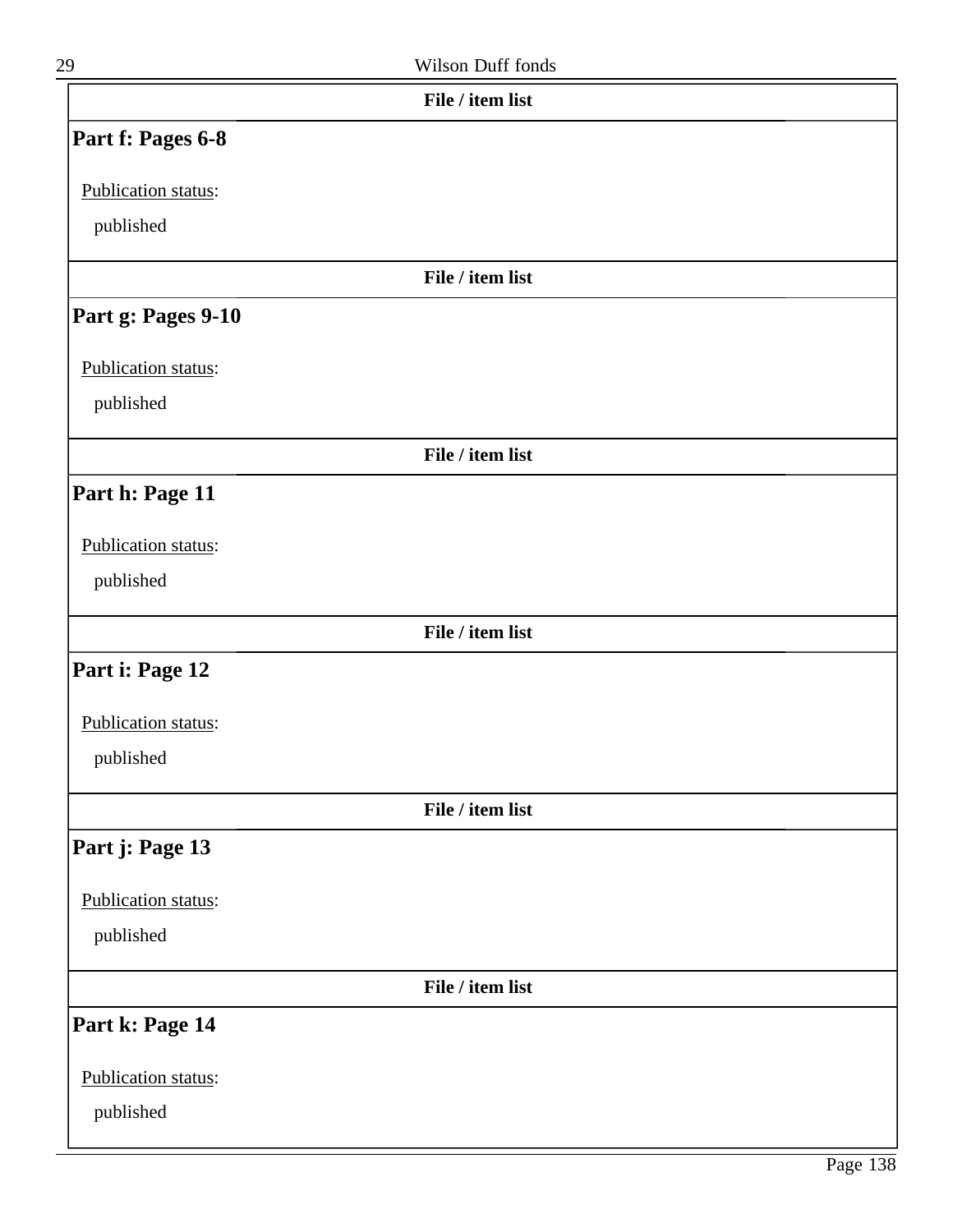|                     | File / item list                                                    |
|---------------------|---------------------------------------------------------------------|
| $\overline{058}$    | File - Anthropology 301 Potlach, coppers<br>1968-1969<br>$(301-17)$ |
| 059                 | File - Anthropology 301 Nisgha [301-18]<br>1968-1969                |
| Part a: Page 1      |                                                                     |
| Publication status: |                                                                     |
| published           |                                                                     |
|                     | File / item list                                                    |
| Part b: Page 2      |                                                                     |
| Publication status: |                                                                     |
| published           |                                                                     |
|                     | File / item list                                                    |
| Part c: Page 3      |                                                                     |
| Publication status: |                                                                     |
| published           |                                                                     |
|                     | File / item list                                                    |
| Part d: Page 4      |                                                                     |
| Publication status: |                                                                     |
| published           |                                                                     |
|                     | File / item list                                                    |
| Part e: Page 5      |                                                                     |
| Publication status: |                                                                     |
| published           |                                                                     |
|                     | File / item list                                                    |
| Part f: Page 6      |                                                                     |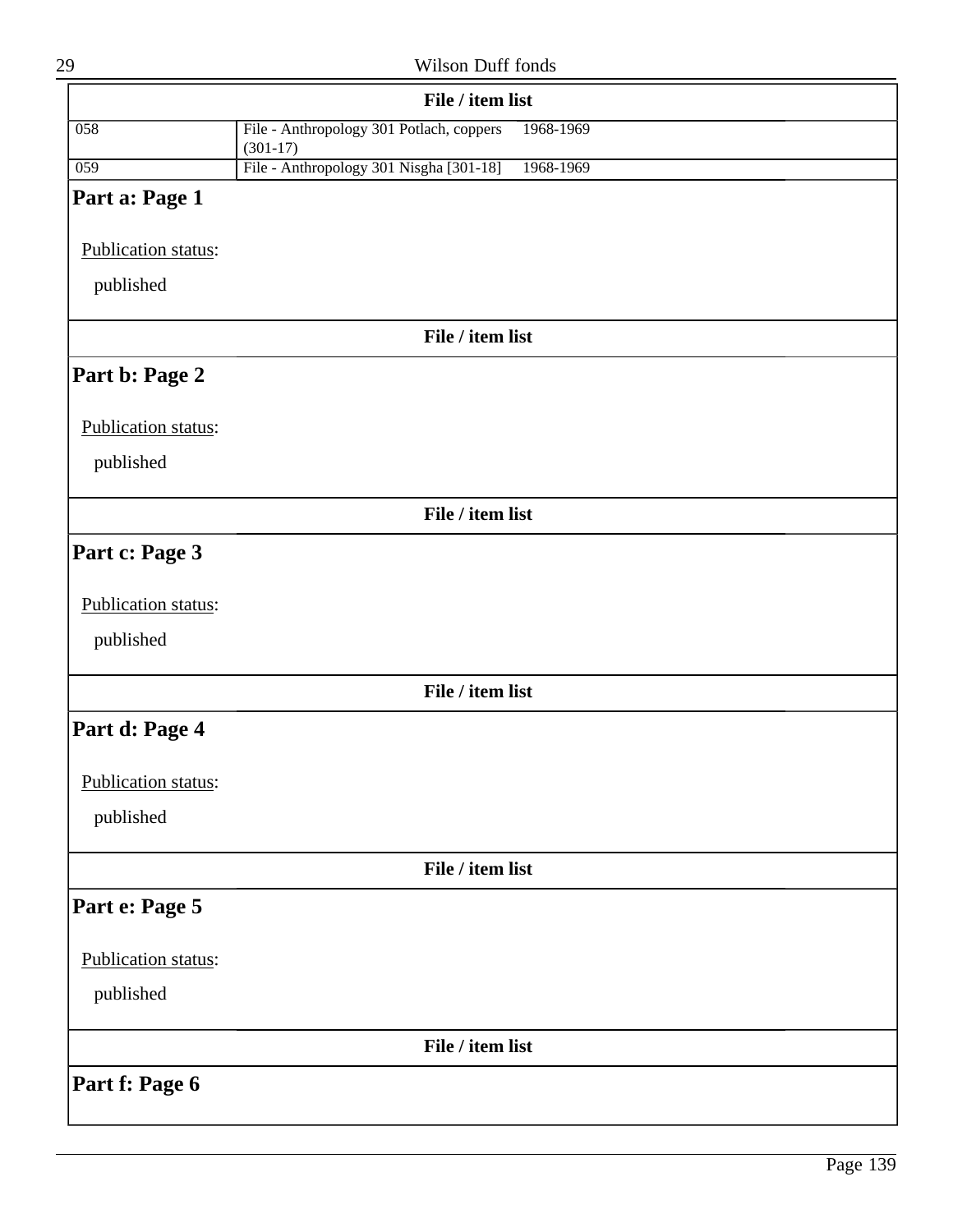| <br>۰.<br>ĉ<br>۰.<br>٠ |
|------------------------|

| <b>Publication status:</b> |
|----------------------------|
|----------------------------|

# published

| publication         |                                       |                  |  |  |
|---------------------|---------------------------------------|------------------|--|--|
| File / item list    |                                       |                  |  |  |
| 060                 | File - Anthropology 301 Local Salish  | 1968-1969        |  |  |
| 061                 | File - Anthropology 301 Land question | $[1967 - 1968?]$ |  |  |
| Part a: Pages 1-2   |                                       |                  |  |  |
| Publication status: |                                       |                  |  |  |
| published           |                                       |                  |  |  |
|                     | File / item list                      |                  |  |  |
| Part b: Page 3      |                                       |                  |  |  |
| Publication status: |                                       |                  |  |  |
| published           |                                       |                  |  |  |
|                     | File / item list                      |                  |  |  |
| Part c: Page 4      |                                       |                  |  |  |
| Publication status: |                                       |                  |  |  |
| published           |                                       |                  |  |  |
|                     | File / item list                      |                  |  |  |
| Part d: Page 5      |                                       |                  |  |  |
| Publication status: |                                       |                  |  |  |
| published           |                                       |                  |  |  |
|                     | File / item list                      |                  |  |  |
| Part e: Page 6      |                                       |                  |  |  |
| Publication status: |                                       |                  |  |  |
| published           |                                       |                  |  |  |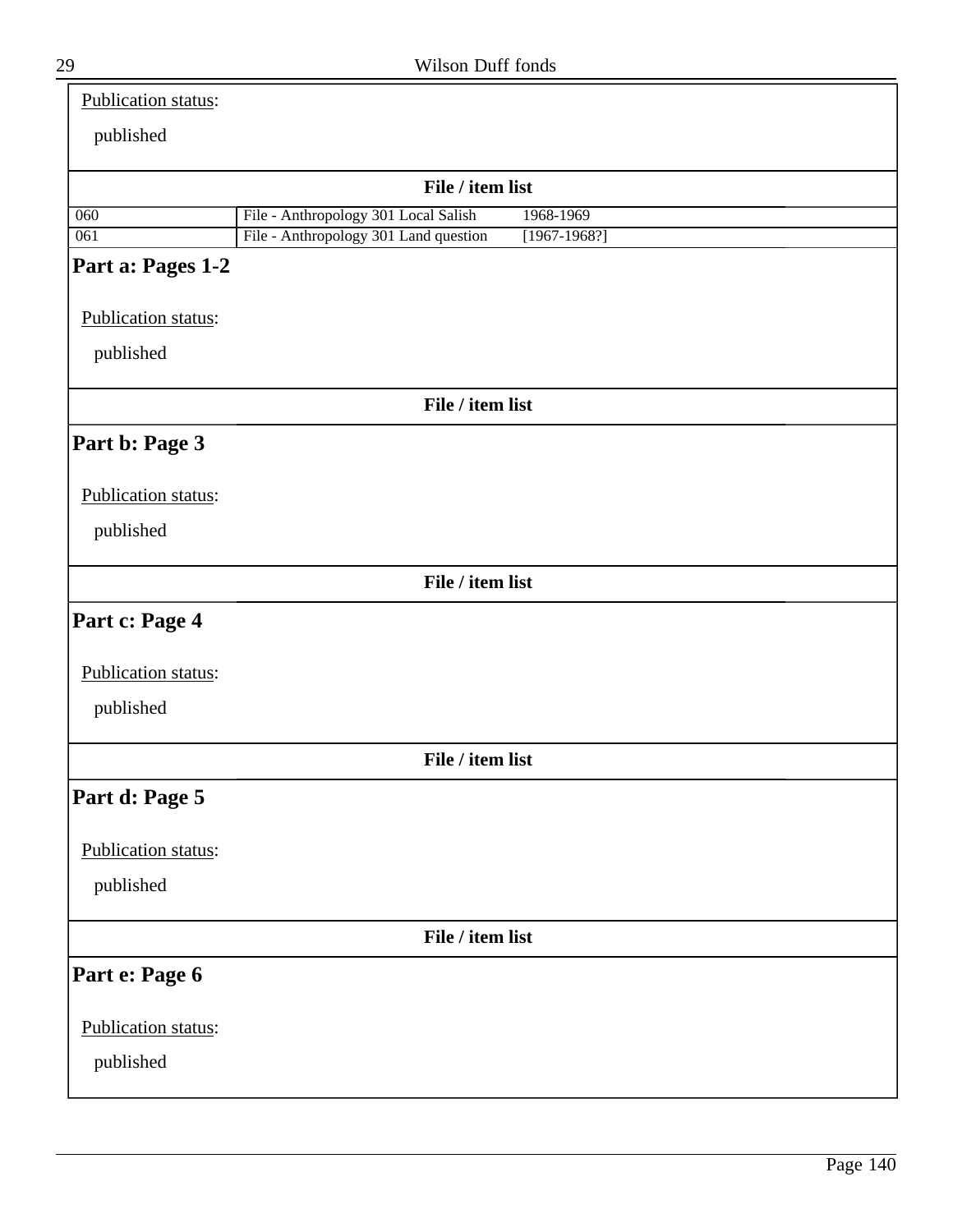| 29 | Wilson Duff fonds |
|----|-------------------|
|    |                   |

| File / item list    |                                                           |
|---------------------|-----------------------------------------------------------|
| Part f: Page 7      |                                                           |
| Publication status: |                                                           |
| published           |                                                           |
|                     |                                                           |
|                     | File / item list                                          |
| 062                 | File - Anthropology 301 Land question<br>$[1967 - 1968?]$ |
| Part a: Pages 1-2   |                                                           |
| Publication status: |                                                           |
| published           |                                                           |
|                     |                                                           |
|                     | File / item list                                          |
| Part b: Page 3      |                                                           |
| Publication status: |                                                           |
|                     |                                                           |
| published           |                                                           |
|                     | File / item list                                          |
| Part c: Page 4      |                                                           |
|                     |                                                           |
| Publication status: |                                                           |
| published           |                                                           |
|                     | File / item list                                          |
| Part d: Page 5      |                                                           |
|                     |                                                           |
| Publication status: |                                                           |
| published           |                                                           |
|                     | File / item list                                          |
| Part e: Pages 6-14  |                                                           |
|                     |                                                           |
| Publication status: |                                                           |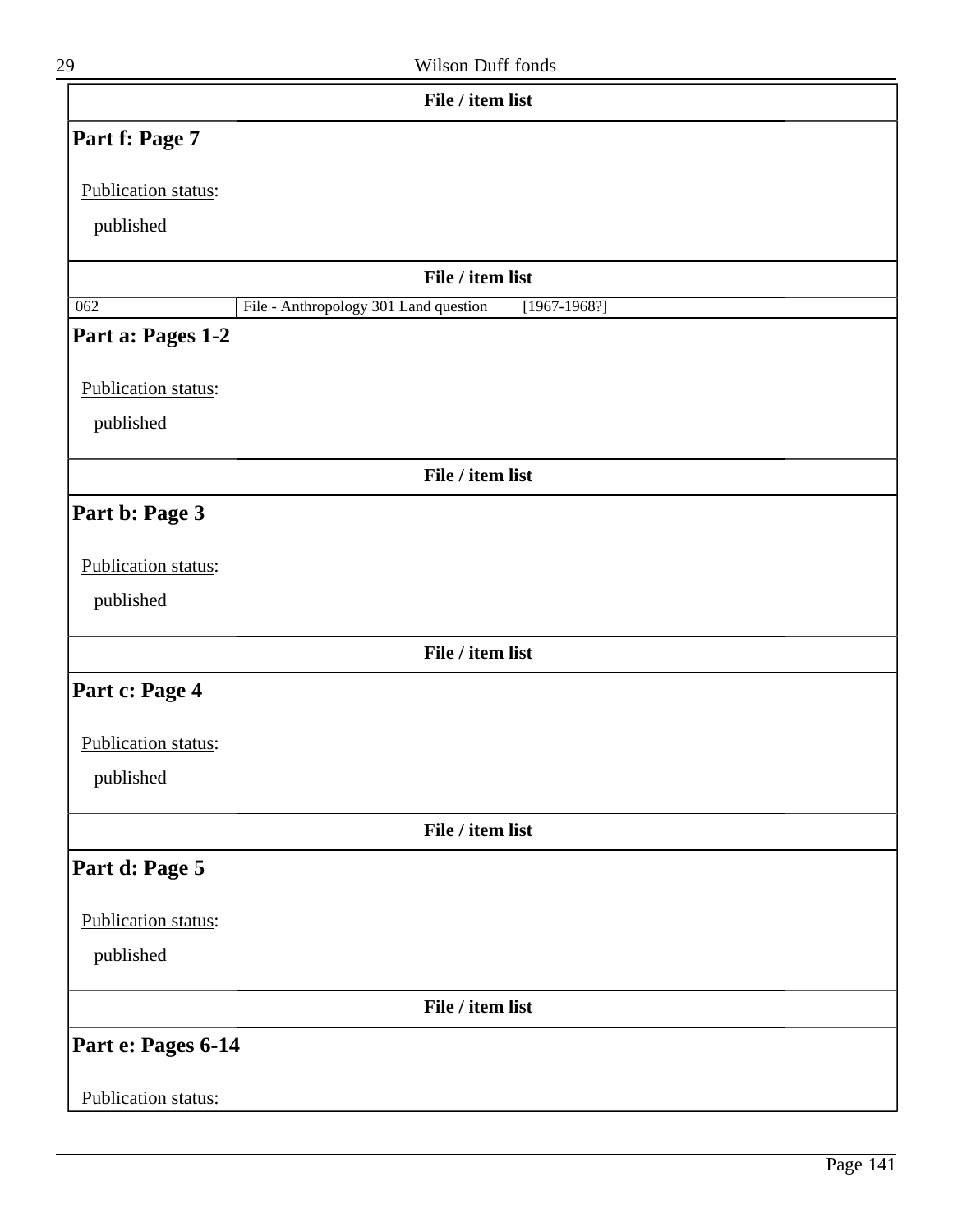| published           |                                                                          |                |  |
|---------------------|--------------------------------------------------------------------------|----------------|--|
| File / item list    |                                                                          |                |  |
| 063                 | File - Anthropology 301 (301)                                            | 1970-1971      |  |
| 064                 | File - Anthropology 301 (301)                                            | 1970-1971      |  |
| 065                 | File - Anthropology 301 The literature on<br><b>B.C.</b> Indians         | 1970-1971      |  |
| 066                 | File - Anthropology 301 Art of the<br>Haida, north province              | 1970-1971      |  |
| 067                 | File - Anthropology 301 Haida                                            | 1970-1971      |  |
| 068                 | File - Anthropology 301 Haida art and<br>white culture                   | $[1970-1971?]$ |  |
| 069                 | File - Anthropology 301 Coast Salish                                     | 1970-1971      |  |
| 070                 | File - Anthropology 301 Governments,<br>Indian organizations, non-status | $[1970-1971?]$ |  |
| 071                 | File - Anthropology 301 Lit. &<br>classification (301-1-4)               | 1970-1971      |  |
| 072                 | File - Anthropology 301 Intro. to<br>Tsimshian                           | 1970-1971      |  |
| published           | File / item list                                                         |                |  |
| Part b: Page 2      |                                                                          |                |  |
| Publication status: |                                                                          |                |  |
|                     |                                                                          |                |  |
| published           |                                                                          |                |  |
|                     | File / item list                                                         |                |  |
| Part c: Page 3      |                                                                          |                |  |
| Publication status: |                                                                          |                |  |
| published           |                                                                          |                |  |
| File / item list    |                                                                          |                |  |
| 073                 | File - Anthropology 301 Kwakiutl                                         | 1970-1971      |  |
| 074                 | File - Anthropology 301 Population<br>$(301-2-2)$                        | 1971           |  |
| 075                 | File - Anthropology 301 Demography<br>$(concl.)$ (301-2-5)               | 1971           |  |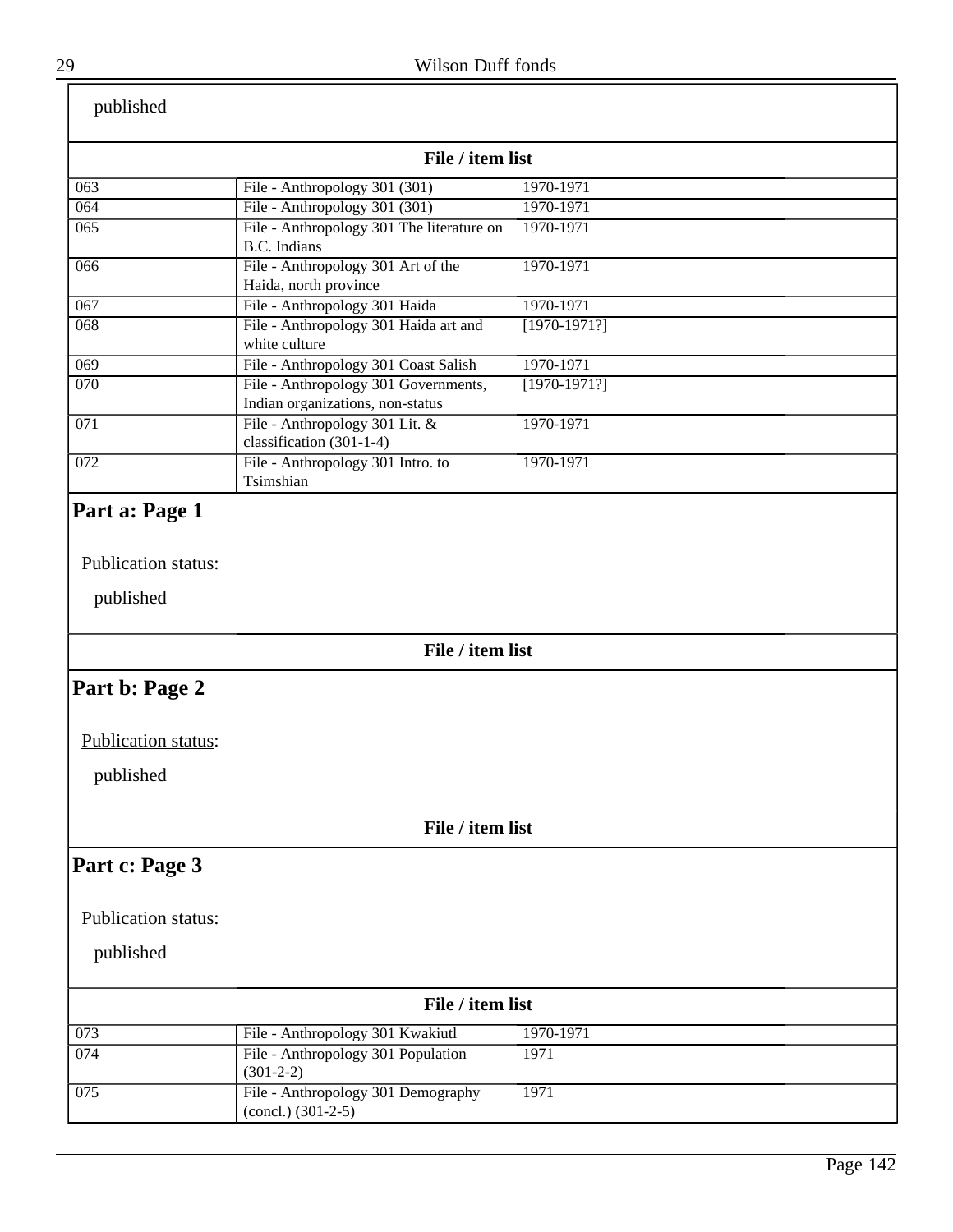| 29                  | Wilson Duff fonds                                                   |  |
|---------------------|---------------------------------------------------------------------|--|
| 076                 | File - Anthropology 301 History of land<br>1971<br>quest. (301-2-8) |  |
| Part a: Pages 1-4   |                                                                     |  |
| Publication status: |                                                                     |  |
| published           |                                                                     |  |
|                     | File / item list                                                    |  |
| Part b: Page 5      |                                                                     |  |
| Publication status: |                                                                     |  |
| published           |                                                                     |  |
|                     | File / item list                                                    |  |
| Part c: Page 6      |                                                                     |  |
| Publication status: |                                                                     |  |
| published           |                                                                     |  |
|                     | File / item list                                                    |  |
| Part d: Page 7      |                                                                     |  |
| Publication status: |                                                                     |  |
| published           |                                                                     |  |
|                     | File / item list                                                    |  |
| Part e: Page 8      |                                                                     |  |
| Publication status: |                                                                     |  |
| published           |                                                                     |  |
|                     | File / item list                                                    |  |
| Part f: Page 9      |                                                                     |  |
| Publication status: |                                                                     |  |
|                     |                                                                     |  |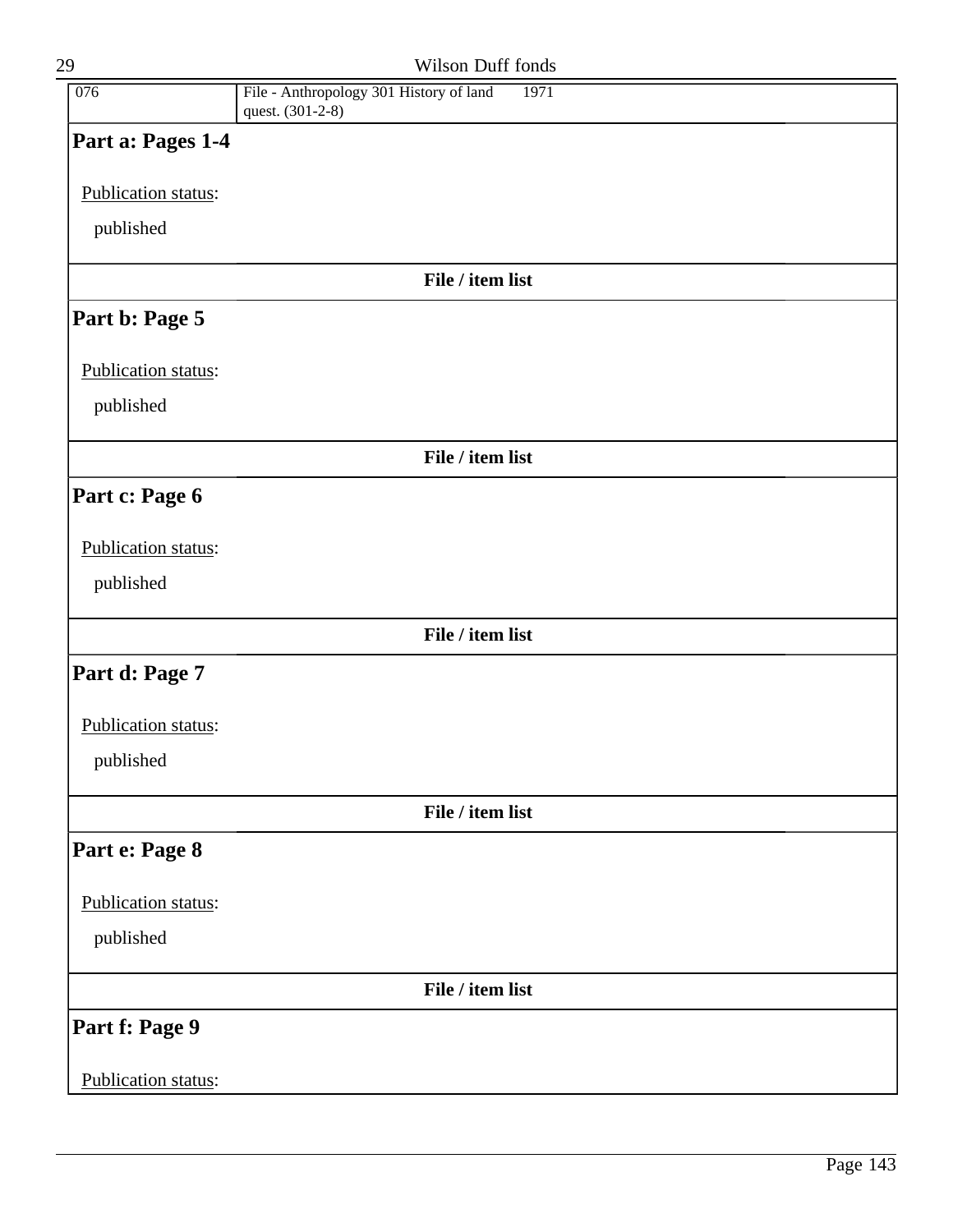| published           |                                                                     |  |
|---------------------|---------------------------------------------------------------------|--|
|                     | File / item list                                                    |  |
| 077                 | File - Anthropology 301 History of land<br>1971<br>quest. (301-2-9) |  |
| Part a: Page 1      |                                                                     |  |
| Publication status: |                                                                     |  |
| published           |                                                                     |  |
|                     | File / item list                                                    |  |
| Part b: Page 2      |                                                                     |  |
| Publication status: |                                                                     |  |
| published           |                                                                     |  |
|                     | File / item list                                                    |  |
| Part c: Page 3      |                                                                     |  |
| Publication status: |                                                                     |  |
| published           |                                                                     |  |
|                     | File / item list                                                    |  |
| Part d: Page 4      |                                                                     |  |
| Publication status: |                                                                     |  |
| published           |                                                                     |  |
|                     | File / item list                                                    |  |
| Part e: Page 5      |                                                                     |  |
| Publication status: |                                                                     |  |
| published           |                                                                     |  |
| File / item list    |                                                                     |  |
| 078                 | File - Anthropology 301 Land question<br>1971<br>$(301 - 2 - 10)$   |  |

 $\equiv$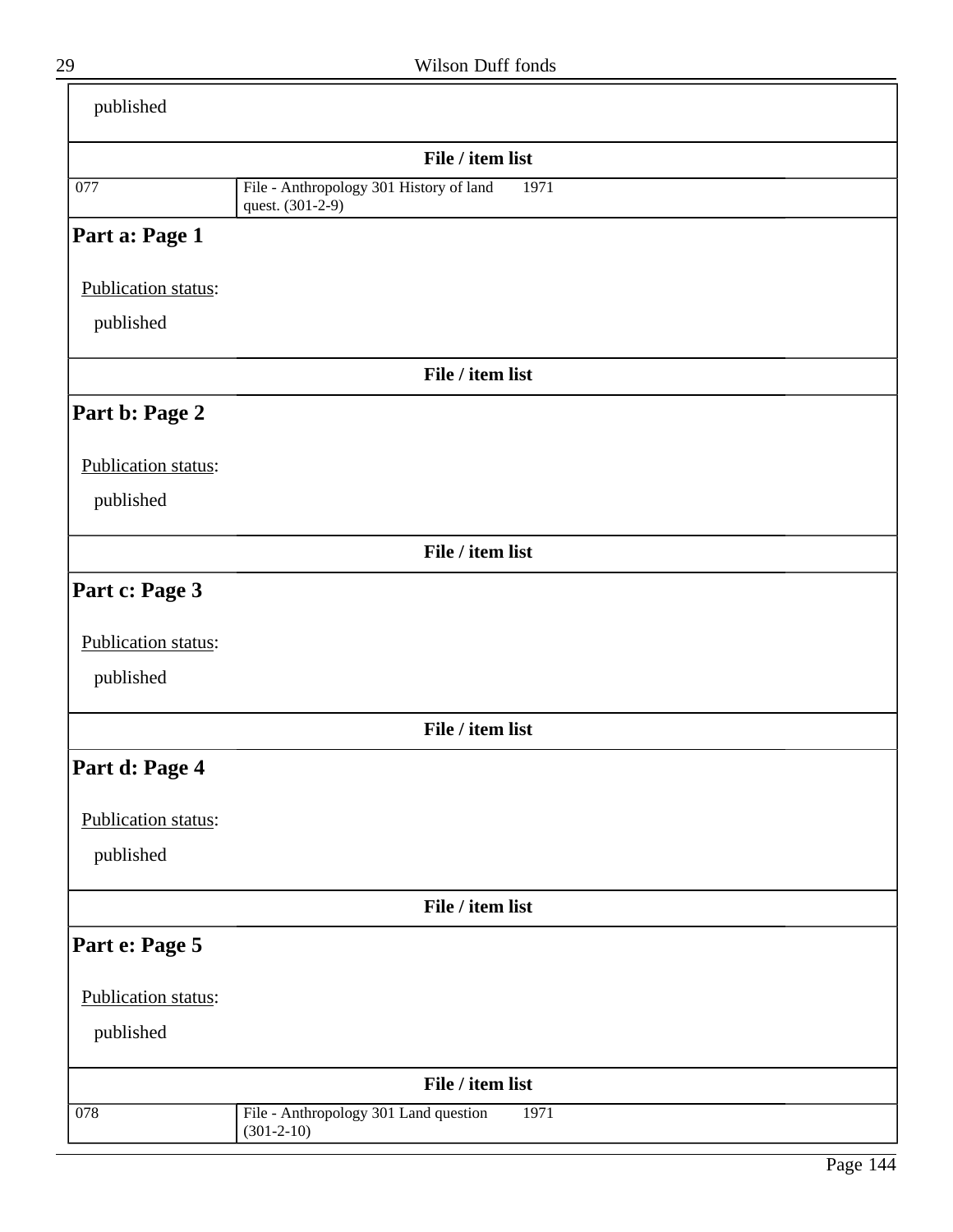| Part a: Page 1      |                                                                      |
|---------------------|----------------------------------------------------------------------|
| Publication status: |                                                                      |
| published           |                                                                      |
|                     | File / item list                                                     |
| Part b: Page 2      |                                                                      |
| Publication status: |                                                                      |
| published           |                                                                      |
|                     | File / item list                                                     |
| Part c: Page 3      |                                                                      |
| Publication status: |                                                                      |
| published           |                                                                      |
|                     | File / item list                                                     |
| 079                 | File - Anthropology 301 Growth of<br>1971<br>Indian orgs. (301-2-11) |
| Part a: Pages 1-7   |                                                                      |
| Publication status: |                                                                      |
| published           |                                                                      |
|                     | File / item list                                                     |
| Part b: Page 8      |                                                                      |
| Publication status: |                                                                      |
| published           |                                                                      |
|                     | File / item list                                                     |
| Part c: Page 9      |                                                                      |
| Publication status: |                                                                      |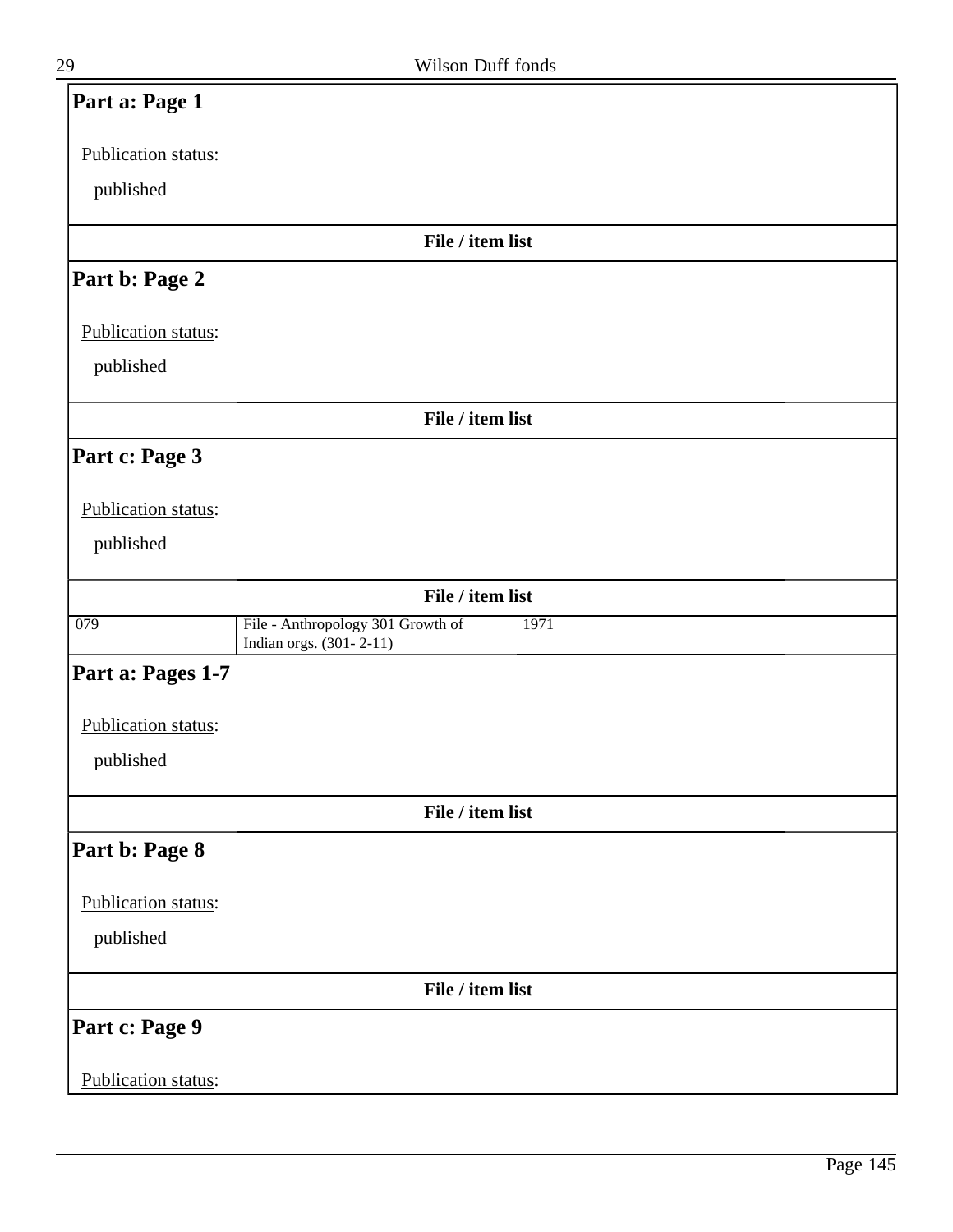| published           |                                                                          |  |
|---------------------|--------------------------------------------------------------------------|--|
|                     | File / item list                                                         |  |
| Part d: Page 10     |                                                                          |  |
| Publication status: |                                                                          |  |
| published           |                                                                          |  |
|                     | File / item list                                                         |  |
| 080                 | File - Anthropology 301 Land question<br>1971<br>$(concl.)$ $(301-2-12)$ |  |
| Part a: Page 1      |                                                                          |  |
| Publication status: |                                                                          |  |
| published           |                                                                          |  |
|                     | File / item list                                                         |  |
| Part b: Page 2      |                                                                          |  |
| Publication status: |                                                                          |  |
| published           |                                                                          |  |
|                     | File / item list                                                         |  |
| Part c: Page 3      |                                                                          |  |
| Publication status: |                                                                          |  |
| published           |                                                                          |  |
|                     | File / item list                                                         |  |
| Part d: Page 4      |                                                                          |  |
| Publication status: |                                                                          |  |
| published           |                                                                          |  |
|                     | File / item list                                                         |  |
| Part e: Page 5      |                                                                          |  |

ı

-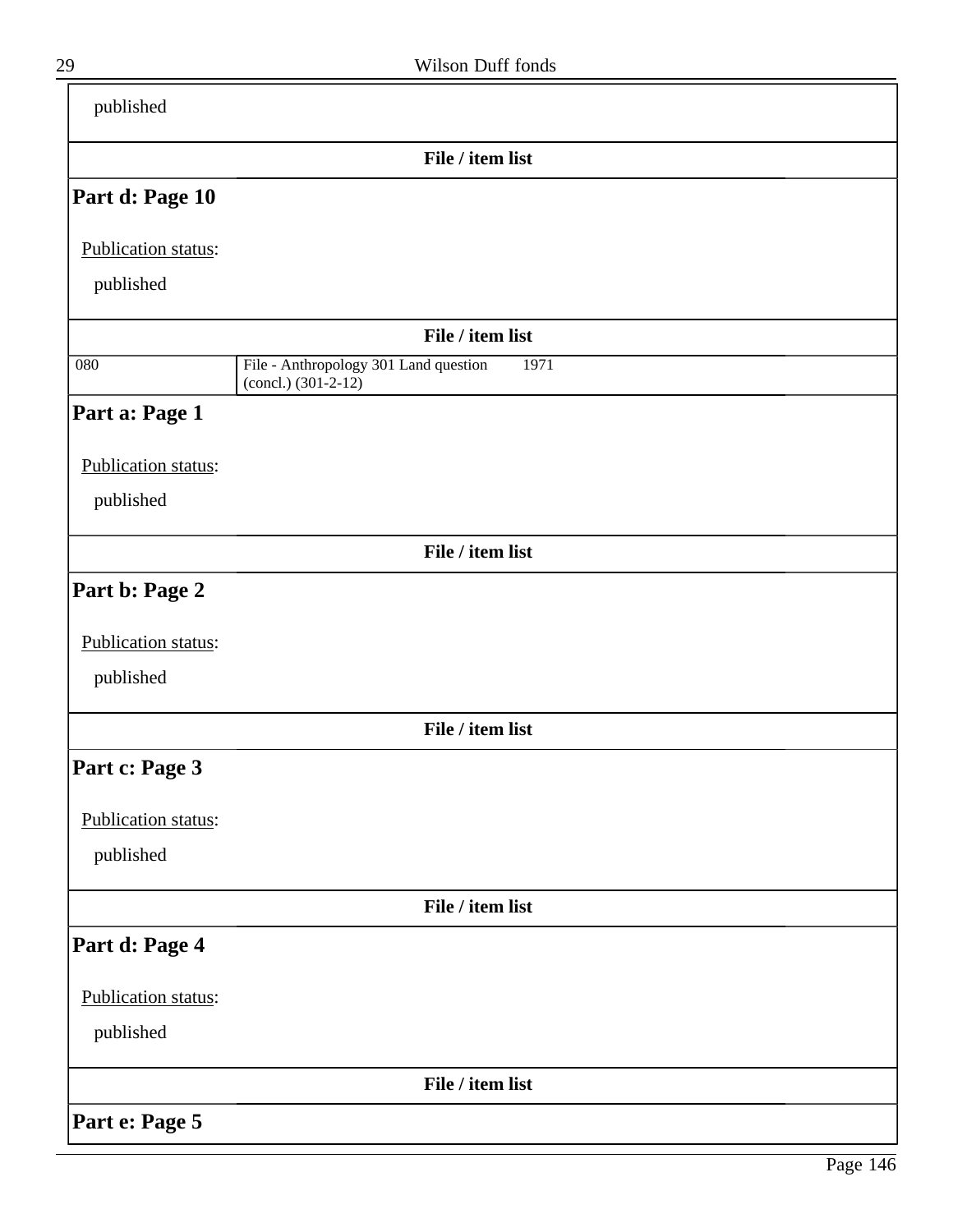| Publication status: |                                                                |
|---------------------|----------------------------------------------------------------|
| published           |                                                                |
|                     |                                                                |
|                     | File / item list                                               |
| Part f: Page 6      |                                                                |
| Publication status: |                                                                |
| published           |                                                                |
|                     | File / item list                                               |
| $\overline{081}$    | File - Anthropology 301 Legalities<br>1971<br>$(301 - 2 - 13)$ |
| Part a: Pages 1-4   |                                                                |
| Publication status: |                                                                |
| published           |                                                                |
|                     | File / item list                                               |
| Part b: Pages 5-11  |                                                                |
|                     |                                                                |
| Publication status: |                                                                |
| published           |                                                                |
|                     | File / item list                                               |
| Part c: Page 12     |                                                                |
| Publication status: |                                                                |
| published           |                                                                |
|                     | File / item list                                               |
| Part d: Page 13     |                                                                |
| Publication status: |                                                                |
| published           |                                                                |
|                     |                                                                |

 $\equiv$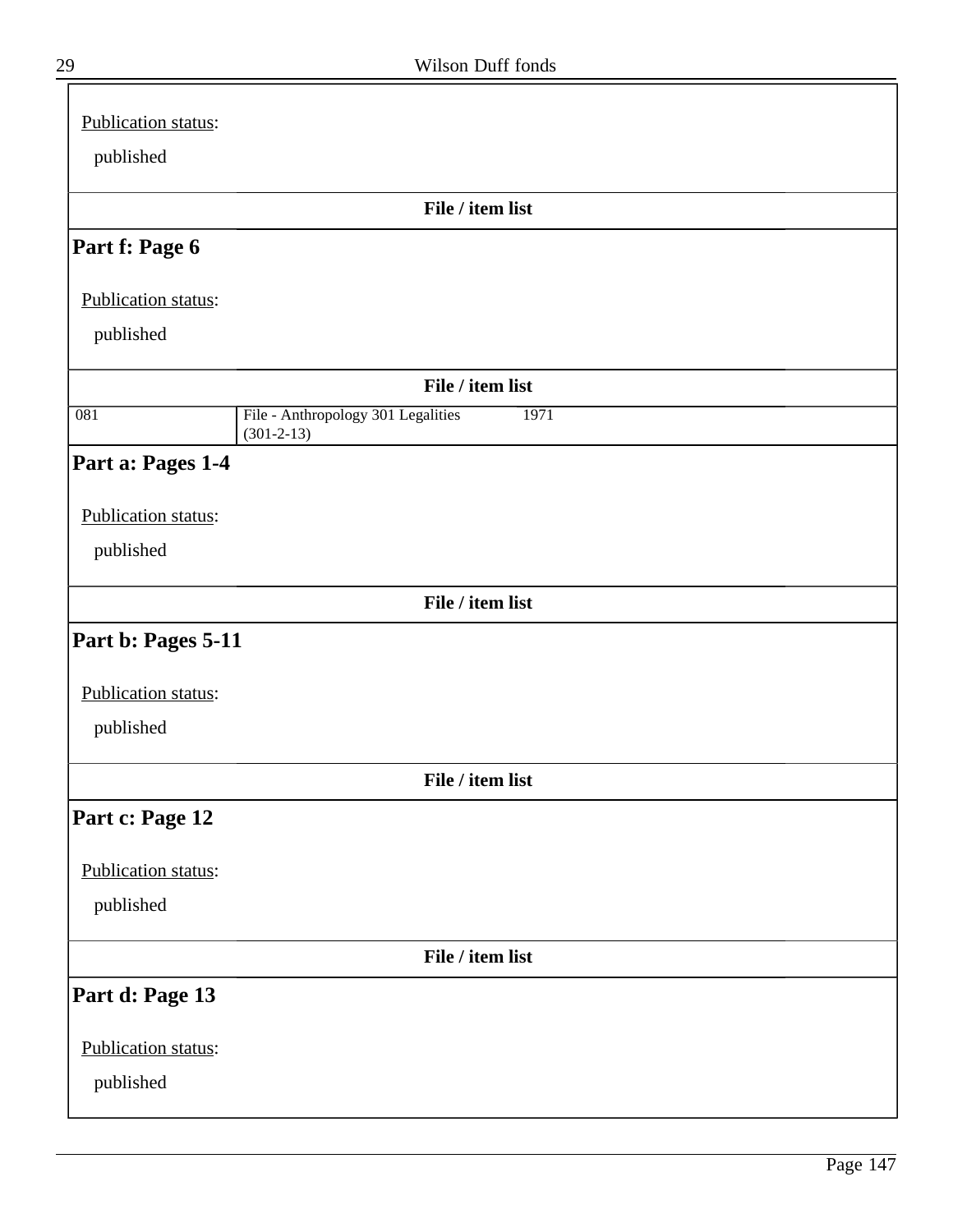|  | Wilson Duff fonds |  |
|--|-------------------|--|
|  |                   |  |

|                     | File / item list                                                  |           |
|---------------------|-------------------------------------------------------------------|-----------|
| Part e: Page 14     |                                                                   |           |
| Publication status: |                                                                   |           |
|                     |                                                                   |           |
| published           |                                                                   |           |
|                     | File / item list                                                  |           |
| Part f: Page 15     |                                                                   |           |
| Publication status: |                                                                   |           |
| published           |                                                                   |           |
|                     | File / item list                                                  |           |
| Part g: Page 16     |                                                                   |           |
|                     |                                                                   |           |
| Publication status: |                                                                   |           |
| published           |                                                                   |           |
|                     |                                                                   |           |
|                     | File / item list                                                  |           |
| Part h: Page 17     |                                                                   |           |
| Publication status: |                                                                   |           |
| published           |                                                                   |           |
|                     | File / item list                                                  |           |
| 082                 | File - Anthropology 301 Present day<br>Indian life (301-2-13)     | 1971      |
| 083                 | File - Anthropology 301 Alcohol                                   | 1971      |
| 084                 | File - Anthropology 301 Education                                 | 1971      |
| 085                 | File - Anthropology 301 School system                             | 1971      |
| 086                 | File - Anthropology 301 General                                   | 1971-1972 |
| 087                 | File - Anthropology 301 First session<br>$(301 - 1 - 1)$          | 1971-1972 |
| $\overline{088}$    | File - Anthropology 301 Slides: places<br>and peoples $(301-1-2)$ | 1971-1972 |
| 089                 | File - Anthropology 301 Names and<br>archaeology (301-1-6-7)      | 1971-1972 |
| 090                 | File - Anthropology 301 Whaling<br>$(301-1-8)$                    | 1971-1972 |
| $\overline{091}$    | File - Anthropology 301 [Haida]<br>$(301-1-9)$                    | 1971-1972 |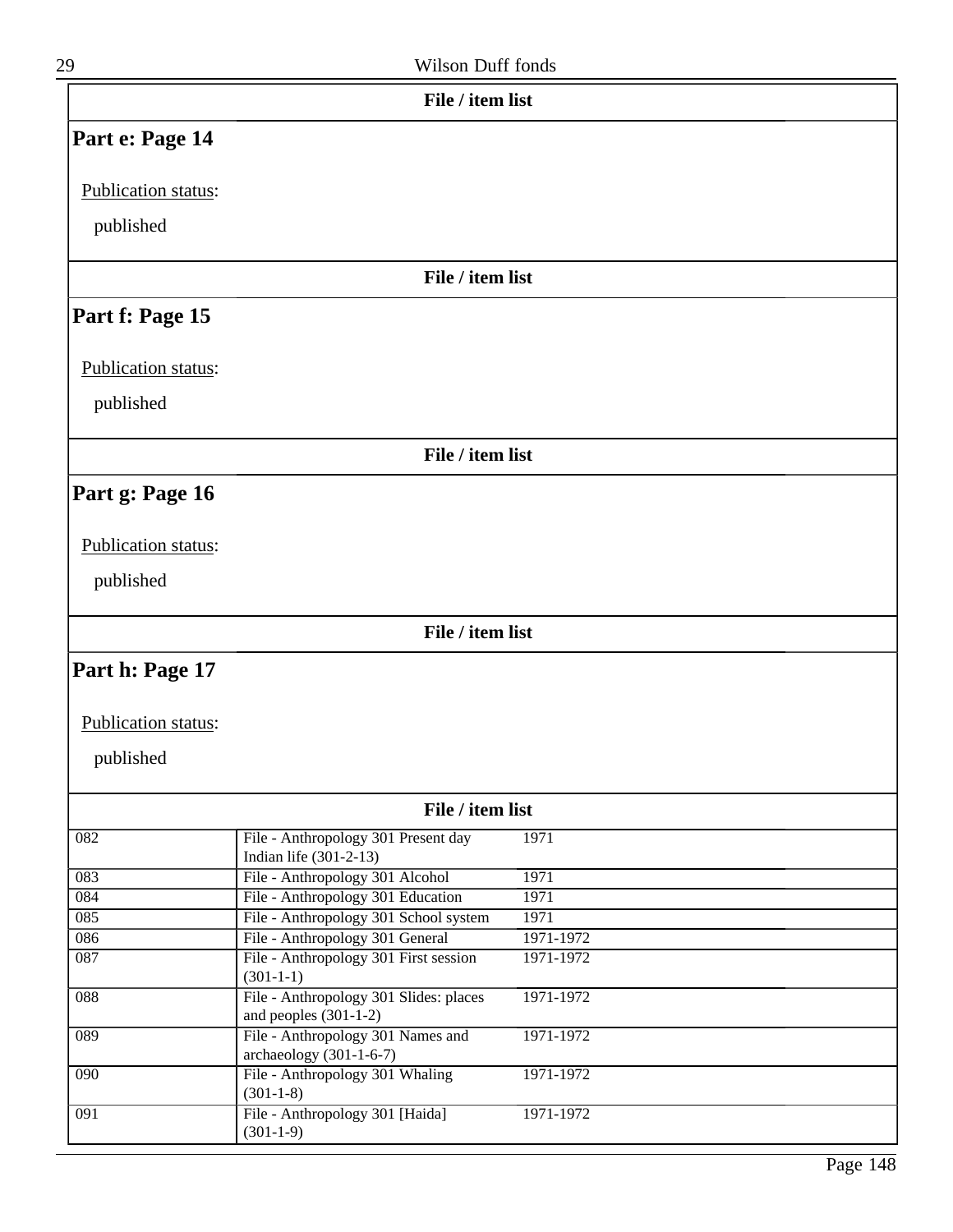| 29                  | Wilson Duff fonds                                         |           |  |
|---------------------|-----------------------------------------------------------|-----------|--|
| 092                 | File - Anthropology 301 Nishga                            | 1971      |  |
| Part a: Pages 1-4   |                                                           |           |  |
| Publication status: |                                                           |           |  |
| published           |                                                           |           |  |
|                     | File / item list                                          |           |  |
| Part b: Pages 5-11  |                                                           |           |  |
| Publication status: |                                                           |           |  |
| published           |                                                           |           |  |
|                     | File / item list                                          |           |  |
| 093                 | File - Anthropology 301 Haida totem<br>salvage (301-1-13) | 1971-1972 |  |
| 094                 | File - Anthropology 301 Definitions of<br>Indian art      | 1972      |  |
| 095                 | File - Anthropology 301 Kwakiutl                          | 1971-1972 |  |
| 096                 | File - Anthropology 301 Land question<br>(week 8)         | 1971-1972 |  |
| 097                 | File - Anthropology 301 Land question                     | 1971-1972 |  |
| Part a: Pages 1-6   |                                                           |           |  |
| Publication status: |                                                           |           |  |
| published           |                                                           |           |  |
|                     | File / item list                                          |           |  |
| Part b: Pages 7-13  |                                                           |           |  |
|                     |                                                           |           |  |
| Publication status: |                                                           |           |  |
| published           |                                                           |           |  |
|                     | File / item list                                          |           |  |
| Part c: Page 14     |                                                           |           |  |
| Publication status: |                                                           |           |  |
| published           |                                                           |           |  |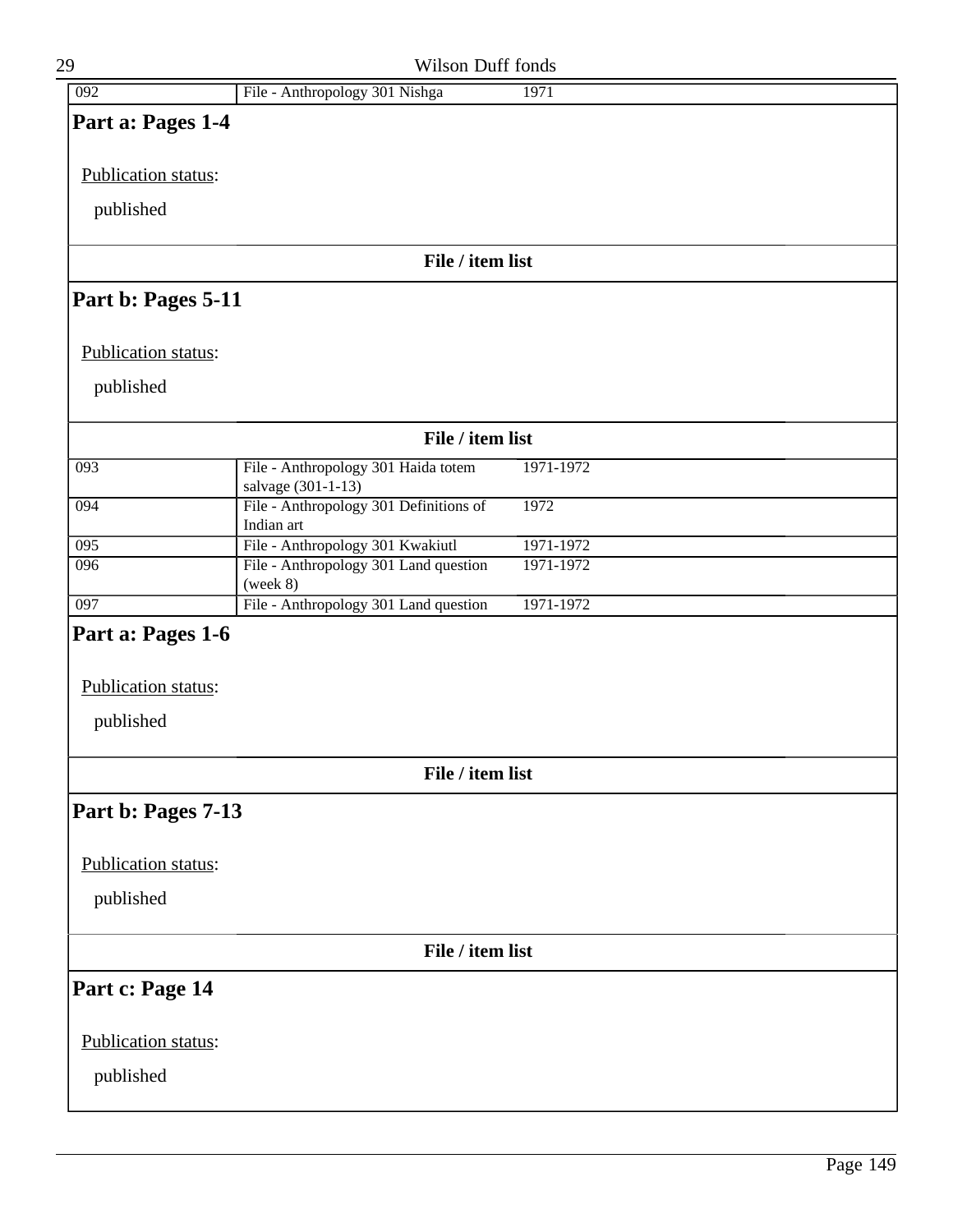| 29                  | Wilson Duff fonds |  |
|---------------------|-------------------|--|
|                     | File / item list  |  |
| Part d: Page 15     |                   |  |
| Publication status: |                   |  |
| published           |                   |  |
|                     | File / item list  |  |
| Part e: Pages 16-26 |                   |  |
| Publication status: |                   |  |
| published           |                   |  |
|                     | File / item list  |  |
| Part f: Pages 27-29 |                   |  |
| Publication status: |                   |  |
| published           |                   |  |
|                     | File / item list  |  |
| Part g: Pages 30-34 |                   |  |
| Publication status: |                   |  |
| published           |                   |  |
|                     | File / item list  |  |
| Part h: Pages 35-45 |                   |  |
| Publication status: |                   |  |
| published           |                   |  |
|                     | File / item list  |  |
| Part i: Pages 46-49 |                   |  |
| Publication status: |                   |  |
| published           |                   |  |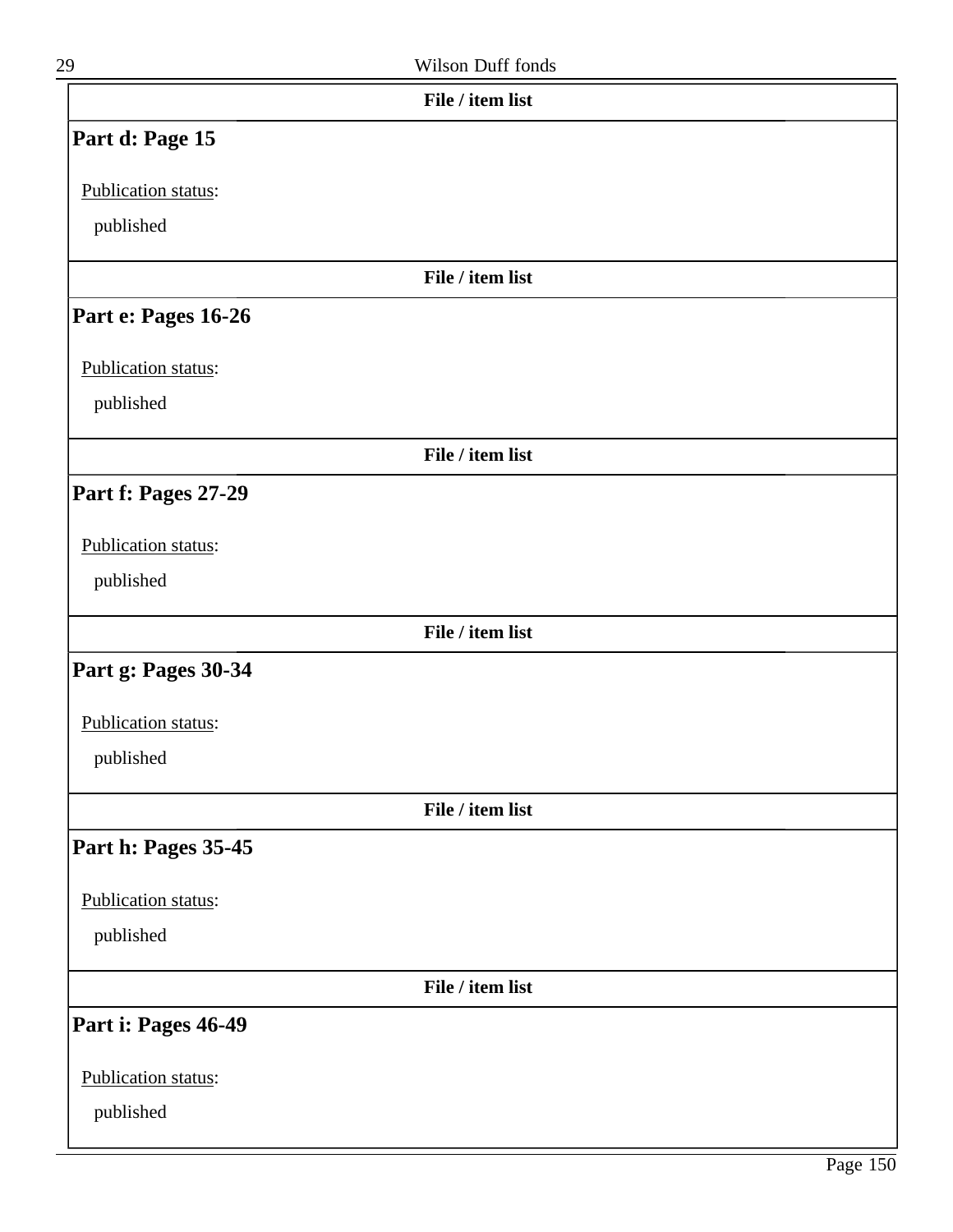| 29                                                    | Wilson Duff fonds                                                                             |                |  |
|-------------------------------------------------------|-----------------------------------------------------------------------------------------------|----------------|--|
| File / item list                                      |                                                                                               |                |  |
| 098                                                   | File - Anthropology 301 Indians and<br>governments                                            | 1972           |  |
| 099                                                   | File - Anthropology 301 General                                                               | 1972-1973      |  |
| 100                                                   | File - Anthropology 301 [301]                                                                 | 1972-1973      |  |
| 101                                                   | File - Anthropology 301 Indian culture                                                        | 1972-1973      |  |
| 102                                                   | File - Anthropology 301 Coast Salish<br>lectures, Kew                                         | 1972-1973      |  |
| 103                                                   | File - Anthropology 301 Culture areas<br>$(301-1-4)$                                          | 1972-1973      |  |
| 104                                                   | File - Anthropology 301 Non-status<br>Indians                                                 | 1972-1973      |  |
| 105                                                   | File - Anthropology 301 Prehistory                                                            | 1972-1973      |  |
| 106                                                   | File - Anthropology 301 Languages of<br>B.C                                                   | 1972-1973      |  |
| 107                                                   | File - Anthropology 301 Planning                                                              | 1972-1973      |  |
| 108                                                   | File - Anthropology 301 (301-73-1)                                                            | 1973           |  |
| 109                                                   | File - Anthropology 301 Culture areas,<br>Lang's, a slide tour (301-73-2)                     | 1973           |  |
| 110                                                   | File - Anthropology 301 Classification,<br>ling., prehistory, working session (week<br>2)     | 1973-1974      |  |
| 111                                                   | File - Anthropology 301 Haida, 1st.<br>contacts, people of accult. (week 4)                   | 1973-1974      |  |
| 112                                                   | File - Anthropology 301 Archaeology,<br>culture history, bear husband (week 5)                | 1973-1974      |  |
| 113                                                   | File - Anthropology 301 Tsimshian<br>1) Kitwancool 2) Kitwancool 3) Alaska<br>totems (week 5) | 1973-1974      |  |
| 114                                                   | File - Anthropology 301                                                                       | 1973-1974      |  |
| $\overline{115}$                                      | File - Anthropology 301 Gitksan social<br>organization (301-2-5, 6)                           | $[1973-1974?]$ |  |
| Part a: Pages 1-6<br>Publication status:<br>published |                                                                                               |                |  |
|                                                       | File / item list                                                                              |                |  |
| Part b: Pages 7-8                                     |                                                                                               |                |  |
| Publication status:                                   |                                                                                               |                |  |
| published                                             |                                                                                               |                |  |
|                                                       | File / item list                                                                              |                |  |
| Part c: Pages 9-17                                    |                                                                                               |                |  |
|                                                       |                                                                                               |                |  |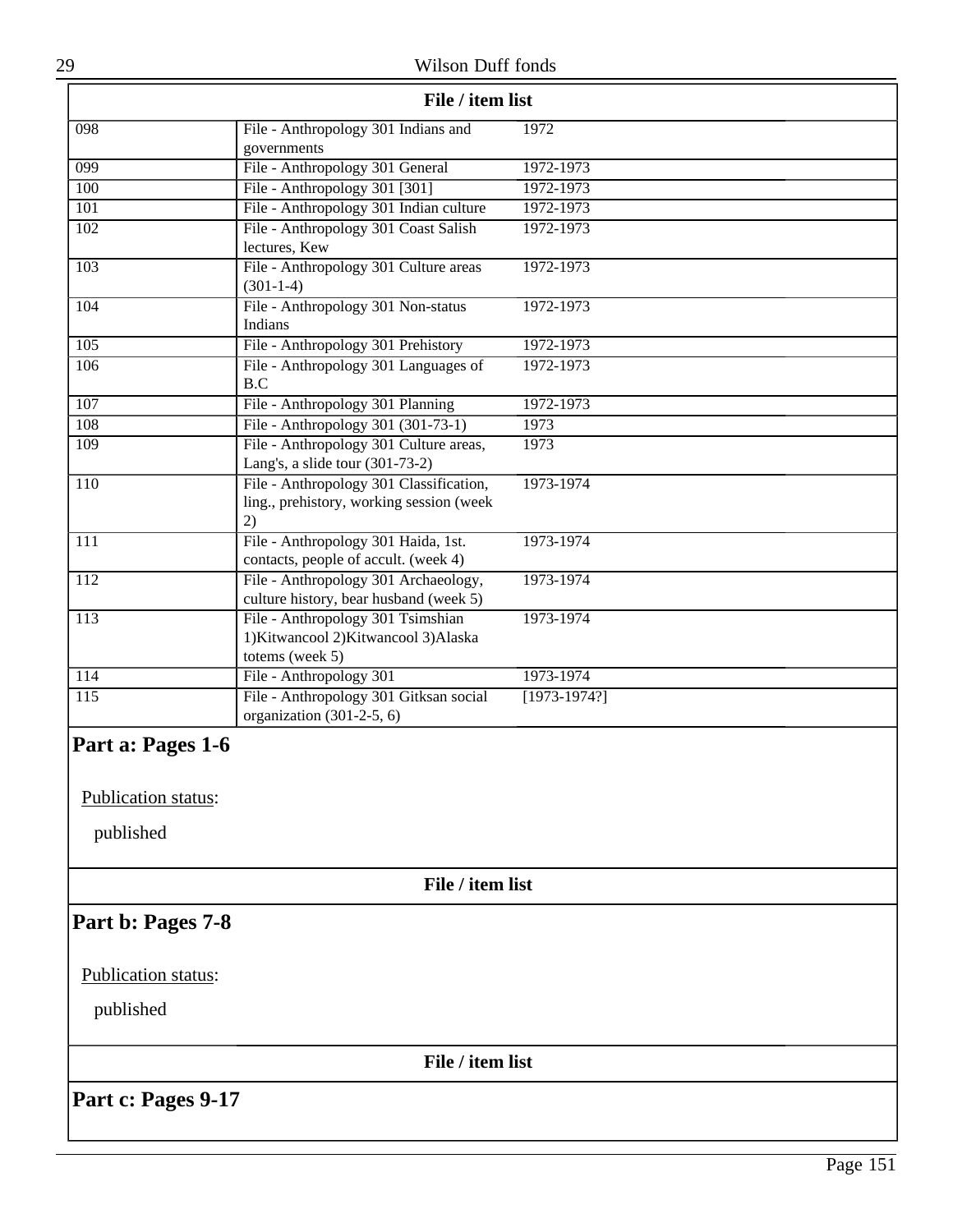| Publication status: |                                                                                                |
|---------------------|------------------------------------------------------------------------------------------------|
| published           |                                                                                                |
|                     | File / item list                                                                               |
| Part d: Pages 18-23 |                                                                                                |
| Publication status: |                                                                                                |
| published           |                                                                                                |
|                     | File / item list                                                                               |
| Part e: Pages 24-31 |                                                                                                |
| Publication status: |                                                                                                |
| published           |                                                                                                |
|                     | File / item list                                                                               |
| $\overline{116}$    | File - Anthropology 301 Nishga decision,<br>1973-1974<br>settlement of land question (week 10) |
| Part a: Page 1      |                                                                                                |
| Publication status: |                                                                                                |
| published           |                                                                                                |
|                     | File / item list                                                                               |
| Part b: Page 2      |                                                                                                |
| Publication status: |                                                                                                |
| published           |                                                                                                |
|                     | File / item list                                                                               |
| Part c: Pages 3-20  |                                                                                                |
| Publication status: |                                                                                                |
| published           |                                                                                                |
|                     |                                                                                                |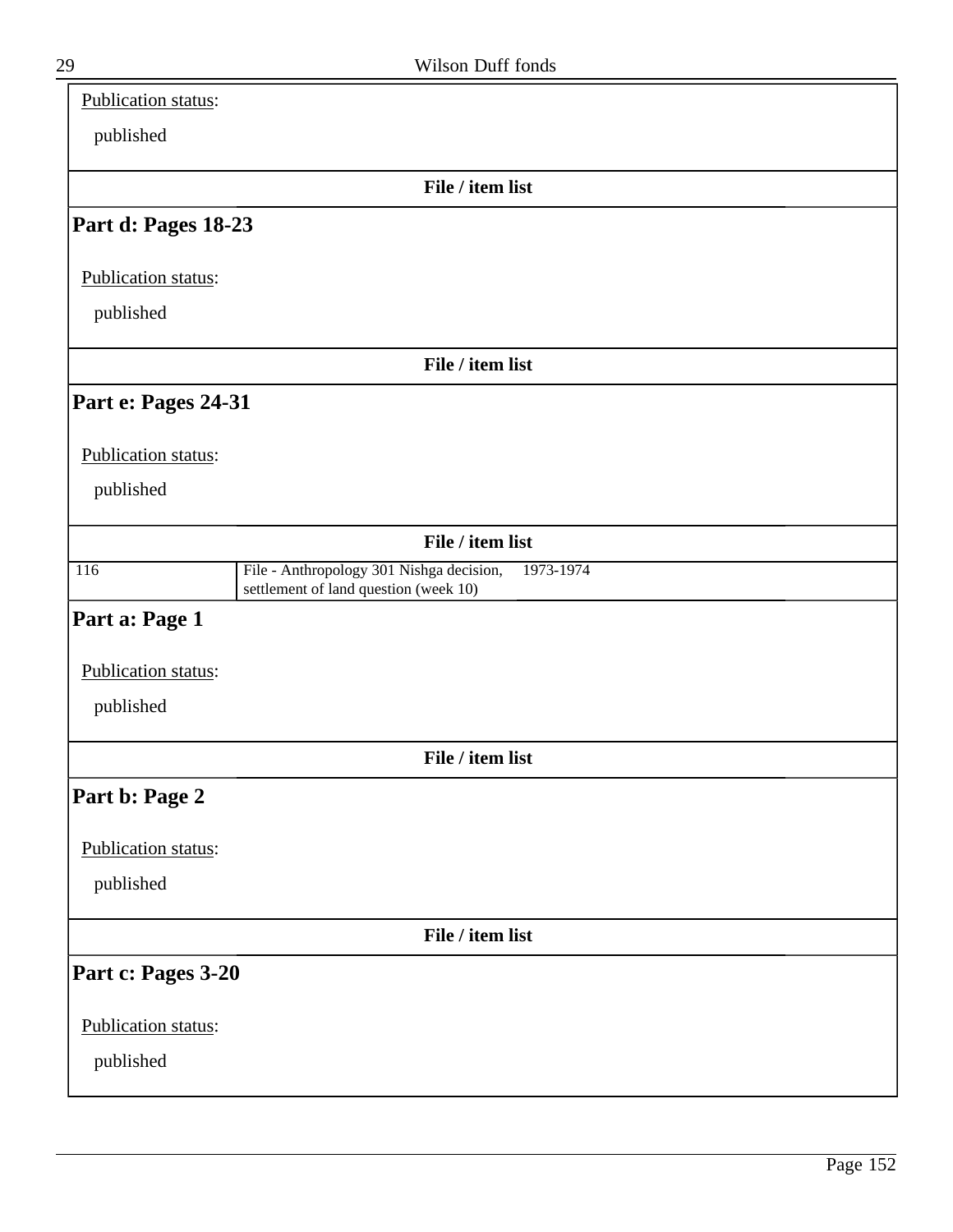| 29                  | Wilson Duff fonds                                        |           |  |
|---------------------|----------------------------------------------------------|-----------|--|
|                     | File / item list                                         |           |  |
| Part d: Page 21     |                                                          |           |  |
| Publication status: |                                                          |           |  |
| published           |                                                          |           |  |
|                     | File / item list                                         |           |  |
| Part e: Pages 22-28 |                                                          |           |  |
| Publication status: |                                                          |           |  |
| published           |                                                          |           |  |
|                     | File / item list                                         |           |  |
| Part f: Pages 29-37 |                                                          |           |  |
| Publication status: |                                                          |           |  |
| published           |                                                          |           |  |
|                     | File / item list                                         |           |  |
| Part g: Pages 38-42 |                                                          |           |  |
| Publication status: |                                                          |           |  |
| published           |                                                          |           |  |
|                     | File / item list                                         |           |  |
| Part h: Pages 43-53 |                                                          |           |  |
| Publication status: |                                                          |           |  |
| published           |                                                          |           |  |
|                     | File / item list                                         |           |  |
| 117                 | File - Anthropology 301 Definition, who<br>is an Indian? | 1973-1974 |  |
| 118                 | File - Anthropology 301 Indian women                     | 1974      |  |
| 119                 | File - Anthropology 301 Education                        | 1974      |  |
| 120                 | File - Anthropology 301 Indian<br>organizations          | 1973-1974 |  |
| 121                 | File - Anthropology 301 (301)                            | 1976-1977 |  |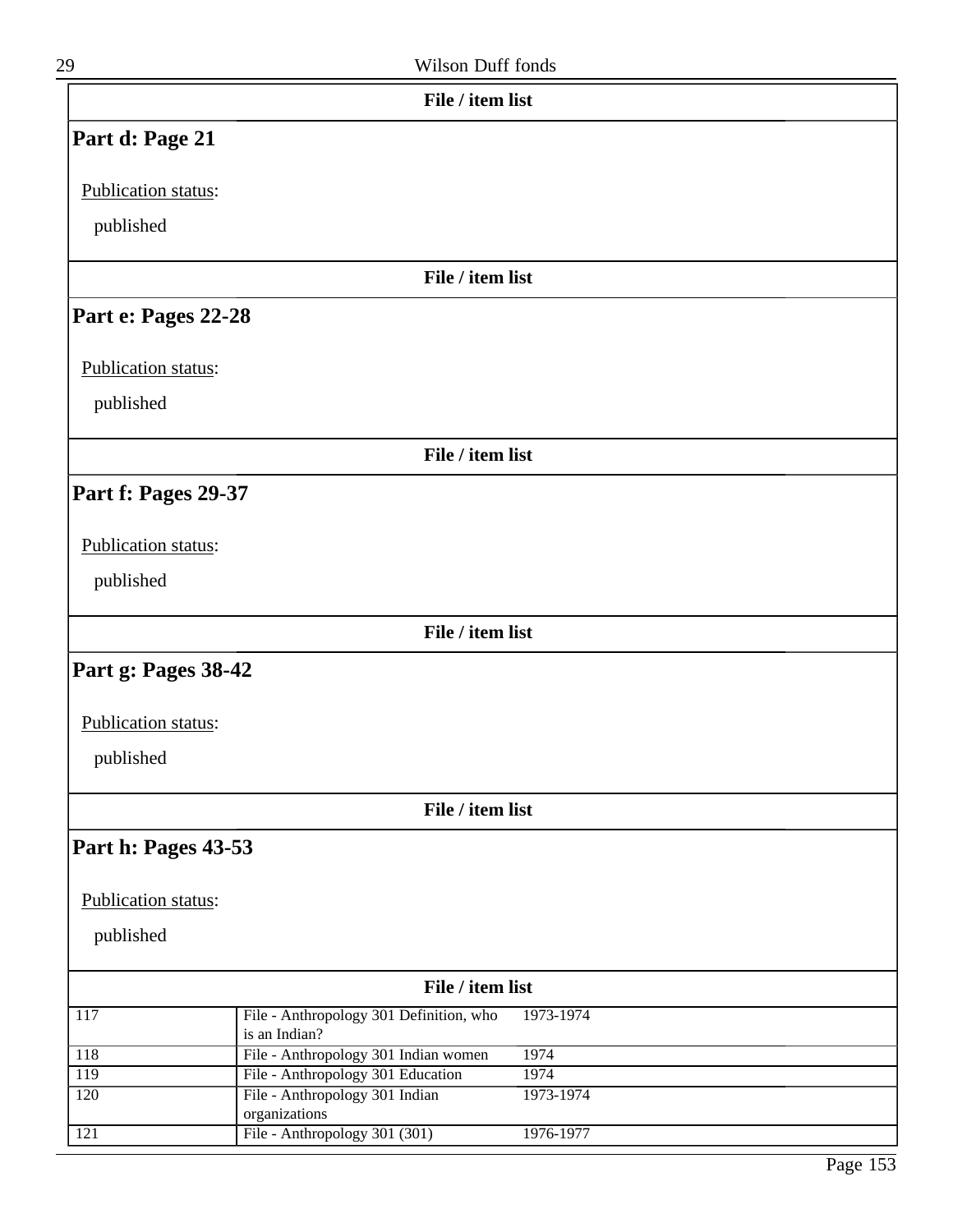| 29               | Wilson Duff fonds                                       |               |  |
|------------------|---------------------------------------------------------|---------------|--|
| 122              | File - Anthropology 301 Examinations                    | 1967-1972     |  |
| $\overline{123}$ | File - Anthropology 304 Student essay                   | $[19-?]$      |  |
|                  | topics                                                  |               |  |
| 124              | File - Anthropology 304 Mythology, art                  | 1972-1973     |  |
| 125              | File - Anthropology 304 Anthropology<br>304             | 1972-1973     |  |
| 126              | File - Anthropology 304 Art, Kwakiutl                   | 1973-1974     |  |
| 127              | File - Anthropology 304                                 | 1975          |  |
| 128              | File - Anthropology 304                                 | 1975-1976     |  |
| 129              | File - Anthropology 304                                 | 1975-1976     |  |
| $\overline{130}$ | File - Anthropology 304 (304-1-2)                       | 1975-1976     |  |
| 131              | File - Anthropology 304 The record                      | 1975-1976     |  |
|                  | (week 2)                                                |               |  |
| 132              | File - Anthropology 304 Time profile<br>(week 3)        | 1975-1976     |  |
| 133              | File - Anthropology 304 Survey: Tlingit,                | 1975-1976     |  |
|                  | Haida, Tsimshian (week 4)                               |               |  |
| 134              | File - Anthropology 304 Survey:<br>Kwakiutl (week 5)    | 1975-1976     |  |
| 135              | File - Anthropology 304 (Week 6)                        | 1975-1976     |  |
| 136              | File - Anthropology 304 (Week 7)                        | 1975-1976     |  |
| 137              | File - Anthropology 304 Prehistory                      | 1975-1976     |  |
|                  | (week 8)                                                |               |  |
| 138              | File - Anthropology 304 (Week 9)                        | 1975-1976     |  |
| 139              | File - Anthropology 304 (Week 10)                       | 1975-1976     |  |
| 140              | File - Anthropology 304 (Week 11)                       | 1975-1976     |  |
| 141              | File - Anthropology 304 (Week 12)                       | 1975-1976     |  |
| 142              | File - Anthropology 304 (Week 13)                       | 1975-1976     |  |
| 143              | File - Anthropology 304 Second term                     | 1975-1976     |  |
| 144              | File - Anthropology 304 $(304-2-1)$                     | $1975 - 1976$ |  |
| 145              | File - Anthropology 304 (304-2-week 2)                  | 1975-1976     |  |
| 146              | File - Anthropology 304 (304-2-week 2)                  | 1975-1976     |  |
| 147              | File - Anthropology 304 (304-2-week 3)                  | 1975-1976     |  |
| 148              | File - Anthropology 304 (Week 4)                        | 1975-1976     |  |
| 149              | File - Anthropology 304 (304-2-week 5)                  | 1975-1976     |  |
| 150              | File - Anthropology 304 (304-2-week 6)                  | 1975-1976     |  |
| 151              | File - Anthropology 304 Kitsegukla<br>potlach (week 9)  | 1975-1976     |  |
| 152              | File - Anthropology 304 Kwakiutl                        | 1975-1976     |  |
|                  | potlach (week 11)                                       |               |  |
| 153              | File - Anthropology 304 (week 12)                       | 1975-1976     |  |
| 154              | File - Anthropology 304 (week 13)                       | 1975-1976     |  |
| 155              | File - Anthropology 402                                 | 1967-1968     |  |
| 156              | File - Anthropology 402 Selected<br>bibliography        | 1967-1968     |  |
| 157              | File - Anthropology 402 Kwakiutl lecture                | 1967-1968     |  |
| 158              | File - Anthropology 502 Phonetics,                      | $[19-]$       |  |
|                  | Kwakiutl, Nootka, Salish                                |               |  |
| 159              | File - Anthropology 502 Prehistory,                     | $[19-]$       |  |
|                  | analysis of culture                                     |               |  |
| 160              | File - Anthropology 502 General<br>material, Prehistory | 1965-1966     |  |
| 161              | File - Anthropology 502                                 | 1965-1966     |  |
|                  |                                                         |               |  |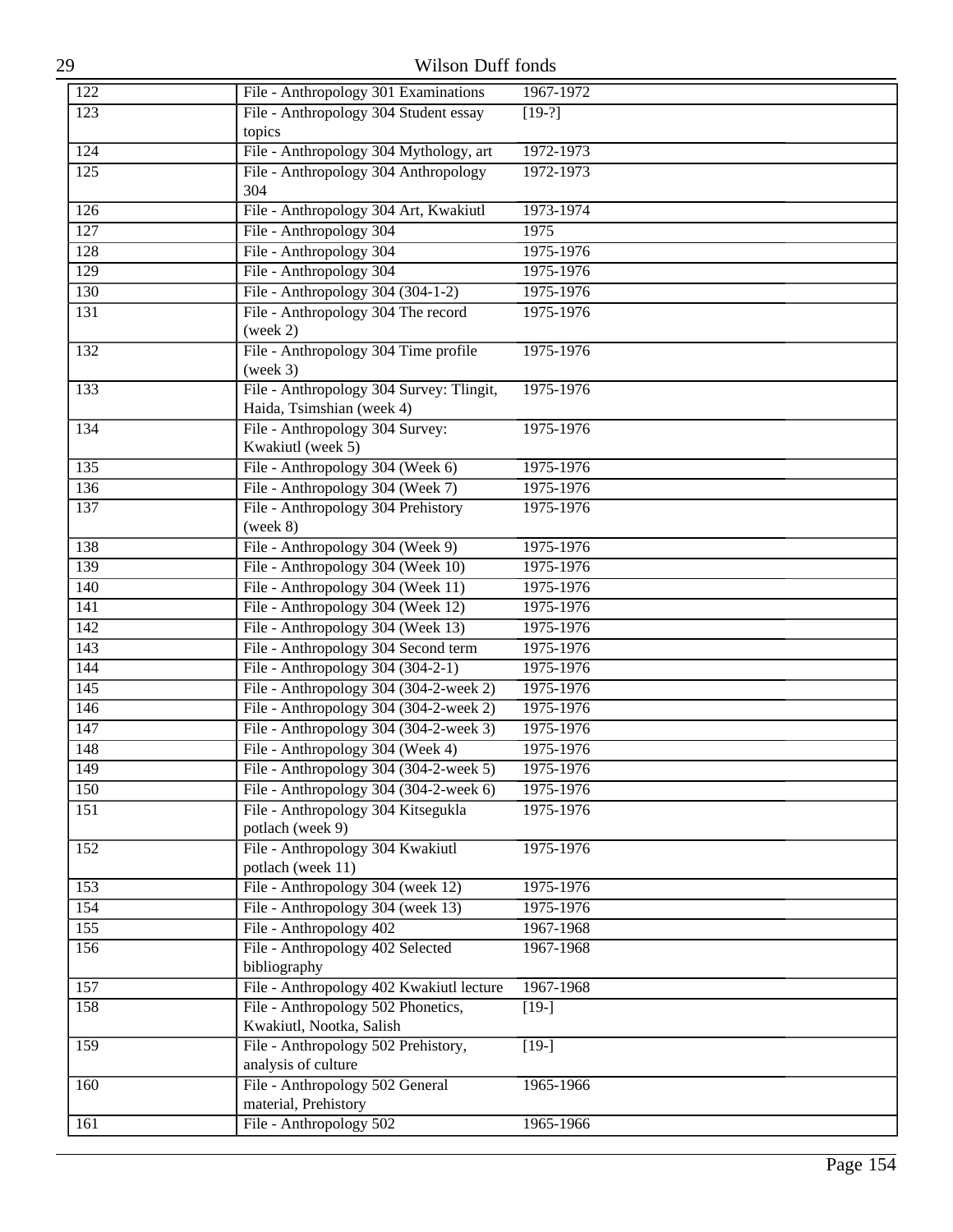| 29                  | Wilson Duff fonds                                                                                               |           |  |
|---------------------|-----------------------------------------------------------------------------------------------------------------|-----------|--|
| 162                 | File - Anthropology 502 Introduction and<br>literature                                                          | 1965-1966 |  |
| 163                 | File - Anthropology 502 Duff approaches<br>$(502-2)$                                                            | 1965-1966 |  |
| 164                 | File - Anthropology 502 Overview and<br>ecology (502-3)                                                         | 1965-1966 |  |
| 165                 | File - Anthropology 502 Ethnohistory<br>sessions                                                                | 1965-1966 |  |
| 166                 | File - Anthropology 502 Ethnohistory<br>$(culture)$ (502-5)                                                     | 1965-1966 |  |
| 167                 | File - Anthropology 502 Sapir, time<br>perspective (502-6)                                                      | 1965-1966 |  |
| 168                 | File - Anthropology 502 Plateau in<br>historical perspective, subarctic in<br>historical perspective (502-7, 8) | 1965-1966 |  |
| Part a: Pages 1-3   |                                                                                                                 |           |  |
| Publication status: |                                                                                                                 |           |  |
| published           |                                                                                                                 |           |  |
|                     | File / item list                                                                                                |           |  |
| Part b: Pages 4-6   |                                                                                                                 |           |  |
| Publication status: |                                                                                                                 |           |  |
| published           |                                                                                                                 |           |  |
|                     | File / item list                                                                                                |           |  |
| Part c: Page 7      |                                                                                                                 |           |  |
| Publication status: |                                                                                                                 |           |  |
| published           |                                                                                                                 |           |  |
|                     | File / item list                                                                                                |           |  |
| Part d: Page 8      |                                                                                                                 |           |  |
| Publication status: |                                                                                                                 |           |  |
| published           |                                                                                                                 |           |  |
|                     | File / item list                                                                                                |           |  |
| 169                 | File - Anthropology 502 Northwest Coast<br>art $(502-2-1)$                                                      | 1965-1966 |  |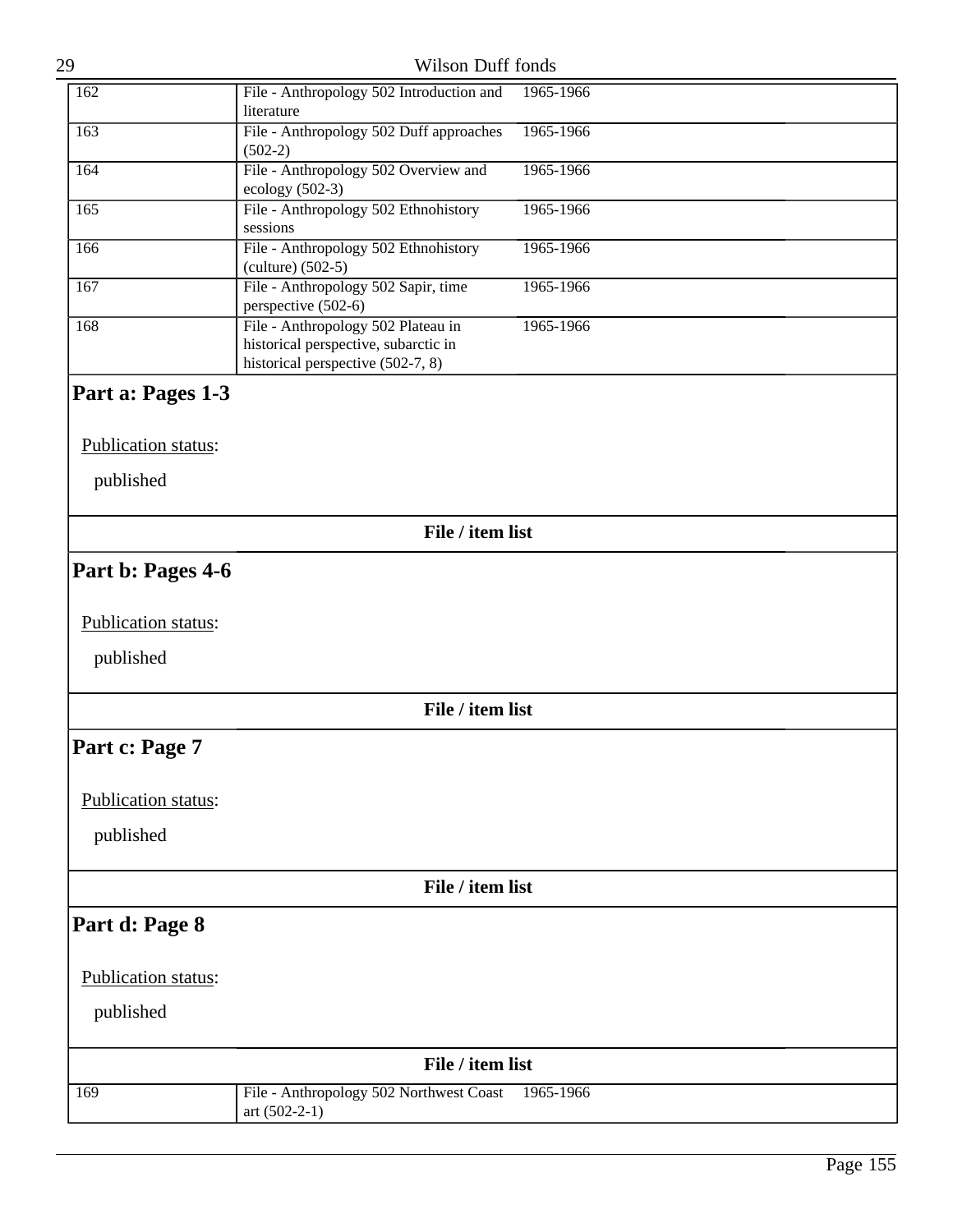| 29 |     | <b>Wilson Duff fonds</b>                                                               |           |  |
|----|-----|----------------------------------------------------------------------------------------|-----------|--|
|    | 170 | File - Anthropology 502 Family<br>traditions, Aleutian migration (502-2-2)             | 1965-1966 |  |
|    | 171 | File - Anthropology 502 Family<br>traditions $(502-2-3)$                               | 1965-1966 |  |
|    | 172 | File - Anthropology 502 Linguistic<br>approach to prehistory (502-2-4)                 | 1965-1966 |  |
|    | 173 | File - Anthropology 502 Nadine and<br>Penntian (502-2-5, 6)                            | 1965-1966 |  |
|    | 174 | File - Anthropology 502 Archaeology<br>$(502 - 2 - 7)$                                 | 1965-1966 |  |
|    | 175 | File - Anthropology 502 Archaeology<br>$(502-8, 9)$                                    | 1965-1966 |  |
|    | 176 | File - Anthropology 502 Prehistory of<br>Northwest North America, summary<br>$(502-2)$ | 1965-1966 |  |
|    | 177 | File - Anthropology 502                                                                | 1966-1967 |  |
|    | 178 | File - Anthropology 532 Field methods                                                  | [1965!]   |  |
|    | 179 | File - Anthropology 540                                                                | 1975-1976 |  |
|    | 180 | File - Anthropology 540 [second term]                                                  | 1975-1976 |  |
|    | 181 | File - Anthropology 540                                                                | 1976      |  |
|    | 182 | File - Anthropology 540                                                                | 1976      |  |
|    | 183 | File - Anthropology 540 reference<br>material                                          | 1975-1976 |  |
|    | 184 | File - Talk on the Indian land question                                                | $[197-]$  |  |
|    | 185 | File - Lecture on Nanaimo case and<br>Indian title                                     | $[197-]$  |  |
|    | 186 | File - Journey to K'san                                                                | 1972      |  |

# **Part a: Pages 1-8**

## Publication status:

published

**File / item list**

# **Part b: Pages 9-12**

## Publication status:

| File / item list |                                                                                     |           |  |
|------------------|-------------------------------------------------------------------------------------|-----------|--|
| 187              | File - The world is as sharp as a knife:<br>meaning in northern northwest coast art | 1976      |  |
| 188              | File - Wilson Duff's Bibiliography,<br>Anthropology 301                             | $[19-]$   |  |
| 189              | File - [Overhead Slide, Haida Art]                                                  | $[19-?]$  |  |
| 190              | File - Anthropology 301                                                             | 1965-1966 |  |
| 191              | File - Northwest Coast Art (2 of 4)                                                 | 1965-1966 |  |
| 192              | File - (Art) [Northwest Coast Art] (3 of<br>4)                                      | $[19-]$   |  |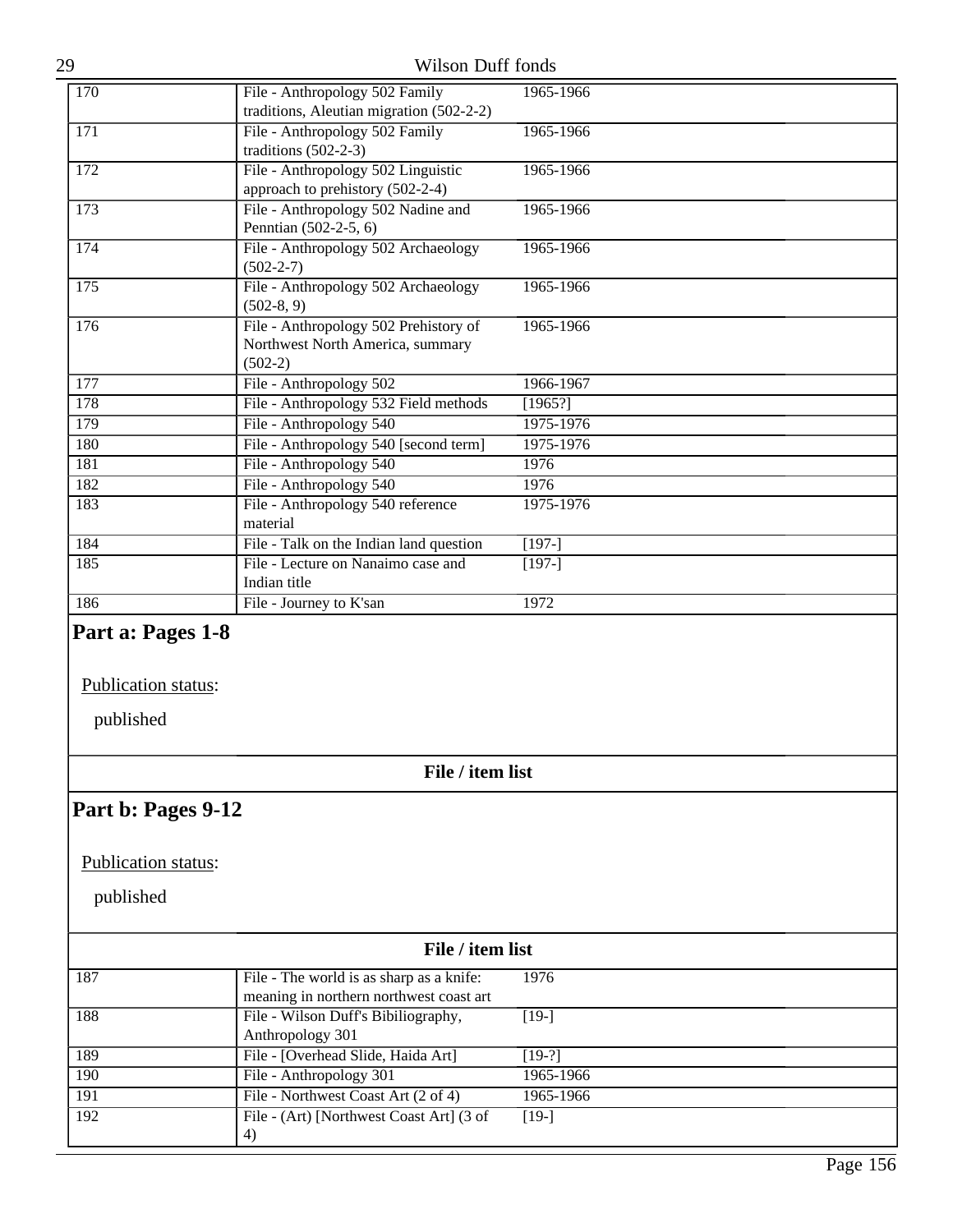| 193        | File - [Northwest Coast Art] (4 of 4)  | 1966      |
|------------|----------------------------------------|-----------|
| 194        | File - Northern Graphic Art            | 1968      |
| 195        | File - Arts of Haida and Kwakiutl      | 1968-1969 |
| 196        | File - [Haida Art] $(1 \text{ of } 2)$ | 1968      |
| 197        | File - [Haida Art] $(2 \text{ of } 2)$ | 1968-1969 |
| 198        | File - Northwest Coast Art             | 1968-1969 |
| 199        | File - (Art) [Northern Graphic         | 1968-1969 |
|            | Representation]                        |           |
| <b>200</b> | File - Meaning in Art                  | 1976      |
| 201        | File - Range of Northern Art           | 1970      |
| 202        | File - [Kwakiutl Iconography, Frank H. | 1950      |
|            | Sommer]                                |           |

# **Subseries B: General notes**

Date: [195? - 197?] (date of creation)

## Scope and content:

Sub-series consists of records created and collected by Duff for his lectures including handwritten and typed notes, articles, and reports on a variety of subjects.

### Access points:

• Textual record (documentary form)

### Publication status:

| File / item list |                                                                |         |               |           |  |
|------------------|----------------------------------------------------------------|---------|---------------|-----------|--|
| Ref code         | Title                                                          | Dates   | Access status | Container |  |
| 01               | File - Acculturation and administration                        | $[19-]$ |               |           |  |
| 02               | File - Art and acculturation                                   | $[19-]$ |               |           |  |
| $\overline{03}$  | File - B.C. Indian Advisory Committee                          | $[19-]$ |               |           |  |
| 04               | File - B.C. Indian language project                            | $[19-]$ |               |           |  |
| 0 <sub>5</sub>   | File - B.C. Indian language project                            | $[19-]$ |               |           |  |
| 06               | File - B.C. Indian language project                            | $[19-]$ |               |           |  |
| 07               | File - B.C. Indian language project                            | $[19-]$ |               |           |  |
| 08               | File - Coast Salish house types                                | $[19-]$ |               |           |  |
| $\overline{09}$  | File - Druckers, Philip thesis                                 | $[19-]$ |               |           |  |
| 10               | File - Employment problems, economic<br>status of B.C. Indians | $[19-]$ |               |           |  |
| 11               | File - Education                                               | $[19-]$ |               |           |  |
| 12               | File - Field methods and techniques                            | $[19-]$ |               |           |  |
| 13               | File - Fishing industry                                        | $[19-]$ |               |           |  |
| 14               | File - Hunt, Tony - interviews                                 | [1975!] |               |           |  |
| $\overline{15}$  | File - Indian culture                                          | $[19-]$ |               |           |  |
| 16               | File - Indian education                                        | $[19-]$ |               |           |  |
| 17               | File - Indian education                                        | $[19-]$ |               |           |  |
| 18               | File - Indian education                                        | $[19-]$ |               |           |  |
| 19               | File - Indian education                                        | $[19-]$ |               |           |  |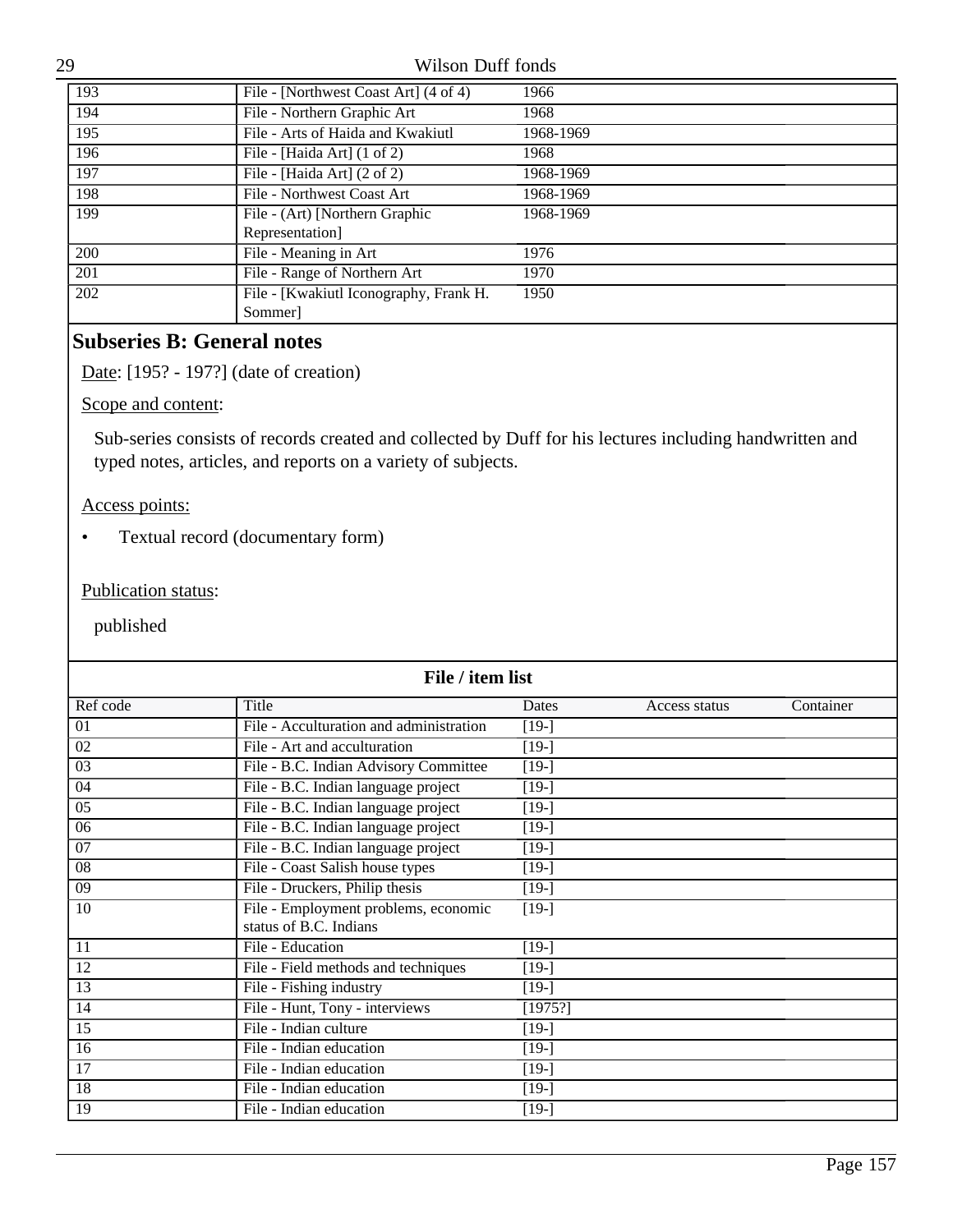| 29                  | Wilson Duff fonds                                                            |                    |
|---------------------|------------------------------------------------------------------------------|--------------------|
| 20                  | File - Indian organization - Indian Act,<br>non-status                       | $[19-]$            |
| 21                  | File - Kew - Indian culture and the school                                   | $\overline{[19-]}$ |
| $\overline{22}$     | File - Land claims proposal presented by<br>the East Fraser District Council | $\overline{[19-]}$ |
| 23                  | File - Lane, Barbara thesis                                                  | $[19-]$            |
| $\overline{24}$     | File - Levi-Strauss                                                          | $[19-]$            |
| $\overline{25}$     | File - Manners - Collier - Hawthorn                                          | $[19-]$            |
| 26                  | File - Mascot society                                                        | $[19-]$            |
| $\overline{27}$     | File - Material culture                                                      | $[19-]$            |
| $\overline{28}$     | File - Municipal status                                                      | $[19-]$            |
| 29                  | File - Museum course, 1963-1967                                              | $[19-]$            |
| 30                  | File - Museum course, 1966-1968                                              | $[19-]$            |
| $\overline{31}$     | File - Museum course bibliographies                                          | 1968-1971          |
| 32                  | File - City Museum                                                           | $[19-]$            |
| $\overline{33}$     | File - Museums                                                               | $[19-]$            |
| $\overline{34}$     | File - Museums                                                               | $[19-]$            |
| $\overline{35}$     | File - Museum exhibits                                                       | $[19-]$            |
| $\overline{36}$     | File - Nishga background                                                     | 1972-1973          |
| published           |                                                                              |                    |
|                     | File / item list                                                             |                    |
| Part b: Pages 8-13  |                                                                              |                    |
| Publication status: |                                                                              |                    |
| published           |                                                                              |                    |
|                     | File / item list                                                             |                    |
| Part c: Pages 14-18 |                                                                              |                    |
| Publication status: |                                                                              |                    |
| published           |                                                                              |                    |
|                     | File / item list                                                             |                    |
| Part d: Pages 19-23 |                                                                              |                    |
| Publication status: |                                                                              |                    |
|                     |                                                                              |                    |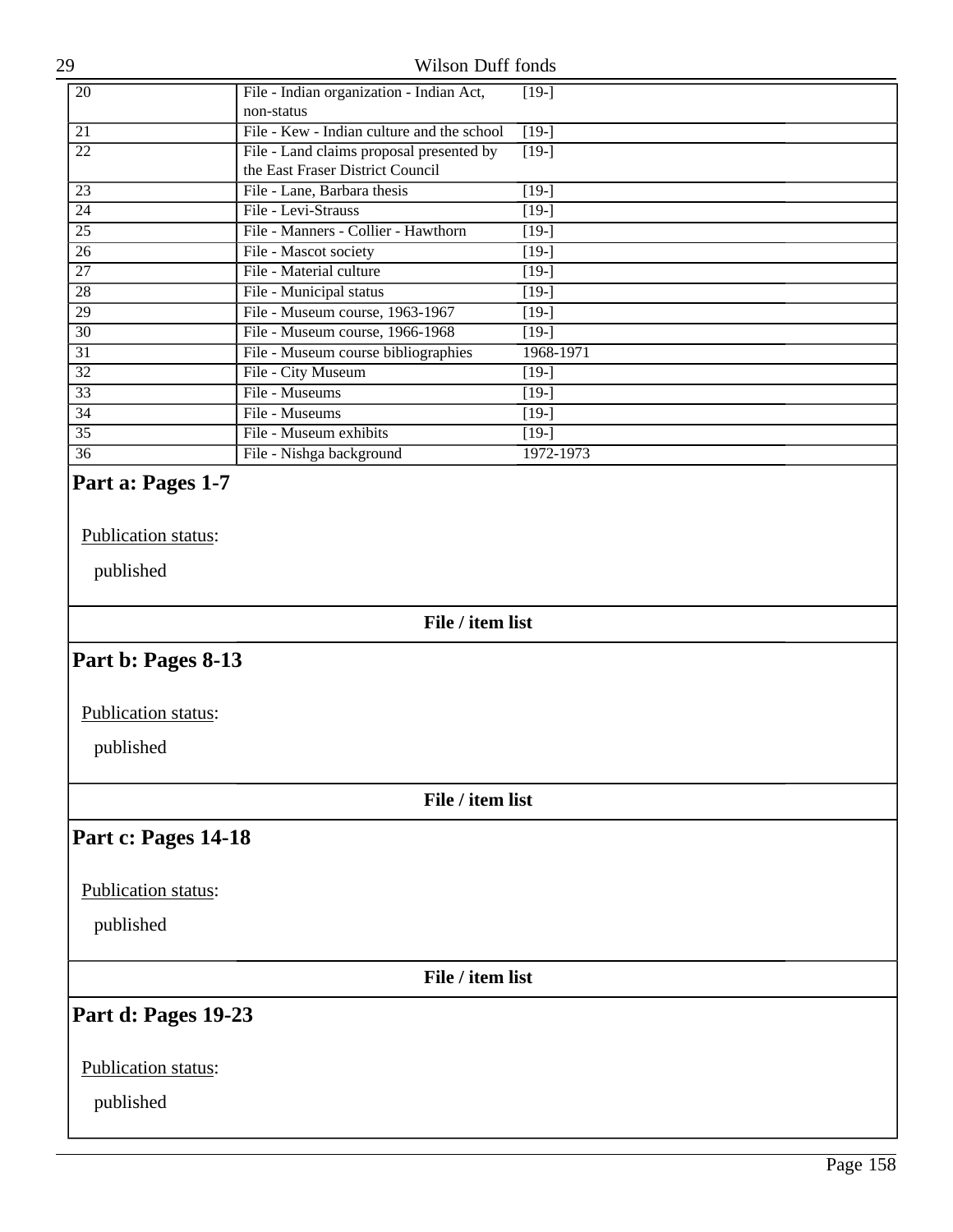| 29                    | Wilson Duff fonds                                                                                            |                               |
|-----------------------|--------------------------------------------------------------------------------------------------------------|-------------------------------|
|                       | File / item list                                                                                             |                               |
| Part e: Pages 24-26   |                                                                                                              |                               |
| Publication status:   |                                                                                                              |                               |
|                       |                                                                                                              |                               |
| published             |                                                                                                              |                               |
|                       | File / item list                                                                                             |                               |
| Part f: Pages 27-33   |                                                                                                              |                               |
| Publication status:   |                                                                                                              |                               |
|                       |                                                                                                              |                               |
| published             |                                                                                                              |                               |
|                       | File / item list                                                                                             |                               |
|                       |                                                                                                              |                               |
| Part g: Pages 34-36   |                                                                                                              |                               |
|                       |                                                                                                              |                               |
| Publication status:   |                                                                                                              |                               |
| published             |                                                                                                              |                               |
|                       | File / item list                                                                                             |                               |
| Part h: Pages 37-42   |                                                                                                              |                               |
| Publication status:   |                                                                                                              |                               |
|                       |                                                                                                              |                               |
| published             |                                                                                                              |                               |
|                       | File / item list                                                                                             |                               |
|                       |                                                                                                              |                               |
| $\overline{37}$<br>38 | File - Notes on Nooksack - Paul Fetzer<br>File - Northwest Coast                                             | $[19-]$<br>$\overline{[19-]}$ |
| $\overline{39}$       | File - Northwest Coast                                                                                       | $[19-]$                       |
| 40                    | File - Okanagan tales - Randy Bouchard                                                                       | $[19-]$                       |
| 41                    | File - Phonetics - general - English -                                                                       | $[19-]$                       |
|                       | Hindi                                                                                                        |                               |
| 42                    | File - Place names                                                                                           | $[19-]$                       |
| $\overline{43}$       | File - Prehistory of the Vancouver area -<br>Extension                                                       | $[19-]$                       |
| 44                    | File - Provincial government and Indians<br>- B.C. Indian Advisory Committee and<br>the First Citizens' Fund | $\overline{[19-]}$            |
| Part a: Pages 1-9     |                                                                                                              |                               |
|                       |                                                                                                              |                               |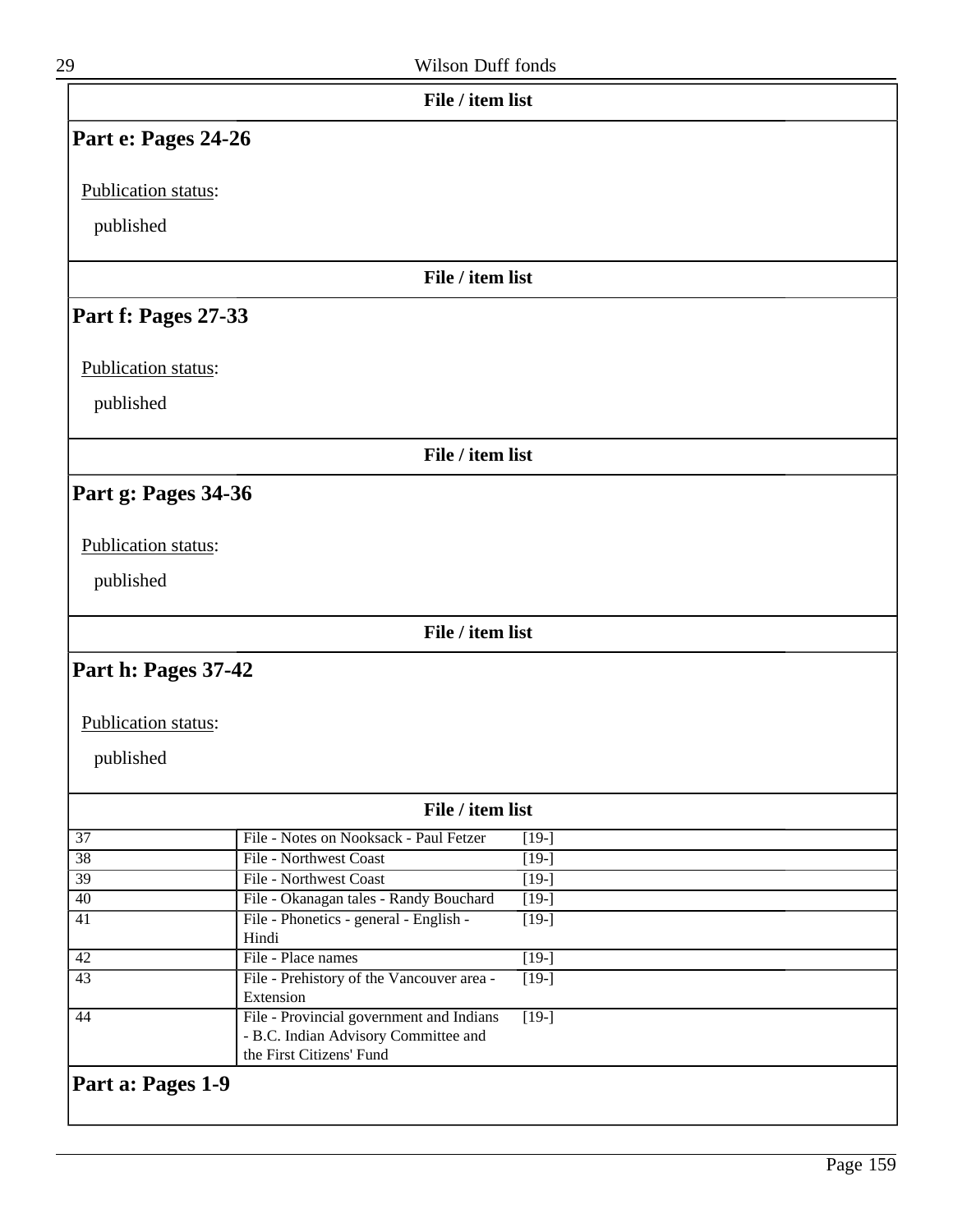| Publication status: |                  |  |
|---------------------|------------------|--|
| published           |                  |  |
|                     | File / item list |  |
| Part b: Pages 10-16 |                  |  |
| Publication status: |                  |  |
| published           |                  |  |
|                     | File / item list |  |
| Part c: Pages 17-28 |                  |  |
| Publication status: |                  |  |
| published           |                  |  |
|                     | File / item list |  |
| Part d: Pages 29-39 |                  |  |
| Publication status: |                  |  |
| published           |                  |  |
|                     | File / item list |  |
| Part e: Pages 40-42 |                  |  |
| Publication status: |                  |  |
| published           |                  |  |
|                     | File / item list |  |
| Part f: Pages 43-52 |                  |  |
| Publication status: |                  |  |
| published           |                  |  |
|                     | File / item list |  |
| Part g: Pages 53-54 |                  |  |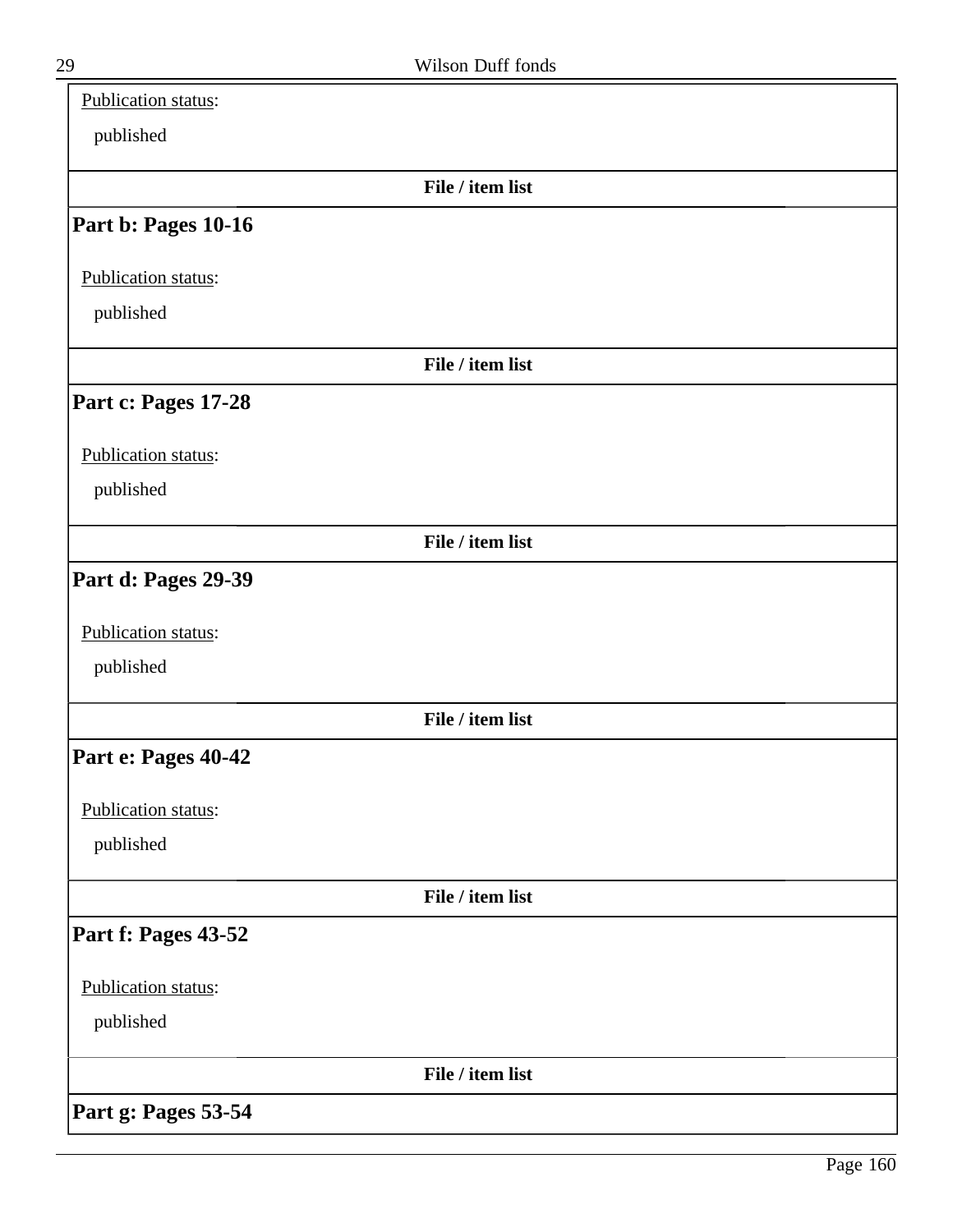| Publication status:        |
|----------------------------|
| published                  |
| File / item list           |
| Part h: Pages 55-62        |
| Publication status:        |
| published                  |
| File / item list           |
| Part i: Pages 63-64        |
| Publication status:        |
| published                  |
| File / item list           |
| Part j: Pages 65-66        |
| Publication status:        |
| published                  |
| File / item list           |
| Part k: Pages 67-68        |
| Publication status:        |
| published                  |
| File / item list           |
| <b>Part I: Pages 69-75</b> |
| Publication status:        |
| published                  |

╕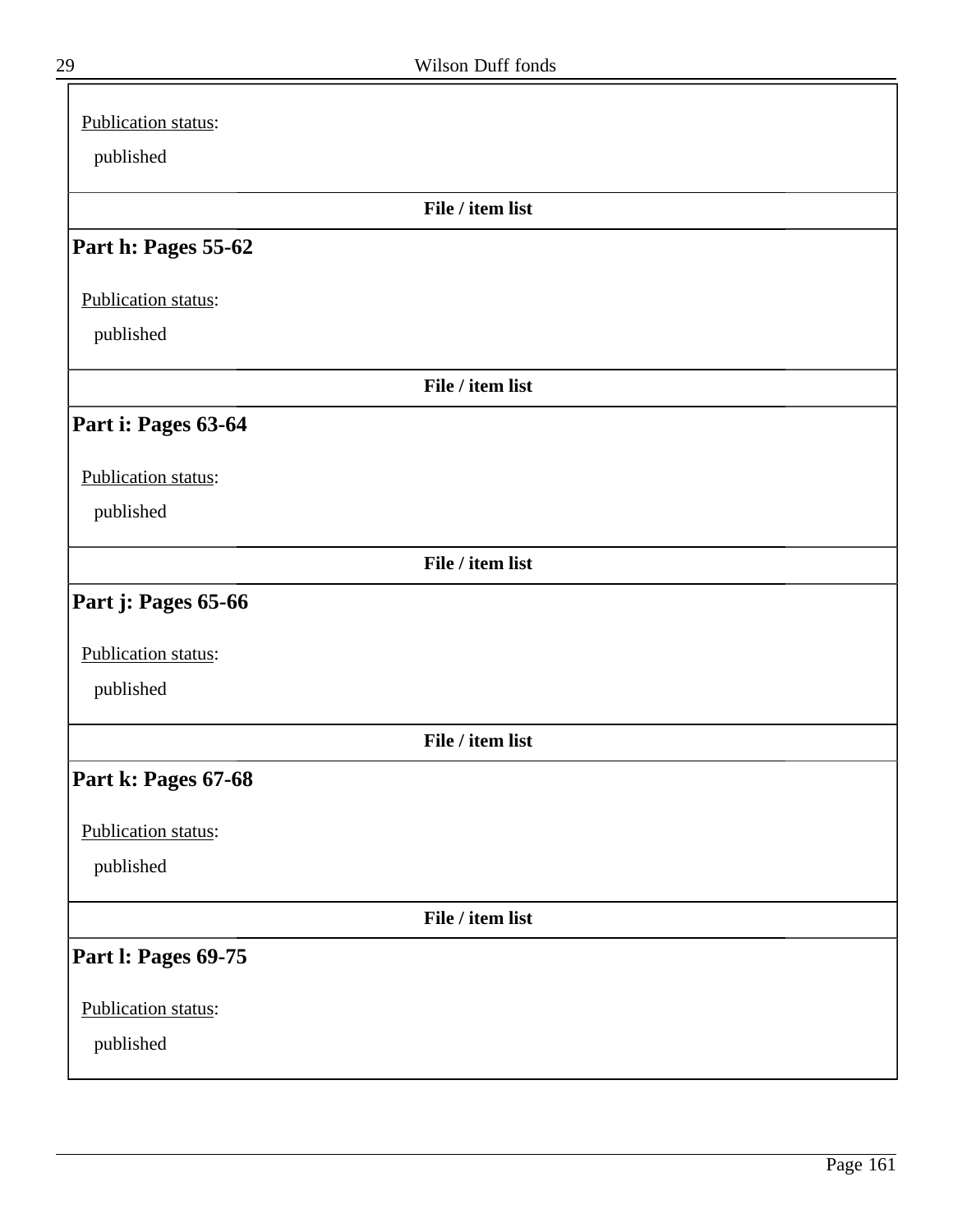| 29                  |                                                     | Wilson Duff fonds                        |
|---------------------|-----------------------------------------------------|------------------------------------------|
|                     | File / item list                                    |                                          |
| Part m: Pages 76-79 |                                                     |                                          |
| Publication status: |                                                     |                                          |
| published           |                                                     |                                          |
|                     |                                                     |                                          |
|                     | File / item list                                    |                                          |
| $\overline{45}$     | File - Provincial government and Indians            | $[19-]$                                  |
| Part a: Pages 1-15  |                                                     |                                          |
| Publication status: |                                                     |                                          |
| published           |                                                     |                                          |
|                     |                                                     |                                          |
|                     | File / item list                                    |                                          |
| Part b: Pages 16-42 |                                                     |                                          |
|                     |                                                     |                                          |
| Publication status: |                                                     |                                          |
| published           |                                                     |                                          |
|                     |                                                     |                                          |
|                     | File / item list                                    |                                          |
| Part c: Pages 43-56 |                                                     |                                          |
|                     |                                                     |                                          |
| Publication status: |                                                     |                                          |
| published           |                                                     |                                          |
|                     |                                                     |                                          |
|                     | File / item list                                    |                                          |
| Part d: Pages 57-74 |                                                     |                                          |
|                     |                                                     |                                          |
| Publication status: |                                                     |                                          |
| published           |                                                     |                                          |
|                     |                                                     |                                          |
|                     | File / item list                                    |                                          |
| 46                  | File - Quatsino                                     | $[19-]$                                  |
| 47                  | File - Salish                                       | $[19-]$                                  |
| 48<br>49            | File - Sasquatch<br>File - Southern Kwakiutl tribes | $\overline{[19-]}$<br>$\overline{[19-]}$ |
| $\overline{50}$     | File - Symposium on ethics in                       | $[19-]$                                  |
|                     | anthropology field work                             |                                          |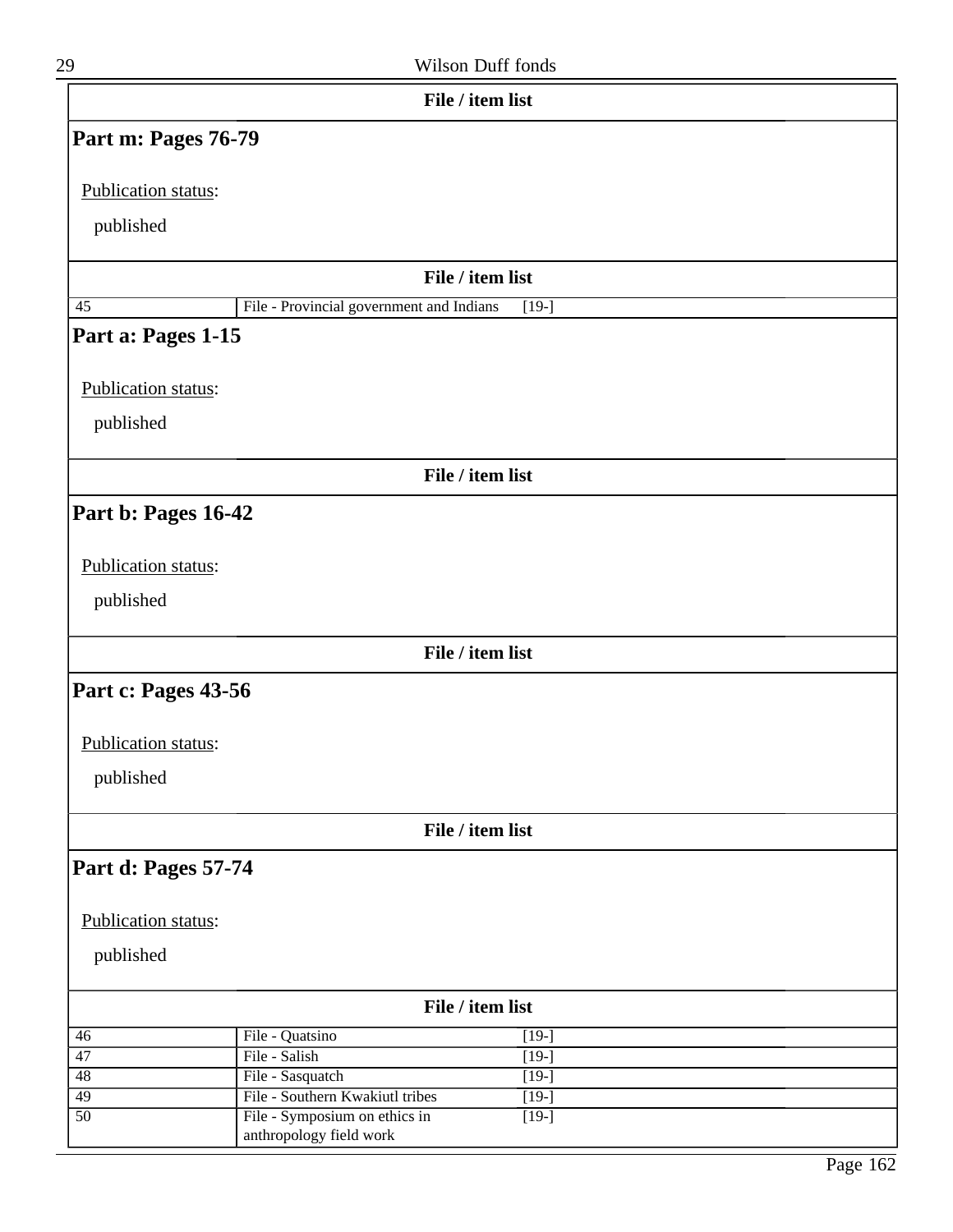| 51              | File - Traditional patterns of Indian life | $[19-]$   |
|-----------------|--------------------------------------------|-----------|
| 52              | File - Tribes and villages                 | $[19-]$   |
| 53              | File - Union of B.C. chiefs                | $[19-]$   |
| 54              | File - Bibliographic reference cards       | $[19-]$   |
| $5\overline{5}$ | File - Bibliographies                      | [19-]     |
| 56              | File - Bibliographies                      | $[196-?]$ |
| 57              | File - Bibliographies                      | 1971      |
| 58              | File - Bibliographies                      | 1972-1974 |
| 59              | File - Northwest Coast Art                 | 1967-1975 |

# **Subseries C: Reference materials**

Date: [ca 1900] - 1976 (date of creation)

#### Scope and content:

Sub-series consists of articles, reprints, and Photostats collected by Duff for his Anthropology lectures at the University of British Columbia.

#### Access points:

• Textual record (documentary form)

### Publication status:

published

| File / item list |                                |         |               |           |  |
|------------------|--------------------------------|---------|---------------|-----------|--|
| Ref code         | Title                          | Dates   | Access status | Container |  |
| 01               | File - Reprints and photostats | $[19-]$ |               |           |  |
| 02               | File - Reprints and photostats | [19-]   |               |           |  |
| 03               | File - Reprints and photostats | $[19-]$ |               |           |  |
| 04               | File - Reprints and photostats | [19-]   |               |           |  |
| 05               | File - Reprints and photostats | $[19-]$ |               |           |  |
| 06               | File - Reprints and photostats | $[19-]$ |               |           |  |
| 07               | File - Reprints and photostats | [19-]   |               |           |  |
| 08               | File - Reprints and photostats | $[19-]$ |               |           |  |
| 09               | File - Reprints and photostats | $[19-]$ |               |           |  |
| 10               | File - Reprints and photostats | $[19-]$ |               |           |  |
| 11               | File - Reprints and photostats | [19-]   |               |           |  |

# **Subseries D: Good student papers**

Date: [1965] - [197?] (date of creation)

## Scope and content:

Sub-series consists of term papers and essays written by Duff's students, mainly for Anthropology 301. The majority of the papers are the original copy.

#### Access points:

• Textual record (documentary form)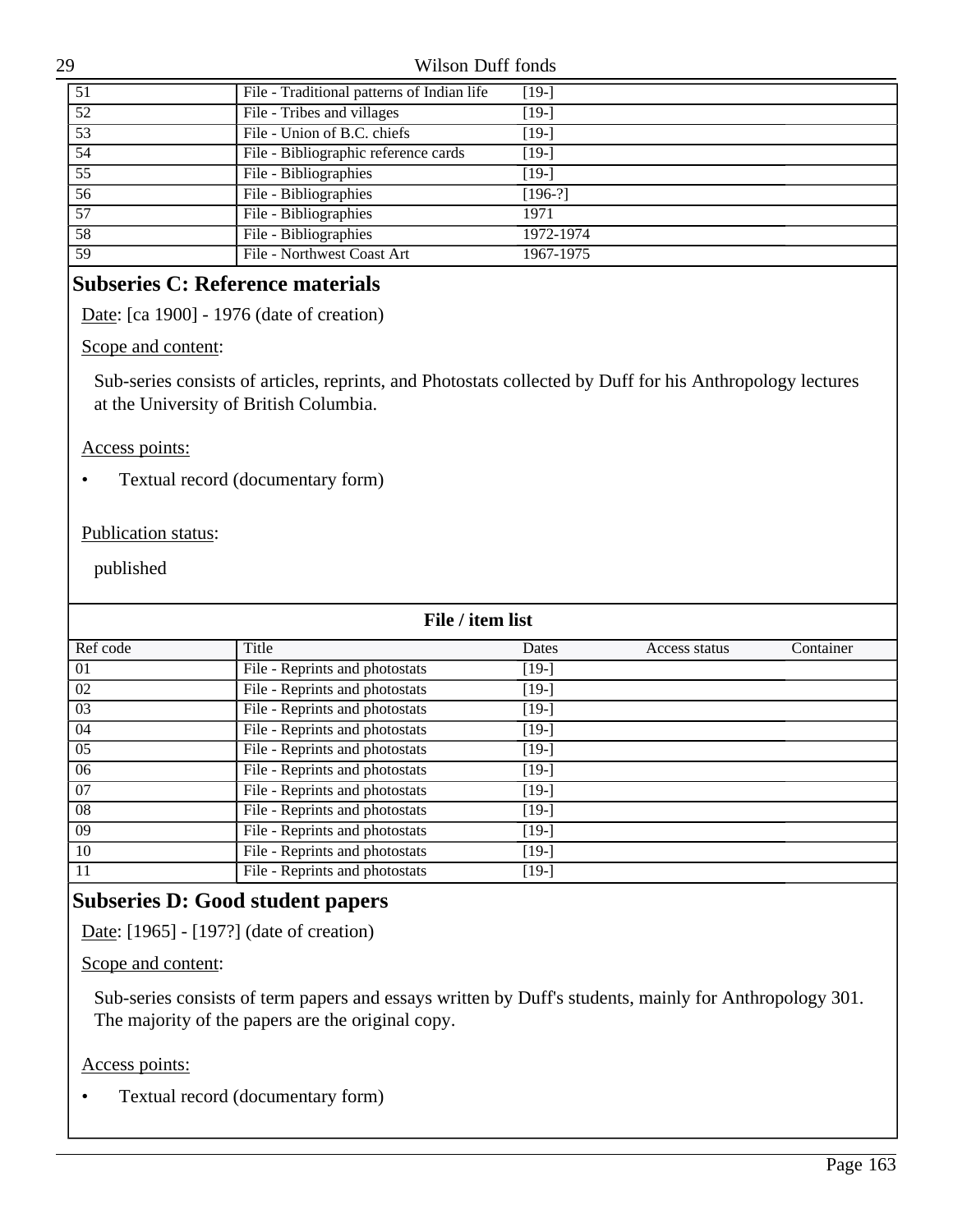# Publication status:

| File / item list |                                                                                                                                                                                       |                    |               |           |  |
|------------------|---------------------------------------------------------------------------------------------------------------------------------------------------------------------------------------|--------------------|---------------|-----------|--|
| Ref code         | Title                                                                                                                                                                                 | Dates              | Access status | Container |  |
| $\overline{001}$ | File - Thesis and term paper topics                                                                                                                                                   | $[19-]$            |               |           |  |
| $\overline{002}$ | File - Mostly about Indians                                                                                                                                                           | $[19-]$            |               |           |  |
| 003              | File - Mostly about Indians                                                                                                                                                           | $[19-]$            |               |           |  |
| 004              | File - Mostly about Indians                                                                                                                                                           | $[19-]$            |               |           |  |
| $\overline{005}$ | File - Review of I heard the owl call my<br>name - uncredited                                                                                                                         | $\boxed{19}$       |               |           |  |
| 006              | File - A study of two argillite panel pipes<br>by Patti Allard                                                                                                                        | $[19-]$            |               |           |  |
| 007              | File - The concept of the transformation<br>boxes by C. d'Argence                                                                                                                     | $[19-]$            |               |           |  |
| $\overline{008}$ | File - A study of economic development<br>on an Indian reserve: the Katzie situation<br>by Whilhemina Arkesteyn-Vogler                                                                | $[19-]$            |               |           |  |
| 009              | File - An interpretation of "nothing"<br>based on the concepts of C.G. Jung by<br><b>Marion Barker</b>                                                                                | $[19-]$            |               |           |  |
| 010              | File - Lummi aquaculture by Dianne G.<br><b>Barnes</b>                                                                                                                                | $[19-]$            |               |           |  |
| 011              | File - Assimilation or integration: an<br>examination of the Adoption Act of B.C.<br>by Arlene Beaulieu                                                                               | $[19-]$            |               |           |  |
| 012              | File - Indian adult education in B.C. by<br>Detlef Beck                                                                                                                               | $[19-]$            |               |           |  |
| 013              | File - Depictions of raven as related to<br>myth in north west coast Indian art: with<br>particular reference to Haida art and the<br>art of Charlie Edenshaw by Angelika<br>Bismeyer | $[19-]$            |               |           |  |
| $\overline{014}$ | File - Reserves of the Tlawitsis and<br>Matilpis band by Sigrid Bjarnason                                                                                                             | $\overline{[19-]}$ |               |           |  |
| 015              | File - Indian education in Canada by<br>Sigrid Bjarnson                                                                                                                               | $[19-]$            |               |           |  |
| 016              | File - The economic development of the<br>Semiahmoo Indian reserve by Adrian<br>Blunt                                                                                                 | $[19-]$            |               |           |  |
| $\overline{017}$ | File - The establishment of the Pacific<br>Rim National Park by A. James E. Bond                                                                                                      | $\overline{[19-]}$ |               |           |  |
| $\overline{018}$ | File - Medical services available to<br>Indians in B.C. by Cheryl Brown                                                                                                               | $[19-]$            |               |           |  |
| $\overline{019}$ | File - The Nisga case by Eileen<br>Buchanan                                                                                                                                           | $\overline{[19-]}$ |               |           |  |
| $\overline{020}$ | File - The George Myers tapes by I.L.<br>Calhoun                                                                                                                                      | $\boxed{19}$       |               |           |  |
| 021              | File - Coast Salish spindle whorls by Gay<br>Calvert                                                                                                                                  | $[19-]$            |               |           |  |
| 022              | File - The philosophy of Indian education<br>by E.T.J. Carrothers                                                                                                                     | $[19-]$            |               |           |  |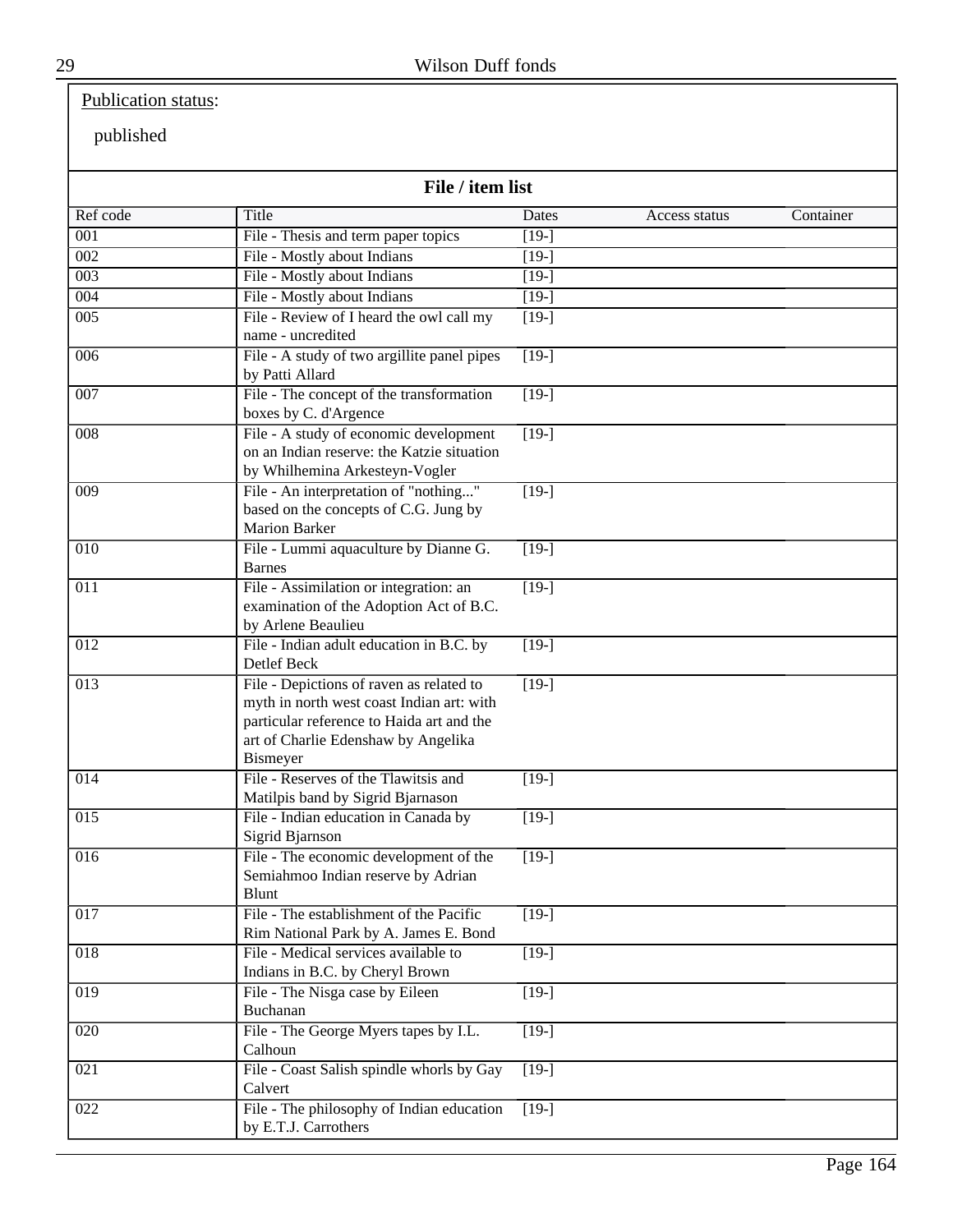| 29               | Wilson Duff fonds                                                                                                            |                    |
|------------------|------------------------------------------------------------------------------------------------------------------------------|--------------------|
| 023              | File - The filthy savage by Marjorie A.<br>Chaplin                                                                           | $[19-]$            |
| 024              | File - Music of the British Columbia<br>Indians by Ruth Charter                                                              | $[19-]$            |
| 025              | File - Indian education - choices by<br>Margaret Chisholm                                                                    | $\overline{[19-]}$ |
| 026              | File - The tape; its history and its<br>meaning by Rita Chud                                                                 | $\overline{[19-]}$ |
| 027              | File - A review and critical analysis of<br>James Spradley's thesis: James Sewid<br>by Gryda Chud                            | $[19-]$            |
| 028              | File - Northwest coast Indian art as<br>communication by Helen M. Clarke                                                     | $[19-]$            |
| 029              | File - An analysis of the design in<br>Kwakiutl crooked beak masks by<br>Marilyn Connolly                                    | $[19-]$            |
| 030              | File - Our home and native land by Kathy<br>Coppin                                                                           | $[19-]$            |
| $\overline{031}$ | File - B.C. Indians - discussion on self-<br>government by Phyllis L. Crampton                                               | $\overline{[19-]}$ |
| 032              | File - The history and current situation of<br>Nasaika Lodge by Mary L. Crawford                                             | $[19-]$            |
| 033              | File - On the present ecological and<br>spiritual crises of the White Man and the<br>Indian by Chris Dale                    | $[19-]$            |
| 034              | File - Thoughts on Indian Affairs by<br>Susan Day                                                                            | $[19-]$            |
| 035              | File - Book review: Indian legends of<br>Vancouver Island by Pat Deakin                                                      | $[19-]$            |
| 036              | File - An essay on the education of the<br>Chilcotin Indian by Pat Deakin                                                    | $[19-]$            |
| 037              | File - The Eyak Indians, a primitive<br>northwest coast culture by Fran de Grace                                             | $\boxed{19}$       |
| 038              | File - Mike Nika by Randy Demmon                                                                                             | $[19-]$            |
| 039              | File - The role of the trickster in<br>northwest coast mythology by Roberta<br>Derrick                                       | $[19-]$            |
| 040              | File - History of Indian education by<br>Mark Dixon                                                                          | $[19-]$            |
| 041              | File - Indian rock carvings of the Coast<br>Salish: hypotheses on their meaning by<br>Gary K. Doi                            | $[19-]$            |
| 042              | File - Economic development of the<br>Indian in Canada by Joan Doig                                                          | $[19-]$            |
| 043              | File - Is there discrimination against<br>Indians in off-reserve apartment housing<br>in the Vancouver area? by Alice Durana | $\boxed{19}$       |
| 044              | File - How they saw: a study of the<br>Kwakuitl, and other coast Indians by<br>Carol I. Douglas                              | $[19-]$            |
| 045              | File - The problems of Indian education<br>in the development of the integrated<br>schooling system in B.C. by B. Edwards    | $[19-]$            |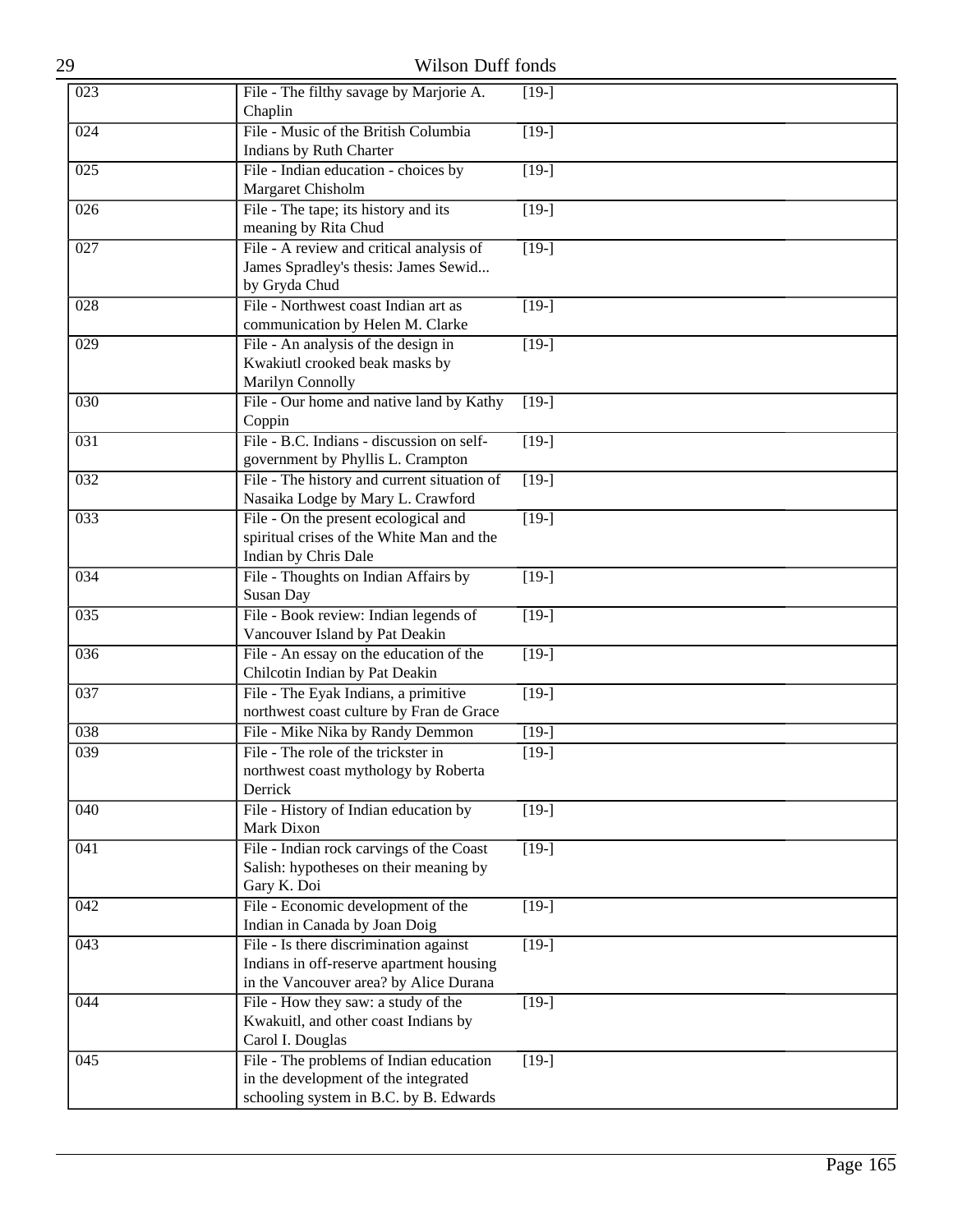| 29  | <b>Wilson Duff fonds</b>                                                                                                                                |                    |
|-----|---------------------------------------------------------------------------------------------------------------------------------------------------------|--------------------|
| 046 | File - The origin and development of the<br>model Indian community of Metlakatla<br>by Tomi Eeckhout                                                    | $[19-]$            |
| 047 | File - The development of the dancing<br>societies on the northwest coast of North<br>America by David Eisler                                           | $\boxed{19}$       |
| 048 | File - Games of the Kwakiutl Indians by<br>Susan English                                                                                                | $[19-]$            |
| 049 | File - Reflection on a summer in<br>Williams Lake working for the B.C.<br>Association of non-status Indians by<br>Michael Fenger                        | $[19-]$            |
| 050 | File - Games of the Haida Indians by<br>Elain Featherstonhaugh                                                                                          | $[19-]$            |
| 051 | File - Mortuary customs of the Tlinglit,<br>Haida and Tsimshian tribes by Elaine<br>Featherstonhaugh                                                    | $[19-]$            |
| 052 | File - Metlakatla inquiry of 1884 by Rick<br>Fister                                                                                                     | $[19-]$            |
| 053 | File - Frank Calder - his public image by<br><b>Marion Ruth Forrest</b>                                                                                 | $[19-]$            |
| 054 | File - How a people die: the book's<br>impact on me: how people live by Alan<br>Fry                                                                     | $\overline{[19-]}$ |
| 055 | File - An interview with a federal<br>government agent regarding Indian<br>education by Jac[qu]ie Goldberg                                              | $[19-]$            |
| 056 | File - Black, red and blue green by Garry<br>D. Grams                                                                                                   | $[19-]$            |
| 057 | File - Current trends in the Pacific<br>salmon fishery and the Indian fisherman<br>by David R. Gray                                                     | $[19-]$            |
| 058 | File - The relationship of mythology to<br>Tsimshian religion, social organization,<br>and ethical and emotional behaviour by<br>Judy Greenhorn         | $[19-]$            |
| 059 | File - The recreational potential of<br>B.C.'s Indian reserve lands by Roger<br>Greenwood                                                               | $[19-]$            |
| 060 | File - The way of the Indian by Sherryl<br>Grimmett                                                                                                     | $\overline{[19-]}$ |
| 061 | File - The totem pole by Sherryl<br>Grimmett                                                                                                            | $[19-]$            |
| 062 | File - Sechelt and Metlakatla:<br>experiments in rapid acculturation by<br>Marvin L. Haave                                                              | $[19-]$            |
| 063 | File - The native voice by Janice Habing                                                                                                                | $[19-]$            |
| 064 | File - Structural studies in art and<br>archeology; a preliminary discussion by<br>Marjorie Halpin                                                      | $[19-]$            |
| 065 | File - Two contemporary Kwakiutl<br>villages: a contrast depicted by their<br>degree of acculturation and their means<br>of social control by E.W. Hamm | $[19-]$            |
| 066 | File - Meaning in art by Janet Hanna                                                                                                                    | $[19-]$            |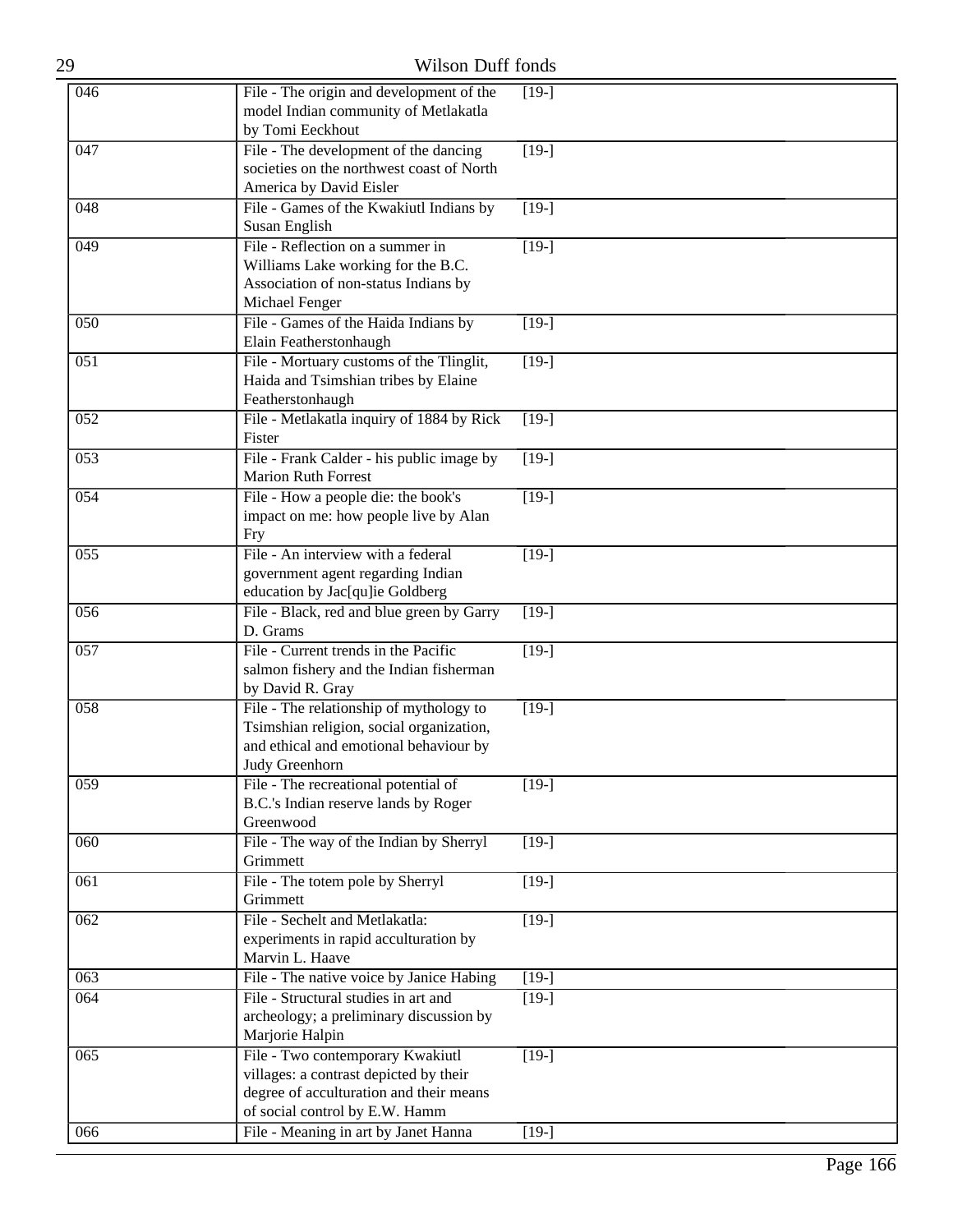| 29  | Wilson Duff fonds                                                                                                                                                                |                    |
|-----|----------------------------------------------------------------------------------------------------------------------------------------------------------------------------------|--------------------|
| 067 | File - A critical review of the<br>presentation of north-west coast Indian<br>art (Haida) by Shirley Haycock                                                                     | $[19-]$            |
| 068 | File - Cultural significance of northwest<br>coast Indian mythology by Lee Hollins                                                                                               | $\boxed{19}$       |
| 069 | File - Indian education at the primary<br>level by June Hopkins                                                                                                                  | $[19-]$            |
| 070 | File - An analysis of the UBC Museum<br>of Anthropology Chilkat blanket<br>(A17007) by Jean E. Horan                                                                             | $[19-]$            |
| 071 | File - Prejudice and the B.C. Indian:<br>a social psychological comment by<br>Elizabeth M. Howatson                                                                              | $[19-]$            |
| 072 | File - Chinese calligraphy, "bone, sinew<br>and muscle" by Brent Hoy                                                                                                             | $[19-]$            |
| 073 | File - Yin-yang "dualism-in-monoism"<br>by Brent Hoy                                                                                                                             | $[19-]$            |
| 074 | File - On Kwakiutl inheritance by Judy<br>Huntley                                                                                                                                | $\boxed{19}$       |
| 075 | File - What Indians have said about<br>land, report on: special committee to<br>enquire into the claims of the Allied<br>Indian Tribes of British Columbia by<br>Merv Hutchinson | $\overline{[19-]}$ |
| 076 | File - Shuswap people by R.E. Ignace                                                                                                                                             | $[19-]$            |
| 077 | File - Two sides persuading by Maureen<br>Isabelle                                                                                                                               | $[19-]$            |
| 078 | File - Alcohol and the Indian-White<br>relationship: the function of Alcoholics<br>Anonymous in Coast Salish society by<br>L.M. Jilek-Aall                                       | $[19-]$            |
| 079 | File - What is a Sasquatch -- or, the<br>problematics of reality testing by Louise<br>M. Jillek-Aall                                                                             | $[19-]$            |
| 080 | File - Carrier legends as narrated by<br>Maxim George of Nautley, B.C. by R.<br>John                                                                                             | $[19-]$            |
| 081 | File - Tsimshian music, globular rattles<br>by Blair Johnstone                                                                                                                   | $\overline{[19-]}$ |
| 082 | File - The persisting question of<br>aboriginal title to provincial lands by<br>Darrell D. Jones                                                                                 | $[19-]$            |
| 083 | File - The mink figure in Kwakiutl<br>mythology: an analysis by Kathy Jones                                                                                                      | $[19-]$            |
| 084 | File - Indian education by Shirley Kay                                                                                                                                           | $[19-]$            |
| 085 | File - An analysis of the social<br>organization of coast Salish society, with<br>emphasis on the lower Stalo of the Fraser<br>Valley by Jacqueline J. Kennedy                   | $[19-]$            |
| 086 | by Yvonne Klan<br>File - $\qquad$                                                                                                                                                | $[19-]$            |
| 087 | File - Haida art as a way of life by Don<br>Knox                                                                                                                                 | $\overline{[19-]}$ |
| 088 | File - Second reading assignment by Don<br>Knox                                                                                                                                  | $[19-]$            |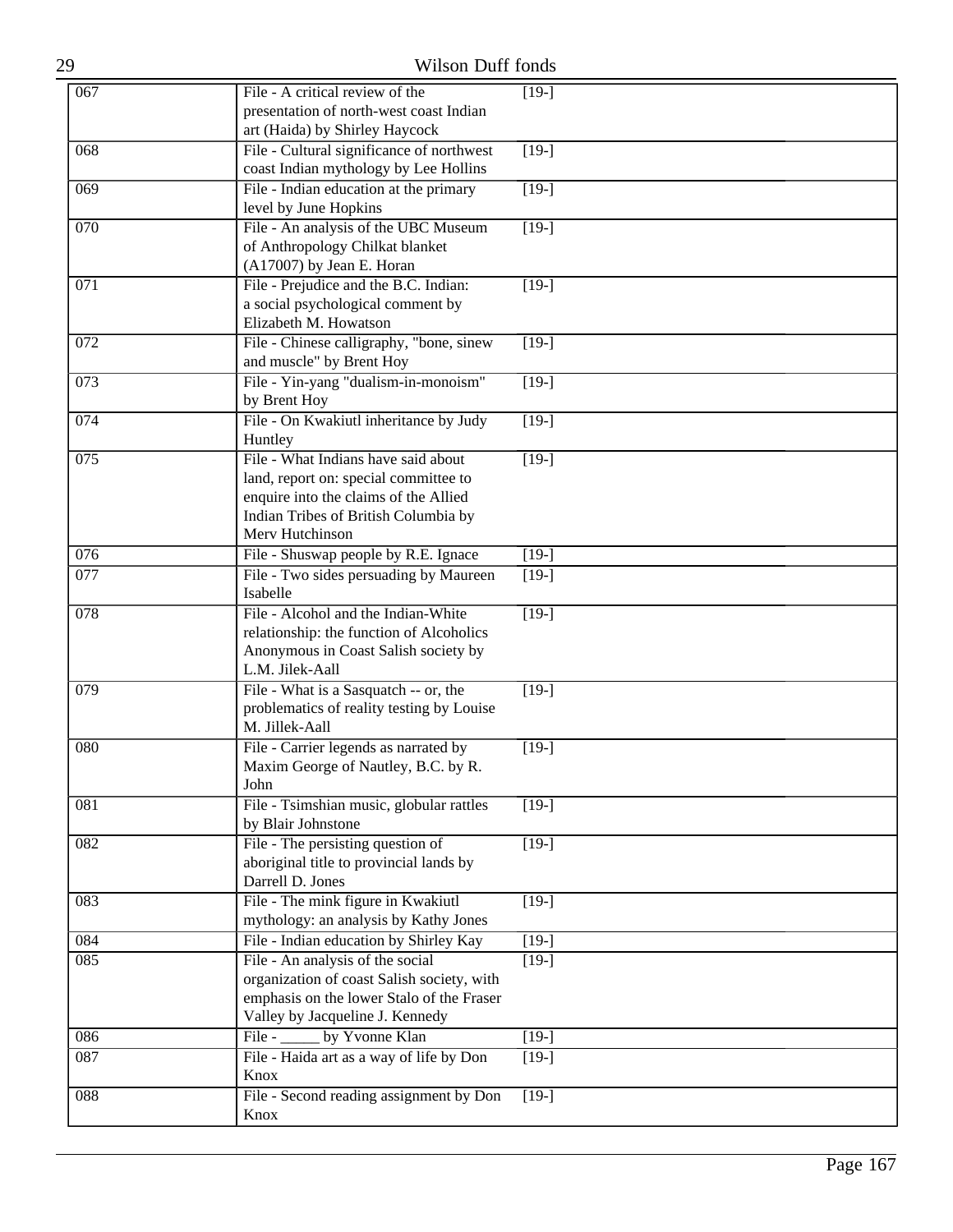| 29  | Wilson Duff fonds                                                                                                                            |                    |
|-----|----------------------------------------------------------------------------------------------------------------------------------------------|--------------------|
| 089 | File - Education of Indian children at<br>Bella Bella by G. Kristjanson                                                                      | $[19-]$            |
| 090 | File - The story of Bella Bella by Gustaf<br>Kristjanson                                                                                     | $\boxed{19}$       |
| 091 | File - Reservations are for Indians<br>[review] by Ken Lefever                                                                               | $[19-]$            |
| 092 | File - Some insights into Indian<br>education in the B.C. Chilcotin area by<br>Ken Lefever                                                   | $[19-]$            |
| 093 | File - The economic status of Indians by<br>Irene Lewis                                                                                      | $[19-]$            |
| 094 | File - From blood warfare to property<br>warfare by Helen Lim                                                                                | $\overline{[19-]}$ |
| 095 | File - A consideration of the economic<br>growth of Indians in the fishing industry<br>by B. Lindsay                                         | $[19-]$            |
| 096 | File - A brief history of the treatment of<br>the Nanaimo band by the White Man by<br>David J. Lindsay                                       | $[19-]$            |
| 097 | File - The Sepass poems by Lorraine<br>Ling                                                                                                  | $[19-]$            |
| 098 | File - Potlatch [review] by Lorraine Ling                                                                                                    | $[19-]$            |
| 099 | File - The counselling of Indian students<br>by Bonnie                                                                                       | $[19-]$            |
| 100 | File - The Chilcotin war: events and<br>possible causes by Bruce Livingston                                                                  | $[19-]$            |
| 101 | File - Indian music of B. C. by Susan<br>Lopatecki                                                                                           | $[19-]$            |
| 102 | File - B.C. Indians in the fishing industry<br>by Frederick R. Maier                                                                         | $[19-]$            |
| 103 | File - "To drink or not to drink?" a look<br>at the drinking "problem" of the native<br>people of B.C. by Valerie E. Malcolm                 | $\overline{[19-]}$ |
| 104 | File - Book report by Gitte Manniche                                                                                                         | $[19-]$            |
| 105 | File - The smallpox epidemic of 1862 by<br>Gitte Manniche                                                                                    | $[19-]$            |
| 106 | File - Tsimshian by Allan David Mason                                                                                                        | $[19-]$            |
| 107 | File - The image of Indians presented by<br>"how a people die" by Leslie MacDonald                                                           | $[19-]$            |
| 108 | File - Critical analysis of "nobody loves a<br>drunken Indian" by Leslie MacDonald                                                           | $\boxed{19}$       |
| 109 | File - The use of frogs in Haida art by<br>Jean McIntosh                                                                                     | $[19-]$            |
| 110 | File - A discussion of the Indian Shaker<br>Church in terms of a synthesis of<br>Christian and aboriginal elements by<br>Judy MacKay         | $[19-]$            |
| 111 | File - The Indian and the B.C. fishing<br>industry by Colin D.L. MacKenzie                                                                   | $[19-]$            |
| 112 | File - An examination of the eye patterns<br>drawn by Franz Boas on papers 203 and<br>204 in his book, "primitive art" by Fiona<br>MacKenzie | $[19-]$            |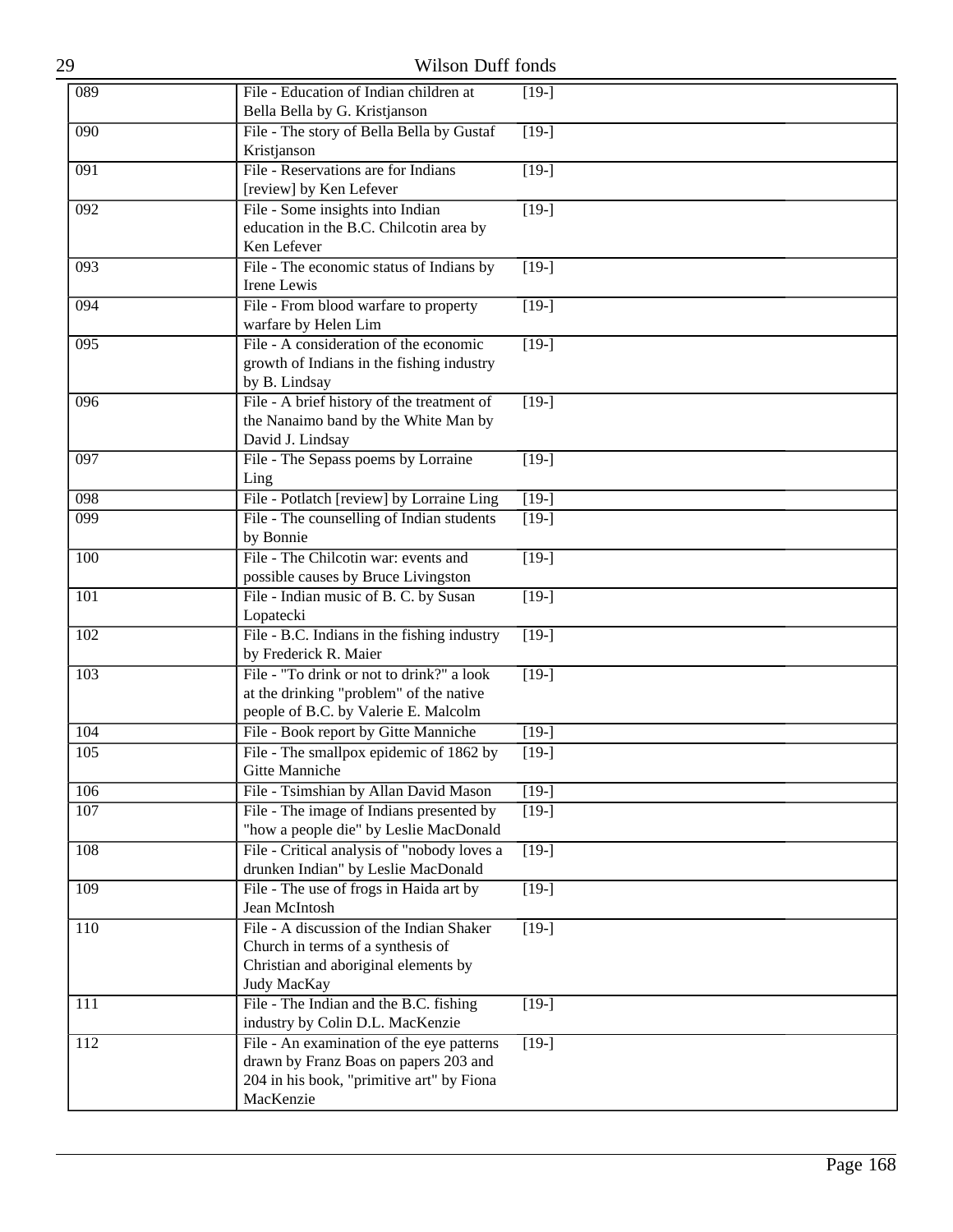| 29               | Wilson Duff fonds                                                                                                       |                    |
|------------------|-------------------------------------------------------------------------------------------------------------------------|--------------------|
| 113              | File - The Ksan mural - Royal Centre by<br>Lorraine McKinnon                                                            | $[19-]$            |
| 114              | File - From primitive man as philosopher<br>to the raven rattle by Dave MacLennon                                       | $[19-]$            |
| $\overline{115}$ | File - The Atlatl on the northwest coast<br>by Allan McMillan                                                           | $\overline{[19-]}$ |
| 116              | File - Salish art by Colin McMillan                                                                                     | $[19-]$            |
| 117              | File - The old man's story - a structural<br>analysis by Carol McLaren                                                  | $[19-]$            |
| 118              | File - The Bella Bella - a bibliographic<br>essay by Elsie MacLeod                                                      | $[19-]$            |
| 119              | File - The west coast Indians and the<br>fishing industry in B.C. by Joe Megas                                          | $[19-]$            |
| 120              | File - Some functional aspects of the<br>classic and modern Nootka canoe by<br>Gerald Merner                            | $[19-]$            |
| $\overline{121}$ | File - Critical bibliography of writings on<br>the Tahltan Indians by Leslie Moore                                      | $[19-]$            |
| 122              | File - A southern Kwakiutl mask by Neil<br>Morrison                                                                     | $[19-]$            |
| 123              | File - William S. Duncan : the apostle of<br>old Metlakatla by Karen M. Mussell                                         | $\overline{[19-]}$ |
| 124              | File - Maquinna of Friendly Cove by<br>Margaret Newman, Mary Holtman,<br>Marjorie Taylor, et. al.                       | $[19-]$            |
| 125              | File - A Kwakiutl village and school,<br>the school at Mopass [book review] by<br>Marnie Newman                         | $[19-]$            |
| $\overline{126}$ | File - The best of both worlds: modes of<br>experience in Amerindian and Western<br>culture by Carlis Nixon             | $[19-]$            |
| 127              | File - Native metalworking on the<br>northwest coast by Ronald J. Nolan                                                 | $[19-]$            |
| 128              | File - The Moccasin Flats Housing<br>Project by Ursula Oberle                                                           | $[19-]$            |
| 129              | File - Pluralism by Linda Paulin                                                                                        | $[19-]$            |
| 130              | File - Text of Kitwancool sign by Peter<br><b>Allik Petersenn</b>                                                       | $[19-]$            |
| 131              | File - The incorporation of the works of<br>Pauline Johnson in the education of the<br>Indian child by Dustine Peterson | $[19-]$            |
| 132              | File - An analysis of sources of<br>information on Fraser drainage aboriginal<br>population by D.L. Pokotylo            | $[19-]$            |
| 133              | File - Fishing and the Indians of B.C. by<br>Katerine Racey                                                             | $[19-]$            |
| 134              | File - Problems in education among<br>the Chilcotin Indians of B.C. by John<br>Rathjen                                  | $[19-]$            |
| 135              | File - Municipalization: the Cape Mudge<br>example by Ronald Reader                                                     | $[19-]$            |
| 136              | File - The old Wakashan style by Susan<br>Reid                                                                          | $[19-]$            |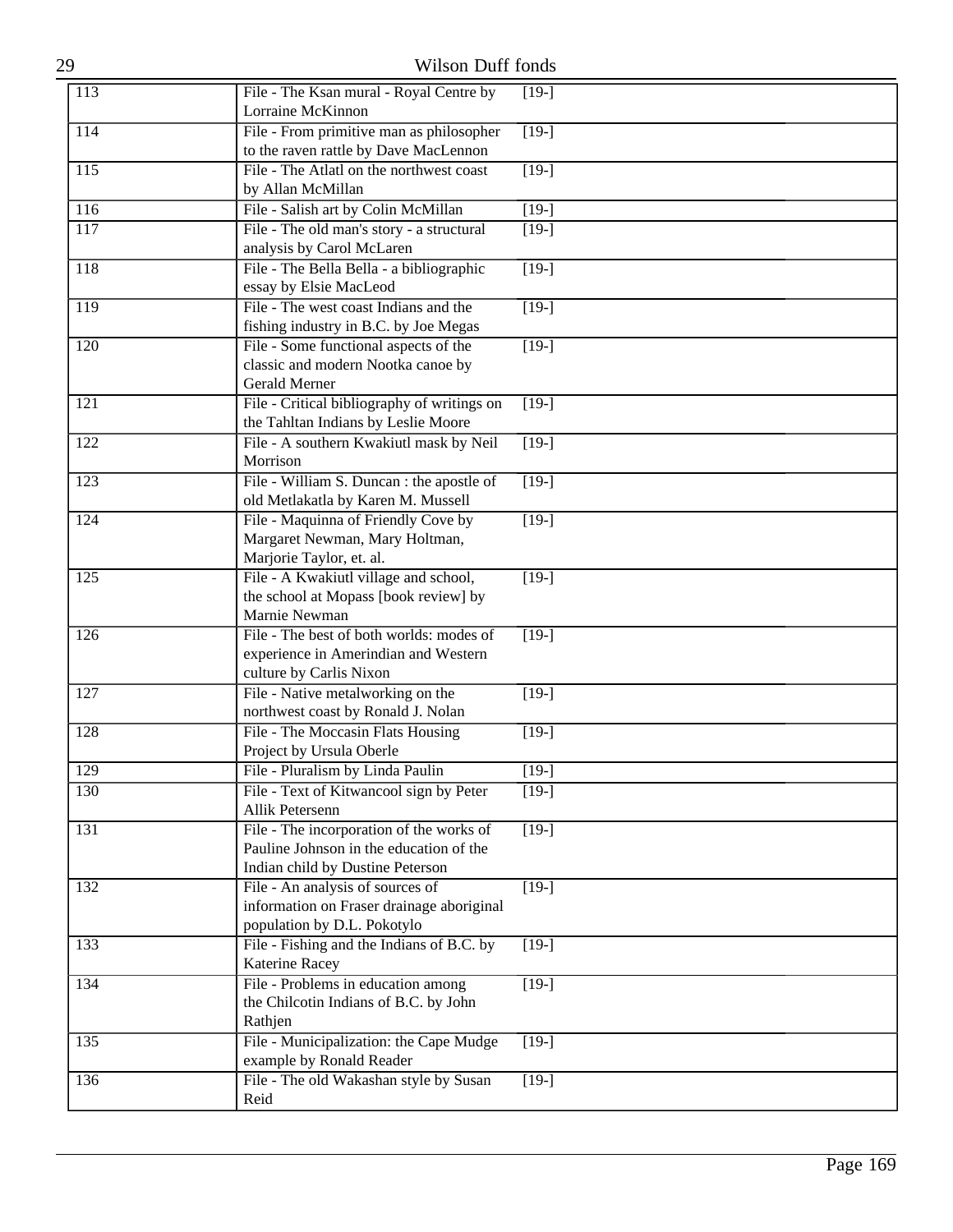| 29               | <b>Wilson Duff fonds</b>                                                                                                                                            |                    |
|------------------|---------------------------------------------------------------------------------------------------------------------------------------------------------------------|--------------------|
| 137              | File - Indians in the urban environment<br>by Laird Rodgers                                                                                                         | $[19-]$            |
| 138              | File - A methodological inquiry into the<br>structure of Kwakiutl myth by Susan<br>Reid                                                                             | $[19-]$            |
| 139              | File - Revitalization movements of<br>the North American Indians by Angus<br>Robertson                                                                              | $[19-]$            |
| 140              | File - An overview of the amalgamation<br>and proposed dissolution of the<br>Quawshelah, Nakwakto and                                                               | $[19-]$            |
| $\overline{1}41$ | File - Kwawkewlth bands 1962-1968<br>by Judy Rodgers Indians in the urban<br>environment by Laird Rodgers                                                           | $[19-]$            |
| 142              | File - Cooperation in directed change -<br>an overview of agent-client relations in<br>the amalgamation of the Quawsgela and<br>Nakwakto tribes by P. Gregor Rooney | $[19-]$            |
| 143              | File - Progressive education and the<br>Indian by Barbara Sandwell                                                                                                  | $[19-]$            |
| 144              | File - _____ by Su Sargent                                                                                                                                          | $[19-]$            |
| $\overline{145}$ | File - Indian participation in the<br>commercial fisheries by Victoria<br>Schenker                                                                                  | $[19-]$            |
| 146              | File - The White Paper and the Indian<br>response by Victoria                                                                                                       | $[19-]$            |
| 147              | File - The economic development of the<br>Haida by John Schreiber                                                                                                   | $[19-]$            |
| 148              | File - Essay on the mask in northwest<br>coast Indian cultures by Gorden<br>Schweers                                                                                | $[19-]$            |
| 149              | File - The native Indians of B.C. and the<br>fishing industry by Richard Scott                                                                                      | $[19-]$            |
| <b>150</b>       | File - Review of the struggle for survival<br>by Richard Scott                                                                                                      | $[19-]$            |
| 151              | File - The role of the church in the<br>education of the B.C. Indian by Leigh<br>Sheardown                                                                          | $[19-]$            |
| 152              | File - Northwest coast and Latin<br>American art by Linda Shine                                                                                                     | $[19-]$            |
| 153              | File - A modest proposal by Elizabeth<br>Smyth                                                                                                                      | $\overline{[19-]}$ |
| 154              | File - Transformation masks of the north<br>west coast by Kristy Sparling                                                                                           | $[19-]$            |
| 155              | File - Health problems and health<br>services of the Indians of B.C. by Sandra<br>Spowart                                                                           | $[19-]$            |
| 156              | File - The Drunk Indian by Gail Stevens                                                                                                                             | $[19-]$            |
| 157              | File - Cultural conflict: the problems it<br>creates by Joan Stevenson                                                                                              | $[19-]$            |
| 158              | File - What is a Sasquatch -- or rather,<br>why is a Sasquatch by Brian Stewart                                                                                     | $[19-]$            |
| 159              | File - The art of Salish weaving by<br>Jennifer Stewart                                                                                                             | $[19-]$            |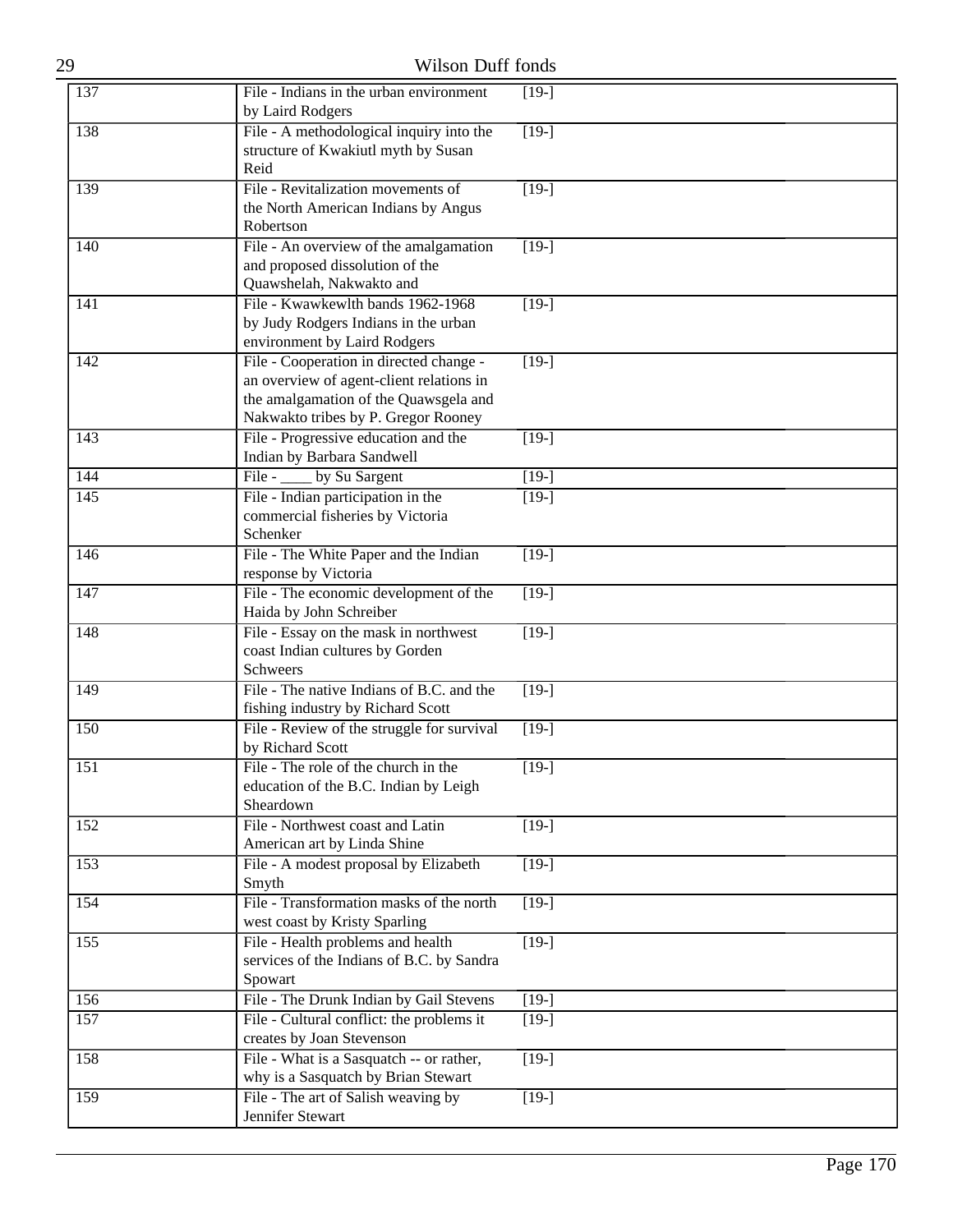| 29  | Wilson Duff fonds                                                                                                                                                                        |                    |
|-----|------------------------------------------------------------------------------------------------------------------------------------------------------------------------------------------|--------------------|
| 160 | File - Katzie ceremonial life by Judy<br><b>Stiles</b>                                                                                                                                   | $[19-]$            |
| 161 | File - Mythology in the art and rituals of<br>the NWC Indians by Pete Stobie                                                                                                             | $[19-]$            |
| 162 | File - Sasquatch: evidence from pre-<br>contact reports as found in the Salish,<br>Bella Coola and Kwakiutl art, mythology<br>and rituals by Karla Strazichich                           | $\overline{[19-]}$ |
| 163 | File - Acculturation: the Church and the<br>Indian today by Holly Swanson                                                                                                                | $[19-]$            |
| 164 | File - Indian education by Gail Tukasaki                                                                                                                                                 | $[19-]$            |
| 165 | File - A study of "the origin of light" as<br>told by the Haida, Tsimshian and Tlingit<br>Indians by Debbi Taylor                                                                        | $\overline{[19-]}$ |
| 166 | File - Maquinna as seen by the English<br>by Marjorie Taylor                                                                                                                             | $[19-]$            |
| 167 | File - Maquinna: III as seen by the later<br>English by Marjorie Taylor                                                                                                                  | $\overline{[19-]}$ |
| 168 | File - Community resources for<br>Vancouver's native Indians by Jackie<br>Thibodeau                                                                                                      | $\overline{[19-]}$ |
| 169 | File - The life and work of Charles<br>Edenshaw: a study of innovation by<br><b>Susan Jane Thomas</b>                                                                                    | $[19-]$            |
| 170 | File - Suggested relations to the Fraser<br>River Culture complex by Gerald<br>Turnbull                                                                                                  | $[19-]$            |
| 171 | File - Book report on the unjust society<br>by Nancy Vaughan                                                                                                                             | $[19-]$            |
| 172 | File - The problems of teaching English<br>as a second language to Indian students<br>by Nancy Vaughan                                                                                   | $[19-]$            |
| 173 | File - "X-kalay" a description of a current<br>Indian project by R. Gwyn Vaughan-<br>Evans                                                                                               | $[19-]$            |
| 174 | File - Employment and unemployment of<br>B.C. Indians by Alison Walters                                                                                                                  | $[19-]$            |
| 175 | File - Book report # 1 by Susan Wardle                                                                                                                                                   | $[19-]$            |
| 176 | File - Book report # 2 by Susan Wardle                                                                                                                                                   | $[19-]$            |
| 177 | File - Results of research into the<br>problem of B.C. Indian reservation<br>cut-offs and reductions based on the<br>four-volume report of the MacBride<br>Commission by Susan J. Wardle | $[19-]$            |
| 178 | File - A review of we talk you listen by<br><b>Susan Watts</b>                                                                                                                           | $[19-]$            |
| 179 | File - A comparison of two minority<br>groups: the native Indians in British<br>Columbia and the Lapps in Norway by<br>A.H. Weedon                                                       | $[19-]$            |
| 180 | File - Two myths of raven in three<br>cultures by Sari Werner                                                                                                                            | $[19-]$            |
| 181 | File - The cannibal raven in myth and<br>ritual by Sari Werner                                                                                                                           | $[19-]$            |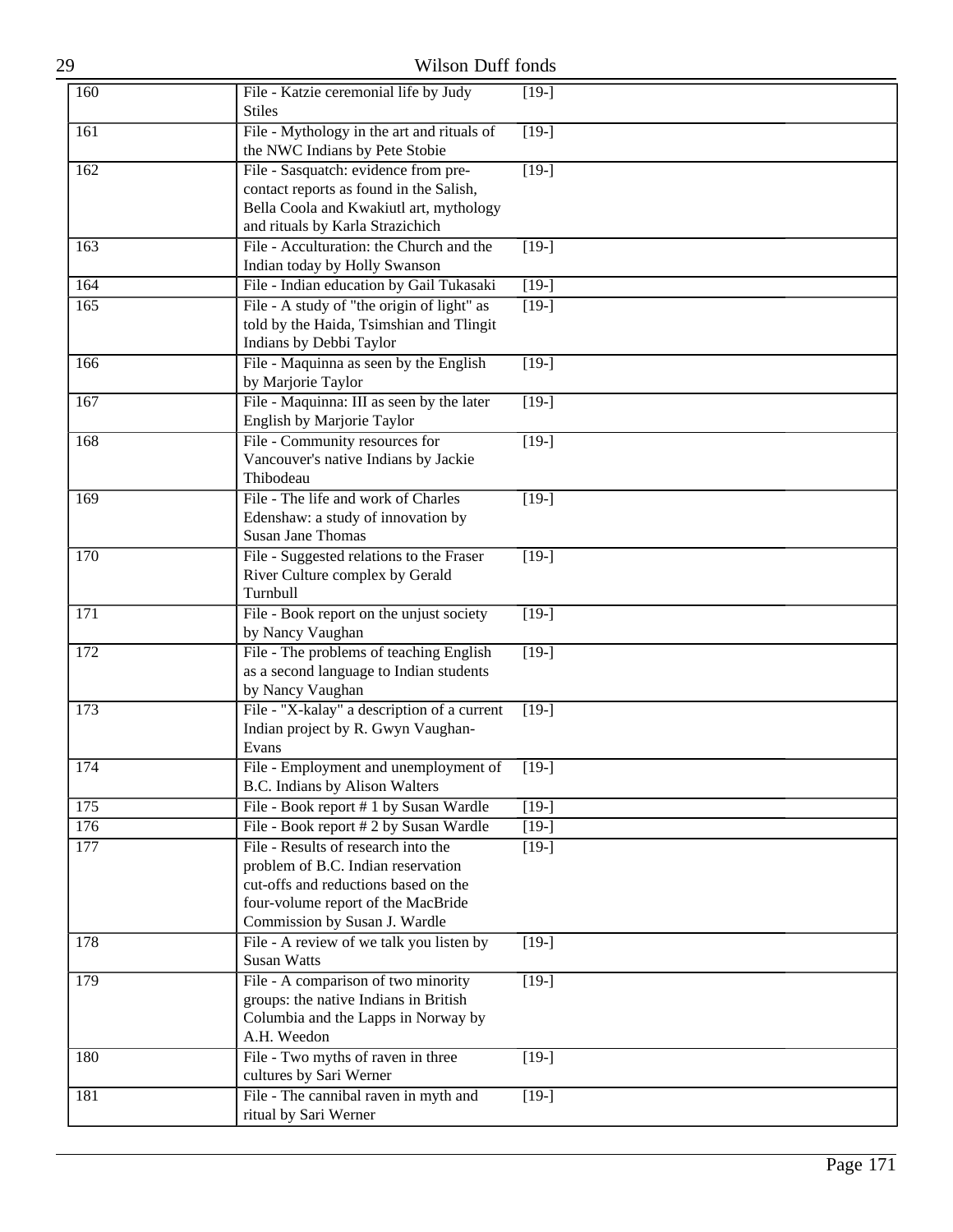| 182 | File - Community development in British<br>Columbia by Charles Wilimovsky             | $[19-]$ |
|-----|---------------------------------------------------------------------------------------|---------|
| 183 | File - A psycho-social look at the Indian<br>child and his education by Irma Williams | $[19-]$ |
| 184 | File - Dynamic symmetry and the golden<br>proportion in Haida art by Robert Wilson    | $[19-]$ |
| 185 | File - The Tlingit Middlemen                                                          | [19-]   |
| 186 | File - Student Essays - Anthropology 301                                              | $[19-]$ |
| 187 | File - Student Essays - Anthropology 301                                              | $[19-]$ |
| 188 | File - Student Essays - Anthropology 301                                              | $[19-]$ |

# **Series 7: Committee and consultancy records**

Date: 1966 - 1976 (date of creation)

Scope and content:

Series consists of documents relating to Duff's professional activities as a member or chair of various advisory committees.

Physical description: 9.5 cm of textual records

Access points:

• Textual record (documentary form)

Publication status:

published

**File / item list**

# **Subseries A: Department of Anthropology and Sociology Archaeology and Museum Committee**

Date: 1967 - 1969 (date of creation)

Scope and content:

Sub-series consists of textual records kept by Duff as a member of the Department of Anthropology and Sociology Archaeology and Museum Committee. Includes minutes, reports and correspondence.

Access points:

• Textual record (documentary form)

Publication status:

| File / item list |                                                          |       |               |           |
|------------------|----------------------------------------------------------|-------|---------------|-----------|
| Ref code         | Title                                                    | Dates | Access status | Container |
| $\boxed{01}$     | File - Reading and the Indian child by<br>Annabelle Wong | [19-] |               |           |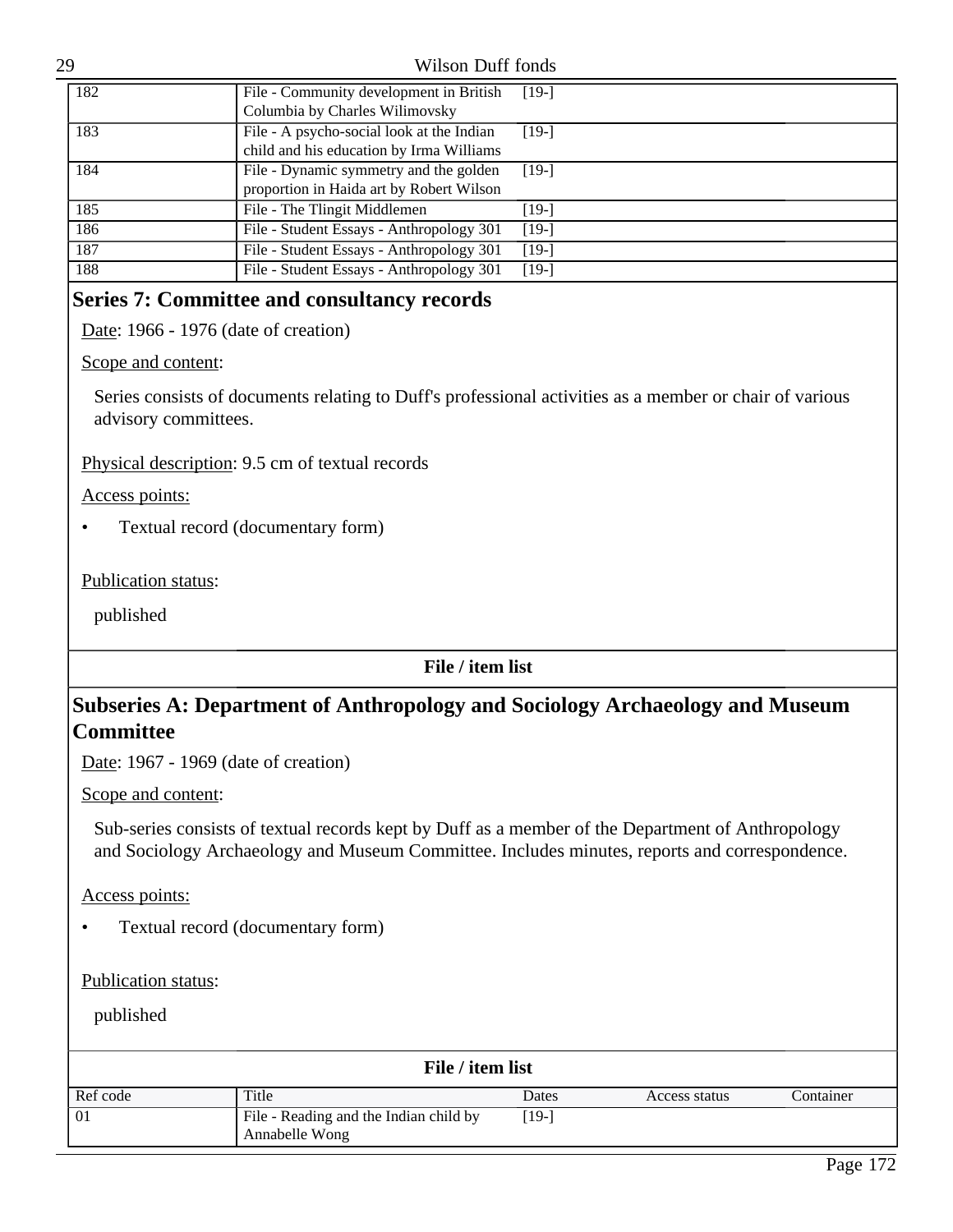| 29 |    | Wilson Duff fonds                                |           |
|----|----|--------------------------------------------------|-----------|
|    | 02 | File - Health dispensing "is it enough" by [19-] |           |
|    |    | Helen Wood                                       |           |
|    | 03 | File - Department of Anthropology and            | 1967-1969 |
|    |    | Sociology Archaeology and Museum                 |           |
|    |    | Committee                                        |           |

# **Subseries B: Department of Anthropology and Sociology Museum Program Committee**

Date: [197?] - 1976 (date of creation)

Scope and content:

Sub-series consists of textual records kept by Duff as the Chair of the Department of Anthropology and Sociology Museum Program committee. Includes reports, correspondence, sample architectural renderings and four white prints of the Museum of Anthropology Phase 3, dated January 1975.

Access points:

• Textual record (documentary form)

Publication status:

published

| File / item list |                                                                             |                 |               |           |
|------------------|-----------------------------------------------------------------------------|-----------------|---------------|-----------|
| Ref code         | Title                                                                       | Dates           | Access status | Container |
| $\boxed{01}$     | File - Department of Anthropology and<br>Sociology Museum Program Committee | $[197?] - 1976$ |               |           |
| 02               | File - Architectual Plans - UBC MOA                                         | 1974            |               |           |

# **Subseries C: Vancouver City Museum consultancy**

Date: 1966 - 1970 (date of creation)

Scope and content:

Sub-series consists of textual records relating to Duff's work for the Vancouver Centennial Museum as a member of the Professional Advisory Committee and as a consultant curator for a display in the Vancouver Centennial Museum at its opening. Documents include policy drafts for the museum, minutes of meetings, correspondence and notes.

Access points:

• Textual record (documentary form)

Publication status:

| File / item list |                                                              |           |               |           |
|------------------|--------------------------------------------------------------|-----------|---------------|-----------|
| Ref code         | Title                                                        | Dates     | Access status | Container |
| $\boxed{01}$     | File - Vancouver City Museums<br>consultancy [policy drafts] | 1967-1970 |               |           |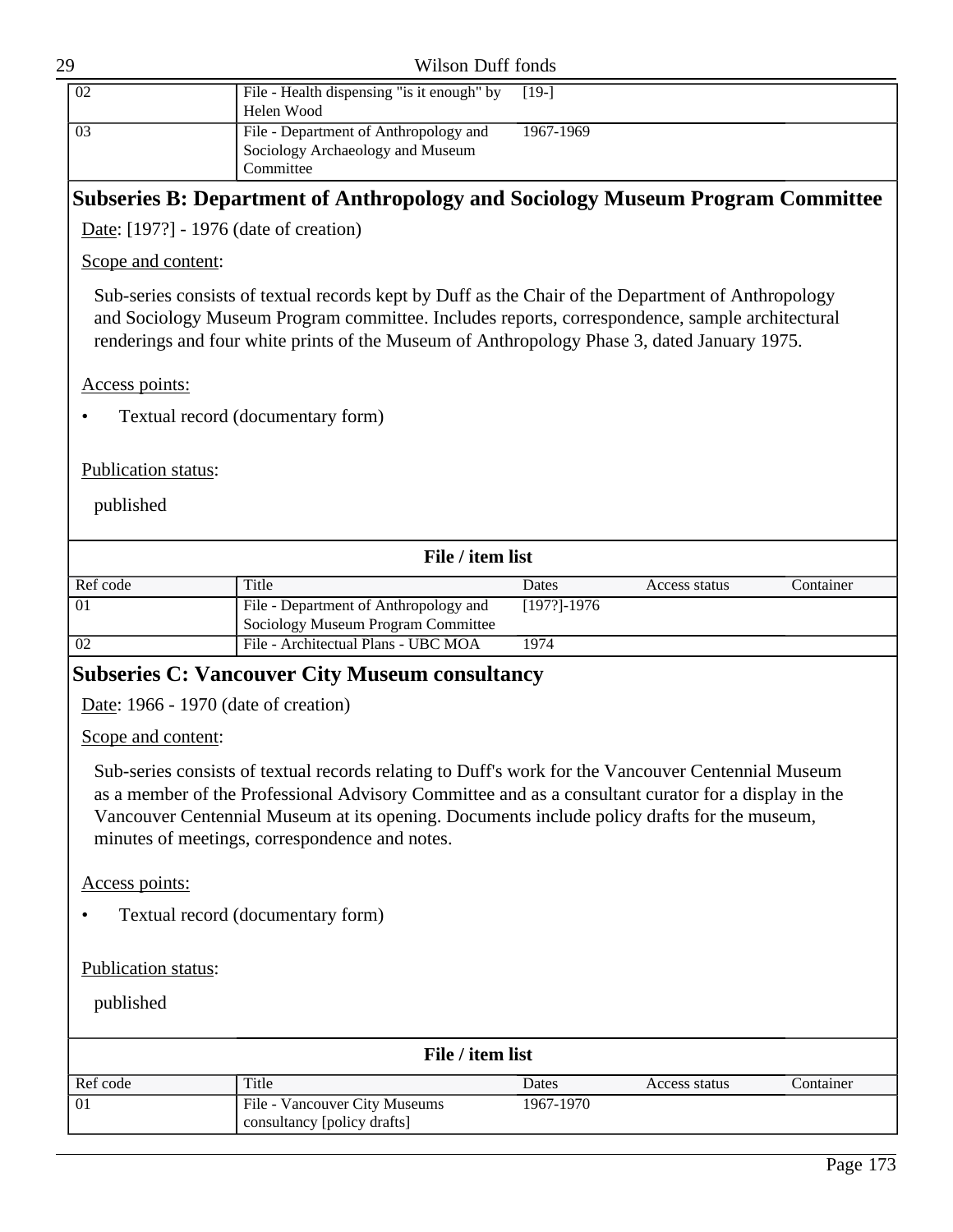| 29                                   | Wilson Duff fonds                                                                                                                            |           |               |           |
|--------------------------------------|----------------------------------------------------------------------------------------------------------------------------------------------|-----------|---------------|-----------|
| 02                                   | File - Vancouver City Museums<br>consultancy, minutes, correspondence,<br>planning notes, etc.                                               | 1966-1968 |               |           |
| 03                                   | File - Vancouver City Museums<br>consultancy - Gallery 2                                                                                     | $[19-]$   |               |           |
| 04                                   | File - Vancouver City Museums<br>consultancy - Reports                                                                                       | 1958-1966 |               |           |
|                                      | <b>Subseries D: Committee on Museum Ethics, Canadian Ethnology Society</b>                                                                   |           |               |           |
| Date: 1975 (date of creation)        |                                                                                                                                              |           |               |           |
| Scope and content:                   |                                                                                                                                              |           |               |           |
|                                      | Sub-series consists of textual records relating to Duff's work as a member of the Committee on<br>Museum Ethics, Canadian Ethnology Society. |           |               |           |
| Access points:                       |                                                                                                                                              |           |               |           |
|                                      | Textual record (documentary form)                                                                                                            |           |               |           |
|                                      |                                                                                                                                              |           |               |           |
| <b>Publication status:</b>           |                                                                                                                                              |           |               |           |
| published                            |                                                                                                                                              |           |               |           |
|                                      | File / item list                                                                                                                             |           |               |           |
| Ref code                             | Title                                                                                                                                        | Dates     | Access status | Container |
| 01                                   | File - Committee on Museum Ethics,<br><b>Canadian Ethnology Society</b>                                                                      | 1975      |               |           |
| <b>Series 8: Personal documents</b>  |                                                                                                                                              |           |               |           |
| Date: 1965 - 1977 (date of creation) |                                                                                                                                              |           |               |           |
| Scope and content:                   |                                                                                                                                              |           |               |           |
| of Duff.                             | Series consists of records documenting personal transactions, financial matters, and accomplishments                                         |           |               |           |
|                                      | Physical description: 1.0 cm of textual records                                                                                              |           |               |           |
| Access points:                       |                                                                                                                                              |           |               |           |
|                                      | Textual record (documentary form)                                                                                                            |           |               |           |
| Restrictions on access:              |                                                                                                                                              |           |               |           |
| access.                              | Some records in this series are restricted. See box list for identification and consult archivist for                                        |           |               |           |
| Publication status:                  |                                                                                                                                              |           |               |           |
|                                      |                                                                                                                                              |           |               |           |
| published                            |                                                                                                                                              |           |               |           |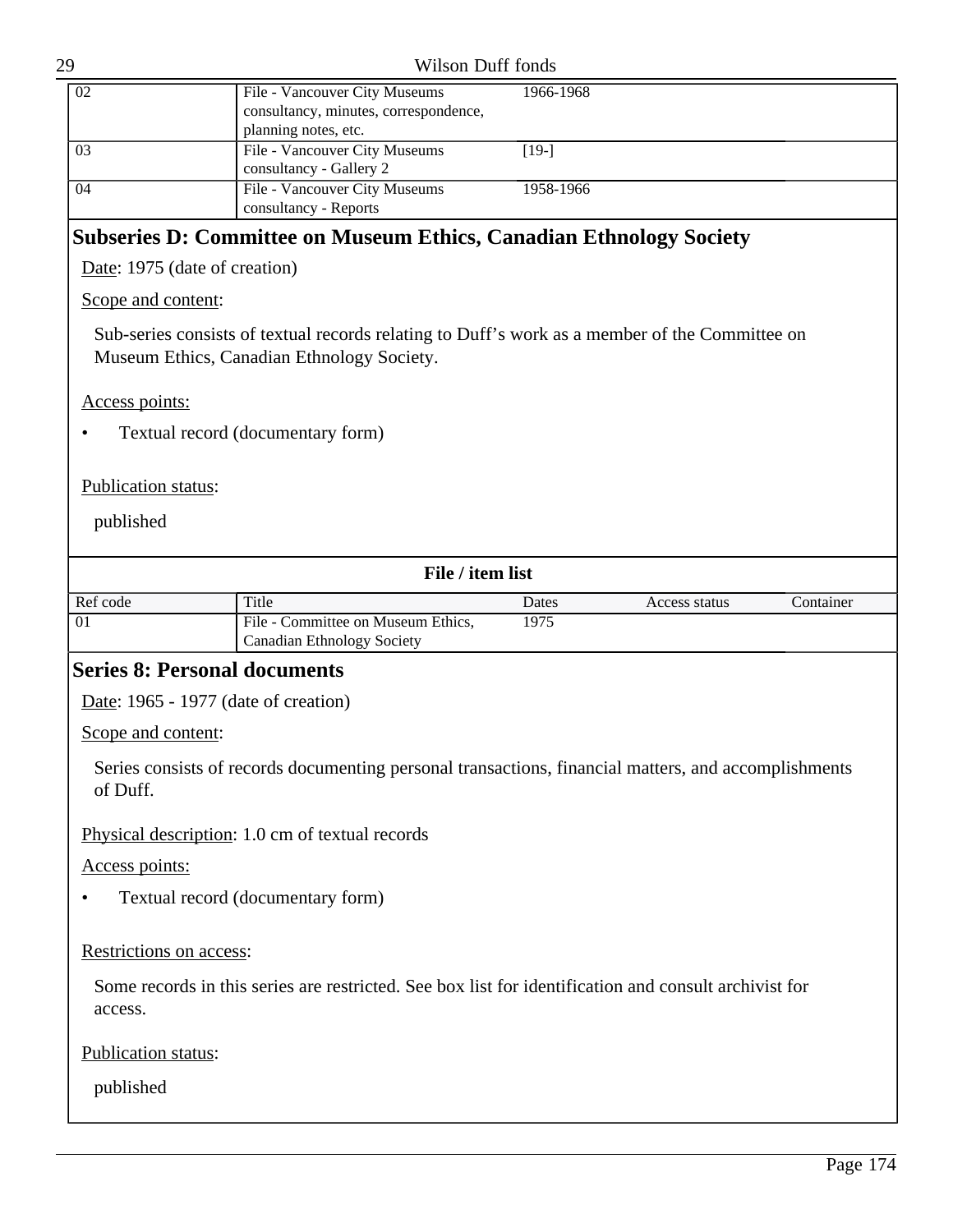| File / item list |                                        |           |                    |           |
|------------------|----------------------------------------|-----------|--------------------|-----------|
| Ref code         | Title                                  | Dates     | Access status      | Container |
| 01               | File - Encyclopedia Britannica         | $[19-]$   |                    |           |
|                  | Distinguished Contributors Certificate |           |                    |           |
| 02               | File - Mortgage                        | 1965      | Access restricted. |           |
|                  |                                        |           | Consult archivist  |           |
|                  |                                        |           | for details.       |           |
| 03               | File - Income tax                      | 1976-1977 | Access restricted. |           |
|                  |                                        |           | Consult archivist  |           |
|                  |                                        |           | for details.       |           |
| 04               | File - Breath of Our Grandfathers,     | 1972      |                    |           |
|                  | brochure and invitation                |           |                    |           |
| 05               | File - Personal Note Re: Papers to be  | $[19-]$   |                    |           |
|                  | discarded                              |           |                    |           |
|                  |                                        |           |                    |           |

# **Series 9: Photographic records**

Date: 1913 - 1976 (date of creation)

#### Scope and content:

Series consists of photographs, negatives, and slides taken or acquired by Duff during his study of North West coast culture and art. Included are views of objects, exhibits, places, trips, events, and people. There are six sub-series.

Physical description: ca. 8,925 photographs

ca. 2,082 photographs and contact prints: b&w and col.,

7 x 7-26 x 29 cm and 35 mm.; 918 negatives : b&w ; 35 mm.; 6,202slides : b&w and col., 5 x 5 cm.

Access points:

• Graphic material (documentary form)

#### Restrictions on access:

Some records in this series are restricted; see Series 9, Sub-series D for more information. See box list for identification and consult archivist for access.

Publication status:

published

**File / item list**

# **Subseries A: Binder photographs**

Date: 1965 - 1976 (date of creation)

#### Scope and content:

Sub-series consists of photographs, negatives, photocopies, postcards, cut-outs, drawings, and rubbings acquired by Duff. Images consist of views of wooden and panel pipes; boxes and chests; dishes, bowls, plates, spoons, and other household articles; coppers; chief's seats; coffins; carvings and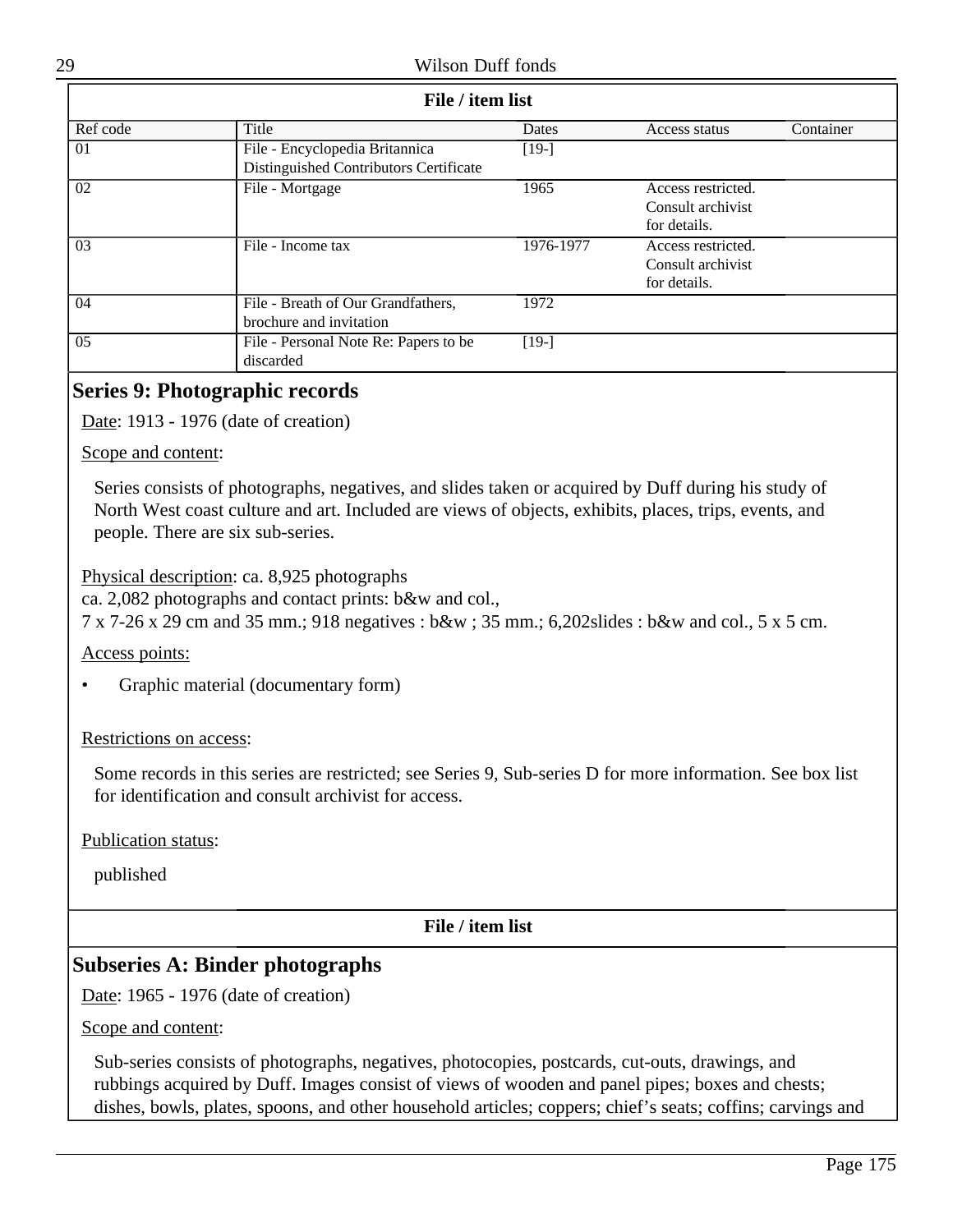poles; cloaks and blankets; bracelets; screens; masks and frontlets; paddles and canoes; and photos of Albert Edenshaw. Also included are textual records that describe the images.

Physical description: 849 photographs b&w and col. ; 7 x 7-21 x 26 cm.

### Arrangement:

The sub-series is arranged into seven binders. The photographs were originally housed behind plastic sheets in 8 loose-leaf binders; many were mounted with photographic corners. The materials were initially processed in 1977, to facilitate their use for teaching and research purposes. At that time, the pages of binders 1 to 7 were numbered, the artifacts on each page identified and recorded, and loose material mounted on added pages. Binder 8 was neither numbered nor listed. It is assumed that this early processing preserved Duff's arrangement of the materials. Blank pages

and mounting corners indicate that some photos are missing; but a 1977 listing of the materials suggests that this represented the order as received. Originally misplaced, binder 6 was rediscovered in May 1997 and processed in the description. The current inventory has maintained the existing, and presumed original, order of the remaining binders.

#### Publication status:

published

| File / item list |                               |           |               |           |
|------------------|-------------------------------|-----------|---------------|-----------|
| Ref code         | Title                         | Dates     | Access status | Container |
| 01               | File - Binder 1 - record copy | 1965-1976 |               |           |
| 02               | File - Binder 2 - record copy | 1965-1976 |               |           |
| 03               | File - Binder 3 - record copy | 1965-1976 |               |           |
| 04               | File - Binder 4 - record copy | 1965-1976 |               |           |
| 05               | File - Binder 5 - record copy | 1965-1976 |               |           |
| 06               | File - Binder 7 - record copy | 1965-1976 |               |           |
| 07               | File - Binder 1               | 1965-1976 |               |           |
| 08               | File - Binder 2               | 1965-1976 |               |           |
| 09               | File - Binder 3               | 1965-1976 |               |           |
| 10               | File - Binder 4               | 1965-1976 |               |           |
| 11               | File - Binder 5               | 1965-1976 |               |           |
| 12               | File - Binder 7               | 1965-1976 |               |           |
| 13               | File - Binder 6               | 1965-1976 |               |           |

# **Subseries B: Photographs and negatives**

Date: 1967 - 1974 (date of creation)

## Scope and content:

Sub-series consists of photographs and negatives of various artifacts, events and people. It is assumed that most were taken by Duff, although some are identified as acquired by others. Includes views of boxes and chests; plates, dishes and spoons; figures and groups; chiefs' seats and copper; frontlets, masks, rattles; housefronts and house posts; mortuaries; canes; canoes and paddles; panel pipes; Chilkat blanket and tunic; skin robe; slate objects; Raven Screen details; potlatch; picnic; and scenery.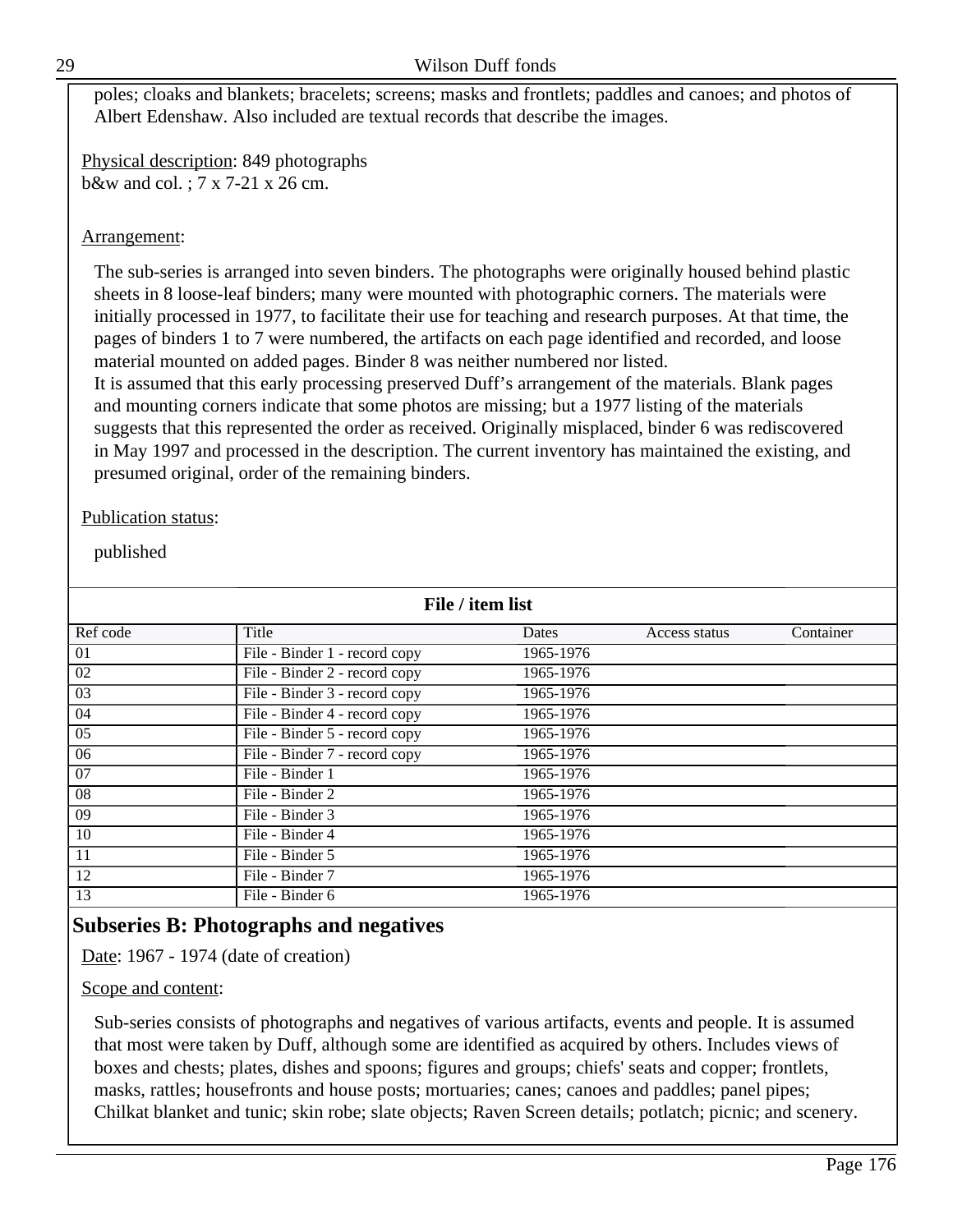Physical description: 603 photographs, 109 contact prints, 894 negatives; b&w and col. ; 7x9 - 26x29 cm. -- contact prints : b&w ; 35 mm. -- negatives : b&w ; 35 mm.

## Note:

File 1968-G is missing. Some of the photographs and prints of the same negatives are included in subseries A: binder photographs and many photos show the same object found in sub-series C: slides.

## Arrangement:

Arranged into files based on Duff's 1967 black and white photo list and/or on their content.

## Publication status:

| File / item list |                                                                                                                          |       |               |           |
|------------------|--------------------------------------------------------------------------------------------------------------------------|-------|---------------|-----------|
| Ref code         | Title                                                                                                                    | Dates | Access status | Container |
| $\overline{01}$  | File - 1967-1 (painted box and dish)                                                                                     | 1967  |               |           |
| $\overline{02}$  | File - 1967-2 (slate groups)                                                                                             | 1967  |               |           |
| $\overline{03}$  | File - 1967-3 (chests)                                                                                                   | 1967  |               |           |
| 04               | File - 1967-4 (slate pole, slate plate,<br>comport, dish, can)                                                           | 1967  |               |           |
| $\overline{05}$  | File - 1967-5 (slate groups)                                                                                             | 1967  |               |           |
| 06               | File - 1967-6 (slate groups)                                                                                             | 1967  |               |           |
| $\overline{07}$  | File - 1967-7 (wood pole, frontlet, paint<br>bags, slate dishes, box, shamans, Raven<br>Screen)                          | 1967  |               |           |
| $\overline{08}$  | File - 1967-8 (cradle, pole, canoe, painted<br>boxes, chief's seat, copper)                                              | 1967  |               |           |
| $\overline{09}$  | File - 1967-9 (chests, pole, cradle, dish,<br>settee back, mortuaries, paint bags)                                       | 1967  |               |           |
| 10               | File - 1967-10 (Skidegate house post,<br>Paul Kane painting of canoes, mask<br>"horns," horn rattle, slate group, chest) | 1967  |               |           |
| 11               | File - 1968-A (canoe painting, painted<br>chest, box)                                                                    | 1968  |               |           |
| $\overline{12}$  | File - 1968-B (chests, chief's seat)                                                                                     | 1968  |               |           |
| $\overline{13}$  | File - 1968-C (chest, boxes, and paddle,<br>painted box, old Masset chest)                                               | 1968  |               |           |
| 14               | File - 1968-D (boxes)                                                                                                    | 1968  |               |           |
| $\overline{15}$  | File - 1968-E (box, dishes, view)                                                                                        | 1968  |               |           |
| 16               | File - 1968-F (painted box, labret, slate<br>panel, Chilk at blanket, Chilk tunic)                                       | 1968  |               |           |
| 17               | File - 1968-H (U.B.C. panel pipes)                                                                                       | 1968  |               |           |
| $\overline{18}$  | File - 1969-1(horn spoon, Chasina Island,<br>frontlet, spoon, box side)                                                  | 1969  |               |           |
| $\overline{19}$  | File - 1969-2 (Haida)                                                                                                    | 1969  |               |           |
| $\overline{20}$  | File - 1969-3 (Kung poles, bracelets,<br>Haida views; Tom and Marnie Duff, and<br>Hiellen pole)                          | 1969  |               |           |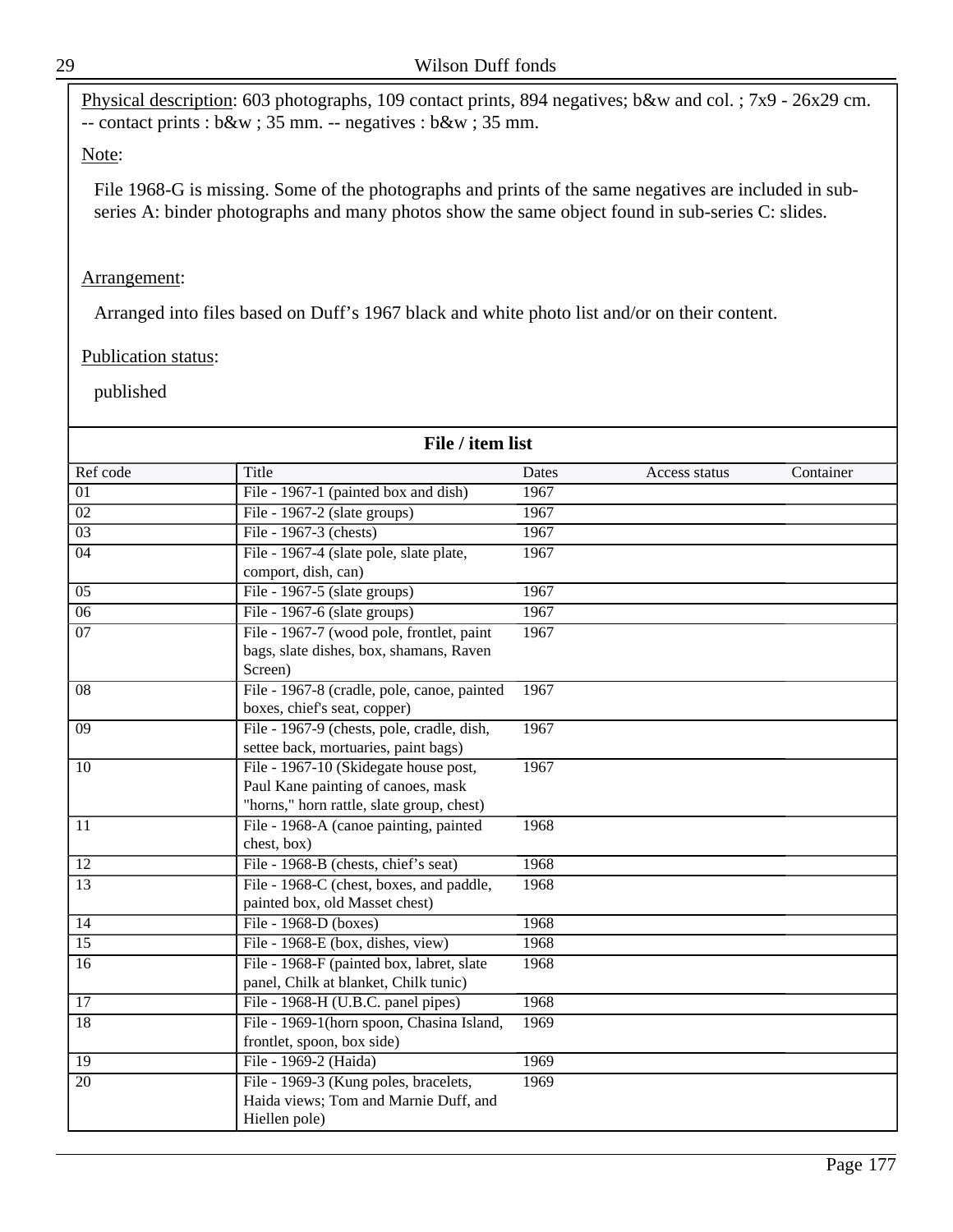| 29              | <b>Wilson Duff fonds</b>                      |           |  |
|-----------------|-----------------------------------------------|-----------|--|
| 21              | File - 1969-4 (Haida)                         | 1969      |  |
| $\overline{22}$ | File - 1969-5 (U.B.C. Totem Park Haida        | 1969      |  |
|                 | pole, Smithsonian housefront, U.B.C           |           |  |
|                 | students carving, map of Queen Charlotte      |           |  |
|                 | Islands; Kung pole)                           |           |  |
| 23              | File - 1969-6 (Masset potlatch, Tow Hill      | 1969      |  |
|                 | picnic)                                       |           |  |
| 24              | File - 1969-7 (Tow Hill scenery, Robert       | 1969      |  |
|                 | Davidson pole at Masset                       |           |  |
| 25              | File - 1969-8 (Robert Davidson pole at        | 1969      |  |
|                 | Masset, old Skidegate pole, and Koerner       |           |  |
|                 | panel pipe)                                   |           |  |
| 26              | File - 1969-9 (Koerner panel pipe)            | 1969      |  |
| 27              | File - 1969-10 (Lipsett Collection chest,     | 1969      |  |
|                 | Lipsett Collection box)                       |           |  |
| 28              | File - 1969-11 (rubbings of Charles           | 1969      |  |
|                 | Edenshaw gravestone, Roy Hanuse<br>paintings) |           |  |
| 29              | File - Borthwick bracelet                     | 1969      |  |
| 30              | File - 1970-1 (NMC poles, figures and         | 1970      |  |
|                 | dishes)                                       |           |  |
| 31              | File - 1970-2 (NMC chest lid, plate,          | 1970      |  |
|                 | canoe; chest)                                 |           |  |
| 32              | File - 1970-3 (NMC canoe, dish, chests)       | 1970      |  |
| 33              | File - Kamloops poles                         | 1974      |  |
| 34              | File - Figure                                 | 1974      |  |
| $\overline{35}$ | File - 1973-1974 (dishes, spoons, bowl,       | 1973-1974 |  |
|                 | rattles, figure, plates, scene at Takush[?]   |           |  |
|                 | Harbour)                                      |           |  |
| 36              | File - Bill Reid photos (masks, rattles,      | 1970      |  |
|                 | figures, spoons, dish, and collection         |           |  |
|                 | objects)                                      |           |  |
| $\overline{37}$ | File - Female figure                          | 1967-1974 |  |
| 38              | File - Miscellaneous negatives and            | 1967-1974 |  |
|                 | photos - I                                    |           |  |
| 39              | File - Miscellaneous negatives and            | 1967-1974 |  |
|                 | photos - 2                                    |           |  |
| 40              | File - Miscellaneous negatives and            | 1967-1974 |  |
|                 | photos - 3                                    |           |  |
| 41              | File - Miscellaneous photos                   | 1967-1974 |  |
| 42              | File - Photos 1970                            | 1970      |  |
| 43              | File - Two-Headed Fish Sculpture              | 1975      |  |
|                 | Photographs                                   |           |  |
| 44              | File - Zoomorphic Bowl, Beaver                | $[19-]$   |  |
| 45              | File - Kung Photographs                       | $[19-]$   |  |
| 46              | File - Reid Haida Pole - Totem Park           | 1964-1965 |  |
| 47              | File - Hliellen Photographs                   | 1911-1969 |  |
| 48              | File - Edenshaw's Berlin Totem Pole           | $[19-]$   |  |
|                 |                                               |           |  |

# **Subseries C: Slides**

Date: 1953 - 1976 (date of creation)

Scope and content: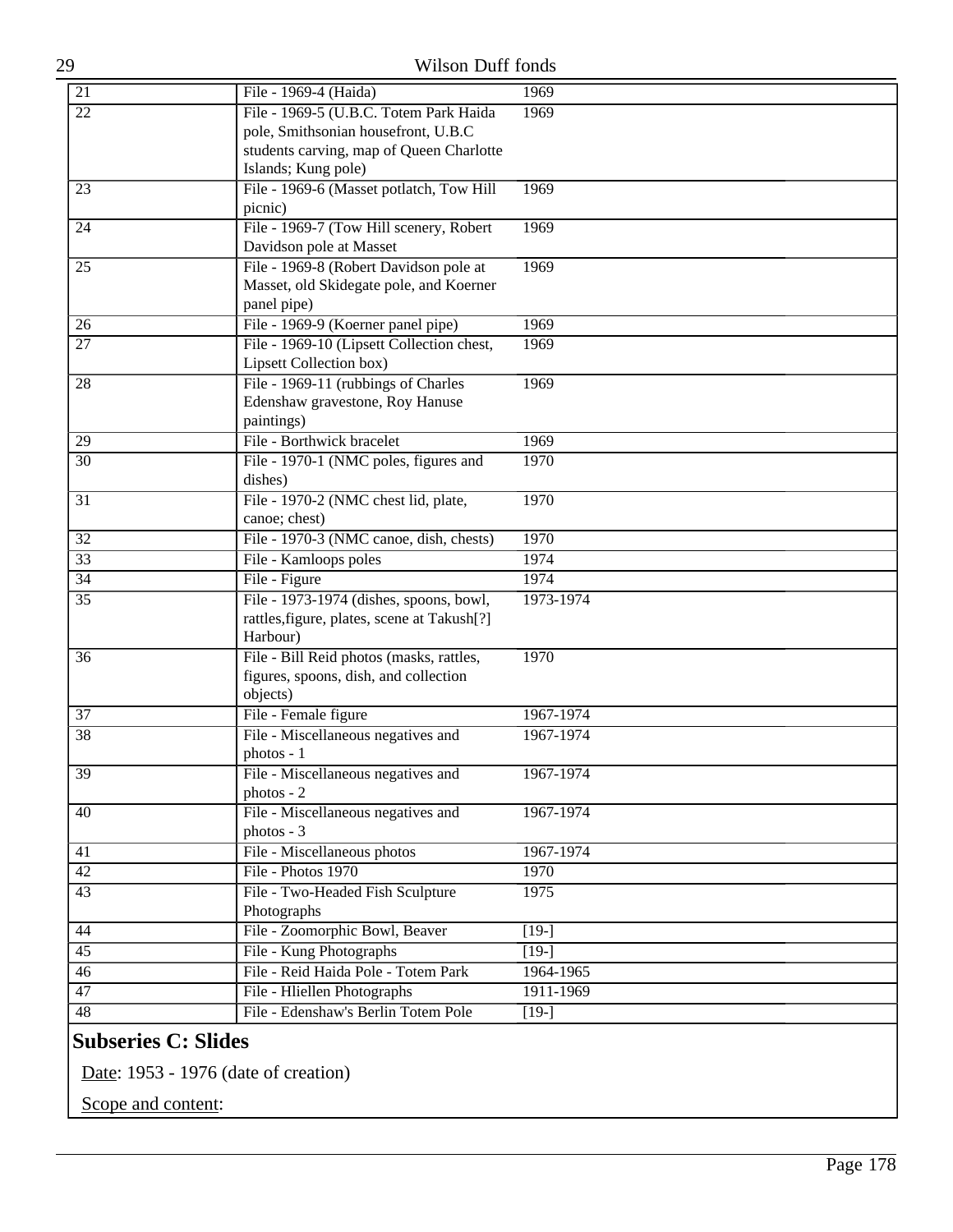Slides of artifacts, places, events, exhibits, air views, and unknown First Nations people. Also included are slides relating to museum history which show images of sketches and models for the new Museum of Anthropology, construction views, totem pole raising, the museum opening in 1976, and museum staff. Most of the slides were taken by Duff, although some were acquired from others or purchased. Accompanying textual material includes a letter about artifacts, slide lists from boxes, lists related to the centennial totem pole program, and a text of legends.

Physical description: 6,202 slides ; b&w and col. 35mm.

Access points:

• Graphic material (documentary form)

## Arrangement:

The slides were originally processed in 1977, for teaching purposes. At the time, catalogue numbers, yellow numbering stickers, and location numbers were added to the slides. In the current inventory, it was found that this arrangement did not always conform to Duff's organization of the materials. Every attempt has been made to reconstruct his original order, by following the slide number totals, frame numbers and slot locations recorded on the indexes found in the cases. For a more detailed explanation of the ordering, see the case file.

Slides have been renumbered, in black or blue ink, using a 1-A-a-1 (i.e., case 1, row "A", section "a", slide #1) marking for cases 1, 2, 8, 15 and 19; or a 3-A-1 (i.e., case 3, row "A", slot 1) marking for cases 3-7, 9-14, 16-18 and 20-28. Slides that are labeled by Duff but do not appear on the indexes, and slides that appear (by date or content) to belong to Duff's material but cannot be placed in any determinable location, have been put into a miscellaneous file. Unless included in the total number of slides specified by Duff, or representing the only available copy, duplicates have been removed. In August 2001 slides stored in the 28 original metal cases were removed and placed in individual slide cases and in hollinger boxes to ensure long-term preservation. At this time, the original order of the slides was maintained and noted. In July 2002, the remaining slides marked "Duplicate Slides Duff Collection" were checked with the processed and re-housed slides from the original 28 cases. These slides were confirmed as duplicate (sometimes triplicate) copies and were deaccessioned from the collection.

## Publication status:

| File / item list |                                                   |           |               |           |
|------------------|---------------------------------------------------|-----------|---------------|-----------|
| Ref code         | Title                                             | Dates     | Access status | Container |
| 01               | File - Case 1 - The Art of the Raven<br>$(VAG)$ 1 | 1967      |               |           |
| 02               | File - Case 2 - The Art of the Raven<br>$(VAG)$ 2 | 1967      |               |           |
| 03               | File - Case 3 - 62-65                             | 1962-1965 |               |           |
| 04               | File - Case 4 - Centennial poles                  | 1966      |               |           |
| 05               | File - Case 5 - 68-69                             | 1962-1968 |               |           |
| 06               | File - Case 6 - B&W Kwakiutl-Haida                | 1953-1970 |               |           |
| 07               | File - Case 7 - 1969 Masset                       | 1969      |               |           |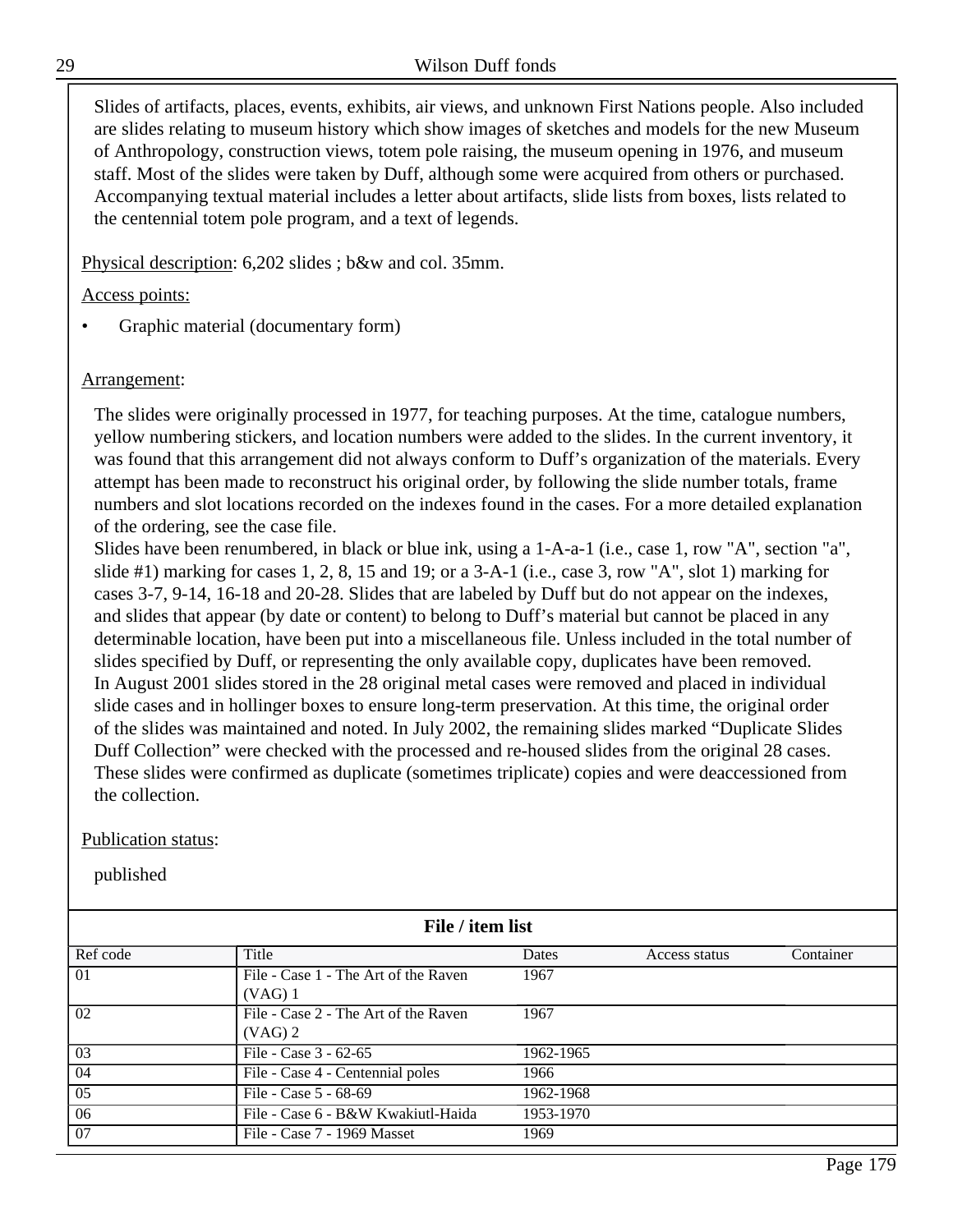| 08              | File - Case 8 - 1969 Reid              | 1968-1969 |
|-----------------|----------------------------------------|-----------|
| $\overline{09}$ | File - Case 9 - 1970-1                 | 1970      |
| 10              | File - Case 10 - 1970-2                | 1970      |
| 11              | File - Case 11 - 1970-3                | 1970      |
| $\overline{12}$ | File - Case 12 - 1970-4                | 1970      |
| $\overline{13}$ | File - Case 13 - Alaska 1              | 1969      |
| 14              | File - Case 14 - Alaska 2              | 1969      |
| $\overline{15}$ | File - Case 15 - Alaska 3              | 1971      |
| 16              | File - Case 16 - Kwakiutl              | 1966-1971 |
| 17              | File - Case 17 - Gitksan               | 1957-1975 |
| 18              | File - Case 18 - 1971                  | 1970-1971 |
| $\overline{19}$ | File - Case 19 - West Coast '71        | 1971      |
| 20              | File - Case 20 - B&W Haida             | 1971      |
| 21              | File - Case 21 - 1972                  | 1964-1972 |
| $\overline{22}$ | File - Case 22 - Summer 1972           | 1972      |
| $\overline{23}$ | File - Case 23 - 1973                  | 1973-1974 |
| $\overline{24}$ | File - Case 24 - 1975 Miscellaneous    | 1970-1975 |
| $\overline{25}$ | File - Case 25 - 1975                  | 1962-1975 |
| 26              | File - Case 26 - Images                | 1974-1975 |
| $\overline{27}$ | File - Case 27 - 1976 New Museum/Alert | 1976      |
|                 | Bay                                    |           |
| $\overline{28}$ | File - Case 28 - Miscellaneous slides  | 1960-1976 |
| 29              | File - Museum History                  | 1956-1976 |

# **Subseries D: Photographs and pictrostats I**

Date: 1913-1976 (date of creation)

#### Scope and content:

Photographs, pictrostats and negatives showing images of canoes, fishing, coastal villages, and people. Some of the photographs were taken by Duff (as noted on the verso of the image) and brief descriptions and locations are noted on some of the photographs. Specified locations include Victoria, Alaska, Bella Coola and the B.C. coast. Also included in many of the files are faded black and white photocopies of the photographs.

Physical description: 294 photographs : b&w and col. ; 7x11.5 - 24x18 cm. ; 73 negatives : b&w and col. ; 35mm.

## Arrangement:

These photographs, pictrostats and negatives were part of a second accession of Duff records with no clear dates. The dates given above are from those noted on the photographs. The records have been arranged by related subject matter, although many folders appear to hold different sizes of the same images.

## Conditions governing use:

Many of the photographs are stamped with "Centennial Museum, North Vancouver", "Provincial Museum, Victoria, B.C.", "Archives of B.C." (including an identification number) or have the stamp of a particular photographer or photography studio on the verso. It is unknown if Duff had these copies made for personal or research purposes and if he received permission to reproduce the images. It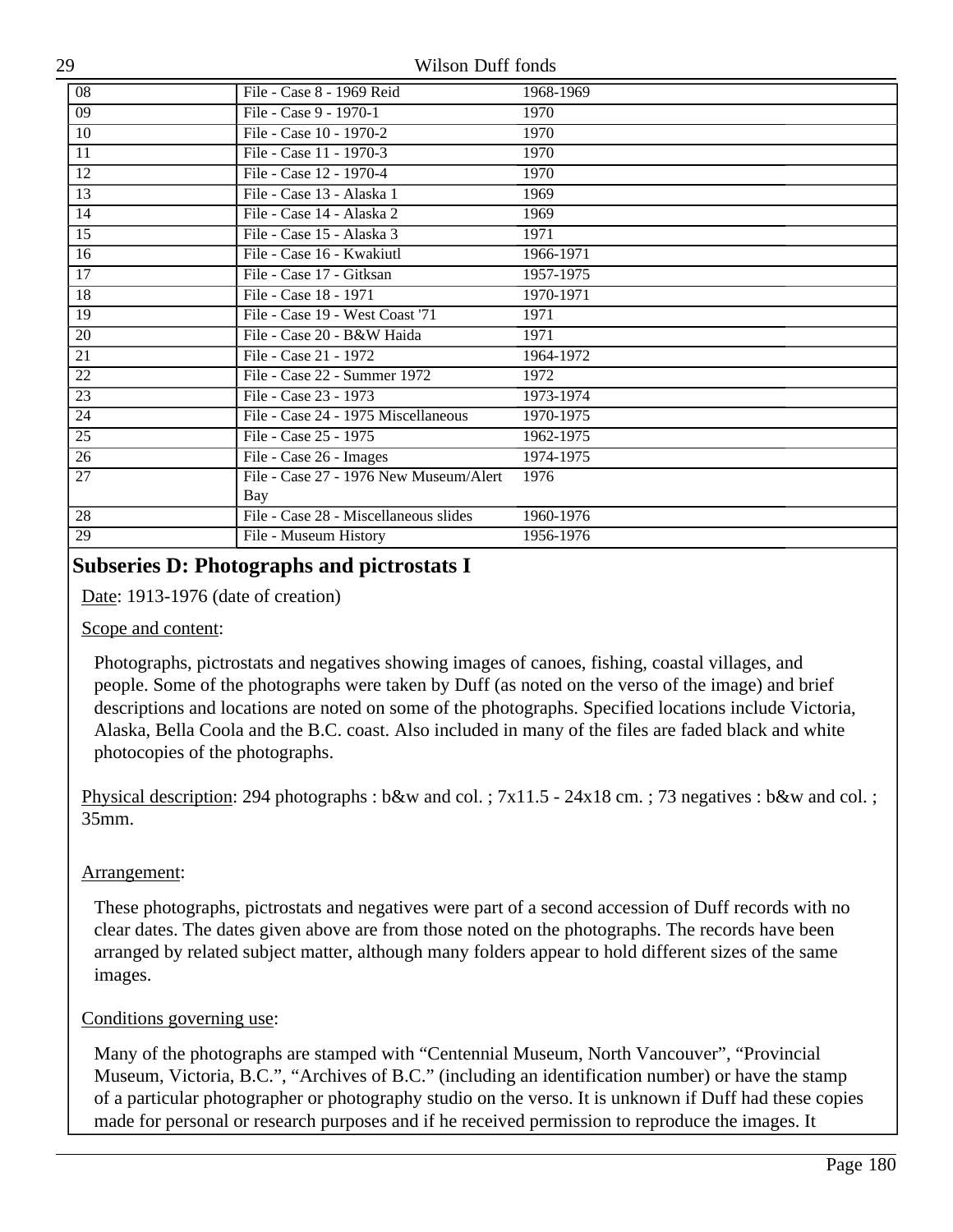It is unclear if the museum has rights to reproduce these images. The majority of the photographs are stamped "Hickey + Robertson Photography" and include an address in Houston, Texas. Other

is unknown if MOA has copyright to these images, therefore researchers must contact the official repository of the image and ask for permission to reproduce it.

## Publication status:

published

| File / item list |                                          |         |               |           |
|------------------|------------------------------------------|---------|---------------|-----------|
| Ref code         | Title                                    | Dates   | Access status | Container |
| 01               | File - Canoes: Provincial Archives and   | $[19-]$ |               |           |
|                  | Museum                                   |         |               |           |
| 02               | File - Canoes                            | $[19-]$ |               |           |
| $\overline{03}$  | File - Canoes                            | $[19-]$ |               |           |
| 04               | File - Canoes                            | $[19-]$ |               |           |
| 05               | File - Canoes and miscellaneous          | $[19-]$ |               |           |
| 06               | File - Canoes and miscellaneous          | $[19-]$ |               |           |
| 07               | File - Canoes and miscellaneous          | $[19-]$ |               |           |
| 08               | File - Kwakiutl canoes and miscellaneous | $[19-]$ |               |           |
| $\overline{09}$  | File - Nootkan canoes and miscellaneous  | $[19-]$ |               |           |
| 10               | File - Northern canoes                   | $[19-]$ |               |           |
| 11               | File - River canoes; shovel-nosed        | $[19-]$ |               |           |
| 12               | File - Musqueam sxwaixwe                 | 1948    |               |           |
| 13               | File - Misecellaneous                    | $[19-]$ |               |           |
| 14               | File - Miscellaneous                     | $[19-]$ |               |           |
| 15               | File - Miscellaneous                     | $[19-]$ |               |           |
| 16               | File - Miscellaneous                     | $[19-]$ |               |           |
| 17               | File - Internegatives and slides         | $[19-]$ |               |           |

# **Subseries E: Photographs II**

Date: [19-?], including some dated 1969 (date of creation)

Scope and content:

Photographs depicting images of native masks, rattles, carved sticks, bowls, knives, wooden boxes, spoons, woven blankets, baskets, clothing and metal jewelry. Also included are photographs of totem poles.

Physical description: 372 photographs ; 322 photographs : b&w and col. ; 3 x 3-8 x 10.

## Arrangement:

These photographs were found while processing records in the Archives backlog. Attached with the photographs were undated notes identifying the images as part of the Wilson Duff fonds. There are penciled annotations on the back of the photographs, purpose unknown. It is also unclear if Duff acquired these records for personal or professional research use. There are some duplicate photographs, but they have been kept in order to preserve the integrity of the sub-series.

## Conditions governing use: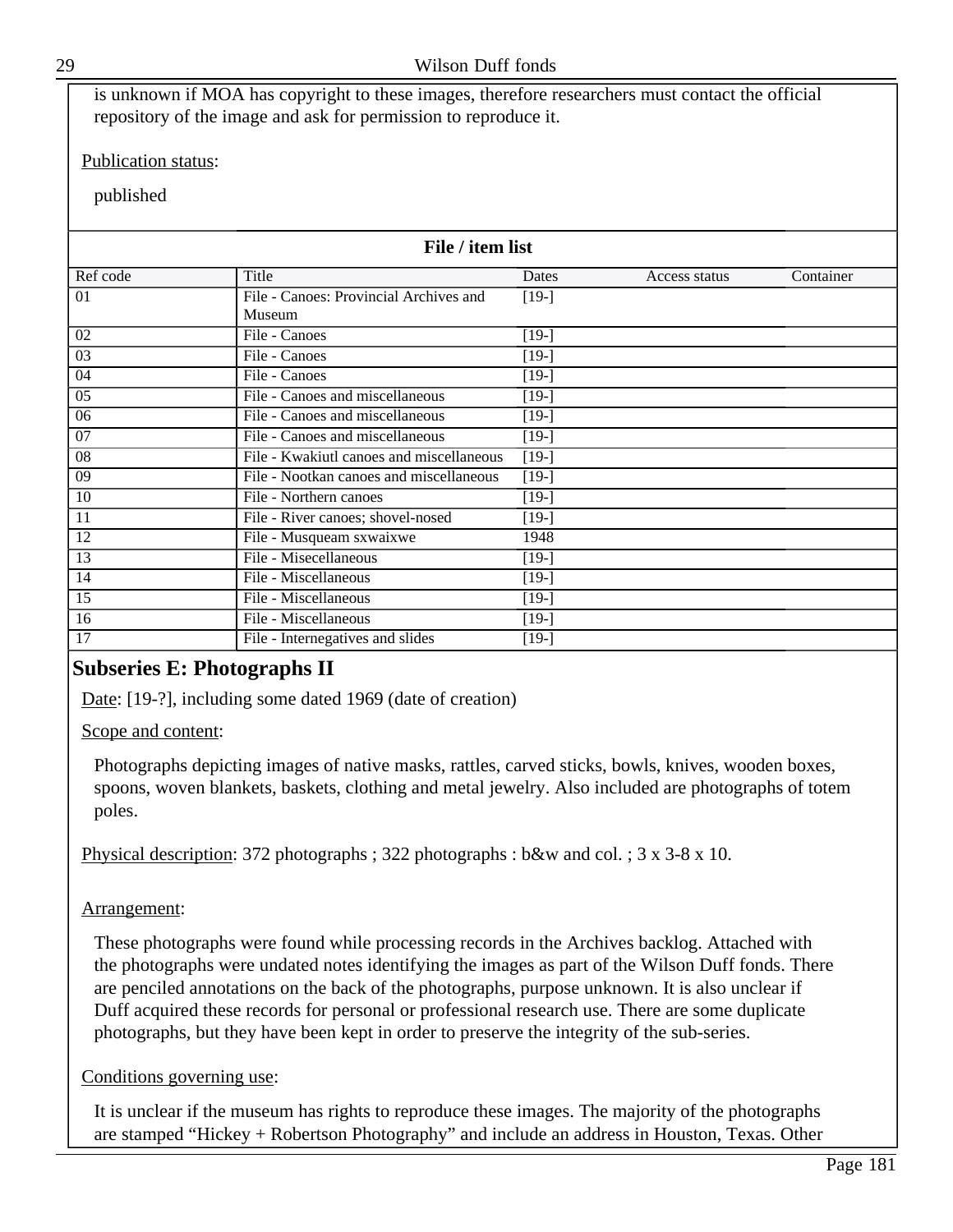| reproduce these images.    | photographs are stamped as copied from the National Museum of Canada. Researchers are therefore<br>required to contact the photography company (or Canadian Museum of History) for permission to |         |               |           |  |
|----------------------------|--------------------------------------------------------------------------------------------------------------------------------------------------------------------------------------------------|---------|---------------|-----------|--|
| <b>Publication status:</b> |                                                                                                                                                                                                  |         |               |           |  |
| published                  |                                                                                                                                                                                                  |         |               |           |  |
|                            | File / item list                                                                                                                                                                                 |         |               |           |  |
| Ref code                   | Title                                                                                                                                                                                            | Dates   | Access status | Container |  |
| 01                         | File - Photographs A                                                                                                                                                                             | $[19-]$ |               |           |  |
| 02                         | File - Photographs B                                                                                                                                                                             | $[19-]$ |               |           |  |
| 03                         | File - Photographs C                                                                                                                                                                             | $[19-]$ |               |           |  |
| 04                         | File - Photographs D                                                                                                                                                                             | $[19-]$ |               |           |  |
| 05                         | File - Photographs E                                                                                                                                                                             | $[19-]$ |               |           |  |
| 06                         | File - Photographs F                                                                                                                                                                             | $[19-]$ |               |           |  |
| 07                         | File - Photographs G                                                                                                                                                                             | $[19-]$ |               |           |  |
| 08                         | File - Photographs H                                                                                                                                                                             | $[19-]$ |               |           |  |
| 09                         | File - Photographs I                                                                                                                                                                             | $[19-]$ |               |           |  |
| 10                         | File - Photographs J                                                                                                                                                                             | $[19-]$ |               |           |  |
| 11                         | File - Photographs K                                                                                                                                                                             | $[19-]$ |               |           |  |

# **Subseries F: Photographs from Barbeau's "Totem Poles" and other images**

Date: [195?] (date of creation)

## Scope and content:

Primarily photographs used in Marius Barbeau's book "Totem Poles" (Vols. 1 and 2), published in 1950 -1951. Although these are copies of published images, they have been retained for reference purposes. The sub-series also contains some unidentified photographs. These photographs were accessioned into the fonds in 2002. It is unclear how Duff acquired these photographs.

Physical description: 138 photographs : 138 b&w prints  $(3x3 – 5x7)$ ; 93 negatives : 82 35mm negatives ; 11 copy negatives

Physical condition:

The majority of the prints have annotations on the back.

## Conditions governing use:

Consult archivist. It is unclear if the museum has rights to reproduce the images from the the Photographs II sub-series. The majority of the photographs are stamped "Hickey + Robertson Photography" and include an address in Houston, Texas. Other photographs are stamped as copied from the National Museum of Canada. Researchers are therefore required to contact the photography company (or National Museum) for permission to reproduce these images.

Publication status: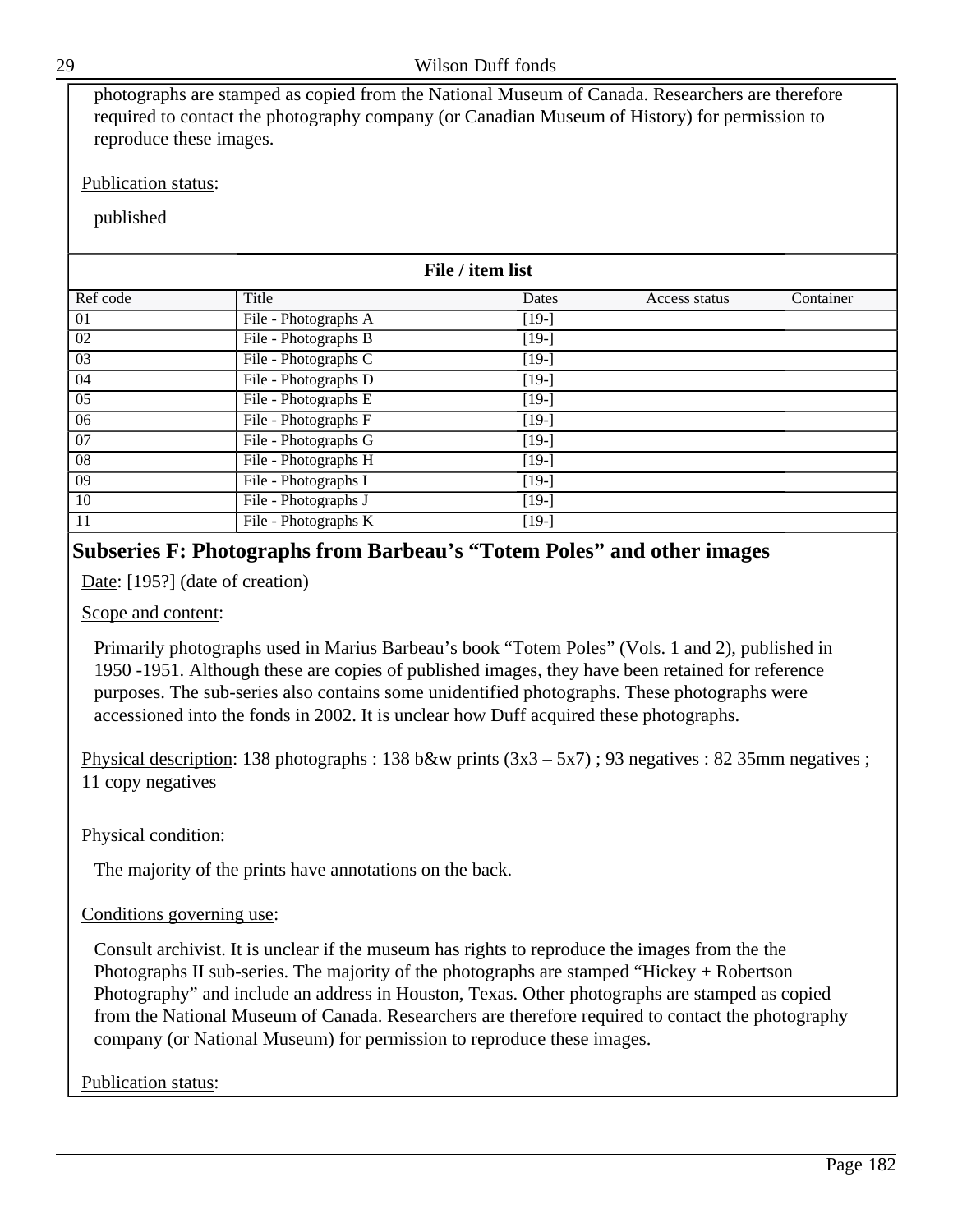| published |                                                                |           |               |           |
|-----------|----------------------------------------------------------------|-----------|---------------|-----------|
|           | File / item list                                               |           |               |           |
| Ref code  | Title                                                          | Dates     | Access status | Container |
| 01        | File - Prints from M. Barbeau's "Totem"<br>Poles" and others   | $[197-?]$ |               |           |
| 02        | File - Negatives from M. Barbeau's<br>"Totem Poles" and others | $[197-?]$ |               |           |

# **Series 10: Maps**

Date: 1955 - 1976 (date of creation)

Scope and content:

Maps created, acquired, and used by Duff in his research and teaching activities. The materials show geographical features; location and boundaries of territories and villages of Northwest coast native people; reserves; language families and distribution, influences, and historical features. Included are ms. maps; and copied, traced, outline and published maps, most with added ms. notations.

The Base maps sub-series consists of topographic maps produced as bases for the creation of other maps to show the locations and territorial boundaries of native people within British Columbia. Maps include ms. notations by Duff.

The Territory maps sub-series consists of ms. maps; and base, outline, copied and photocopied maps with ms. notations. Items show location and boundaries of native territories in British Columbia and the United States. Includes maps showing extent and detail of Tsimshian territory; Kispiox sites; Kitwancool territory and sites; South Kwakiutl territory, villages and tribes. Notations identify some place names and villages.

The Reserve maps sub-series consist of copied and published maps with ms. notations showing the location and extent of various reserves. Some acreage is also included.

The Miscellaneous Maps sub-series consists of published, copied and outline maps showing language families in North America, influences on British Columbia native people, historical distribution of native people in B.C., and Vancouver Island in the 19th century.

## Physical description: 70 maps

Access points:

• Cartographic material (documentary form)

## Physical condition:

70 maps: ink, pencil, applique and brown-line on paper, tracing paper and linen, most col. ; 17x17-137x 170 cm.

## Arrangement:

No discernible original order existed at the time of processing, therefore, the materials have been arranged into sub-series based on their apparent use. While the creation of a few of the maps and some of the notations can be attributed to Duff, the responsibility for many ms. maps and ms. additions is unknown. The date of creation of most of the published maps acquired by Duff can be clearly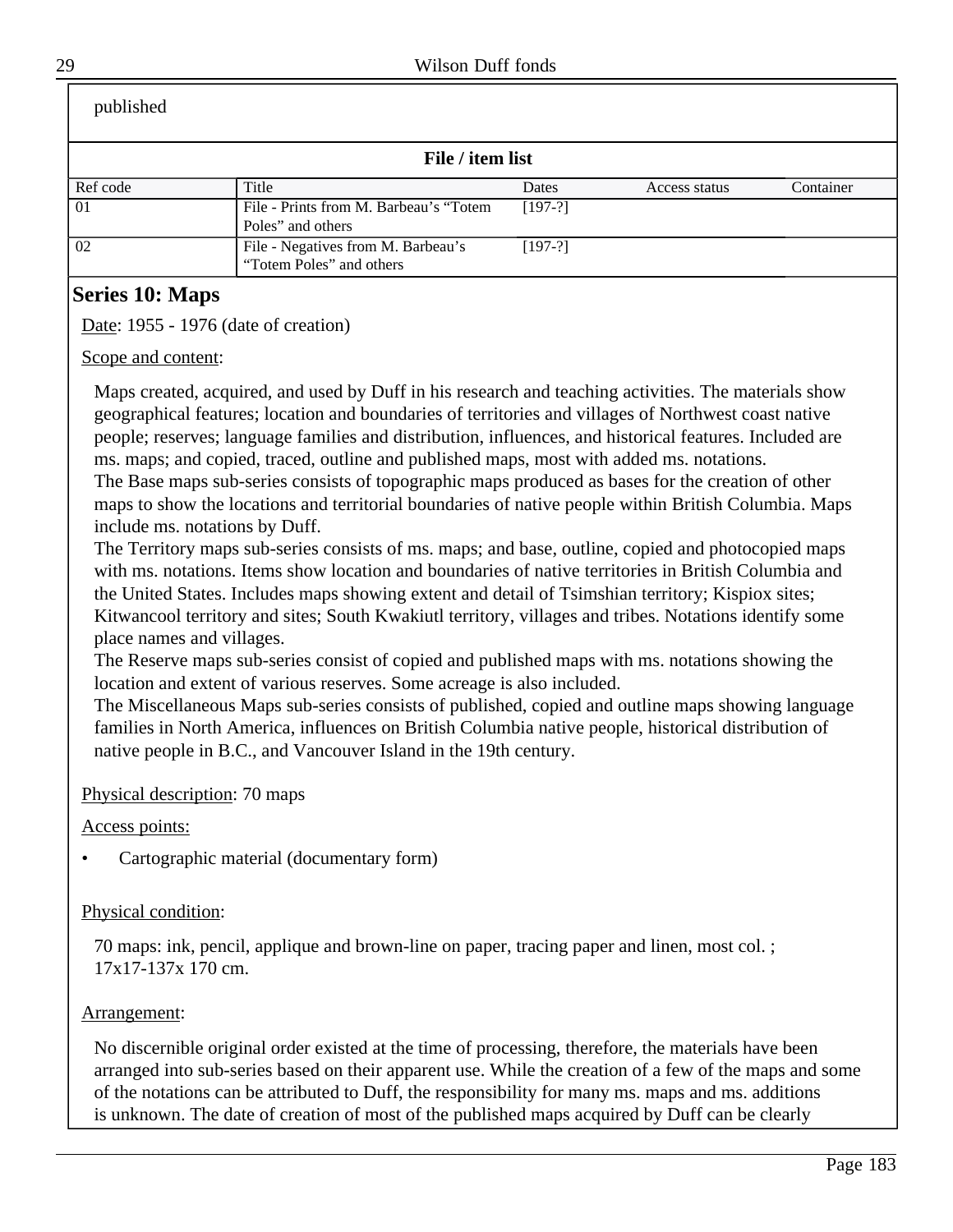| v<br>۰, |   |
|---------|---|
|         |   |
|         |   |
|         | ٦ |

#### Wilson Duff fonds

identified, however, it is uncertain when these might actually have been used, or when the ms. notations might have been added. Accordingly, published maps with ms. notations have been recorded showing a span of dates, from the publication date to 1976.

Ms. notations on many maps follow a system of circular symbols used by Duff to indicate former villages, present villages, and non-Indian settlements. A legend for these markings can be found on Duff-CM-40 and Duff-CM-39. The materials were initially identified, in pencil, by "Duff" followed by an item number. Wherever possible, this earlier marking has been removed, but it remains on encapsulated items. To avoid confusion, maps processed during the creation of this finding aid have been labelled in pencil or black marker with "Duff-CM-" (for cartographic material), followed by an item number.

## Alternative form available:

A portion of this series has been digitized.

Publication status:

published

## **File / item list**

## **Subseries A: Base maps**

Date: 1965 - 1976 (date of creation)

Publication status:

| File / item list |                                          |           |               |           |
|------------------|------------------------------------------|-----------|---------------|-----------|
| Ref code         | Title                                    | Dates     | Access status | Container |
| $01$ CM- $1$     | File - Kwakiutl base map                 | 1965-1976 |               |           |
| 02 CM-2          | File - Kootenay and lakes base map       | 1965-1976 |               |           |
| 03 CM-3          | File - British Columbia                  | 1965-1976 |               |           |
| 04 CM-4          | File - Queen Charlotte Islands base map  | 1965-1976 |               |           |
| 05 CM-5          | File - Central coast base map            | 1965-1976 |               |           |
| 06 CM-6          | File - Nootka base map                   | 1965-1976 |               |           |
| 07 CM-7          | File - Haida base map                    | 1965-1976 |               |           |
| 08 CM-8          | File - Tlingit base map                  | 1965-1976 |               |           |
| 09 CM-9          | File - Metlakatla base map               | 1965-1976 |               |           |
| 10 CM-10         | File - Shuswap base map                  | 1965-1976 |               |           |
| 11 CM-11         | File - Tsimshian base map                | 1965-1976 |               |           |
| 12 CM-12         | File - Lillooet, Thompson, Okanagan      | 1965-1976 |               |           |
| 13 CM-13         | File - Nass River base map               | 1965-1976 |               |           |
| 14 CM-14         | File - Southern Kwakiutl base map        | 1965-1976 |               |           |
| 15 CM-15         | File - Stalo base map                    | 1965-1976 |               |           |
| 16 CM-16         | File - Niska and Gitksan base map        | 1965-1976 |               |           |
| 17 CM-17         | File - South Tsimshian, Kitimat, Haihais | 1965-1976 |               |           |
| 18 CM-18         | File - South Tsimshian, Kitimat, Haihais | 1965-1976 |               |           |
| 19 CM-19         | File - Carrier and Chilcotin base map    | 1965-1976 |               |           |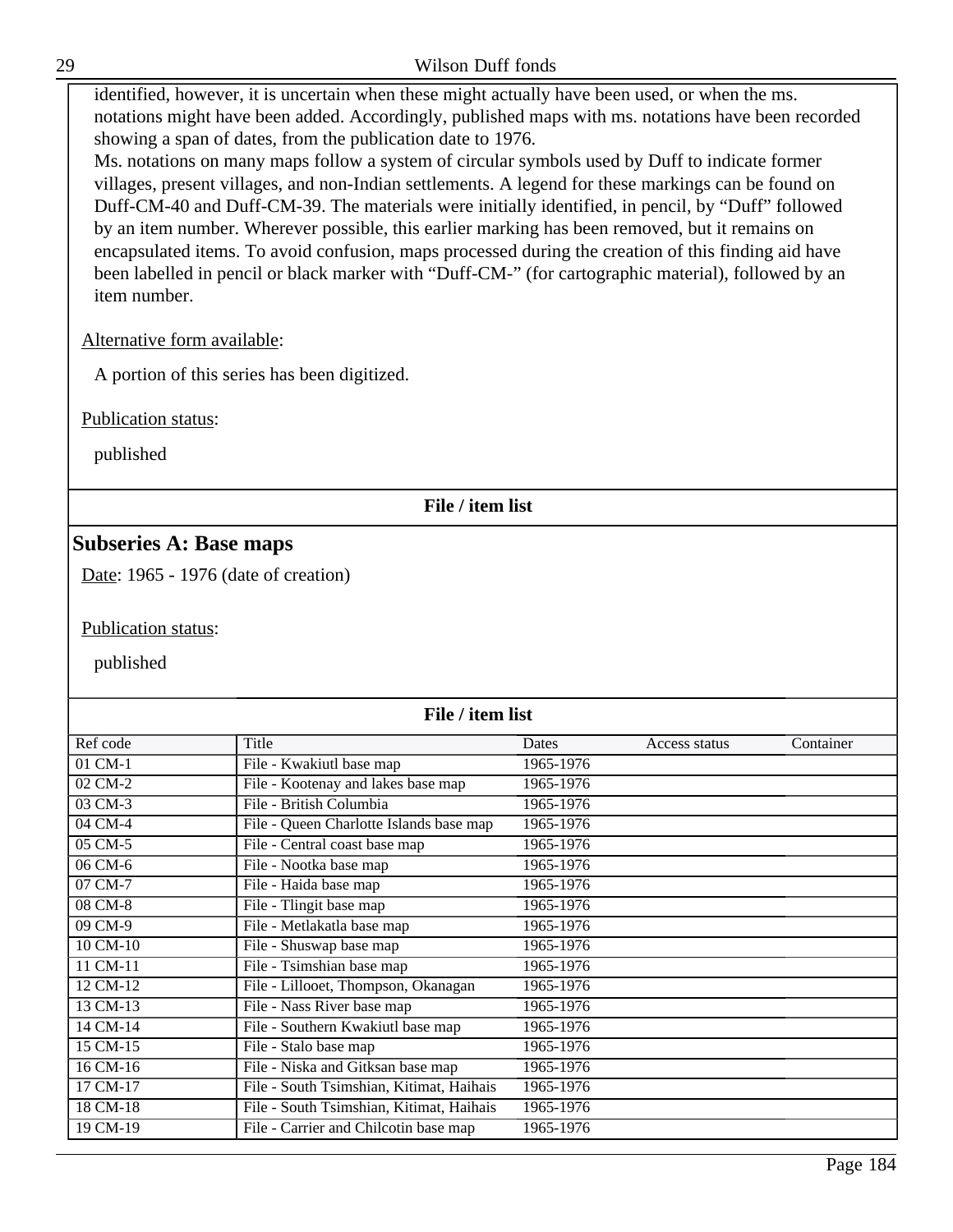| 29 |          | Wilson Duff fonds                        |           |  |
|----|----------|------------------------------------------|-----------|--|
|    | 20 CM-20 | File - Bella Bella, Bella Coola, Owikeno | 1965-1976 |  |
|    | 21 CM-21 | File - Salish base map                   | 1965-1976 |  |
|    | 22 CM-22 | File - Southeast Vancouver Island        | 1965-1976 |  |
|    | 23 CM-23 | File - British Columbia                  | 1965-1976 |  |

# **Subseries B: Territory maps**

Date: 1956 - 1976 (date of creation)

## Publication status:

| File / item list |                                                                                        |                  |               |           |
|------------------|----------------------------------------------------------------------------------------|------------------|---------------|-----------|
| Ref code         | Title                                                                                  | Dates            | Access status | Container |
| 01 CM-24         | File - Pacific coast native territories                                                | 1965-1976        |               |           |
| 02 CM-25         | File - Northwest coast places                                                          | 1965-1976        |               |           |
| 03 CM-26         | File - North Pacific coast                                                             | 1965-1976        |               |           |
| 04 CM-27         | File - Central coast territories                                                       | 1965-1976        |               |           |
| 05 CM-28         | File - Central coast territories and places                                            | 1965-1976        |               |           |
| 06 CM-29         | File - Central coast boundaries                                                        | 1965-1976        |               |           |
| 07 CM-30         | File - Central coast territorial boundaries                                            | 1965-1976        |               |           |
| 08 CM-31         | File - Territories and clans                                                           | 1965-1976        |               |           |
| 09 CM-32         | File - Pacific coast native people                                                     | 1965-1976        |               |           |
| 10 CM-33         | File - Vancouver Island and area                                                       | 1965-1976        |               |           |
| 11 CM-34         | File - Base map                                                                        | 1965-1976        |               |           |
| 12 CM-35         | File - South Kwakiutl                                                                  | 1965-1976        |               |           |
| 13 CM-36         | File - Pacific coast territories                                                       | 1965-1976        |               |           |
| 14 CM-37         | File - Territories of the Kitwancool                                                   | [1958!]          |               |           |
| 15 CM-38         | File - Tse-tsaut wars                                                                  | [1958!]          |               |           |
| 16 CM-39         | File - South Kwakiutl territories                                                      | 1965-1976        |               |           |
| 17 CM-40         | File - Southern Kwakiutl villages and                                                  | 1966             |               |           |
|                  | tribes                                                                                 |                  |               |           |
| 18 CM-41         | File - Lowe Inlet and Portland Inlet                                                   | $[1958?] - 1976$ |               |           |
| 19 CM-43         | File - Pacific coast                                                                   | 1965-1976        |               |           |
| 20 CM-46         | File - Tsimshian territories                                                           | $[1958?] - 1976$ |               |           |
| 21 CM-48         | File - Kispiox                                                                         | [1965!]          |               |           |
| 22 CM-51         | File - Kitwancool Territories                                                          | 1958-1976        |               |           |
| 23 CM-56         | File - Vancouver                                                                       | 1960-1976        |               |           |
| 24 CM-57         | File - Nahkwockto and Kwawkewlth                                                       | 1965-1976        |               |           |
| 25 CM-58         | File - Nahkwockto and Qwawshelah                                                       | 1964-1976        |               |           |
| 26 CM-59         | File - Nahkwockto territory                                                            | 1959-1976        |               |           |
| $27$ CM-60       | File - Territory, reserves and village sites<br>$\sigma$ f                             | 1958-1976        |               |           |
| 28 CM-61         | File - Territory and reserves, and village<br>sites of Kwawkewlth                      | 1958-1976        |               |           |
| 29 CM-62         | File - Saanich villages                                                                | 1958-1976        |               |           |
| 30 CM-65         | File - Native people and territories                                                   | 1958-1976        |               |           |
| 31 CM-67         | File - Stalo and surrounding tribes:<br>1875-1900 from W. Duff / by Thane B.<br>Fetroe | 1965-1976        |               |           |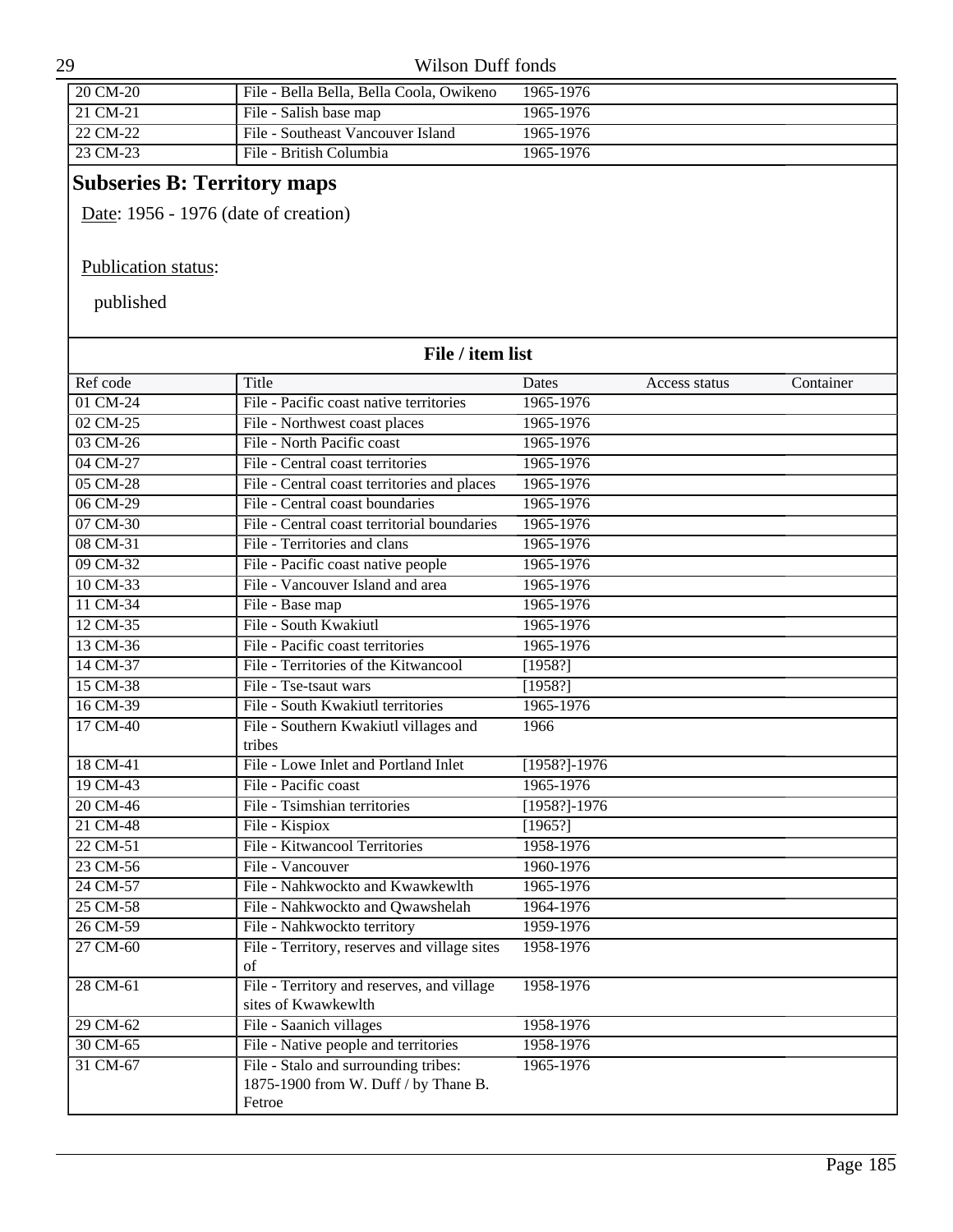| 32 CM-68                                | File - Vancouver Island and area                              | 1965-1976        |               |           |
|-----------------------------------------|---------------------------------------------------------------|------------------|---------------|-----------|
|                                         | territories                                                   |                  |               |           |
| 33 CM-69                                | File - Tsimshian territories / drawn by<br><b>Wilson Duff</b> | $[1958?] - 1976$ |               |           |
| <b>Subseries C: Reserve maps</b>        |                                                               |                  |               |           |
| Date: 1955 - 1969 (date of creation)    |                                                               |                  |               |           |
|                                         |                                                               |                  |               |           |
| Publication status:                     |                                                               |                  |               |           |
| published                               |                                                               |                  |               |           |
|                                         | File / item list                                              |                  |               |           |
| Ref code                                | Title                                                         | Dates            | Access status | Container |
| 01 CM-44                                | File - Gulf Islands reserves                                  | 1965-1976        |               |           |
| 02 CM-49                                | File - Three reserves of the                                  | 1966-1976        |               |           |
|                                         | Spallumacheen Band                                            |                  |               |           |
| 03 CM-50                                | File - Vancouver reserves                                     | 1959-1976        |               |           |
| 04 CM-52                                | File - Hartley Bay Band                                       | 1969-1976        |               |           |
| 05 CM-53                                | File - Kamloops band reserve project                          | 1968-1976        |               |           |
| 06 CM-54                                | File - Laredo Sound reserve                                   | 1962-1976        |               |           |
| 07 CM-55                                | File - Map of Nanaimo band reserves                           | 1955-1976        |               |           |
| 08 CM-63                                | File - Ohiaht Reserves                                        | 1955-1976        |               |           |
|                                         |                                                               |                  |               |           |
| <b>Subseries D: Miscellaneous maps</b>  |                                                               |                  |               |           |
|                                         |                                                               |                  |               |           |
| Date: [196-?] - 1976 (date of creation) |                                                               |                  |               |           |
|                                         |                                                               |                  |               |           |
| Publication status:                     |                                                               |                  |               |           |
|                                         |                                                               |                  |               |           |
| published                               |                                                               |                  |               |           |
|                                         |                                                               |                  |               |           |
|                                         |                                                               |                  |               |           |
|                                         | File / item list                                              |                  |               |           |
| Ref code                                | Title                                                         | Dates            | Access status | Container |
| 01 CM-42                                | File - Map of Vancouver Island and the                        | 1849             |               |           |
|                                         | Adjacent Coasts: compiled from the                            |                  |               |           |
|                                         | surveys of Vancouver, Kellett, Simpson,                       |                  |               |           |
|                                         | Gallano, Valdex                                               |                  |               |           |
| 02 CM-45                                | File - British Columbia, Native                               | 1956             |               |           |
|                                         | Indians: Distribution of Ethnic Groups,                       |                  |               |           |
|                                         | 1850                                                          |                  |               |           |
| 03 CM-47                                | File - Tribal distribution A.D. 1700                          | 1965-1976        |               |           |
| 04 CM-64                                | File - Map of North American Indian                           | 1966             |               |           |
|                                         | Languages /compiled by C.F. and F.M.                          |                  |               |           |
|                                         | Voegelin                                                      |                  |               |           |
| 05 CM-66                                | File - Northwest coast and plains                             | 1965-1976        |               |           |
|                                         | influences                                                    |                  |               |           |
| 06 CM-67                                | File - British Columbia                                       | [1957?]          |               |           |
|                                         |                                                               |                  |               |           |

# **Series 11: Images: Stone B.C. records**

Date: 1975 - 1977 (date of creation)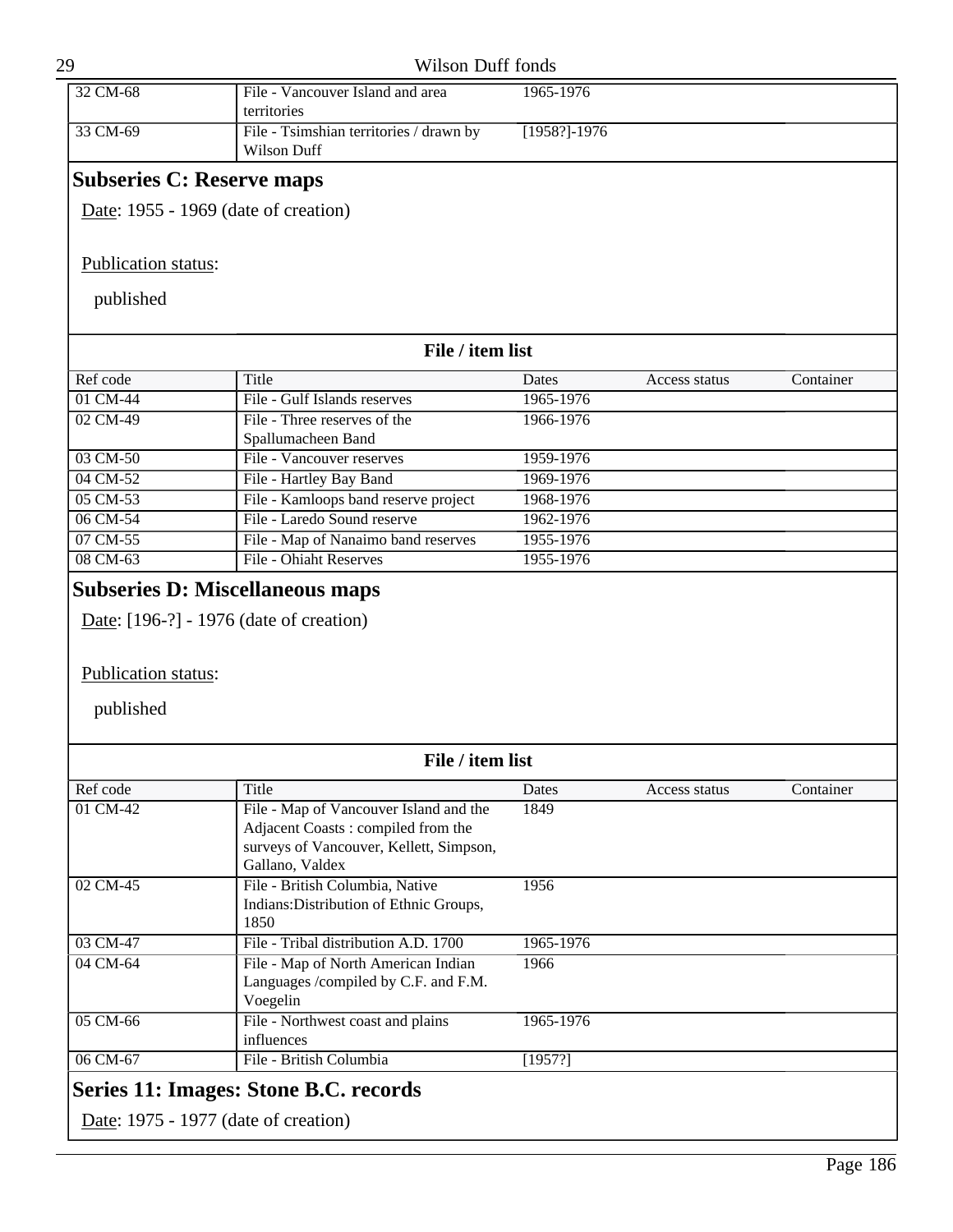## Scope and content:

Correspondence, news clippings, installation and exhibition photographs, and press kits from the Images: Stone: B.C. exhibit that was displayed at the Vancouver Art Gallery and the Greater Victoria Art Gallery. Also includes 2 cassette tapes from the Vancouver Art Gallery dated May 6, 1975 and 1 U-Matic videocassette titled "Images: Stone B.C.: Hilary Stewart, Wilson Duff" dated May 16, 1975.

Physical description: 3.1 cm of textual records and other materials

## Access points:

- Textual record (documentary form)
- Graphic material (documentary form)
- Sound recording (documentary form)

## Physical condition:

555 photographs: b&w, 8x10 cm.; ca. 430 negatives: b&w and col. ; 5x7 and 35mm.; ca. 1,042 slides : b&w and col., 5x5 cm, 1 videocassette (60 minutes).

## Immediate source of acquisition:

The Archives acquired these records in 1991 from Hilary Stewart and have been given the accession number MAN 1991-013. Further information regarding the custodial history of the series can be found in "Case File – Stewart, Hilary and Duff, W.: MAN 1991-013".

#### Restrictions on access:

Some records in this series are restricted. See box list for identification and consult archivist for access.

## Conditions governing use:

Hilary Stewart, under contract to the Art Gallery of Greater Victoria took all of the black and photographs for the book written by Duff titled "Images: Stone: B.C.: Thirty Centuries of Northwest Coast Indian Sculpture". The colour photographs in the book were taken by a photographer working for the Vancouver Art Gallery who was not identified or later credited for his work in the publication. Duff later asked Stewart to take colour slides of the stone images to be used for lecture purposes. The slides are marked "not for publication" and the Museum of Anthropology has copyright to these images. Hilary Stewart has asked to be credited for her work.

## Related material:

Correspondence relating to the Images: Stone B.C. exhibit may be found in series 2.

## Publication status: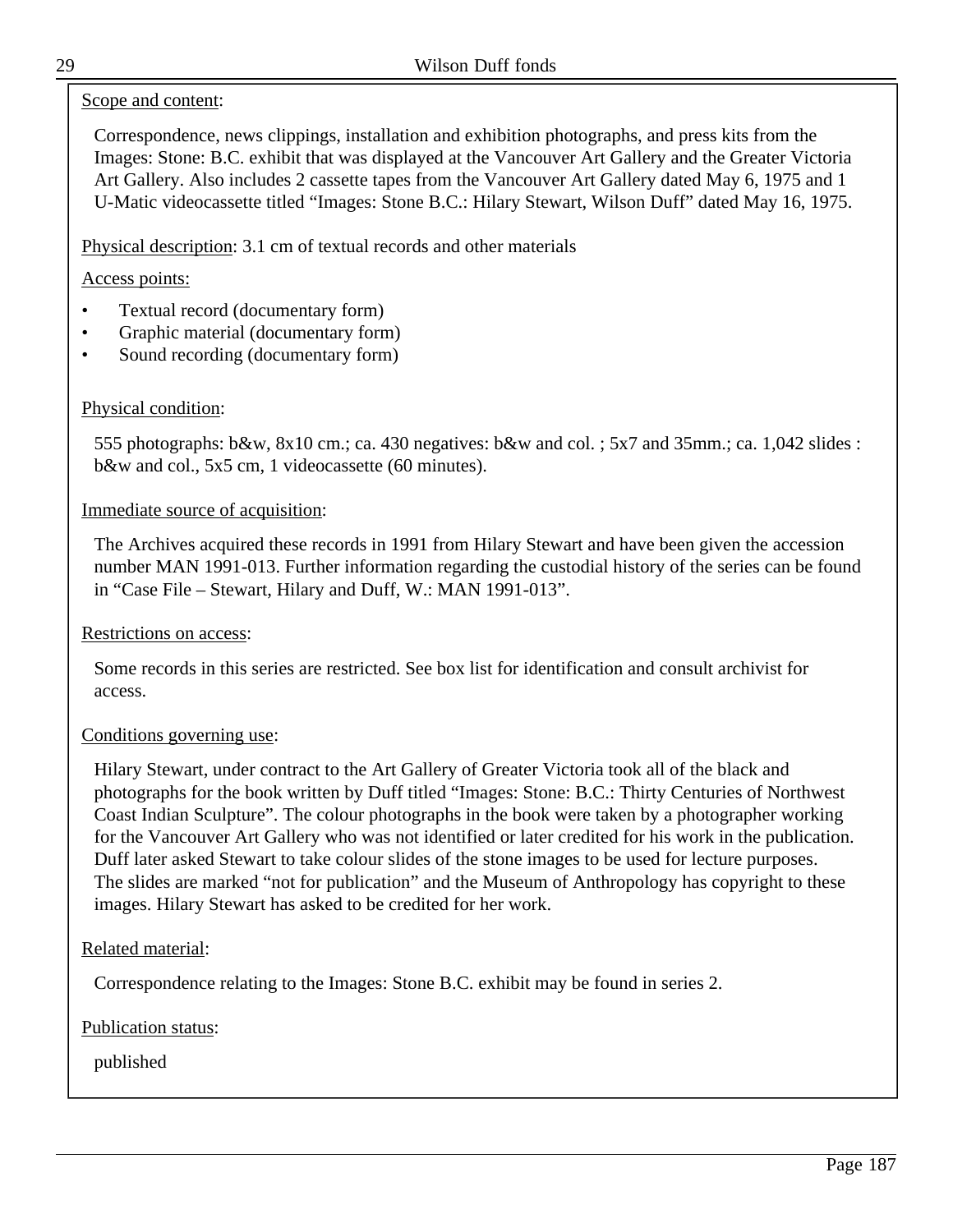# Wilson Duff fonds

| File / item list |                                                                                                                                            |           |               |           |
|------------------|--------------------------------------------------------------------------------------------------------------------------------------------|-----------|---------------|-----------|
| Ref code         | <b>Title</b>                                                                                                                               | Dates     | Access status | Container |
| 01               | File - Images: Stone B.C. exhibition<br>Photographs                                                                                        | $[197-?]$ |               |           |
| $\overline{02}$  | File - Images: Stone B.C. Thirty<br>Centuries of Northwest Coast Indian<br>Stone Sculpture; Art Gallery of Greater<br>Victoria (press kit) | 1975      |               |           |
| 03               | File - Images: Stone B.C.; The<br>Vancouver Art Gallery                                                                                    | 1975      |               |           |
| 04               | File - Miscellaneous correspondence,<br>newsclippings and press kit                                                                        | 1975      |               |           |
| $\overline{05}$  | File - Sechelt Image (QAA-2036)                                                                                                            | $[19-?]$  |               |           |
| $\overline{06}$  | File - Spindle Whorl: Snakes and Eyes<br>(DjRi3: 11142)                                                                                    | $[19-?]$  |               |           |
| 07               | File - Double labret (DhRt6: 1401)                                                                                                         | $[19-?]$  |               |           |
| $\overline{08}$  | File - Labret with appendage (QAA 922)                                                                                                     | $[19-?]$  |               |           |
| $\overline{09}$  | File - Pure form $(?)$                                                                                                                     | $[19-?]$  |               |           |
| 10               | File - Hunchback man (X11-B-1563)                                                                                                          | $[19-?]$  |               |           |
| $\overline{11}$  | File - Human figure $(X11 B-1488)$                                                                                                         | $[19-?]$  |               |           |
| $\overline{12}$  | File - Head (QAA-386)                                                                                                                      | $[19-?]$  |               |           |
| $\overline{13}$  | File - Head (1972-1-62)                                                                                                                    | $[19-?]$  |               |           |
| $\overline{14}$  | File - Head (58-18-1)                                                                                                                      | $[19-?]$  |               |           |
| $\overline{15}$  | File - Face (ER-Y-835)                                                                                                                     | $[19-?]$  |               |           |
| 16               | File - Crouching man (DiRi:38 - 1823,<br>74)                                                                                               | $[19-?]$  |               |           |
| 17               | File - Head with Beard (QAD, 1416)                                                                                                         | $[19-?]$  |               |           |
| $\overline{18}$  | File - Animal-form bowl (QAA-1085)                                                                                                         | $[19-?]$  |               |           |
| 19               | File - Paint mortar: Diving porpoise<br>(618)                                                                                              | $[19-?]$  |               |           |
| 20               | File - Animal-form bowl (58-5-1)                                                                                                           | $[19-?]$  |               |           |
| $\overline{21}$  | File - Animal-form bowl (QAA-1084<br>(7?)                                                                                                  | $[19-?]$  |               |           |
| 22               | File - Bowl: Bird (QAA-1082)                                                                                                               | $[19-?]$  |               |           |
| $\overline{23}$  | File - Bowl: turtle beetles (3183)                                                                                                         | $[19-?]$  |               |           |
| $\overline{24}$  | File - Bowl: square turtle (65-9-4)                                                                                                        | $[19-?]$  |               |           |
| $\overline{25}$  | File - Bowl: Twin heads (QAA-1081)                                                                                                         | $[19-?]$  |               |           |
| $\overline{26}$  | File - Bowl in head (DgRn10:1)                                                                                                             | $[19-?]$  |               |           |
| $\overline{27}$  | File - Bowl in head $(X11-B-1696)$                                                                                                         | $[19-?]$  |               |           |
| 28               | File - Bowl behind face (no:A6555)                                                                                                         | $[19-?]$  |               |           |
| $\overline{29}$  | File - Bowl with two faces (73: 287)                                                                                                       | $[19-?]$  |               |           |
| $\overline{30}$  | File - Bowl: vulvi form with two faces<br>(EER 121: 13-1)                                                                                  | $[19-?]$  |               |           |
| 31               | File - Seated human figure bowl with<br>rattlesnakes (?)                                                                                   | $[19-?]$  |               |           |
| $\overline{32}$  | File - Seated human figure bowl (the<br>Marpole image) (DhRs1:10403)                                                                       | $[19-?]$  |               |           |
| $\overline{33}$  | File - Seated human figure bowl (?)                                                                                                        | $[19-?]$  |               |           |
| $\overline{34}$  | File - Seated human figure bowl<br>$(A11-507c)$                                                                                            | $[19-?]$  |               |           |
| $\overline{35}$  | File - Seated human figure bowl (?)                                                                                                        | $[19-?]$  |               |           |
| $\overline{36}$  | File - Seated human figure bowl (10959)                                                                                                    | $[19-?]$  |               |           |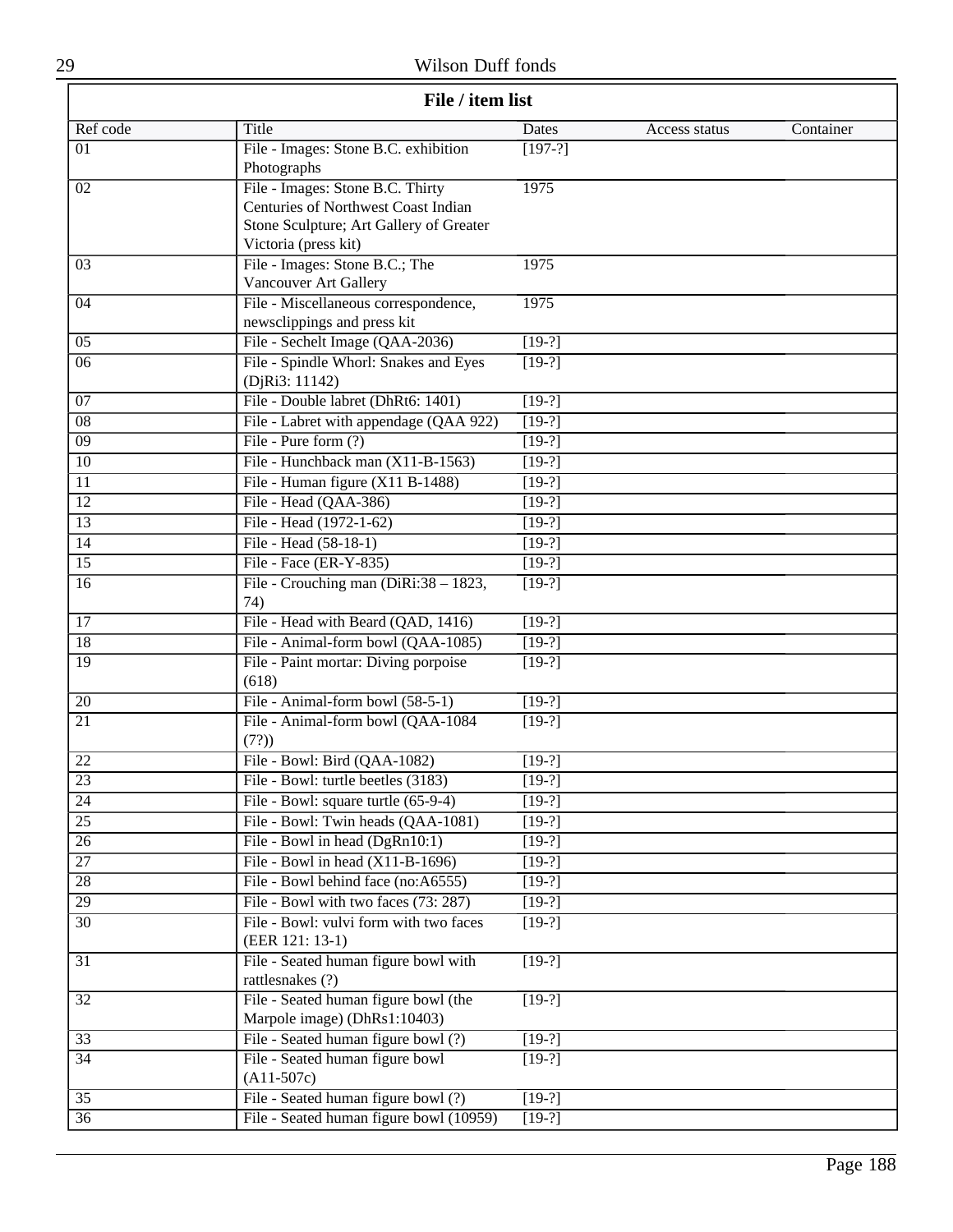| 37<br>File - Seated human figure bowl (6157)<br>$[19-?]$<br>File - Seated human figure bowl (6156)<br>38<br>$[19-?]$<br>File - Seated human figure bowl (5/586)<br>39<br>$[19-?]$<br>File - Seated human figure bowl (1/9485)<br>40<br>$[19-?]$<br>File - Seated human figure bowl<br>41<br>$[19-?]$<br>(10/1957)<br>File - Seated human figure bowl (X11-<br>42<br>$[19-?]$<br>B-1798)<br>File - Seated human figure bowl<br>43<br>$[19-?]$<br>$(QAA-1076)$<br>File - Seated human figure bowl<br>44<br>$[19-?]$<br>$(QAA-1077)$<br>File - Head of human figure bowl (?)<br>$[19-?]$<br>45<br>File - Body of seated human figure bowl<br>$[19-?]$<br>46<br>(DhRi8:43)<br>File - Head of human seated figure bowl<br>47<br>$[19-?]$<br>(A1632)<br>File - Seated human figure bowl (QA<br>48<br>$[19-?]$<br>350)<br>File - Seated human figure bowl (2996)<br>49<br>$[19-?]$<br>File - Seated human figure bowl (6899)<br>50<br>$[19-?]$<br>File - Seated human figure bowl (Ebrj<br>$\overline{51}$<br>$[19-?]$<br>22:1)<br>File - Seated human figure bowl (?)<br>52<br>$[19-?]$<br>File - Seated human figure bowl (1847)<br>53<br>$[19-?]$<br>File - Seated human figure bowl (V11-<br>54<br>$[19-?]$<br>$G-620$<br>55<br>File - Seated human figure bowl (QAD<br>$[19-?]$<br>1692)<br>File - Seated human figure bowl (263)<br>56<br>$[19-?]$<br>File - Sawn hephrite (QA 346), Nephrite<br>$\overline{57}$<br>$[19-?]$<br>blade (QAD-1476)<br>File - Bird (Atlatl weight) (QAA-923)<br>58<br>$[19-?]$<br>$\overline{59}$<br>File - Smoking pipe: fish (20/6184)<br>$[19-?]$<br>File - Bear figure (A-677)<br>60<br>$[19-?]$<br>File - Bear figure (A-678)<br>$[19-?]$<br>61<br>File - Eagle (1585)<br>62<br>$[19-?]$<br>File - Man (X11-13-604)<br>$\overline{63}$<br>$[19-?]$<br>File - Phallies man (19-876)<br>64<br>$[19-?]$<br>File - Mother and child (A 1352(A1112))<br>65<br>$[19-?]$<br>File - Stone marker (V11-C-104)<br>$[19-?]$<br>66<br>File - Charm: hand-eye combination<br>67<br>$[19-?]$<br>$(V11-C-271)$<br>File - Hand Hammer, Nippletop (check)<br>$[19-?]$<br>68<br>$(63-3-2)$<br>File - Hand hammer (Zoomorphic maul)<br>$[19-?]$<br>69<br>$(40-60-13)$<br>File - Hand maul: Phalliform (1069)<br>70<br>$[19-?]$<br>File - Phalliform Pestle (QAA-524)<br>71<br>$[19-?]$<br>File - Hand Hammer: Man with hat<br>$\overline{72}$<br>$[19-?]$<br>$(V11-B-908)$<br>File - Pestle: Raven (67849)<br>$[19-?]$<br>73 | 29 | <b>Wilson Duff fonds</b> |  |
|--------------------------------------------------------------------------------------------------------------------------------------------------------------------------------------------------------------------------------------------------------------------------------------------------------------------------------------------------------------------------------------------------------------------------------------------------------------------------------------------------------------------------------------------------------------------------------------------------------------------------------------------------------------------------------------------------------------------------------------------------------------------------------------------------------------------------------------------------------------------------------------------------------------------------------------------------------------------------------------------------------------------------------------------------------------------------------------------------------------------------------------------------------------------------------------------------------------------------------------------------------------------------------------------------------------------------------------------------------------------------------------------------------------------------------------------------------------------------------------------------------------------------------------------------------------------------------------------------------------------------------------------------------------------------------------------------------------------------------------------------------------------------------------------------------------------------------------------------------------------------------------------------------------------------------------------------------------------------------------------------------------------------------------------------------------------------------------------------------------------------------------------------------------------------------------------------------------------------------------------------------------------------------------------------------------------------------------------------------------------------------------------------------------------------------------------|----|--------------------------|--|
|                                                                                                                                                                                                                                                                                                                                                                                                                                                                                                                                                                                                                                                                                                                                                                                                                                                                                                                                                                                                                                                                                                                                                                                                                                                                                                                                                                                                                                                                                                                                                                                                                                                                                                                                                                                                                                                                                                                                                                                                                                                                                                                                                                                                                                                                                                                                                                                                                                            |    |                          |  |
|                                                                                                                                                                                                                                                                                                                                                                                                                                                                                                                                                                                                                                                                                                                                                                                                                                                                                                                                                                                                                                                                                                                                                                                                                                                                                                                                                                                                                                                                                                                                                                                                                                                                                                                                                                                                                                                                                                                                                                                                                                                                                                                                                                                                                                                                                                                                                                                                                                            |    |                          |  |
|                                                                                                                                                                                                                                                                                                                                                                                                                                                                                                                                                                                                                                                                                                                                                                                                                                                                                                                                                                                                                                                                                                                                                                                                                                                                                                                                                                                                                                                                                                                                                                                                                                                                                                                                                                                                                                                                                                                                                                                                                                                                                                                                                                                                                                                                                                                                                                                                                                            |    |                          |  |
|                                                                                                                                                                                                                                                                                                                                                                                                                                                                                                                                                                                                                                                                                                                                                                                                                                                                                                                                                                                                                                                                                                                                                                                                                                                                                                                                                                                                                                                                                                                                                                                                                                                                                                                                                                                                                                                                                                                                                                                                                                                                                                                                                                                                                                                                                                                                                                                                                                            |    |                          |  |
|                                                                                                                                                                                                                                                                                                                                                                                                                                                                                                                                                                                                                                                                                                                                                                                                                                                                                                                                                                                                                                                                                                                                                                                                                                                                                                                                                                                                                                                                                                                                                                                                                                                                                                                                                                                                                                                                                                                                                                                                                                                                                                                                                                                                                                                                                                                                                                                                                                            |    |                          |  |
|                                                                                                                                                                                                                                                                                                                                                                                                                                                                                                                                                                                                                                                                                                                                                                                                                                                                                                                                                                                                                                                                                                                                                                                                                                                                                                                                                                                                                                                                                                                                                                                                                                                                                                                                                                                                                                                                                                                                                                                                                                                                                                                                                                                                                                                                                                                                                                                                                                            |    |                          |  |
|                                                                                                                                                                                                                                                                                                                                                                                                                                                                                                                                                                                                                                                                                                                                                                                                                                                                                                                                                                                                                                                                                                                                                                                                                                                                                                                                                                                                                                                                                                                                                                                                                                                                                                                                                                                                                                                                                                                                                                                                                                                                                                                                                                                                                                                                                                                                                                                                                                            |    |                          |  |
|                                                                                                                                                                                                                                                                                                                                                                                                                                                                                                                                                                                                                                                                                                                                                                                                                                                                                                                                                                                                                                                                                                                                                                                                                                                                                                                                                                                                                                                                                                                                                                                                                                                                                                                                                                                                                                                                                                                                                                                                                                                                                                                                                                                                                                                                                                                                                                                                                                            |    |                          |  |
|                                                                                                                                                                                                                                                                                                                                                                                                                                                                                                                                                                                                                                                                                                                                                                                                                                                                                                                                                                                                                                                                                                                                                                                                                                                                                                                                                                                                                                                                                                                                                                                                                                                                                                                                                                                                                                                                                                                                                                                                                                                                                                                                                                                                                                                                                                                                                                                                                                            |    |                          |  |
|                                                                                                                                                                                                                                                                                                                                                                                                                                                                                                                                                                                                                                                                                                                                                                                                                                                                                                                                                                                                                                                                                                                                                                                                                                                                                                                                                                                                                                                                                                                                                                                                                                                                                                                                                                                                                                                                                                                                                                                                                                                                                                                                                                                                                                                                                                                                                                                                                                            |    |                          |  |
|                                                                                                                                                                                                                                                                                                                                                                                                                                                                                                                                                                                                                                                                                                                                                                                                                                                                                                                                                                                                                                                                                                                                                                                                                                                                                                                                                                                                                                                                                                                                                                                                                                                                                                                                                                                                                                                                                                                                                                                                                                                                                                                                                                                                                                                                                                                                                                                                                                            |    |                          |  |
|                                                                                                                                                                                                                                                                                                                                                                                                                                                                                                                                                                                                                                                                                                                                                                                                                                                                                                                                                                                                                                                                                                                                                                                                                                                                                                                                                                                                                                                                                                                                                                                                                                                                                                                                                                                                                                                                                                                                                                                                                                                                                                                                                                                                                                                                                                                                                                                                                                            |    |                          |  |
|                                                                                                                                                                                                                                                                                                                                                                                                                                                                                                                                                                                                                                                                                                                                                                                                                                                                                                                                                                                                                                                                                                                                                                                                                                                                                                                                                                                                                                                                                                                                                                                                                                                                                                                                                                                                                                                                                                                                                                                                                                                                                                                                                                                                                                                                                                                                                                                                                                            |    |                          |  |
|                                                                                                                                                                                                                                                                                                                                                                                                                                                                                                                                                                                                                                                                                                                                                                                                                                                                                                                                                                                                                                                                                                                                                                                                                                                                                                                                                                                                                                                                                                                                                                                                                                                                                                                                                                                                                                                                                                                                                                                                                                                                                                                                                                                                                                                                                                                                                                                                                                            |    |                          |  |
|                                                                                                                                                                                                                                                                                                                                                                                                                                                                                                                                                                                                                                                                                                                                                                                                                                                                                                                                                                                                                                                                                                                                                                                                                                                                                                                                                                                                                                                                                                                                                                                                                                                                                                                                                                                                                                                                                                                                                                                                                                                                                                                                                                                                                                                                                                                                                                                                                                            |    |                          |  |
|                                                                                                                                                                                                                                                                                                                                                                                                                                                                                                                                                                                                                                                                                                                                                                                                                                                                                                                                                                                                                                                                                                                                                                                                                                                                                                                                                                                                                                                                                                                                                                                                                                                                                                                                                                                                                                                                                                                                                                                                                                                                                                                                                                                                                                                                                                                                                                                                                                            |    |                          |  |
|                                                                                                                                                                                                                                                                                                                                                                                                                                                                                                                                                                                                                                                                                                                                                                                                                                                                                                                                                                                                                                                                                                                                                                                                                                                                                                                                                                                                                                                                                                                                                                                                                                                                                                                                                                                                                                                                                                                                                                                                                                                                                                                                                                                                                                                                                                                                                                                                                                            |    |                          |  |
|                                                                                                                                                                                                                                                                                                                                                                                                                                                                                                                                                                                                                                                                                                                                                                                                                                                                                                                                                                                                                                                                                                                                                                                                                                                                                                                                                                                                                                                                                                                                                                                                                                                                                                                                                                                                                                                                                                                                                                                                                                                                                                                                                                                                                                                                                                                                                                                                                                            |    |                          |  |
|                                                                                                                                                                                                                                                                                                                                                                                                                                                                                                                                                                                                                                                                                                                                                                                                                                                                                                                                                                                                                                                                                                                                                                                                                                                                                                                                                                                                                                                                                                                                                                                                                                                                                                                                                                                                                                                                                                                                                                                                                                                                                                                                                                                                                                                                                                                                                                                                                                            |    |                          |  |
|                                                                                                                                                                                                                                                                                                                                                                                                                                                                                                                                                                                                                                                                                                                                                                                                                                                                                                                                                                                                                                                                                                                                                                                                                                                                                                                                                                                                                                                                                                                                                                                                                                                                                                                                                                                                                                                                                                                                                                                                                                                                                                                                                                                                                                                                                                                                                                                                                                            |    |                          |  |
|                                                                                                                                                                                                                                                                                                                                                                                                                                                                                                                                                                                                                                                                                                                                                                                                                                                                                                                                                                                                                                                                                                                                                                                                                                                                                                                                                                                                                                                                                                                                                                                                                                                                                                                                                                                                                                                                                                                                                                                                                                                                                                                                                                                                                                                                                                                                                                                                                                            |    |                          |  |
|                                                                                                                                                                                                                                                                                                                                                                                                                                                                                                                                                                                                                                                                                                                                                                                                                                                                                                                                                                                                                                                                                                                                                                                                                                                                                                                                                                                                                                                                                                                                                                                                                                                                                                                                                                                                                                                                                                                                                                                                                                                                                                                                                                                                                                                                                                                                                                                                                                            |    |                          |  |
|                                                                                                                                                                                                                                                                                                                                                                                                                                                                                                                                                                                                                                                                                                                                                                                                                                                                                                                                                                                                                                                                                                                                                                                                                                                                                                                                                                                                                                                                                                                                                                                                                                                                                                                                                                                                                                                                                                                                                                                                                                                                                                                                                                                                                                                                                                                                                                                                                                            |    |                          |  |
|                                                                                                                                                                                                                                                                                                                                                                                                                                                                                                                                                                                                                                                                                                                                                                                                                                                                                                                                                                                                                                                                                                                                                                                                                                                                                                                                                                                                                                                                                                                                                                                                                                                                                                                                                                                                                                                                                                                                                                                                                                                                                                                                                                                                                                                                                                                                                                                                                                            |    |                          |  |
|                                                                                                                                                                                                                                                                                                                                                                                                                                                                                                                                                                                                                                                                                                                                                                                                                                                                                                                                                                                                                                                                                                                                                                                                                                                                                                                                                                                                                                                                                                                                                                                                                                                                                                                                                                                                                                                                                                                                                                                                                                                                                                                                                                                                                                                                                                                                                                                                                                            |    |                          |  |
|                                                                                                                                                                                                                                                                                                                                                                                                                                                                                                                                                                                                                                                                                                                                                                                                                                                                                                                                                                                                                                                                                                                                                                                                                                                                                                                                                                                                                                                                                                                                                                                                                                                                                                                                                                                                                                                                                                                                                                                                                                                                                                                                                                                                                                                                                                                                                                                                                                            |    |                          |  |
|                                                                                                                                                                                                                                                                                                                                                                                                                                                                                                                                                                                                                                                                                                                                                                                                                                                                                                                                                                                                                                                                                                                                                                                                                                                                                                                                                                                                                                                                                                                                                                                                                                                                                                                                                                                                                                                                                                                                                                                                                                                                                                                                                                                                                                                                                                                                                                                                                                            |    |                          |  |
|                                                                                                                                                                                                                                                                                                                                                                                                                                                                                                                                                                                                                                                                                                                                                                                                                                                                                                                                                                                                                                                                                                                                                                                                                                                                                                                                                                                                                                                                                                                                                                                                                                                                                                                                                                                                                                                                                                                                                                                                                                                                                                                                                                                                                                                                                                                                                                                                                                            |    |                          |  |
|                                                                                                                                                                                                                                                                                                                                                                                                                                                                                                                                                                                                                                                                                                                                                                                                                                                                                                                                                                                                                                                                                                                                                                                                                                                                                                                                                                                                                                                                                                                                                                                                                                                                                                                                                                                                                                                                                                                                                                                                                                                                                                                                                                                                                                                                                                                                                                                                                                            |    |                          |  |
|                                                                                                                                                                                                                                                                                                                                                                                                                                                                                                                                                                                                                                                                                                                                                                                                                                                                                                                                                                                                                                                                                                                                                                                                                                                                                                                                                                                                                                                                                                                                                                                                                                                                                                                                                                                                                                                                                                                                                                                                                                                                                                                                                                                                                                                                                                                                                                                                                                            |    |                          |  |
|                                                                                                                                                                                                                                                                                                                                                                                                                                                                                                                                                                                                                                                                                                                                                                                                                                                                                                                                                                                                                                                                                                                                                                                                                                                                                                                                                                                                                                                                                                                                                                                                                                                                                                                                                                                                                                                                                                                                                                                                                                                                                                                                                                                                                                                                                                                                                                                                                                            |    |                          |  |
|                                                                                                                                                                                                                                                                                                                                                                                                                                                                                                                                                                                                                                                                                                                                                                                                                                                                                                                                                                                                                                                                                                                                                                                                                                                                                                                                                                                                                                                                                                                                                                                                                                                                                                                                                                                                                                                                                                                                                                                                                                                                                                                                                                                                                                                                                                                                                                                                                                            |    |                          |  |
|                                                                                                                                                                                                                                                                                                                                                                                                                                                                                                                                                                                                                                                                                                                                                                                                                                                                                                                                                                                                                                                                                                                                                                                                                                                                                                                                                                                                                                                                                                                                                                                                                                                                                                                                                                                                                                                                                                                                                                                                                                                                                                                                                                                                                                                                                                                                                                                                                                            |    |                          |  |
|                                                                                                                                                                                                                                                                                                                                                                                                                                                                                                                                                                                                                                                                                                                                                                                                                                                                                                                                                                                                                                                                                                                                                                                                                                                                                                                                                                                                                                                                                                                                                                                                                                                                                                                                                                                                                                                                                                                                                                                                                                                                                                                                                                                                                                                                                                                                                                                                                                            |    |                          |  |
|                                                                                                                                                                                                                                                                                                                                                                                                                                                                                                                                                                                                                                                                                                                                                                                                                                                                                                                                                                                                                                                                                                                                                                                                                                                                                                                                                                                                                                                                                                                                                                                                                                                                                                                                                                                                                                                                                                                                                                                                                                                                                                                                                                                                                                                                                                                                                                                                                                            |    |                          |  |
|                                                                                                                                                                                                                                                                                                                                                                                                                                                                                                                                                                                                                                                                                                                                                                                                                                                                                                                                                                                                                                                                                                                                                                                                                                                                                                                                                                                                                                                                                                                                                                                                                                                                                                                                                                                                                                                                                                                                                                                                                                                                                                                                                                                                                                                                                                                                                                                                                                            |    |                          |  |
|                                                                                                                                                                                                                                                                                                                                                                                                                                                                                                                                                                                                                                                                                                                                                                                                                                                                                                                                                                                                                                                                                                                                                                                                                                                                                                                                                                                                                                                                                                                                                                                                                                                                                                                                                                                                                                                                                                                                                                                                                                                                                                                                                                                                                                                                                                                                                                                                                                            |    |                          |  |
|                                                                                                                                                                                                                                                                                                                                                                                                                                                                                                                                                                                                                                                                                                                                                                                                                                                                                                                                                                                                                                                                                                                                                                                                                                                                                                                                                                                                                                                                                                                                                                                                                                                                                                                                                                                                                                                                                                                                                                                                                                                                                                                                                                                                                                                                                                                                                                                                                                            |    |                          |  |
|                                                                                                                                                                                                                                                                                                                                                                                                                                                                                                                                                                                                                                                                                                                                                                                                                                                                                                                                                                                                                                                                                                                                                                                                                                                                                                                                                                                                                                                                                                                                                                                                                                                                                                                                                                                                                                                                                                                                                                                                                                                                                                                                                                                                                                                                                                                                                                                                                                            |    |                          |  |
|                                                                                                                                                                                                                                                                                                                                                                                                                                                                                                                                                                                                                                                                                                                                                                                                                                                                                                                                                                                                                                                                                                                                                                                                                                                                                                                                                                                                                                                                                                                                                                                                                                                                                                                                                                                                                                                                                                                                                                                                                                                                                                                                                                                                                                                                                                                                                                                                                                            |    |                          |  |
|                                                                                                                                                                                                                                                                                                                                                                                                                                                                                                                                                                                                                                                                                                                                                                                                                                                                                                                                                                                                                                                                                                                                                                                                                                                                                                                                                                                                                                                                                                                                                                                                                                                                                                                                                                                                                                                                                                                                                                                                                                                                                                                                                                                                                                                                                                                                                                                                                                            |    |                          |  |
|                                                                                                                                                                                                                                                                                                                                                                                                                                                                                                                                                                                                                                                                                                                                                                                                                                                                                                                                                                                                                                                                                                                                                                                                                                                                                                                                                                                                                                                                                                                                                                                                                                                                                                                                                                                                                                                                                                                                                                                                                                                                                                                                                                                                                                                                                                                                                                                                                                            |    |                          |  |
|                                                                                                                                                                                                                                                                                                                                                                                                                                                                                                                                                                                                                                                                                                                                                                                                                                                                                                                                                                                                                                                                                                                                                                                                                                                                                                                                                                                                                                                                                                                                                                                                                                                                                                                                                                                                                                                                                                                                                                                                                                                                                                                                                                                                                                                                                                                                                                                                                                            |    |                          |  |
|                                                                                                                                                                                                                                                                                                                                                                                                                                                                                                                                                                                                                                                                                                                                                                                                                                                                                                                                                                                                                                                                                                                                                                                                                                                                                                                                                                                                                                                                                                                                                                                                                                                                                                                                                                                                                                                                                                                                                                                                                                                                                                                                                                                                                                                                                                                                                                                                                                            |    |                          |  |
|                                                                                                                                                                                                                                                                                                                                                                                                                                                                                                                                                                                                                                                                                                                                                                                                                                                                                                                                                                                                                                                                                                                                                                                                                                                                                                                                                                                                                                                                                                                                                                                                                                                                                                                                                                                                                                                                                                                                                                                                                                                                                                                                                                                                                                                                                                                                                                                                                                            |    |                          |  |
|                                                                                                                                                                                                                                                                                                                                                                                                                                                                                                                                                                                                                                                                                                                                                                                                                                                                                                                                                                                                                                                                                                                                                                                                                                                                                                                                                                                                                                                                                                                                                                                                                                                                                                                                                                                                                                                                                                                                                                                                                                                                                                                                                                                                                                                                                                                                                                                                                                            |    |                          |  |
|                                                                                                                                                                                                                                                                                                                                                                                                                                                                                                                                                                                                                                                                                                                                                                                                                                                                                                                                                                                                                                                                                                                                                                                                                                                                                                                                                                                                                                                                                                                                                                                                                                                                                                                                                                                                                                                                                                                                                                                                                                                                                                                                                                                                                                                                                                                                                                                                                                            |    |                          |  |
|                                                                                                                                                                                                                                                                                                                                                                                                                                                                                                                                                                                                                                                                                                                                                                                                                                                                                                                                                                                                                                                                                                                                                                                                                                                                                                                                                                                                                                                                                                                                                                                                                                                                                                                                                                                                                                                                                                                                                                                                                                                                                                                                                                                                                                                                                                                                                                                                                                            |    |                          |  |
|                                                                                                                                                                                                                                                                                                                                                                                                                                                                                                                                                                                                                                                                                                                                                                                                                                                                                                                                                                                                                                                                                                                                                                                                                                                                                                                                                                                                                                                                                                                                                                                                                                                                                                                                                                                                                                                                                                                                                                                                                                                                                                                                                                                                                                                                                                                                                                                                                                            |    |                          |  |
|                                                                                                                                                                                                                                                                                                                                                                                                                                                                                                                                                                                                                                                                                                                                                                                                                                                                                                                                                                                                                                                                                                                                                                                                                                                                                                                                                                                                                                                                                                                                                                                                                                                                                                                                                                                                                                                                                                                                                                                                                                                                                                                                                                                                                                                                                                                                                                                                                                            |    |                          |  |
|                                                                                                                                                                                                                                                                                                                                                                                                                                                                                                                                                                                                                                                                                                                                                                                                                                                                                                                                                                                                                                                                                                                                                                                                                                                                                                                                                                                                                                                                                                                                                                                                                                                                                                                                                                                                                                                                                                                                                                                                                                                                                                                                                                                                                                                                                                                                                                                                                                            |    |                          |  |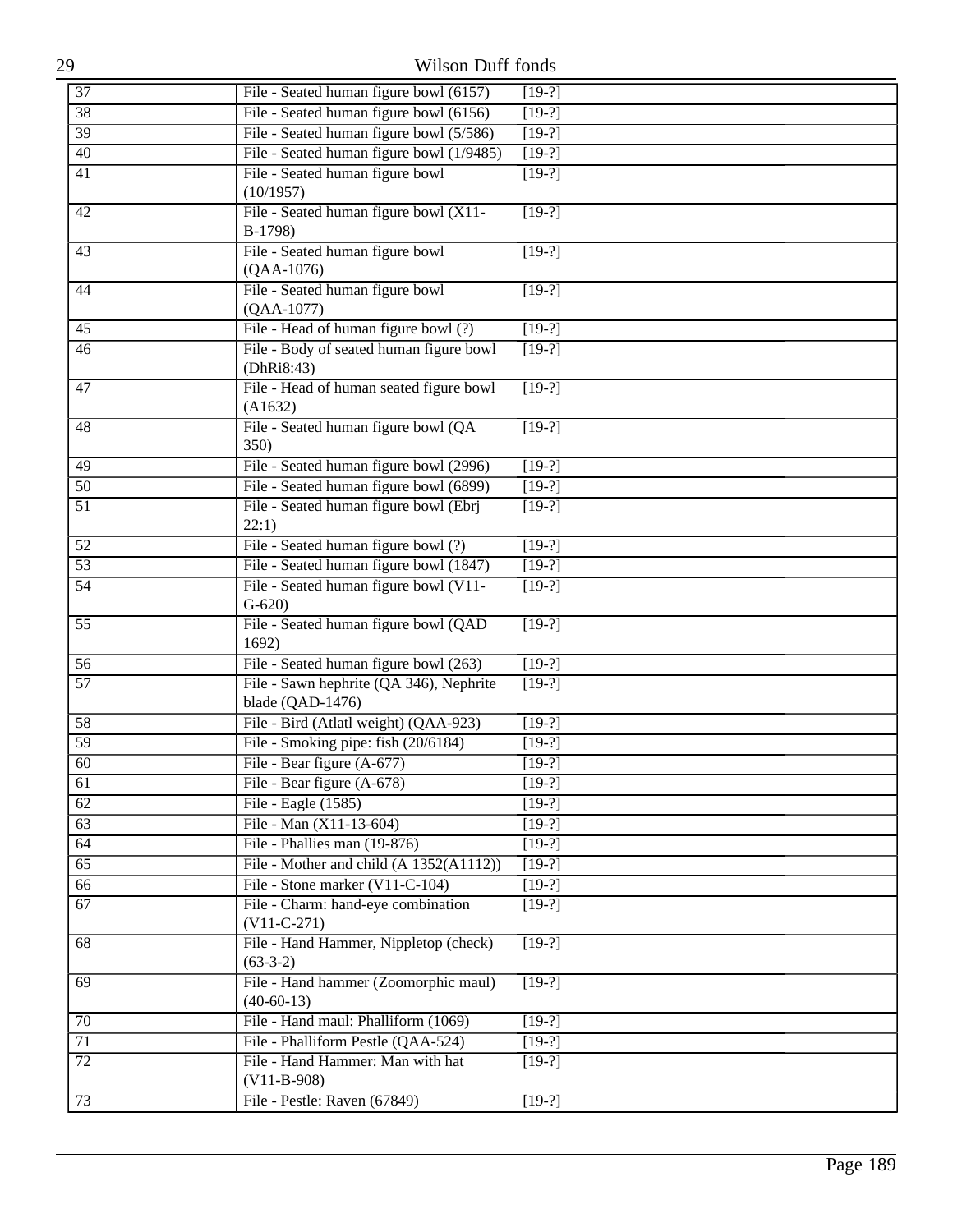| 29               | Wilson Duff fonds                                             |               |
|------------------|---------------------------------------------------------------|---------------|
| 74               | File - Handhammer (T-shaped maul)<br>(1485)                   | $[19-?]$      |
| 75               | File - Hand Hammer (Stirrup maul)<br>$(V11-X-988)$            | $[19-?]$      |
| $\overline{76}$  | File - Hand Hammer (Stirrup maul)<br>(17/5261)                | $[19-?]$      |
| 77               | File - Hand Hammer (Stirrup maul)<br>(23417)                  | $[19-?]$      |
| 78               | File - Hand Hammer (Slope-handled<br>$maul)$ (?)              | $[19-?]$      |
| 79               | File - Hand Hammer (Slope-handled<br>maul) (378199)           | $[19-?]$      |
| 80               | File - Slave killer (10855)                                   | $[19-?]$      |
| 81               | File - Slave killer (QAA-1066)                                | $[19-?]$      |
| 82               | File - Slave killer (QAA-1069)                                | $\sqrt{19-?}$ |
| 83               | File - Head of Slave Killer (QAA-519)                         | $[19-?]$      |
| 84               | File - Head of Slave Killer (2096)                            | $[19-?]$      |
| 85               | File - Hafted hammer: The Hawk that<br>eats whales (V11-C-82) | $\sqrt{19-?}$ |
| 86               | File - Hafted hammer head: Animal head<br>$(V11-C-82)$        | $[19-?]$      |
| 87               | File - Hafted hammer head: Animal head<br>(12635)             | $[19-?]$      |
| 88               | File - Hafted hammer head: Animal head<br>$(V11-B-922)$       | $[19-?]$      |
| 89               | File - Hafted hammer: Raven Alighting<br>(?)                  | $[19-?]$      |
| 90               | File - Pile Driver: Dogfishhead (?)                           | $[19-?]$      |
| 91               | File - Pile Driver: Circular Face (6507)                      | $[19-?]$      |
| 92               | File - Pile Driver (A6438)                                    | $[19-?]$      |
| 93               | File - Stone Club (5/5059)                                    | $[19-?]$      |
| 94               | File - Stone Club (9548)                                      | $[19-?]$      |
| 95               | File - Stone Club (5/5058)                                    | $[19-?]$      |
| 96               | File - Stone Club: Bi-phallic (5/5057)                        | $[19-?]$      |
| $\overline{97}$  | File - Stone Club: Death Bringer<br>(12/3273)                 | $[19-?]$      |
| 98               | File - Stone Club (4855)                                      | $[19-?]$      |
| 99               | File - Stone Club (QAA-1070)                                  | $[19-?]$      |
| 100              | File - Stone Club $(V11-X-427)$                               | $[19-?]$      |
| 101              | File - Zoomorphic bowl fragment<br>$(QA-385)$                 | $[19-?]$      |
| 102              | File - Image: Stone Club (X11-13-559)                         | $[19-?]$      |
| 103              | File - Stone Club $(X11-B-556)$                               | $[19-?]$      |
| 104              | File - Stone Club (QAA-1072)                                  | $[19-?]$      |
| 105              | File - Stone Club (4043)                                      | $[19-?]$      |
| 106              | File - Stone Club (752)                                       | $[19-?]$      |
| 107              | File - Paint Dish (QAA-108)                                   | $[19-?]$      |
| 108              | File - Paint Dish: frog (1206)                                | $[19-?]$      |
| 109              | File - Bowl or Paint dish (89022)                             | $[19-?]$      |
| 110              | File - Bowl: Animal form (X11-B-322)                          | $[19-?]$      |
| 111              | File - Tobacco mortar: Beaver (?)                             | $[19-?]$      |
| $\overline{112}$ | File - Tobacco mortar: beaver (X11-<br>$B-318$                | $[19-?]$      |
|                  |                                                               |               |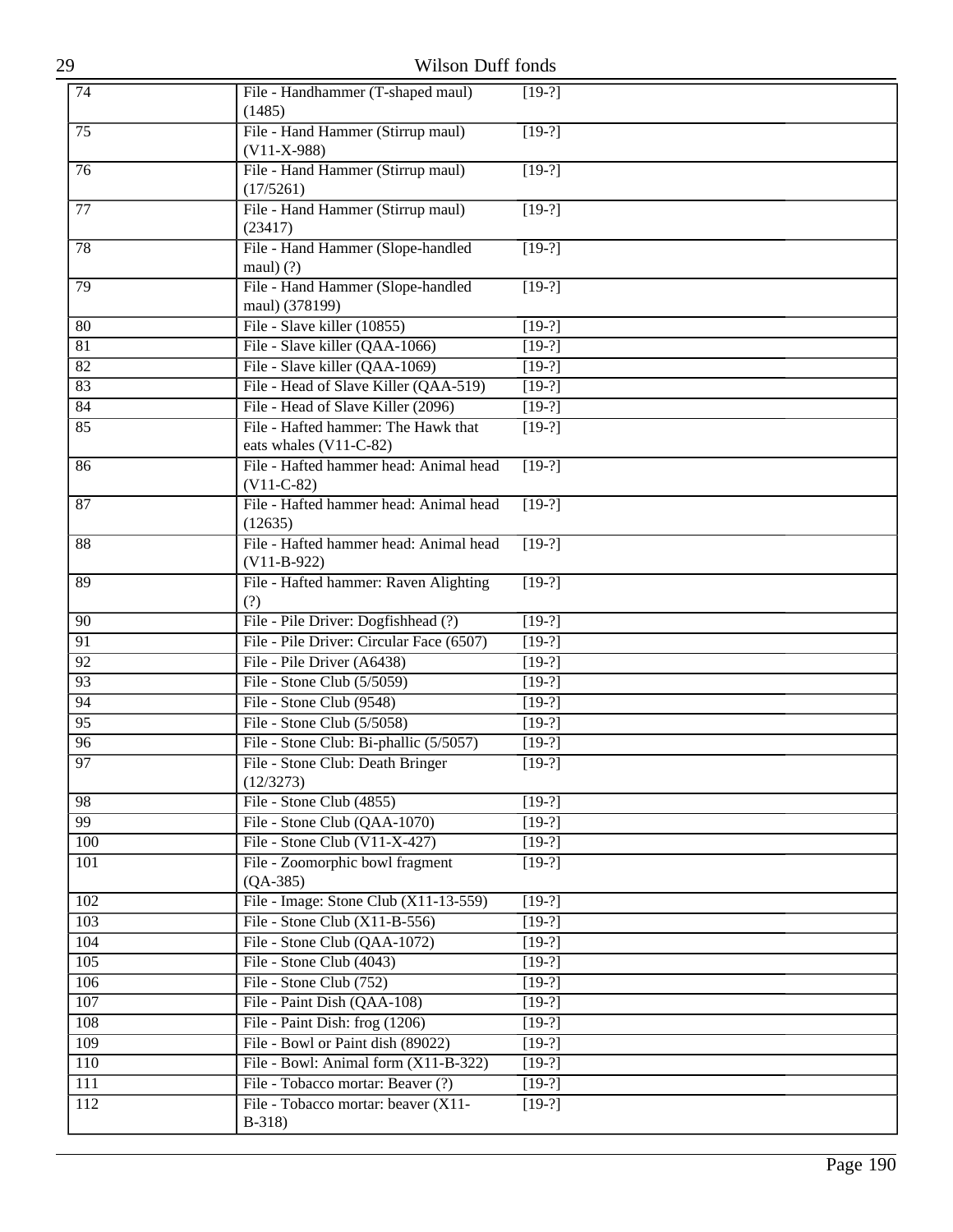| 29               | Wilson Duff fonds                                             |                      |  |
|------------------|---------------------------------------------------------------|----------------------|--|
| 113              | File - Tobacco mortar: frog and man<br>(1205c)                | $[19-?]$             |  |
| 114              | File - Tobacco mortar: frog with<br>eyebrows (75401)          | $[19-?]$             |  |
| $\overline{115}$ | File - Tobacco mortar: frog (12056)                           | $[19-?]$             |  |
| 116              | File - Tobacco mortar: frog (X11-B-317)                       | $[19-?]$             |  |
| 117              | File - Mortar: Emerging frog and hawk<br>$(V11-B-836)$        | $[19-?]$             |  |
| 118              | File - Tobacco mortar: Frog, seal and<br>human (12052)        | $[19-?]$             |  |
| 119              | File - Tobacco mortar: Grinning bear<br>(221181)              | $[19-?]$             |  |
| 120              | File - Tobacco mortar: Seal (45961)                           | $[19-?]$             |  |
| $\overline{121}$ | File - Tobacco mortar: Raven (4115)                           | $[19-?]$             |  |
| 122              | File - Tobacco mortar: Raven (11/5854)                        | $[19-?]$             |  |
| 123              | File - Tobacco mortar: Mouth<br>$(X11-13-315)$                | $[19-?]$             |  |
| 124              | File - Tobacco mortar: one human face,<br>four times (220185) | $[19-?]$             |  |
| 125              | File - Mask (V11-C-329)                                       | $[19-?]$             |  |
| $\overline{126}$ | File - Mask (81-22-1) Images not in<br>exhibit                | $[19-?]$             |  |
| 127              | File - Seated figure bowl (QA 351)                            | $[19-?]$             |  |
| 128              | File - Seated figure bowl (QA 351)                            | $[19-?]$             |  |
| 129              | File - Bowl (QAA-1079)                                        | $[19-?]$             |  |
| 130              | File - Head bowl (72A)                                        | $[19-?]$             |  |
| 131              | File - Bird (4873)                                            | $[19-?]$             |  |
| 132              | File - Head mortar/bowl (1138)                                | $[19-?]$             |  |
| 133              | File - Head bowl or mortar (7001)                             | $[19-?]$             |  |
| 134              | File - Bowl (Er-y-839 or 12655)                               | $[19-?]$             |  |
| 135              | File - Head (2097)                                            | $[19-?]$             |  |
| 136              | File - Human head (1848)                                      | $[19-?]$             |  |
| 137              | File - Zoomorphic mortar (343)                                | $[19-?]$             |  |
| 138              | File - Zoomorphic bowl (250)                                  | $[19-?]$             |  |
| 139              | File - Club (DcRt:9:1001)                                     | $[19-?]$             |  |
| 140              | File - Seated figure bowl (3000(DjRi))                        | $[19-?]$             |  |
| 141              | File - Charm (1649)                                           | $[19-?]$             |  |
| 142              | File - Eagle on whale (4-1131)                                | $\sqrt{19-?}$        |  |
| 143<br>144       | File - Frog bowl/mortar (A-7076)<br>File - Head (A-7147)      | $[19-?]$<br>$[19-?]$ |  |
| $\overline{145}$ | File - Pile driver (A-4483)                                   | $[19-?]$             |  |
| 146              | File - Head (Club?) (A-7150)                                  | $[19-?]$             |  |
| 147              | File - Bird bowl (A-1353)                                     | $[19-?]$             |  |
| 148              | File - Head bowl (?)                                          | $[19-?]$             |  |
| 149              | File - Pipe (DjRi3: 3806)                                     | $[19-?]$             |  |
| 150              | File - Pipe (DjRi3: ?)                                        | $[19-?]$             |  |
| 151              | File - Zoomorphic bowl (DgRg:2:1)                             | $[19-?]$             |  |
| 152              | File - Zoomorphic bowl (Ma.3339)                              | $[19-?]$             |  |
| 153              | File - Half bowl with head (DfRs3:8)                          | $[19-?]$             |  |
| 154              | File - Seated figure bowl (?)                                 | $[19-?]$             |  |
| 155              | File - Four-legged bowl (?)                                   | $[19-?]$             |  |
| 156              | File - Pile driver (A.288)                                    | $[19-?]$             |  |
| 157              | File - Zoomorphic bowl (70-44)                                | $[19-?]$             |  |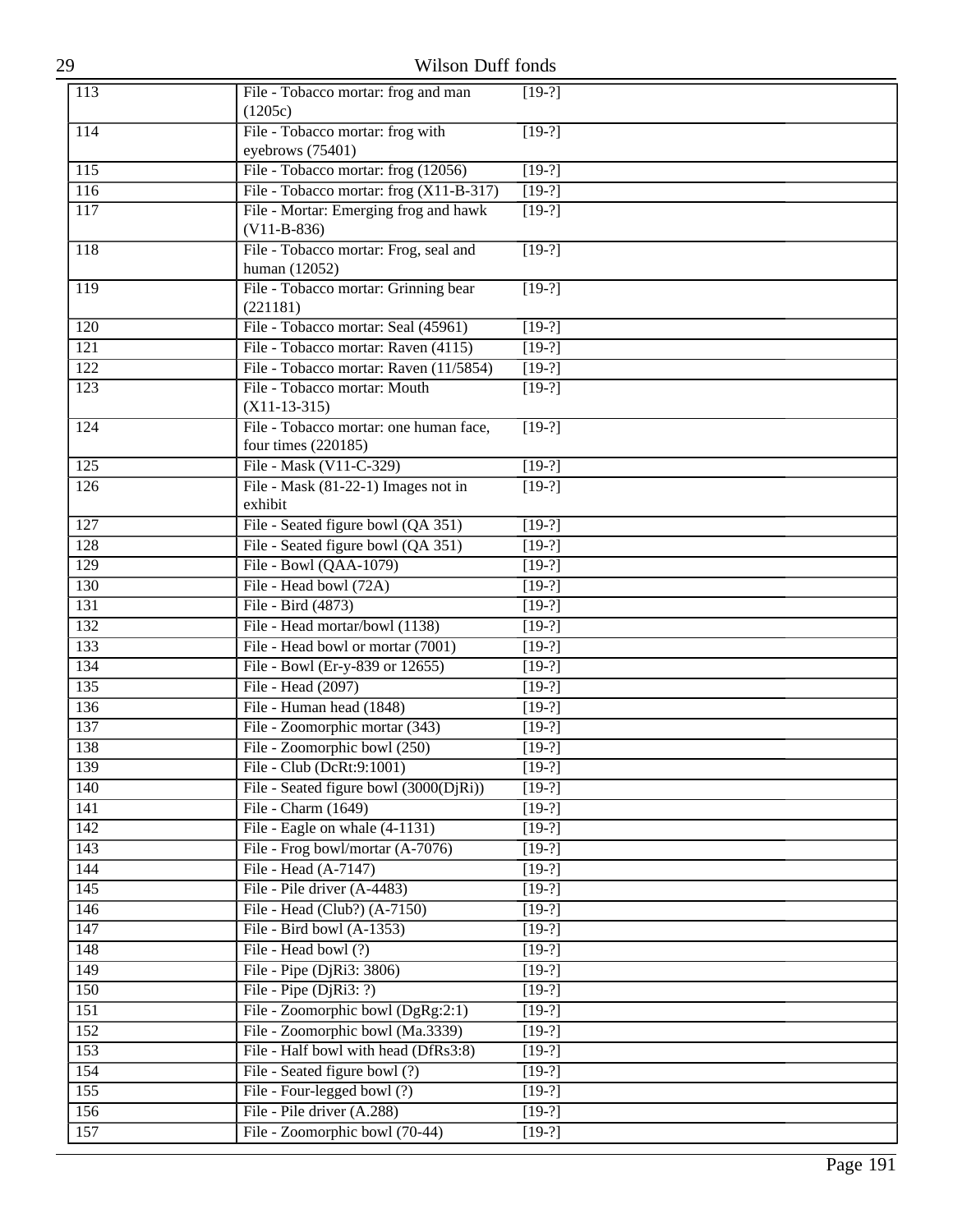| 29               | Wilson Duff fonds                                                         |                      |
|------------------|---------------------------------------------------------------------------|----------------------|
| 158              | File - Ceremonial pipe (?)                                                | $[19-?]$             |
| 159              | File - Bowl (X11-8-1818)                                                  | $[19-?]$             |
| 160              | File - Anthropomorphic pestle (X11-                                       | $[19-?]$             |
|                  | $B-603)$                                                                  |                      |
| 161              | File - Grooved Adze (GbTo:33)                                             | $[19-?]$             |
| 162              | File - Grooved maul, zoomorphic (X11-                                     | $[19-?]$             |
|                  | $B-1712)$                                                                 |                      |
| 163              | File - Club $(X11-B-557)$                                                 | $\sqrt{19-?}$        |
| 164              | File - Zoomorphic club (X11-B-561)                                        | $[19-?]$             |
| 165              | File - Perforated maul (V11-B-923)                                        | $[19-?]$             |
| 166              | File - Zoomorphic grooved maul (V11-<br>$C-464$                           | $[19-?]$             |
| 167              | File - Grooved maul (V11-C-468)                                           | $[19-?]$             |
| 168              | File - Zoomorphic grooved maul (V11-                                      | $[19-?]$             |
|                  | $B-916$                                                                   |                      |
| 169              | File - Zoomorphic grooved maul (V11-                                      | $[19-?]$             |
|                  | $B-1087$                                                                  |                      |
| 170              | File - Carved plaque (V11-C-1798)                                         | $[19-?]$             |
| $\overline{171}$ | File - Grooved maul (V11-C-463)                                           | $[19-?]$             |
| $\overline{172}$ | File - Carved face (V11-C-459)                                            | $[19-?]$             |
| 173              | File - Carving (one of pair) (V11-                                        | $[19-?]$             |
|                  | $X-1116$                                                                  |                      |
| 174              | File - Carving (one of pair) (V11-                                        | $[19-?]$             |
|                  | $X-1115$                                                                  |                      |
| 175              | File - Club (V11-X-427)                                                   | $[19-?]$             |
| 176              | File - Human effigy (V11-B-994)                                           | $[19-?]$             |
| 177<br>178       | File - Human effigy (X11-B-990)<br>File - Three small charms (V11-C-264), | $[19-?]$             |
|                  | (V11-B-831), (V11-C-24)                                                   | $[19-?]$             |
| 179              | File - Zoomorphic maul (23415)                                            | $[19-?]$             |
| 180              | File - Bowl (378201)                                                      | $[19-?]$             |
| 181              | File - Bird (60115)                                                       | $[19-?]$             |
| 182              | File - Bowl/mortar (sculpin) (89210)                                      | $[19-?]$             |
| 183              | File - Bowl $(56)$                                                        | $[19-?]$             |
| 184              | File - Whale (161-2499)                                                   | $[19-?]$             |
| 185              | File - Pestle $(A1-628)$                                                  | $[19-?]$             |
| 186              | File - Slave killer (5/5054)                                              | $[19-?]$             |
| 187              | File - Pendant (2/9515)                                                   | $[19-?]$             |
| 188              | File - Pile driver (6497)                                                 | $[19-?]$             |
| 189              | File - Medicine man's charm (7/397)                                       | $[19-?]$             |
| 190              | File - Bird (5/6420)                                                      | $[19-?]$             |
| 191              | File - Wolf (5/3646)                                                      | $[19-?]$             |
| 192              | File - Fish net weight or (check) sinker                                  | $[19-?]$             |
|                  | (5/4530)                                                                  |                      |
| 193              | File - Pipe (1-1060)                                                      | $[19-?]$             |
| 194              | File - Zoomorphic bowl (1-371)                                            | $[19-?]$             |
| 195<br>196       | File - Pipe (4752)<br>File - Carving (7814)                               | $[19-?]$<br>$[19-?]$ |
| 197              | File - The Inverarity bowl (?)                                            | $[19-?]$             |
| 198              | File - Seated figure bowl (?)                                             | $[19-?]$             |
| 199              | File - Zoomorphic bowl (?)                                                | $[19-?]$             |
| 200              | File - Miscellaneous photos                                               | $[19-?]$             |
| 201              | File - Transparencies (x39)                                               | $[19-?]$             |
|                  |                                                                           |                      |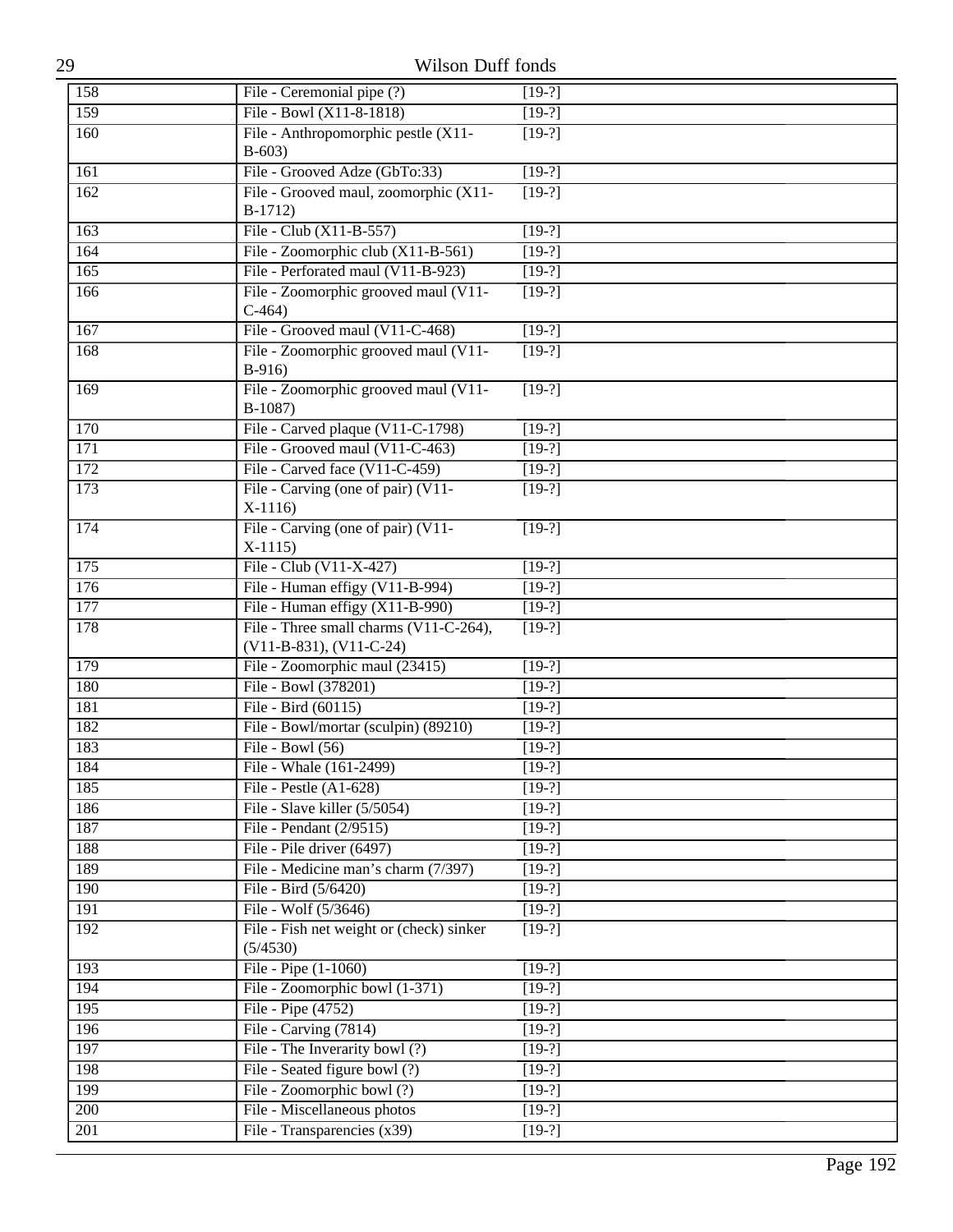| 29               | Wilson Duff fonds                                                               |          |
|------------------|---------------------------------------------------------------------------------|----------|
| 202              | File - Black and white photos of artifacts                                      | $[19-?]$ |
|                  | in sites $(x61)$                                                                |          |
| 203              | File - Records of slides for AGGV and                                           | $[19-?]$ |
|                  | UBC (text)                                                                      |          |
| 204              | File - Slides: Exhibit #1-6                                                     | $[19-?]$ |
| $\overline{205}$ | File - Slides: Exhibit #7-26                                                    | $[19-?]$ |
| 206              | File - Slides: Exhibit #27-34                                                   | $[19-?]$ |
| $\overline{207}$ | File - Slides: Exhibit #35-48                                                   | $[19-?]$ |
| 208              | File - Slides: Exhibit #49-63                                                   | $[19-?]$ |
| 209              | File - Slides: Exhibit #64-80                                                   | $[19-?]$ |
| $\overline{210}$ | File - Slides: Exhibit #81-92                                                   | $[19-?]$ |
| 211              | File - Slides: Exhibit #93-105                                                  | $[19-?]$ |
| 212              | File - Slides: Exhibit #106-118                                                 | $[19-?]$ |
| $\overline{213}$ | File - Slides: Exhibit #1-14                                                    | $[19-?]$ |
| 214              | File - Slides: Exhibit #15-30                                                   | $[19-?]$ |
| $\overline{215}$ | File - Slides: Exhibit #31-55                                                   | $[19-?]$ |
| $\overline{216}$ | File - Slides: Exhibit #56-79                                                   | $[19-2]$ |
| 217              | File - Slides: Exhibit #85-112                                                  | $[19-?]$ |
| 218              | File - Slides: Exhibit #113-130                                                 | $[19-?]$ |
| $\overline{219}$ | File - Slides: Exhibit #119-134                                                 | $[19-?]$ |
| 220              | File - Slides: Exhibit #80-134                                                  | $[19-?]$ |
| 221              | File - Slides: Exhibit #131-136                                                 | $[19-?]$ |
| $\overline{222}$ | File - Exhibit slides (duplicates)                                              | $[19-?]$ |
| $\overline{223}$ | File - Slides of things out of exhibit                                          | $[19-?]$ |
| 224              | File - #1-25 duplicates                                                         | $[19-?]$ |
| $\overline{225}$ | File - #26-52 duplicates                                                        | $[19-?]$ |
| 226              | File - #53-84 duplicates                                                        | $[19-?]$ |
| 227              | File - #1-52 slides: originals                                                  | $[19-?]$ |
| $\overline{228}$ | File - #53-88 slides: originals                                                 | $[19-?]$ |
| 229              | File - #89-136 slides: originals                                                | $[19-?]$ |
| 230              | File - Blue box                                                                 | $[19-?]$ |
| 231              | File - Tapes from Vancouver Art Gallery                                         | 1975     |
|                  | for Exhibit                                                                     |          |
| 232              | File - Hancock House Publishers Ltd. and                                        | 1975     |
| 233              | transparencies returned - correspondence<br>File - B & W negatives for selected | 1977     |
|                  | images                                                                          |          |
| 234              | File - Copy Negatives                                                           | $[19-?]$ |
| 235              | File - Roll 6 (original negatives)                                              | $[19-?]$ |
| 236              | File - Roll 9                                                                   | $[19-?]$ |
| 237              | File - Roll 10                                                                  | $[19-?]$ |
| 238              | File - Roll 11                                                                  | $[19-?]$ |
| 239              | File - Roll 19                                                                  | $[19-?]$ |
| $\overline{240}$ | File - Roll 25                                                                  | $[19-2]$ |
| 241              | File - Roll 27                                                                  | $[19-?]$ |
| 242              | File - Roll 28                                                                  | $[19-?]$ |
| 243              | File - Roll 29                                                                  | $[19-?]$ |
| 244              | File - Roll 30                                                                  | $[19-?]$ |
| $\overline{245}$ | File - Roll 33                                                                  | $[19-?]$ |
| $\overline{246}$ | File - Roll 35                                                                  | $[19-2]$ |
| 247              | File - Roll 36                                                                  | $[19-?]$ |
| 248              | File - Roll 37                                                                  | $[19-?]$ |
| 249              | File - Roll 44                                                                  | $[19-?]$ |
|                  |                                                                                 |          |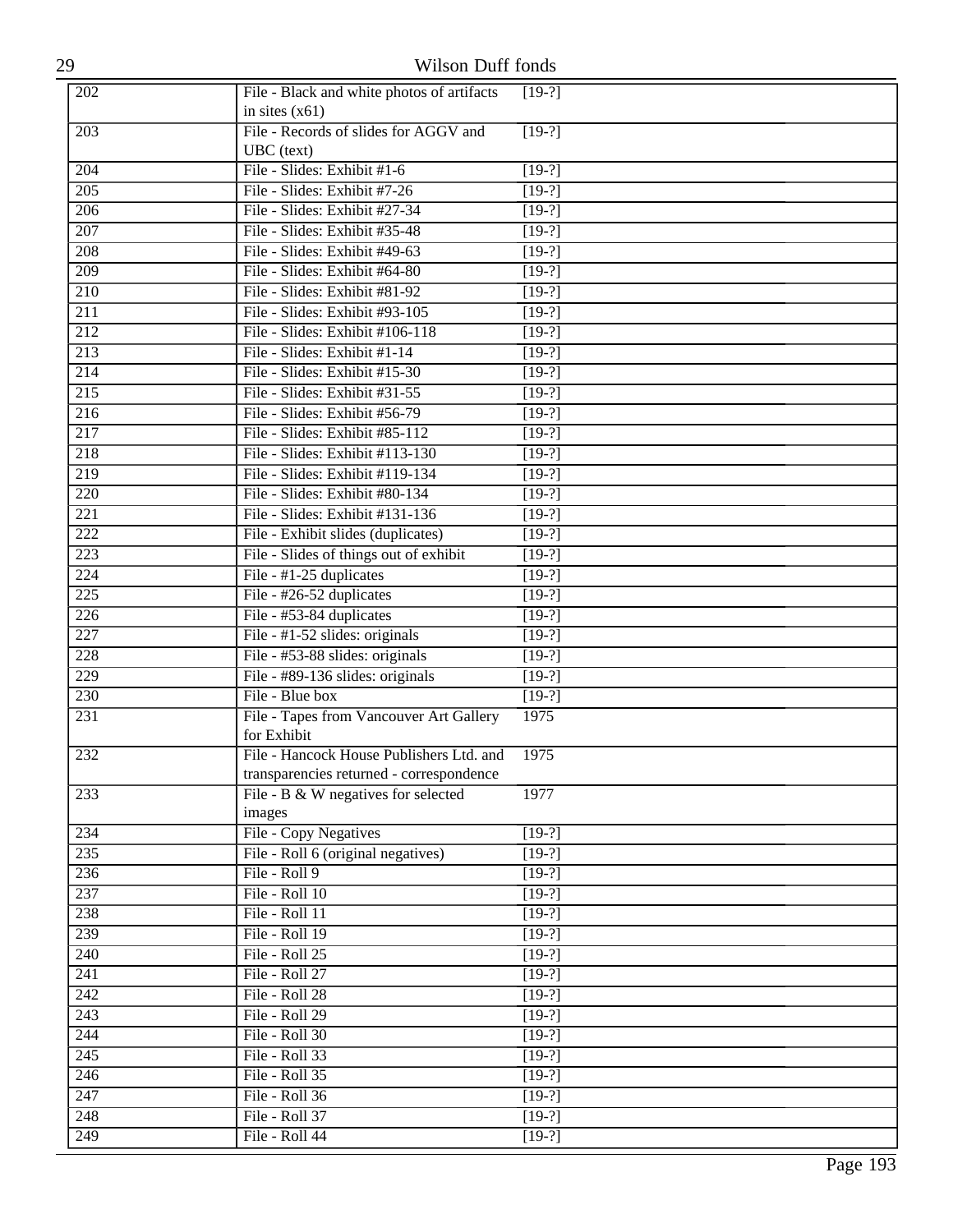29 Wilson Duff fonds 250 File - Role 46 [19-?] 251 File - Exhibit negatives [19-?] 252 File - Images: Stone B.C. video [19-?] 253 File - Images: Stone B.C. promotional material  $[19-?]$ 254 File - Images: Stone B.C. National Museum of Man  $[19-?]$ 255 File - Images: Stone: BC 1966-1975 256 File - Images: Stone: BC - Exhibit Sets 1975 257 File - Images: Stone: BC - Press Kit 1975

# **Series 12: Research notes and materials**

Date: [196?] - [1975] (date of creation)

Scope and content:

Hand-written and typed materials by Duff, possibly compiled during research for lectures or publications. The records cover a variety of topics, including population distribution and native cultures, and six bracelet molds.

Physical description: 3.0 cm of textual records and related materials, 2 maps, 6 artifacts

Access points:

- Textual record (documentary form)
- Cartographic material (documentary form)

## Arrangement:

The files are arranged in alphabetical order since no original order was apparent.

Alternative form available:

Files 4, 5 and 6 from this series have been digitized.

#### Restrictions on access:

Some records in this series are restricted. See box list for identification and consult archivist for access.

## Related material:

Items in series 5 – Northwest Coast research – consist of additional detailed and specific research notes and materials.

#### Publication status:

| File / item list                                    |       |       |               |           |  |
|-----------------------------------------------------|-------|-------|---------------|-----------|--|
| Ref code                                            | Title | Dates | Access status | Container |  |
| $\vert$ 01<br>[19-]<br>File - Chpt. Culture History |       |       |               |           |  |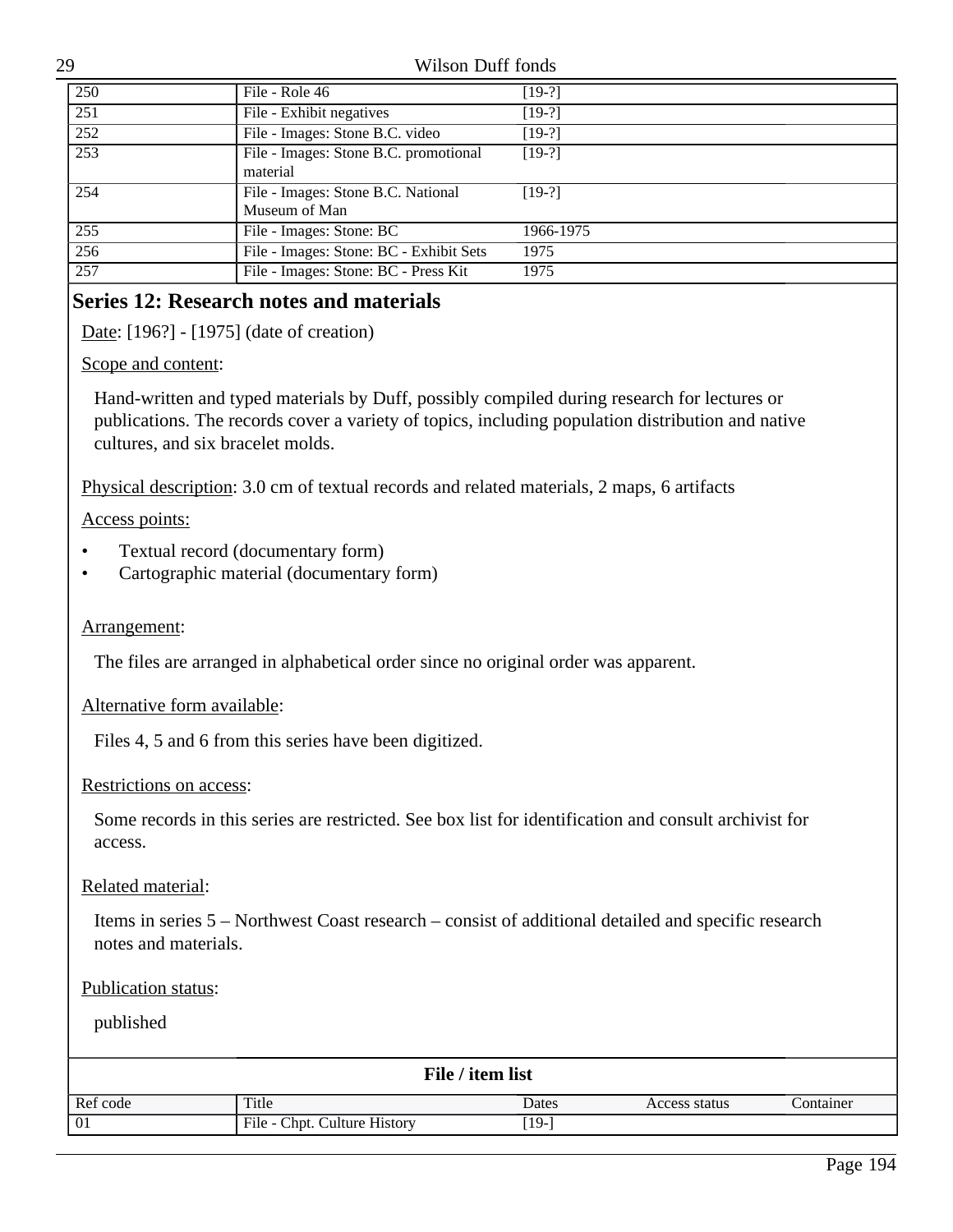| 02           | File - Miscellaneous notes- Myth                                              | 1965-[197-?] |  |
|--------------|-------------------------------------------------------------------------------|--------------|--|
| 03           | File - Molds of bracelets                                                     | $[19-]$      |  |
| 04           | File - Native populations                                                     | $[196-?]$    |  |
| a            | Item - Page 1 - Memo from Michael Kew                                         |              |  |
| $\mathbf b$  | Item - Page 2 - Duff's memo on how to                                         |              |  |
|              | use population information                                                    |              |  |
| $\mathbf c$  | Item - Page 3 - BC Indigenous                                                 |              |  |
|              | population, 1835-1950                                                         |              |  |
| d            | Item - Page 4 - Map depicting BC's                                            |              |  |
|              | Indigenous population distribution in                                         |              |  |
|              | 1835                                                                          |              |  |
| e            | Item - Page 5 - Key to map of BC's                                            |              |  |
|              | Indigenous population distribution in                                         |              |  |
|              | 1835 (Item d)                                                                 |              |  |
| f            | Item - Page 6-1800 Population (My                                             |              |  |
|              | estimates)                                                                    |              |  |
| g            | Item - Page 7 - Aboriginal occupations                                        |              |  |
|              | (Utilization of food resources)                                               |              |  |
| h            | Item - Pages 8-10 - Census of Indigenous                                      |              |  |
|              | tribes                                                                        |              |  |
| $\mathbf{i}$ | Item - Page 11 - Indigenous population                                        |              |  |
|              | distribution, using 1835 estimates                                            |              |  |
| $\mathbf{j}$ | Item - Page 12 - Population distribution                                      |              |  |
|              | map of winter villager sites, 1835                                            |              |  |
| $\bf k$      | Item - Page 13 - HB knowledge of the                                          |              |  |
|              | Indigenous population figs                                                    |              |  |
|              | Item - Page 14 - Indigenous population                                        |              |  |
|              | and economic life (1835 and 1954);                                            |              |  |
|              | Indigenous population trends,                                                 |              |  |
|              | 1835-1954; Indigenous population in                                           |              |  |
|              | relation to White cultural influence 1954                                     |              |  |
| m            | Item - Page 14v - Exploration and survey                                      |              |  |
| n            | Item - Page 15 - General abstract of<br>the Indigenous population and hunting |              |  |
|              | grounds                                                                       |              |  |
|              | Item - Pages 16-18 - Carrier censuses                                         |              |  |
| $\mathbf 0$  | Item - Page 19 - 1827 Thompson River                                          |              |  |
| p            | District report                                                               |              |  |
|              | Item - Pages 20-21 - Indigenous                                               |              |  |
| $\mathbf{q}$ | occupations                                                                   |              |  |
| $\mathbf r$  | Item - Page 22 - Memo from Duff to                                            |              |  |
|              | Michael Kew                                                                   |              |  |
| S            | Item - Page 23 - HBC censuses estimates                                       |              |  |
|              | of 1835 population                                                            |              |  |
| t            | Item - Page 24 - HBC censuses estimates                                       |              |  |
|              | of 1835 population                                                            |              |  |
| $\mathbf u$  | Item - Page 25 - Estimated 1835 figures                                       |              |  |
| V            | Item - Pages 26-30 - Census- Straits of                                       |              |  |
|              | Juan de Fuca                                                                  |              |  |
| 05           | File - Native population distribution                                         | $[196-?]$    |  |
|              | 1830s                                                                         |              |  |
| a            | Item - Page 1 - Memo from Duff to                                             |              |  |
|              | Michael Kew                                                                   |              |  |
|              |                                                                               |              |  |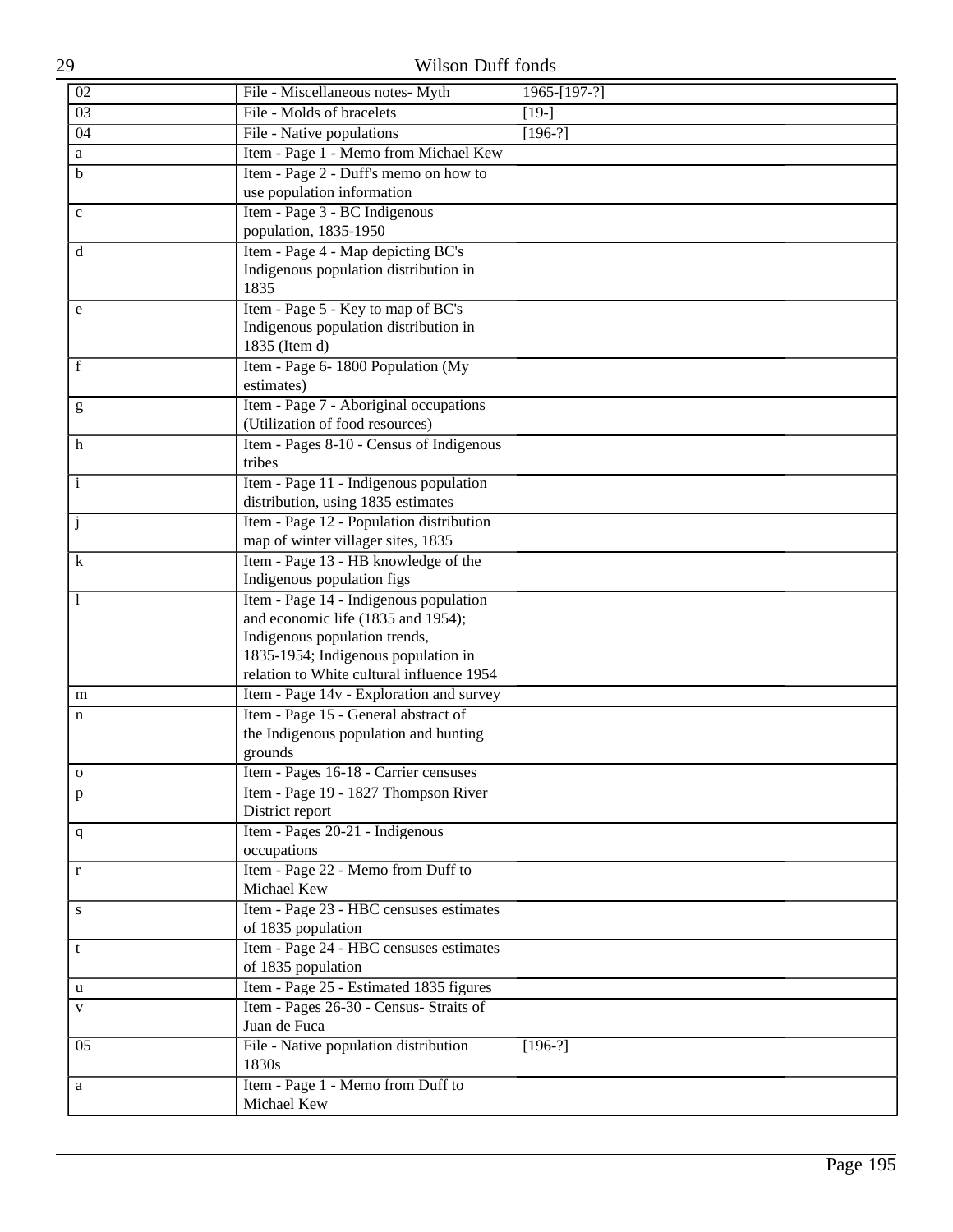| $\mathbf b$         | Item - Pages 2-3 - Summary of 1835            |
|---------------------|-----------------------------------------------|
|                     | population distribution estimates             |
| $\mathbf c$         | Item - Pages 4-6 - Indigenous population      |
| d                   | Item - Pages 7-10 - Economic life             |
| e                   | Item - Page 11 - Indigenous population        |
|                     | distribution, winter 1835                     |
| f                   | Item - Page 12 - Indigenous population        |
|                     | trends, 1835-1954                             |
|                     | Item - Page 13 - Indigenous occupations       |
| g<br>$\overline{h}$ | Item - Page 13v - Notes on NWC                |
|                     | Indigenous life                               |
|                     |                                               |
| $\mathbf{i}$        | Item - Pages 14-17 - 1835 Estimates for<br>BC |
|                     |                                               |
| j                   | Item - Page 18 - Interior Salish              |
|                     | population                                    |
| k                   | Item - Pages 19-21 - Kwakwaka'wakw            |
|                     | population                                    |
| 1                   | Item - Page 22 - Population and               |
|                     | economic life                                 |
| m                   | Item - Pages 23-26 - Indigenous               |
|                     | population of Fraser River, 1839              |
| n                   | Item - Page 27 - Population of various        |
|                     | groups                                        |
| $\mathbf{O}$        | Item - Page 28 - Population of various        |
|                     | groups                                        |
| $\mathbf{p}$        | Item - Page 29 - Writing spread over          |
|                     | pages 12, 13, 14, and 15                      |
| q                   | Item - Page 30 - Writing spread over          |
|                     | pages 12, 13, 14, and 15                      |
| $\mathbf r$         | Item - Page 31 - Interior Salish              |
|                     | population                                    |
| 06                  | File - Native populations<br>$[196-?]$        |
| a                   | Item - Page 1 - Memo from Duff to             |
|                     | Michael Kew on census information             |
| b                   | Item - Page 2 - Indigenous population of      |
|                     | British Columbia, 1882-1954 and Haida         |
|                     | population                                    |
| $\mathbf c$         | Item - Page 3 - Nisga'a (Nass River           |
|                     | Tsimshian) population                         |
| d                   | Item - Page 4 - Gitxsan (Upper Skeena         |
|                     | Tsimshian) population                         |
| e                   | Item - Page 5 - Tsimshian of Lower            |
|                     | Skeena population                             |
| f                   | Item - Page 6 - Coast Tsimshian               |
|                     | population                                    |
| g                   | Item - Page 7 - Bella Coola and Northern      |
|                     | kwakwaka'wakw population                      |
| h                   | Item - Page 8 - Southern                      |
|                     | kwakwaka'wakw population                      |
| $\mathbf{i}$        | Item - Page 9 - Nuu-chah-nulth (nootka)       |
|                     | population                                    |
| j                   | Item - Page 10 Nuu-chah-nulth (nootka)        |
|                     | population, continued                         |
| k                   | Item - Page 11 - Coast Salish population      |
|                     |                                               |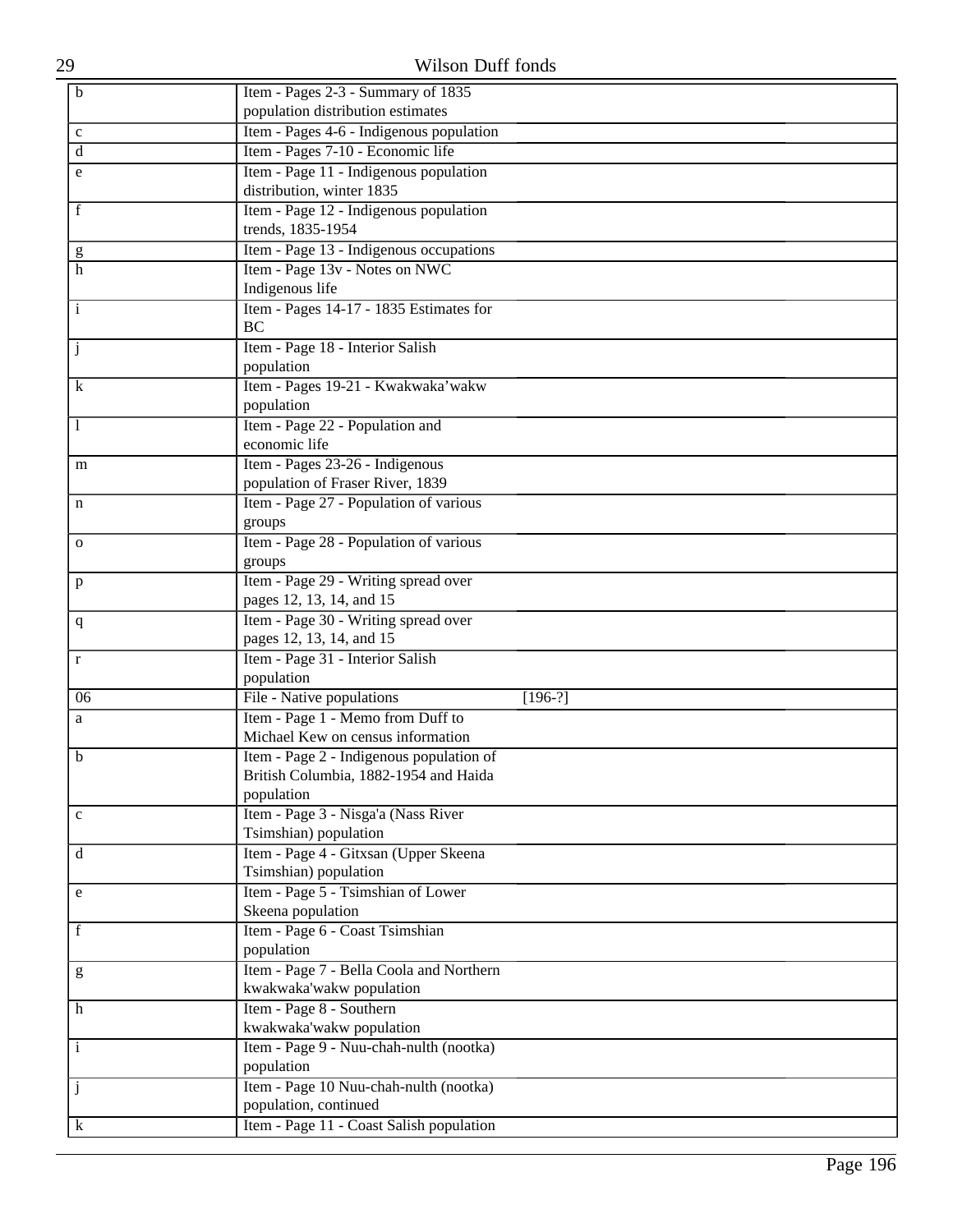| 1                               | Item - Page 12 - Coast Salish population,                                    |         |  |
|---------------------------------|------------------------------------------------------------------------------|---------|--|
| continued                       |                                                                              |         |  |
| m                               | Item - Page 13 - Vancouver Island                                            |         |  |
| Halkomelem population           |                                                                              |         |  |
| n                               | Item - Page 14 - Vancouver Island                                            |         |  |
|                                 | Halkomelem population, continued                                             |         |  |
| $\mathbf{O}$                    | Item - Page 15 - Vancouver Island, Salish                                    |         |  |
| Straits population              |                                                                              |         |  |
| p                               | Item - Page 16 - Mainland Halkomelem                                         |         |  |
| population                      |                                                                              |         |  |
| $\mathbf{q}$                    | Item - Page 17 - Mainland Halkomelem                                         |         |  |
| population, continued           |                                                                              |         |  |
| r                               | Item - Page 18 - Summary of Coast                                            |         |  |
| Salish population               |                                                                              |         |  |
| S                               | Item - Page 19 - Interior Salish and                                         |         |  |
| Lillooet population             |                                                                              |         |  |
| t                               | Item - Page 20 - Thompson population                                         |         |  |
| u                               | Item - Page 21 - Shuswap population                                          |         |  |
| V                               | Item - Page 22 - Shuswap population,                                         |         |  |
| continued                       |                                                                              |         |  |
| W                               | Item - Page 23 - Okanagan population                                         |         |  |
| X                               | Item - Page 24 - Summary of Interior                                         |         |  |
| Salish population               |                                                                              |         |  |
| y                               | Item - Page 25 - Ktunaxa population                                          |         |  |
| Z                               | Item - Page 26 - Tsilhqot'in population                                      |         |  |
| aa                              | Item - Page 27 - Carrier population                                          |         |  |
| bb                              | Item - Page 28 - Carrier population,                                         |         |  |
| continued                       |                                                                              |         |  |
| cc                              | Item - Page 29 - Tahltan, Inland tlingit,                                    |         |  |
|                                 | and kaska dena population                                                    |         |  |
| dd                              | Item - Page 30 - Sekani population<br>Item - Page 31 - Summary of athapaskan |         |  |
| ee<br>population                |                                                                              |         |  |
| ff                              | Item - Page 32 - total athapaskan                                            |         |  |
| population                      |                                                                              |         |  |
|                                 | Item - Page 33 - Summary of BC                                               |         |  |
| gg                              | Indigenous population by linguistic                                          |         |  |
| affiliation                     |                                                                              |         |  |
| hh                              | Item - Page 34 - summary of BC                                               |         |  |
|                                 | Indigenous population by regions                                             |         |  |
| 07                              | File - Style-theory of culture                                               | $[19-]$ |  |
| 08                              | File - A Voice for the Collection                                            | $[19-]$ |  |
| $\overline{09}$                 | File - Newspaper Clippings (1 of 2)                                          | 1959    |  |
| $\overline{10}$                 | File - Newspaper Clippings (2 of 2)                                          | 1975    |  |
| File - Newspaper Articles<br>11 |                                                                              |         |  |

# **Series 13: Tsimshian files**

Date: 1915 - 1976, predominant 1959 - 1971 (date of creation)

Scope and content:

Research notes compiled by Wilson Duff during his work on the Barbeau/Beynon material held at the National Museum of Canada (now Canadian Museum of History). This research, focused specifically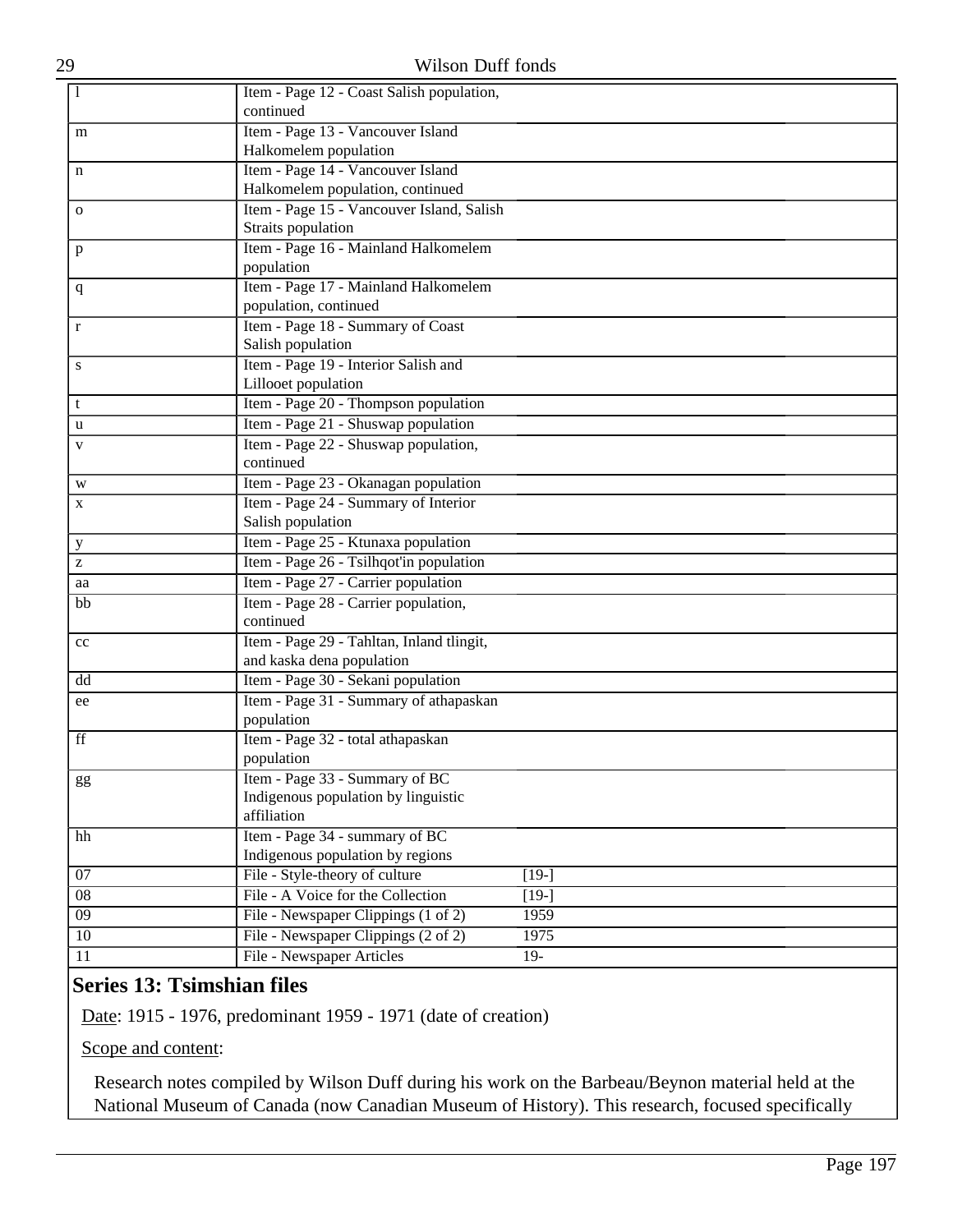| v. |  |
|----|--|
|    |  |
|    |  |
|    |  |

#### Wilson Duff fonds

on the Tsimshian culture, includes correspondence addressed to and/or written by Duff, files relating to the Nishga Land Claim of which Duff was involved as a witness, and typed manuscripts.

Physical description: 62 cm of textual records

Note:

Numeric notations found on the original file folders have been noted on a file list for this series and can be found in the "Wilson Duff - case file" and the "Duff Tsimshian Records" files held by the archivist. It is unclear as to who wrote these numbers and for what reference purpose they have.

#### Access points:

- Textual record (documentary form)
- Tsimshian (subject)

#### Arrangement:

Prior to their description in the Wilson Duff fonds, the Tsimshian files were described in the Marjorie Halpin fonds. The records were described in Series 6, Wilson Duff Files; Sub-series A: Research Files, 1915-1970 and Sub-series B: Miscellaneous Files, 1952-1976.

#### Alternative form available:

A large portion of this series was digitized by MOA staff in 2016 and 2017.

Additionally, in May 2002, the archives received a draft copy of the "Virtual Duff Files" created by Dr. Margaret Sequin Anderson, Professor of First Nations Studies at the University of Northern British Columbia. Anderson's project includes a digital copy of Duff's Tsimshian files on ten compact disks and a synopsis of the history and uses of the Tsimshian files by scholars. Researchers can access this aid in the archives.

#### Conditions governing use:

Researchers are not permitted to make any copies from, or quote, the "Virtual Duff Files" without the express permission of Dr. Margaret Seguin Anderson.

## Related material:

Related groups of records in different fonds: Related records on the subject of Tsimshian research can be found in the Marjorie Halpin fonds.

#### Publication status:

published

| File / item list           |                              |             |               |           |
|----------------------------|------------------------------|-------------|---------------|-----------|
| Ref code                   | Title                        | Dates       | Access status | Container |
| $\boxed{001}$              | File - Beynon, William Sapir | 1915 - 1957 |               |           |
| Correspondence             |                              |             |               |           |
| l Th<br>$\sim$ $\sim$<br>R |                              |             |               |           |

## **Part a: Pages 1-8, 16**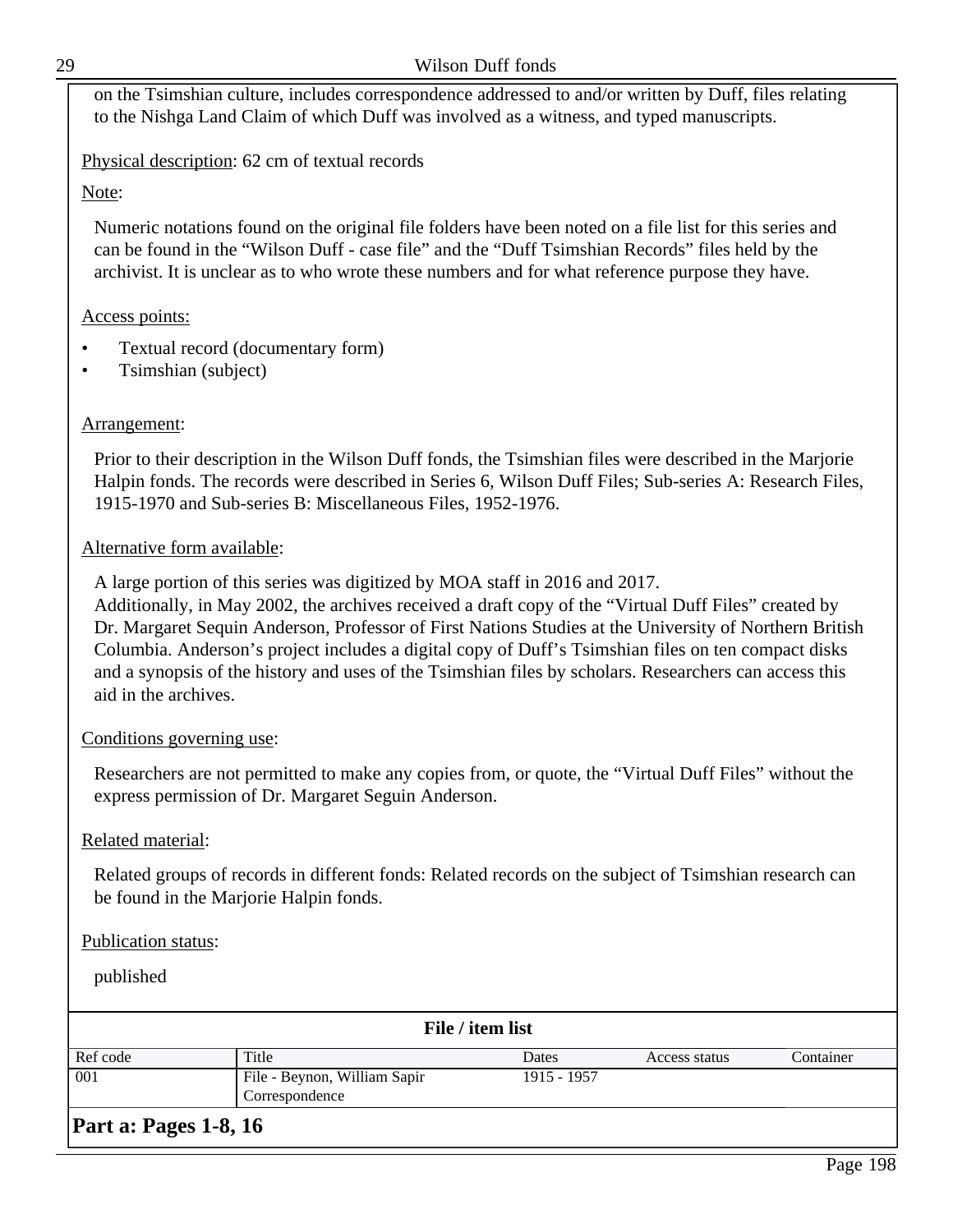| Publication status: |                                                               |
|---------------------|---------------------------------------------------------------|
| published           |                                                               |
|                     | File / item list                                              |
| Part b: Pages 9-15  |                                                               |
|                     |                                                               |
| Publication status: |                                                               |
| published           |                                                               |
|                     | File / item list                                              |
| 002                 | File - Beynon, William Dickie newspaper<br>1922<br>articles   |
| 003                 | File - The Houses of the Tsimshian<br>$[19-]$                 |
| Part a: Pages 1-6   |                                                               |
|                     |                                                               |
| Publication status: |                                                               |
| published           |                                                               |
|                     | File / item list                                              |
| Part b: Pages 7-18  |                                                               |
|                     |                                                               |
| Publication status: |                                                               |
| published           |                                                               |
|                     | File / item list                                              |
| 004                 | File - Unknown, possibly Volume I<br>$1915 - 1957$            |
|                     | - Beynon's 1945 Field Notebooks,<br>Gitsegukla Series MISSING |
| 005                 | File - Volume IV - Beynon's 1945 Field<br>1945                |
|                     | Notebooks, Gitsegukla Series                                  |
| Part a: Pages 1-20  |                                                               |
| Publication status: |                                                               |
| published           |                                                               |
|                     |                                                               |
|                     | File / item list                                              |
| Part b: Pages 21-43 |                                                               |

 $\equiv$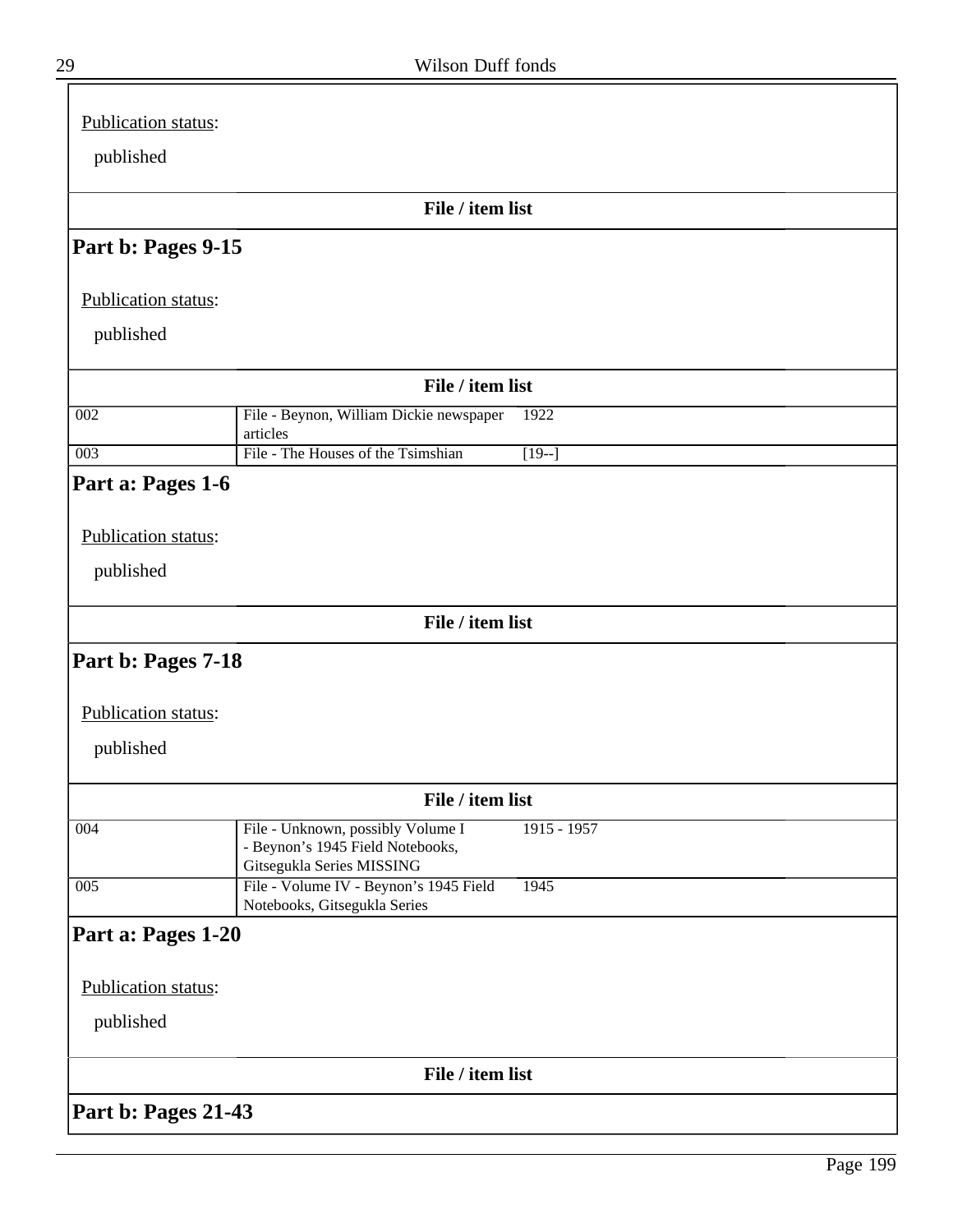| Publication status:                      |                                                                                |
|------------------------------------------|--------------------------------------------------------------------------------|
| published                                |                                                                                |
|                                          | File / item list                                                               |
| 006                                      | File - Volume III - Beynon's 1945 Field<br>1945                                |
|                                          | Notebooks, Gitsegukla Series                                                   |
| Part a: Pages 1-20                       |                                                                                |
| Publication status:                      |                                                                                |
| published                                |                                                                                |
|                                          | File / item list                                                               |
| Part b: Pages 21-51                      |                                                                                |
| Publication status:                      |                                                                                |
| published                                |                                                                                |
|                                          | File / item list                                                               |
| 007                                      | File - Volume II - Beynon's 1945 Field<br>1945<br>Notebooks, Gitsegukla Series |
| Part a: Page 1-20                        |                                                                                |
| Publication status:                      |                                                                                |
| published                                |                                                                                |
|                                          | File / item list                                                               |
| Part b: Page 21-51                       |                                                                                |
| Publication status:                      |                                                                                |
| published                                |                                                                                |
|                                          | File / item list                                                               |
| $\overline{008}$                         | File - Plan<br>$[19-?]$                                                        |
| $\overline{009}$                         | File - Crests (General) Privileges<br>$[19-?]$                                 |
| Part a: Page 1-12<br>Publication status: |                                                                                |
|                                          |                                                                                |

╦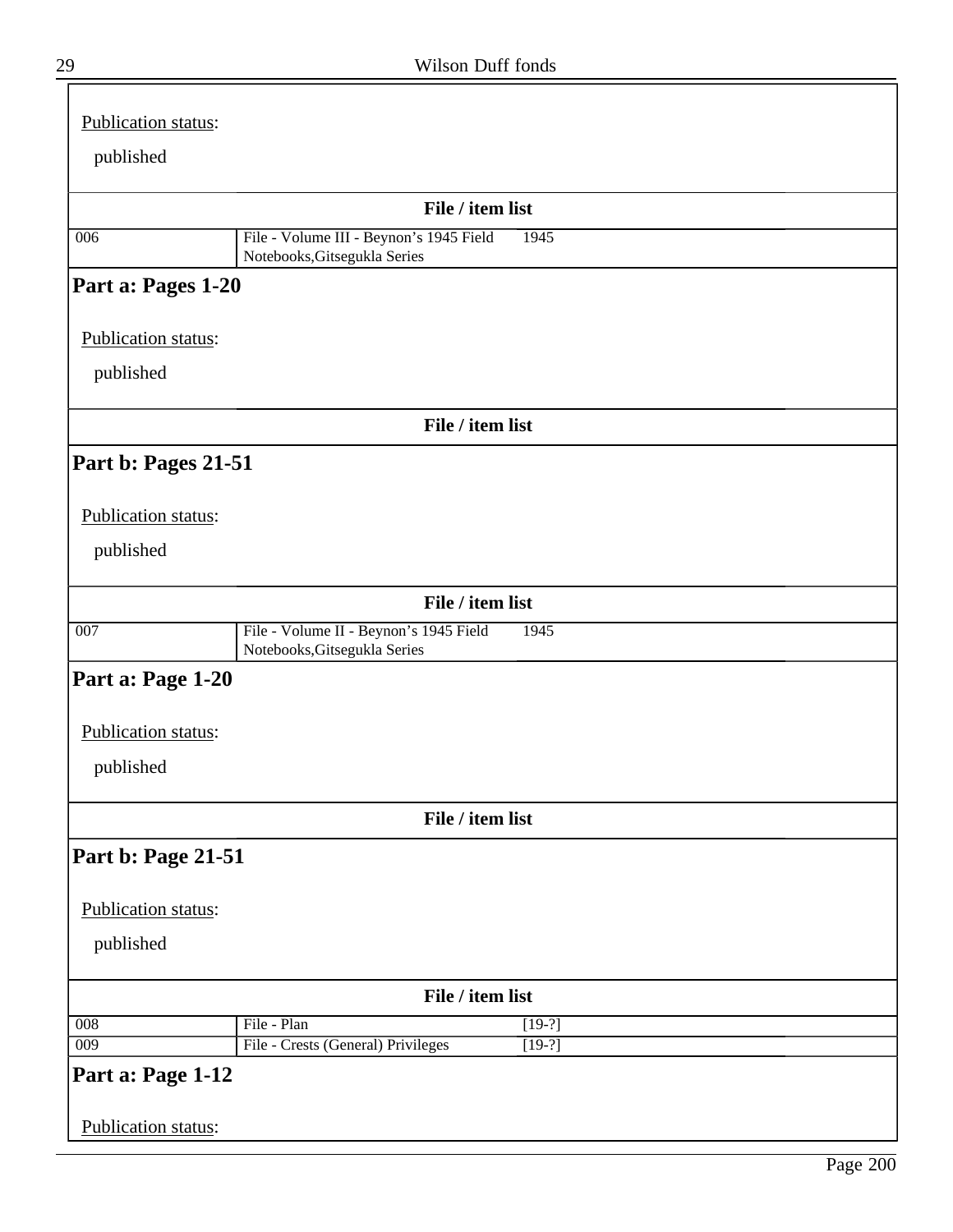| published                 |                                                                             |
|---------------------------|-----------------------------------------------------------------------------|
|                           | File / item list                                                            |
| <b>Part b: Page 13-18</b> |                                                                             |
| Publication status:       |                                                                             |
| published                 |                                                                             |
|                           | File / item list                                                            |
| <b>Part c: Page 19-28</b> |                                                                             |
| Publication status:       |                                                                             |
| published                 |                                                                             |
|                           | File / item list                                                            |
| 010                       | File - Social Units (Nature of) Phratry,<br>$[19-?]$<br>Clan, House, Tribes |
| 011                       | File - Territories (General)<br>$[19-?]$                                    |
| Part a: Pages 1-3         |                                                                             |
| Publication status:       |                                                                             |
| published                 |                                                                             |
|                           | File / item list                                                            |
| Part b: Pages 4-14        |                                                                             |
| Publication status:       |                                                                             |
| published                 |                                                                             |
|                           | File / item list                                                            |
| $\overline{012}$          | File - Potlatch and Feast<br>$[19-?]$                                       |
| Part a: Pages 1-7         |                                                                             |
| Publication status:       |                                                                             |
| published                 |                                                                             |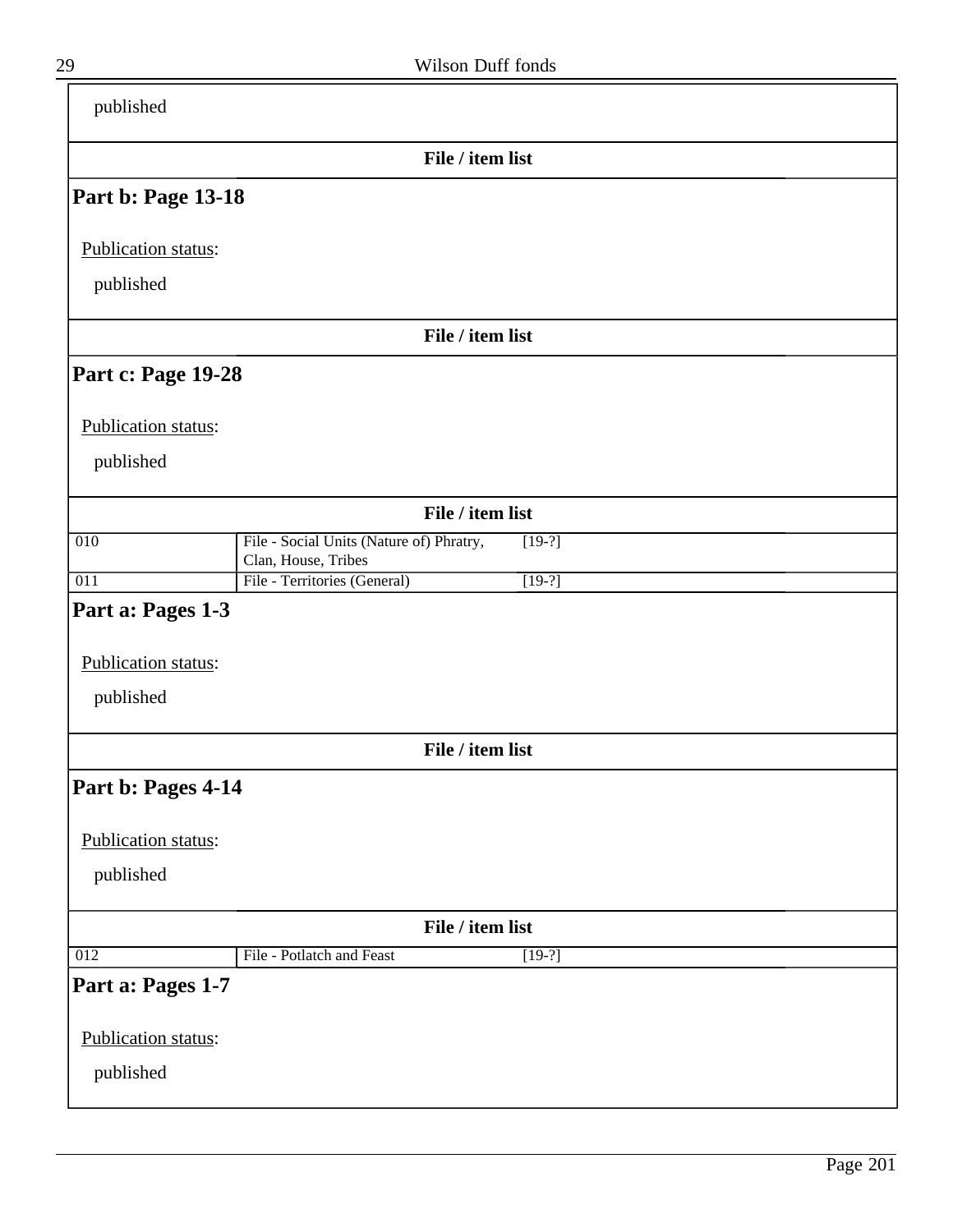| 29                  | Wilson Duff fonds |  |
|---------------------|-------------------|--|
|                     | File / item list  |  |
| Part b: Pages 8-11  |                   |  |
| Publication status: |                   |  |
| published           |                   |  |
|                     | File / item list  |  |
| Part c: Pages 12-17 |                   |  |
| Publication status: |                   |  |
| published           |                   |  |
|                     | File / item list  |  |
| Part d: Pages 18-19 |                   |  |
| Publication status: |                   |  |
| published           |                   |  |
|                     | File / item list  |  |
| Part e: Pages 20-23 |                   |  |
| Publication status: |                   |  |
| published           |                   |  |
|                     | File / item list  |  |
| Part f: Pages 24-27 |                   |  |
| Publication status: |                   |  |
| published           |                   |  |
|                     | File / item list  |  |
| Part g: Pages 28-30 |                   |  |
| Publication status: |                   |  |
| published           |                   |  |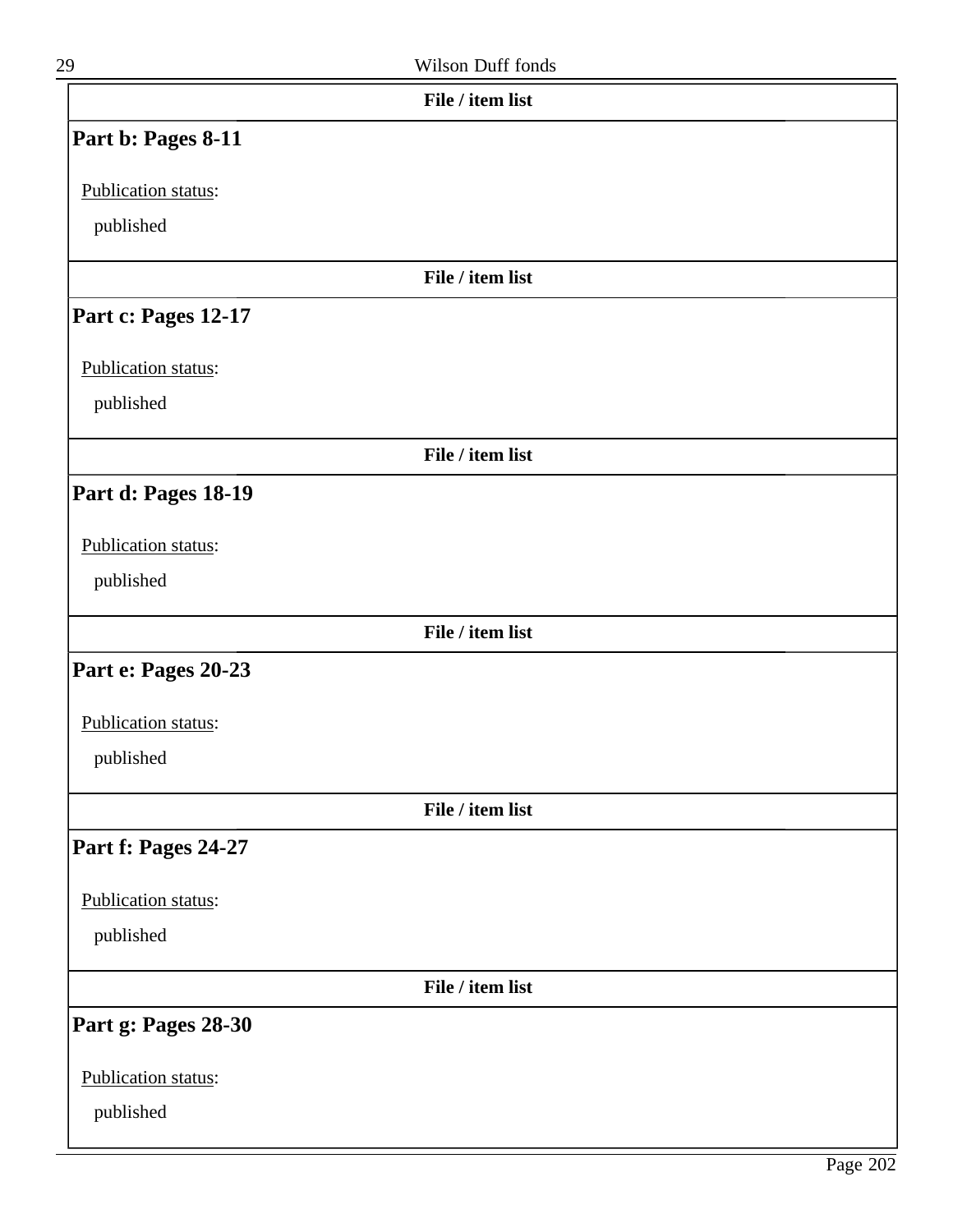| File / item list           |  |
|----------------------------|--|
| Part h: Pages 31-36        |  |
| Publication status:        |  |
| published                  |  |
|                            |  |
| File / item list           |  |
| Part i: Pages 37-40        |  |
| Publication status:        |  |
| published                  |  |
| File / item list           |  |
| Part j: Pages 41-42        |  |
| Publication status:        |  |
| published                  |  |
|                            |  |
| File / item list           |  |
| Part k: Pages 43-46        |  |
| Publication status:        |  |
| published                  |  |
| File / item list           |  |
| <b>Part I: Pages 47-50</b> |  |
| Publication status:        |  |
| published                  |  |
|                            |  |
| File / item list           |  |
| Part m: Pages 51-53        |  |
| Publication status:        |  |
| published                  |  |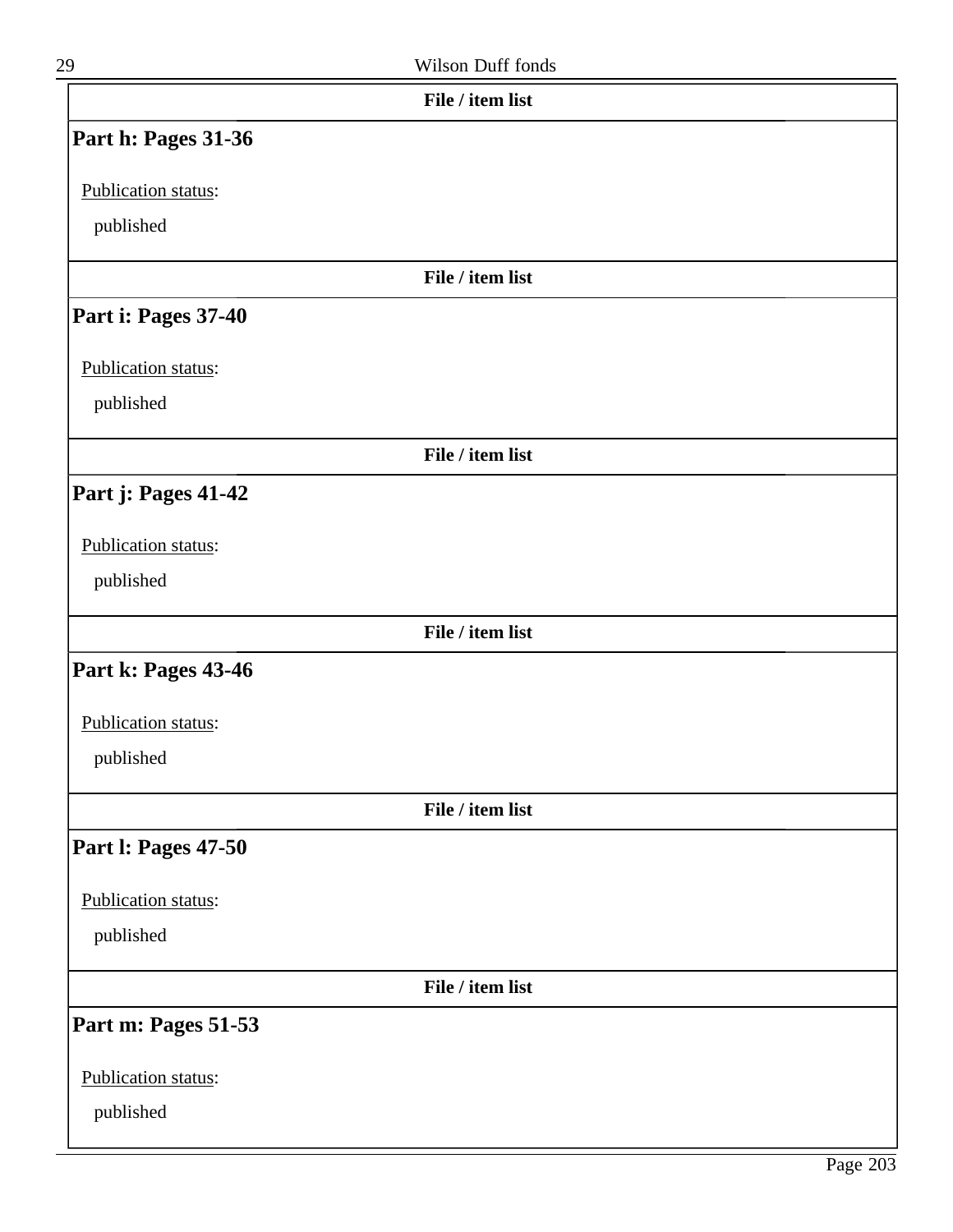| 29                      |                                           | Wilson Duff fonds    |  |
|-------------------------|-------------------------------------------|----------------------|--|
|                         |                                           | File / item list     |  |
| Part n: Pages 54-60     |                                           |                      |  |
| Publication status:     |                                           |                      |  |
| published               |                                           |                      |  |
|                         |                                           | File / item list     |  |
| $\overline{013}$        | File - Trails & Trade Routes, Intertribal | $[19-?]$             |  |
|                         | contacts MISSING                          |                      |  |
| 014<br>$\overline{015}$ | File - General<br>File - Class, Rank      | $[19-?]$<br>$[19-?]$ |  |
|                         |                                           |                      |  |
| Part a: Pages 1-3       |                                           |                      |  |
| Publication status:     |                                           |                      |  |
| published               |                                           |                      |  |
|                         |                                           | File / item list     |  |
| Part b: Pages 4-8       |                                           |                      |  |
| Publication status:     |                                           |                      |  |
|                         |                                           |                      |  |
| published               |                                           |                      |  |
|                         |                                           | File / item list     |  |
| Part c: Pages 9-18      |                                           |                      |  |
| Publication status:     |                                           |                      |  |
| published               |                                           |                      |  |
|                         |                                           |                      |  |
|                         |                                           | File / item list     |  |
| Part d: Pages 19-20     |                                           |                      |  |
| Publication status:     |                                           |                      |  |
| published               |                                           |                      |  |
|                         |                                           | File / item list     |  |
| Part e: Pages 21-23     |                                           |                      |  |
|                         |                                           |                      |  |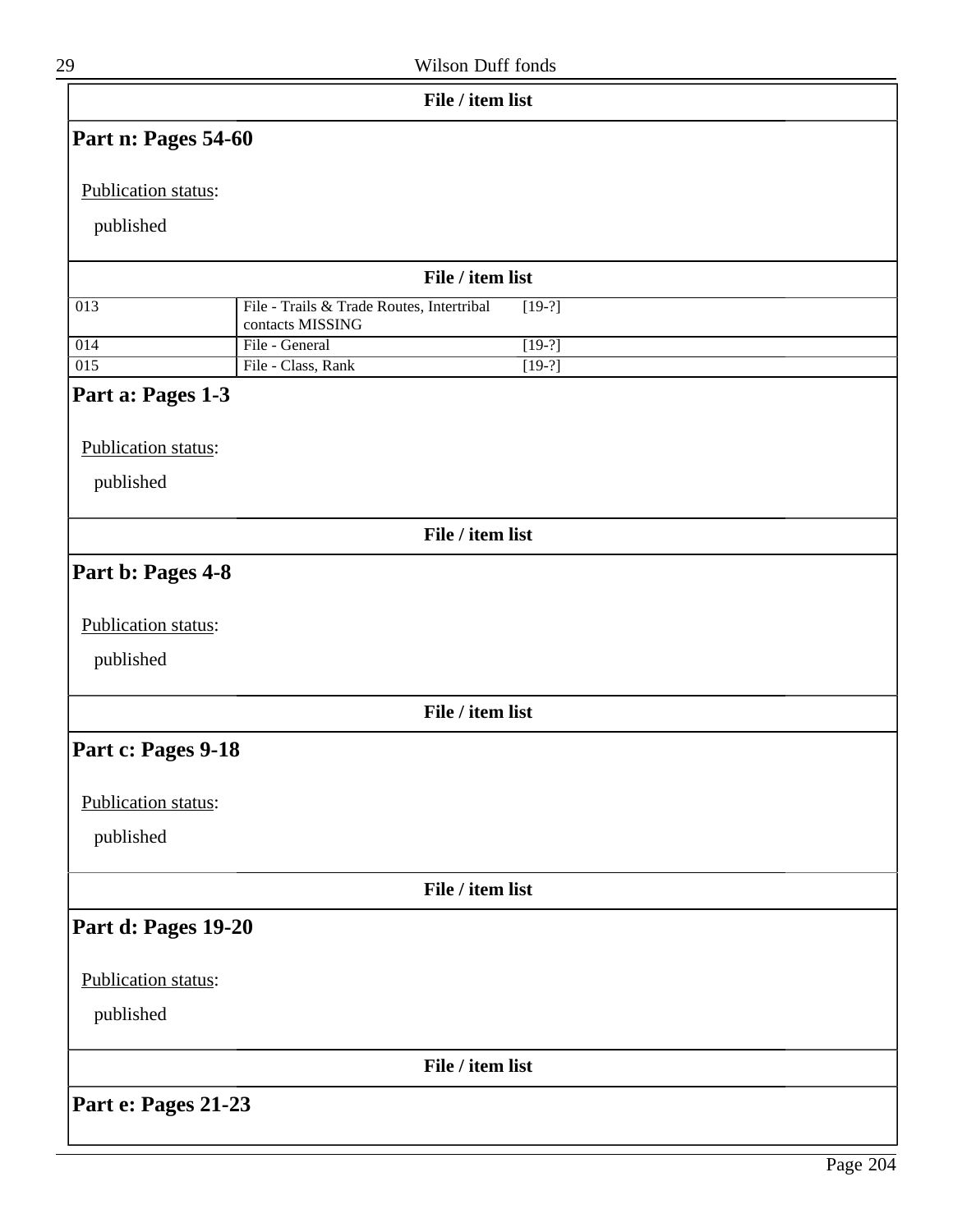| Publication status:  |                    |                  |  |  |
|----------------------|--------------------|------------------|--|--|
| published            |                    |                  |  |  |
|                      |                    | File / item list |  |  |
| Part f: Pages 24-30  |                    |                  |  |  |
| Publication status:  |                    |                  |  |  |
| published            |                    |                  |  |  |
|                      |                    | File / item list |  |  |
| $\overline{016}$     | File - Gitlaxdamks | $[19-?]$         |  |  |
| Part a: Pages 1-4    |                    |                  |  |  |
| Publication status:  |                    |                  |  |  |
| published            |                    |                  |  |  |
|                      |                    | File / item list |  |  |
| Part b: Pages 5-6    |                    |                  |  |  |
| Publication status:  |                    |                  |  |  |
| published            |                    |                  |  |  |
|                      |                    | File / item list |  |  |
| Part c: Pages 7-29   |                    |                  |  |  |
| Publication status:  |                    |                  |  |  |
| published            |                    |                  |  |  |
|                      |                    | File / item list |  |  |
| Part d: Pages 30-32v |                    |                  |  |  |
| Publication status:  |                    |                  |  |  |
| published            |                    |                  |  |  |
|                      |                    | File / item list |  |  |
| Part e: Pages 33-34  |                    |                  |  |  |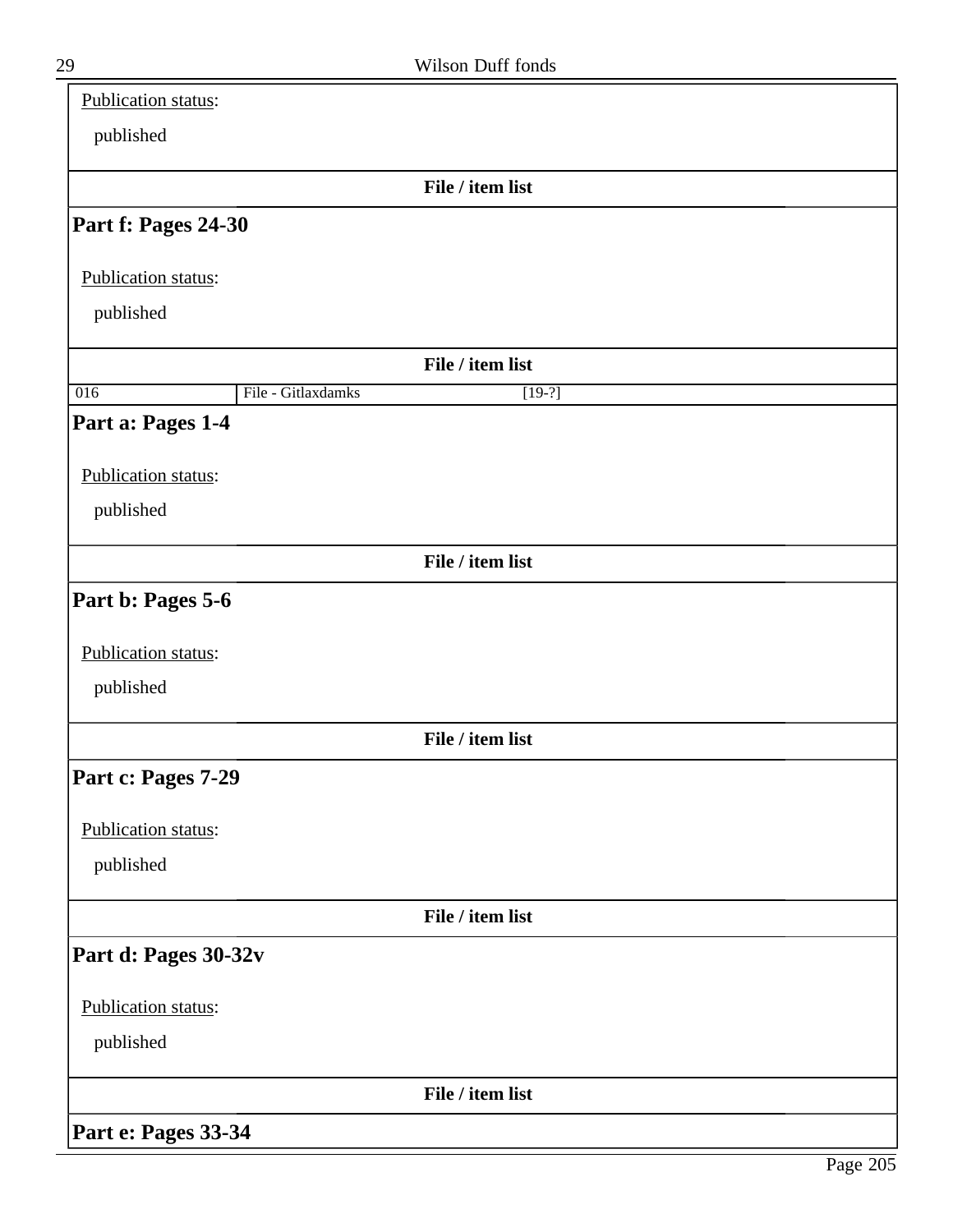| Publication status:      |
|--------------------------|
| published                |
|                          |
| File / item list         |
| Part f: Pages 35-36      |
| Publication status:      |
| published                |
| File / item list         |
| Part g: Pages 37-50      |
| Publication status:      |
| published                |
| File / item list         |
| Part h: Pages 51-63      |
| Publication status:      |
| published                |
| File / item list         |
| File - Gitksanimx<br>017 |
| Part a: Pages 1-7        |
| Publication status:      |
| published                |
| File / item list         |
| Part b: Pages 8-14       |
| Publication status:      |
| published                |

╕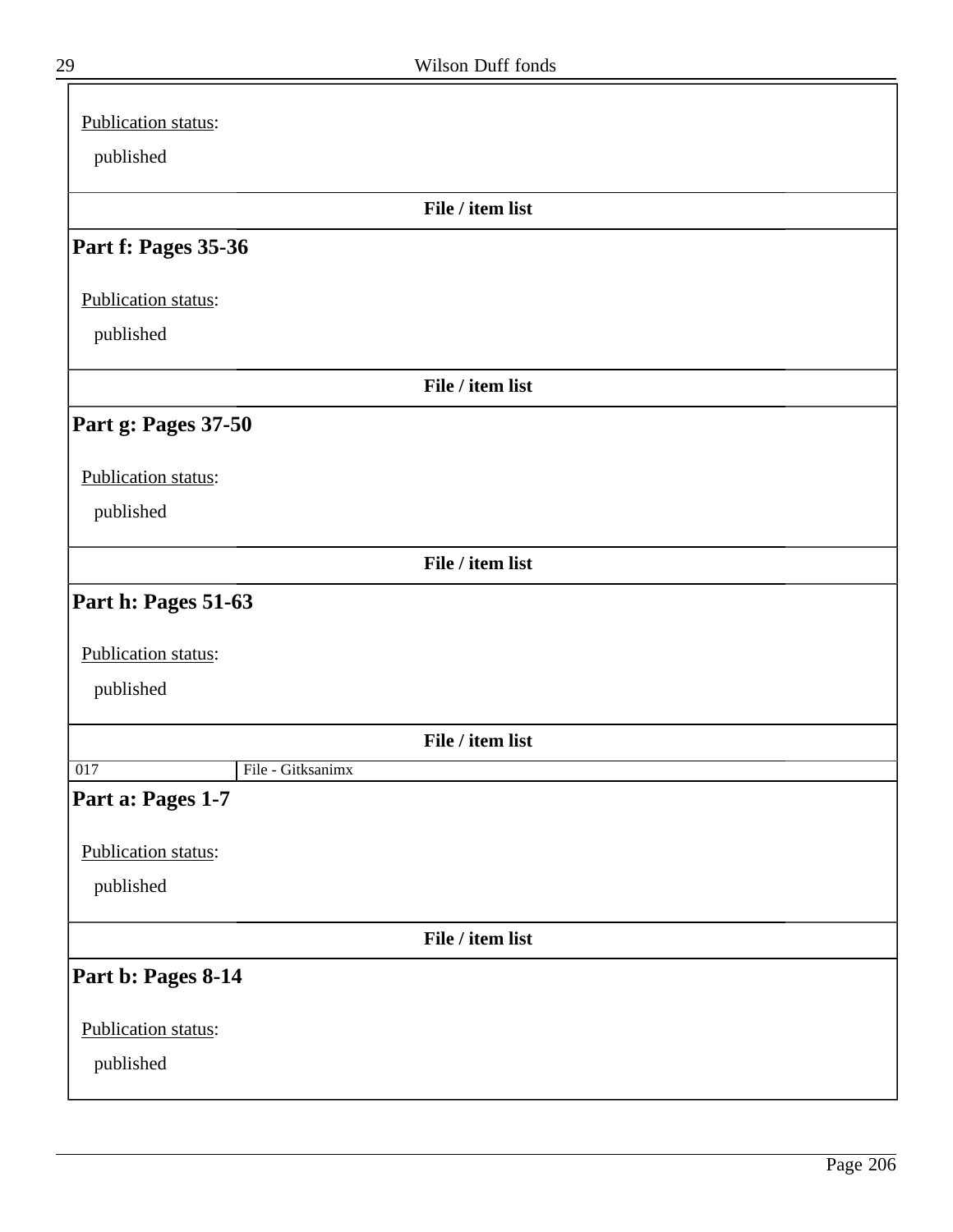| 29                          | Wilson Duff fonds                                                           |  |
|-----------------------------|-----------------------------------------------------------------------------|--|
|                             | File / item list                                                            |  |
| Part c: Pages 15-18         |                                                                             |  |
| Publication status:         |                                                                             |  |
| published                   |                                                                             |  |
|                             | File / item list                                                            |  |
| Part d: Pages 19-44         |                                                                             |  |
| Publication status:         |                                                                             |  |
| published                   |                                                                             |  |
|                             | File / item list                                                            |  |
| $\overline{018}$            | File - Tsimshian Project:<br>$[19-?]$<br>Correspondence, applications, etc. |  |
| Part a: Pages 1-4           |                                                                             |  |
| Publication status:         |                                                                             |  |
| published                   |                                                                             |  |
|                             | File / item list                                                            |  |
| Part b: Pages 5-7, 9-11, 13 |                                                                             |  |
| Publication status:         |                                                                             |  |
| published                   |                                                                             |  |
|                             | File / item list                                                            |  |
| Part c: Page 8              |                                                                             |  |
| Publication status:         |                                                                             |  |
| published                   |                                                                             |  |
|                             | File / item list                                                            |  |
| Part d: Page 12             |                                                                             |  |
| Publication status:         |                                                                             |  |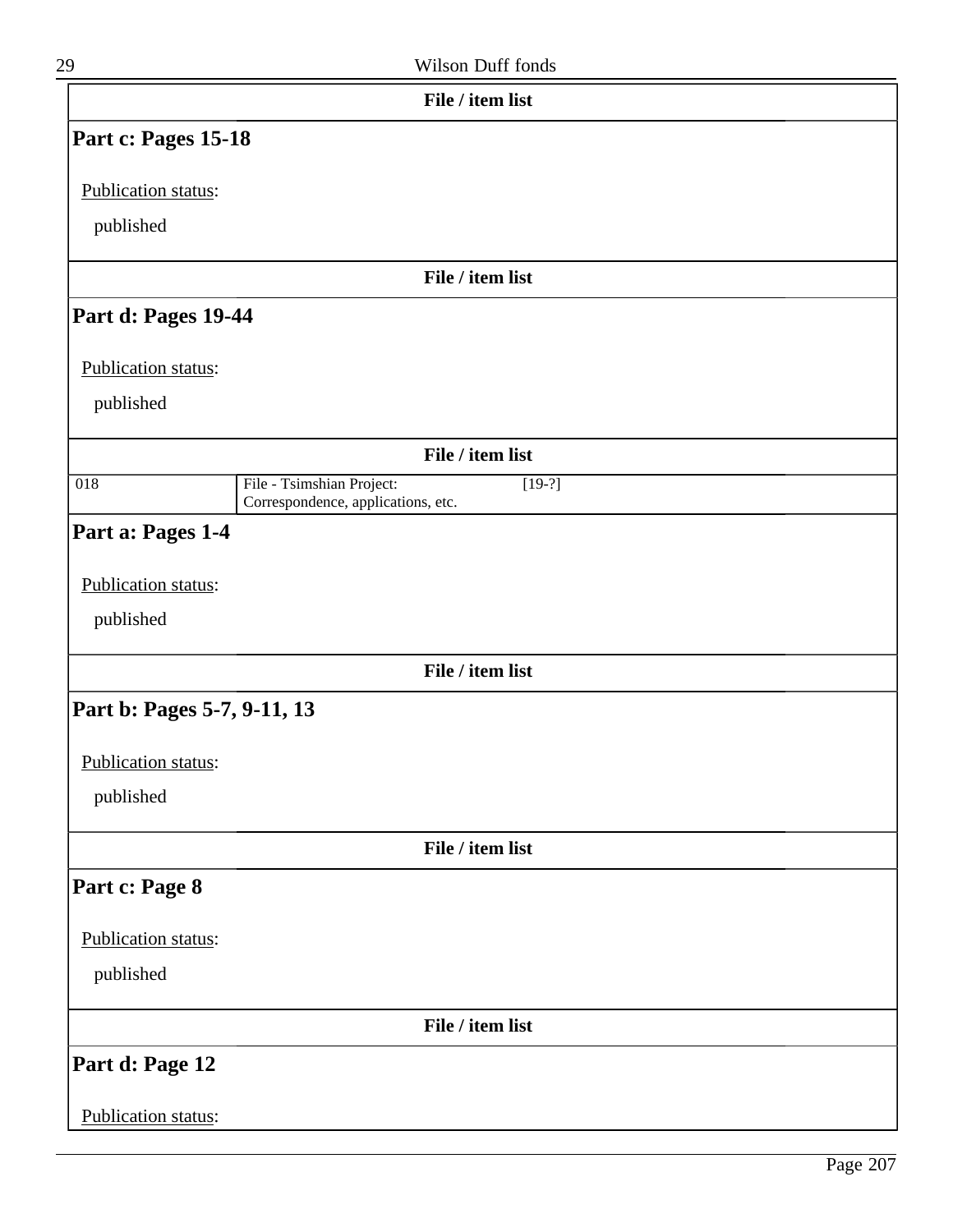| published           |                  |  |
|---------------------|------------------|--|
|                     | File / item list |  |
| Part e: Pages 14-18 |                  |  |
| Publication status: |                  |  |
| published           |                  |  |
|                     | File / item list |  |
| Part f: Pages 19-21 |                  |  |
| Publication status: |                  |  |
| published           |                  |  |
|                     | File / item list |  |
| Part g: Pages 22-26 |                  |  |
| Publication status: |                  |  |
| published           |                  |  |
|                     | File / item list |  |
| Part h: Pages 27-30 |                  |  |
| Publication status: |                  |  |
| published           |                  |  |
|                     | File / item list |  |
| Part i: Page 31     |                  |  |
| Publication status: |                  |  |
| published           |                  |  |
|                     | File / item list |  |
| Part j: Page 32     |                  |  |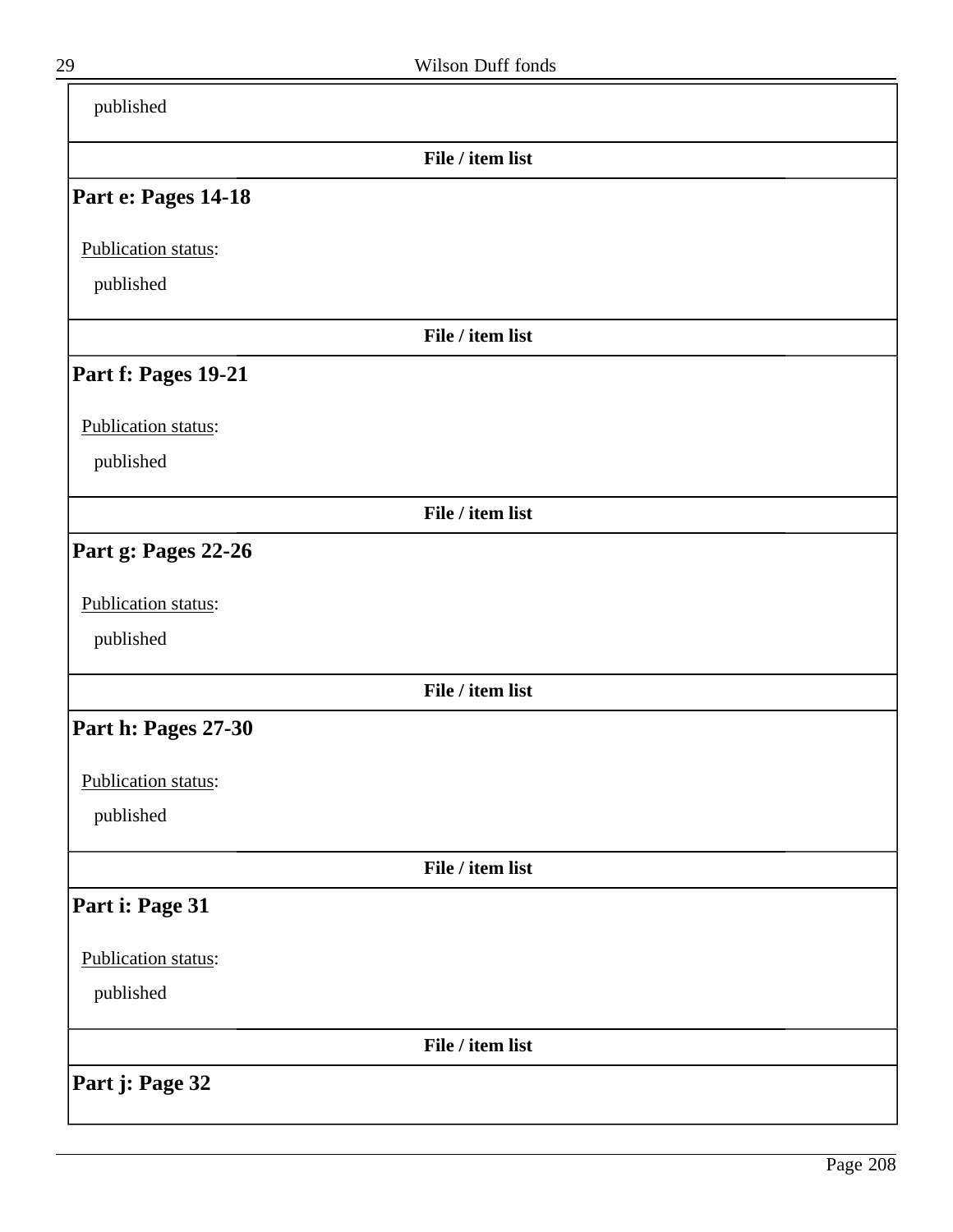| Publication status: |                  |  |
|---------------------|------------------|--|
| published           |                  |  |
|                     | File / item list |  |
| Part k: Pages 33-38 |                  |  |
| Publication status: |                  |  |
| published           |                  |  |
|                     | File / item list |  |
| Part I: Pages 39    |                  |  |
| Publication status: |                  |  |
| published           |                  |  |
|                     | File / item list |  |
| Part m: Pages 40-42 |                  |  |
| Publication status: |                  |  |
| published           |                  |  |
|                     | File / item list |  |
| Part n: Pages 43-44 |                  |  |
| Publication status: |                  |  |
| published           |                  |  |
|                     | File / item list |  |
| Part o: Pages 45-48 |                  |  |
| Publication status: |                  |  |
| published           |                  |  |
|                     | File / item list |  |
| Part p: Pages 49-53 |                  |  |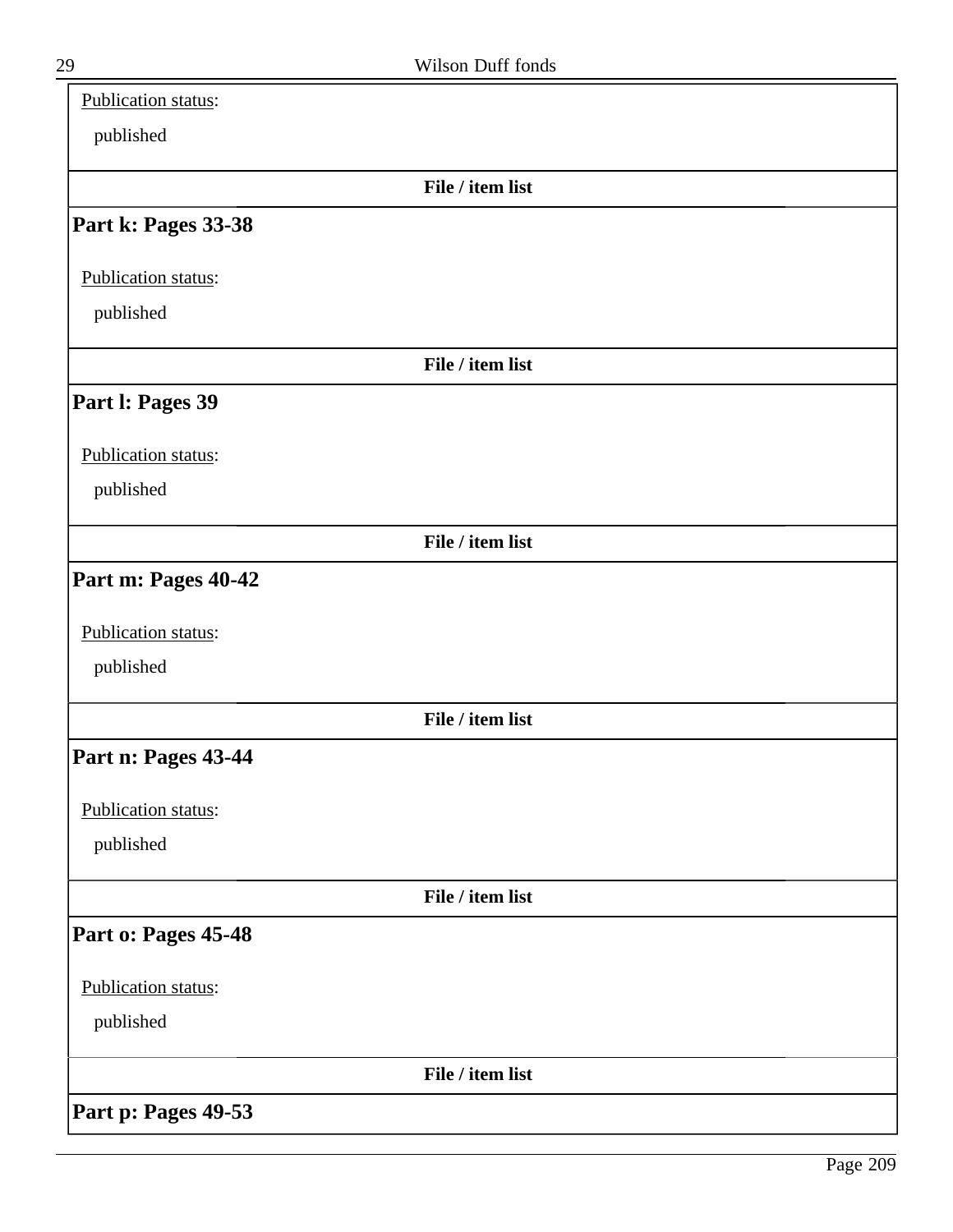| Publication status:                                   |                                                           |                      |  |
|-------------------------------------------------------|-----------------------------------------------------------|----------------------|--|
| published                                             |                                                           |                      |  |
|                                                       | File / item list                                          |                      |  |
| Part q: Pages 54-58                                   |                                                           |                      |  |
| Publication status:                                   |                                                           |                      |  |
| published                                             |                                                           |                      |  |
|                                                       | File / item list                                          |                      |  |
| Part r: Page 59                                       |                                                           |                      |  |
| Publication status:                                   |                                                           |                      |  |
| published                                             |                                                           |                      |  |
|                                                       | File / item list                                          |                      |  |
| $\overline{019}$                                      | File - Tsimshian Maps                                     | $[19-?]$             |  |
| Part a: Pages 1-7<br>Publication status:<br>published |                                                           |                      |  |
|                                                       | File / item list                                          |                      |  |
| Part b: Pages 8-27                                    |                                                           |                      |  |
| Publication status:                                   |                                                           |                      |  |
| published                                             |                                                           |                      |  |
|                                                       |                                                           |                      |  |
|                                                       | File / item list                                          |                      |  |
| 020                                                   | File - Barbeau, Marius: Collections                       | $[19-?]$             |  |
| 021                                                   | File - Barbeau Ms. "Emblems of<br>Nobility" (unpublished) | $[19-?]$             |  |
| $\overline{022}$                                      | File - Photographs                                        | $[19-?]$             |  |
| $\overline{023}$<br>024                               | File - Informants, Genealogies<br>File - NMC              | $[19-?]$<br>$[19-?]$ |  |
|                                                       |                                                           |                      |  |

 $\bar{\mathbf{r}}$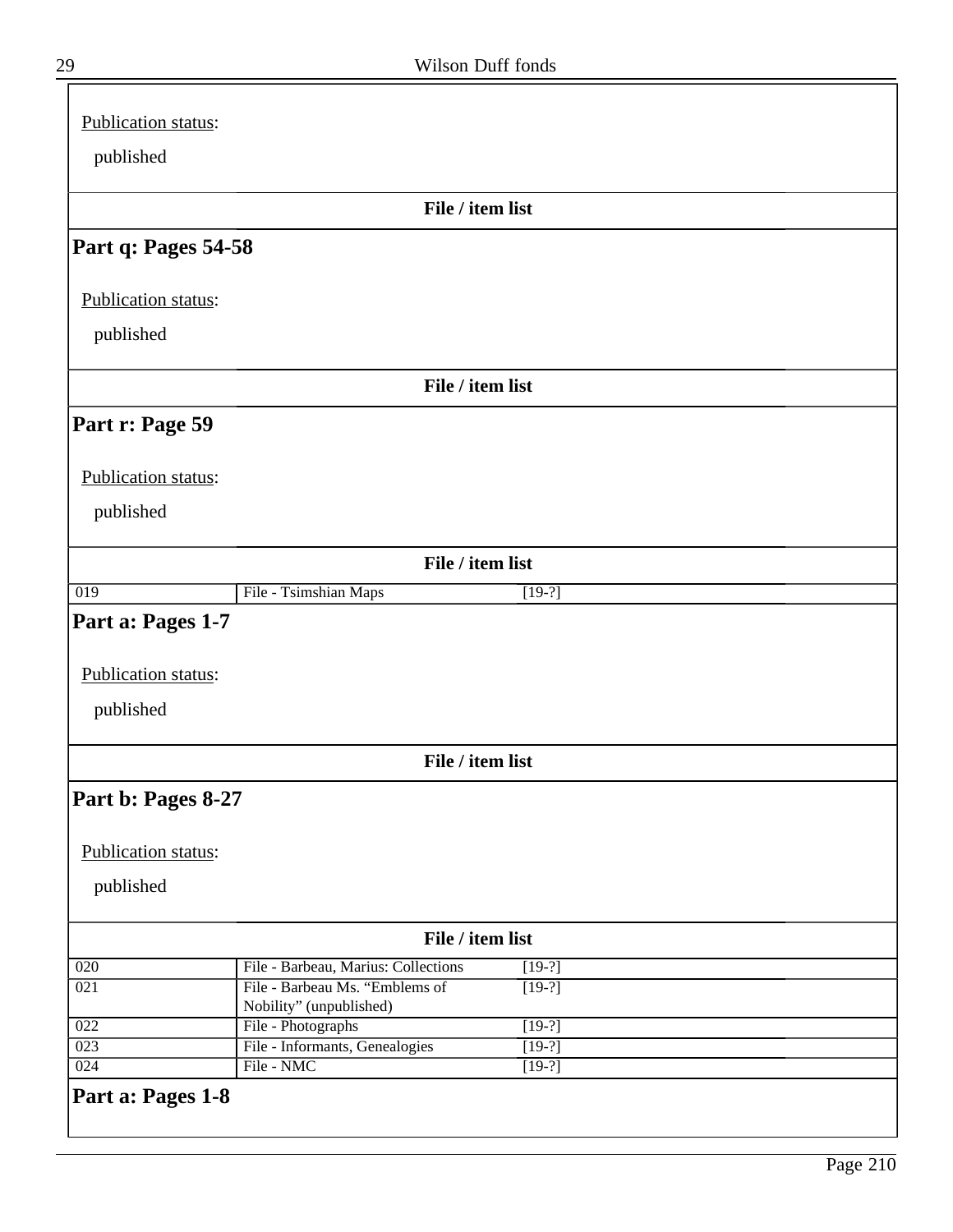| Publication status:  |                  |  |
|----------------------|------------------|--|
| published            |                  |  |
|                      | File / item list |  |
| Part b: Pages 9-36   |                  |  |
| Publication status:  |                  |  |
| published            |                  |  |
|                      | File / item list |  |
| Part c: Pages 37-67  |                  |  |
| Publication status:  |                  |  |
| published            |                  |  |
|                      | File / item list |  |
| Part d: Pages 68-72  |                  |  |
| Publication status:  |                  |  |
| published            |                  |  |
|                      | File / item list |  |
| Part e: Page 73      |                  |  |
| Publication status:  |                  |  |
| published            |                  |  |
|                      | File / item list |  |
| Part f: Pages 74-75  |                  |  |
| Publication status:  |                  |  |
| published            |                  |  |
|                      | File / item list |  |
| Part g: Pages 76-119 |                  |  |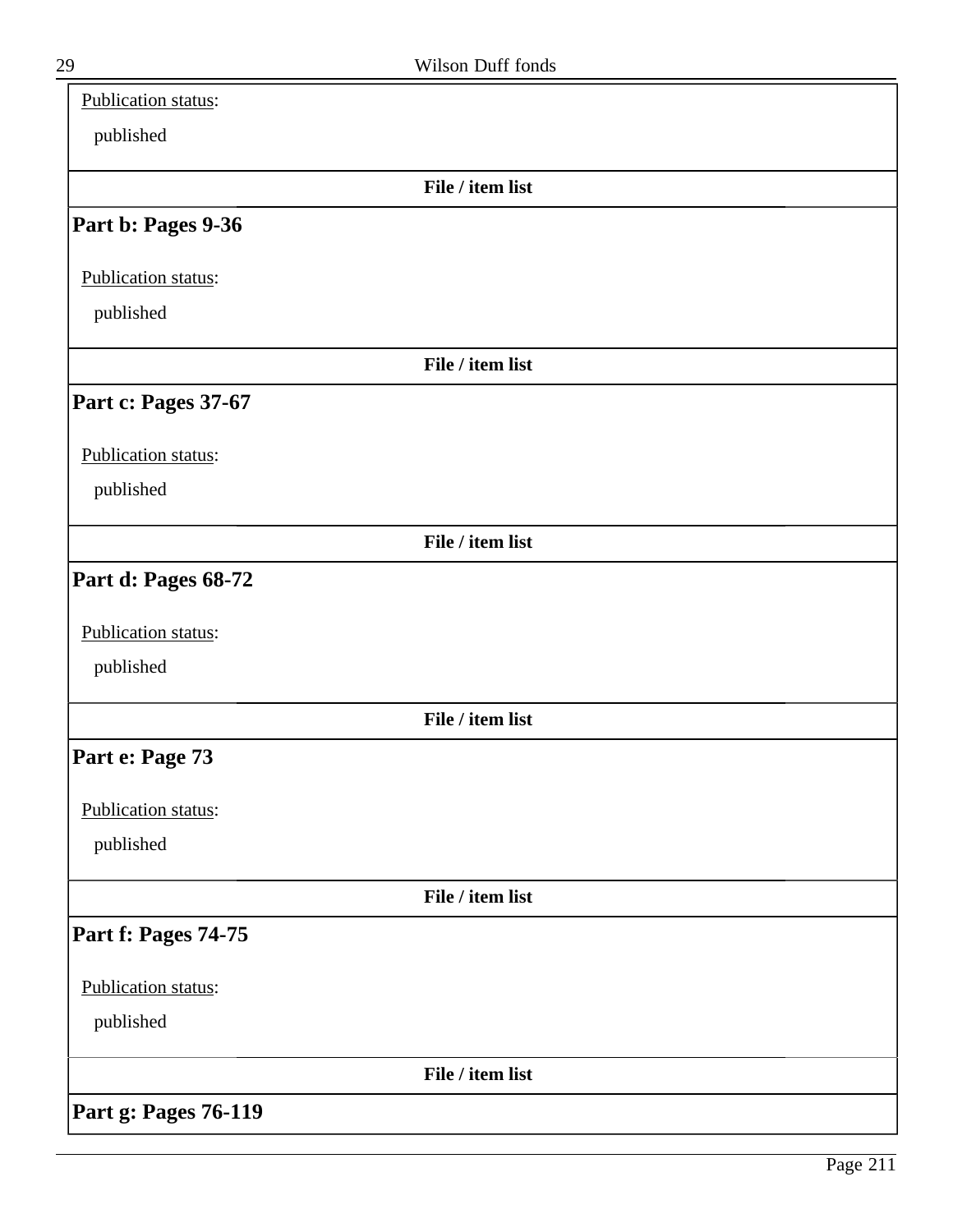| Publication status:   |                  |
|-----------------------|------------------|
| published             |                  |
|                       | File / item list |
| Part h: Pages 120-133 |                  |
| Publication status:   |                  |
| published             |                  |
|                       | File / item list |
| Part i: Pages 134-155 |                  |
| Publication status:   |                  |
| published             |                  |
|                       | File / item list |
| Part j: Pages 156-165 |                  |
| Publication status:   |                  |
| published             |                  |
|                       | File / item list |
| Part k: Pages 166-170 |                  |
| Publication status:   |                  |
| published             |                  |
|                       | File / item list |
| Part I: Pages 171-189 |                  |
| Publication status:   |                  |
| published             |                  |

╕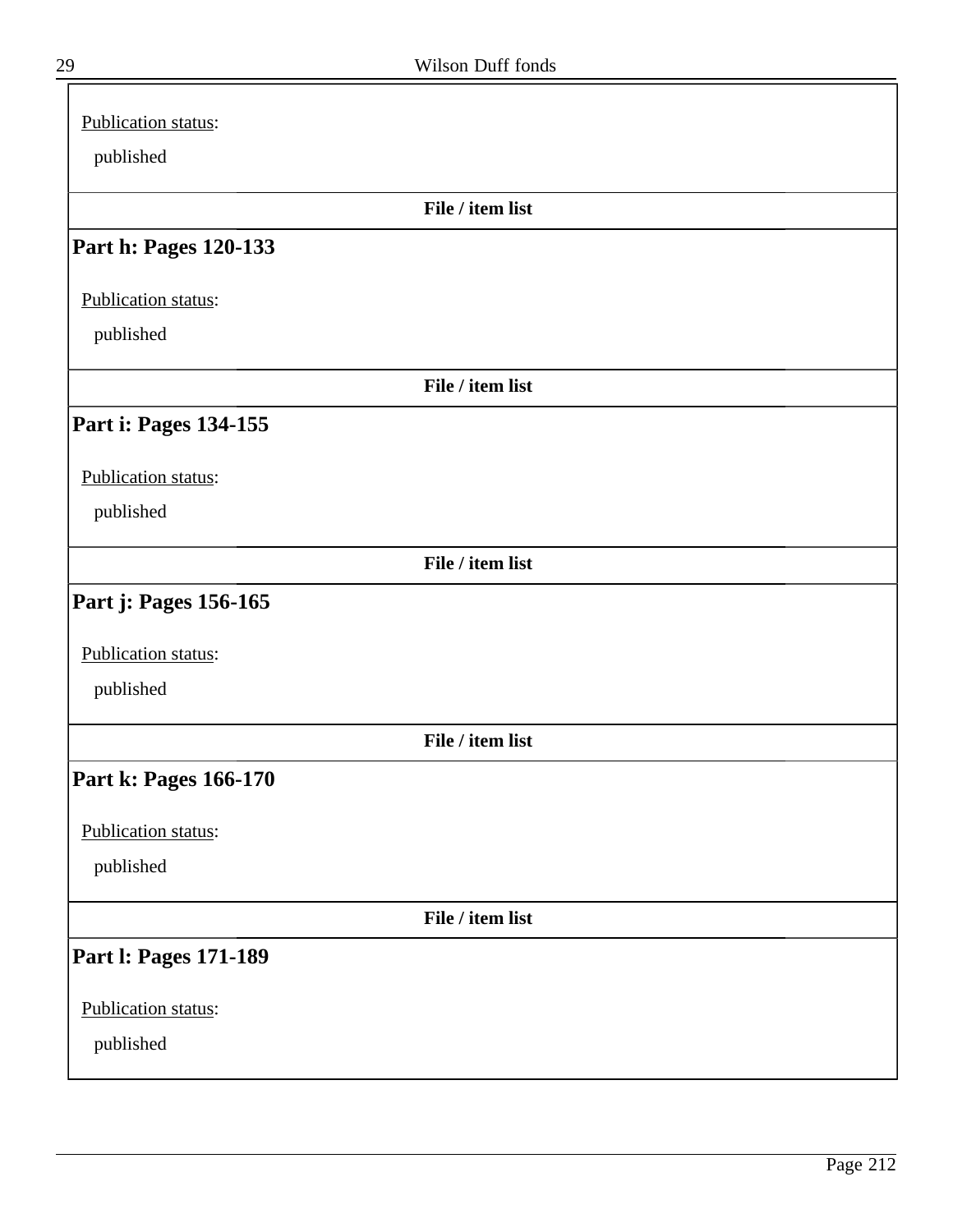| 29                         | Wilson Duff fonds                   |  |
|----------------------------|-------------------------------------|--|
|                            | File / item list                    |  |
| Part m: Pages 190-198      |                                     |  |
| Publication status:        |                                     |  |
| published                  |                                     |  |
|                            |                                     |  |
|                            | File / item list                    |  |
| Part n: Pages 199-208      |                                     |  |
| Publication status:        |                                     |  |
| published                  |                                     |  |
|                            |                                     |  |
|                            | File / item list                    |  |
| $\overline{025}$           | File - Secret Societies<br>$[19-?]$ |  |
| Part a: Pages 1-6          |                                     |  |
| Publication status:        |                                     |  |
| published                  |                                     |  |
|                            |                                     |  |
|                            | File / item list                    |  |
| Part b: Pages 7-16         |                                     |  |
| <b>Publication status:</b> |                                     |  |
| published                  |                                     |  |
|                            |                                     |  |
|                            | File / item list                    |  |
| Part c: Pages 17-25        |                                     |  |
| Publication status:        |                                     |  |
| published                  |                                     |  |
|                            |                                     |  |
|                            | File / item list                    |  |
| Part d: Pages 26-29        |                                     |  |
| Publication status:        |                                     |  |
|                            |                                     |  |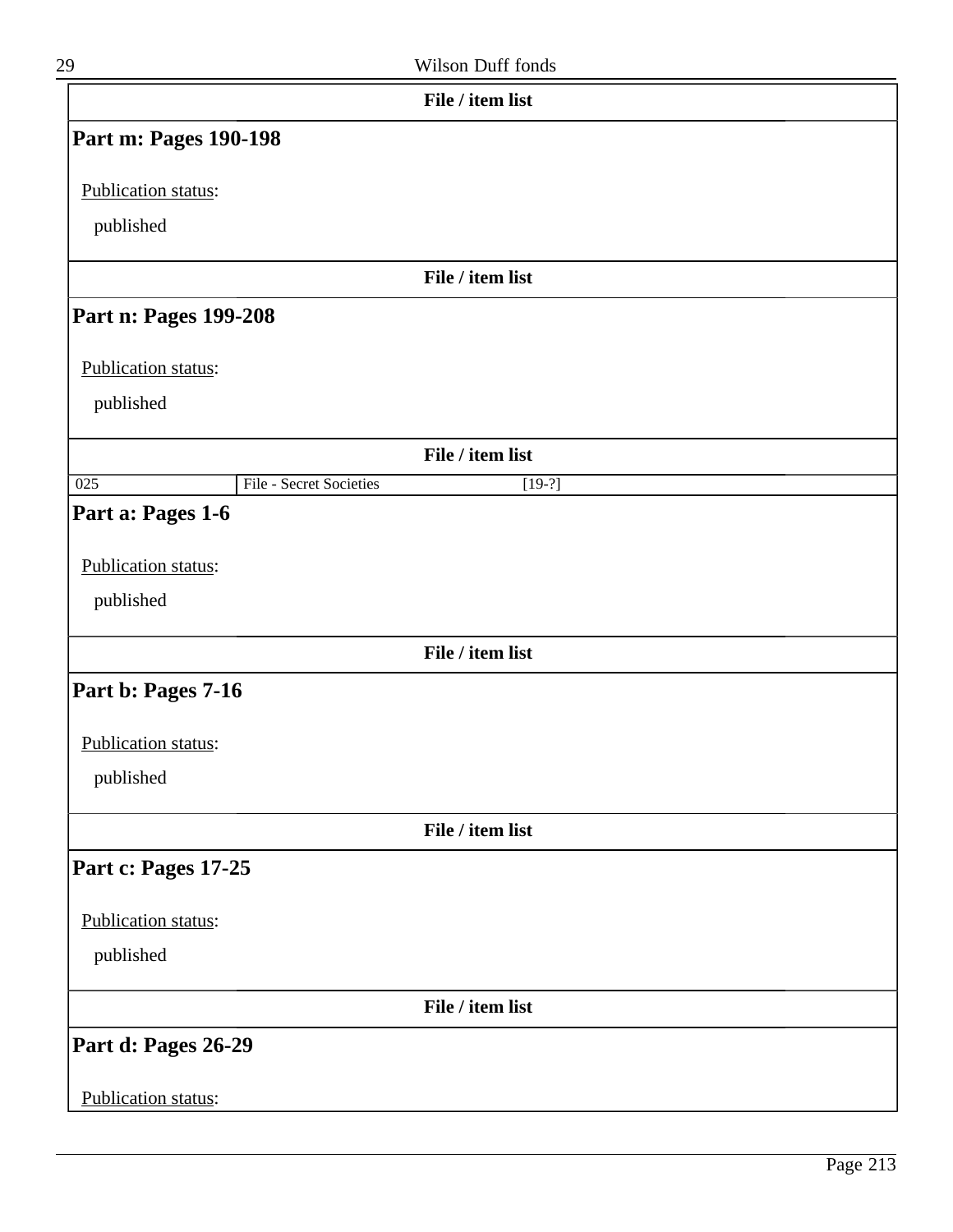| published           |                  |  |
|---------------------|------------------|--|
|                     | File / item list |  |
| Part e: Pages 30-31 |                  |  |
| Publication status: |                  |  |
| published           |                  |  |
|                     | File / item list |  |
| Part f: Pages 32-48 |                  |  |
| Publication status: |                  |  |
| published           |                  |  |
|                     | File / item list |  |
| Part g: Pages 49-58 |                  |  |
| Publication status: |                  |  |
| published           |                  |  |
|                     | File / item list |  |
| Part h: Pages 59-67 |                  |  |
| Publication status: |                  |  |
| published           |                  |  |
|                     | File / item list |  |
| Part i: Page 68     |                  |  |
| Publication status: |                  |  |
| published           |                  |  |
|                     | File / item list |  |
| Part j: Pages 69-76 |                  |  |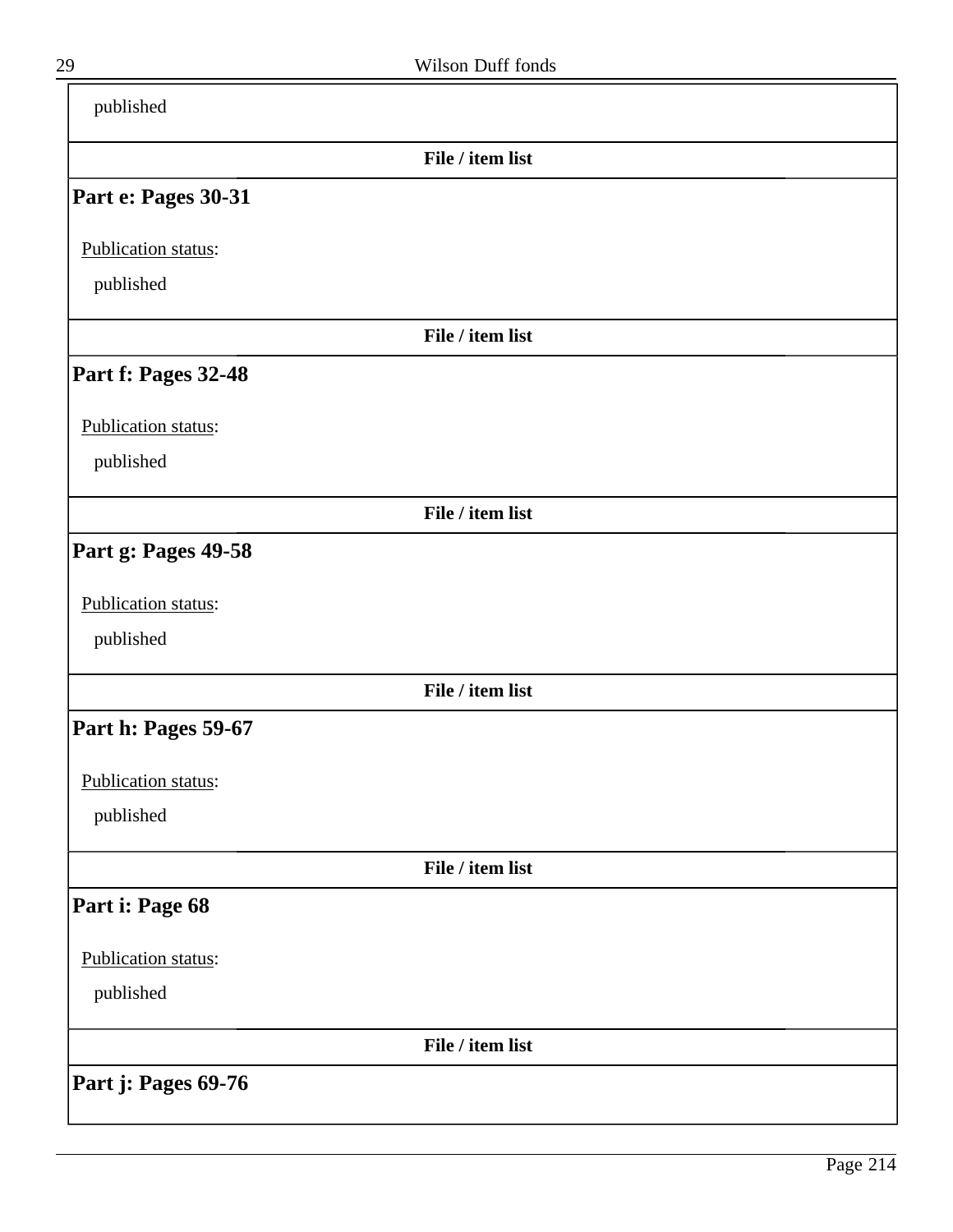| Publication status:         |                  |  |
|-----------------------------|------------------|--|
| published                   |                  |  |
|                             | File / item list |  |
| Part k: Pages 77-82         |                  |  |
| Publication status:         |                  |  |
| published                   |                  |  |
|                             | File / item list |  |
| Part I: Pages 83-90         |                  |  |
| Publication status:         |                  |  |
| published                   |                  |  |
|                             | File / item list |  |
| <b>Part m: Pages 91-117</b> |                  |  |
| Publication status:         |                  |  |
| published                   |                  |  |
|                             | File / item list |  |
| Part n: Pages 118-137       |                  |  |
| Publication status:         |                  |  |
| published                   |                  |  |
|                             | File / item list |  |
| Part o: Pages 138-141       |                  |  |
| Publication status:         |                  |  |
| published                   |                  |  |
|                             | File / item list |  |
| Part p: Pages 142-145       |                  |  |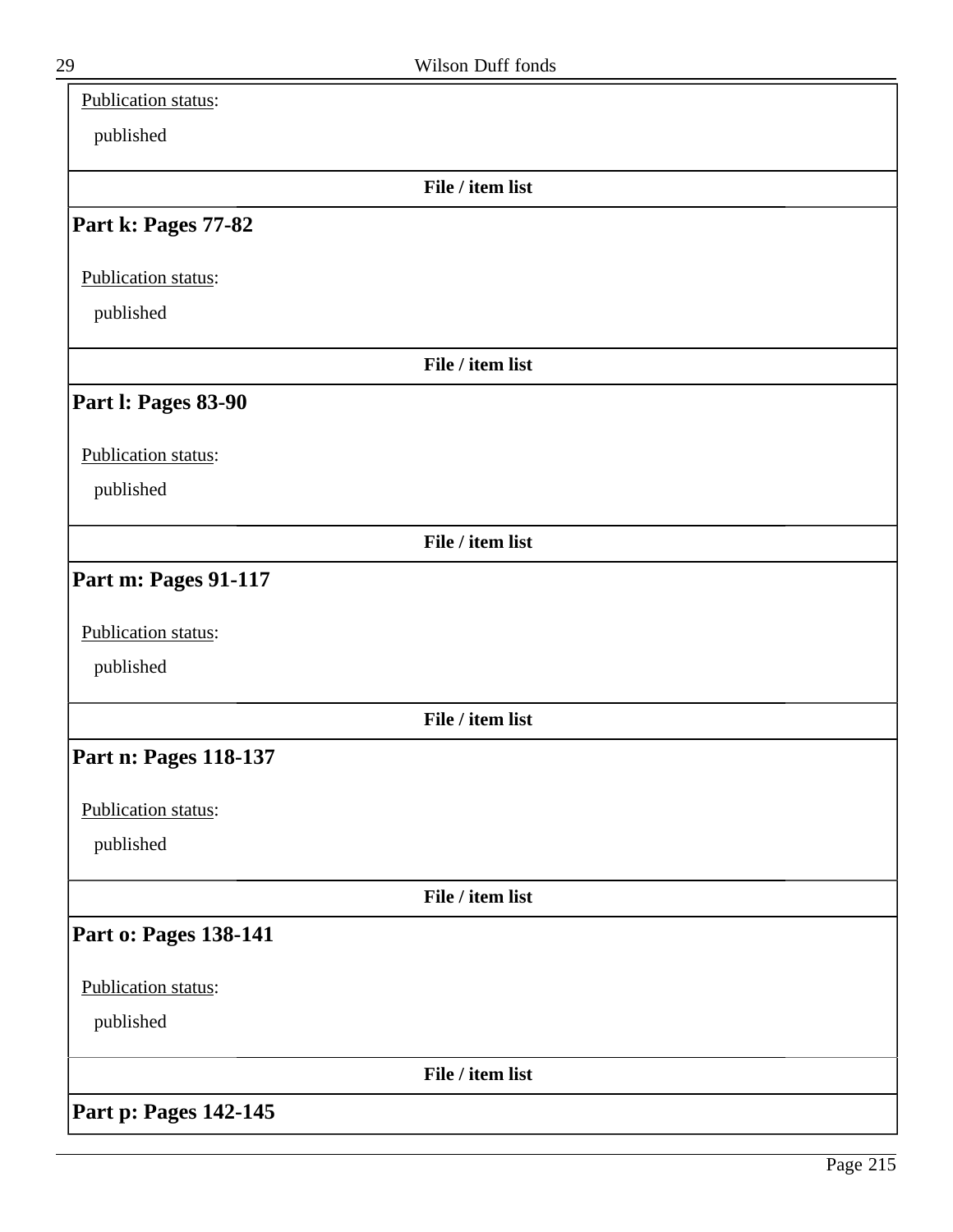| Publication status:   |  |
|-----------------------|--|
| published             |  |
| File / item list      |  |
| Part q: Pages 146-148 |  |
| Publication status:   |  |
| published             |  |
| File / item list      |  |
| Part r: Pages 149-155 |  |
| Publication status:   |  |
| published             |  |
| File / item list      |  |
| Part s: Pages 156-158 |  |
| Publication status:   |  |
| published             |  |
| File / item list      |  |
| Part t: Pages 159-161 |  |
| Publication status:   |  |
| published             |  |
| File / item list      |  |
| Part u: Pages 162-171 |  |
| Publication status:   |  |
| published             |  |

╕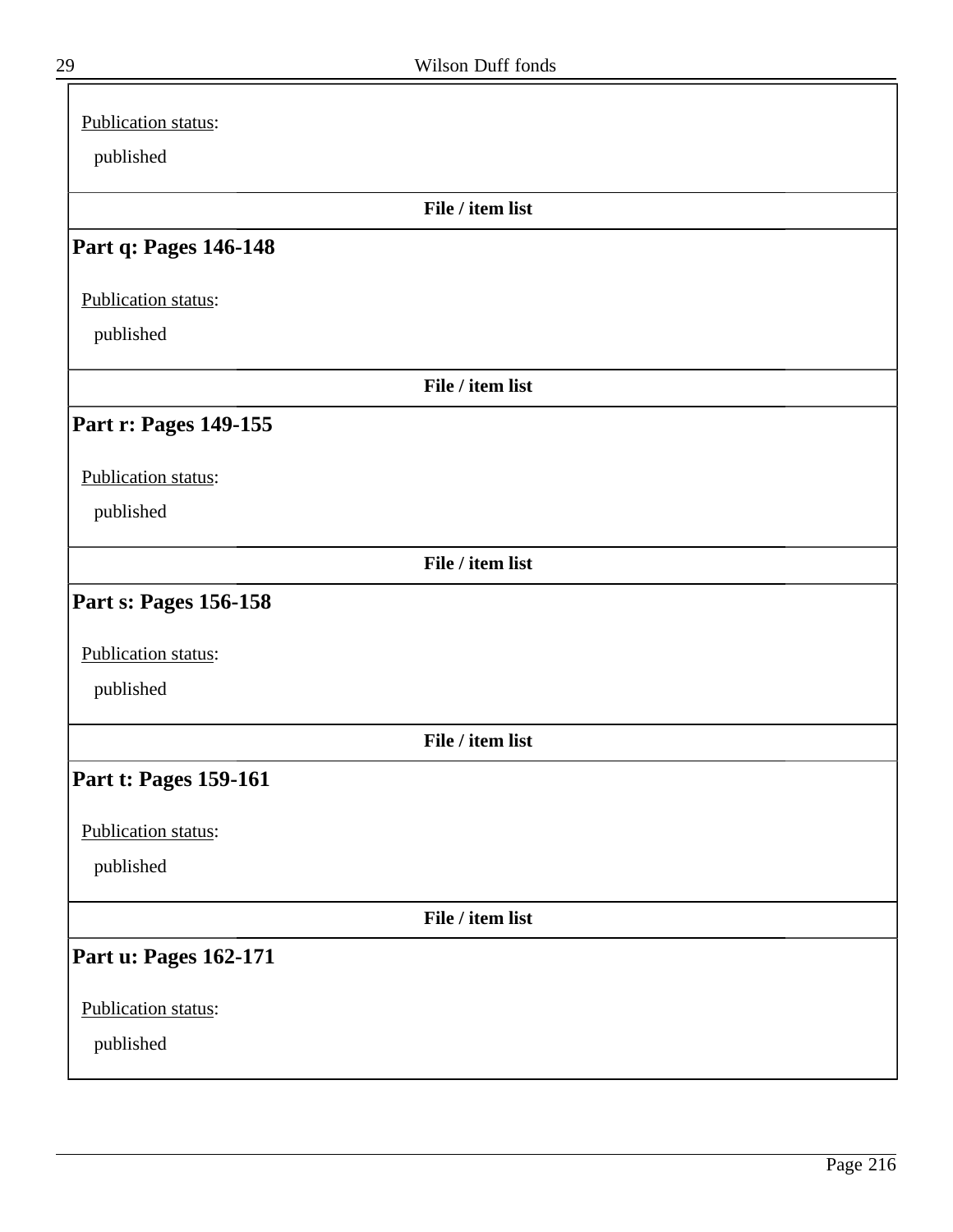| 29                                    | Wilson Duff fonds                            |
|---------------------------------------|----------------------------------------------|
|                                       | File / item list                             |
| Part v: Pages 172-180                 |                                              |
| Publication status:                   |                                              |
| published                             |                                              |
|                                       |                                              |
|                                       | File / item list                             |
| $\overline{026}$<br>Part a: Pages 1-5 | File - Naxnox & Secret Societies<br>$[19-?]$ |
|                                       |                                              |
| Publication status:                   |                                              |
| published                             |                                              |
|                                       | File / item list                             |
| Part b: Pages 6-16                    |                                              |
|                                       |                                              |
| Publication status:                   |                                              |
| published                             |                                              |
|                                       | File / item list                             |
| Part c: Pages 17-18                   |                                              |
| Publication status:                   |                                              |
| published                             |                                              |
|                                       | File / item list                             |
| Part d: Pages 19-31                   |                                              |
|                                       |                                              |
| Publication status:                   |                                              |
| published                             |                                              |
|                                       | File / item list                             |
| Part e: Pages 32-39                   |                                              |
| Publication status:                   |                                              |
|                                       |                                              |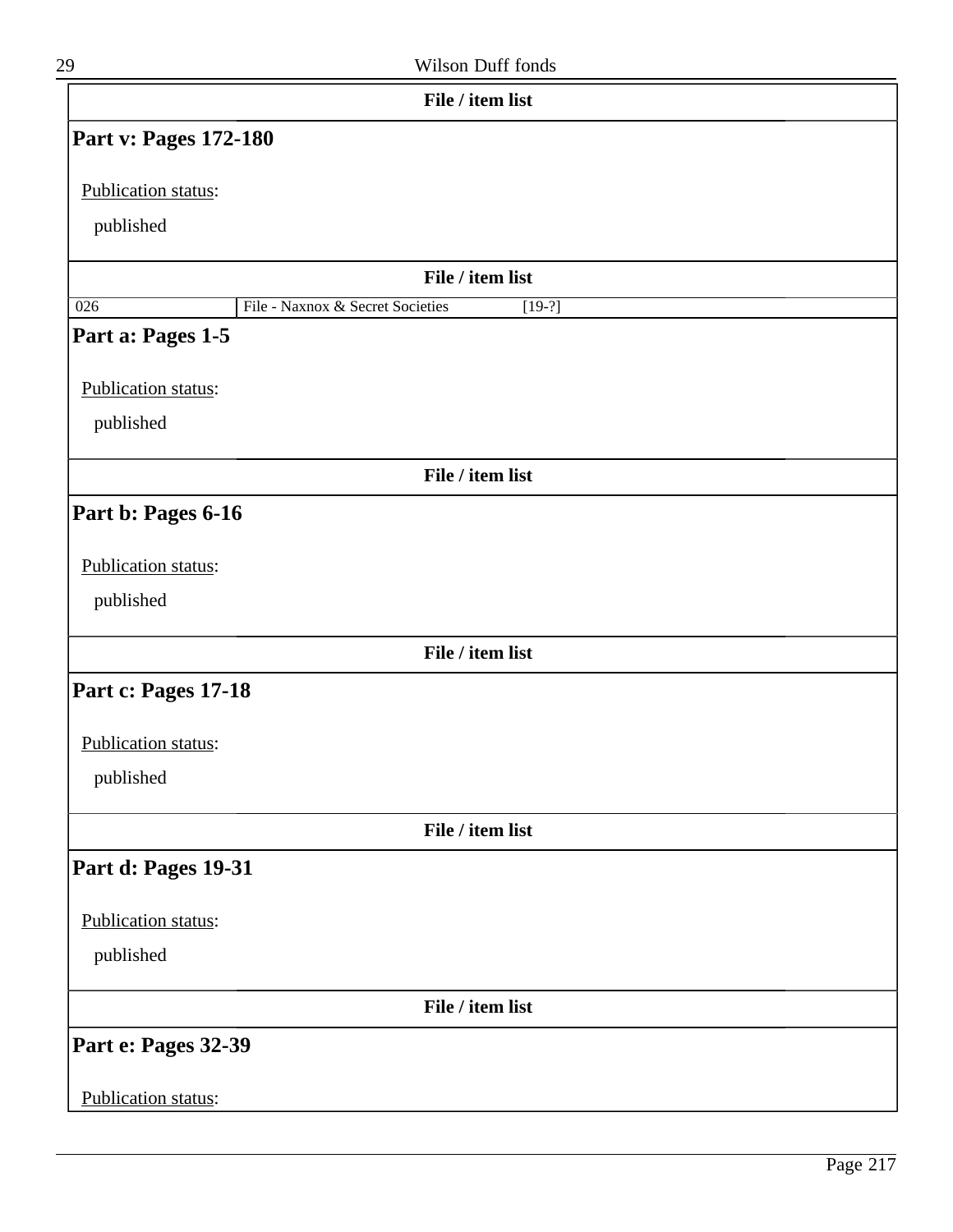| published           |                  |  |
|---------------------|------------------|--|
|                     | File / item list |  |
| Part f: Pages 40-43 |                  |  |
| Publication status: |                  |  |
| published           |                  |  |
|                     | File / item list |  |
| Part g: Pages 44-58 |                  |  |
| Publication status: |                  |  |
| published           |                  |  |
|                     | File / item list |  |
| Part h: Pages 59-68 |                  |  |
| Publication status: |                  |  |
| published           |                  |  |
|                     | File / item list |  |
| Part i: Pages 69-78 |                  |  |
| Publication status: |                  |  |
| published           |                  |  |
|                     | File / item list |  |
| Part j: Pages 79-83 |                  |  |
| Publication status: |                  |  |
| published           |                  |  |
|                     | File / item list |  |
| Part k: Pages 84-91 |                  |  |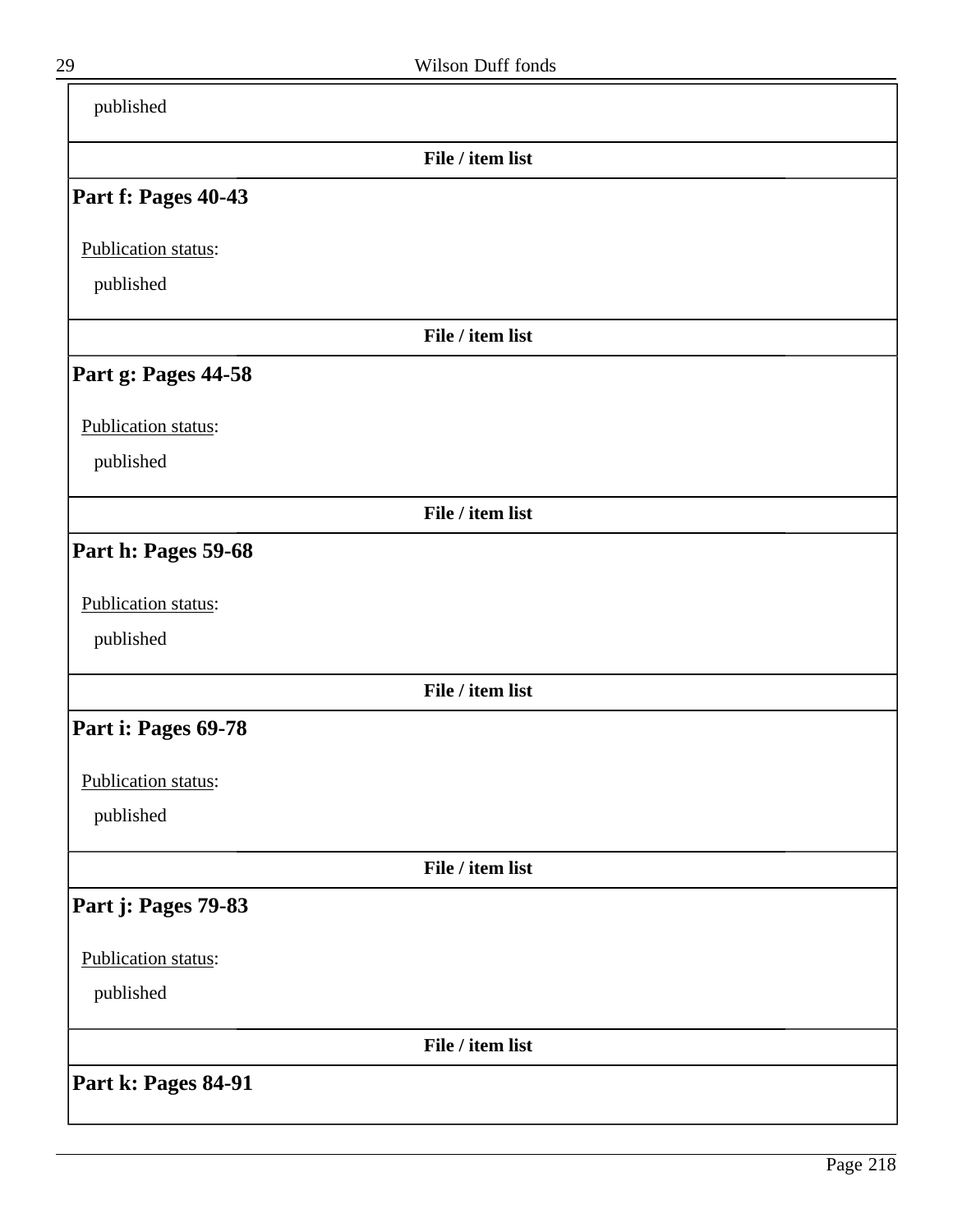| Publication status:          |                  |  |
|------------------------------|------------------|--|
| published                    |                  |  |
|                              | File / item list |  |
| Part I: Pages 92-93          |                  |  |
| Publication status:          |                  |  |
| published                    |                  |  |
|                              | File / item list |  |
| Part m: Pages 94-101         |                  |  |
| Publication status:          |                  |  |
| published                    |                  |  |
|                              | File / item list |  |
| Part n: Pages 102-114        |                  |  |
| Publication status:          |                  |  |
| published                    |                  |  |
|                              | File / item list |  |
| <b>Part o: Pages 115-117</b> |                  |  |
| Publication status:          |                  |  |
| published                    |                  |  |
|                              | File / item list |  |
| <b>Part p: Pages 118-121</b> |                  |  |
| Publication status:          |                  |  |
| published                    |                  |  |
|                              | File / item list |  |
| Part q: Pages 122-133        |                  |  |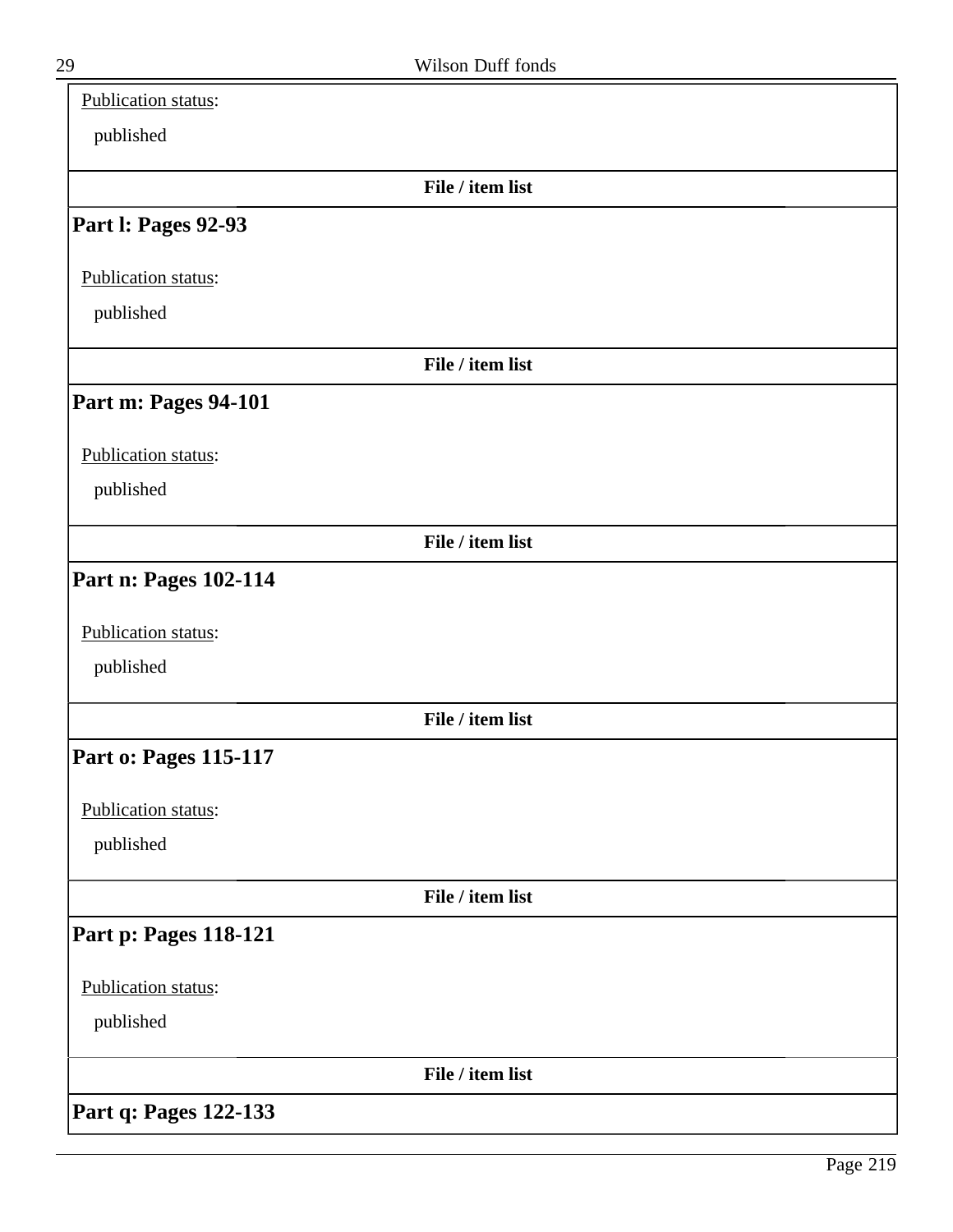| Publication status: |                                                 |  |
|---------------------|-------------------------------------------------|--|
| published           |                                                 |  |
|                     |                                                 |  |
|                     | File / item list                                |  |
| 027                 | File - Nass Fishing Villages<br>$[19-?]$        |  |
| Part a: Pages 1-5   |                                                 |  |
| Publication status: |                                                 |  |
| published           |                                                 |  |
|                     |                                                 |  |
|                     | File / item list                                |  |
| Part b: Pages 6-12  |                                                 |  |
|                     |                                                 |  |
| Publication status: |                                                 |  |
| published           |                                                 |  |
|                     | File / item list                                |  |
| $\overline{028}$    | File - Niska<br>$[19-?]$                        |  |
| 029                 | File - Origins (General) Traditions<br>$[19-?]$ |  |
| Part a: Pages 1-4   |                                                 |  |
| Publication status: |                                                 |  |
|                     |                                                 |  |
| published           |                                                 |  |
|                     | File / item list                                |  |
| Part b: Pages 5-15  |                                                 |  |
| Publication status: |                                                 |  |
|                     |                                                 |  |
| published           |                                                 |  |
|                     | File / item list                                |  |
| Part c: Pages 16-18 |                                                 |  |
| Publication status: |                                                 |  |
|                     |                                                 |  |
| published           |                                                 |  |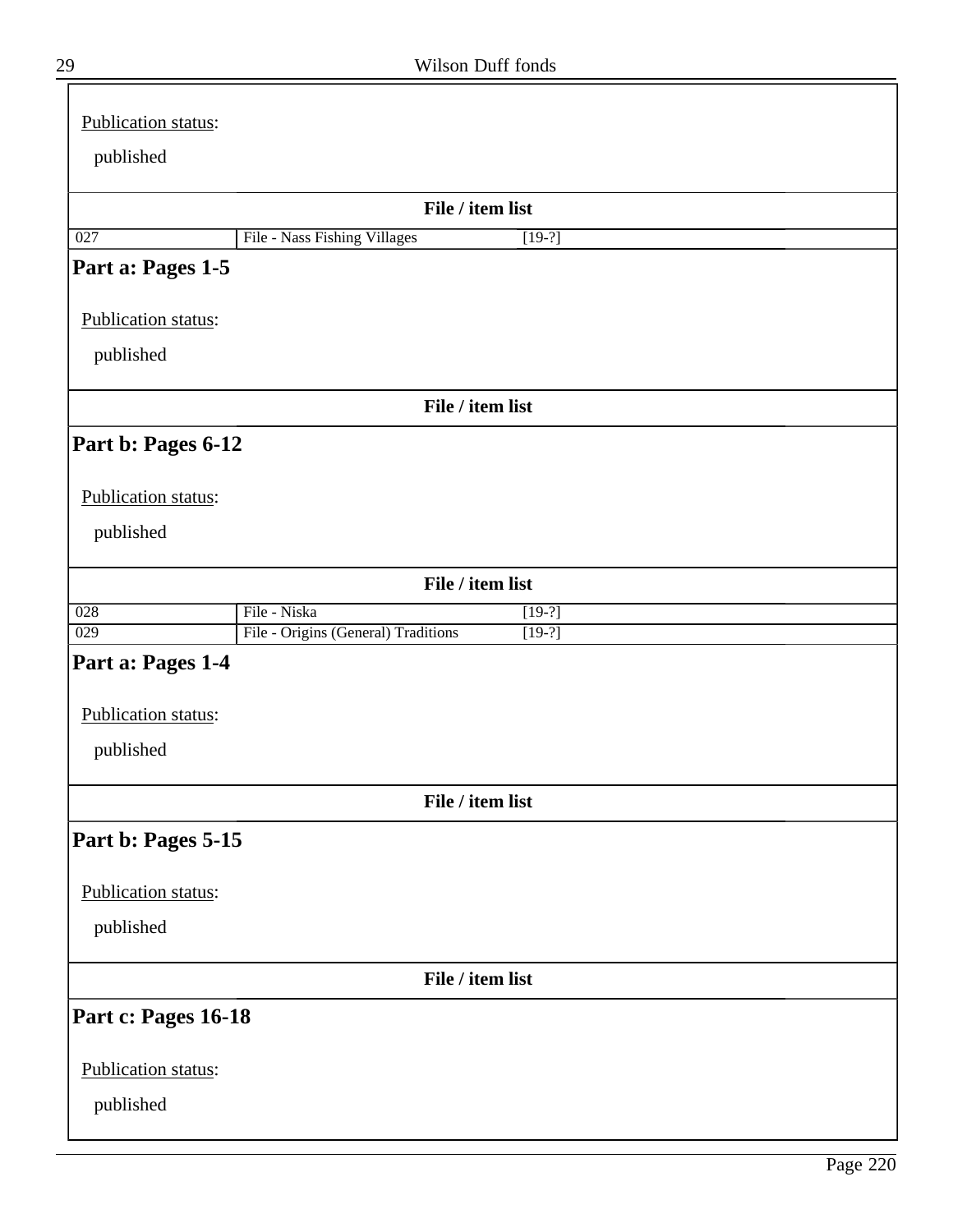| 29 | Wilson Duff fonds |
|----|-------------------|
|    |                   |

|                     | File / item list                          |  |
|---------------------|-------------------------------------------|--|
| Part d: Pages 19-21 |                                           |  |
| Publication status: |                                           |  |
| published           |                                           |  |
|                     |                                           |  |
|                     | File / item list                          |  |
| Part e: Pages 22-29 |                                           |  |
| Publication status: |                                           |  |
| published           |                                           |  |
|                     |                                           |  |
|                     | File / item list                          |  |
| $\overline{030}$    | File - Gispewudwada (general)<br>$[19-?]$ |  |
| Part a: Pages 1-3   |                                           |  |
| Publication status: |                                           |  |
| published           |                                           |  |
|                     |                                           |  |
|                     | File / item list                          |  |
| Part b: Pages 4-20  |                                           |  |
| Publication status: |                                           |  |
| published           |                                           |  |
|                     |                                           |  |
|                     | File / item list                          |  |
| Part c: Pages 21-29 |                                           |  |
| Publication status: |                                           |  |
| published           |                                           |  |
|                     |                                           |  |
|                     | File / item list                          |  |
| Part d: Pages 30-33 |                                           |  |
|                     |                                           |  |
| Publication status: |                                           |  |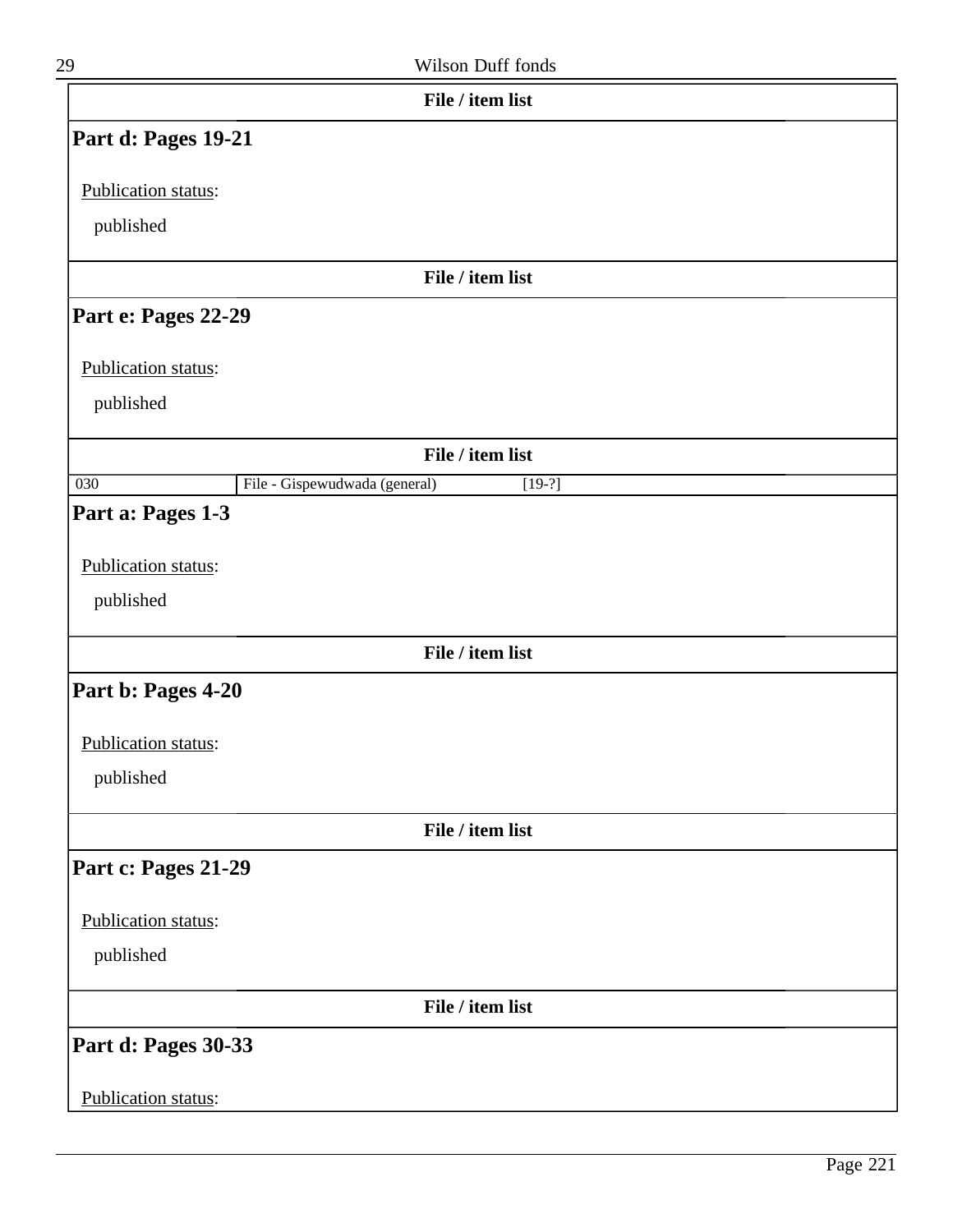| published                       |                  |
|---------------------------------|------------------|
|                                 | File / item list |
| Part e: Pages 34-38             |                  |
| Publication status:             |                  |
| published                       |                  |
|                                 | File / item list |
| Part f: Pages 39-43             |                  |
| Publication status:             |                  |
| published                       |                  |
|                                 | File / item list |
| Part g: Pages 44-49             |                  |
| Publication status:             |                  |
| published                       |                  |
|                                 | File / item list |
| Part h: Pages 50-65             |                  |
| Publication status:             |                  |
| published                       |                  |
|                                 | File / item list |
| Part i: Pages 66-72             |                  |
| Publication status:             |                  |
| published                       |                  |
|                                 | File / item list |
| File - Ganhada (general)<br>031 | $[19-?]$         |
| Part a: Pages 1-11              |                  |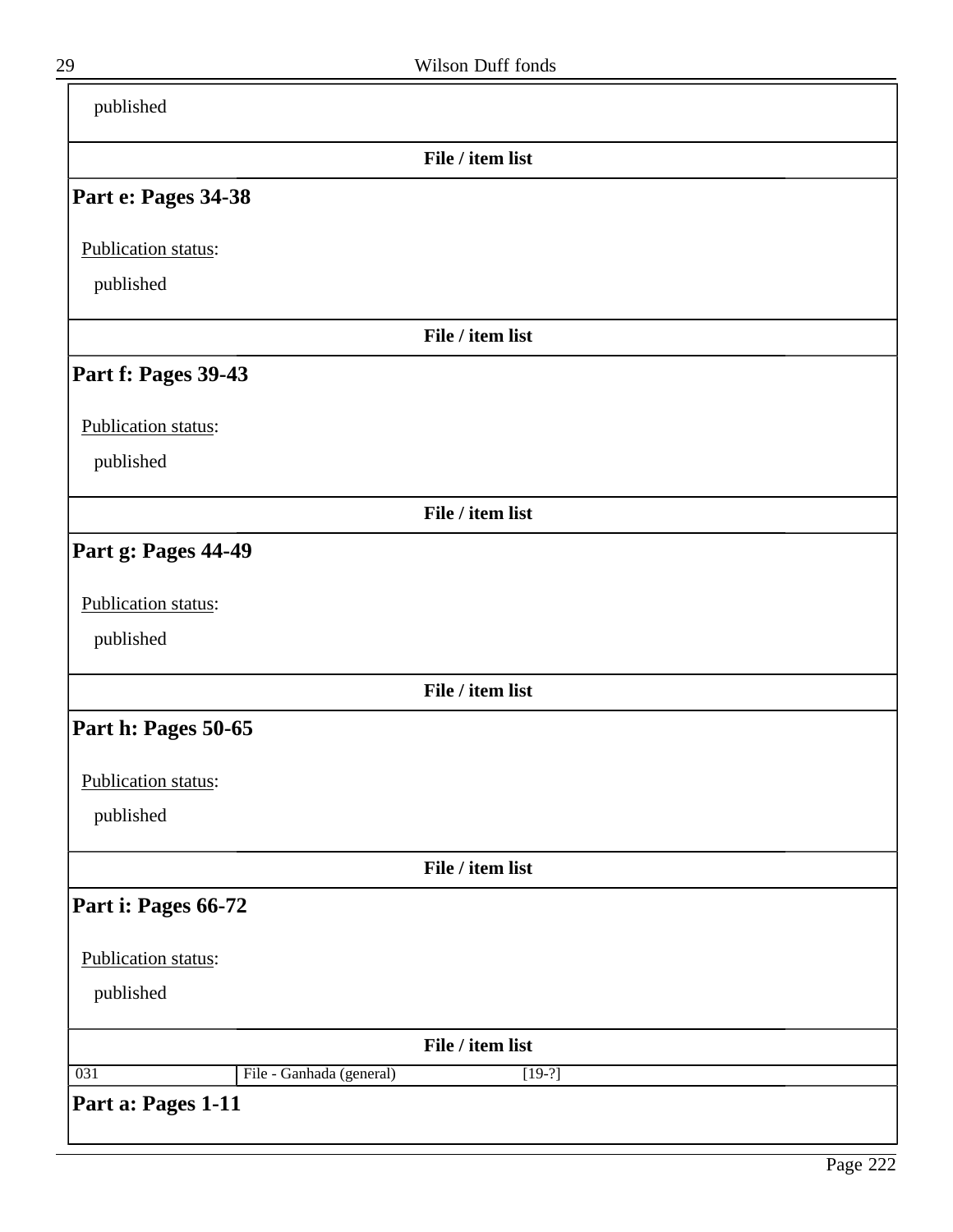| Publication status: |                           |                  |  |
|---------------------|---------------------------|------------------|--|
| published           |                           |                  |  |
|                     |                           | File / item list |  |
| Part b: Pages 12-14 |                           |                  |  |
|                     |                           |                  |  |
| Publication status: |                           |                  |  |
| published           |                           |                  |  |
|                     |                           | File / item list |  |
| $\overline{032}$    | File - Laxkibu (general)  | $[19-?]$         |  |
| Part a: Pages 1-2   |                           |                  |  |
| Publication status: |                           |                  |  |
| published           |                           |                  |  |
|                     |                           |                  |  |
|                     |                           | File / item list |  |
| Part b: Pages 3-5   |                           |                  |  |
| Publication status: |                           |                  |  |
|                     |                           |                  |  |
| published           |                           |                  |  |
|                     |                           | File / item list |  |
| Part c: Pages 6-10  |                           |                  |  |
| Publication status: |                           |                  |  |
| published           |                           |                  |  |
|                     |                           |                  |  |
|                     |                           | File / item list |  |
| 033                 | File - Laxskiik (general) | $[19-?]$         |  |
| Part a: Pages 1-3   |                           |                  |  |
| Publication status: |                           |                  |  |
| published           |                           |                  |  |
|                     |                           |                  |  |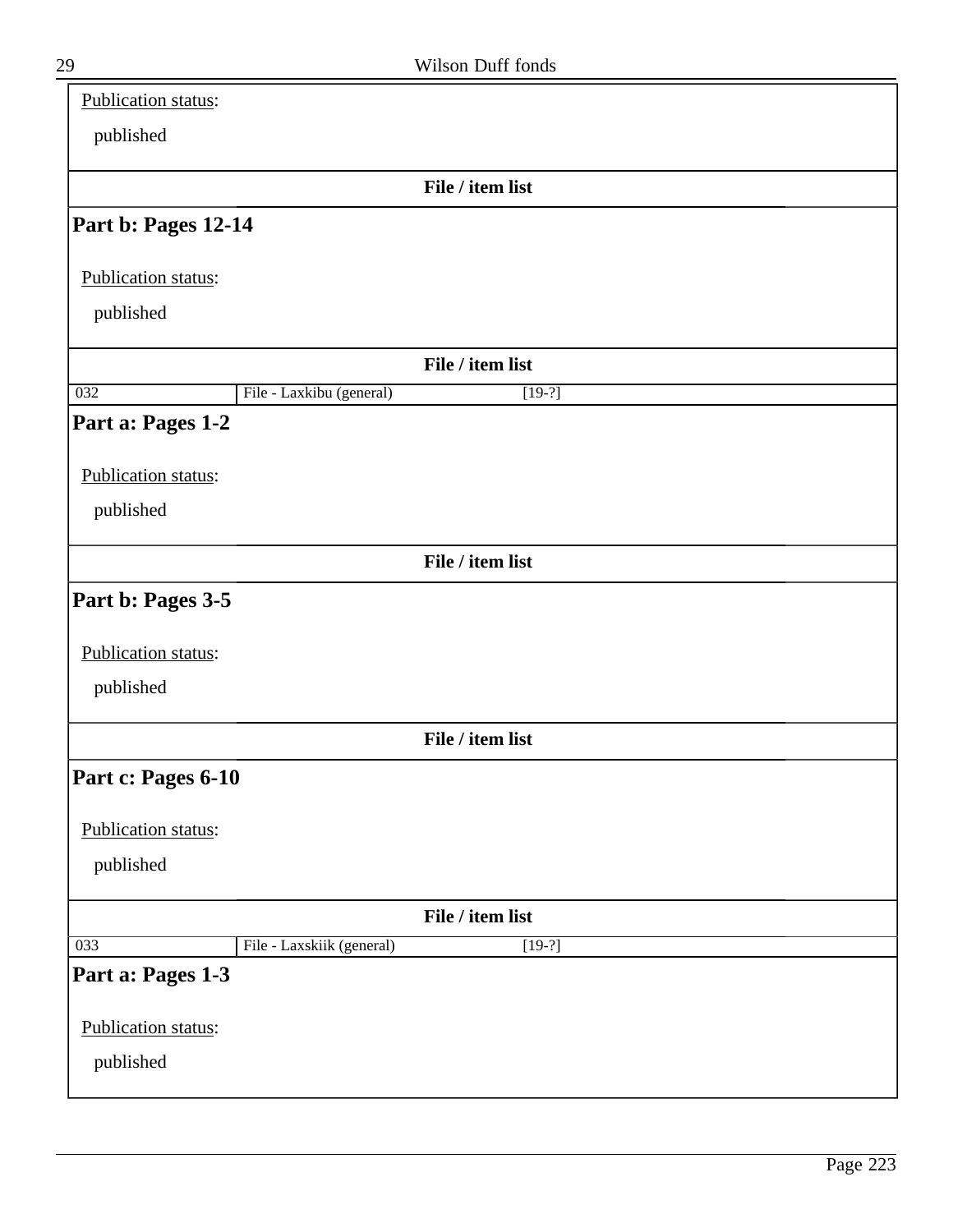| 29                               |                        | Wilson Duff fonds |  |
|----------------------------------|------------------------|-------------------|--|
|                                  |                        | File / item list  |  |
| Part b: Pages 4-5                |                        |                   |  |
| Publication status:              |                        |                   |  |
| published                        |                        |                   |  |
|                                  |                        | File / item list  |  |
| Part c: Pages 6-13               |                        |                   |  |
| Publication status:              |                        |                   |  |
| published                        |                        |                   |  |
|                                  |                        | File / item list  |  |
| 034                              | File - Gitando Origins | $[19-?]$          |  |
| Publication status:<br>published |                        |                   |  |
|                                  |                        | File / item list  |  |
| Part b: Pages 20-23              |                        |                   |  |
| Publication status:              |                        |                   |  |
| published                        |                        |                   |  |
|                                  |                        | File / item list  |  |
| Part c: Pages 22-28              |                        |                   |  |
| Publication status:              |                        |                   |  |
| published                        |                        |                   |  |
|                                  |                        | File / item list  |  |
| 035                              | File - Gitxat'in       | $[19-?]$          |  |
| Part a: Pages 1-25               |                        |                   |  |
| Publication status:              |                        |                   |  |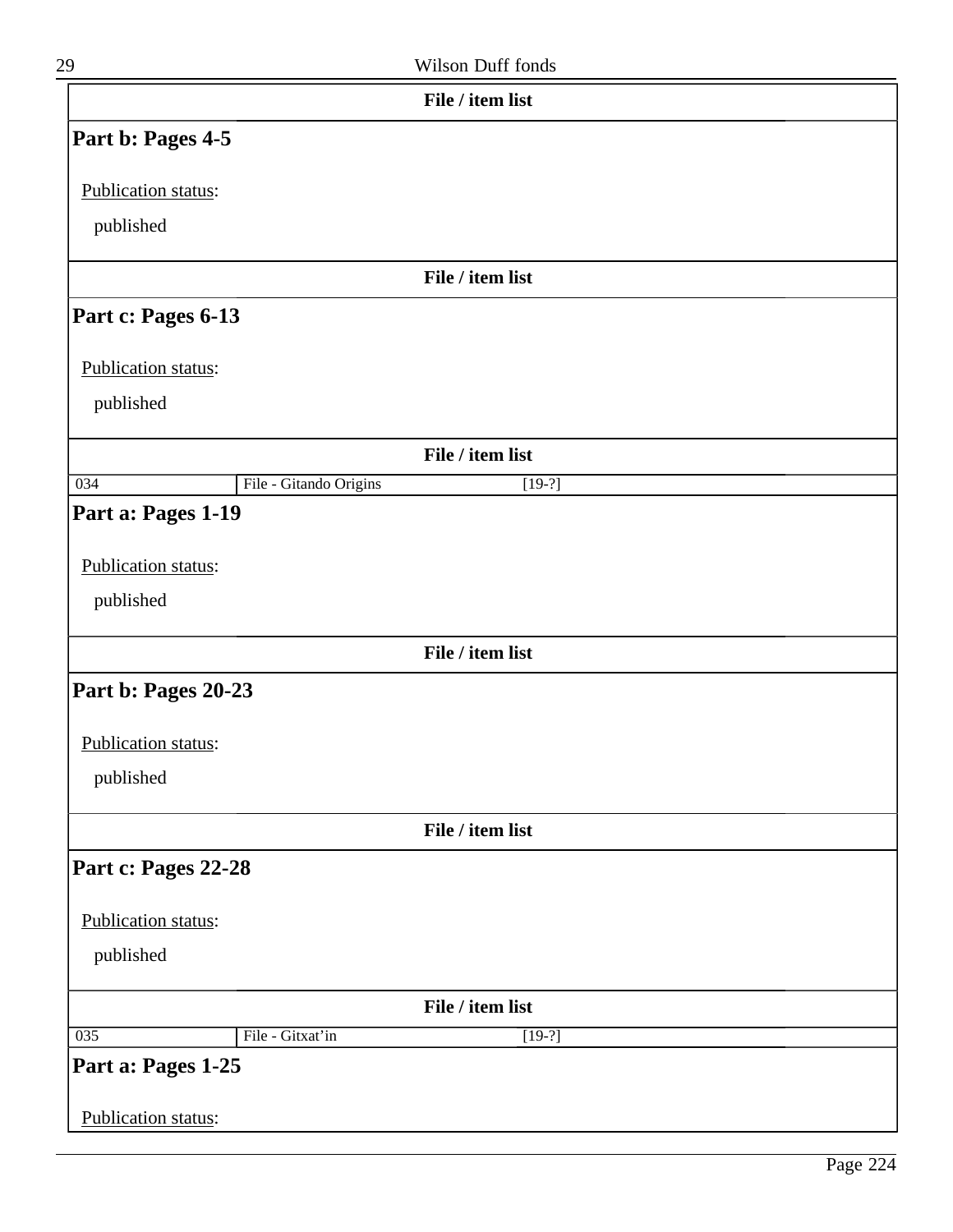| published               |                                                                 |
|-------------------------|-----------------------------------------------------------------|
|                         | File / item list                                                |
| Part b: Pages 26-55     |                                                                 |
| Publication status:     |                                                                 |
| published               |                                                                 |
|                         | File / item list                                                |
| Part c: Pages 56-62v    |                                                                 |
|                         |                                                                 |
| Publication status:     |                                                                 |
| published               |                                                                 |
|                         | File / item list                                                |
| 036                     | File - Gitxat'in Laxkibu<br>$[19-?]$                            |
| 037<br>$\overline{038}$ | File - Gitxat'in Gispewudwada<br>$[19-?]$<br>File - Gitwincitkw |
|                         | $[19-?]$                                                        |
| Part a: Pages 1-10      |                                                                 |
| Publication status:     |                                                                 |
| published               |                                                                 |
|                         | File / item list                                                |
|                         |                                                                 |
| Part b: Pages 11-14     |                                                                 |
| Publication status:     |                                                                 |
| published               |                                                                 |
|                         |                                                                 |
|                         | File / item list                                                |
| Part c: Pages 15-17     |                                                                 |
| Publication status:     |                                                                 |
| published               |                                                                 |
|                         |                                                                 |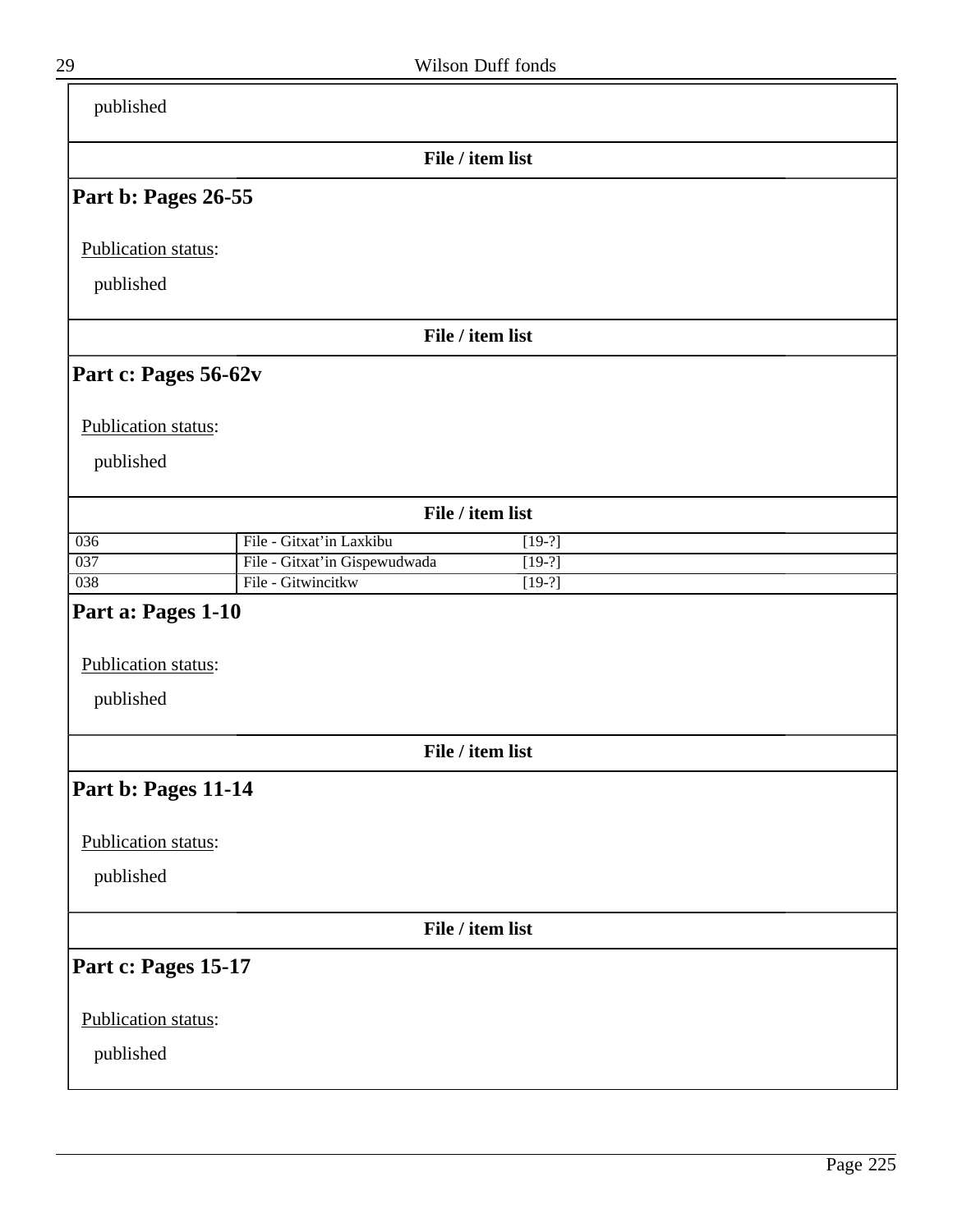| File / item list  |
|-------------------|
| Wilson Duff fonds |
|                   |

|                     | File / item list                                  |
|---------------------|---------------------------------------------------|
| Part d: Pages 18-31 |                                                   |
| Publication status: |                                                   |
| published           |                                                   |
|                     | File / item list                                  |
| Part e: Pages 32-33 |                                                   |
| Publication status: |                                                   |
| published           |                                                   |
|                     | File / item list                                  |
| $\overline{039}$    | File - Gitxat'in Ganhada<br>$[19-?]$              |
| Part a: Pages 1-7   |                                                   |
| Publication status: |                                                   |
| published           |                                                   |
|                     | File / item list                                  |
| Part b: Pages 8-17  |                                                   |
| Publication status: |                                                   |
| published           |                                                   |
|                     | File / item list                                  |
| 040                 | File - Gitlaxdamks Laxkibu Gisgansnat<br>$[19-?]$ |
| Part a: Pages 1-6   |                                                   |
| Publication status: |                                                   |
| published           |                                                   |
|                     | File / item list                                  |
| Part b: Pages 7-19  |                                                   |
| Publication status: |                                                   |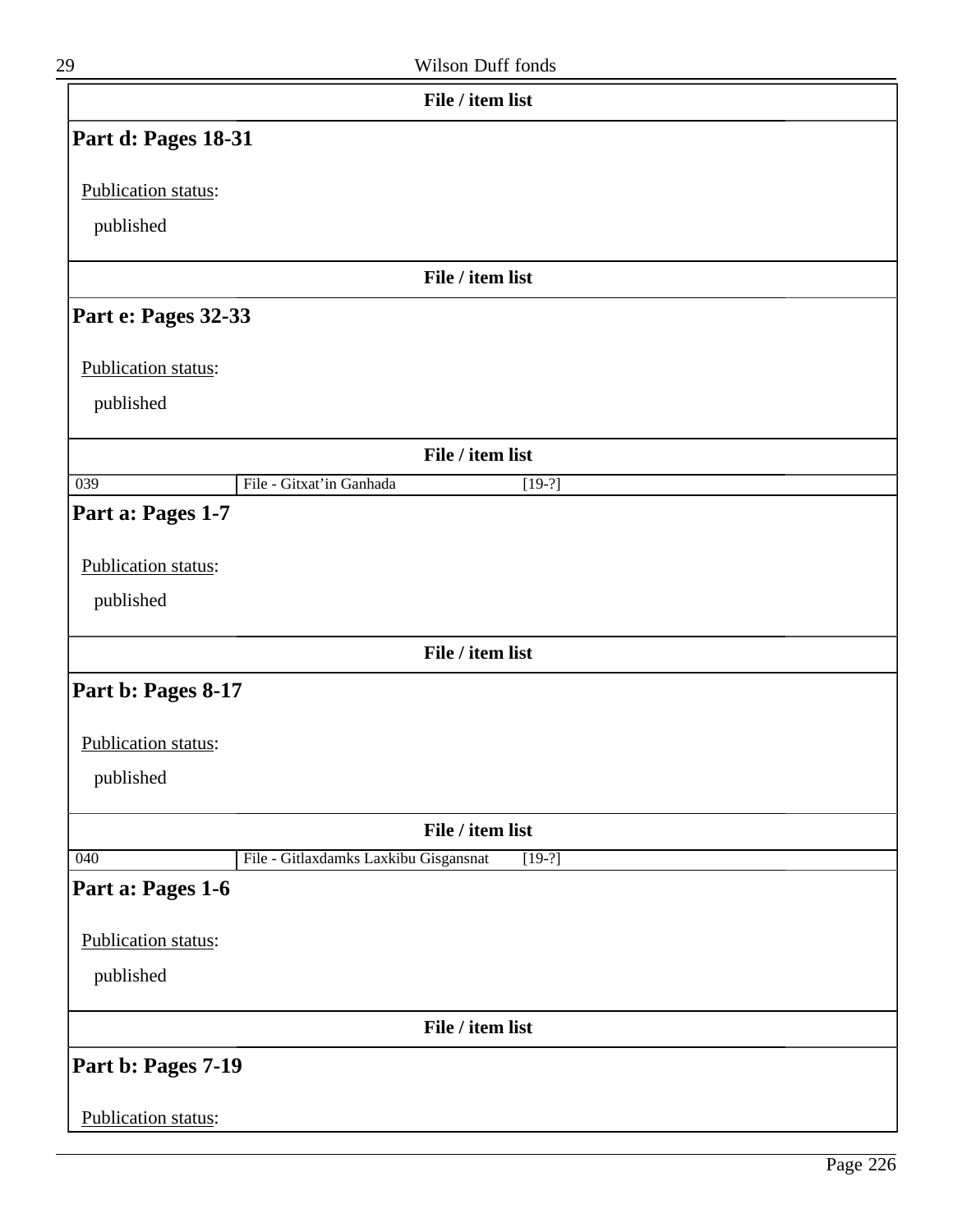| published           |                                                            |  |
|---------------------|------------------------------------------------------------|--|
|                     | File / item list                                           |  |
| Part c: Pages 20-32 |                                                            |  |
| Publication status: |                                                            |  |
| published           |                                                            |  |
|                     | File / item list                                           |  |
| Part d: Pages 33-38 |                                                            |  |
| Publication status: |                                                            |  |
| published           |                                                            |  |
|                     | File / item list                                           |  |
| $\overline{041}$    | File - Gitlaxdamks Laxkibu<br>$[19-?]$<br>(Gitwilnake'e'l) |  |
| Part a: Pages 1-20  |                                                            |  |
| Publication status: |                                                            |  |
| published           |                                                            |  |
|                     | File / item list                                           |  |
| Part b: Pages 21-39 |                                                            |  |
| Publication status: |                                                            |  |
| published           |                                                            |  |
|                     | File / item list                                           |  |
| 042                 | File - Gitlaxdamks Laxskiik<br>$[19-?]$                    |  |
| Part a: Pages 1-7   |                                                            |  |
| Publication status: |                                                            |  |
|                     |                                                            |  |
| published           |                                                            |  |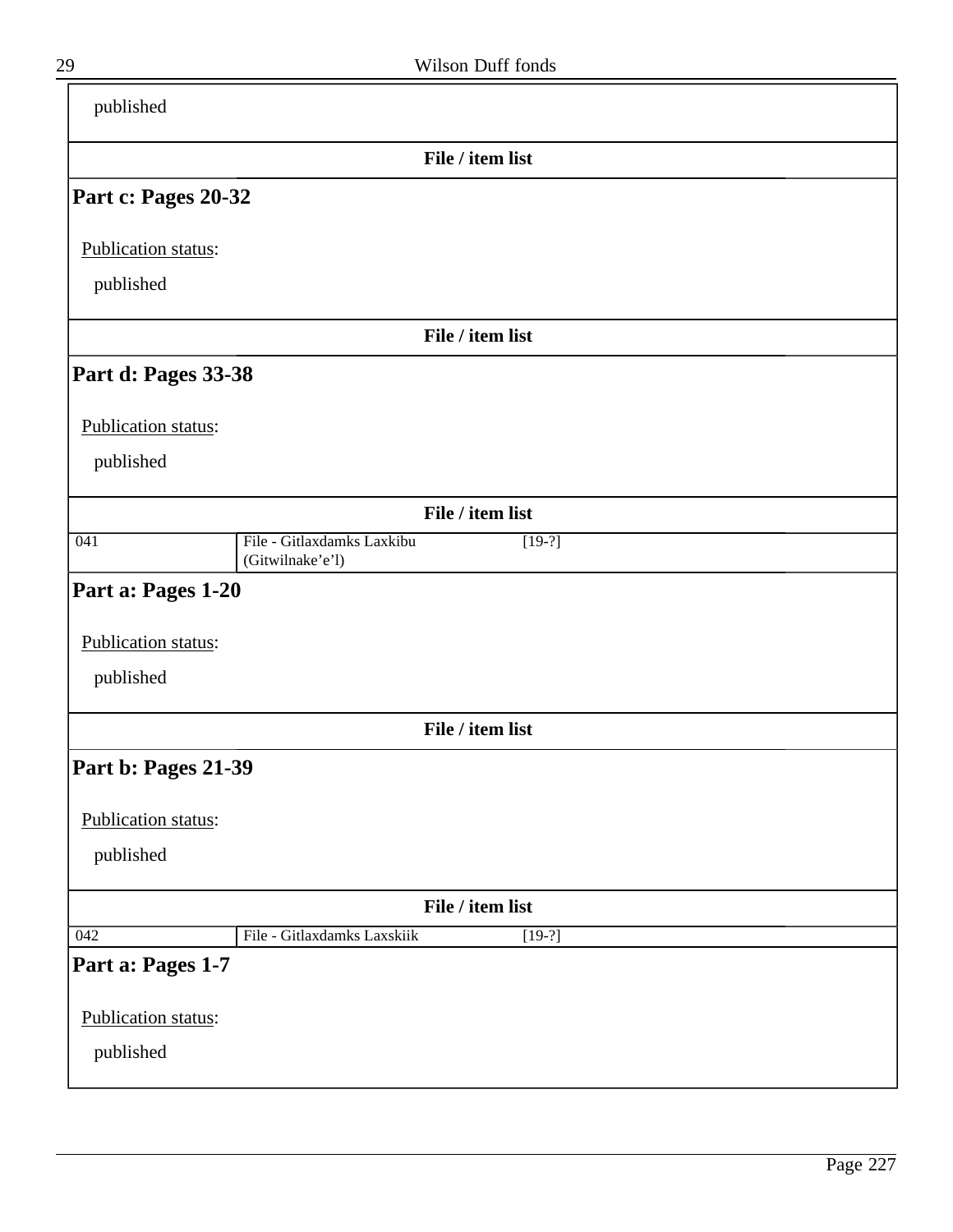| 29                               | Wilson Duff fonds                |          |  |
|----------------------------------|----------------------------------|----------|--|
|                                  | File / item list                 |          |  |
| Part b: Pages 8-19               |                                  |          |  |
| Publication status:              |                                  |          |  |
|                                  |                                  |          |  |
| published                        |                                  |          |  |
|                                  | File / item list                 |          |  |
| Part c: Pages 20-23              |                                  |          |  |
| Publication status:              |                                  |          |  |
| published                        |                                  |          |  |
|                                  |                                  |          |  |
|                                  | File / item list                 |          |  |
| 043                              | File - Gitlaxdamks Ganhada       | $[19-?]$ |  |
| 044                              | File - Gitlaxdamks Laxtsamme'lix | $[19-?]$ |  |
| 045                              | File - Gitxat'in Laxskiik        | $[19-?]$ |  |
| Publication status:<br>published |                                  |          |  |
|                                  | File / item list                 |          |  |
| Part b: Pages 6-8                |                                  |          |  |
| Publication status:              |                                  |          |  |
| published                        |                                  |          |  |
|                                  | File / item list                 |          |  |
| Part c: Pages 9-24               |                                  |          |  |
| Publication status:              |                                  |          |  |
| published                        |                                  |          |  |
|                                  | File / item list                 |          |  |
| Part d: Pages 25-38              |                                  |          |  |
|                                  |                                  |          |  |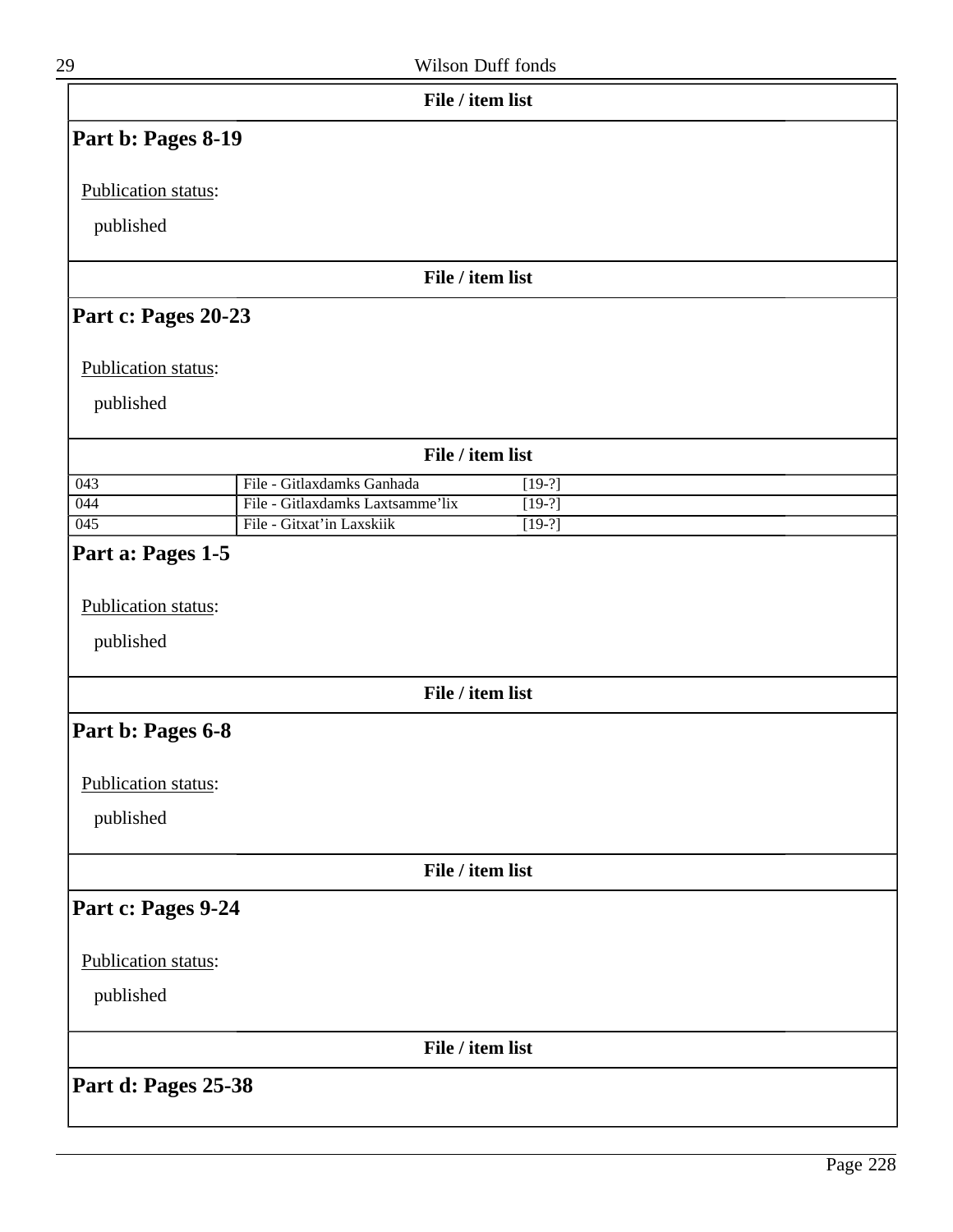| Publication status: |                     |                  |
|---------------------|---------------------|------------------|
| published           |                     |                  |
|                     |                     |                  |
|                     | File - Metlakatla   | File / item list |
| 046                 |                     | $[19-?]$         |
| Part a: Pages 1-5   |                     |                  |
| Publication status: |                     |                  |
| published           |                     |                  |
|                     |                     |                  |
|                     |                     | File / item list |
| Part b: Pages 6-7v  |                     |                  |
|                     |                     |                  |
| Publication status: |                     |                  |
| published           |                     |                  |
|                     |                     | File / item list |
| Part c: Pages 8-17v |                     |                  |
|                     |                     |                  |
| Publication status: |                     |                  |
| published           |                     |                  |
|                     |                     |                  |
|                     |                     | File / item list |
| 047                 | File - Port Simpson | $[19-?]$         |
| Part a: Page 2      |                     |                  |
| Publication status: |                     |                  |
|                     |                     |                  |
| published           |                     |                  |
|                     |                     | File / item list |
| Part b: Page 3      |                     |                  |
|                     |                     |                  |
| Publication status: |                     |                  |
| published           |                     |                  |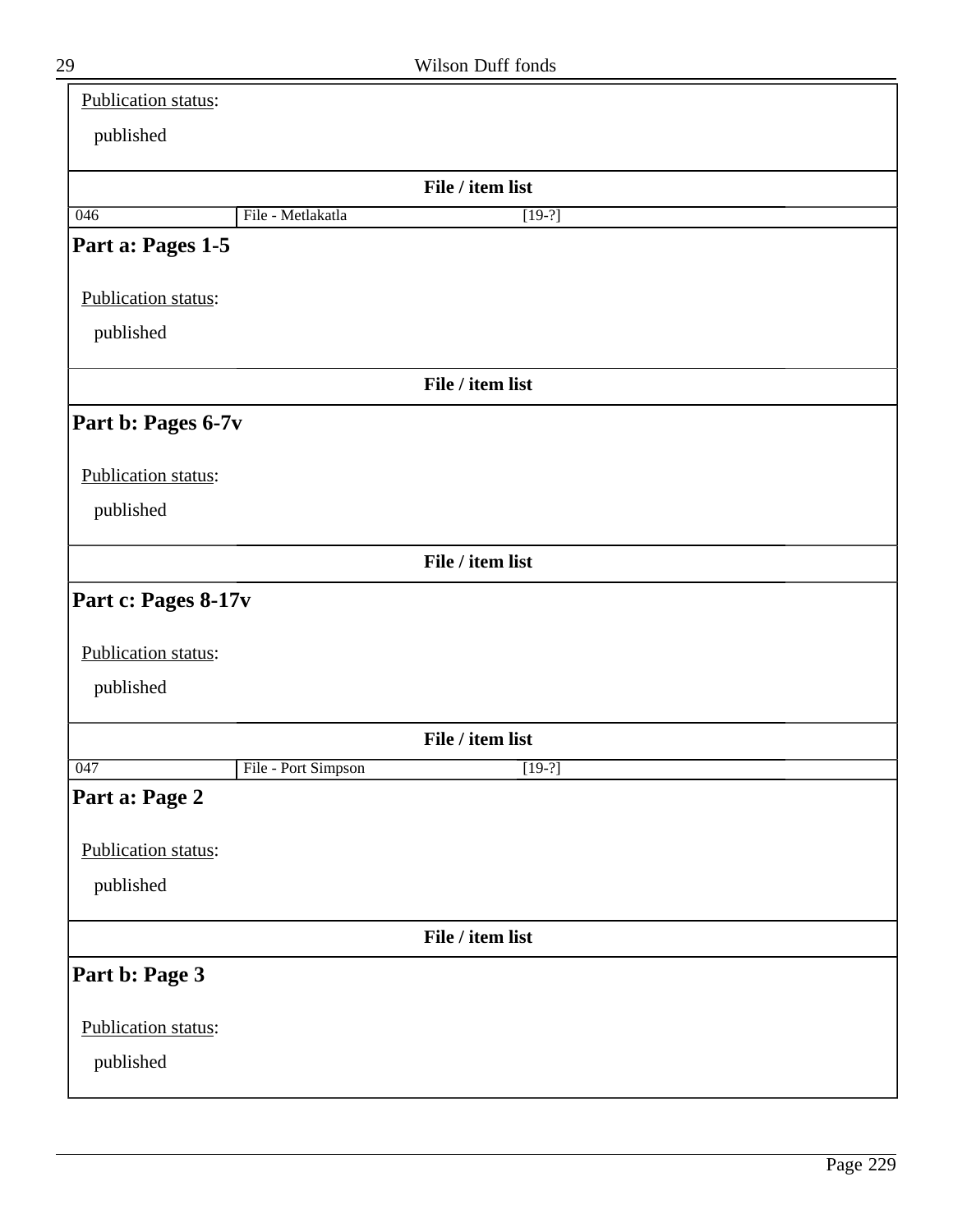| 29                  |                               | Wilson Duff fonds |  |
|---------------------|-------------------------------|-------------------|--|
|                     |                               | File / item list  |  |
| Part c: Page 3v     |                               |                   |  |
| Publication status: |                               |                   |  |
| published           |                               |                   |  |
|                     |                               | File / item list  |  |
| Part d: Page 4      |                               |                   |  |
| Publication status: |                               |                   |  |
| published           |                               |                   |  |
|                     |                               | File / item list  |  |
| Part e: Page 5      |                               |                   |  |
| Publication status: |                               |                   |  |
| published           |                               |                   |  |
|                     |                               | File / item list  |  |
| Part f: Page 5v     |                               |                   |  |
| Publication status: |                               |                   |  |
| published           |                               |                   |  |
|                     |                               | File / item list  |  |
| Part g: Page 6      |                               |                   |  |
| Publication status: |                               |                   |  |
| published           |                               |                   |  |
|                     |                               | File / item list  |  |
| 048                 | File - Indian Reserves        | $[19-?]$          |  |
| 049                 | File - Theory                 | $[19-?]$          |  |
| 050                 | File - Names of the Tsimshian | $[19-?]$          |  |
| $\overline{051}$    | File - Gidestsu               | $[19-?]$          |  |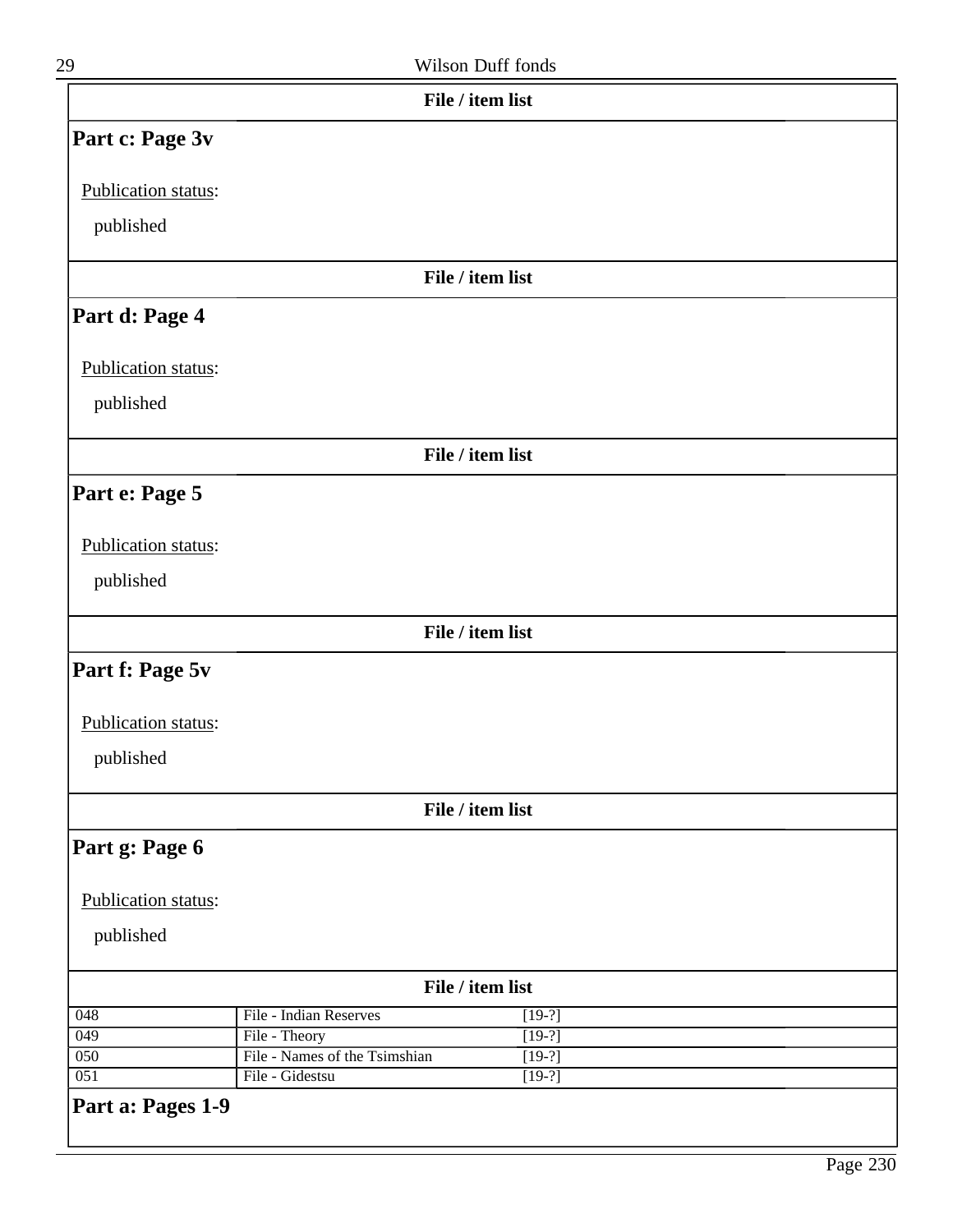| Publication status: |                          |                  |
|---------------------|--------------------------|------------------|
| published           |                          |                  |
|                     |                          |                  |
|                     |                          | File / item list |
| Part b: Pages 10-12 |                          |                  |
| Publication status: |                          |                  |
| published           |                          |                  |
|                     |                          |                  |
|                     |                          | File / item list |
| Part c: Pages 13-14 |                          |                  |
| Publication status: |                          |                  |
|                     |                          |                  |
| published           |                          |                  |
|                     |                          | File / item list |
| 052                 | File - Gitga'ata         | $[19-?]$         |
| Part a: Pages 1-20  |                          |                  |
|                     |                          |                  |
| Publication status: |                          |                  |
| published           |                          |                  |
|                     |                          |                  |
|                     |                          | File / item list |
| Part b: Pages 21-37 |                          |                  |
|                     |                          |                  |
| Publication status: |                          |                  |
| published           |                          |                  |
|                     |                          | File / item list |
| 053                 | File - Gitxaa'la: Houses | $[19-?]$         |
| $\overline{054}$    | File - Gitxaata: Names   | $[19-?]$         |
| Part a: Pages 1-6   |                          |                  |
| Publication status: |                          |                  |
|                     |                          |                  |
| published           |                          |                  |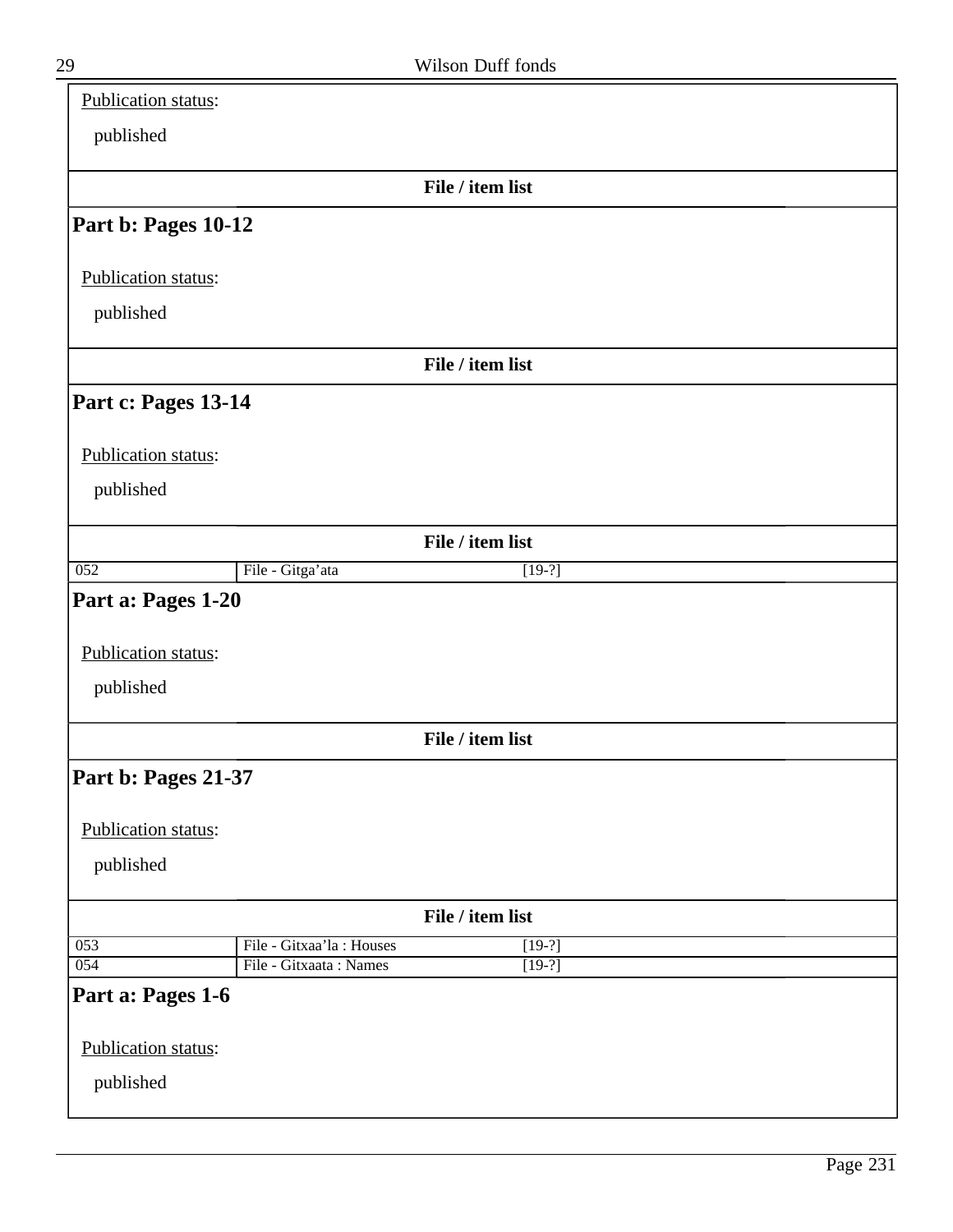| 29                  | Wilson Duff fonds |  |
|---------------------|-------------------|--|
|                     | File / item list  |  |
| Part b: Pages 7-9   |                   |  |
| Publication status: |                   |  |
| published           |                   |  |
|                     | File / item list  |  |
| Part c: Pages 10-11 |                   |  |
| Publication status: |                   |  |
| published           |                   |  |
|                     | File / item list  |  |
| Part d: Pages 12-13 |                   |  |
| Publication status: |                   |  |
| published           |                   |  |
|                     | File / item list  |  |
| Part e: Pages 14-15 |                   |  |
| Publication status: |                   |  |
| published           |                   |  |
|                     | File / item list  |  |
| Part f: Pages 16-20 |                   |  |
| Publication status: |                   |  |
| published           |                   |  |
|                     | File / item list  |  |
| Part g: Pages 21-25 |                   |  |
| Publication status: |                   |  |
| published           |                   |  |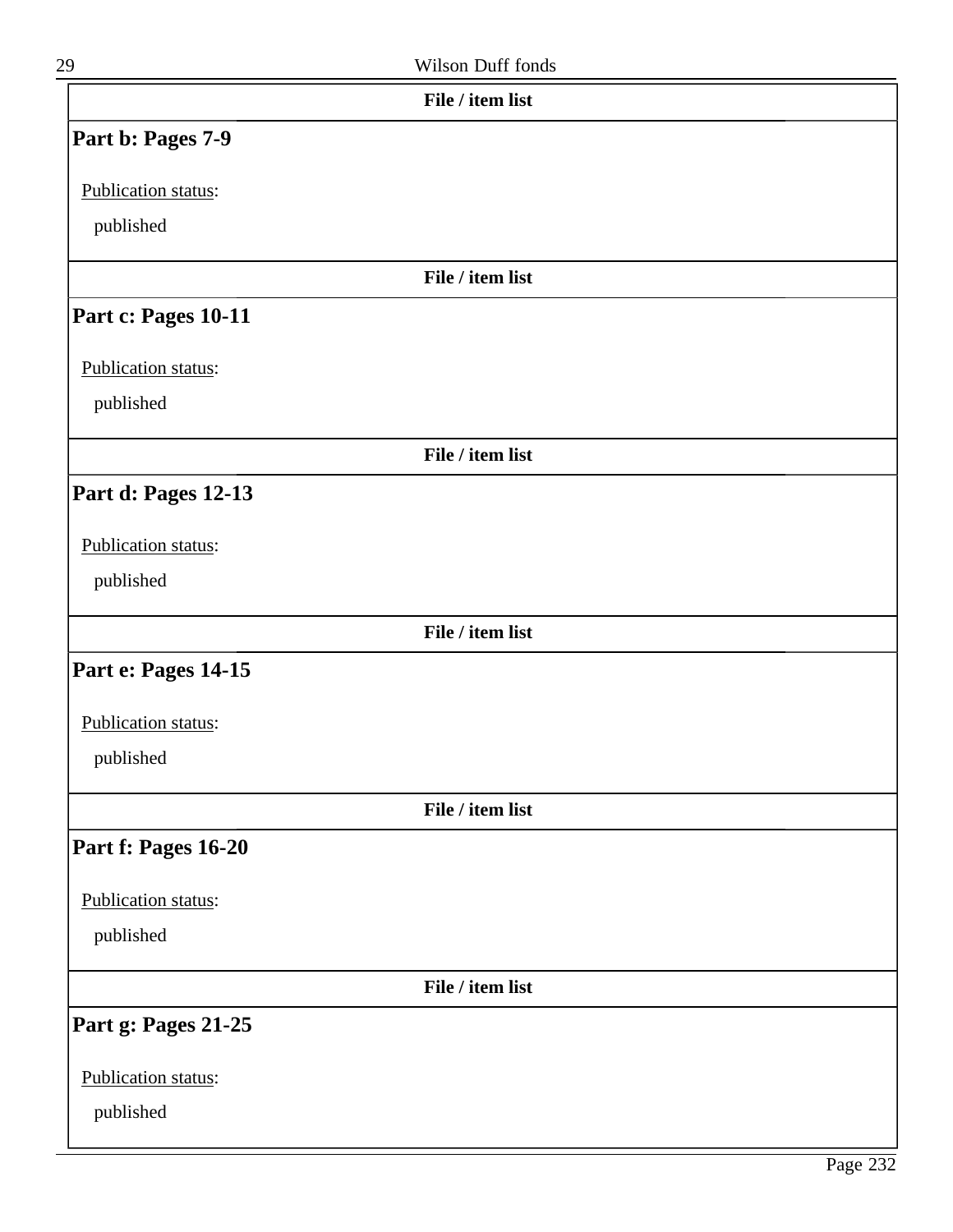| 29                  | Wilson Duff fonds |  |
|---------------------|-------------------|--|
|                     | File / item list  |  |
| Part h: Pages 26-32 |                   |  |
| Publication status: |                   |  |
| published           |                   |  |
|                     | File / item list  |  |
| Part i: Pages 33-36 |                   |  |
| Publication status: |                   |  |
| published           |                   |  |
|                     | File / item list  |  |
| Part j: Pages 37-42 |                   |  |
| Publication status: |                   |  |
| published           |                   |  |
|                     | File / item list  |  |
| Part k: Pages 43-47 |                   |  |
| Publication status: |                   |  |
| published           |                   |  |
|                     | File / item list  |  |
| Part I: Pages 48-54 |                   |  |
| Publication status: |                   |  |
| published           |                   |  |
|                     | File / item list  |  |
| Part m: Pages 55-58 |                   |  |
| Publication status: |                   |  |
| published           |                   |  |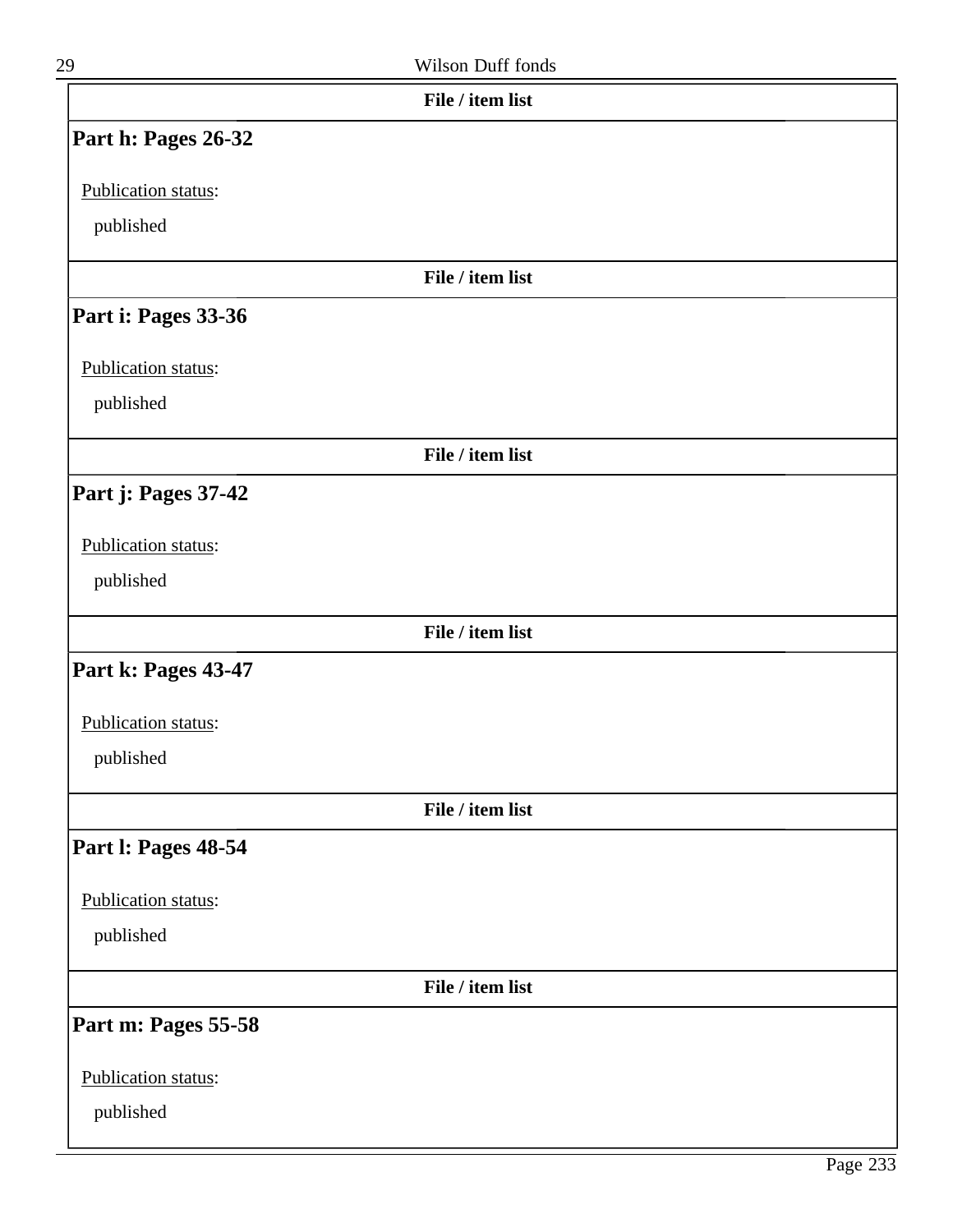| 29                  | Wilson Duff fonds |  |
|---------------------|-------------------|--|
|                     | File / item list  |  |
| Part n: Pages 59-60 |                   |  |
| Publication status: |                   |  |
| published           |                   |  |
|                     | File / item list  |  |
| Part o: Pages 61-62 |                   |  |
| Publication status: |                   |  |
| published           |                   |  |
|                     | File / item list  |  |
| Part p: Pages 63-64 |                   |  |
| Publication status: |                   |  |
| published           |                   |  |
|                     | File / item list  |  |
| Part q: Pages 65-66 |                   |  |
| Publication status: |                   |  |
| published           |                   |  |
|                     | File / item list  |  |
| Part r: Pages 67-71 |                   |  |
| Publication status: |                   |  |
| published           |                   |  |
|                     | File / item list  |  |
| Part s: Pages 72-73 |                   |  |
| Publication status: |                   |  |
| published           |                   |  |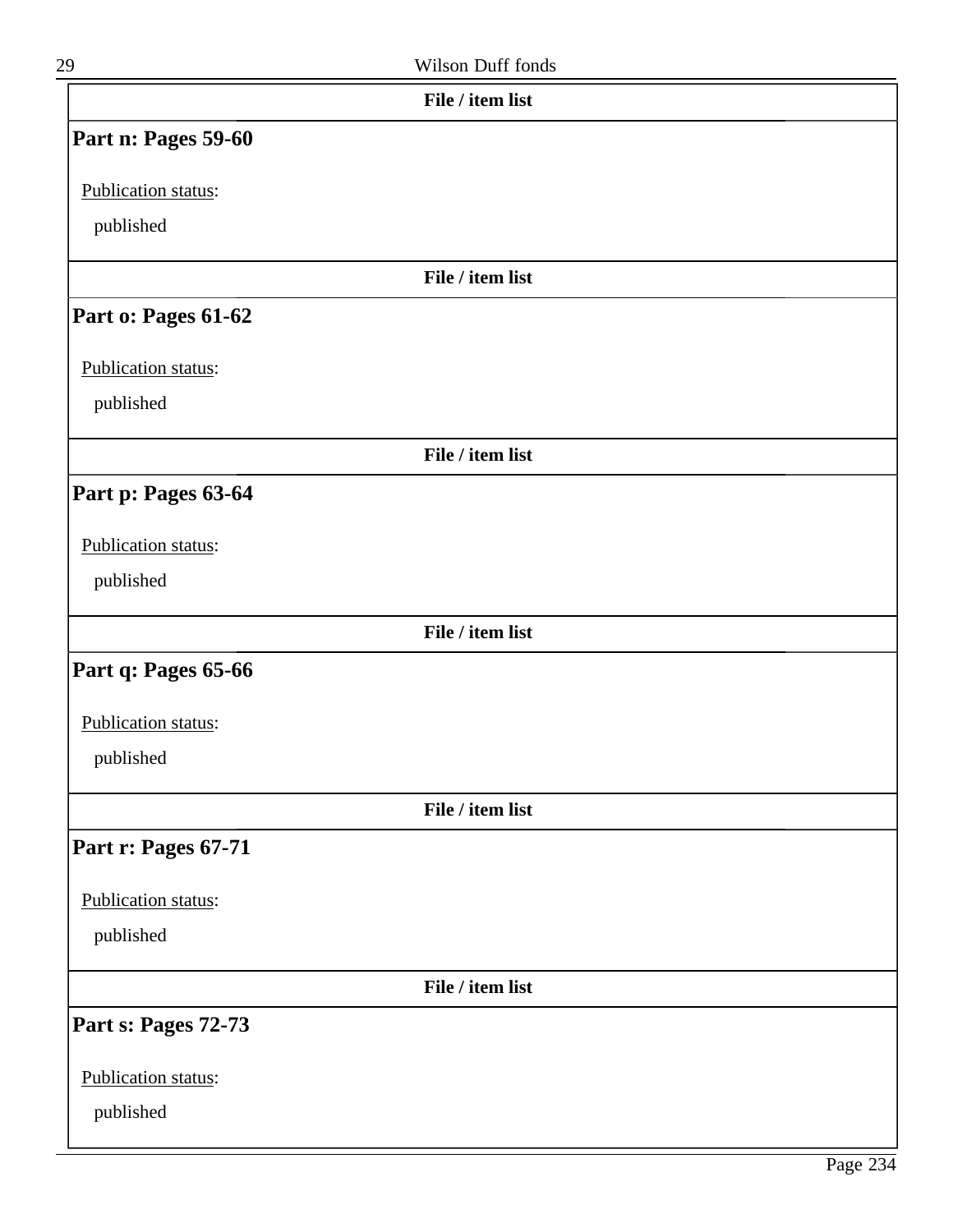| 29                               | Wilson Duff fonds                                   |
|----------------------------------|-----------------------------------------------------|
|                                  | File / item list                                    |
| Part t: Pages 74-75v             |                                                     |
| Publication status:              |                                                     |
| published                        |                                                     |
|                                  | File / item list                                    |
| Part u: Pages 76-77              |                                                     |
| Publication status:              |                                                     |
| published                        |                                                     |
|                                  | File / item list                                    |
| $\overline{055}$                 | File - Gitwilgots Crests<br>$[19-?]$                |
| Publication status:<br>published |                                                     |
|                                  | File / item list                                    |
| Part b: Pages 17-21              |                                                     |
| Publication status:              |                                                     |
| published                        |                                                     |
|                                  | File / item list                                    |
| 056                              | File - Gitwilgots Origins and Relations<br>$[19-?]$ |
| Part a: Pages 1-19               |                                                     |
| Publication status:              |                                                     |
| published                        |                                                     |
|                                  | File / item list                                    |

**Part b: Pages 20-21**

Publication status: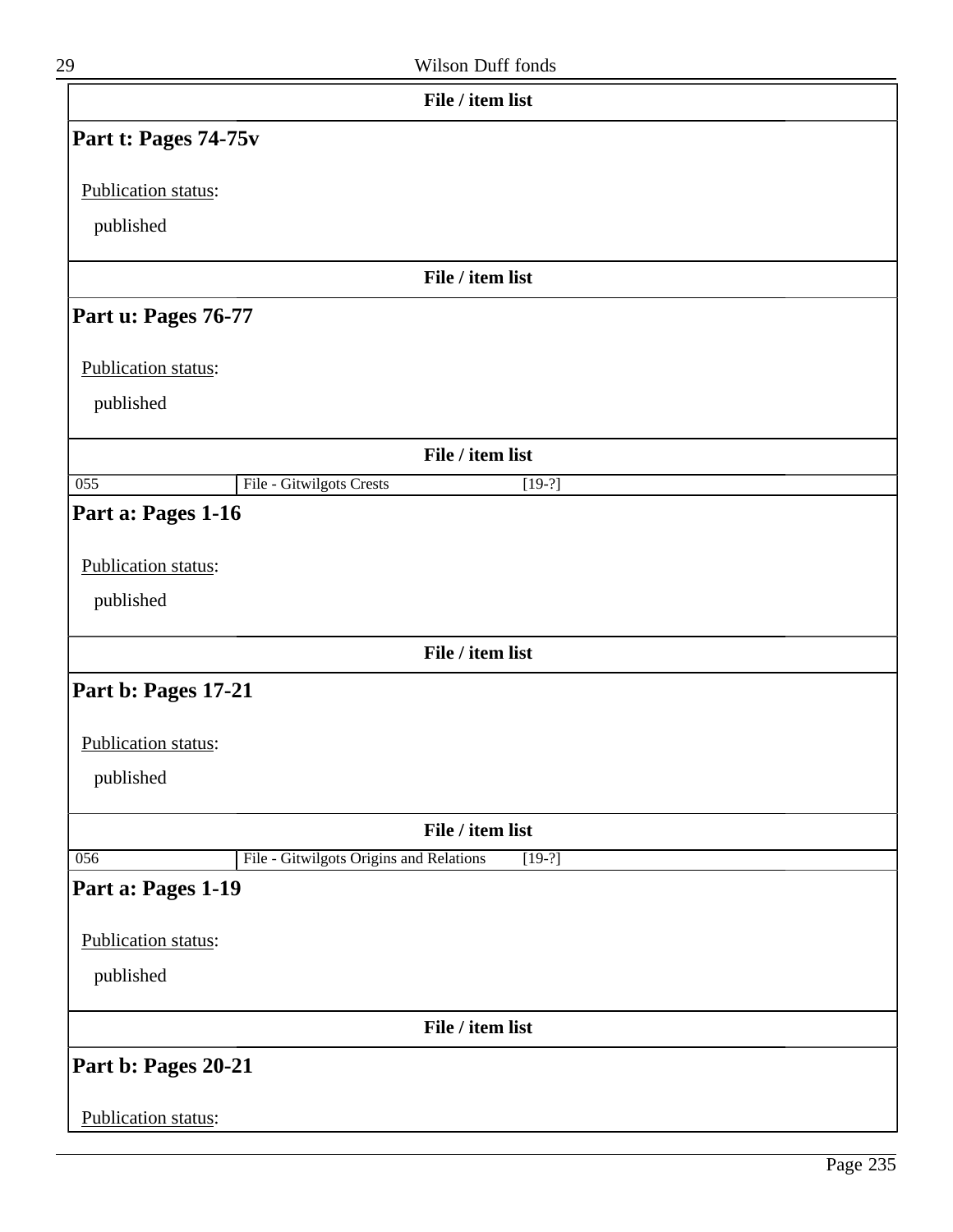| published                                              |                                                     |          |  |
|--------------------------------------------------------|-----------------------------------------------------|----------|--|
|                                                        | File / item list                                    |          |  |
| Part c: Pages 22-24                                    |                                                     |          |  |
| Publication status:                                    |                                                     |          |  |
| published                                              |                                                     |          |  |
|                                                        | File / item list                                    |          |  |
| Part d: Pages 25-27                                    |                                                     |          |  |
| Publication status:                                    |                                                     |          |  |
| published                                              |                                                     |          |  |
|                                                        | File / item list                                    |          |  |
| 057                                                    | File - Gitwilgots Houses                            | $[19-?]$ |  |
| 058                                                    | File - Gitwilgots Personal Names                    | $[19-?]$ |  |
| 059                                                    | File - Gitwilgots Territories                       | $[19-?]$ |  |
| $\overline{060}$                                       | File - Gitzaxtet Crests                             | $[19-?]$ |  |
| 061                                                    | File - Gitzaxtet Origins                            | $[19-?]$ |  |
| $\overline{062}$                                       | File - Gitzaxtet Names                              | $[19-?]$ |  |
| 063                                                    | <b>File - Gitzaxtet Houses</b>                      | $[19-?]$ |  |
| 064                                                    | File - Gitzaxtet Territories                        | $[19-?]$ |  |
| $\overline{065}$                                       | File - Gitsiis Houses: Origins and<br>Relationships | $[19-?]$ |  |
| 066                                                    | File - Gatsii's Crests                              | $[19-?]$ |  |
| 067                                                    | File - Gatsiis Houses                               | $[19-?]$ |  |
| $\overline{068}$                                       | File - Gitsis Territories                           | $[19-?]$ |  |
| 069                                                    | File - Gatsiis Personal Names                       | $[19-?]$ |  |
| Part a: Pages 1-15<br>Publication status:<br>published |                                                     |          |  |
|                                                        | File / item list                                    |          |  |
| Part b: Pages 16-32                                    |                                                     |          |  |
| Publication status:                                    |                                                     |          |  |
| published                                              |                                                     |          |  |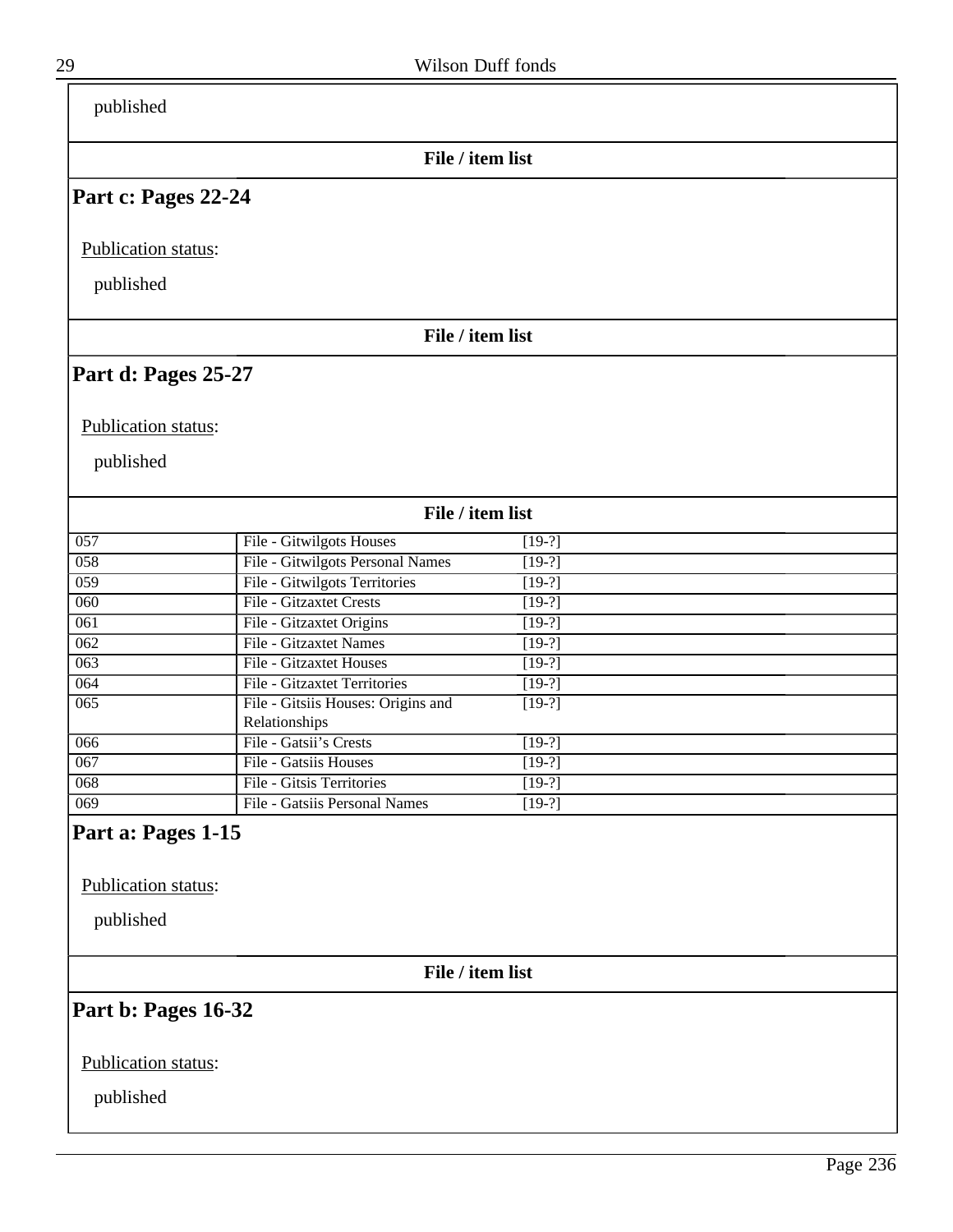|                     |                           | File / item list |  |
|---------------------|---------------------------|------------------|--|
| 070                 | File - Ginaxangiik Crests | $[19-?]$         |  |
| 071                 | File - Ginaxangiik Names  | $[19-?]$         |  |
| Part a: Pages 1-6   |                           |                  |  |
| Publication status: |                           |                  |  |
| published           |                           |                  |  |
|                     |                           | File / item list |  |
| Part b: Pages 7-8   |                           |                  |  |
| Publication status: |                           |                  |  |
| published           |                           |                  |  |
|                     |                           | File / item list |  |
| Part c: Pages 9-11  |                           |                  |  |
| Publication status: |                           |                  |  |
| published           |                           |                  |  |
|                     |                           | File / item list |  |
| Part d: Pages 12-14 |                           |                  |  |
| Publication status: |                           |                  |  |
| published           |                           |                  |  |
|                     |                           | File / item list |  |
| Part e: Pages 15-17 |                           |                  |  |
| Publication status: |                           |                  |  |
| published           |                           |                  |  |
|                     |                           | File / item list |  |
| Part f: Pages 18-19 |                           |                  |  |
| Publication status: |                           |                  |  |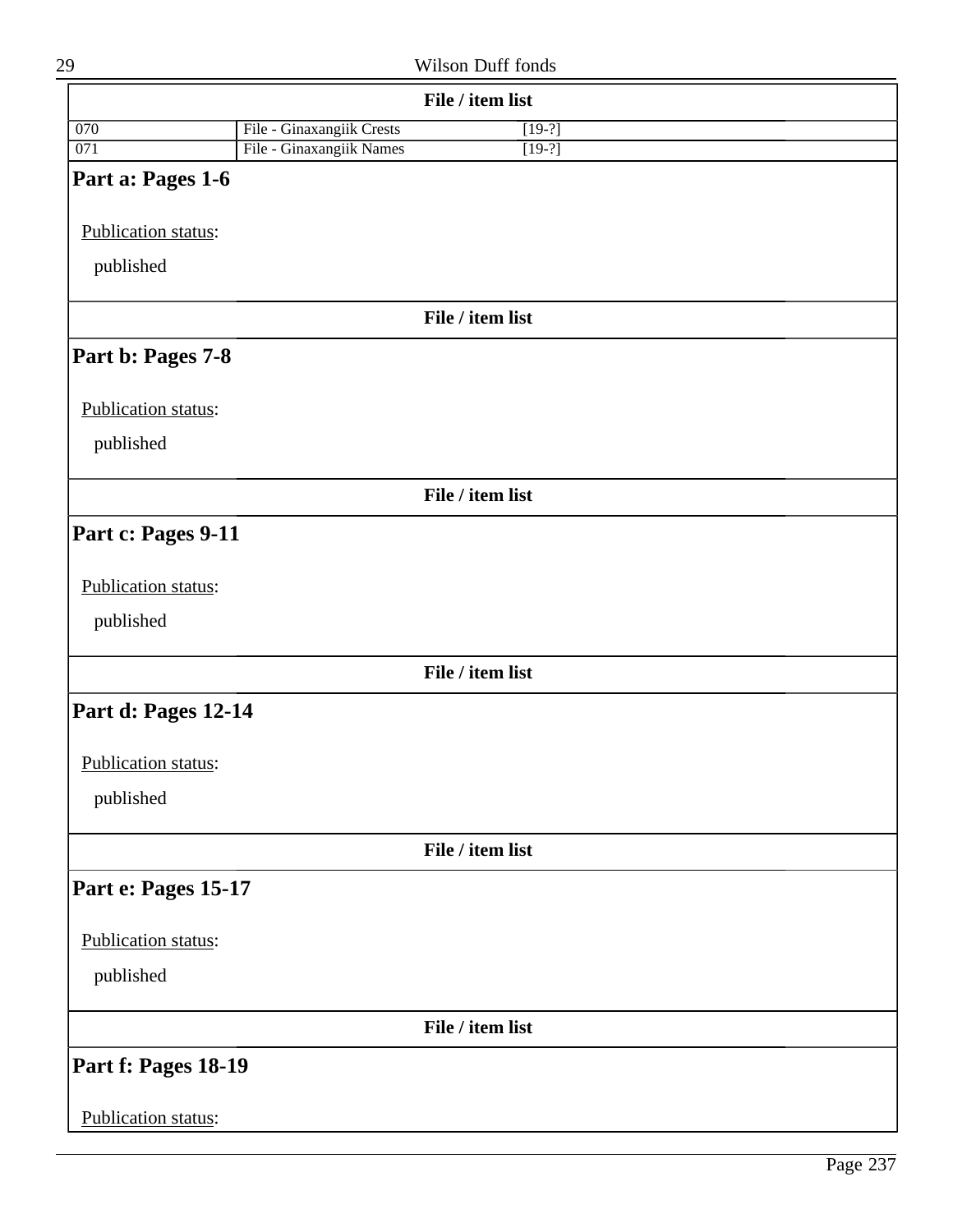| published                  |                  |  |
|----------------------------|------------------|--|
|                            | File / item list |  |
| Part g: Pages 20-22        |                  |  |
| Publication status:        |                  |  |
| published                  |                  |  |
|                            | File / item list |  |
| Part h: Pages 23-25        |                  |  |
| Publication status:        |                  |  |
| published                  |                  |  |
|                            | File / item list |  |
| Part i: Pages 26-28        |                  |  |
| Publication status:        |                  |  |
| published                  |                  |  |
|                            | File / item list |  |
| Part j: Pages 29-31        |                  |  |
| Publication status:        |                  |  |
| published                  |                  |  |
|                            | File / item list |  |
| Part k: Pages 32-33        |                  |  |
| Publication status:        |                  |  |
| published                  |                  |  |
|                            | File / item list |  |
| <b>Part I: Pages 34-35</b> |                  |  |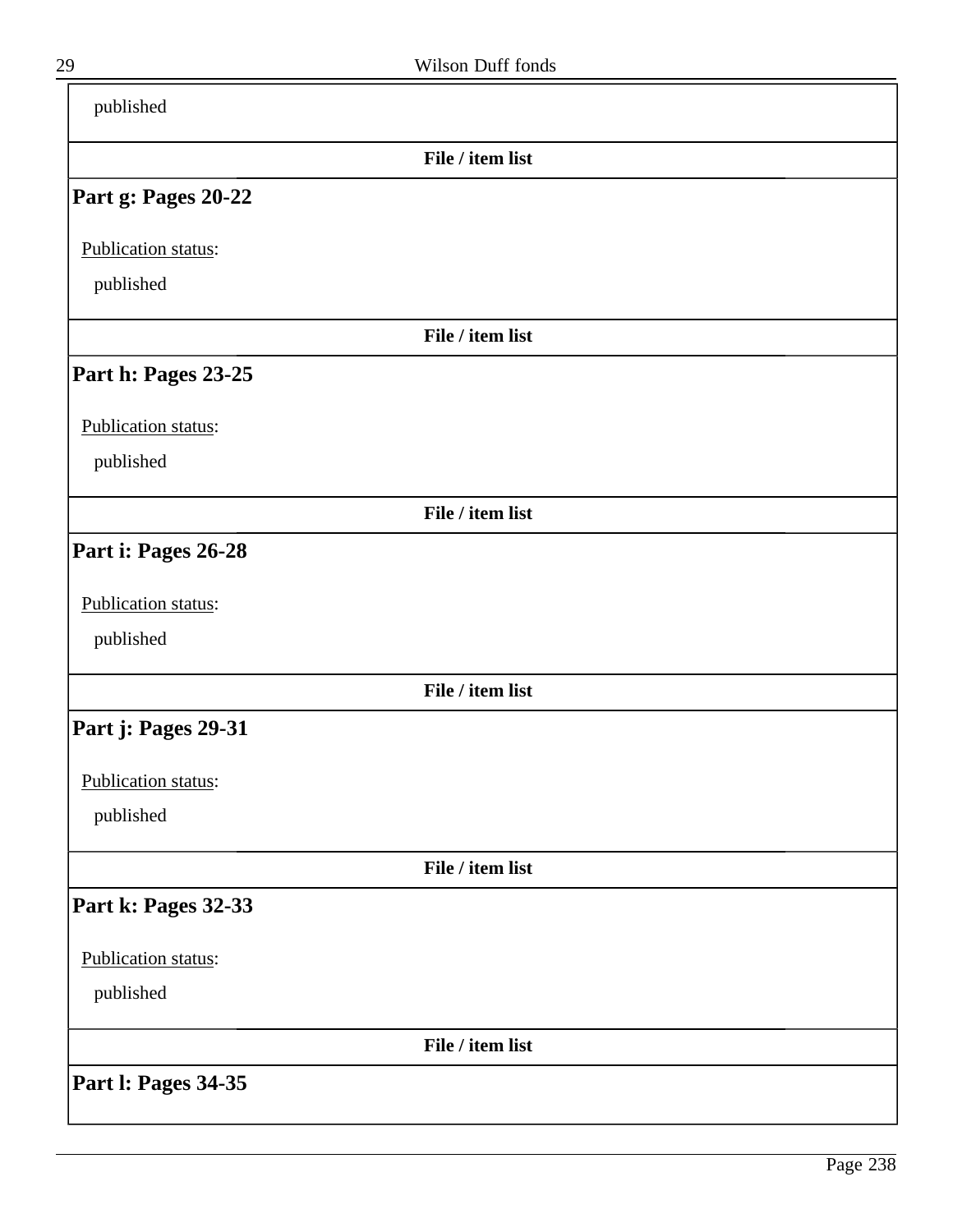| Publication status: |                                                       |                      |  |
|---------------------|-------------------------------------------------------|----------------------|--|
| published           |                                                       |                      |  |
|                     |                                                       | File / item list     |  |
| Part m: Pages 36-38 |                                                       |                      |  |
| Publication status: |                                                       |                      |  |
| published           |                                                       |                      |  |
|                     |                                                       | File / item list     |  |
| Part n: Pages 39-40 |                                                       |                      |  |
| Publication status: |                                                       |                      |  |
| published           |                                                       |                      |  |
|                     |                                                       | File / item list     |  |
| Part o: Pages 41-44 |                                                       |                      |  |
| Publication status: |                                                       |                      |  |
| published           |                                                       |                      |  |
|                     |                                                       | File / item list     |  |
| Part p: Pages 45-47 |                                                       |                      |  |
| Publication status: |                                                       |                      |  |
| published           |                                                       |                      |  |
|                     |                                                       | File / item list     |  |
| Part q: Pages 48-49 |                                                       |                      |  |
| Publication status: |                                                       |                      |  |
| published           |                                                       |                      |  |
|                     |                                                       | File / item list     |  |
| 072<br>073          | File - Ginaxangiik Origin<br>File - Ginaxangik Houses | $[19-?]$<br>$[19-?]$ |  |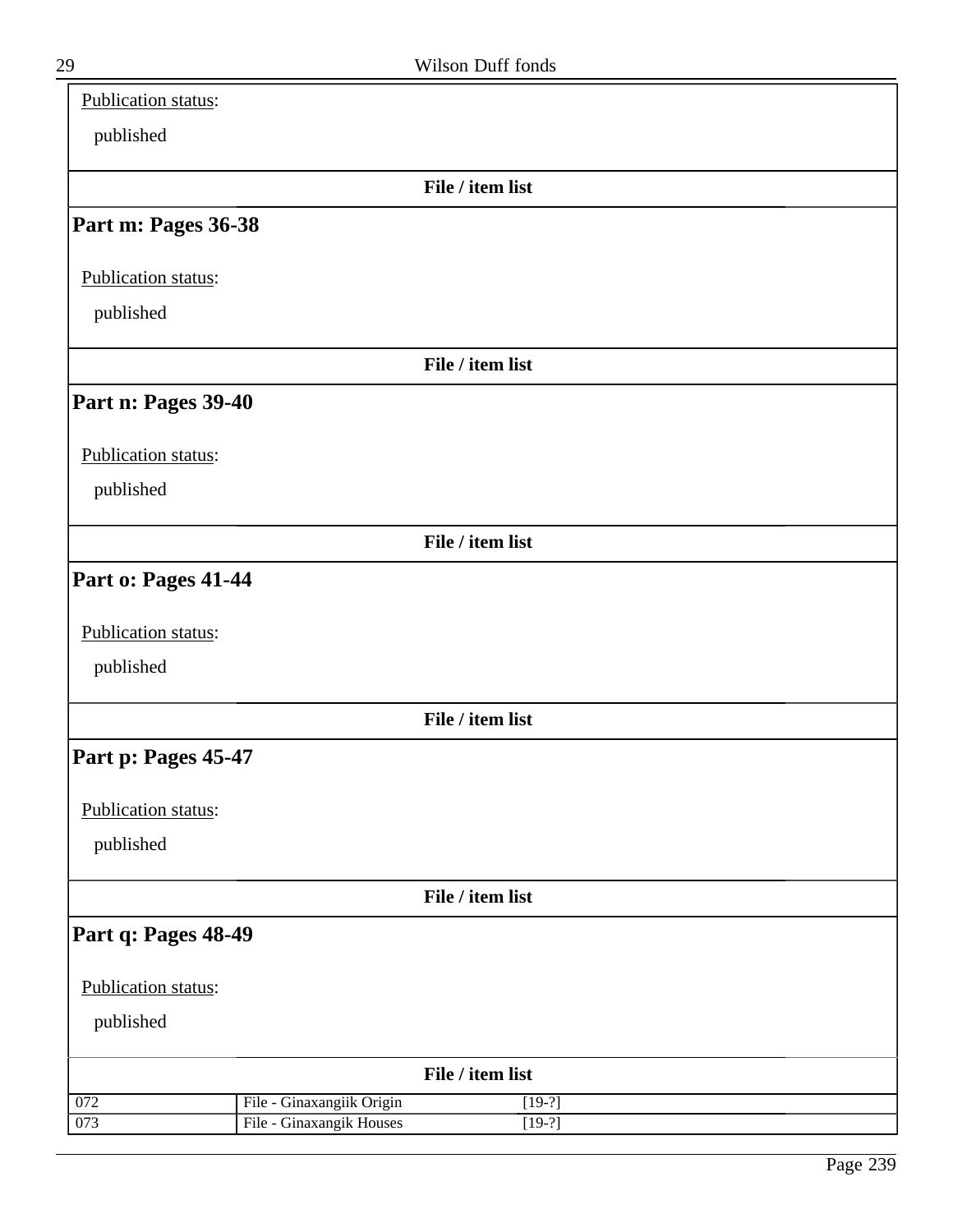| 29                  |                                      | Wilson Duff fonds |  |
|---------------------|--------------------------------------|-------------------|--|
| 074                 | File - Ginadoiks Crests              | $[19-?]$          |  |
| 075                 | File - Ginadoiks Territories         | $[19-?]$          |  |
| Part a: Pages 1-6   |                                      |                   |  |
|                     |                                      |                   |  |
| Publication status: |                                      |                   |  |
| published           |                                      |                   |  |
|                     |                                      |                   |  |
|                     |                                      | File / item list  |  |
| Part b: Pages 7-16  |                                      |                   |  |
| Publication status: |                                      |                   |  |
|                     |                                      |                   |  |
| published           |                                      |                   |  |
|                     |                                      | File / item list  |  |
| Part c: Pages 17-23 |                                      |                   |  |
|                     |                                      |                   |  |
| Publication status: |                                      |                   |  |
| published           |                                      |                   |  |
|                     |                                      |                   |  |
|                     |                                      | File / item list  |  |
| 076                 | File - Ginadoiks Houses: Origins &   | $[19-?]$          |  |
| 077                 | Relations<br>File - Ginadoiks Houses | $[19-?]$          |  |
| $\overline{078}$    | File - Ginadoiks Personal Names      | $[19-?]$          |  |
| Part a: Pages 1-20  |                                      |                   |  |
|                     |                                      |                   |  |
| Publication status: |                                      |                   |  |
| published           |                                      |                   |  |
|                     |                                      |                   |  |
|                     |                                      | File / item list  |  |
| Part b: Pages 21-40 |                                      |                   |  |
|                     |                                      |                   |  |
| Publication status: |                                      |                   |  |
| published           |                                      |                   |  |
|                     |                                      | File / item list  |  |
| Part c: Pages 41-54 |                                      |                   |  |
|                     |                                      |                   |  |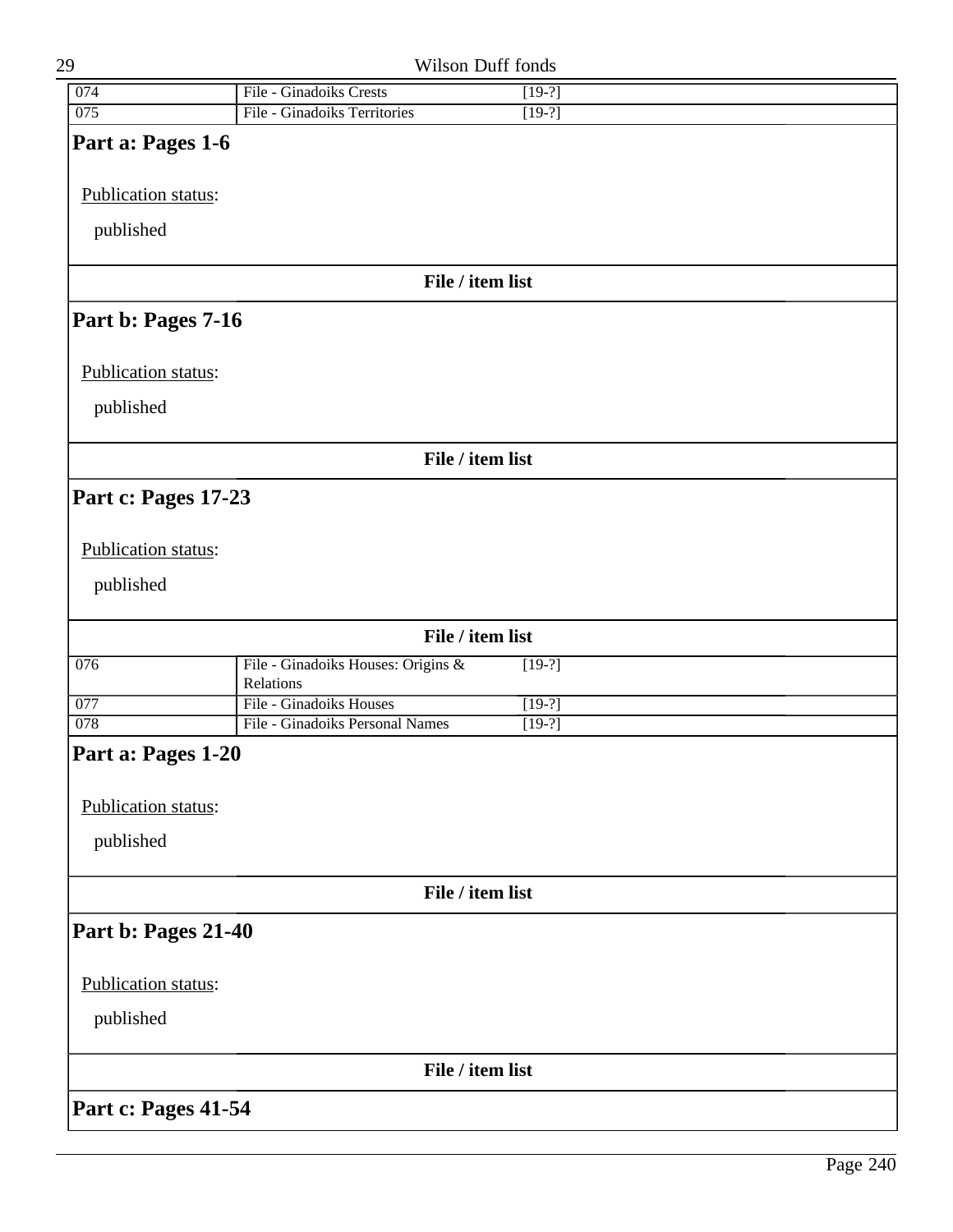| Publication status: |                         |                  |  |
|---------------------|-------------------------|------------------|--|
|                     |                         |                  |  |
| published           |                         |                  |  |
|                     |                         | File / item list |  |
| 079                 | File - Gitando Crests   | $[19-?]$         |  |
| Part a: Pages 1-3   |                         |                  |  |
|                     |                         |                  |  |
| Publication status: |                         |                  |  |
| published           |                         |                  |  |
|                     |                         |                  |  |
|                     |                         | File / item list |  |
| Part b: Pages 4-13  |                         |                  |  |
|                     |                         |                  |  |
| Publication status: |                         |                  |  |
| published           |                         |                  |  |
|                     |                         |                  |  |
|                     |                         | File / item list |  |
| 080                 | File - Gitando Houses   | $[19-?]$         |  |
| 081                 | File - Gitxaata Origins | $[19-?]$         |  |
| Part a: Pages 1-2   |                         |                  |  |
| Publication status: |                         |                  |  |
|                     |                         |                  |  |
| published           |                         |                  |  |
|                     |                         | File / item list |  |
| Part b: Pages 3-19  |                         |                  |  |
|                     |                         |                  |  |
| Publication status: |                         |                  |  |
| published           |                         |                  |  |
|                     |                         |                  |  |
|                     |                         | File / item list |  |
| Part c: Pages 20-35 |                         |                  |  |
| Publication status: |                         |                  |  |
|                     |                         |                  |  |
| published           |                         |                  |  |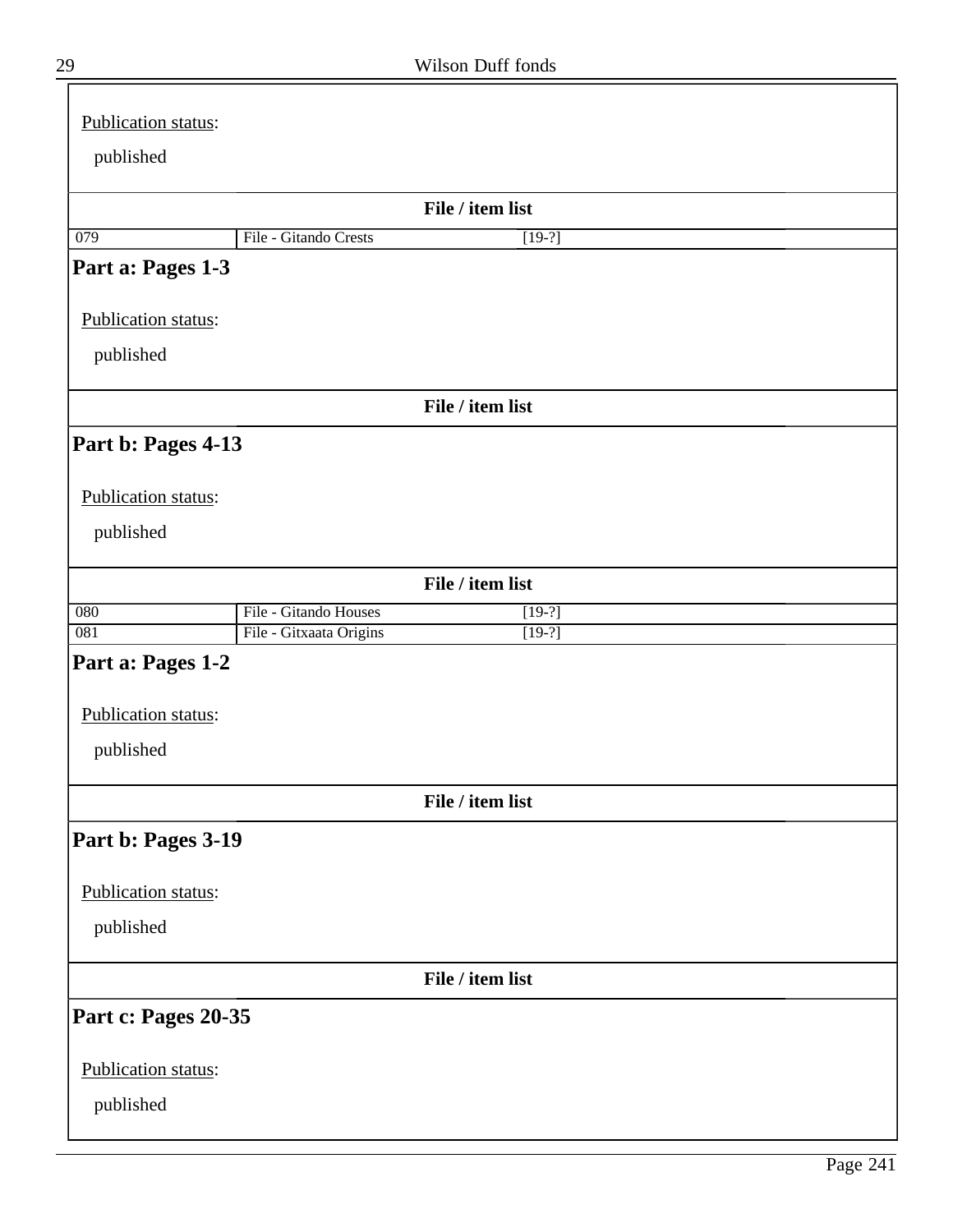|                     | File / item list |
|---------------------|------------------|
| Part d: Pages 36-40 |                  |
| Publication status: |                  |
| published           |                  |
|                     | File / item list |
| Part e: Pages 41-42 |                  |
|                     |                  |
| Publication status: |                  |
| published           |                  |
|                     | File / item list |
| Part f: Pages 43-44 |                  |
| Publication status: |                  |
| published           |                  |
|                     |                  |
|                     | File / item list |
| Part g: Pages 45-46 |                  |
| Publication status: |                  |
| published           |                  |
|                     | File / item list |
| Part h: Pages 47-48 |                  |
| Publication status: |                  |
| published           |                  |
|                     | File / item list |
|                     |                  |
| Part i: Pages 49-51 |                  |
| Publication status: |                  |
| published           |                  |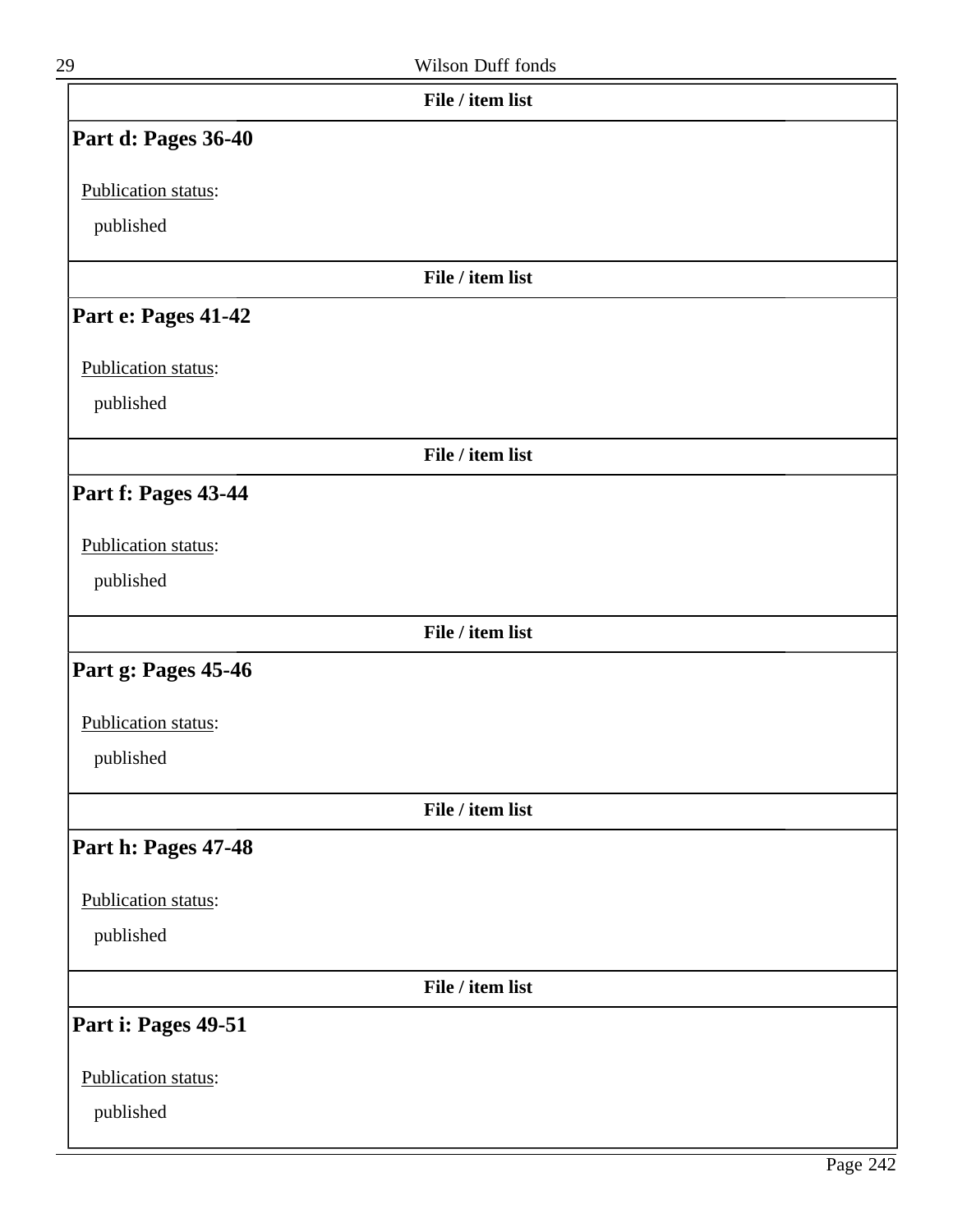| 29                               |                            | Wilson Duff fonds |
|----------------------------------|----------------------------|-------------------|
|                                  |                            | File / item list  |
| Part j: Pages 52-61              |                            |                   |
| Publication status:              |                            |                   |
| published                        |                            |                   |
|                                  |                            | File / item list  |
| Part k: Pages 62-72              |                            |                   |
| Publication status:              |                            |                   |
| published                        |                            |                   |
|                                  |                            | File / item list  |
| 082                              | File - Gitando Territories | $[19-?]$          |
| 083                              | File - Gitando Names       | $[19-?]$          |
| 084                              | File - Gitxaata Crests     | $[19-?]$          |
| Publication status:<br>published |                            |                   |
|                                  |                            | File / item list  |
| Part b: Pages 7-15               |                            |                   |
| Publication status:              |                            |                   |
| published                        |                            |                   |
|                                  |                            | File / item list  |
| Part c: Pages 16-19              |                            |                   |
| Publication status:              |                            |                   |
| published                        |                            |                   |
|                                  |                            | File / item list  |

**Part d: Pages 20-47**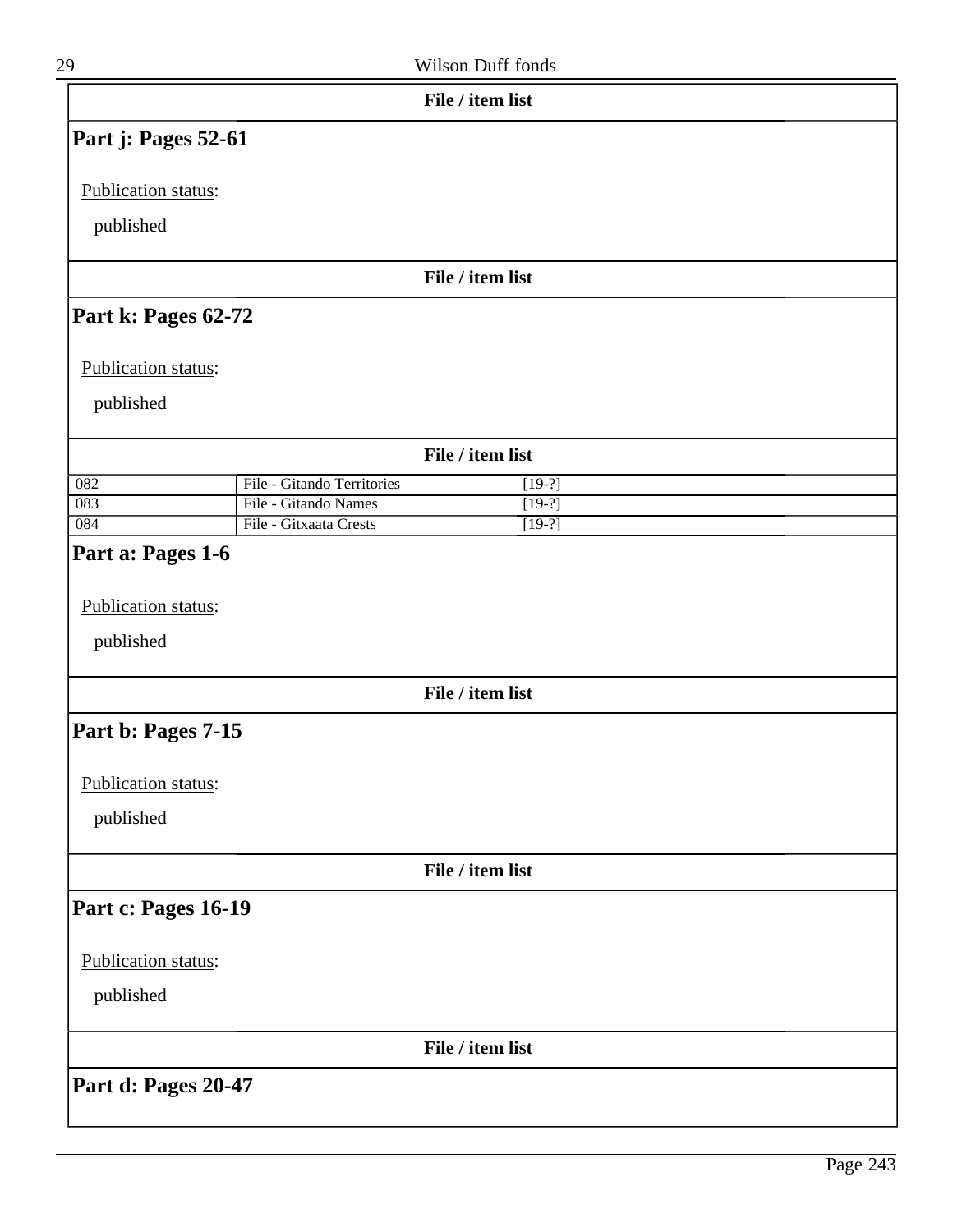| Publication status: |                                          |  |
|---------------------|------------------------------------------|--|
| published           |                                          |  |
|                     | File / item list                         |  |
| 085                 | File - Tsimshian Territories<br>$[19-?]$ |  |
| Part a: Page 1      |                                          |  |
| Publication status: |                                          |  |
| published           |                                          |  |
|                     | File / item list                         |  |
| Part b: Pages 2-3   |                                          |  |
| Publication status: |                                          |  |
| published           |                                          |  |
|                     | File / item list                         |  |
| Part c: Page 4      |                                          |  |
| Publication status: |                                          |  |
| published           |                                          |  |
|                     | File / item list                         |  |
| Part d: Page 5      |                                          |  |
| Publication status: |                                          |  |
| published           |                                          |  |
|                     | File / item list                         |  |
| Part e: Page 6      |                                          |  |
| Publication status: |                                          |  |
| published           |                                          |  |
|                     | File / item list                         |  |
| Part f: Pages 7-8   |                                          |  |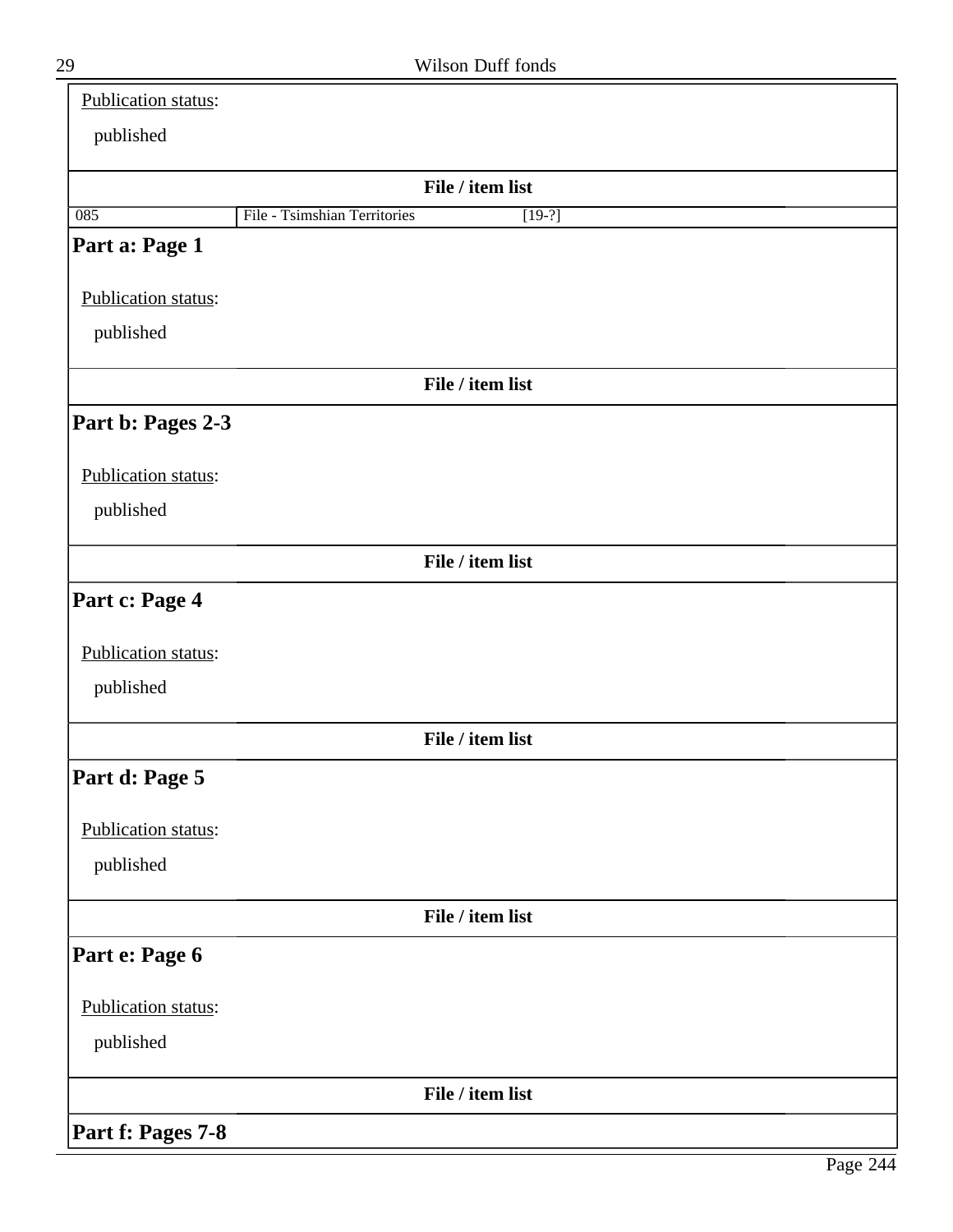| Publication status: |  |
|---------------------|--|
| published           |  |
| File / item list    |  |
| Part g: Pages 9-15  |  |
| Publication status: |  |
| published           |  |
| File / item list    |  |
| Part h: Pages 16-17 |  |
| Publication status: |  |
| published           |  |
| File / item list    |  |
| Part i: Pages 18-19 |  |
| Publication status: |  |
| published           |  |
| File / item list    |  |
| Part j: Pages 20-21 |  |
| Publication status: |  |
| published           |  |
| File / item list    |  |
| Part k: Pages 22-42 |  |
| Publication status: |  |
| published           |  |

╕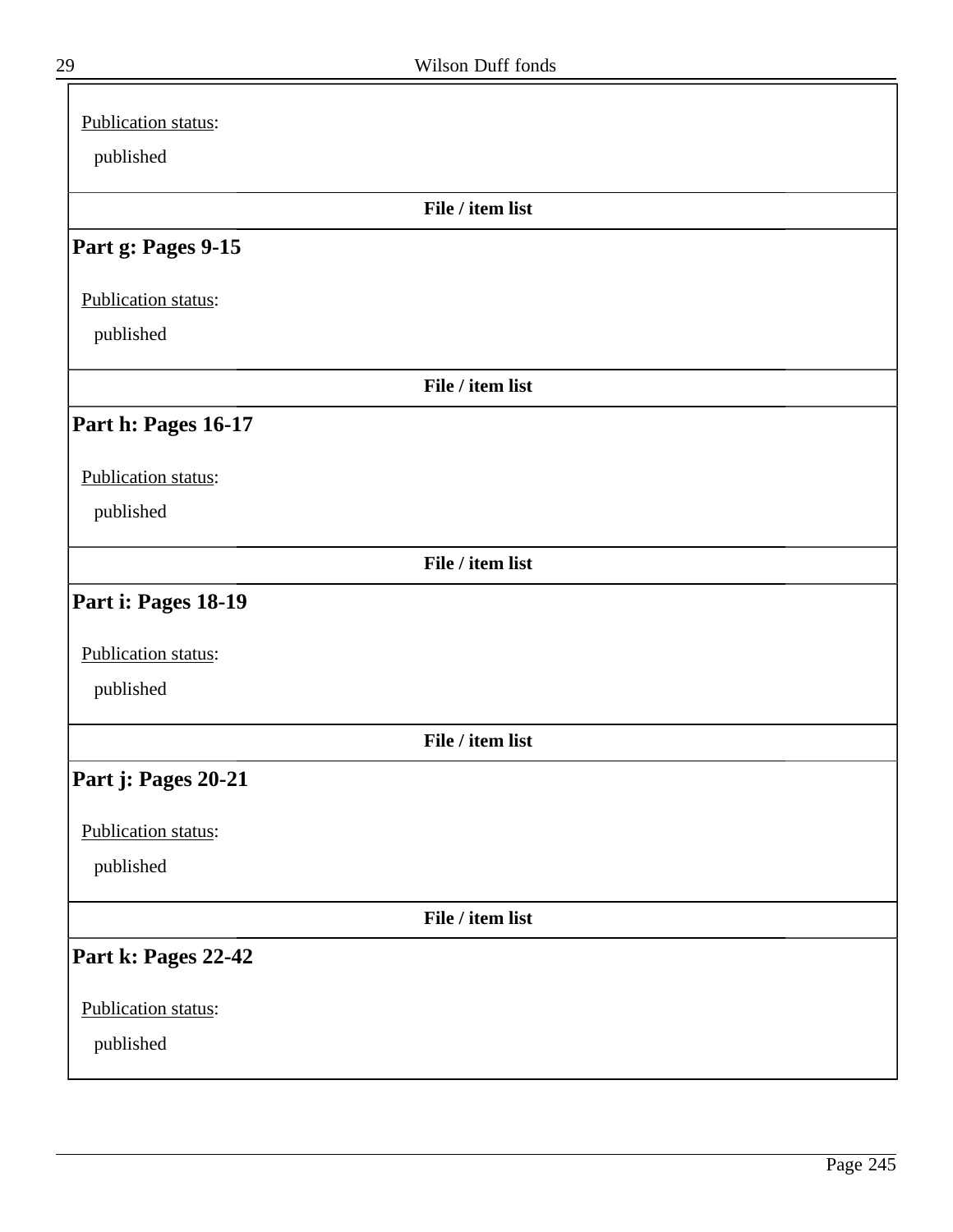| 29                  | Wilson Duff fonds                                                  |  |
|---------------------|--------------------------------------------------------------------|--|
|                     | File / item list                                                   |  |
| Part I: Page 43     |                                                                    |  |
| Publication status: |                                                                    |  |
| published           |                                                                    |  |
|                     | File / item list                                                   |  |
| Part m: Pages 44-53 |                                                                    |  |
| Publication status: |                                                                    |  |
| published           |                                                                    |  |
|                     | File / item list                                                   |  |
| 086                 | File - Gispaxlo'ots Houses: Origins &<br>$[19-?]$<br>Relationships |  |
| Part a: Pages 1-5   |                                                                    |  |
| Publication status: |                                                                    |  |
| published           |                                                                    |  |
|                     | File / item list                                                   |  |
| Part b: Pages 6-7   |                                                                    |  |
| Publication status: |                                                                    |  |
| published           |                                                                    |  |
|                     | File / item list                                                   |  |
| Part c: Pages 8-10  |                                                                    |  |
| Publication status: |                                                                    |  |
| published           |                                                                    |  |
|                     | File / item list                                                   |  |
| Part d: Pages 11-14 |                                                                    |  |
| Publication status: |                                                                    |  |
|                     |                                                                    |  |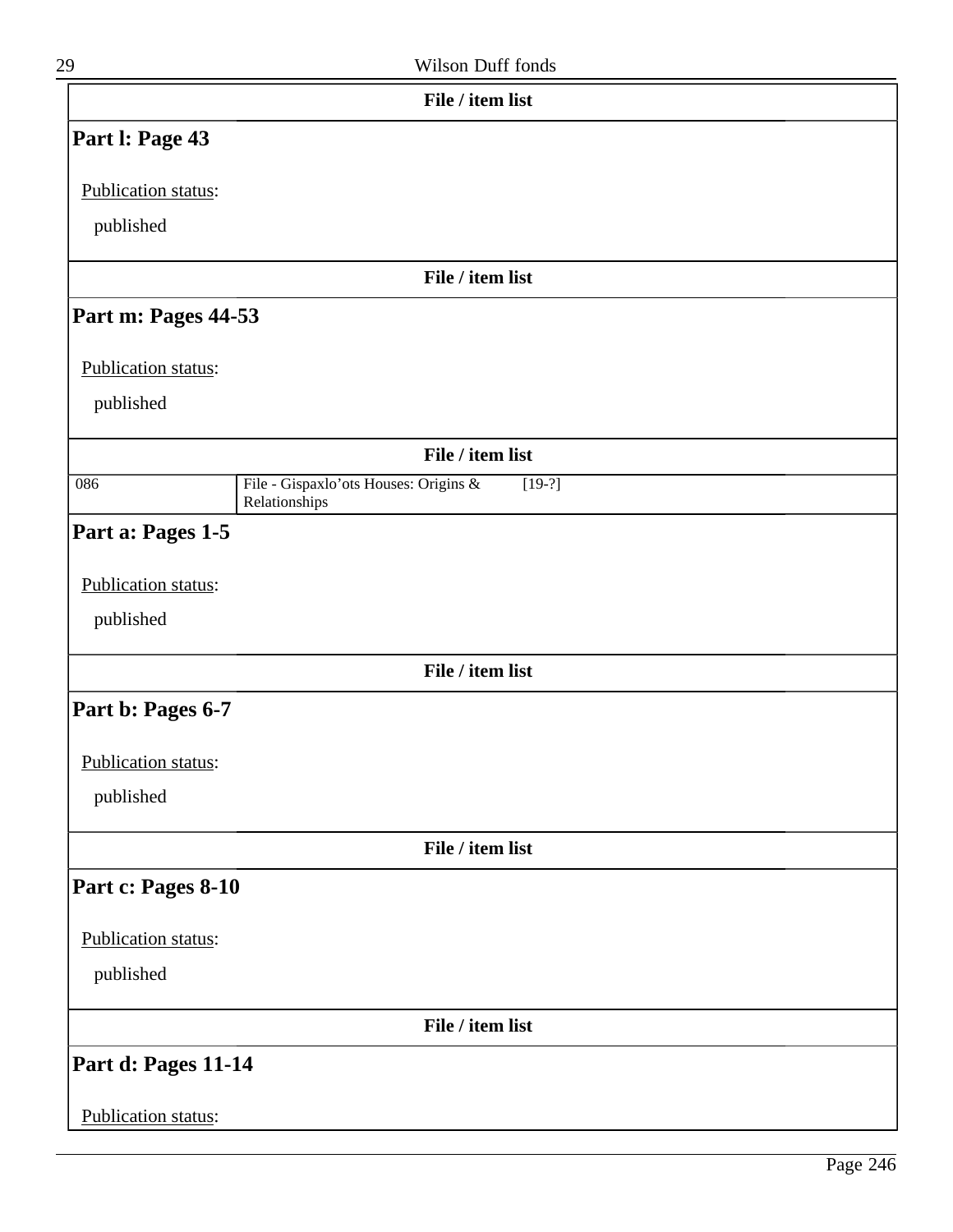| published           |                  |  |
|---------------------|------------------|--|
|                     | File / item list |  |
| Part e: Pages 15-20 |                  |  |
| Publication status: |                  |  |
| published           |                  |  |
|                     | File / item list |  |
| Part f: Pages 21-30 |                  |  |
| Publication status: |                  |  |
| published           |                  |  |
|                     | File / item list |  |
| Part g: Pages 31-42 |                  |  |
| Publication status: |                  |  |
| published           |                  |  |
|                     | File / item list |  |
| Part h: Pages 43-45 |                  |  |
| Publication status: |                  |  |
| published           |                  |  |
|                     | File / item list |  |
| Part i: Pages 46-52 |                  |  |
| Publication status: |                  |  |
| published           |                  |  |
|                     | File / item list |  |
| Part j: Pages 53-66 |                  |  |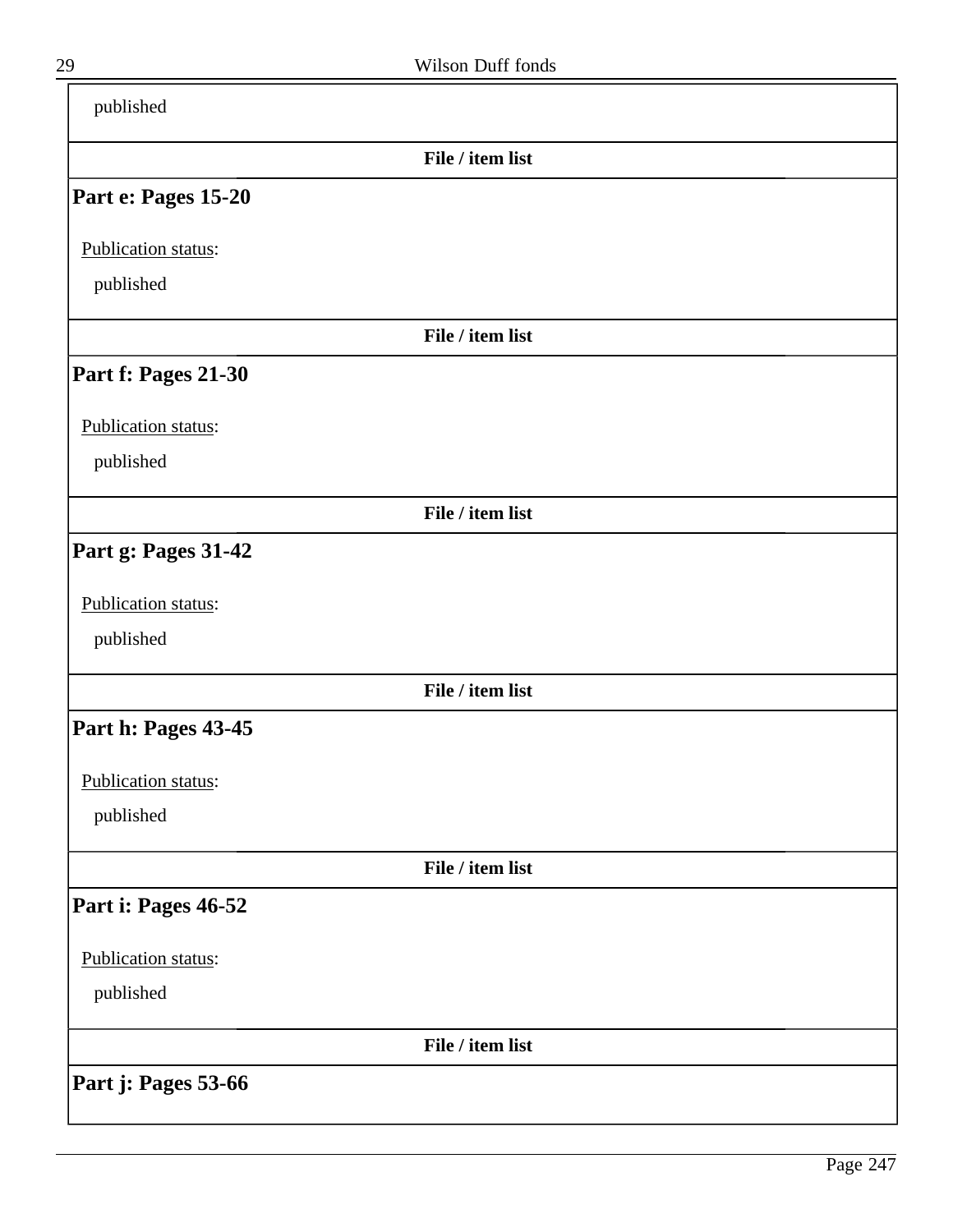| Publication status:                                   |
|-------------------------------------------------------|
| published                                             |
| File / item list                                      |
| Part k: Pages 67-72                                   |
| Publication status:                                   |
| published                                             |
| File / item list                                      |
| Part I: Pages 73-93                                   |
| Publication status:                                   |
| published                                             |
| File / item list                                      |
| Part m: Pages 94-114                                  |
| Publication status:                                   |
| published                                             |
| File / item list                                      |
| File - Gispaxlo'ots Personal Names<br>087<br>$[19-?]$ |
| Part a: Pages 1-25                                    |
| Publication status:                                   |
| published                                             |
| File / item list                                      |
| Part b: Pages 26-41                                   |
| Publication status:                                   |
| published                                             |
| File / item list                                      |
| Part c: Pages 42-48                                   |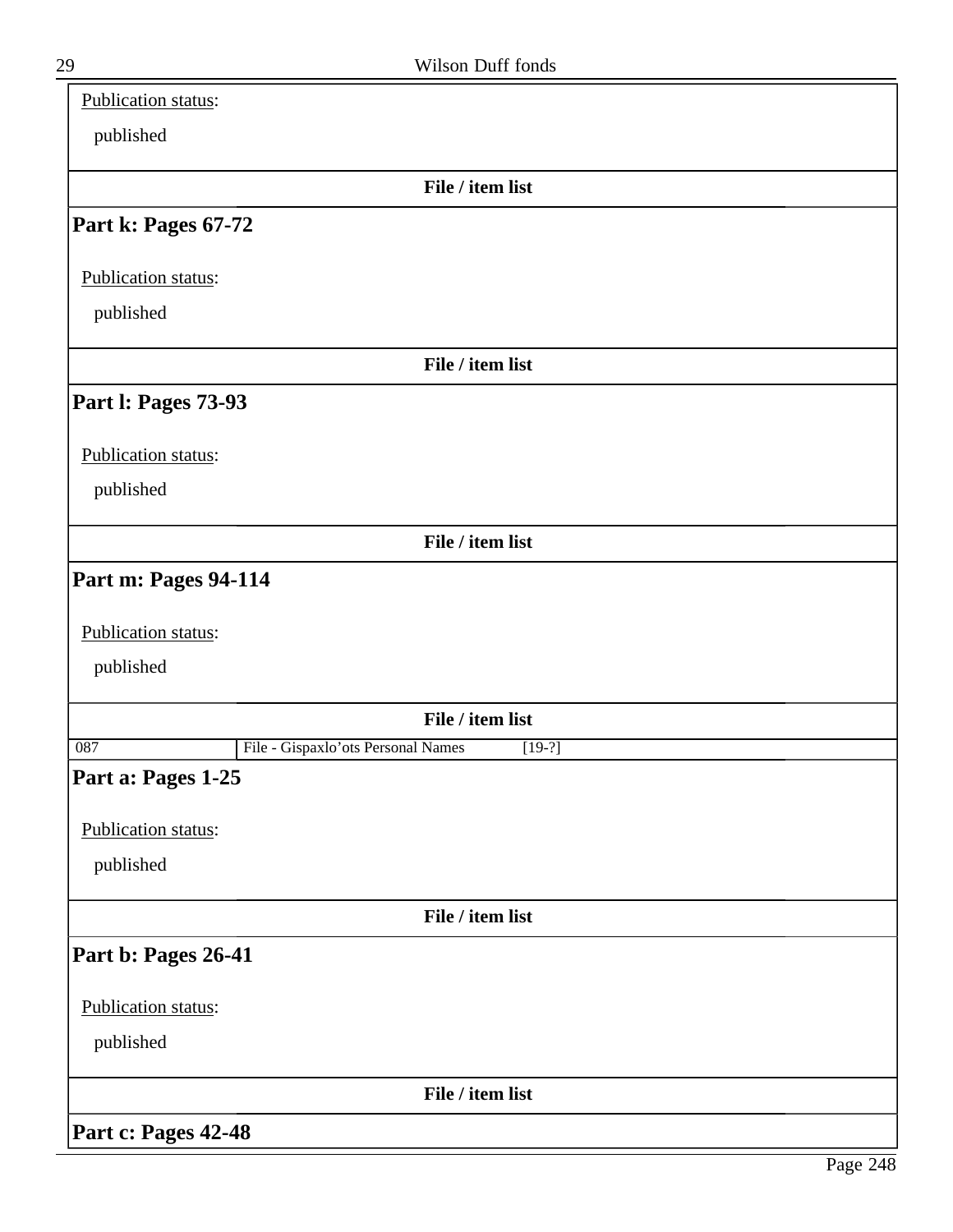| Publication status: |                           |                  |  |
|---------------------|---------------------------|------------------|--|
| published           |                           |                  |  |
|                     |                           | File / item list |  |
|                     |                           |                  |  |
| Part d: Pages 49-58 |                           |                  |  |
| Publication status: |                           |                  |  |
| published           |                           |                  |  |
|                     |                           | File / item list |  |
| 088                 | File - Gispaxlo'ts Houses | $[19-?]$         |  |
| Part a: Pages 1-7   |                           |                  |  |
|                     |                           |                  |  |
| Publication status: |                           |                  |  |
| published           |                           |                  |  |
|                     |                           | File / item list |  |
| Part b: Pages 8-16  |                           |                  |  |
| Publication status: |                           |                  |  |
|                     |                           |                  |  |
| published           |                           |                  |  |
|                     |                           | File / item list |  |
| Part c: Page 17     |                           |                  |  |
|                     |                           |                  |  |
| Publication status: |                           |                  |  |
| published           |                           |                  |  |
|                     |                           | File / item list |  |
| 089                 | File - Gispaxloots Crests | $[19-?]$         |  |
| 090                 | File - Gitwilksabe'       | $[19-?]$         |  |
| Part a: pages 1-5   |                           |                  |  |
| Publication status: |                           |                  |  |
| published           |                           |                  |  |
|                     |                           |                  |  |

 $\bar{=}$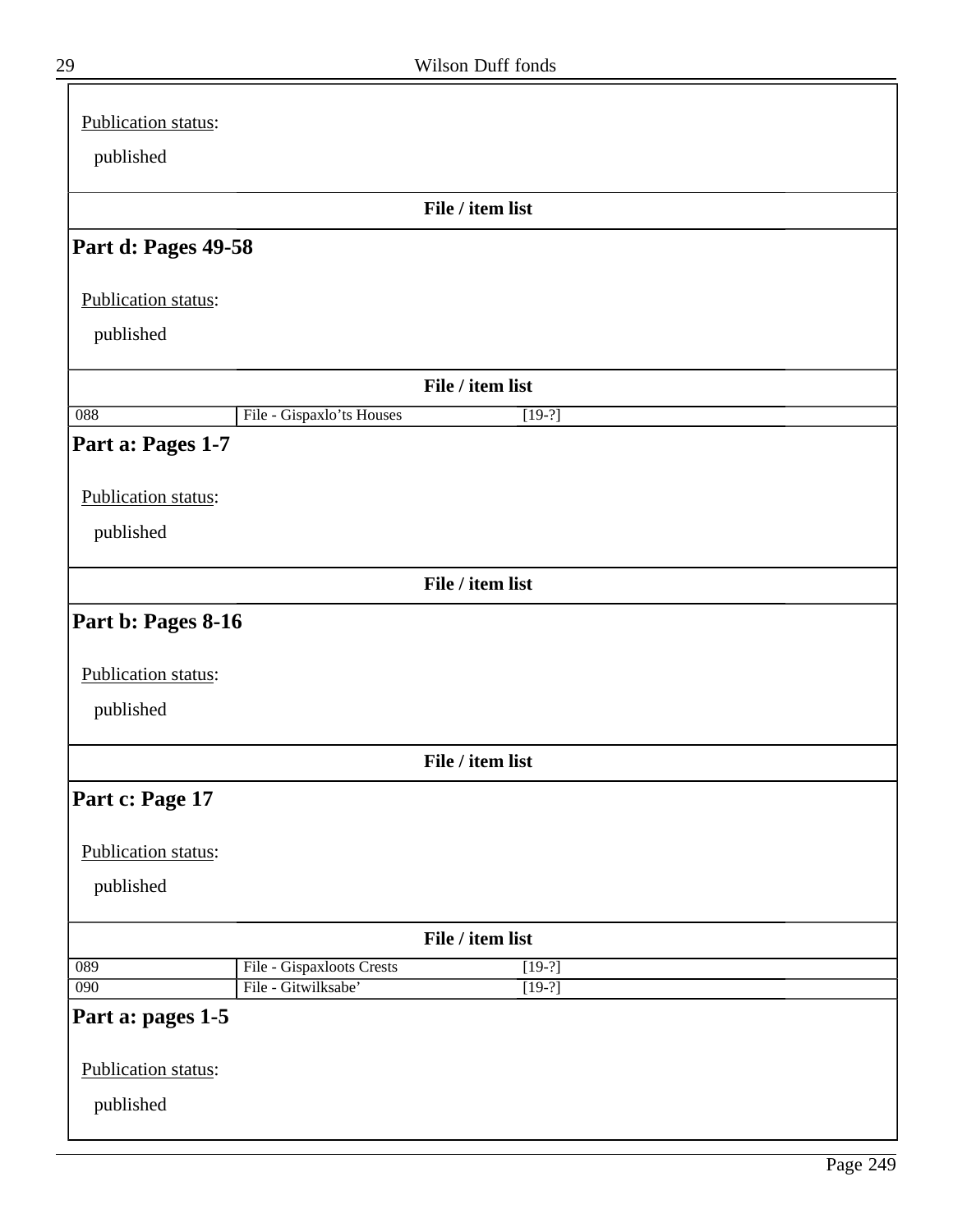|    | File / item list  |
|----|-------------------|
| 29 | Wilson Duff fonds |

# **Part b: pages 6-8**

Publication status:

published

#### **File / item list**

# **Part c: Pages 9-18**

Publication status:

published

**File / item list**

### **Part d: Pages 19-24**

#### Publication status:

published

**File / item list**

# **Part e: Pages 25-27**

#### Publication status:

published

| File / item list |                                           |          |  |  |
|------------------|-------------------------------------------|----------|--|--|
| 091              | File - Gilodzax Crests                    | $[19-?]$ |  |  |
| 092              | File - Gilodzax Houses                    | $[19-?]$ |  |  |
| 093              | File - Gilodzax Personal Names            | $[19-?]$ |  |  |
| 094              | File - Gilodzax Origins and Relationships | $[19-?]$ |  |  |

# **Part a: Pages 1-9**

Publication status:

published

**File / item list**

**Part b: Pages 10-15**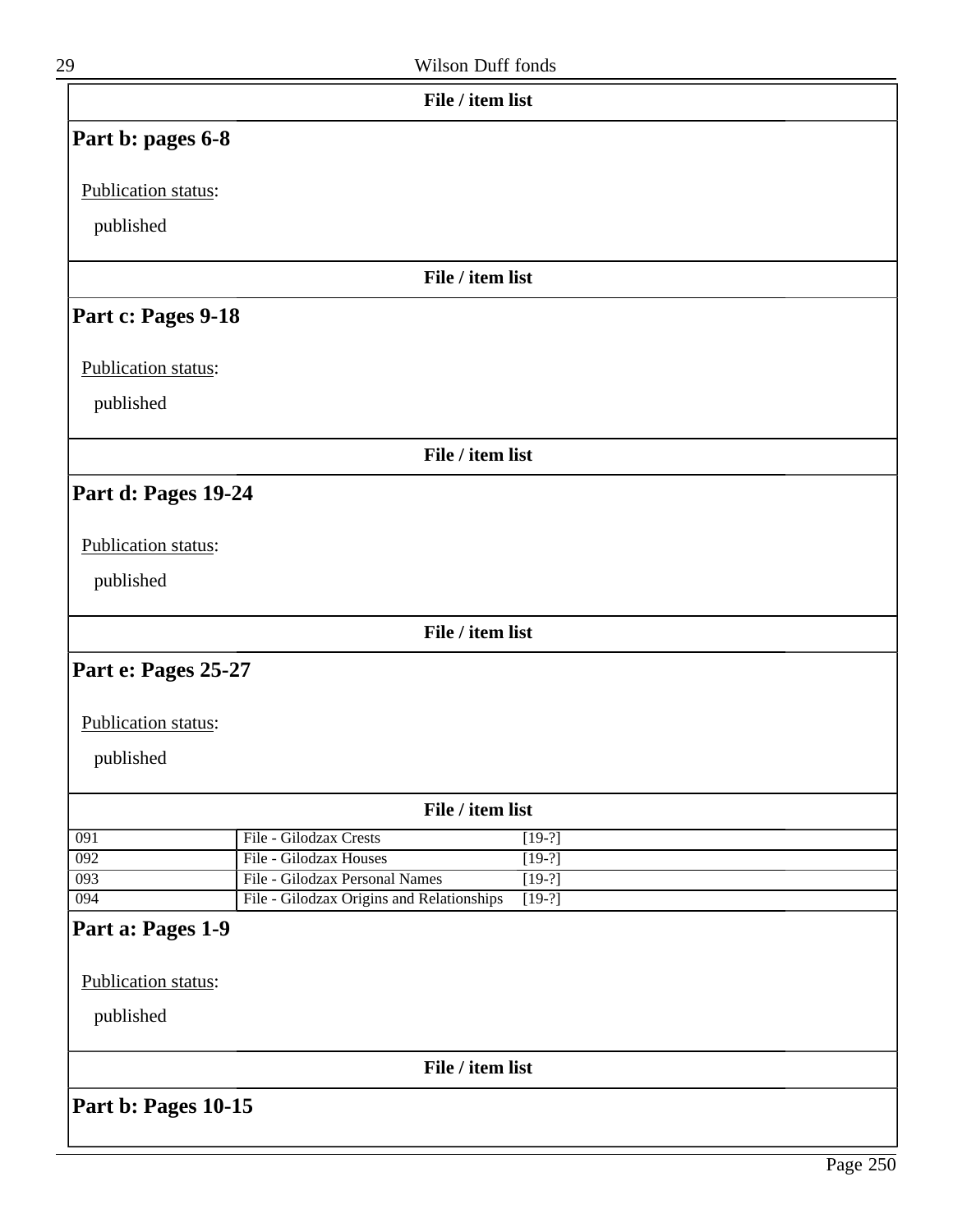| Publication status: |                  |  |
|---------------------|------------------|--|
| published           |                  |  |
|                     | File / item list |  |
| Part c: Pages 16-19 |                  |  |
| Publication status: |                  |  |
| published           |                  |  |
|                     | File / item list |  |
| Part d: Page 20     |                  |  |
| Publication status: |                  |  |
| published           |                  |  |
|                     | File / item list |  |
| Part e: Page 21     |                  |  |
| Publication status: |                  |  |
| published           |                  |  |
|                     | File / item list |  |
| Part f: Page 22     |                  |  |
| Publication status: |                  |  |
| published           |                  |  |
|                     | File / item list |  |
| Part g: Pages 23-33 |                  |  |
| Publication status: |                  |  |
| published           |                  |  |
|                     | File / item list |  |
| Part h: Pages 34-53 |                  |  |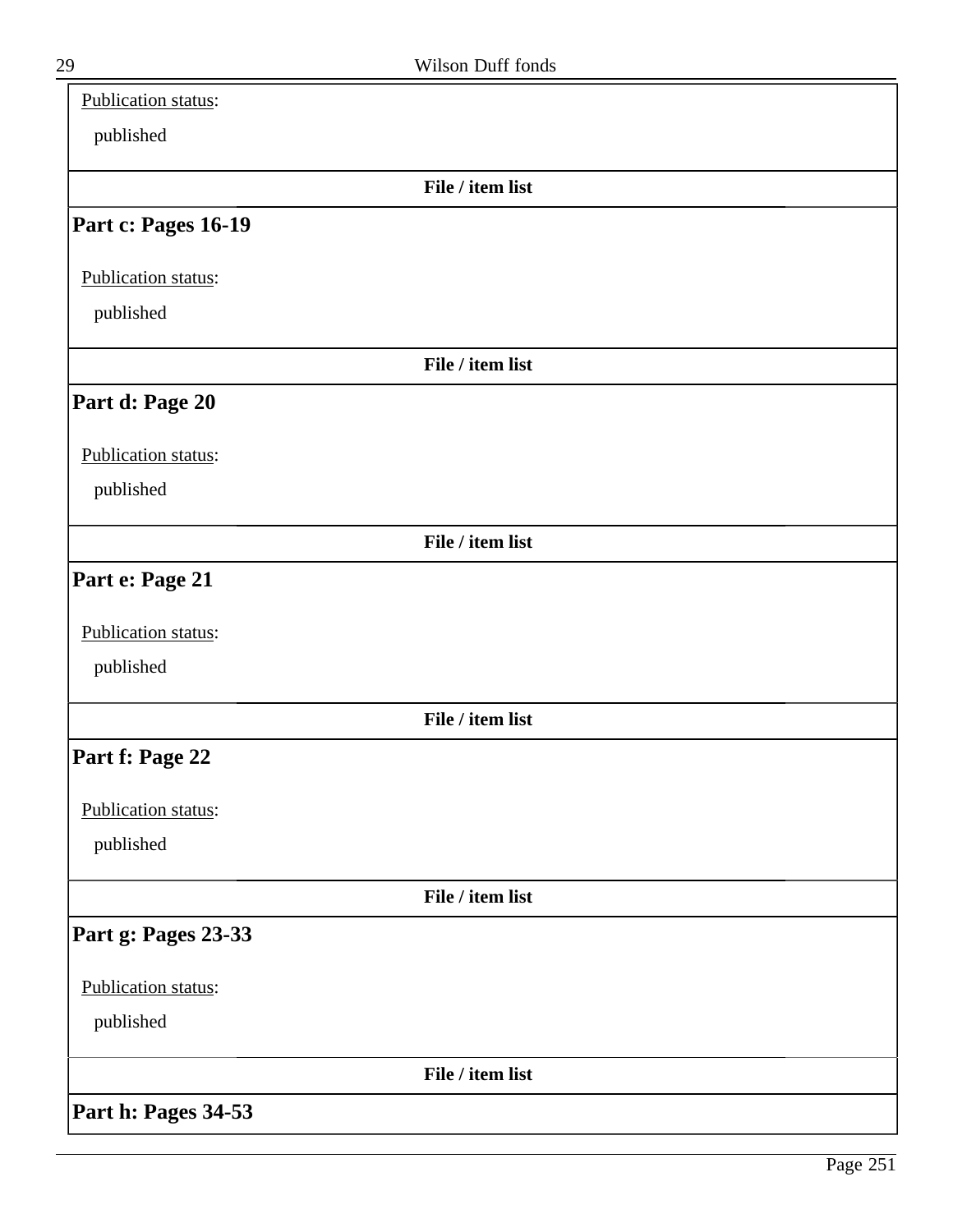| Publication status: |                             |                  |
|---------------------|-----------------------------|------------------|
| published           |                             |                  |
|                     |                             |                  |
|                     |                             | File / item list |
| $\overline{095}$    | File - Gilodzax Territories | $[19-?]$         |
| Part a: pages 1-6   |                             |                  |
| Publication status: |                             |                  |
| published           |                             |                  |
|                     |                             | File / item list |
| Part b: Pages 7-16  |                             |                  |
| Publication status: |                             |                  |
| published           |                             |                  |
|                     |                             | File / item list |
|                     |                             |                  |
| Part c: Page 17     |                             |                  |
| Publication status: |                             |                  |
| published           |                             |                  |
|                     |                             |                  |
|                     |                             | File / item list |
| Part d: Page 18     |                             |                  |
| Publication status: |                             |                  |
| published           |                             |                  |
|                     |                             | File / item list |
| Part e: Page 19     |                             |                  |
| Publication status: |                             |                  |
| published           |                             |                  |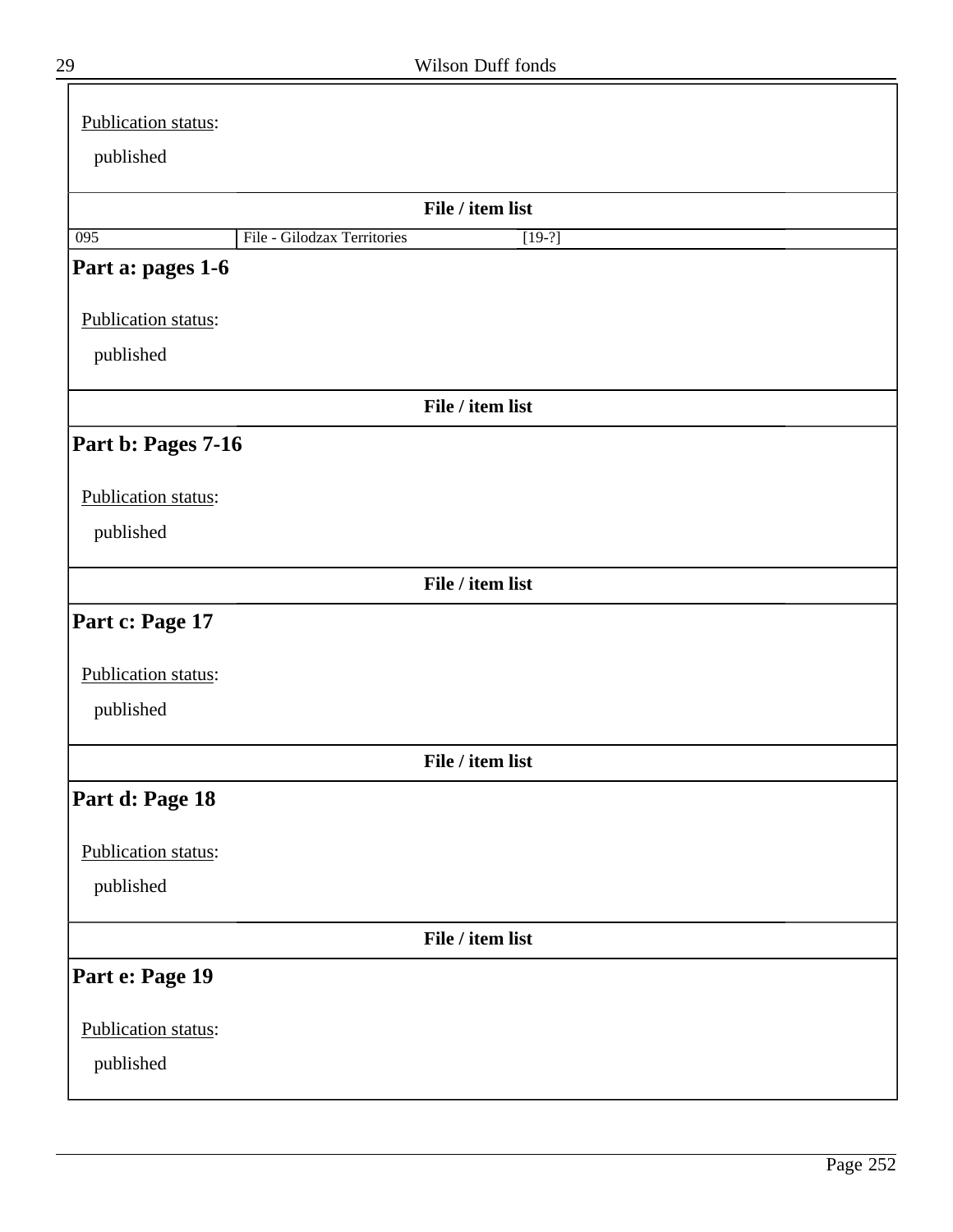| 29                  |                       | Wilson Duff fonds |  |
|---------------------|-----------------------|-------------------|--|
|                     |                       | File / item list  |  |
| Part f: Page 20     |                       |                   |  |
| Publication status: |                       |                   |  |
| published           |                       |                   |  |
|                     |                       | File / item list  |  |
| Part g: Page 21     |                       |                   |  |
| Publication status: |                       |                   |  |
| published           |                       |                   |  |
|                     |                       | File / item list  |  |
| Part h: Page 22     |                       |                   |  |
| Publication status: |                       |                   |  |
| published           |                       |                   |  |
|                     |                       | File / item list  |  |
| 096                 | File - Gitlen Origins | $[19-?]$          |  |
| Part a: Pages 1-9   |                       |                   |  |
| Publication status: |                       |                   |  |
| published           |                       |                   |  |
|                     |                       | File / item list  |  |
| Part b: Pages 10-14 |                       |                   |  |
| Publication status: |                       |                   |  |
| published           |                       |                   |  |
|                     |                       | File / item list  |  |
| Part c: Pages 15-28 |                       |                   |  |
| Publication status: |                       |                   |  |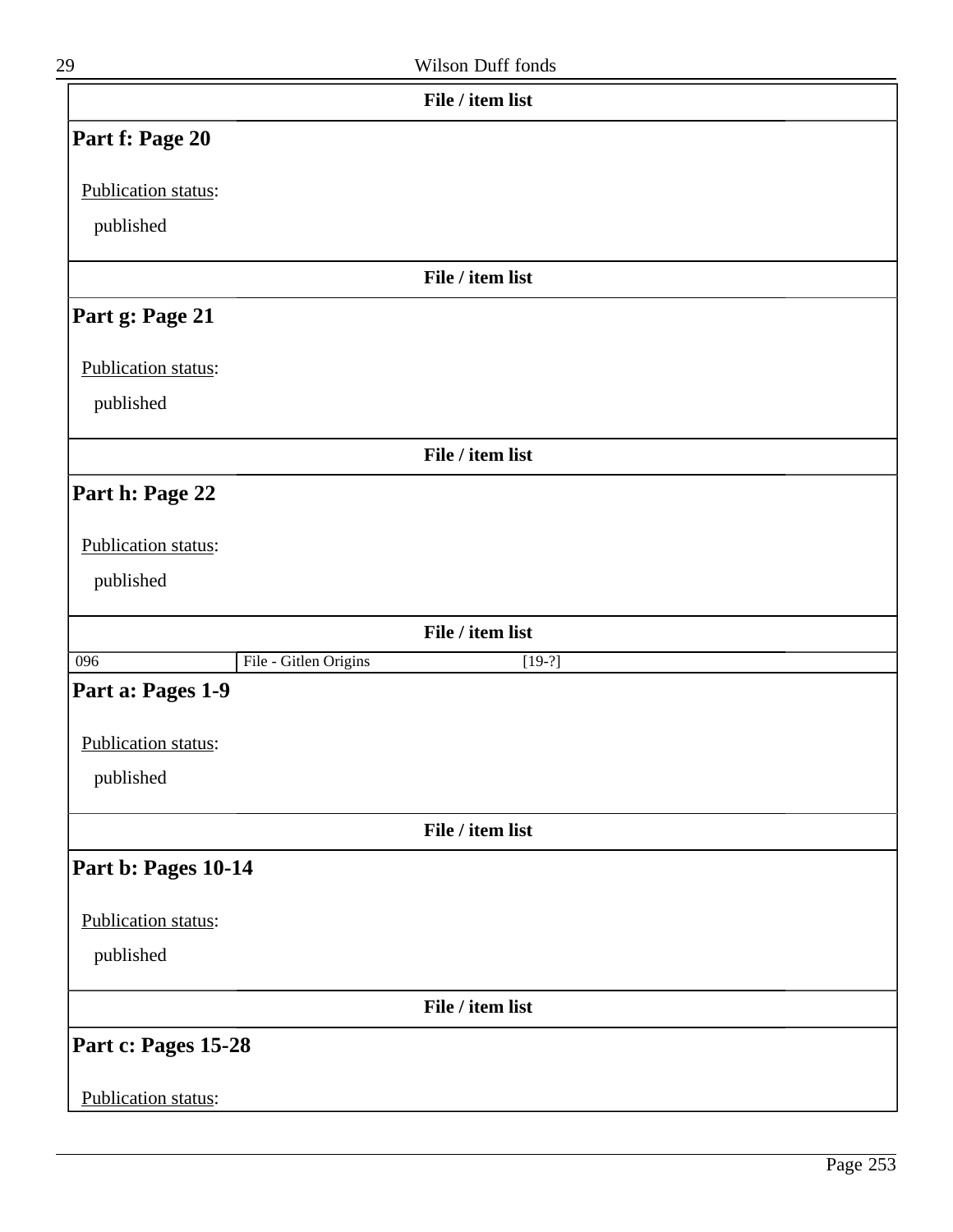| published           |                          |                  |
|---------------------|--------------------------|------------------|
|                     |                          | File / item list |
| Part d: Pages 29-46 |                          |                  |
| Publication status: |                          |                  |
| published           |                          |                  |
|                     |                          | File / item list |
| 097                 | File - Gitlen Houses     | $[19-?]$         |
| 098                 | File - Gitlen Crests     | $[19-?]$         |
| $\overline{099}$    | File - Gitlen Names      | $[19-?]$         |
| Part a: Pages 1-9   |                          |                  |
| Publication status: |                          |                  |
| published           |                          |                  |
|                     |                          | File / item list |
| Part b: Pages 10-15 |                          |                  |
| Publication status: |                          |                  |
| published           |                          |                  |
|                     |                          | File / item list |
| Part c: Pages 16-38 |                          |                  |
| Publication status: |                          |                  |
| published           |                          |                  |
|                     |                          | File / item list |
|                     |                          |                  |
| 100                 | File - Gitsamgalam Names | $[19-?]$         |
| Part a: Pages 1-6   |                          |                  |
| Publication status: |                          |                  |
| published           |                          |                  |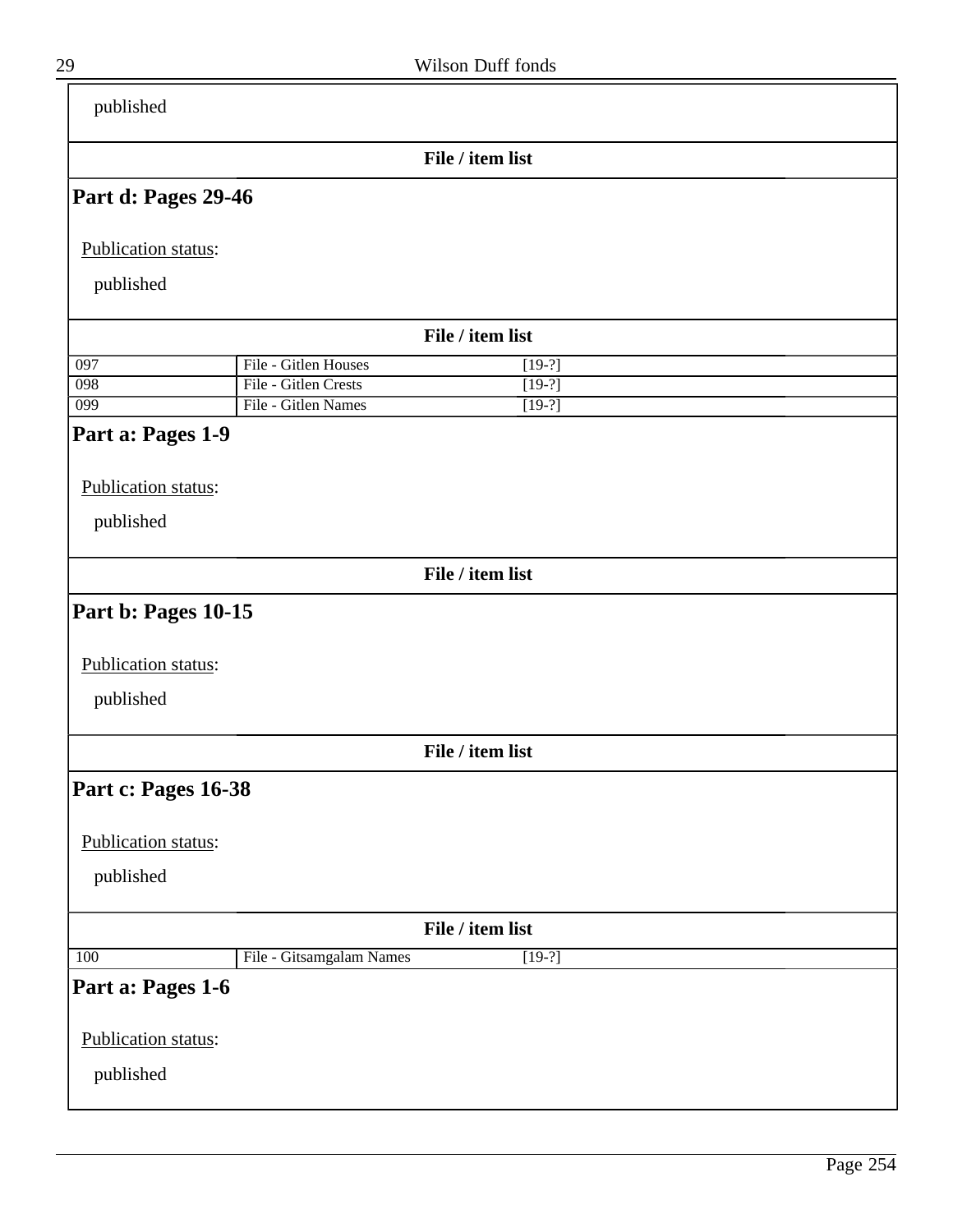| 29 | Wilson Duff fonds |
|----|-------------------|
|    |                   |

|                          | File / item list                       |  |
|--------------------------|----------------------------------------|--|
| Part b: Pages 7-12       |                                        |  |
| Publication status:      |                                        |  |
|                          |                                        |  |
| published                |                                        |  |
|                          | File / item list                       |  |
| 101                      | File - Gitsamgalam Crests<br>$[19-?]$  |  |
| 102<br>Part a: pages 1-2 | File - Gitsamgalam Houses<br>$[19-?]$  |  |
|                          |                                        |  |
| Publication status:      |                                        |  |
| published                |                                        |  |
|                          | File / item list                       |  |
|                          |                                        |  |
| Part b: pages 3-6        |                                        |  |
| Publication status:      |                                        |  |
| published                |                                        |  |
|                          | File / item list                       |  |
| Part c: pages 7-10       |                                        |  |
|                          |                                        |  |
| Publication status:      |                                        |  |
| published                |                                        |  |
|                          | File / item list                       |  |
| 103                      | File - Gitsamgalam Origins<br>$[19-?]$ |  |
| Part a: Pages 1-2        |                                        |  |
|                          |                                        |  |
| Publication status:      |                                        |  |
| published                |                                        |  |
|                          | File / item list                       |  |
| Part b: Pages 3-4        |                                        |  |
|                          |                                        |  |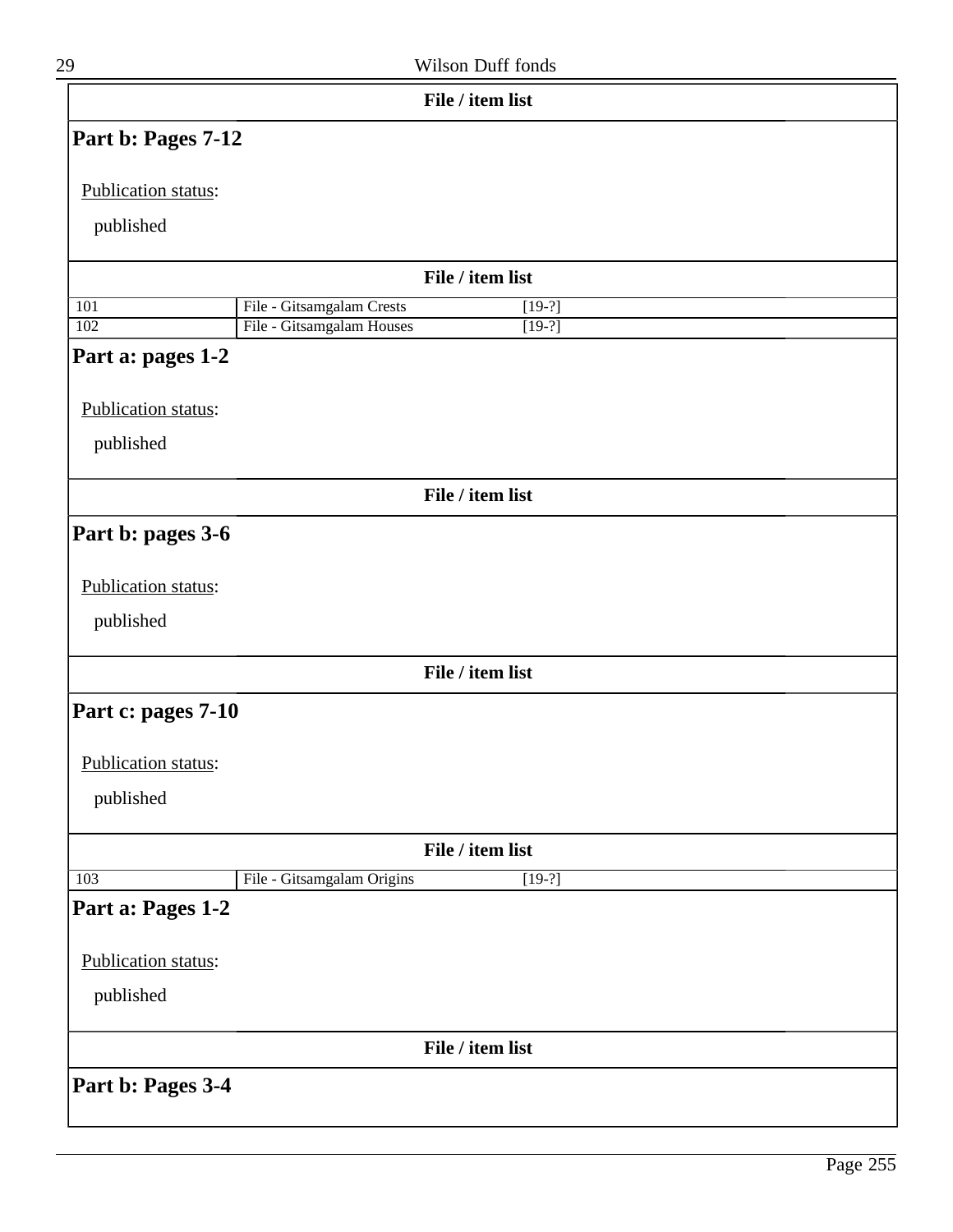| Publication status: |                                             |
|---------------------|---------------------------------------------|
| published           |                                             |
|                     | File / item list                            |
| Part c: Pages 5-22  |                                             |
| Publication status: |                                             |
| published           |                                             |
|                     | File / item list                            |
| Part d: Pages 23-25 |                                             |
| Publication status: |                                             |
| published           |                                             |
|                     | File / item list                            |
| 104                 | File - Gitsamg.alam Territories<br>$[19-?]$ |
| 105                 | File - Gitsala'sa Origins<br>$[19-?]$       |
| Part a: Pages 1-17  |                                             |
| Publication status: |                                             |
| published           |                                             |
|                     | File / item list                            |
| Part b: Pages 18-36 |                                             |
| Publication status: |                                             |
| published           |                                             |
|                     | File / item list                            |
| Part c: Pages 37-50 |                                             |
| Publication status: |                                             |
| published           |                                             |
|                     |                                             |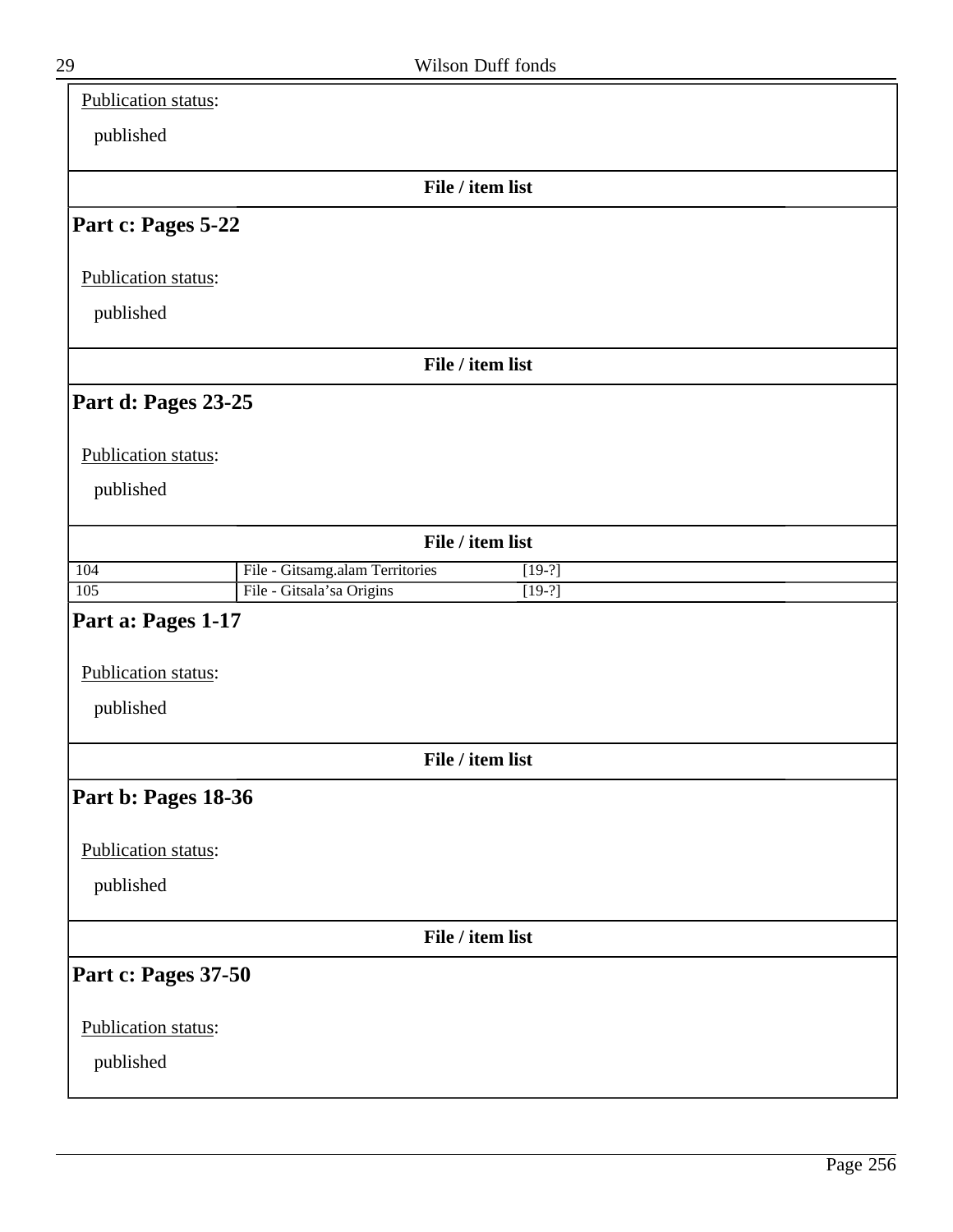| 29                               |                              | Wilson Duff fonds |  |
|----------------------------------|------------------------------|-------------------|--|
|                                  |                              | File / item list  |  |
| 106                              | File - Gitsalasax Crests     | $[19-?]$          |  |
| 107                              | File - Gitselasax Names      | $[19-?]$          |  |
| Part a: pages 1-7                |                              |                   |  |
| Publication status:              |                              |                   |  |
|                                  |                              |                   |  |
| published                        |                              |                   |  |
|                                  |                              | File / item list  |  |
| Part b: pages 8-11               |                              |                   |  |
|                                  |                              |                   |  |
| Publication status:              |                              |                   |  |
| published                        |                              |                   |  |
|                                  |                              | File / item list  |  |
| 108                              | File - Gitsalasa Houses      | $[19-?]$          |  |
| 109                              | File - Gitselasa Territories | $[19-?]$          |  |
| Publication status:<br>published |                              |                   |  |
|                                  |                              | File / item list  |  |
| Part b: Pages 7-14               |                              |                   |  |
| Publication status:              |                              |                   |  |
| published                        |                              |                   |  |
|                                  |                              | File / item list  |  |
| Part c: Pages 15-16              |                              |                   |  |
|                                  |                              |                   |  |
| Publication status:              |                              |                   |  |
| published                        |                              |                   |  |
|                                  |                              | File / item list  |  |
| Part d: Pages 17-17v2            |                              |                   |  |
|                                  |                              |                   |  |

 $\mathsf{l}$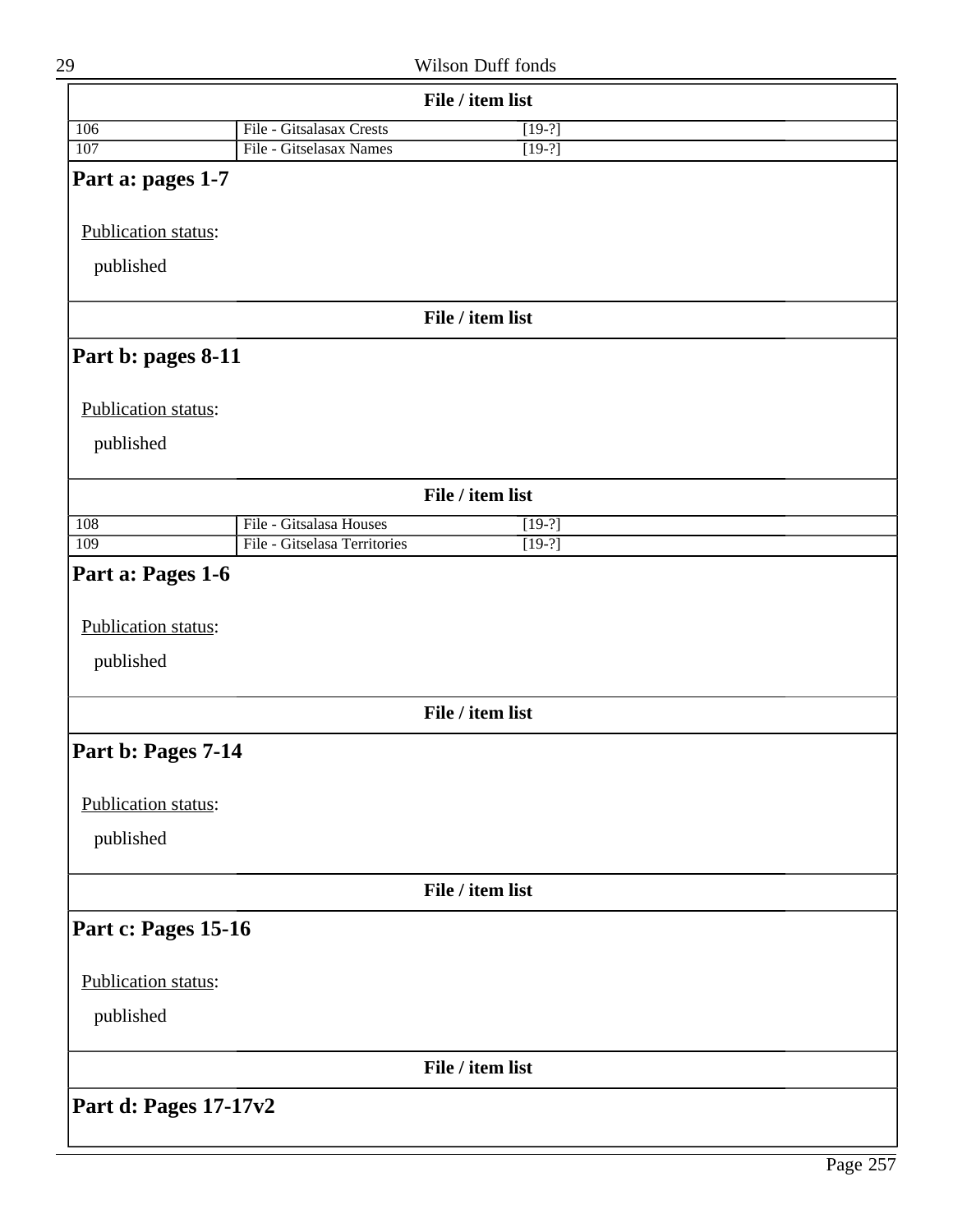| 29                         |                   | Wilson Duff fonds |  |
|----------------------------|-------------------|-------------------|--|
| <b>Publication status:</b> |                   |                   |  |
| published                  |                   |                   |  |
|                            |                   | File / item list  |  |
| Part e: Pages 18-21        |                   |                   |  |
| Publication status:        |                   |                   |  |
| published                  |                   |                   |  |
|                            |                   | File / item list  |  |
| 110                        | File - Kitamat    | $[19-?]$          |  |
| 111                        | File - Hagwilgate | $[19-?]$          |  |
| 112                        | File - Gitksan    | $[19-?]$          |  |
| Part a: Page 1             |                   |                   |  |
|                            |                   |                   |  |
| Publication status:        |                   |                   |  |
| published                  |                   |                   |  |
|                            |                   | File / item list  |  |
| Part b: Page 2             |                   |                   |  |
| Publication status:        |                   |                   |  |
| published                  |                   |                   |  |
|                            |                   | File / item list  |  |
| Part c: Page 3             |                   |                   |  |
| Publication status:        |                   |                   |  |
| published                  |                   |                   |  |
|                            |                   | File / item list  |  |
| Part d: Pages 4-10         |                   |                   |  |
| Publication status:        |                   |                   |  |
| published                  |                   |                   |  |
|                            |                   |                   |  |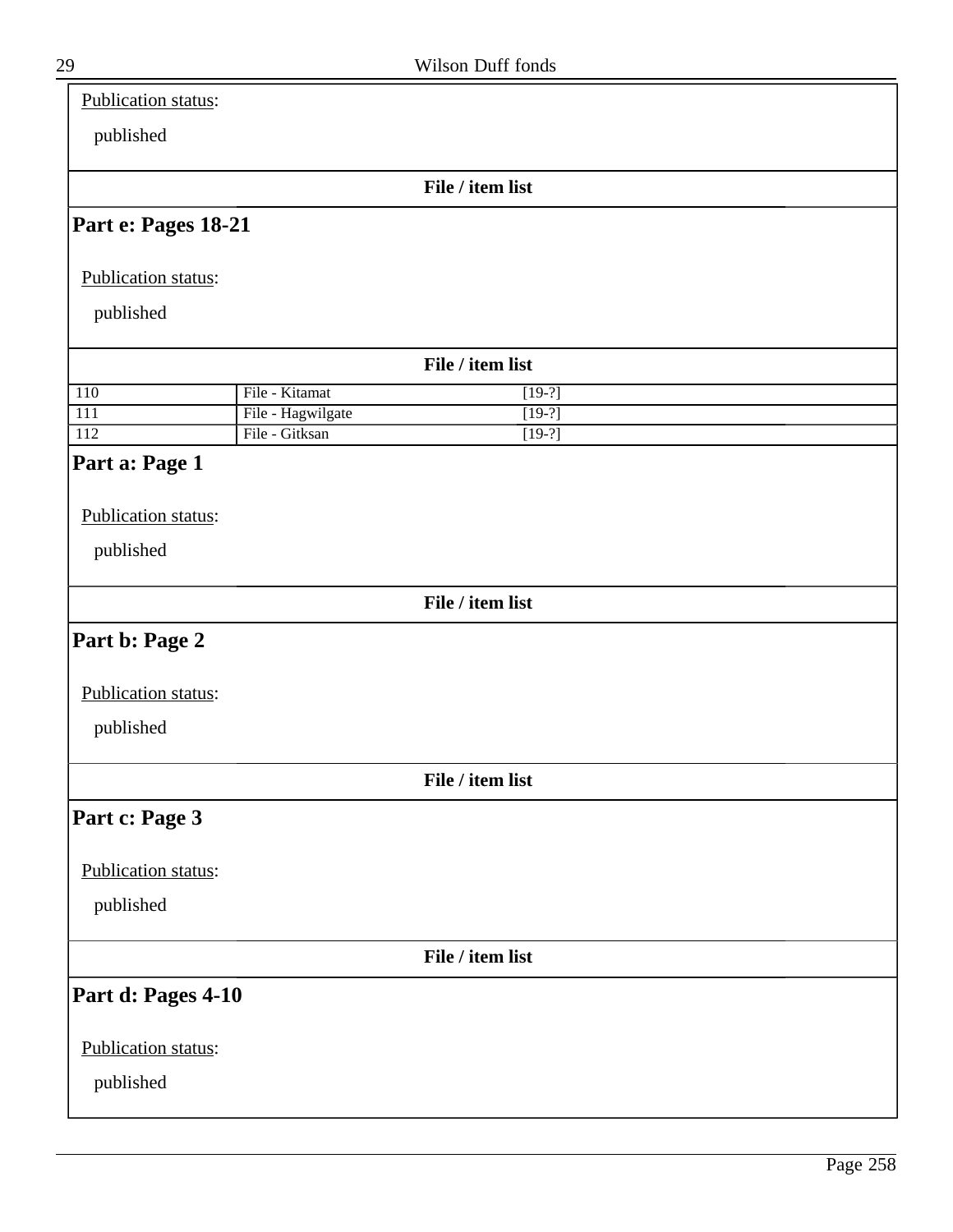| 29                  | Wilson Duff fonds                                  |
|---------------------|----------------------------------------------------|
|                     | File / item list                                   |
| Part e: Pages 11-14 |                                                    |
| Publication status: |                                                    |
| published           |                                                    |
|                     | File / item list                                   |
| Part f: Pages 15-23 |                                                    |
| Publication status: |                                                    |
| published           |                                                    |
|                     | File / item list                                   |
| $\overline{113}$    | File - The Seven Tribes of the Gitksan<br>$[19-?]$ |
| Part a: Pages 1-17  |                                                    |
| Publication status: |                                                    |
| published           |                                                    |
|                     | File / item list                                   |
| Part b: Pages 18-33 |                                                    |
| Publication status: |                                                    |
| published           |                                                    |

| File / item list    |                    |                  |  |
|---------------------|--------------------|------------------|--|
| 114                 | File - Gitwang.ex' | $[19-?]$         |  |
| Part a: Pages 1-4   |                    |                  |  |
| Publication status: |                    |                  |  |
| published           |                    |                  |  |
|                     |                    | File / item list |  |
| Part b: Pages 5-7   |                    |                  |  |
| Publication status: |                    |                  |  |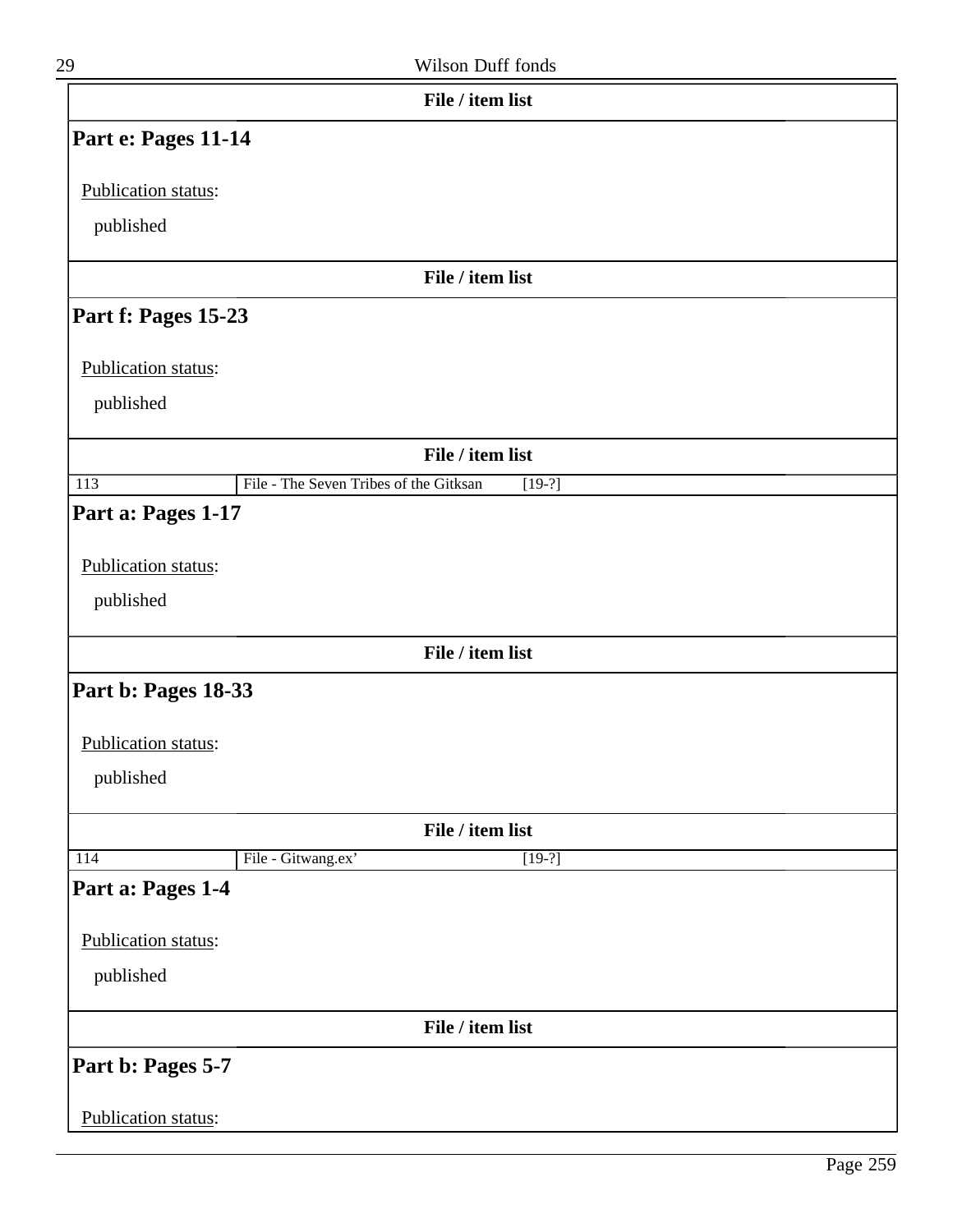| published           |                                             |
|---------------------|---------------------------------------------|
|                     | File / item list                            |
| Part c: Pages 8-9   |                                             |
| Publication status: |                                             |
| published           |                                             |
|                     | File / item list                            |
| Part d: Page 10     |                                             |
| Publication status: |                                             |
| published           |                                             |
|                     | File / item list                            |
| $\overline{115}$    | File - Kitwanga Totem Pole Data<br>$[19-?]$ |
| Part a: Page 1      |                                             |
| Publication status: |                                             |
| published           |                                             |
|                     | File / item list                            |
| Part b: Page 2      |                                             |
| Publication status: |                                             |
| published           |                                             |
|                     | File / item list                            |
| Part c: Pages 3-5   |                                             |
| Publication status: |                                             |
| published           |                                             |
|                     | File / item list                            |
| Part d: Page 6      |                                             |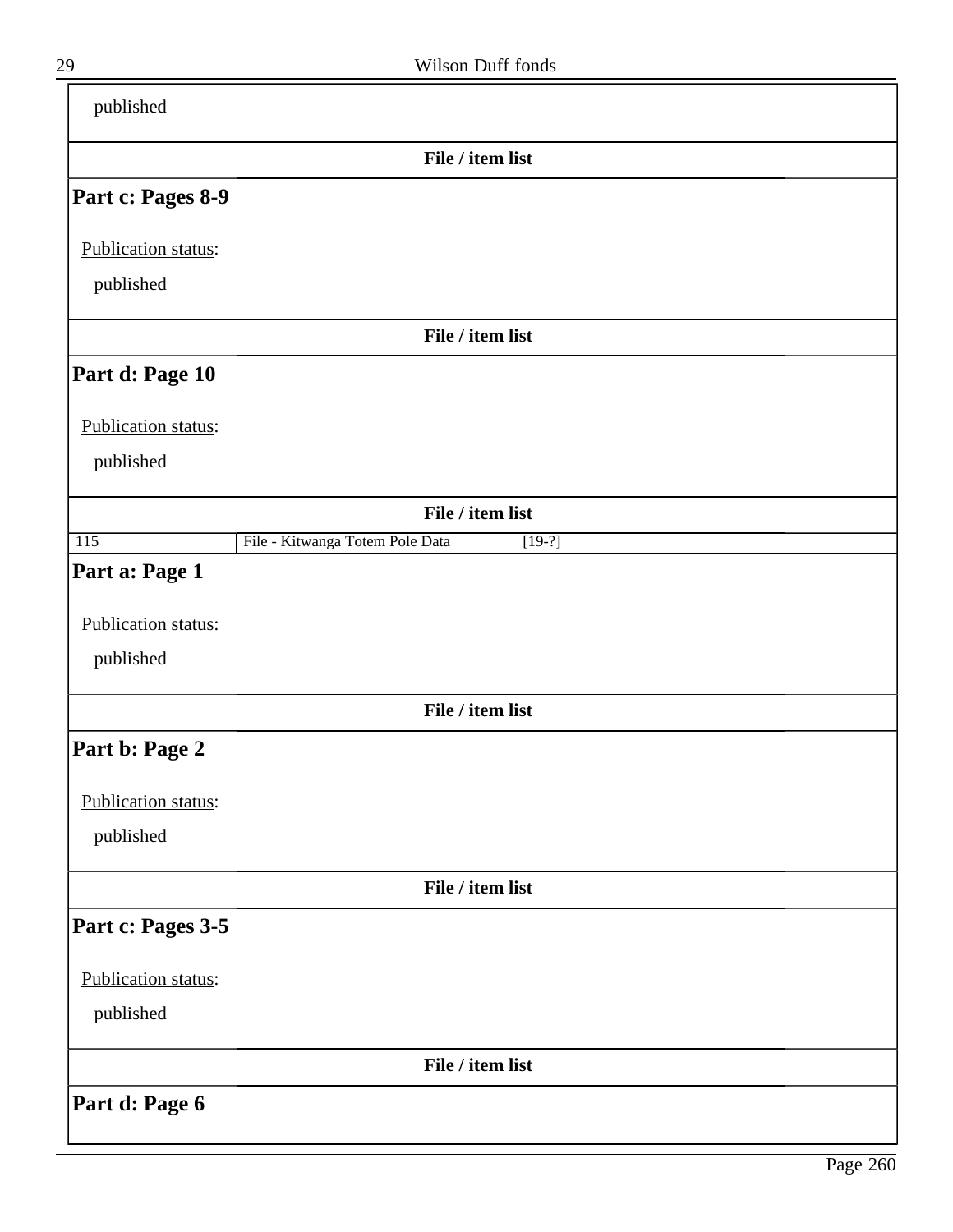| Publication status: |                           |                  |  |
|---------------------|---------------------------|------------------|--|
| published           |                           |                  |  |
|                     |                           | File / item list |  |
| Part e: Pages 7-25  |                           |                  |  |
| Publication status: |                           |                  |  |
| published           |                           |                  |  |
|                     |                           | File / item list |  |
| 116                 | File - Gitwange' Laxskiik | $[19-?]$         |  |
| Part a: Pages 1-6   |                           |                  |  |
| Publication status: |                           |                  |  |
| published           |                           |                  |  |
|                     |                           | File / item list |  |
| Part b: Pages 7-12  |                           |                  |  |
| Publication status: |                           |                  |  |
| published           |                           |                  |  |
|                     |                           | File / item list |  |
| Part c: Pages 13-19 |                           |                  |  |
| Publication status: |                           |                  |  |
| published           |                           |                  |  |
|                     |                           | File / item list |  |
| Part d: Pages 20-28 |                           |                  |  |
| Publication status: |                           |                  |  |
| published           |                           |                  |  |
|                     |                           | File / item list |  |
| Part e: Pages 29-31 |                           |                  |  |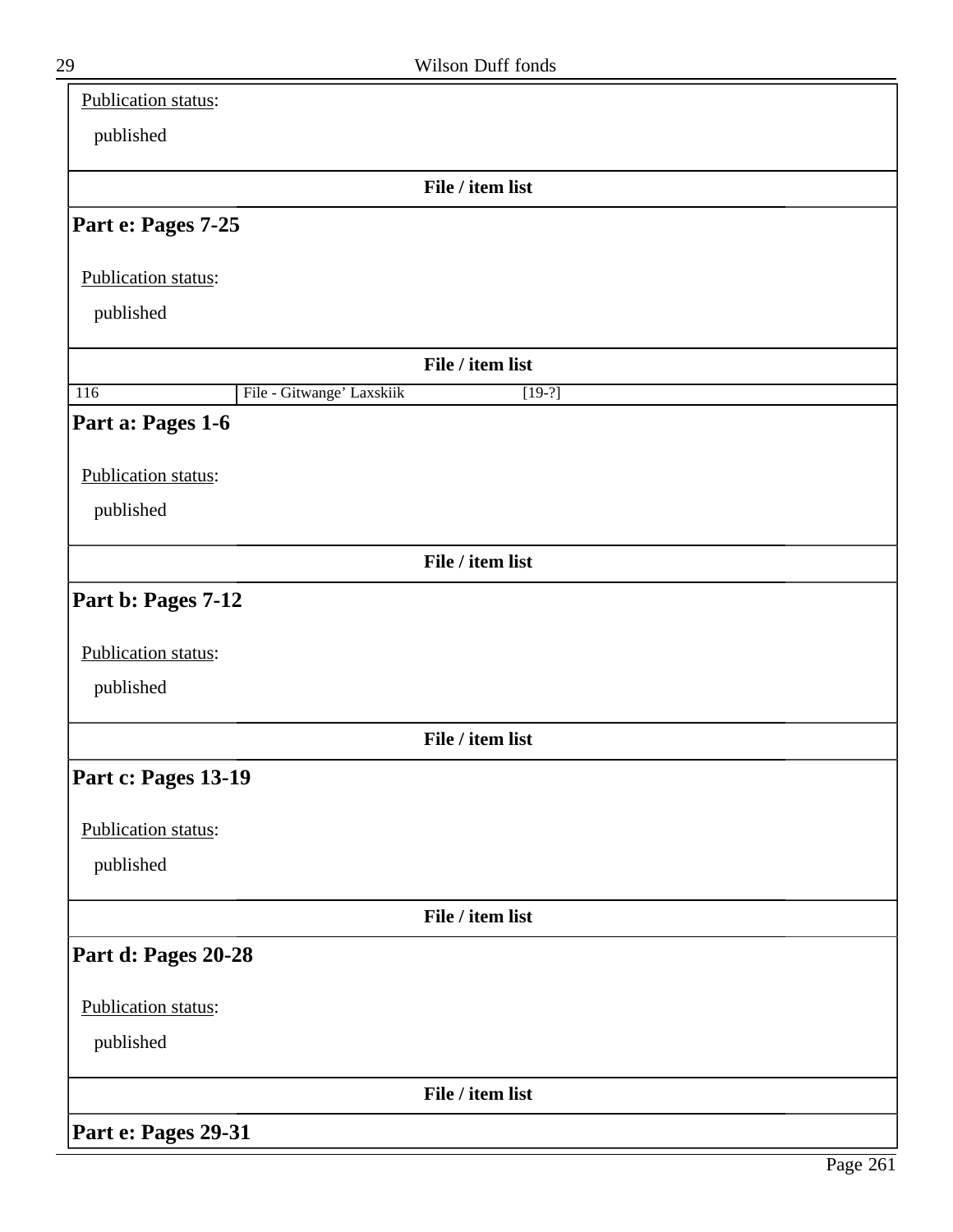| 29 | Wilson Duff fonds |  |
|----|-------------------|--|
|    |                   |  |

| Publication status: |                           |                  |          |  |
|---------------------|---------------------------|------------------|----------|--|
| published           |                           |                  |          |  |
|                     |                           |                  |          |  |
|                     |                           | File / item list |          |  |
| 117                 | File - Kitwanga Laxskiik  |                  | $[19-?]$ |  |
| 118                 | File - Gitwang.e' Laxkibu |                  | $[19-?]$ |  |
| 119                 | File - Gitwange' Laxseel  |                  | $[19-?]$ |  |
| Part a: Pages 1-15  |                           |                  |          |  |
| Publication status: |                           |                  |          |  |
|                     |                           |                  |          |  |
| published           |                           |                  |          |  |
|                     |                           | File / item list |          |  |
| Part b: Pages 16-22 |                           |                  |          |  |
| Publication status: |                           |                  |          |  |
| published           |                           |                  |          |  |
|                     |                           |                  |          |  |
|                     |                           | File / item list |          |  |
| Part c: Pages 23-34 |                           |                  |          |  |
| Publication status: |                           |                  |          |  |
| published           |                           |                  |          |  |
|                     |                           | File / item list |          |  |
| Part d: Pages 35-42 |                           |                  |          |  |
| Publication status: |                           |                  |          |  |
| published           |                           |                  |          |  |
|                     |                           |                  |          |  |
|                     |                           | File / item list |          |  |
| Part e: Pages 43-68 |                           |                  |          |  |
| Publication status: |                           |                  |          |  |
| published           |                           |                  |          |  |
|                     |                           |                  |          |  |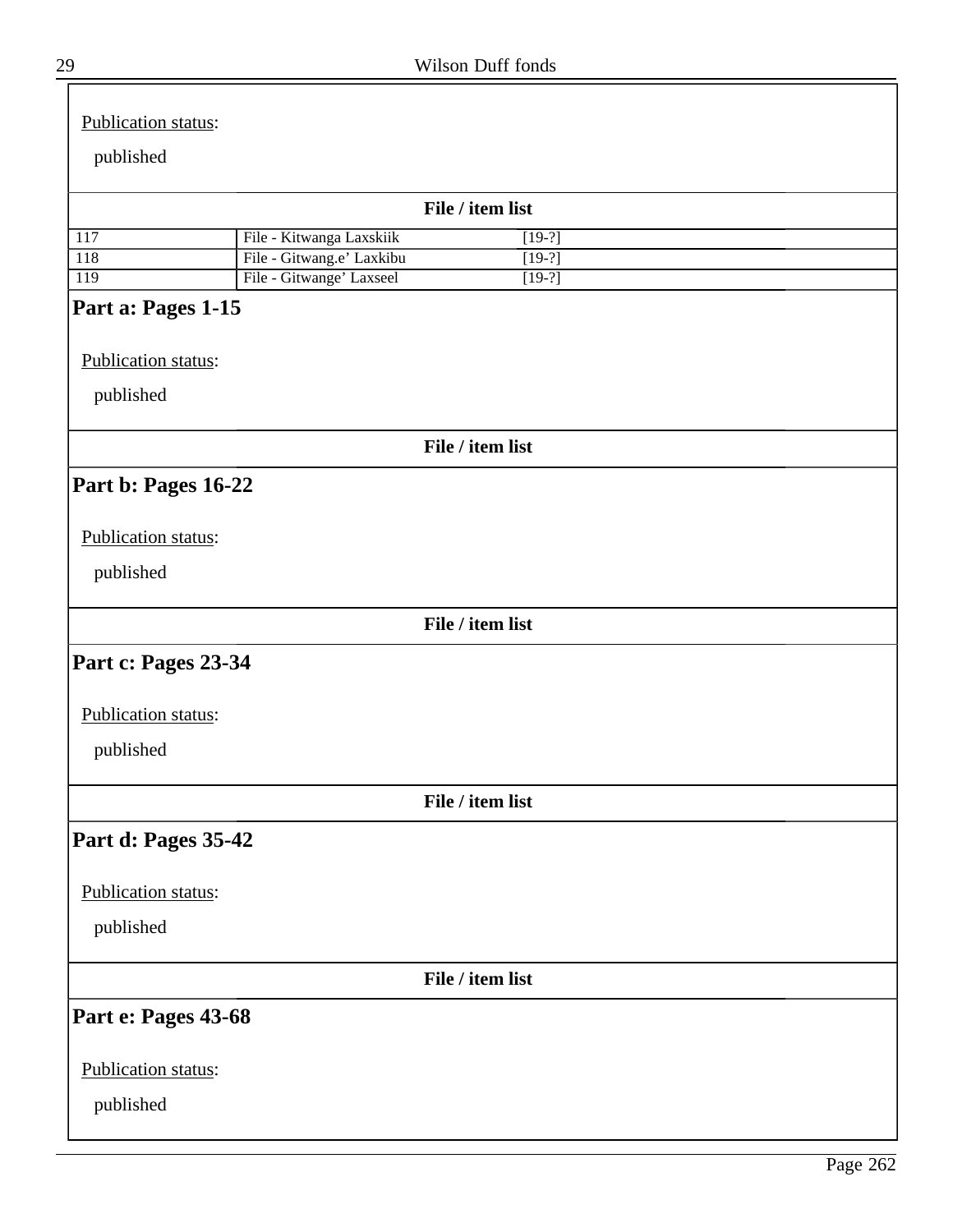| 29                         | Wilson Duff fonds                     |
|----------------------------|---------------------------------------|
|                            | File / item list                      |
| 120                        | File - Kitwantku'l Laxsel<br>$[19-?]$ |
| Part a: Pages 1-4          |                                       |
| Publication status:        |                                       |
| published                  |                                       |
|                            |                                       |
|                            | File / item list                      |
| Part b: Pages 5-18         |                                       |
| <b>Publication status:</b> |                                       |
| published                  |                                       |
|                            | File / item list                      |
| Part c: Pages 19-21        |                                       |
| Publication status:        |                                       |
|                            |                                       |
| published                  |                                       |
|                            | File / item list                      |
| Part d: Pages 22-39        |                                       |
| <b>Publication status:</b> |                                       |
| published                  |                                       |
|                            | File / item list                      |
| Part e: Pages 40-48        |                                       |
| <b>Publication status:</b> |                                       |
| published                  |                                       |
|                            | File / item list                      |
| Part f: Pages 49-58        |                                       |
|                            |                                       |
| Publication status:        |                                       |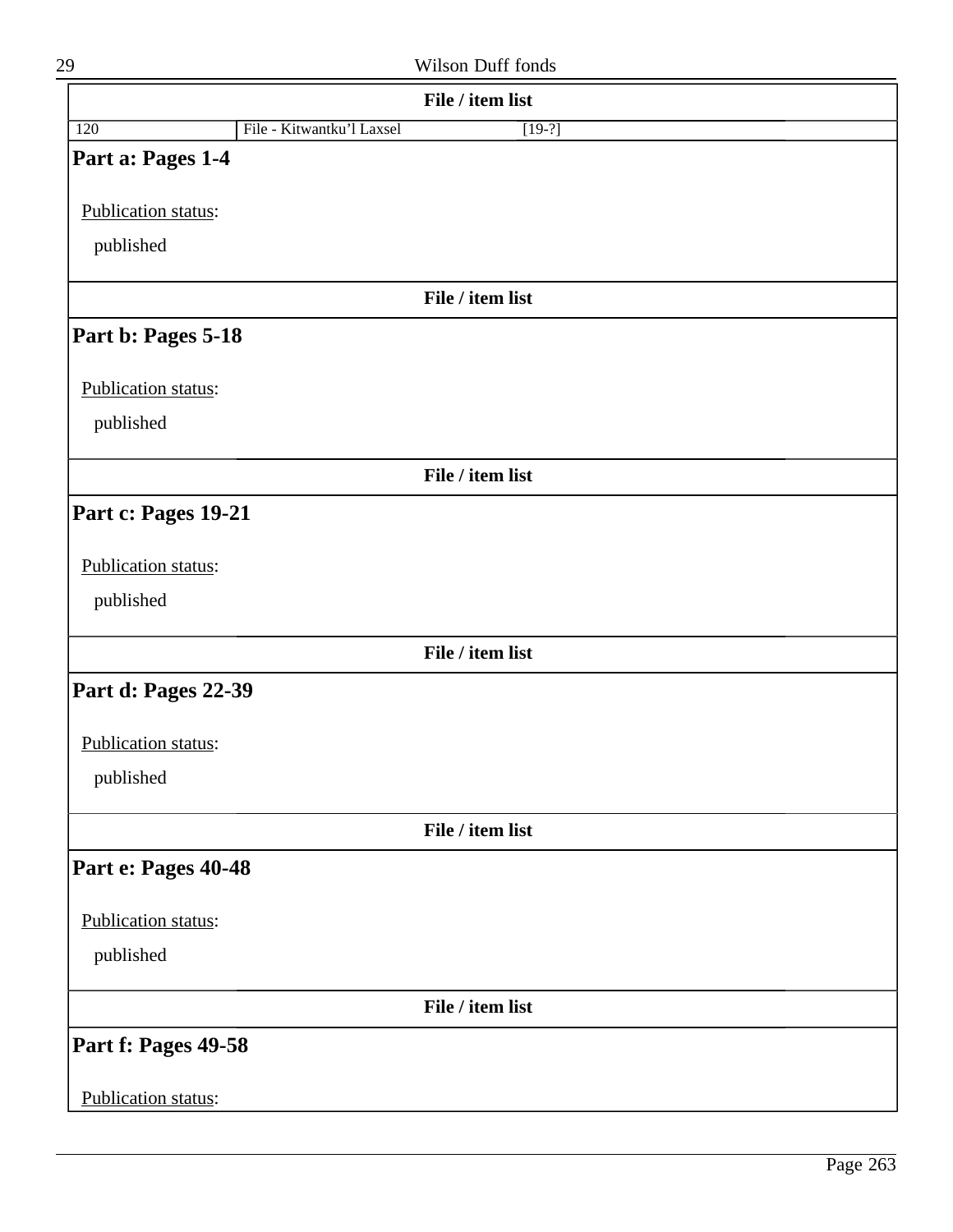| published                |                  |
|--------------------------|------------------|
|                          | File / item list |
| Part g: Pages 59-64      |                  |
| Publication status:      |                  |
| published                |                  |
|                          | File / item list |
| Part h: Pages 65-69      |                  |
| Publication status:      |                  |
| published                |                  |
|                          | File / item list |
| Part i: Pages 70-79      |                  |
| Publication status:      |                  |
| published                |                  |
|                          | File / item list |
| Part j: Pages 80-83      |                  |
| Publication status:      |                  |
| published                |                  |
|                          | File / item list |
| Part k: Pages 84-87      |                  |
| Publication status:      |                  |
| published                |                  |
|                          | File / item list |
| File - Kitwancool<br>121 | $[19-?]$         |
| Part a: Pages 1-2v       |                  |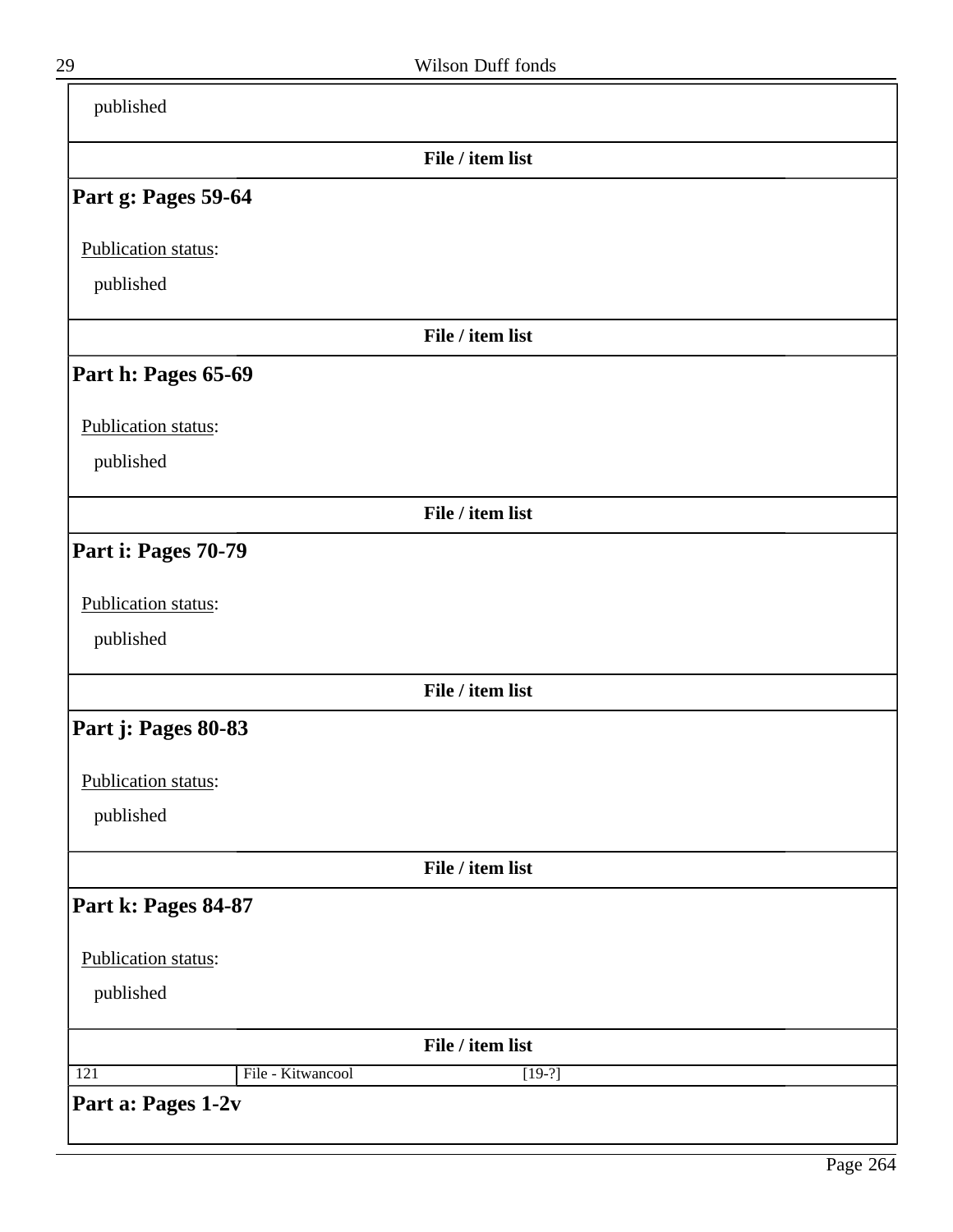| Publication status: |                  |  |
|---------------------|------------------|--|
| published           |                  |  |
|                     | File / item list |  |
| Part b: Page 3      |                  |  |
| Publication status: |                  |  |
| published           |                  |  |
|                     | File / item list |  |
| Part c: Pages 4-6   |                  |  |
| Publication status: |                  |  |
| published           |                  |  |
|                     | File / item list |  |
| Part d: Pages 7-10  |                  |  |
| Publication status: |                  |  |
| published           |                  |  |
|                     | File / item list |  |
| Part e: Pages 11-13 |                  |  |
| Publication status: |                  |  |
| published           |                  |  |
|                     | File / item list |  |
| Part f: Pages 14-16 |                  |  |
| Publication status: |                  |  |
| published           |                  |  |
|                     | File / item list |  |
| Part g: Pages 17-20 |                  |  |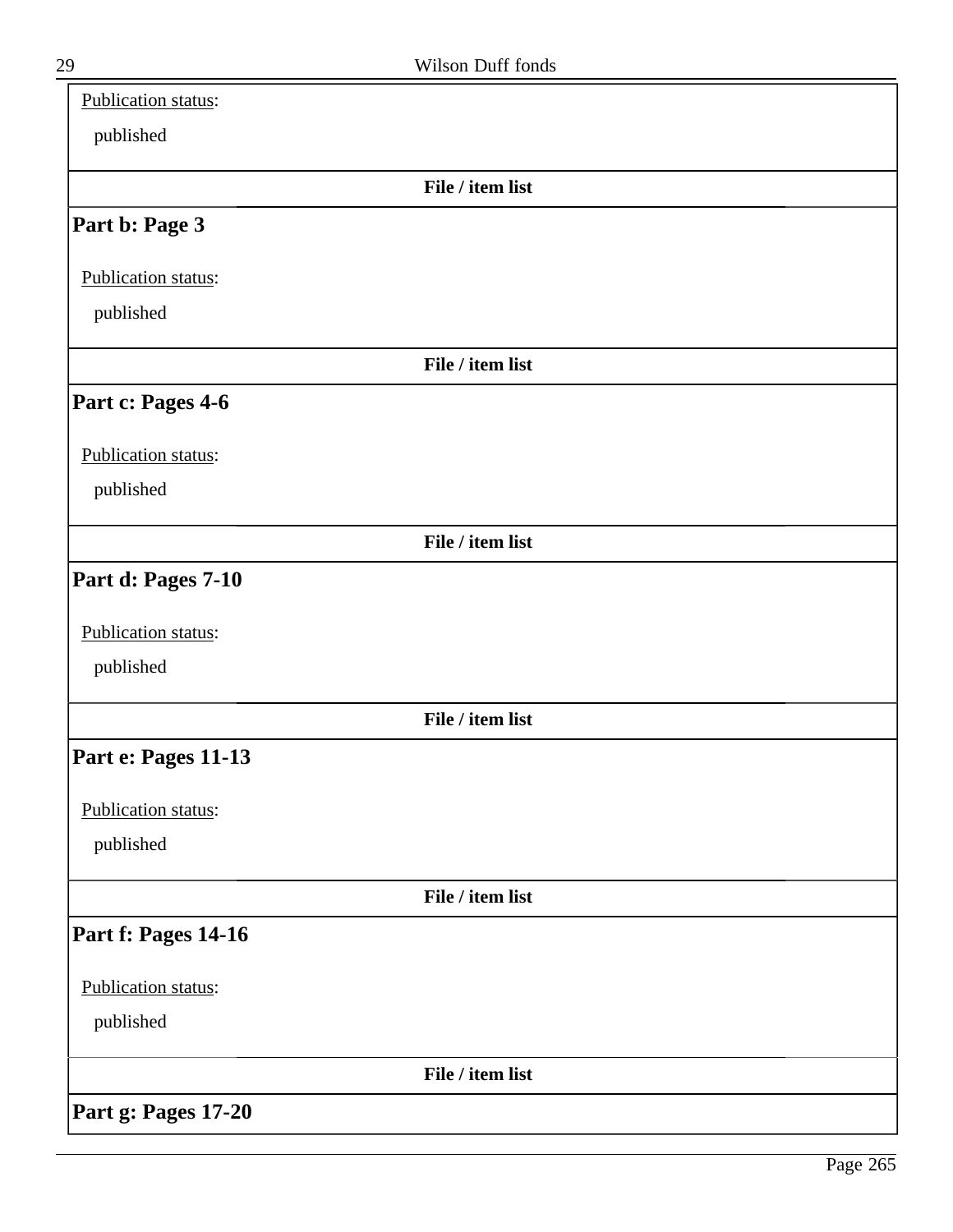| Publication status: |                    |                  |
|---------------------|--------------------|------------------|
| published           |                    |                  |
|                     |                    |                  |
|                     |                    | File / item list |
| Part h: Pages 21-22 |                    |                  |
| Publication status: |                    |                  |
| published           |                    |                  |
|                     |                    |                  |
|                     |                    | File / item list |
| Part i: Pages 23-26 |                    |                  |
| Publication status: |                    |                  |
| published           |                    |                  |
|                     |                    |                  |
|                     |                    | File / item list |
| Part j: Pages 27-30 |                    |                  |
|                     |                    |                  |
| Publication status: |                    |                  |
| published           |                    |                  |
|                     |                    | File / item list |
| 122                 | File - Gitwintkuul | $[19-?]$         |
| Part a: Page 1      |                    |                  |
| Publication status: |                    |                  |
| published           |                    |                  |
|                     |                    |                  |
|                     |                    | File / item list |
| Part b: Pages 2-4   |                    |                  |
| Publication status: |                    |                  |
|                     |                    |                  |
| published           |                    |                  |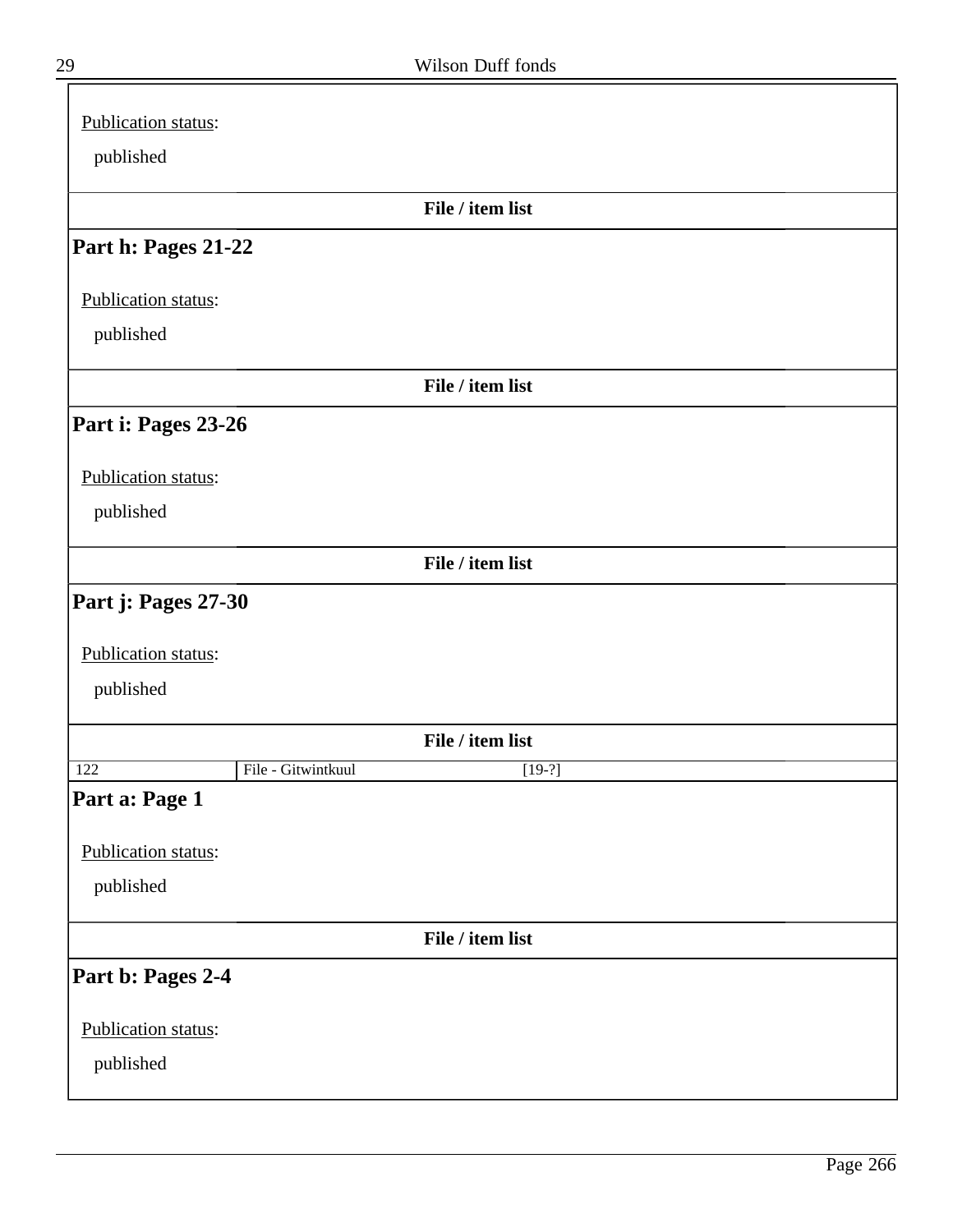| 29                  | Wilson Duff fonds            |
|---------------------|------------------------------|
|                     | File / item list             |
| Part c: Pages 5-7   |                              |
| Publication status: |                              |
|                     |                              |
| published           |                              |
|                     | File / item list             |
| Part d: Pages 8-10  |                              |
| Publication status: |                              |
| published           |                              |
|                     | File / item list             |
|                     | File - Kitwancool TP Data    |
| $\overline{123}$    | $[19-?]$                     |
| Part a: Page 1      |                              |
| Publication status: |                              |
| published           |                              |
|                     | File / item list             |
| Part b: Pages 2-4   |                              |
|                     |                              |
| Publication status: |                              |
| published           |                              |
|                     | File / item list             |
| Part c: Pages 5-15  |                              |
|                     |                              |
| Publication status: |                              |
| published           |                              |
|                     | File / item list             |
|                     | File - [No File]<br>$[19-?]$ |
| 124                 |                              |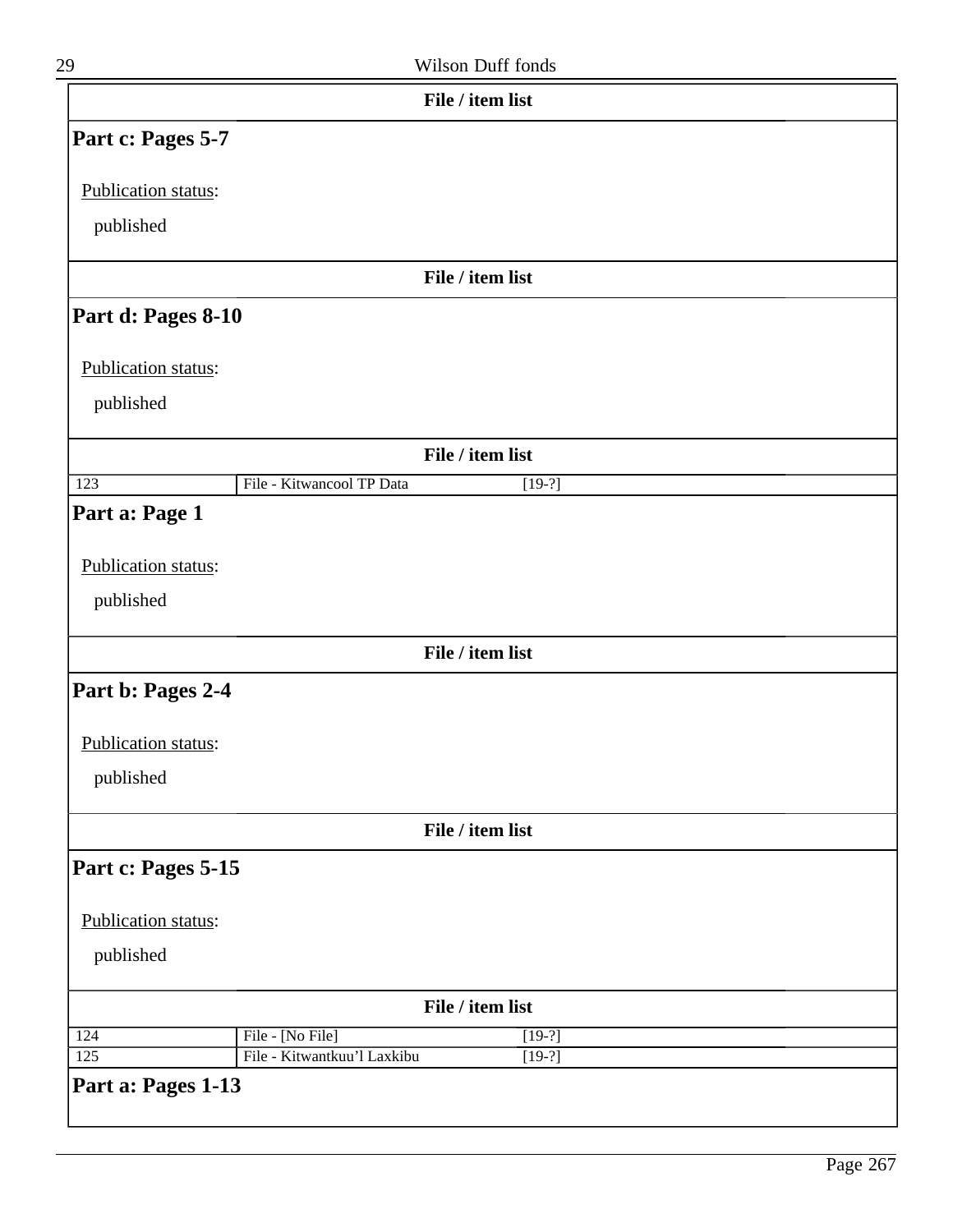| Publication status: |                  |  |
|---------------------|------------------|--|
| published           |                  |  |
|                     | File / item list |  |
| Part b: Pages 14-15 |                  |  |
| Publication status: |                  |  |
| published           |                  |  |
|                     | File / item list |  |
| Part c: Pages 16-22 |                  |  |
| Publication status: |                  |  |
| published           |                  |  |
|                     | File / item list |  |
| Part d: Pages 23-26 |                  |  |
| Publication status: |                  |  |
| published           |                  |  |
|                     | File / item list |  |
| Part e: Pages 27-31 |                  |  |
| Publication status: |                  |  |
| published           |                  |  |
|                     | File / item list |  |
| Part f: Pages 32-35 |                  |  |
| Publication status: |                  |  |
| published           |                  |  |
|                     | File / item list |  |
| Part g: Pages 36-41 |                  |  |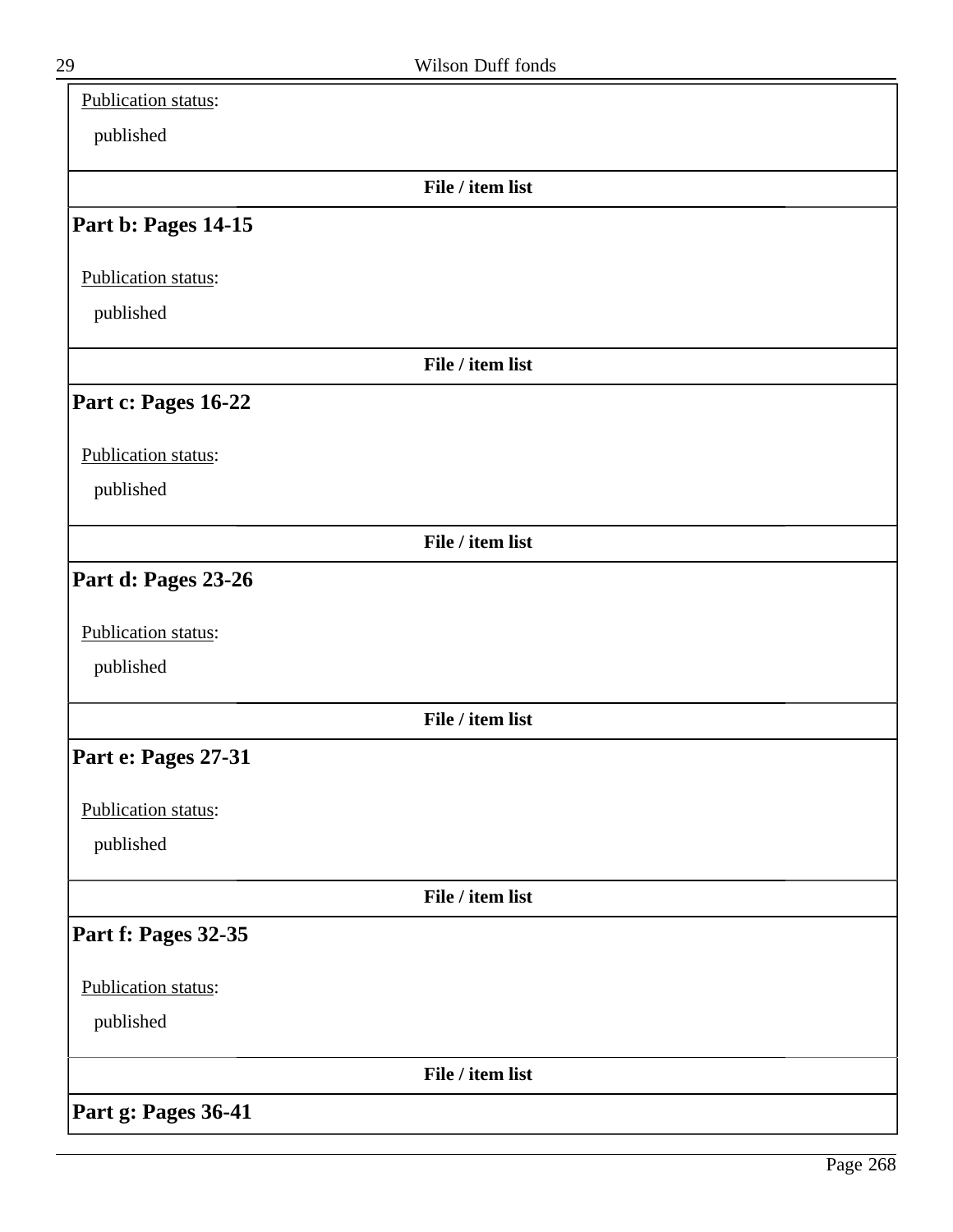| Publication status: |                                                 |                      |
|---------------------|-------------------------------------------------|----------------------|
| published           |                                                 |                      |
|                     |                                                 |                      |
|                     |                                                 | File / item list     |
| 126                 | File - Kitwantkuu'l Gisg.aast                   | $[19-?]$             |
| 127<br>128          | File - Git'anmaks<br>File - Git'anma'ks Laxseel | $[19-?]$<br>$[19-?]$ |
| Part a: Pages 1-10  |                                                 |                      |
| Publication status: |                                                 |                      |
| published           |                                                 |                      |
|                     |                                                 | File / item list     |
| Part b: Pages 11-21 |                                                 |                      |
|                     |                                                 |                      |
| Publication status: |                                                 |                      |
| published           |                                                 |                      |
|                     |                                                 | File / item list     |
| Part c: Pages 22-33 |                                                 |                      |
| Publication status: |                                                 |                      |
| published           |                                                 |                      |
|                     |                                                 | File / item list     |
| Part d: Pages 34-36 |                                                 |                      |
| Publication status: |                                                 |                      |
| published           |                                                 |                      |
|                     |                                                 | File / item list     |
| 129                 | File - Git'anmaks Laxkibu                       | $[19-?]$             |
| Part a: Page 1      |                                                 |                      |
| Publication status: |                                                 |                      |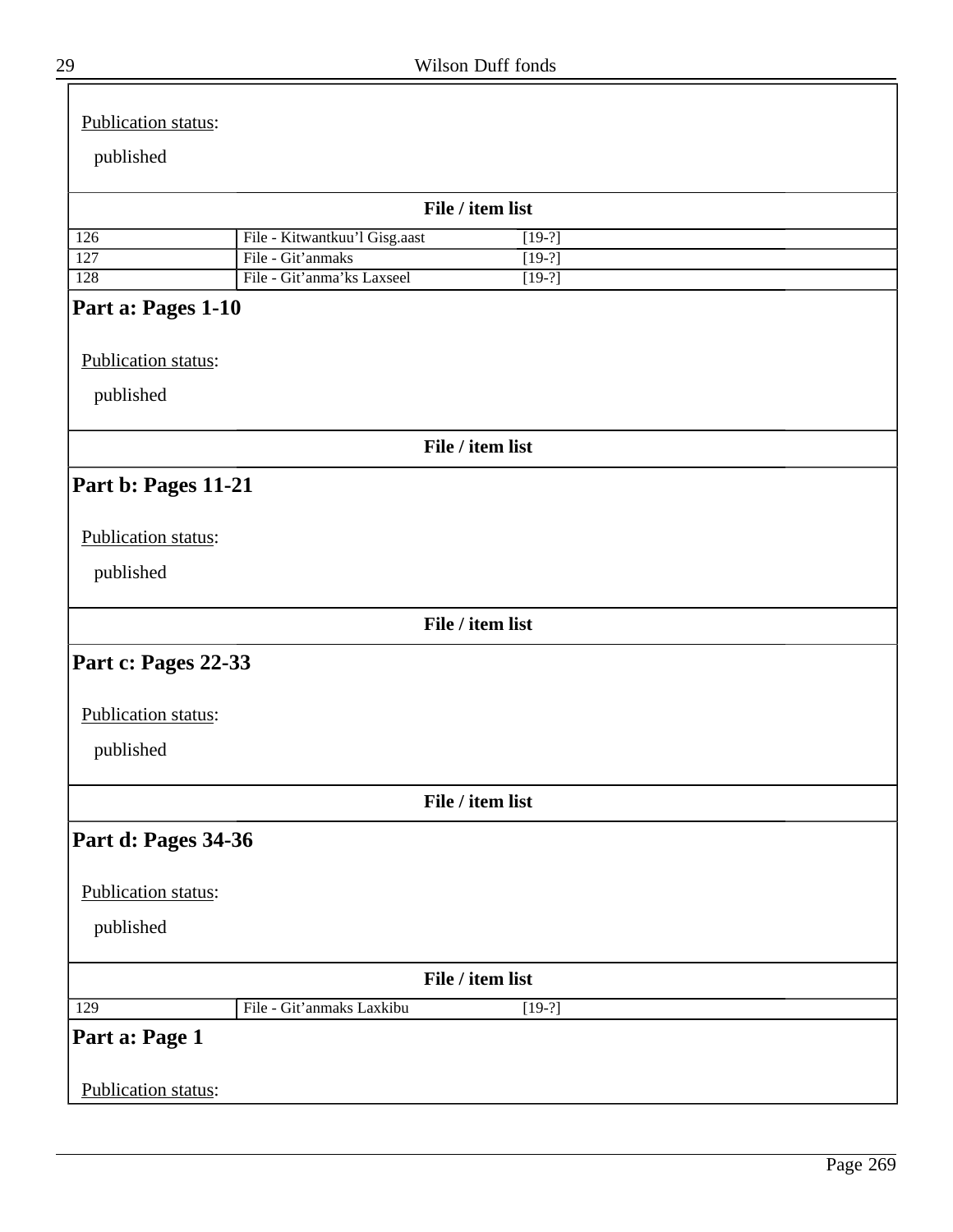| published           |                                          |
|---------------------|------------------------------------------|
|                     | File / item list                         |
| Part b: Page 2      |                                          |
| Publication status: |                                          |
| published           |                                          |
|                     | File / item list                         |
| Part c: Pages 3-5   |                                          |
| Publication status: |                                          |
| published           |                                          |
|                     | File / item list                         |
| Part d: Pages 6-11  |                                          |
| Publication status: |                                          |
| published           |                                          |
|                     | File / item list                         |
| 130                 | File - Git'anma'ks Gisg.aast<br>$[19-?]$ |
| Part a: Page 1      |                                          |
| Publication status: |                                          |
| published           |                                          |
|                     | File / item list                         |
| Part b: Pages 2-7   |                                          |
| Publication status: |                                          |
| published           |                                          |
|                     | File / item list                         |
| Part c: Page 8      |                                          |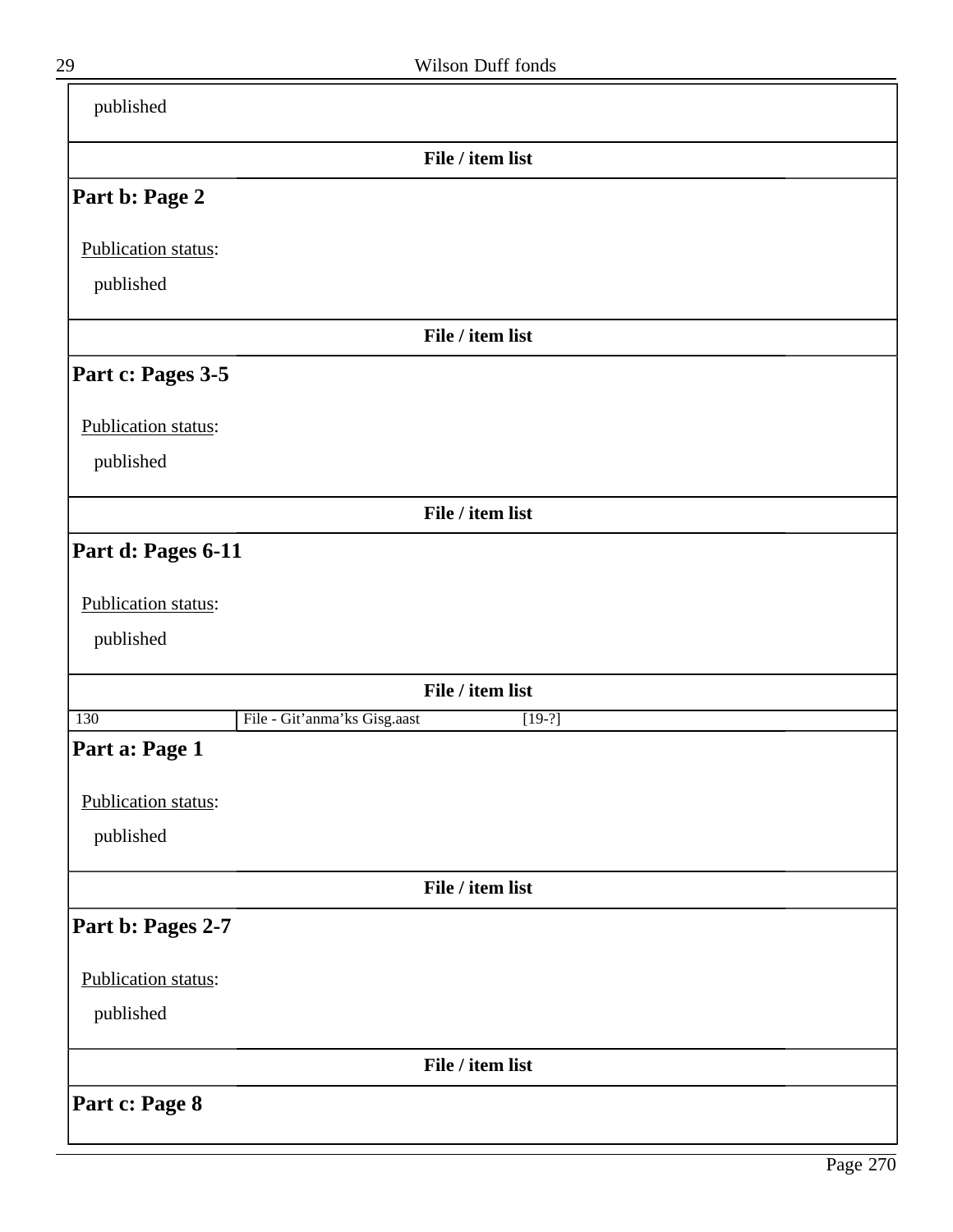| Publication status: |                                          |
|---------------------|------------------------------------------|
| published           |                                          |
|                     | File / item list                         |
| Part d: Page 9      |                                          |
| Publication status: |                                          |
| published           |                                          |
|                     | File / item list                         |
| Part e: Pages 10-14 |                                          |
| Publication status: |                                          |
| published           |                                          |
|                     | File / item list                         |
| Part f: Pages 15-16 |                                          |
| Publication status: |                                          |
| published           |                                          |
|                     | File / item list                         |
| Part g: Pages 17-19 |                                          |
| Publication status: |                                          |
| published           |                                          |
|                     | File / item list                         |
| Part h: Pages 20-23 |                                          |
| Publication status: |                                          |
| published           |                                          |
|                     | File / item list                         |
| 131                 | File - Kispayaks (Gisg.aast)<br>$[19-?]$ |
| Part a: Pages 1-9   |                                          |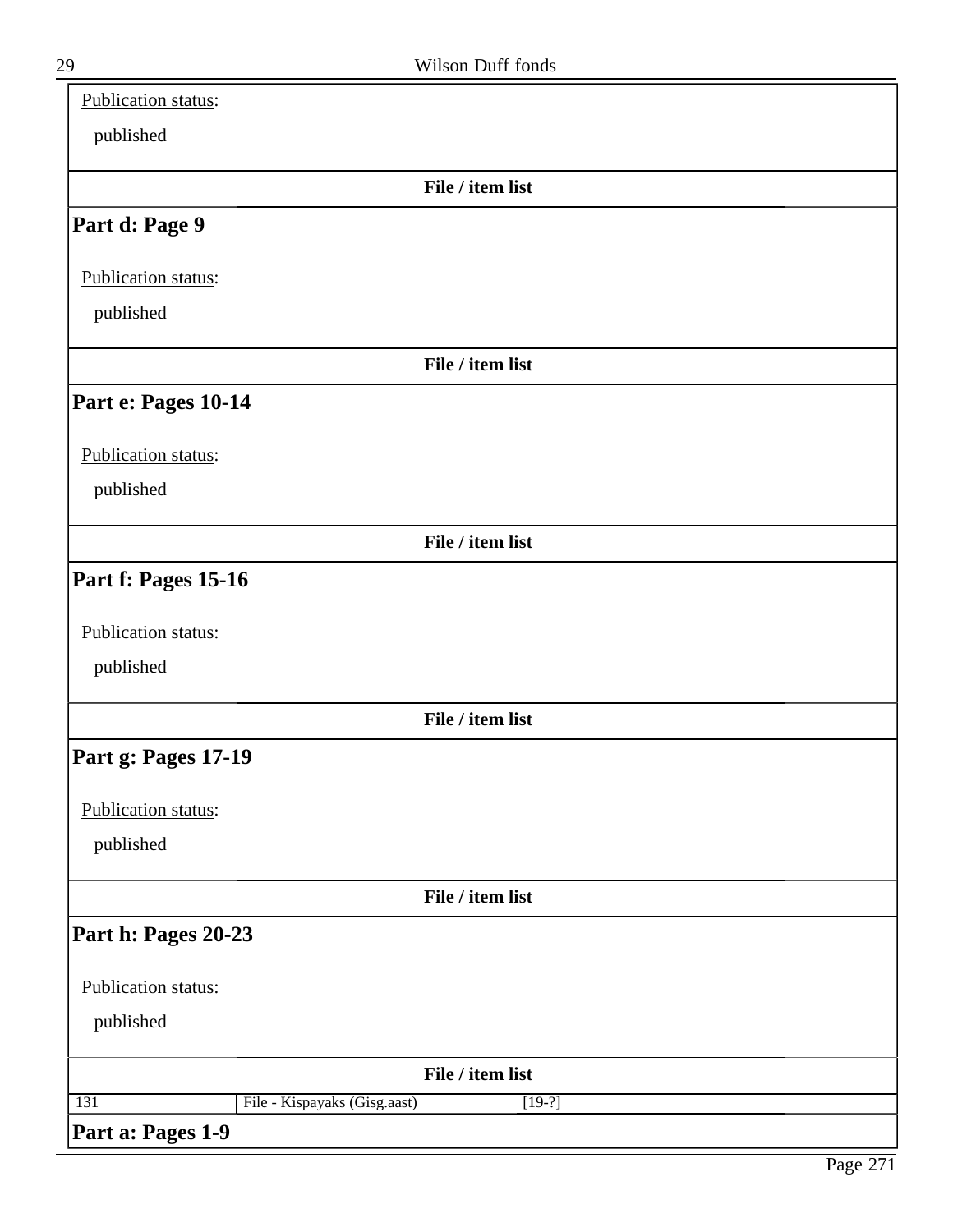| Publication status: |  |
|---------------------|--|
| published           |  |
| File / item list    |  |
| Part b: Pages 10-18 |  |
| Publication status: |  |
| published           |  |
| File / item list    |  |
| Part c: Pages 19-27 |  |
| Publication status: |  |
| published           |  |
| File / item list    |  |
| Part d: Pages 28-32 |  |
| Publication status: |  |
| published           |  |
| File / item list    |  |
| Part e: Pages 33-37 |  |
| Publication status: |  |
| published           |  |
| File / item list    |  |
| Part f: Pages 38-42 |  |
| Publication status: |  |
| published           |  |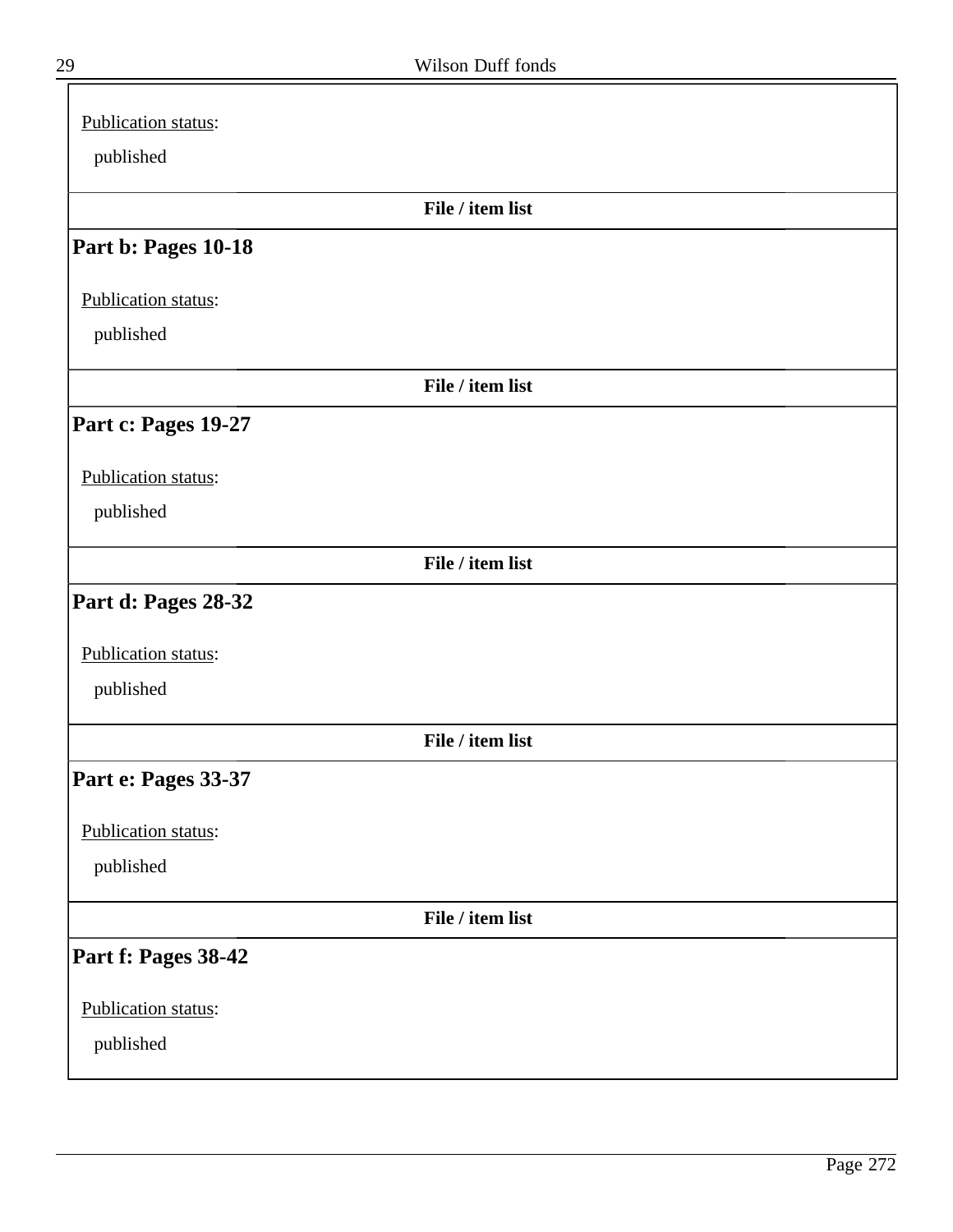| 29                         |                  | Wilson Duff fonds            |  |
|----------------------------|------------------|------------------------------|--|
|                            |                  | File / item list             |  |
| Part g: Pages 43-46        |                  |                              |  |
| Publication status:        |                  |                              |  |
| published                  |                  |                              |  |
|                            |                  | File / item list             |  |
| Part h: Pages 47-50        |                  |                              |  |
| Publication status:        |                  |                              |  |
| published                  |                  |                              |  |
|                            |                  | File / item list             |  |
| Part i: Pages 51-57        |                  |                              |  |
| Publication status:        |                  |                              |  |
| published                  |                  |                              |  |
|                            |                  | File / item list             |  |
| Part j: Pages 58-70        |                  |                              |  |
| Publication status:        |                  |                              |  |
| published                  |                  |                              |  |
|                            |                  |                              |  |
| 132                        | File - Gispayaks | File / item list<br>$[19-?]$ |  |
| Part a: Pages 1-2          |                  |                              |  |
| Publication status:        |                  |                              |  |
| published                  |                  |                              |  |
|                            |                  | File / item list             |  |
| Part b: Page 3             |                  |                              |  |
|                            |                  |                              |  |
| <b>Publication status:</b> |                  |                              |  |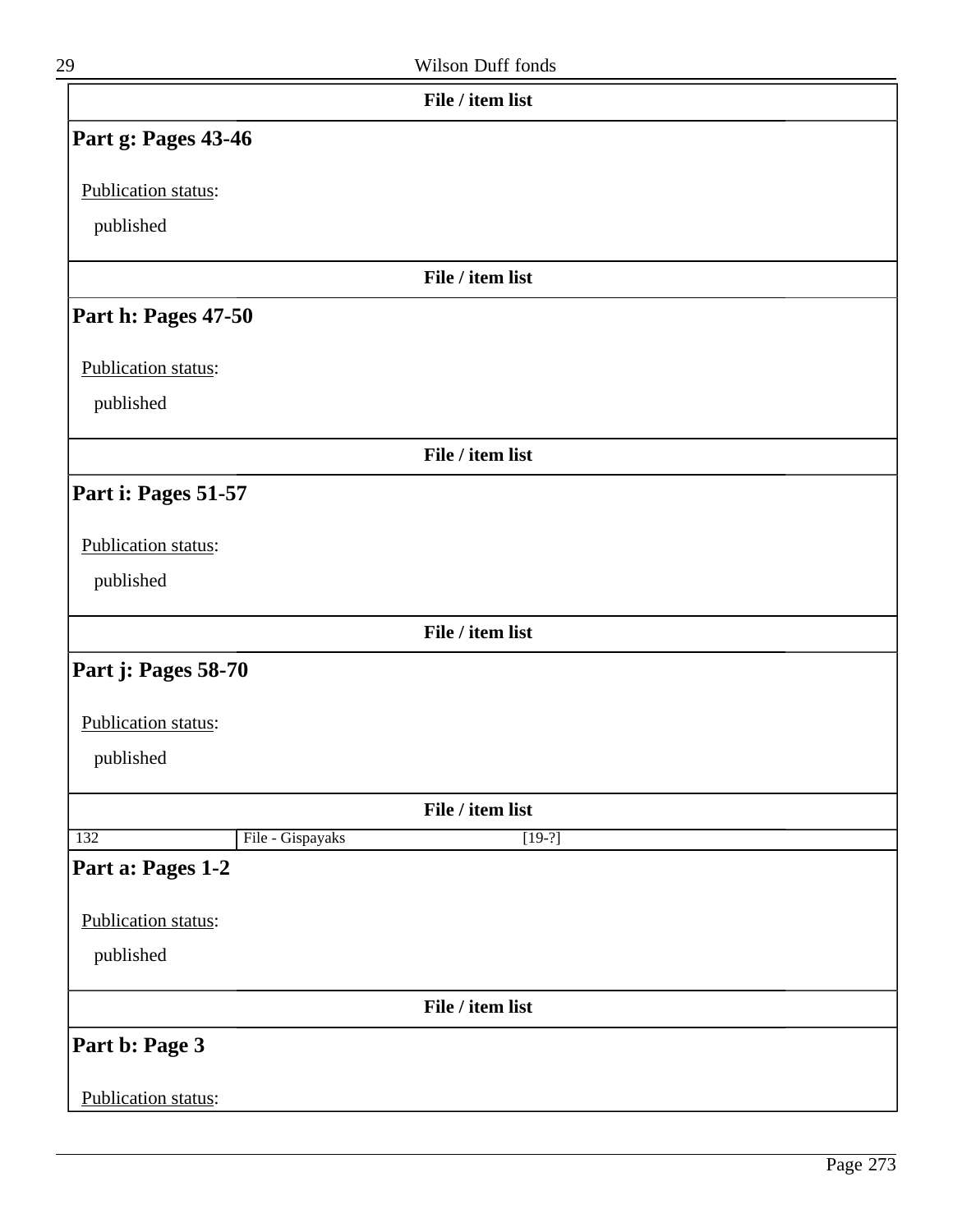| published           |                  |  |
|---------------------|------------------|--|
|                     | File / item list |  |
| Part c: Page 4      |                  |  |
| Publication status: |                  |  |
| published           |                  |  |
|                     | File / item list |  |
| Part d: Page 5      |                  |  |
| Publication status: |                  |  |
| published           |                  |  |
|                     | File / item list |  |
| Part e: Pages 6-10  |                  |  |
| Publication status: |                  |  |
| published           |                  |  |
|                     | File / item list |  |
| Part f: Pages 11-12 |                  |  |
| Publication status: |                  |  |
| published           |                  |  |
|                     | File / item list |  |
| Part g: Pages 13-16 |                  |  |
| Publication status: |                  |  |
| published           |                  |  |
|                     | File / item list |  |
| Part h: Page 17     |                  |  |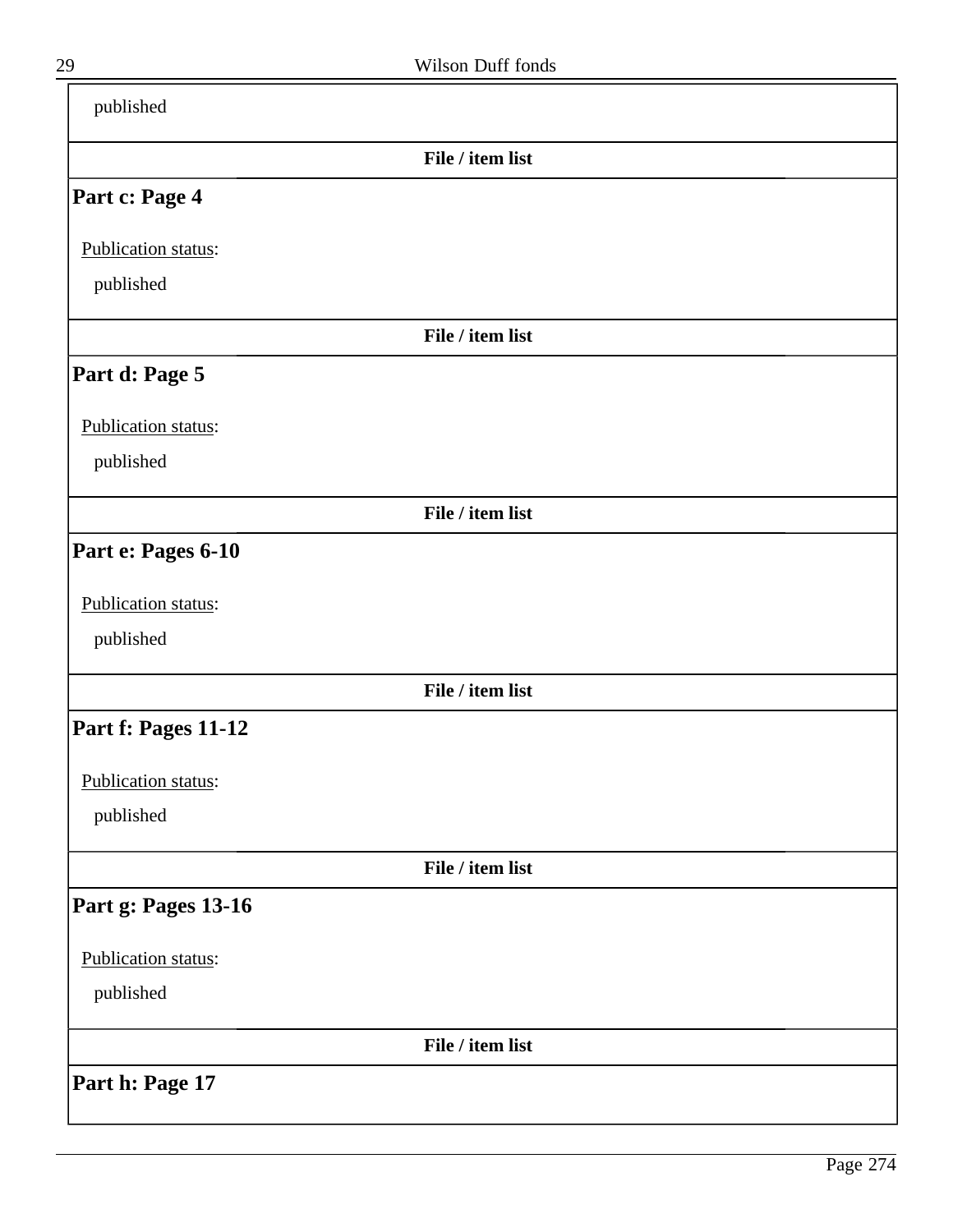| Publication status:        |                                        |
|----------------------------|----------------------------------------|
| published                  |                                        |
|                            | File / item list                       |
| Part i: Page 18            |                                        |
| Publication status:        |                                        |
| published                  |                                        |
|                            | File / item list                       |
| Part j: Pages 19-23        |                                        |
| Publication status:        |                                        |
| published                  |                                        |
|                            | File / item list                       |
| Part k: Pages 24-51        |                                        |
| Publication status:        |                                        |
| published                  |                                        |
|                            | File / item list                       |
| <b>Part I: Pages 52-53</b> |                                        |
| Publication status:        |                                        |
| published                  |                                        |
|                            | File / item list                       |
| 133                        | File - Kispayaks (Laxkibu)<br>$[19-?]$ |
| Part a: Pages 1-5          |                                        |
| Publication status:        |                                        |
| published                  |                                        |
|                            | File / item list                       |
| Part b: Pages 6-8          |                                        |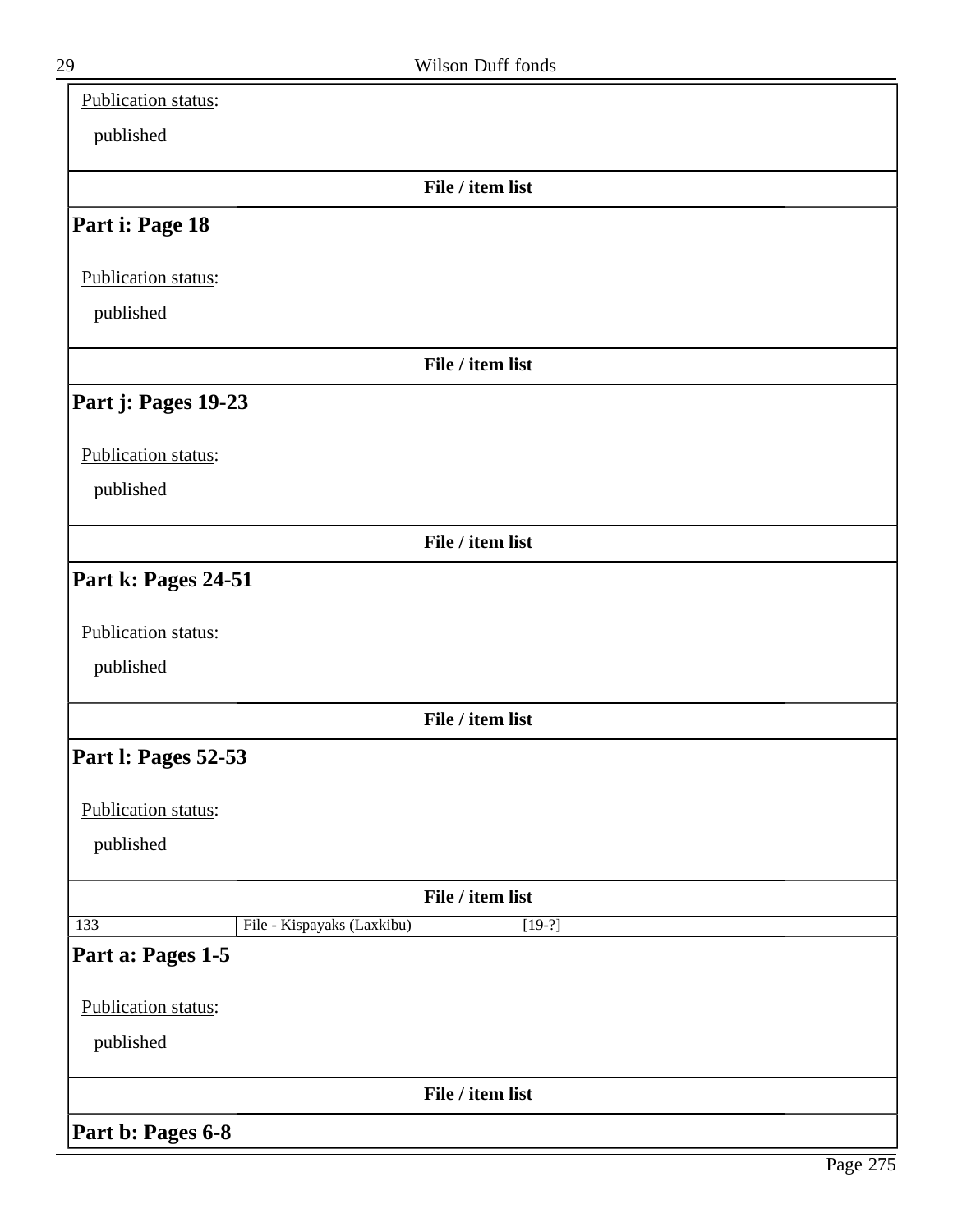| published           |  |
|---------------------|--|
| File / item list    |  |
| Part c: Pages 9-13  |  |
| Publication status: |  |
| published           |  |
| File / item list    |  |
| Part d: Pages 14-19 |  |
| Publication status: |  |
| published           |  |
| File / item list    |  |
| Part e: Pages 20-24 |  |
| Publication status: |  |
| published           |  |
| File / item list    |  |
| Part f: Pages 25-27 |  |
| Publication status: |  |
| published           |  |
| File / item list    |  |
| Part g: Pages 28-32 |  |
| Publication status: |  |
| published           |  |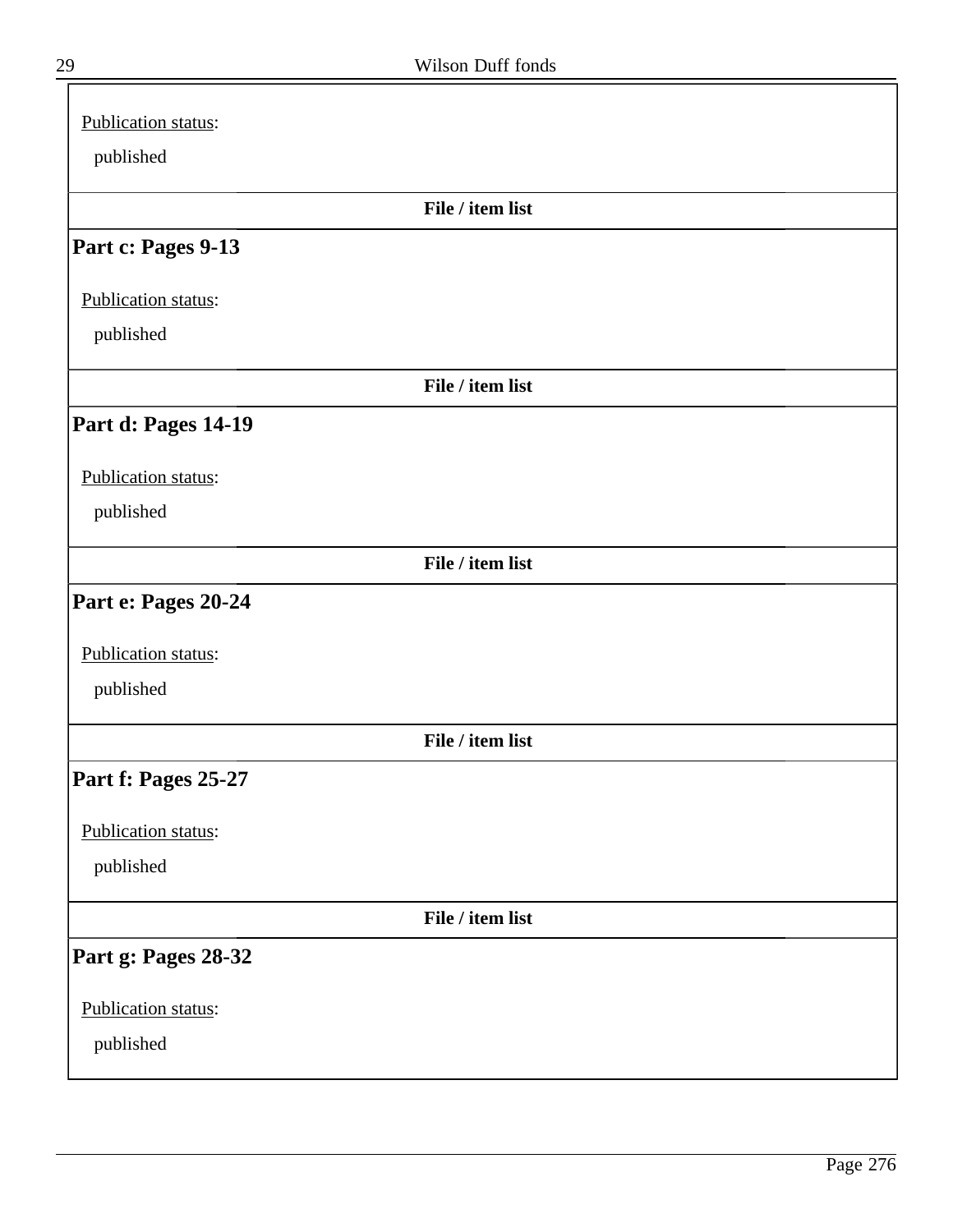| 29                  | Wilson Duff fonds                      |
|---------------------|----------------------------------------|
|                     | File / item list                       |
| Part h: Pages 33-36 |                                        |
| Publication status: |                                        |
| published           |                                        |
|                     |                                        |
|                     | File / item list                       |
| Part i: Page 37     |                                        |
| Publication status: |                                        |
| published           |                                        |
|                     |                                        |
|                     | File / item list                       |
| 134                 | File - Kispayaks (Laxseel)<br>$[19-?]$ |
| Part a: Pages 1-2   |                                        |
| Publication status: |                                        |
| published           |                                        |
|                     | File / item list                       |
|                     |                                        |
| Part b: Pages 3-8   |                                        |
| Publication status: |                                        |
| published           |                                        |
|                     | File / item list                       |
|                     |                                        |
| Part c: Pages 9-15  |                                        |
| Publication status: |                                        |
| published           |                                        |
|                     | File / item list                       |
| Part d: Pages 16-20 |                                        |
|                     |                                        |
| Publication status: |                                        |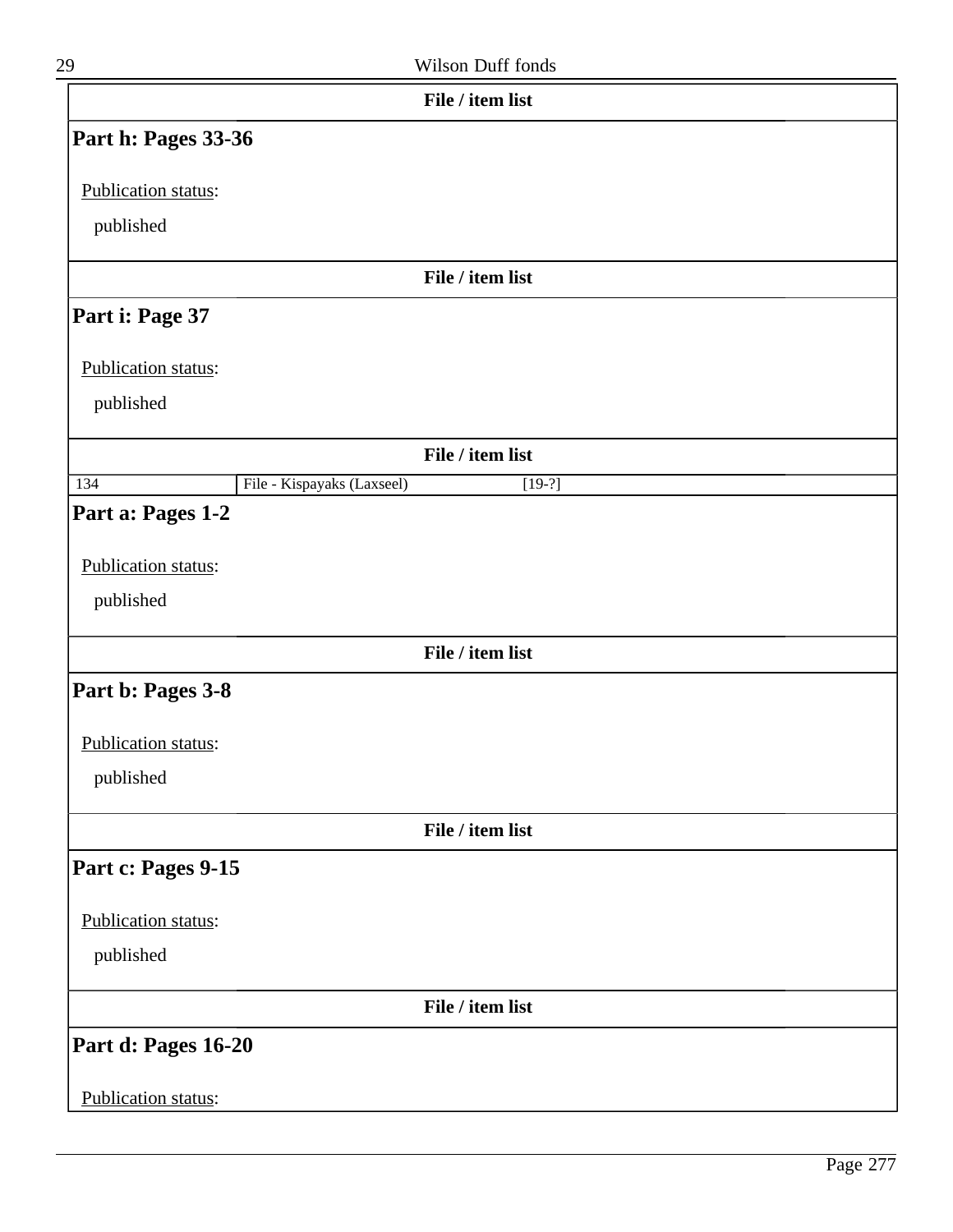| published           |                   |                  |  |
|---------------------|-------------------|------------------|--|
|                     |                   | File / item list |  |
| Part e: Pages 21-27 |                   |                  |  |
| Publication status: |                   |                  |  |
| published           |                   |                  |  |
|                     |                   | File / item list |  |
| Part f: Pages 28-33 |                   |                  |  |
| Publication status: |                   |                  |  |
| published           |                   |                  |  |
|                     |                   | File / item list |  |
| 135                 | File - Kisagaa'as | $[19-?]$         |  |
| Part a: Page 1      |                   |                  |  |
| Publication status: |                   |                  |  |
| published           |                   |                  |  |
|                     |                   | File / item list |  |
| Part b: Page 2      |                   |                  |  |
| Publication status: |                   |                  |  |
| published           |                   |                  |  |
|                     |                   | File / item list |  |
| Part c: Pages 3-11  |                   |                  |  |
| Publication status: |                   |                  |  |
| published           |                   |                  |  |
|                     |                   | File / item list |  |
| Part d: Pages 12-14 |                   |                  |  |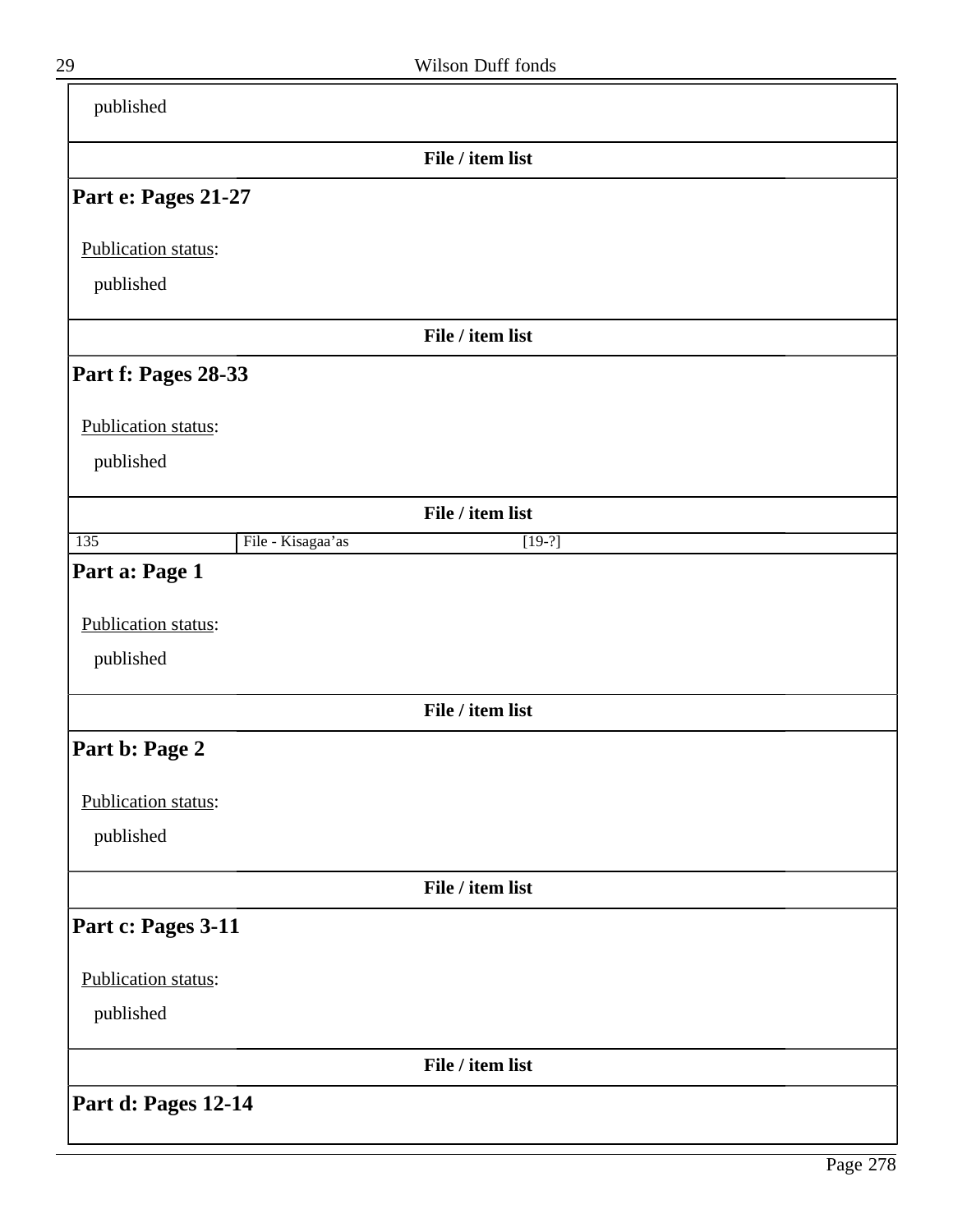| Publication status: |                            |                  |  |
|---------------------|----------------------------|------------------|--|
| published           |                            |                  |  |
|                     |                            | File / item list |  |
| Part e: Pages 15-16 |                            |                  |  |
| Publication status: |                            |                  |  |
| published           |                            |                  |  |
|                     |                            | File / item list |  |
| Part f: Pages 17-19 |                            |                  |  |
| Publication status: |                            |                  |  |
| published           |                            |                  |  |
|                     |                            | File / item list |  |
| 136                 | File - Kisg.aga'as Laxseel | $[19-?]$         |  |
| Part a: Pages 1-6   |                            |                  |  |
| Publication status: |                            |                  |  |
| published           |                            |                  |  |
|                     |                            | File / item list |  |
| Part b: Pages 7-13  |                            |                  |  |
| Publication status: |                            |                  |  |
| published           |                            |                  |  |
|                     |                            | File / item list |  |
| Part c: Pages 14-19 |                            |                  |  |
| Publication status: |                            |                  |  |
| published           |                            |                  |  |
|                     |                            | File / item list |  |
| Part d: Pages 20-25 |                            |                  |  |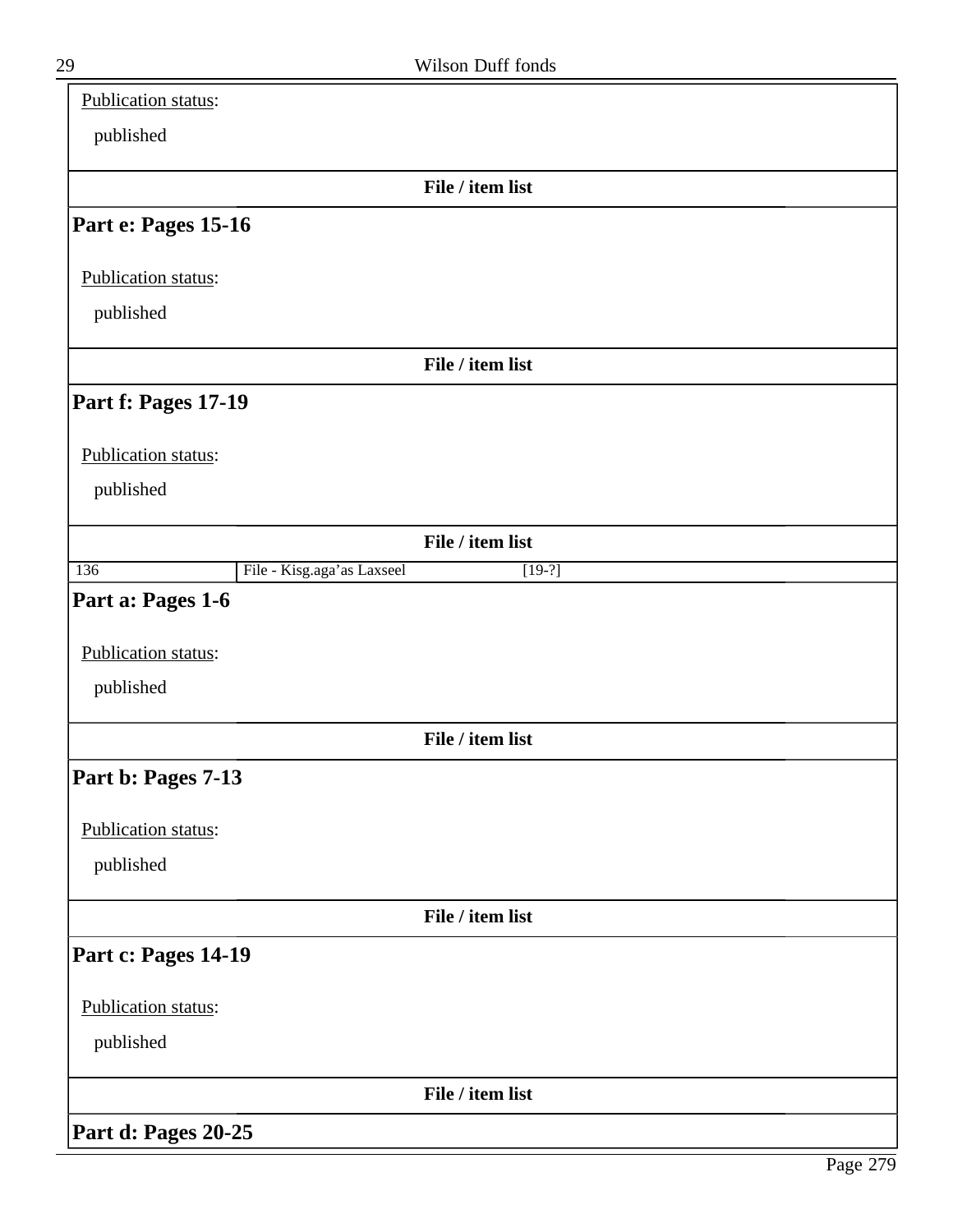| Publication status:                          |
|----------------------------------------------|
| published                                    |
|                                              |
| File / item list                             |
| Part e: Pages 26-37                          |
| Publication status:                          |
| published                                    |
| File / item list                             |
| Part f: Pages 38-43                          |
| Publication status:                          |
| published                                    |
| File / item list                             |
| File - Kisgaga'as Laxkibu<br>137<br>$[19-?]$ |
| Part a: Pages 1-2                            |
| Publication status:                          |
| published                                    |
| File / item list                             |
| Part b: Pages 3-10                           |
| Publication status:                          |
| published                                    |
| File / item list                             |
| Part c: Page 11                              |
| Publication status:                          |
| published                                    |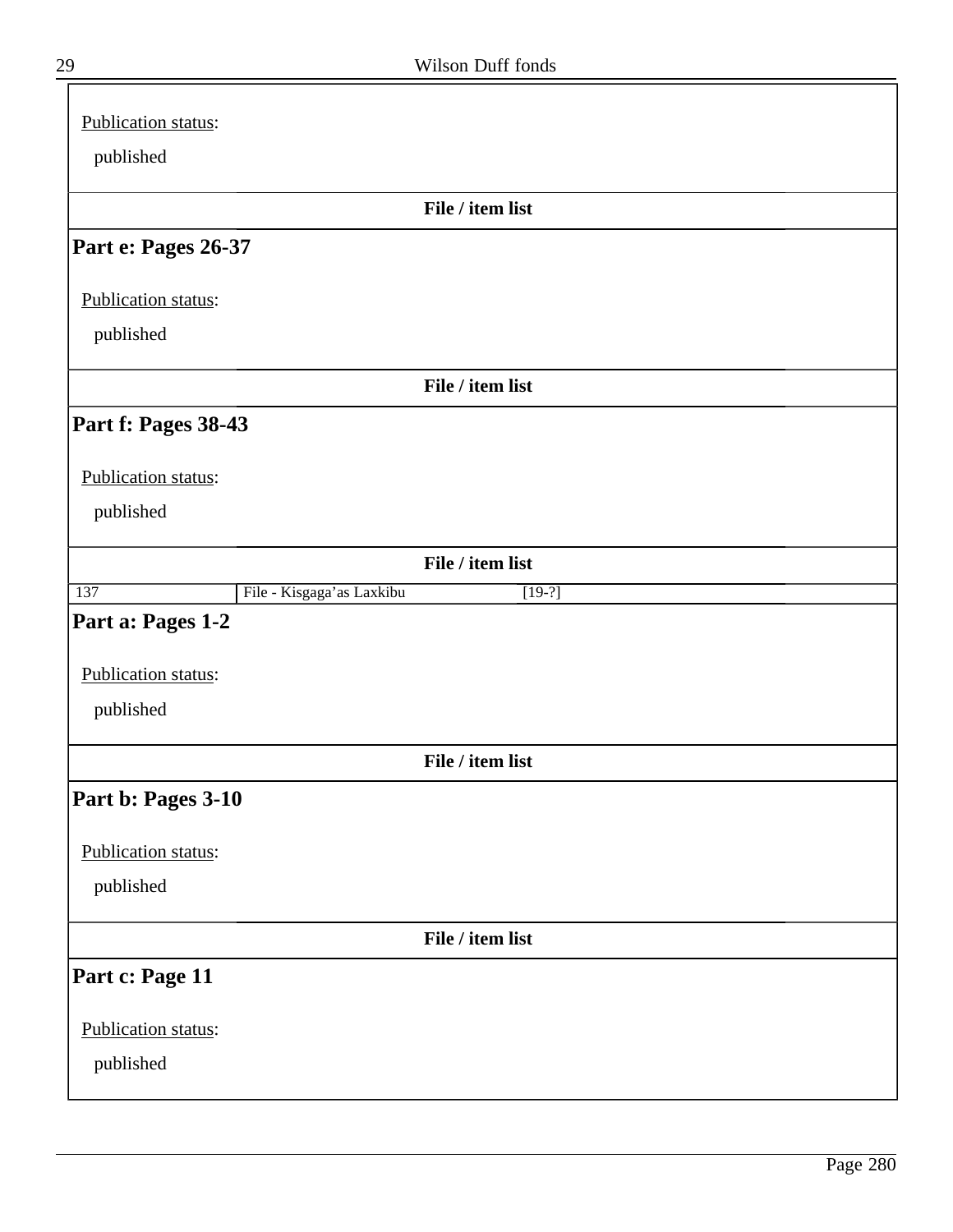| 29                         | <b>Wilson Duff fonds</b> |  |
|----------------------------|--------------------------|--|
|                            | File / item list         |  |
| Part d: Page 12            |                          |  |
| Publication status:        |                          |  |
| published                  |                          |  |
|                            | File / item list         |  |
| Part e: Page 13            |                          |  |
| Publication status:        |                          |  |
| published                  |                          |  |
|                            | File / item list         |  |
| Part f: Page 14            |                          |  |
| Publication status:        |                          |  |
| published                  |                          |  |
|                            | File / item list         |  |
| <b>Part g: Pages 15-19</b> |                          |  |

Publication status:

published

**File / item list**

## **Part h: Pages 20-27**

Publication status:

published

**File / item list**

## **Part i: Pages 28-29**

Publication status:

published

Page 281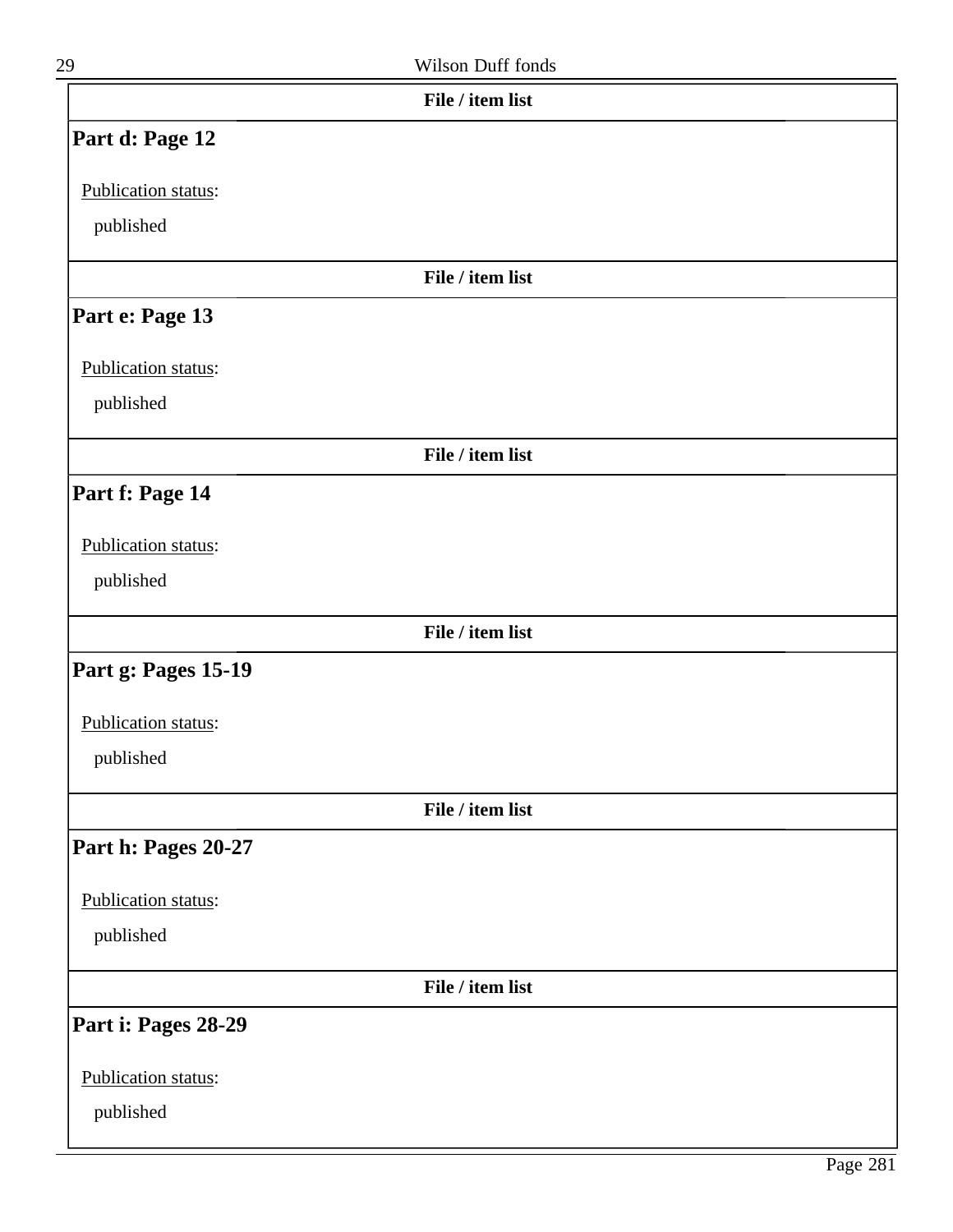| 29                  |                            | Wilson Duff fonds |  |
|---------------------|----------------------------|-------------------|--|
|                     |                            | File / item list  |  |
| Part j: Pages 30-33 |                            |                   |  |
| Publication status: |                            |                   |  |
|                     |                            |                   |  |
| published           |                            |                   |  |
|                     |                            | File / item list  |  |
| 138                 | File - Kisgaga'as Gisgaast | $[19-?]$          |  |
| 139                 | File - Anlagasamdeex       | $[19-?]$          |  |
| 140                 | File - Kuldo Qaldo'        | $[19-?]$          |  |
| Part a: Pages 1-2   |                            |                   |  |
| Publication status: |                            |                   |  |
|                     |                            |                   |  |
| published           |                            |                   |  |
|                     |                            | File / item list  |  |
| Part b: Pages 3-5   |                            |                   |  |
|                     |                            |                   |  |
| Publication status: |                            |                   |  |
| published           |                            |                   |  |
|                     |                            |                   |  |
|                     |                            | File / item list  |  |
| Part c: Pages 6-9   |                            |                   |  |
|                     |                            |                   |  |
| Publication status: |                            |                   |  |
| published           |                            |                   |  |
|                     |                            | File / item list  |  |
| Part d: Pages 10-15 |                            |                   |  |
|                     |                            |                   |  |
| Publication status: |                            |                   |  |
| published           |                            |                   |  |
|                     |                            | File / item list  |  |
|                     |                            |                   |  |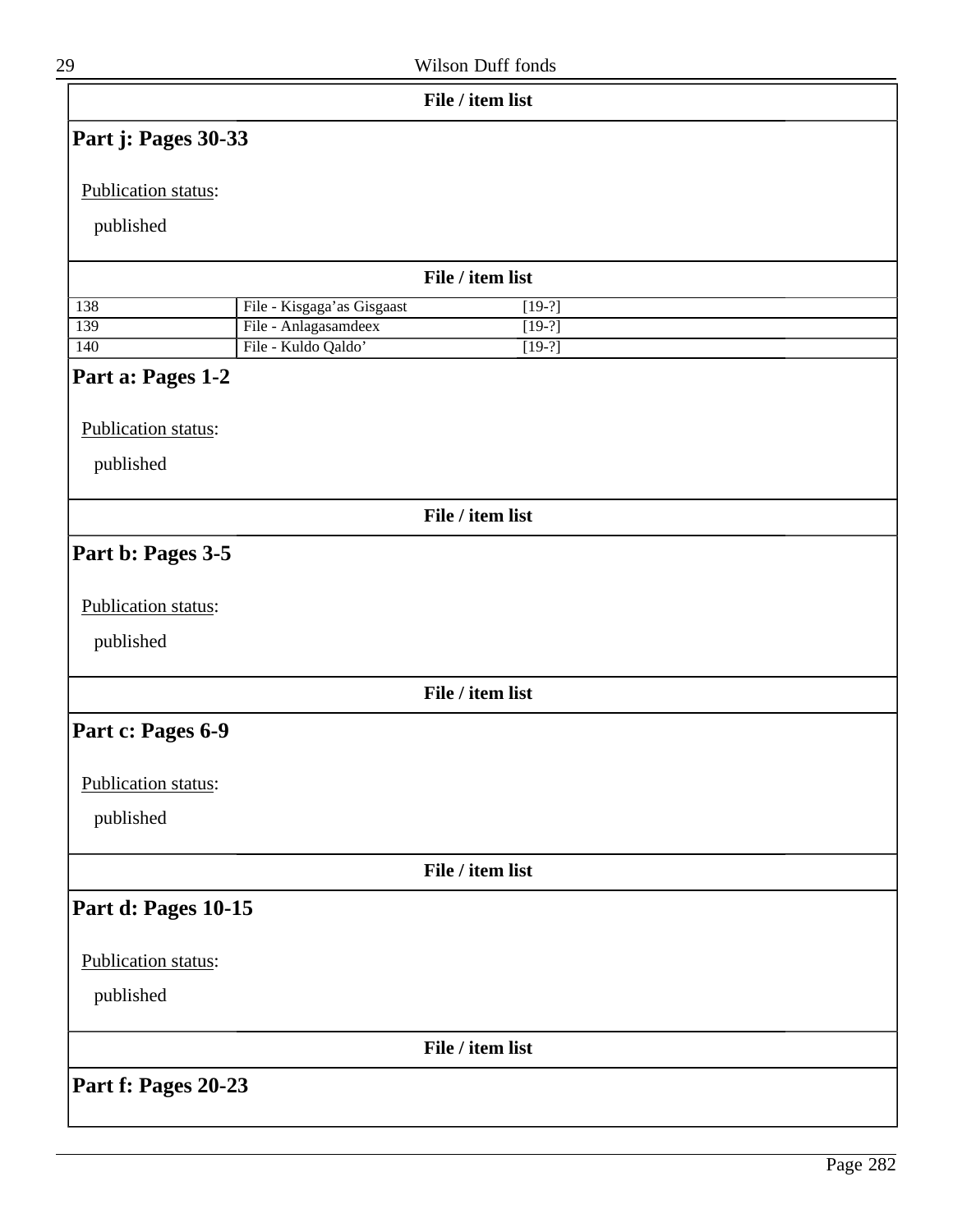| Publication status: |                       |                  |  |
|---------------------|-----------------------|------------------|--|
| published           |                       |                  |  |
|                     |                       | File / item list |  |
| Part g: Page 24     |                       |                  |  |
| Publication status: |                       |                  |  |
| published           |                       |                  |  |
|                     |                       | File / item list |  |
| Part h: Page 25     |                       |                  |  |
| Publication status: |                       |                  |  |
| published           |                       |                  |  |
|                     |                       | File / item list |  |
| Part i: Page 26     |                       |                  |  |
| Publication status: |                       |                  |  |
| published           |                       |                  |  |
|                     |                       | File / item list |  |
| Part j: Page 27     |                       |                  |  |
| Publication status: |                       |                  |  |
| published           |                       |                  |  |
|                     |                       | File / item list |  |
| 141                 | File - Qaldo' Laxkibu | $[19-?]$         |  |
| Part a: Pages 1-4   |                       |                  |  |
| Publication status: |                       |                  |  |
| published           |                       |                  |  |
|                     |                       | File / item list |  |
| Part b: Pages 5-11  |                       |                  |  |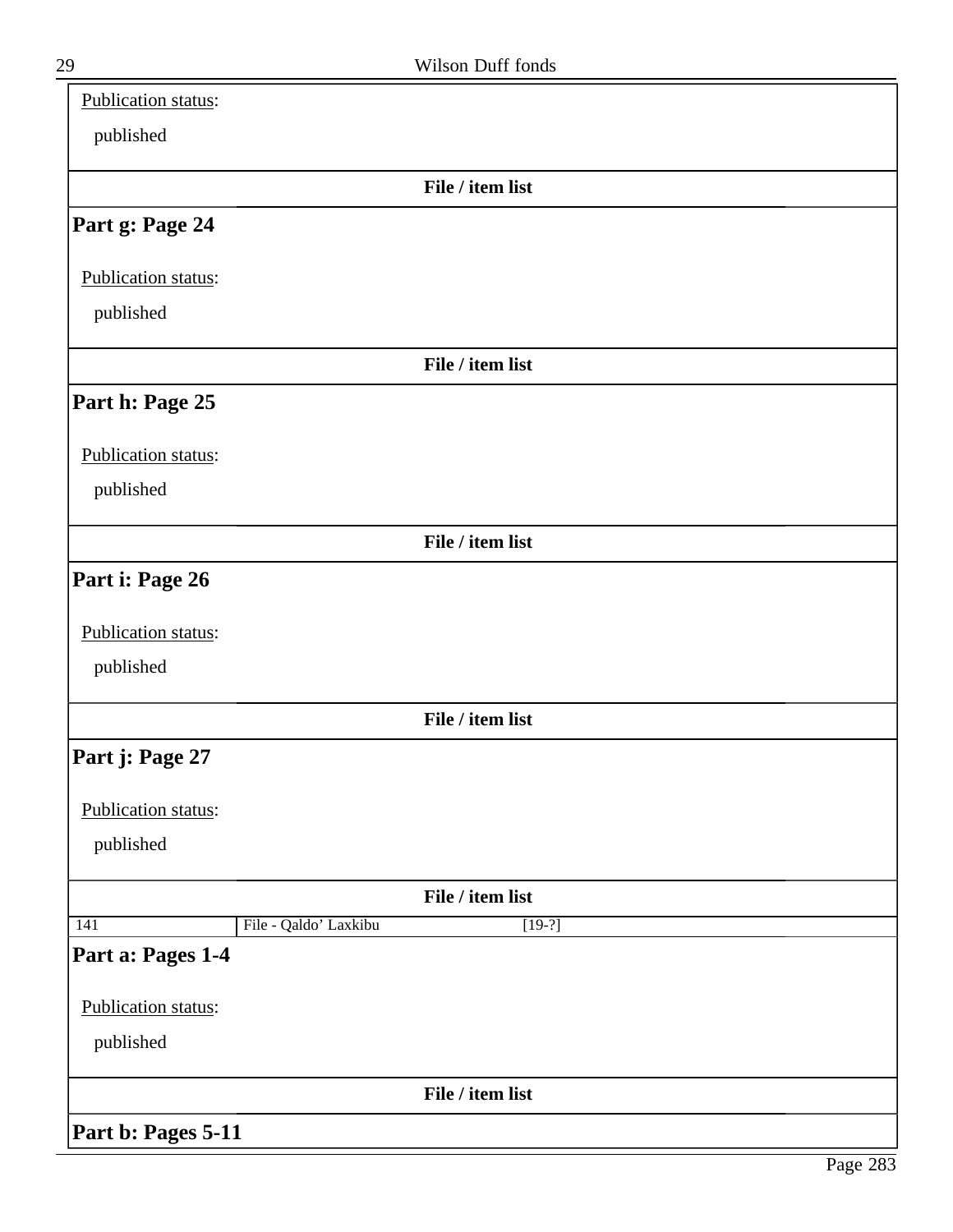| Publication status: |                                                                                       |  |
|---------------------|---------------------------------------------------------------------------------------|--|
| published           |                                                                                       |  |
|                     |                                                                                       |  |
|                     | File / item list                                                                      |  |
| Part c: Pages 12-17 |                                                                                       |  |
| Publication status: |                                                                                       |  |
| published           |                                                                                       |  |
|                     | File / item list                                                                      |  |
| Part d: Pages 18-27 |                                                                                       |  |
| Publication status: |                                                                                       |  |
| published           |                                                                                       |  |
|                     | File / item list                                                                      |  |
| $\overline{142}$    | File - Qaldo' Laxseel<br>$[19-?]$                                                     |  |
| Part a: Pages 1-3   |                                                                                       |  |
| Publication status: |                                                                                       |  |
| published           |                                                                                       |  |
|                     | File / item list                                                                      |  |
| Part b: Pages 4-8   |                                                                                       |  |
| Publication status: |                                                                                       |  |
| published           |                                                                                       |  |
|                     | File / item list                                                                      |  |
| 143                 | File - Qaldo' Gisgaast<br>$[19-?]$                                                    |  |
| 144                 | File - Tsimshian Stories Told by Stephen<br>$[19-?]$<br>Ryan 1934-1935, Mrs. M. DeLap |  |
| Part a: Pages 1-15  |                                                                                       |  |
| Publication status: |                                                                                       |  |

 $\bar{=}$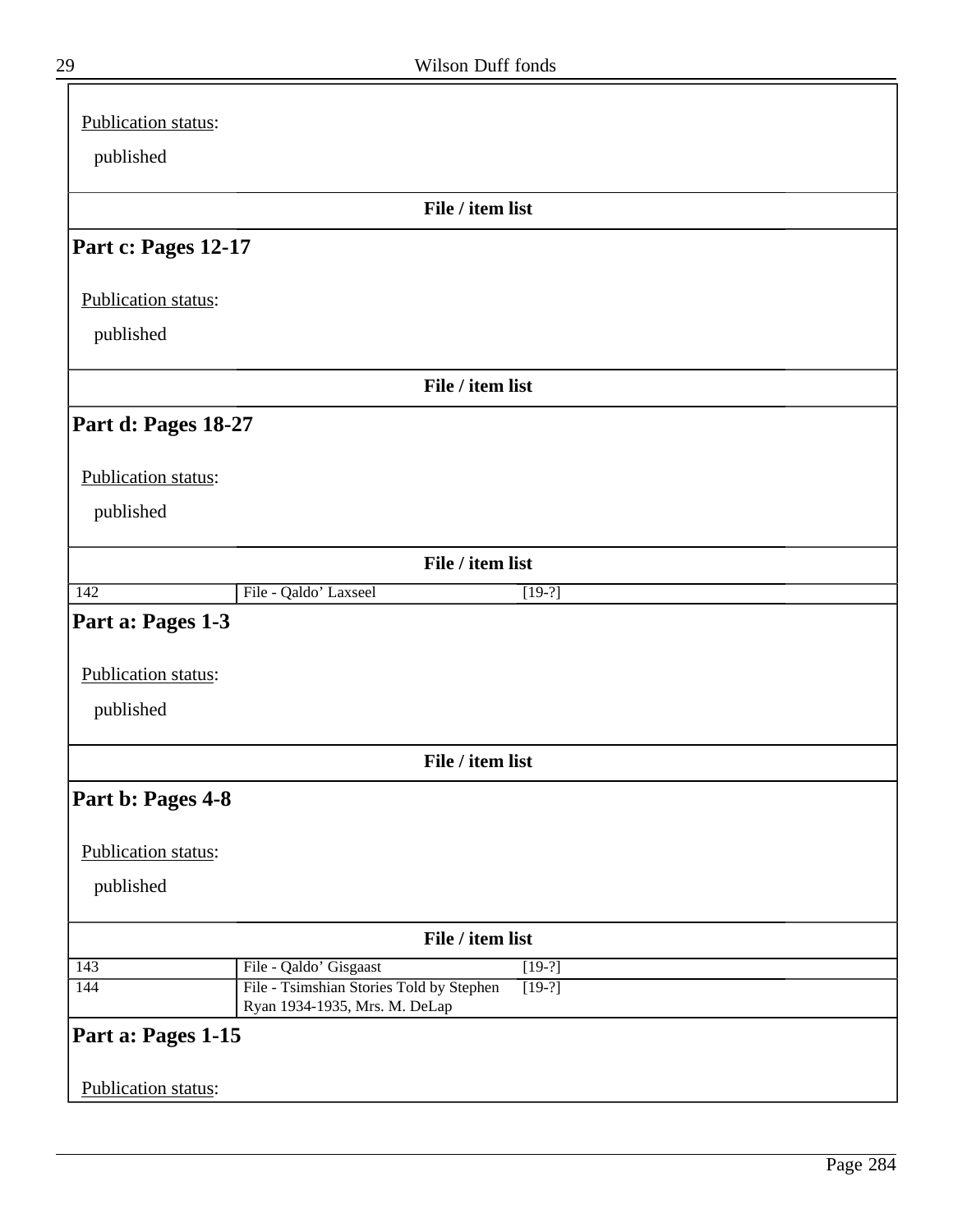| published                        |                                                                          |          |              |  |
|----------------------------------|--------------------------------------------------------------------------|----------|--------------|--|
|                                  | File / item list                                                         |          |              |  |
| Part b: Pages 16-17v             |                                                                          |          |              |  |
| Publication status:              |                                                                          |          |              |  |
| published                        |                                                                          |          |              |  |
|                                  | File / item list                                                         |          |              |  |
| Part c: Pages 18-24              |                                                                          |          |              |  |
| Publication status:              |                                                                          |          |              |  |
| published                        |                                                                          |          |              |  |
|                                  | File / item list                                                         |          |              |  |
| Part d: Pages 25-36              |                                                                          |          |              |  |
| Publication status:              |                                                                          |          |              |  |
| published                        |                                                                          |          |              |  |
|                                  | File / item list                                                         |          |              |  |
| Part e: Pages 37-42              |                                                                          |          |              |  |
| Publication status:              |                                                                          |          |              |  |
| published                        |                                                                          |          |              |  |
|                                  | File / item list                                                         |          |              |  |
| 145<br>Ethnology                 | File - The Role of the Human History<br>Branch with Special Reference to | $[19-?]$ | Confidential |  |
| 146                              | File - Totem Poles of the Upper Skeena                                   | $[19-?]$ |              |  |
| 147<br>Part a: Page 1            | File - Nishga Land Claims                                                | $[19-?]$ |              |  |
|                                  |                                                                          |          |              |  |
| Publication status:<br>published |                                                                          |          |              |  |

 $\overline{\phantom{a}}$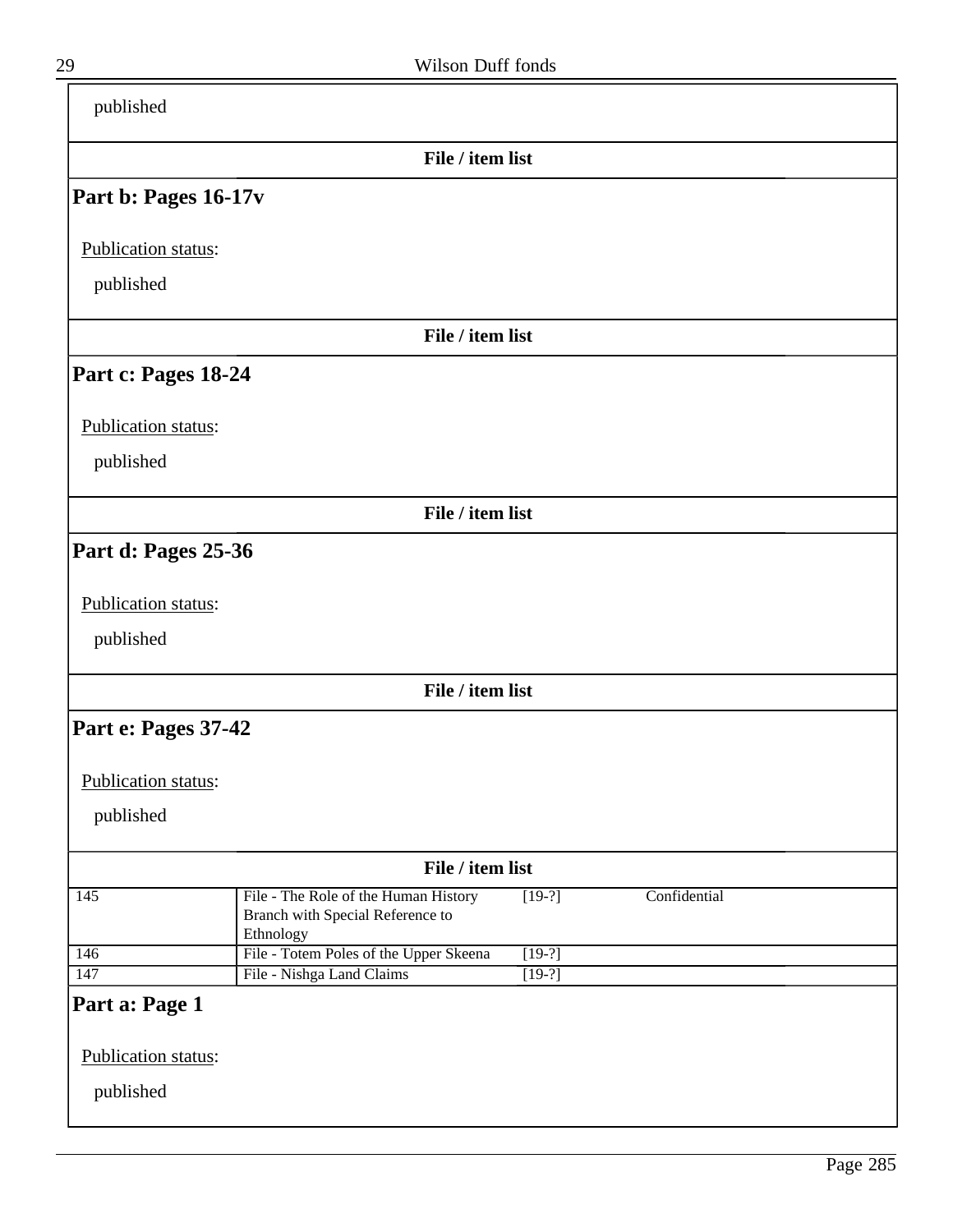| 29                    |                                                                                                             | Wilson Duff fonds |            |  |
|-----------------------|-------------------------------------------------------------------------------------------------------------|-------------------|------------|--|
|                       |                                                                                                             | File / item list  |            |  |
| Part b: Pages 2 - 35  |                                                                                                             |                   |            |  |
| Publication status:   |                                                                                                             |                   |            |  |
| published             |                                                                                                             |                   |            |  |
|                       |                                                                                                             | File / item list  |            |  |
| 148                   | File - The War History of the Grizzly<br>Bear People of the Kitselas People as<br>Told by Chief Neas D. Hok | $[19-?]$          | Restricted |  |
| 149                   | File - Kitwancool                                                                                           | $[19-?]$          |            |  |
| Part a: Pages 1 - 2   |                                                                                                             |                   |            |  |
| Publication status:   |                                                                                                             |                   |            |  |
| published             |                                                                                                             |                   |            |  |
|                       |                                                                                                             | File / item list  |            |  |
| Part b: Pages 3 - 6   |                                                                                                             |                   |            |  |
|                       |                                                                                                             |                   |            |  |
| Publication status:   |                                                                                                             |                   |            |  |
| published             |                                                                                                             |                   |            |  |
|                       |                                                                                                             | File / item list  |            |  |
| Part c: Pages 7 - 9   |                                                                                                             |                   |            |  |
| Publication status:   |                                                                                                             |                   |            |  |
| published             |                                                                                                             |                   |            |  |
|                       |                                                                                                             | File / item list  |            |  |
| Part d: Pages 10 - 15 |                                                                                                             |                   |            |  |
| Publication status:   |                                                                                                             |                   |            |  |
| published             |                                                                                                             |                   |            |  |
|                       |                                                                                                             |                   |            |  |
|                       |                                                                                                             | File / item list  |            |  |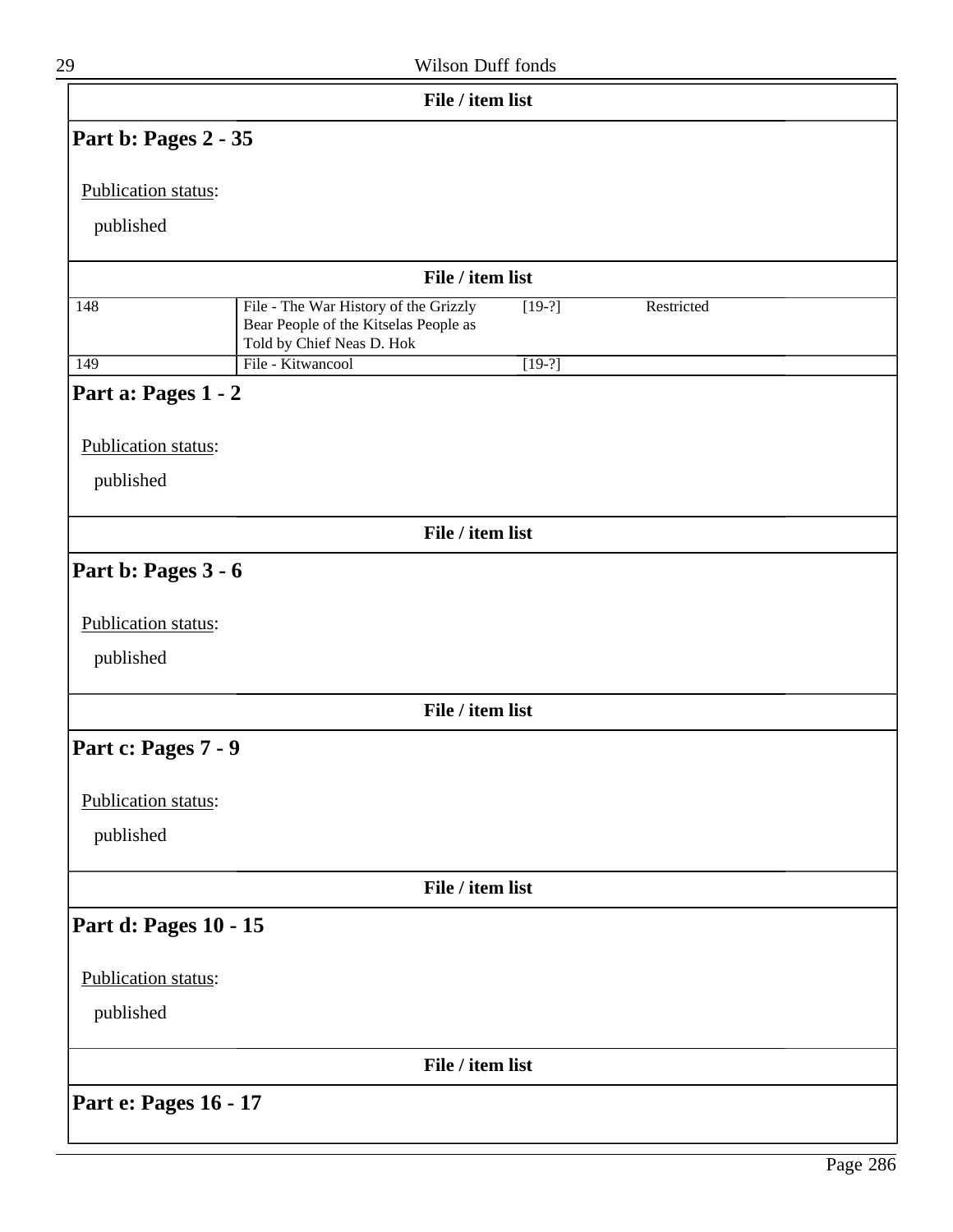| Publication status:   |                  |  |
|-----------------------|------------------|--|
| published             |                  |  |
|                       | File / item list |  |
| Part f: Pages 18 - 20 |                  |  |
| Publication status:   |                  |  |
| published             |                  |  |
|                       | File / item list |  |
| Part g: Pages 21 - 35 |                  |  |
| Publication status:   |                  |  |
| published             |                  |  |
|                       | File / item list |  |
| Part h: Pages 36 - 37 |                  |  |
| Publication status:   |                  |  |
| published             |                  |  |
|                       | File / item list |  |
| Part i: Pages 38 - 39 |                  |  |
| Publication status:   |                  |  |
| published             |                  |  |
|                       | File / item list |  |
| Part j: Pages 40 - 41 |                  |  |
| Publication status:   |                  |  |
| published             |                  |  |
|                       | File / item list |  |
| Part k: Pages 42 - 45 |                  |  |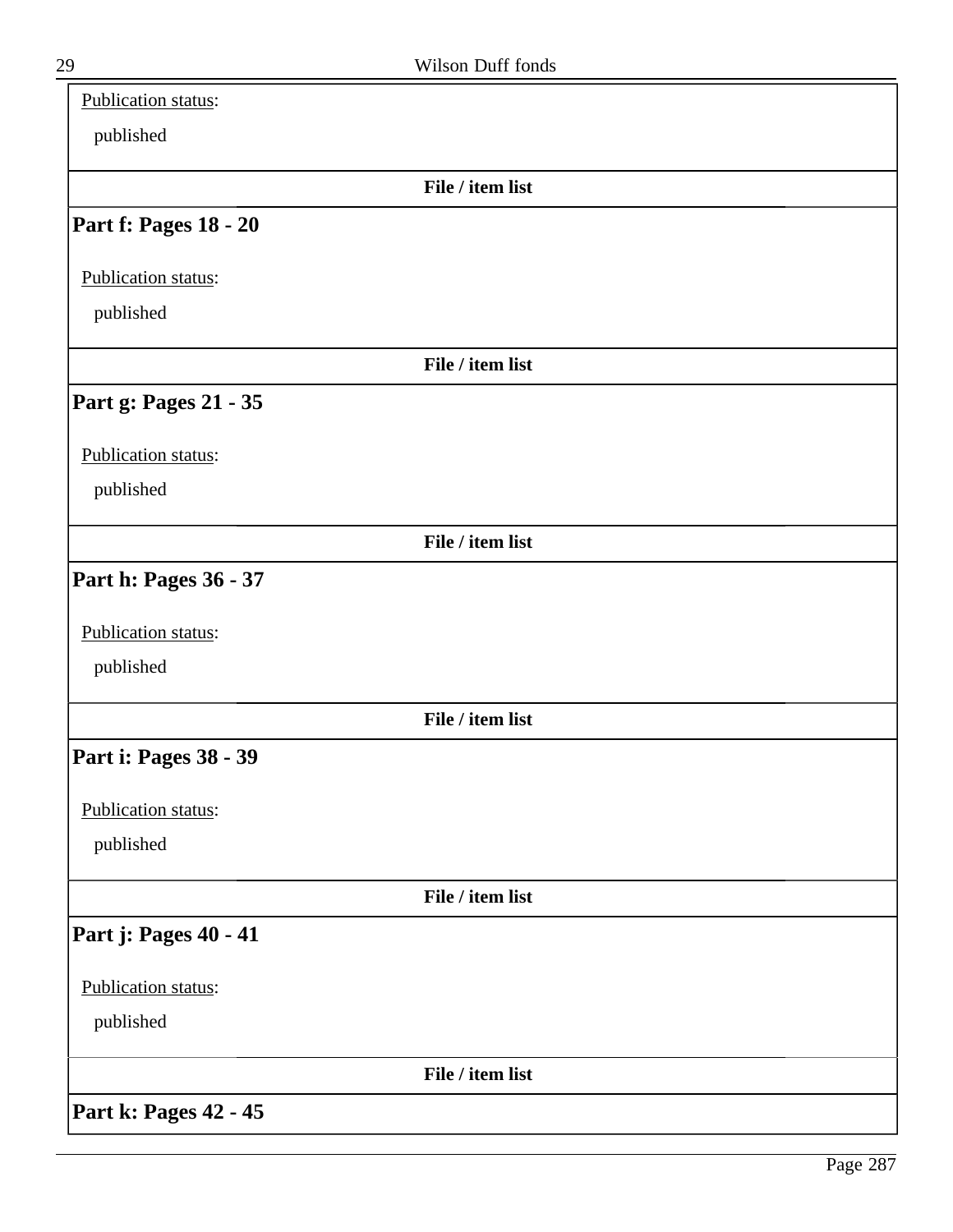| Publication status:    |                  |  |
|------------------------|------------------|--|
| published              |                  |  |
|                        | File / item list |  |
| Part I: Pages 46 - 51  |                  |  |
| Publication status:    |                  |  |
| published              |                  |  |
|                        | File / item list |  |
| Part m: Pages 52 - 53v |                  |  |
| Publication status:    |                  |  |
| published              |                  |  |
|                        | File / item list |  |
| Part n: Pages 54 - 57  |                  |  |
| Publication status:    |                  |  |
| published              |                  |  |
|                        | File / item list |  |
| Part o: Pages 58 - 59  |                  |  |
| Publication status:    |                  |  |
| published              |                  |  |
|                        | File / item list |  |
| Part p: Page 60        |                  |  |
| Publication status:    |                  |  |
| published              |                  |  |
|                        |                  |  |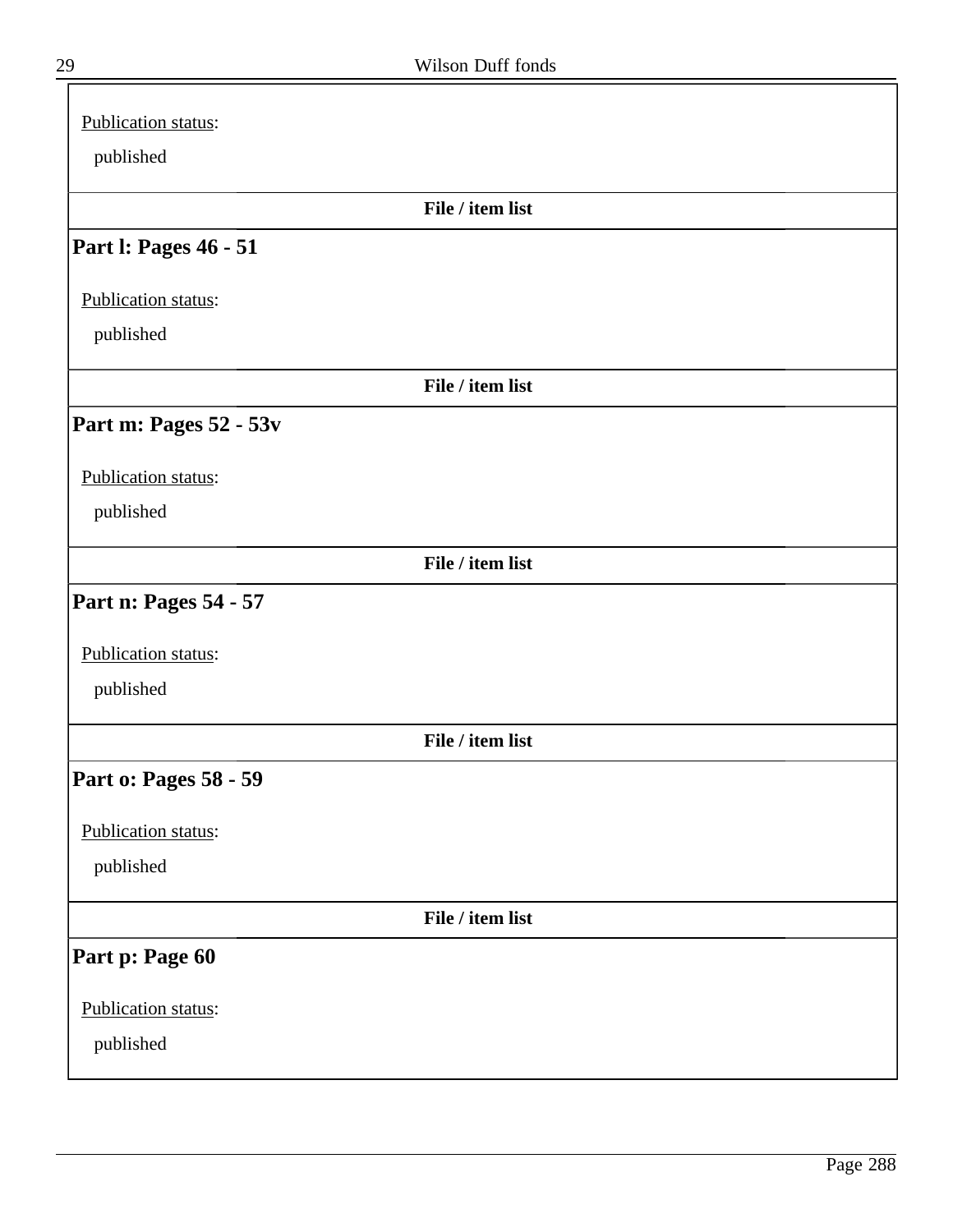| 29              | Wilson Duff fonds |
|-----------------|-------------------|
|                 | File / item list  |
| Part q: Page 61 |                   |

Publication status:

published

#### **File / item list**

## **Part r: Page 62**

Publication status:

published

**File / item list**

# **Part s: Pages 63 - 86**

#### Publication status:

published

#### **File / item list**

## **Part t: Pages 87 - 97**

Publication status:

published

**File / item list**

### **Part u: Pages 98 - 100**

Publication status:

published

**File / item list**

### **Part v: Pages 101 - 109**

Publication status: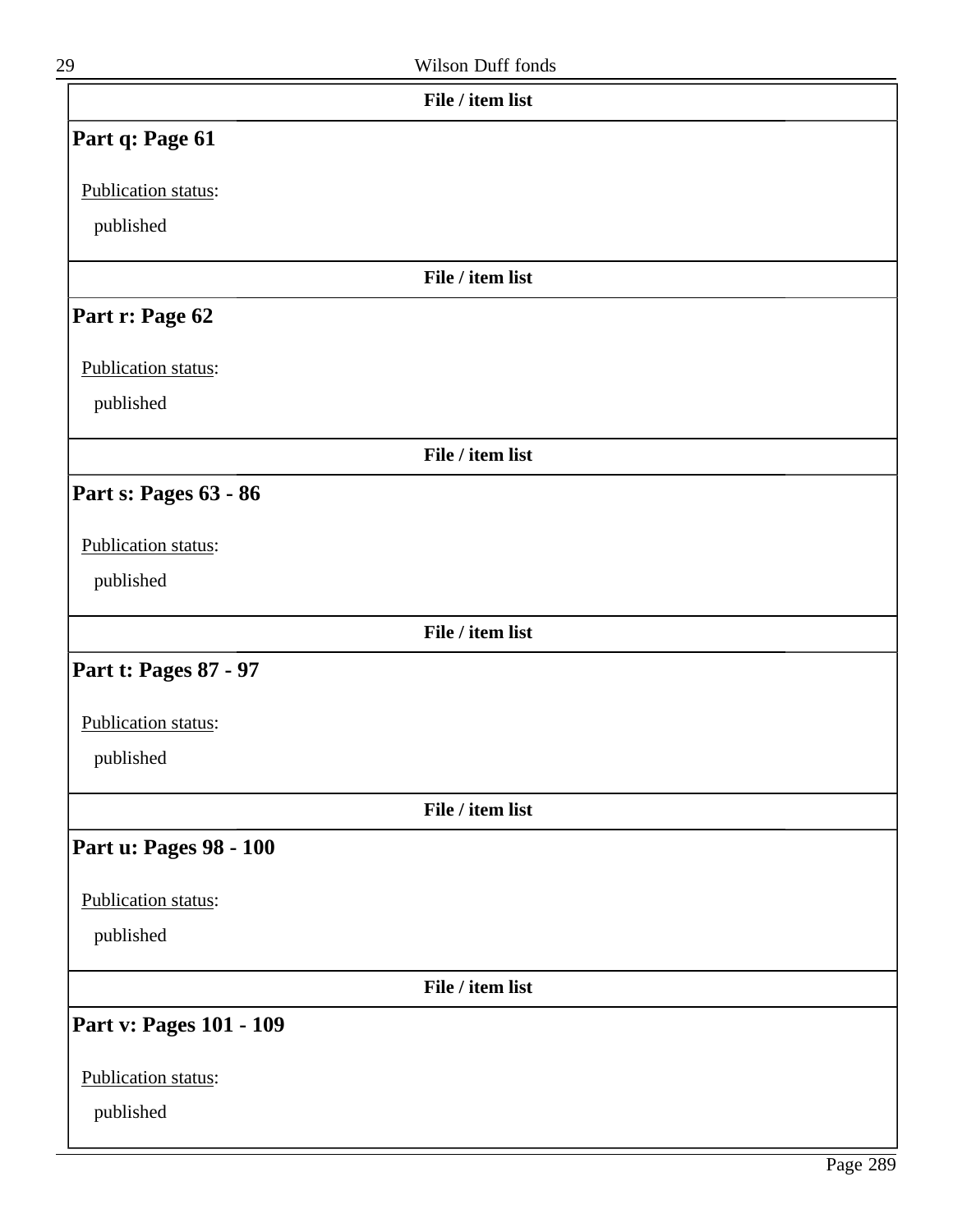| 29                      | Wilson Duff fonds |  |
|-------------------------|-------------------|--|
|                         | File / item list  |  |
| Part w: Page 110        |                   |  |
| Publication status:     |                   |  |
| published               |                   |  |
|                         | File / item list  |  |
| Part x: Pages 111 - 134 |                   |  |
| Publication status:     |                   |  |
| published               |                   |  |
|                         | File / item list  |  |
| Part y: Pages 135 - 141 |                   |  |
| Publication status:     |                   |  |
| published               |                   |  |
|                         | File / item list  |  |
| Part z: Pages 142 - 166 |                   |  |
| Publication status:     |                   |  |
| published               |                   |  |
|                         | File / item list  |  |
| Part aa: Page 167       |                   |  |
| Publication status:     |                   |  |
| published               |                   |  |
|                         | File / item list  |  |
| Part bb: Page 168       |                   |  |
| Publication status:     |                   |  |
| published               |                   |  |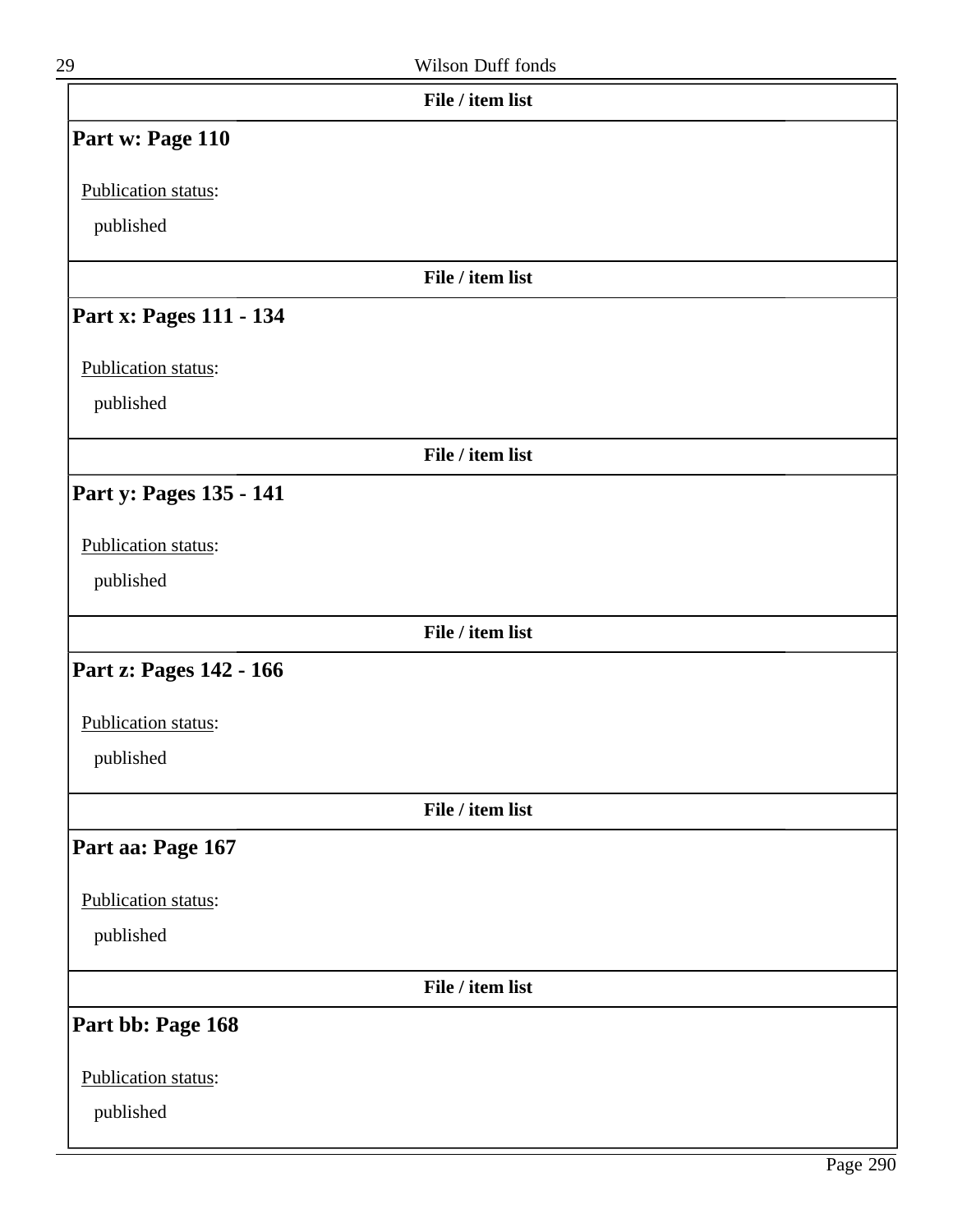| 29                       |                        | Wilson Duff fonds |  |
|--------------------------|------------------------|-------------------|--|
|                          |                        | File / item list  |  |
| Part cc: Page 169        |                        |                   |  |
| Publication status:      |                        |                   |  |
| published                |                        |                   |  |
|                          |                        | File / item list  |  |
| Part dd: Pages 170 - 173 |                        |                   |  |
| Publication status:      |                        |                   |  |
| published                |                        |                   |  |
|                          |                        | File / item list  |  |
| Part ee: Pages 174 - 175 |                        |                   |  |
| Publication status:      |                        |                   |  |
| published                |                        |                   |  |
|                          |                        | File / item list  |  |
| Part ff: Pages 176 - 178 |                        |                   |  |
|                          |                        |                   |  |
| Publication status:      |                        |                   |  |
| published                |                        |                   |  |
|                          |                        | File / item list  |  |
| 150                      | File - Teichmann, Emil | $[19-?]$          |  |
| Part a: Pages 1-9        |                        |                   |  |
| Publication status:      |                        |                   |  |
| published                |                        |                   |  |
|                          |                        | File / item list  |  |
| Part b: Pages 10-11      |                        |                   |  |
| Publication status:      |                        |                   |  |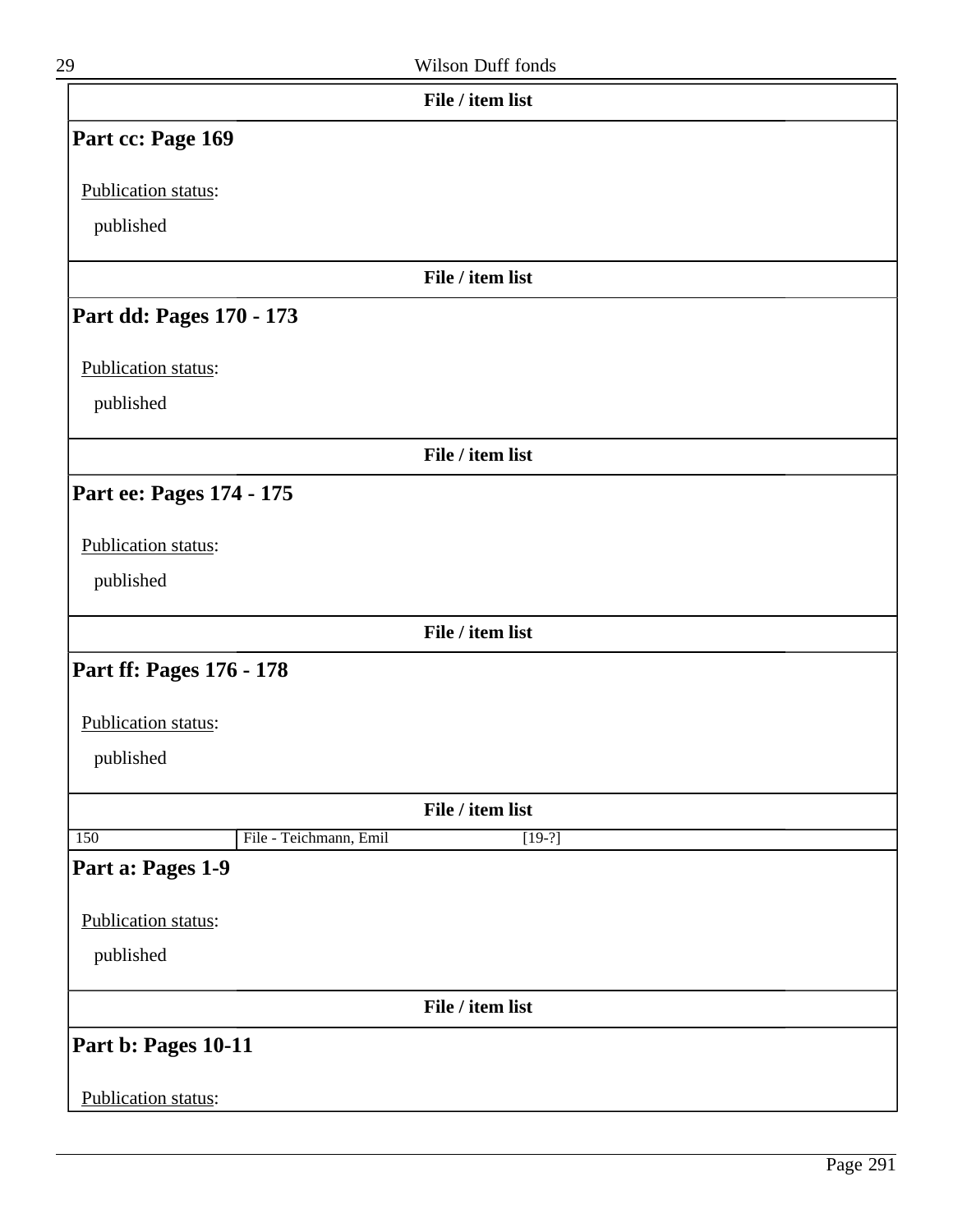published

#### **File / item list**

## **Series 14: Sound Recordings**

Date: 1962 - 1976 (date of creation)

Scope and content:

Cassette and sound reel recordings of lectures given by Duff for Anthropology 301 and 304 and at external events. Also included are various interviews by Duff and taped narratives, songs, and stories by Maxime George (Fort Fraser), Donald Gray (Haqwilget), Johnson Williams (Kispiox), Maxine George (Dakelh) and "Shuswap Songs" by Amy August, Mrs. Wellard, Henry Samson, and Basil Dennis.

Physical description: 5 cassette tapes, 12 sound reels

Note:

Records indicate that a number of tapes were removed from the archives on November 3, 1983. The tapes include those marked "Lectures" and "Personal". It is unknown if these tapes were ever returned to the archives by Duff's family at a later date.

Access points:

• Sound recording (documentary form)

Immediate source of acquisition:

It is unknown if these audio recordings were received as part of previous accessions of Duff records.

Alternative form available:

mp3 files

Restrictions on access:

Some records in this series are restricted. See box list for identification and consult archivist for access.

Publication status:

| File / item list |                                                       |       |               |           |  |
|------------------|-------------------------------------------------------|-------|---------------|-----------|--|
| Ref code         | Title                                                 | Dates | Access status | Container |  |
| $1$ (MAN-091)    | Item - Cassette labeled "Lecture, 301 on<br>Edenshaw" | 1974  |               |           |  |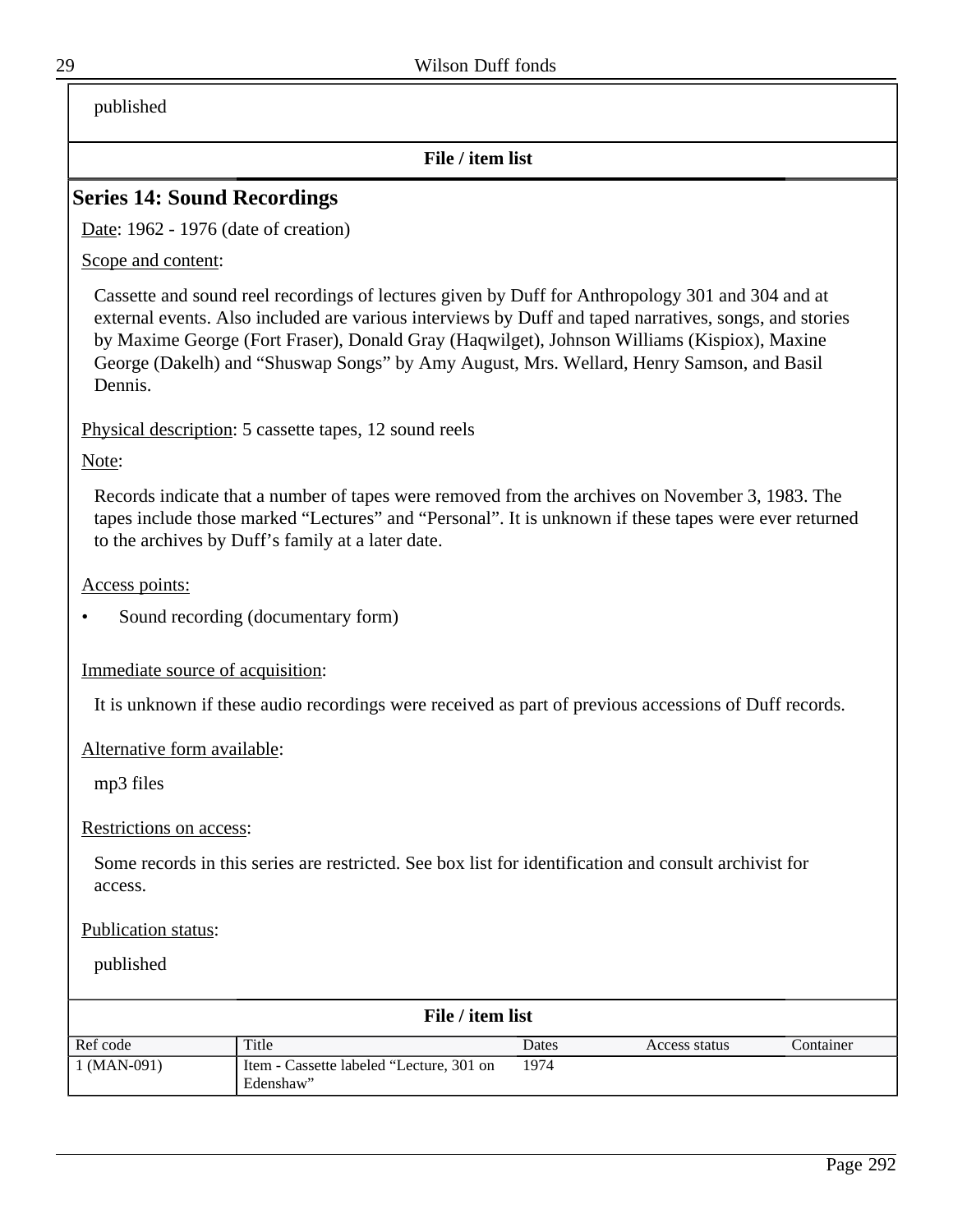| 29                                                   | Wilson Duff fonds                                                                                                                                             |                      |                                                         |                                              |
|------------------------------------------------------|---------------------------------------------------------------------------------------------------------------------------------------------------------------|----------------------|---------------------------------------------------------|----------------------------------------------|
| 2 (MAN-093)<br>cc_0038_a cc_0038_b                   | Item - Final lecture of Anthropology 301,<br>April 3, 1974, "Resurgence of Indian<br>Culture"                                                                 | 3 April 1974         |                                                         |                                              |
| 3 (MAN-095)                                          | Item - Lecture for Anthropology 304,<br>"Deep Meanings in NWC Art" February<br>6, 1976                                                                        | 1976                 | Access restricted.<br>Consult archivist<br>for details. |                                              |
| $4 (MAN-092)$<br>cc_0037_a cc_0037_b                 | Item - Lecture on Women and bears,<br>February 26, 1974                                                                                                       | 26 February<br>1974  |                                                         |                                              |
| $5 (MAN-089)$                                        | Item - Songs sung by Maxime George<br>at Fort Fraser. Also includes her<br>reminiscences and songs about Father<br>Morice and a lengthy list of other stories | $[19-?]$             | Access restricted.<br>Consult archivist<br>for details. |                                              |
| $6 (MAN-088)$<br>rr_0001t1a rr_0001t2a<br>rr_0001t4a | Item - Narrative and Songs from Fort<br>Fraser, Hagwilget, Kispiox, Shuswap                                                                                   | <b>August 1 1962</b> | Access restricted.<br>Consult archivist<br>for details. | Audio<br>Recordings<br>Reel to Reel<br>Box 3 |
| 7 (MAN-086)                                          | Item - "Shuswap Songs", recorded July<br>1962 by Wilson Duff                                                                                                  | 1965                 | Access restricted.<br>Consult archivist<br>for details. |                                              |
| 8 (MAN-087) rr_0005                                  | Item - Wilson Duff interview with<br>Jonathan Johnson at Kispiox                                                                                              | July 7, 1965         | Access restricted.<br>Consult archivist<br>for details. | Audio<br>Recordings<br>Reel to Reel<br>Box 3 |
| 9 (MAN-094)<br>rr_0018t1a rr_0018t4a                 | Item - Lecture by Wilson Duff on the<br>exhibition Images: Stone: B.C.                                                                                        | November 19,<br>1975 |                                                         | Audio<br>Recordings<br>Reel to Reel<br>Box 3 |
| 10 (MAN-095)                                         | Item - Recording from the Wilson Duff<br>collection                                                                                                           | $[19-?]$             | Access restricted.<br>Consult archivist<br>for details. |                                              |
| 11 (MAN-096)<br>rr_0069t1a rr_0069t2a                | Item - Tsimshian and Tillamook Coast<br>Salish songs recorded by Dr. Viola<br>GarfieldRecorded by Dr. Viola Garfield                                          | $[193-]$             | Access restricted.<br>Consult archivist<br>for details. | Audio<br>Recordings<br>Reel to Reel<br>Box 3 |
| 12 (MAN-097) rr_0063                                 | Item - Ethics in Anthropological Field<br>Work Symposium                                                                                                      | 1969                 | Access restricted.<br>Consult archivist<br>for details. | Audio<br>Recordings<br>Reel to Reel<br>Box 3 |
| 13 (MAN-098) rr_0070                                 | Item - Tsimshian songs recorded by Dr.<br>Viola GarfieldRecorded by Dr. Viola<br>Garfield                                                                     | $[19-]$              | Access restricted.<br>Consult archivist<br>for details. | Audio<br>Recordings<br>Reel to Reel<br>Box 3 |
| 14 (MAN-099)                                         | Item - Recording from the Wilson Duff<br>collection                                                                                                           | $[19-?]$             | Access restricted.<br>Consult archivist<br>for details. |                                              |
| 16 (MAN-201)                                         | Item - Recording of meeting between<br>president of Kitwancool and Minister of<br><b>Indian Affairs</b>                                                       | November 11,<br>1974 | Needs to be<br>reviewed for<br>restrictions.            |                                              |
| 15 (MAN-104)<br>cc_0039_a cc_0039_b                  | Item - Lecture for Anthropology 304<br>"Deep Meanings in NWC Art" February<br>6, 1976                                                                         | 6 Feb. 1976          |                                                         |                                              |

# **Series 15: Creative writing**

Date: [195?] - [197?] (date of creation)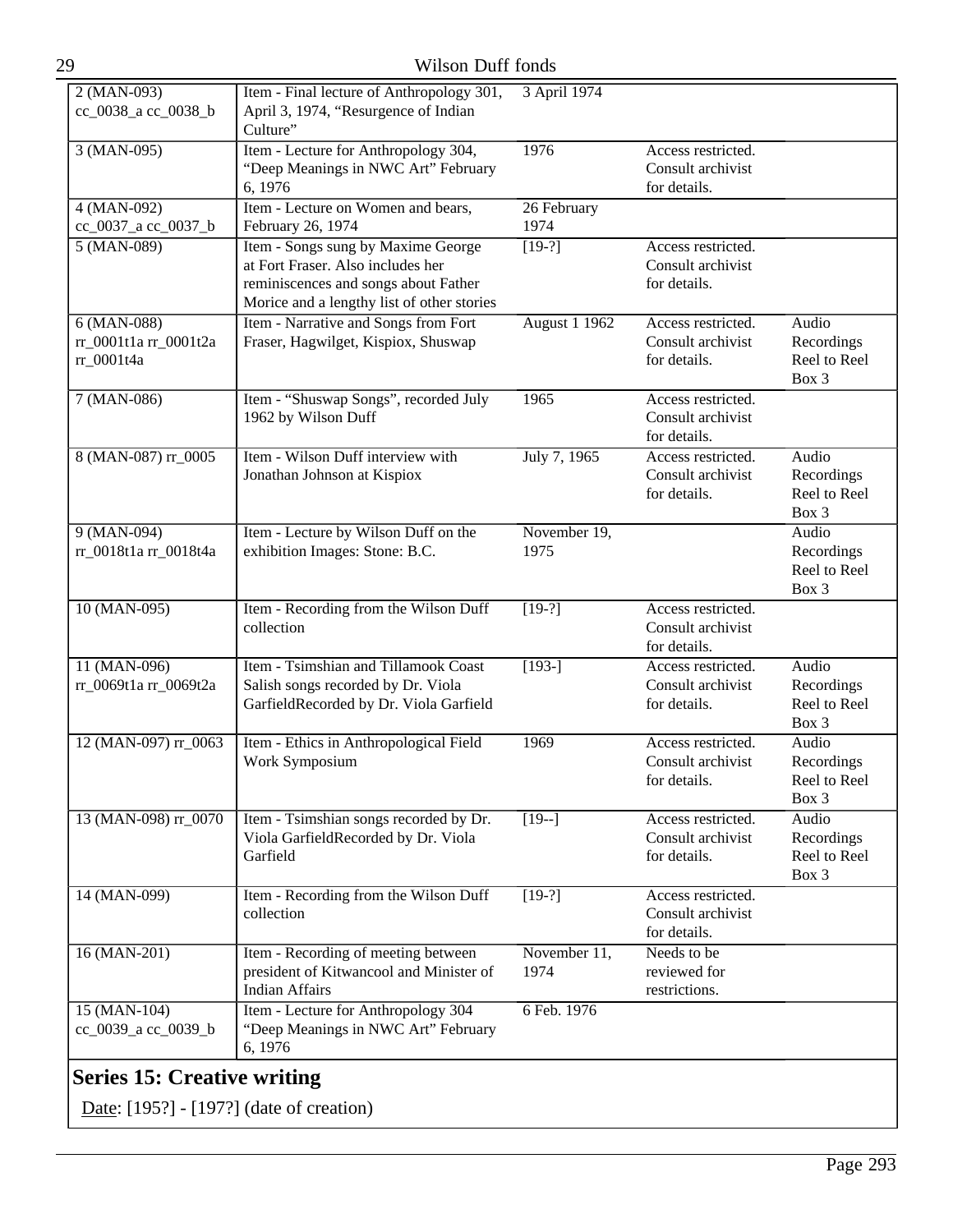#### Scope and content:

Creative works written by Duff during his lifetime. Works include rough and completed drafts of poems and short stories.

Physical description: 13.5 cm

Access points:

• Textual record (documentary form)

Publication status:

published

| File / item list |                                         |         |               |           |
|------------------|-----------------------------------------|---------|---------------|-----------|
| Ref code         | Title                                   | Dates   | Access status | Container |
| 01               | File - Nothing Comes Only in Pieces     | $[19-]$ |               |           |
|                  | (Poems), Drafts                         |         |               |           |
| 02               | File - Northwest Coast Art - Draft Book | $[19-]$ |               |           |
|                  | $(1 \text{ of } 2)$                     |         |               |           |
| 03               | File - Northwest Coast Art - Draft Book | $[19-]$ |               |           |
|                  | $(2 \text{ of } 2)$                     |         |               |           |
| 04               | File - Mr. Frog - Draft Poems           | $[19-]$ |               |           |
| 05               | File - Draft Poems                      | $[19-]$ |               |           |
| 06               | File - Short Stories                    | $[19-]$ |               |           |
| 07               | File - Poetry                           | 1978    |               |           |

### **Series 16: Posthumous writings on Duff**

Date: [197?] - [199?] (date of creation)

Scope and content:

Series consists of creative works written about Duff after his death, as well as a book of unpublished writings of Duff (Birds of Paradox). Works include rough and completed drafts of poems, short stories, articles, essays, a book and an opera.

Physical description: 10 cm of textual records

Access points:

• Textual record (documentary form)

Publication status:

| File / item list |                                         |       |               |           |  |
|------------------|-----------------------------------------|-------|---------------|-----------|--|
| Ref code         | Title                                   | Dates | Access status | Container |  |
| 01               | File - Birds of Paradox, draft (1 of 2) | 1995  |               |           |  |
| 02               | File - Birds of Paradox, draft (2 of 2) | 1995  |               |           |  |